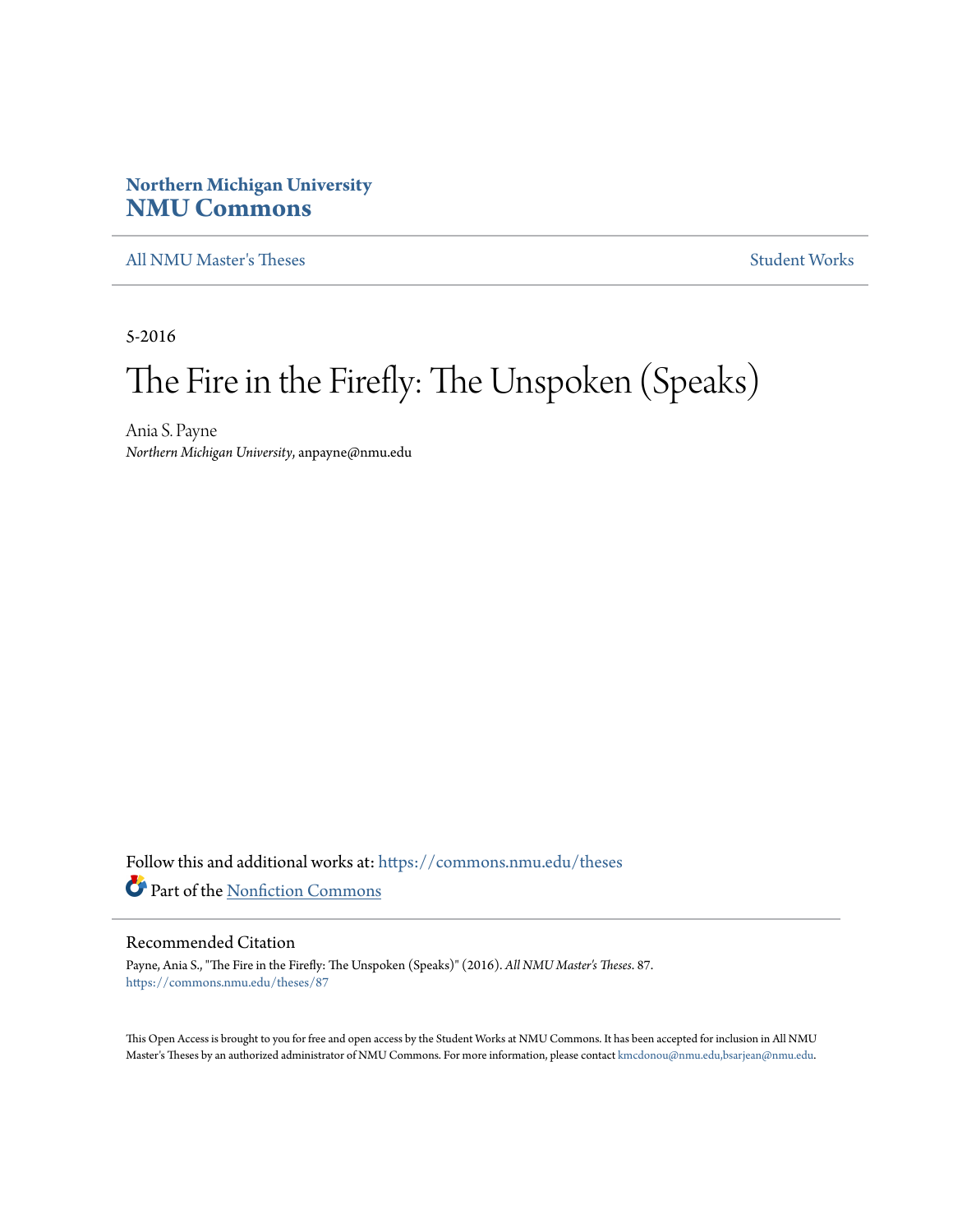# THE FIRE IN THE FIREFLY: THE UNSPOKEN (SPEAKS)

By

Ania Sonora Payne

## **THESIS**

Submitted to Northern Michigan University In partial fulfillment of the requirements For the degree of

# MASTER OF FINE ARTS

Office of Graduate Education and Research

May 2016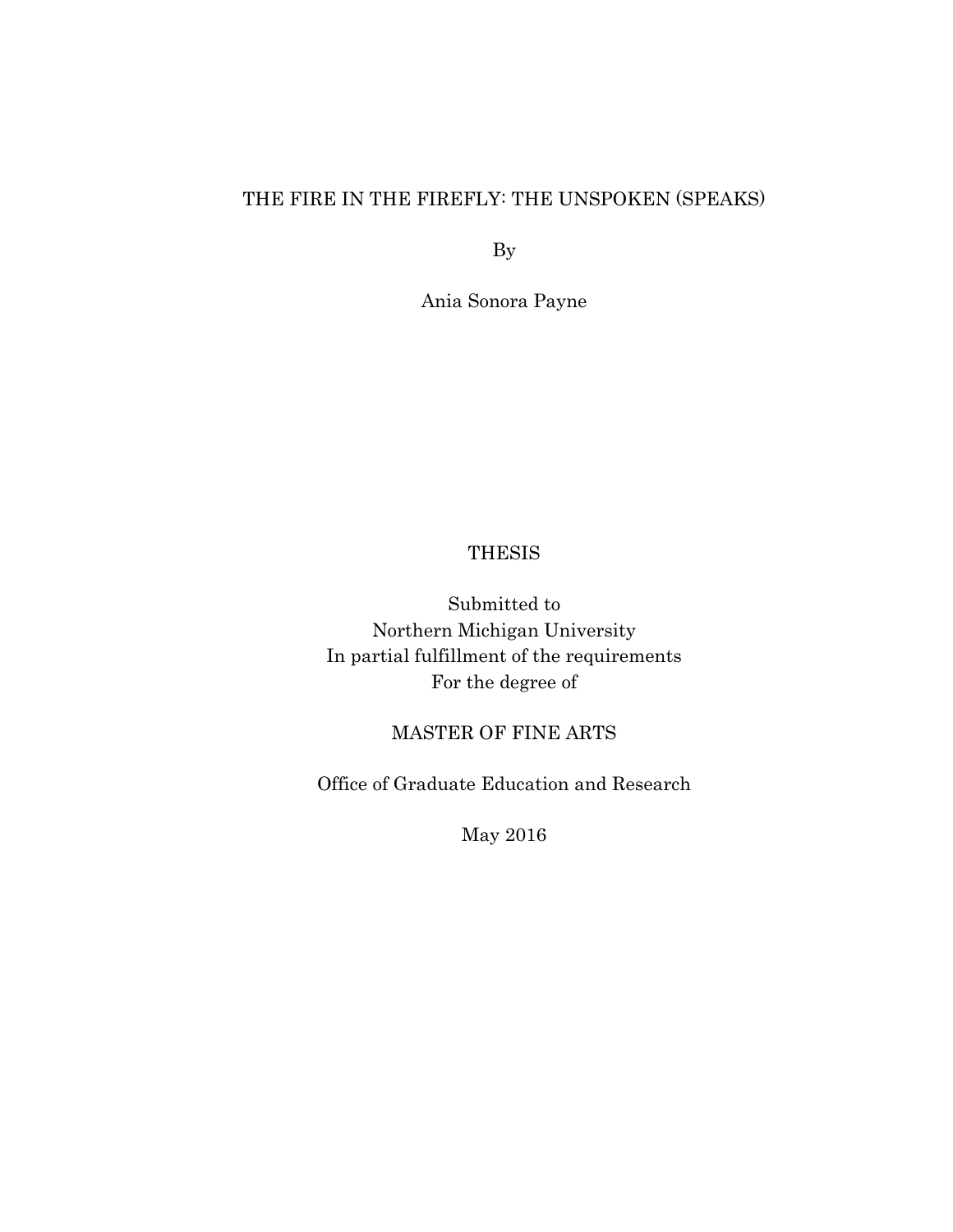# SIGNATURE APPROVAL FORM

The Fire in the Firefly: The Unspoken (Speaks)

This thesis by Ania Sonora Payne is recommended for approval by the student's Thesis Committee and Department Head in the Department of English and by the Assistant Provost of Graduate Education and Research.

| Committee Chair: Matthew Gavin Frank | Date |
|--------------------------------------|------|
|                                      |      |
|                                      |      |
|                                      |      |
|                                      |      |
| Second Reader: Rachel May            | Date |
|                                      |      |
|                                      |      |
| Department Head: Dr. Lynn Domina     | Date |

Dr. Robert J. Winn Date Interim Assistant Provost of Graduate Education and Research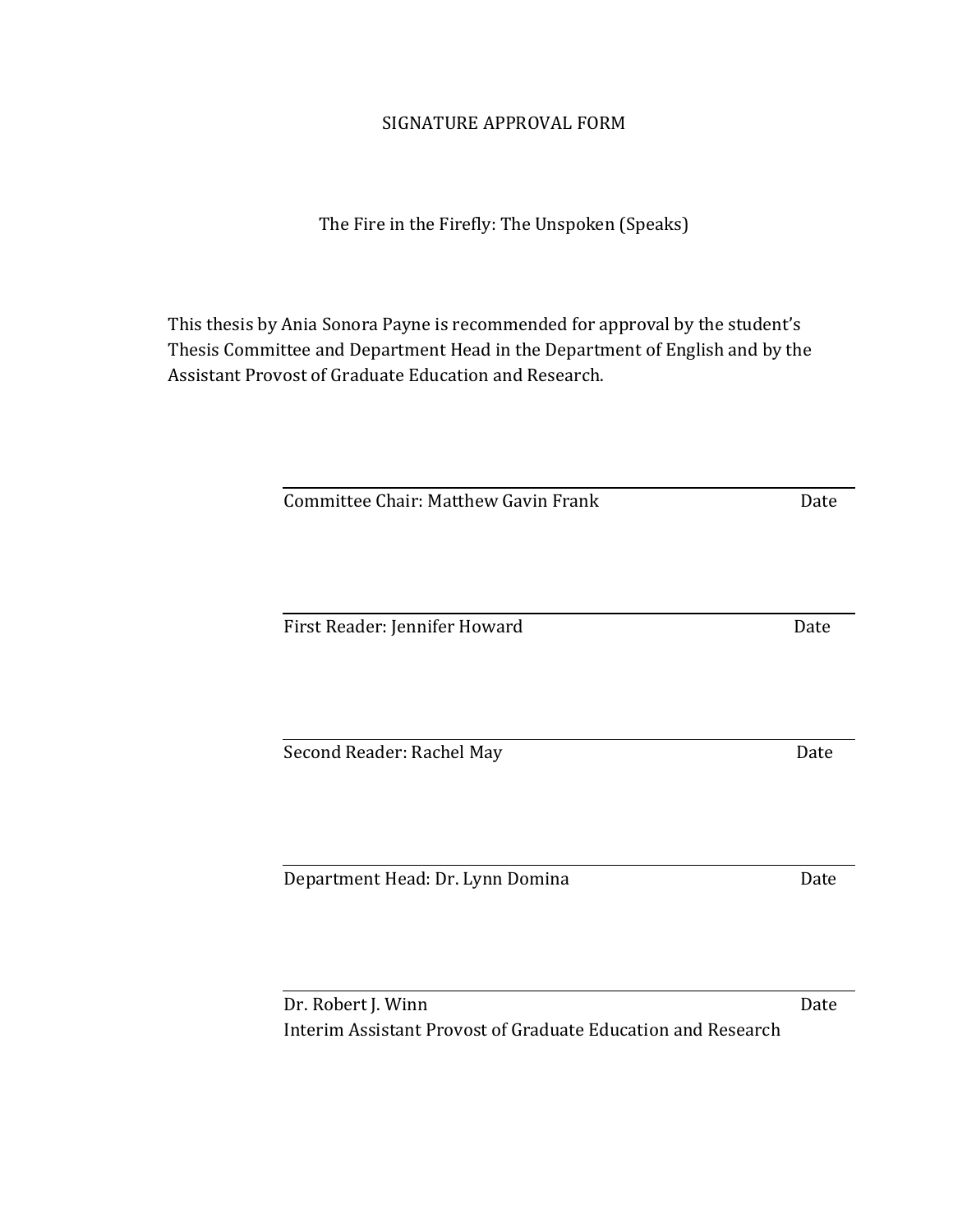### ABSTRACT

#### THE FIRE IN THE FIREFLY: THE UNSPOKEN (SPEAKS)

By

## Ania Sonora Payne

This collection of nonfiction essays explores life and the way that we, as animals—humans, mammals, insects—engage the world that we all share together, both from a personal perspective and from a distant, 3rd person perspective. Some of these essays dabble in memoir, wherein I closely examine the intricacies of the relationships between my family members, neighbors, and friends. Other essays are driven by research and my relentless curiosity about the world around me—what goes on in the mind of the earthworm or chigger, the science of fear and the inevitability of death that surrounds us all. This collective narrative seeks to illuminate the interconnectedness of everyone by considering even the narrative of most miniscule organism.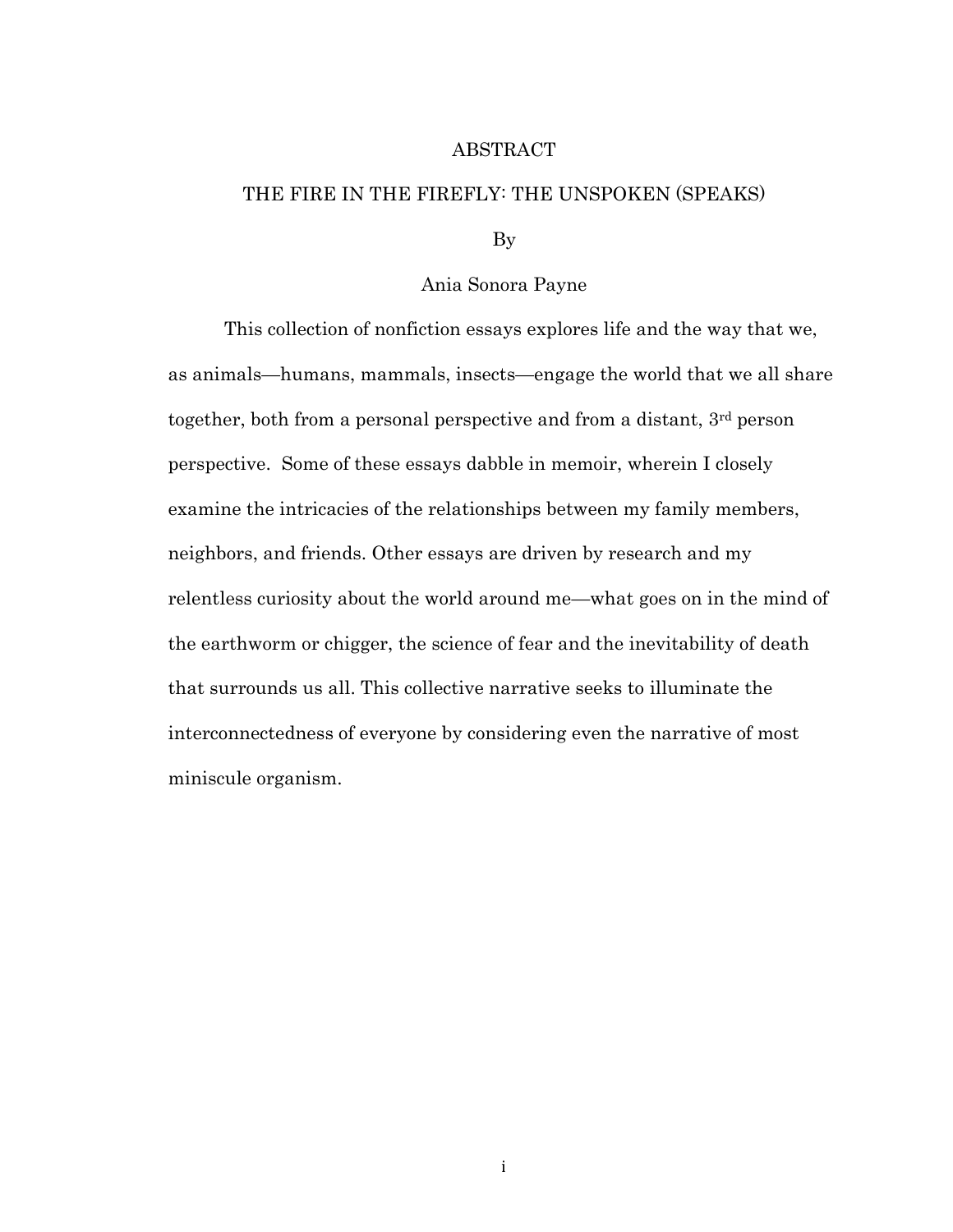Copyright by

Ania Sonora Payne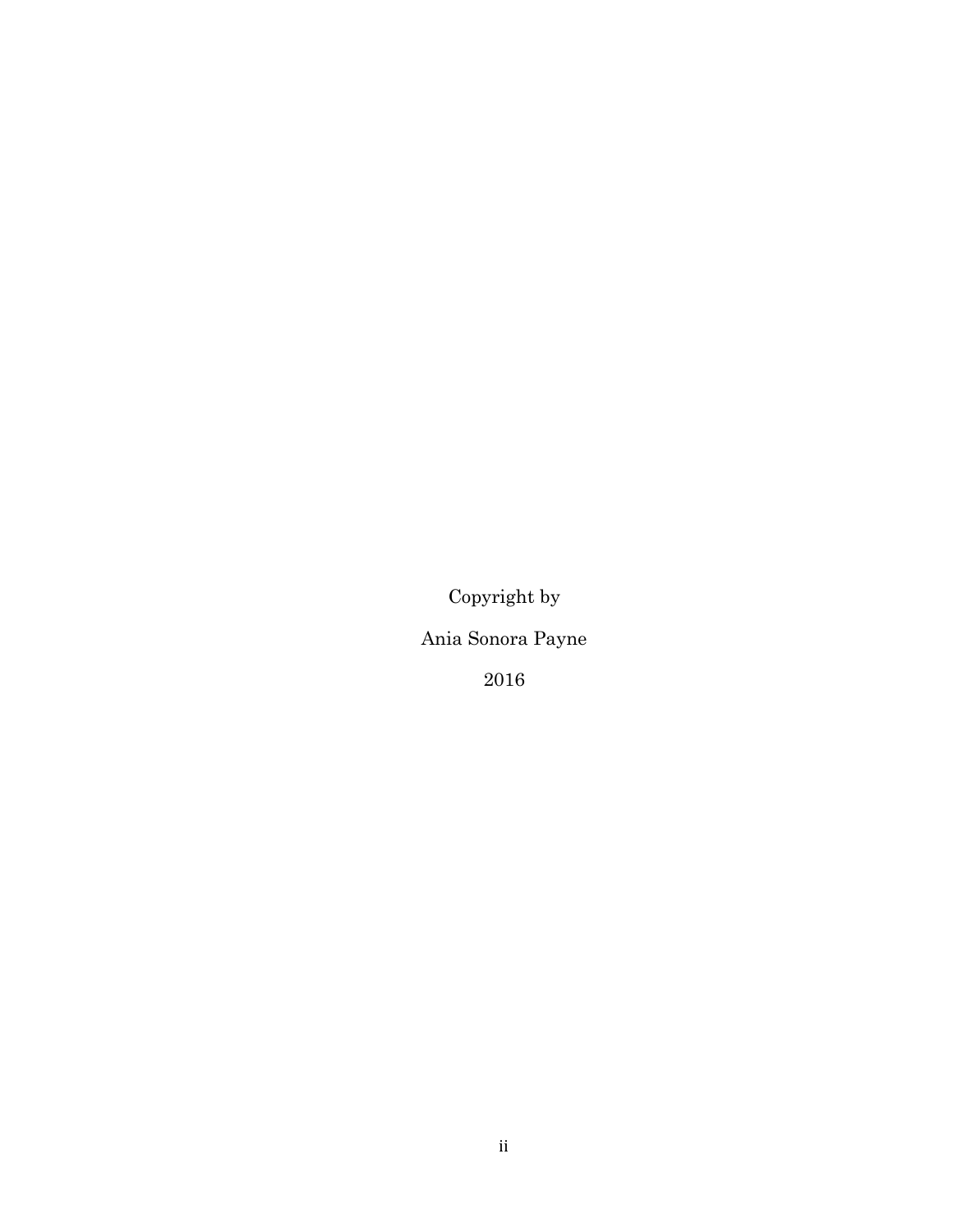#### ACKNOWLEDGEMENTS

First and foremost, I would like to thank my thesis director, Matt Frank, for his continuous support and encouragement, and for always reminding me to remain curious and pushing me to keep researching, even after I thought that I had reached the end of my research rabbit hole. Thank you for broadening my definition of "creative nonfiction." I would also like to thank my readers Jennifer Howard and Rachel May. Thank you, Jen, for introducing me to the world of the prose poem and for inspiring me to try my hand at one-page, language-driven essays. I want to thank Rachel May for her endless support and encouragement towards my writing, especially at times when I felt particularly burnt out.

I want to thank my mother, Diane Payne, for introducing me to the illuminating, frustrating, yet rewarding world of creative writing at such a young age and for continuing to help me edit my essays, even when I send them to her on the night that they're due for workshop submission. I want to thank my father, Roby Rajan, for teaching me to think critically about the world, and to always question everything.

This thesis follows the format prescribed by the MLA Style Manual and the Department of English.

iii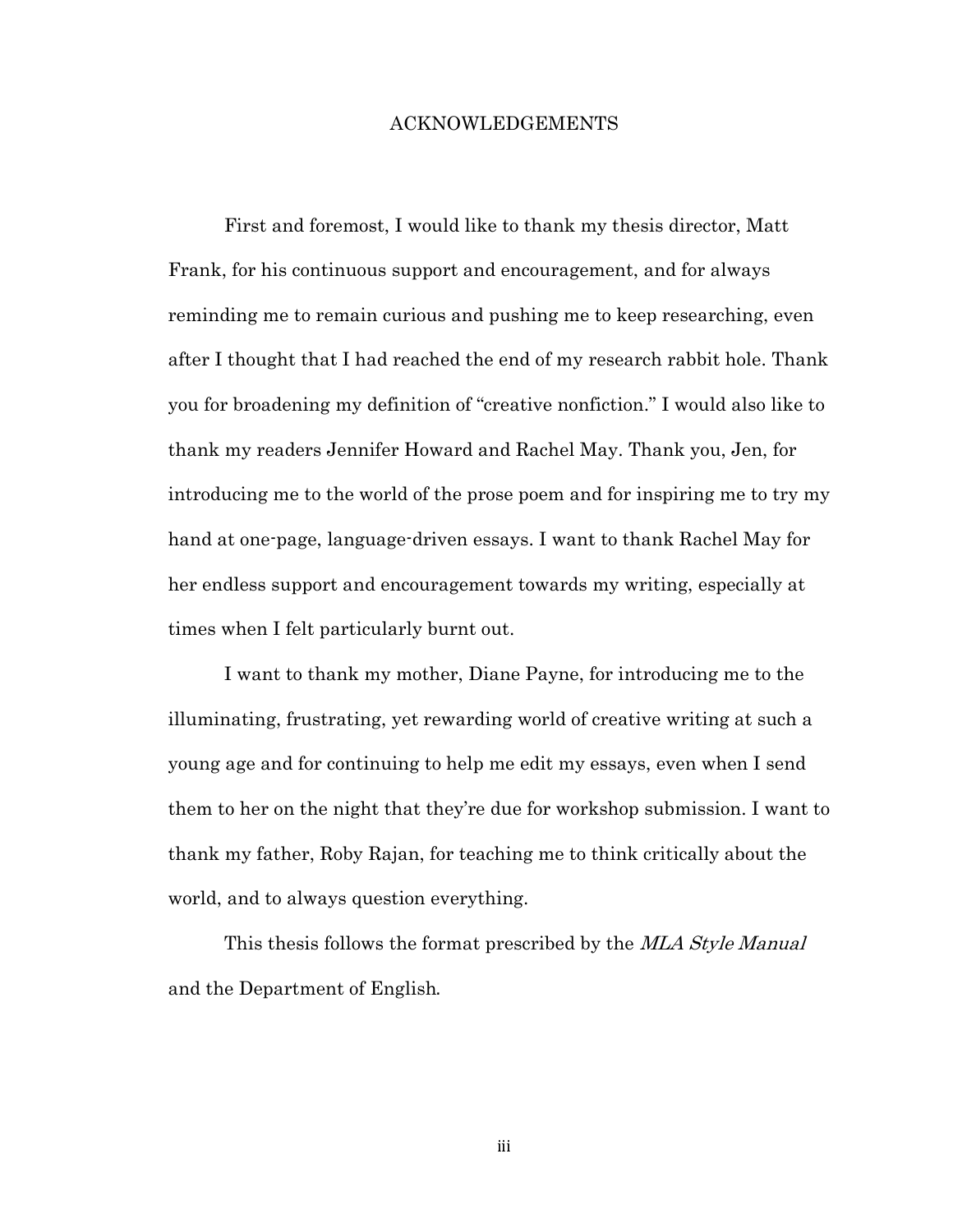# TABLE OF CONTENTS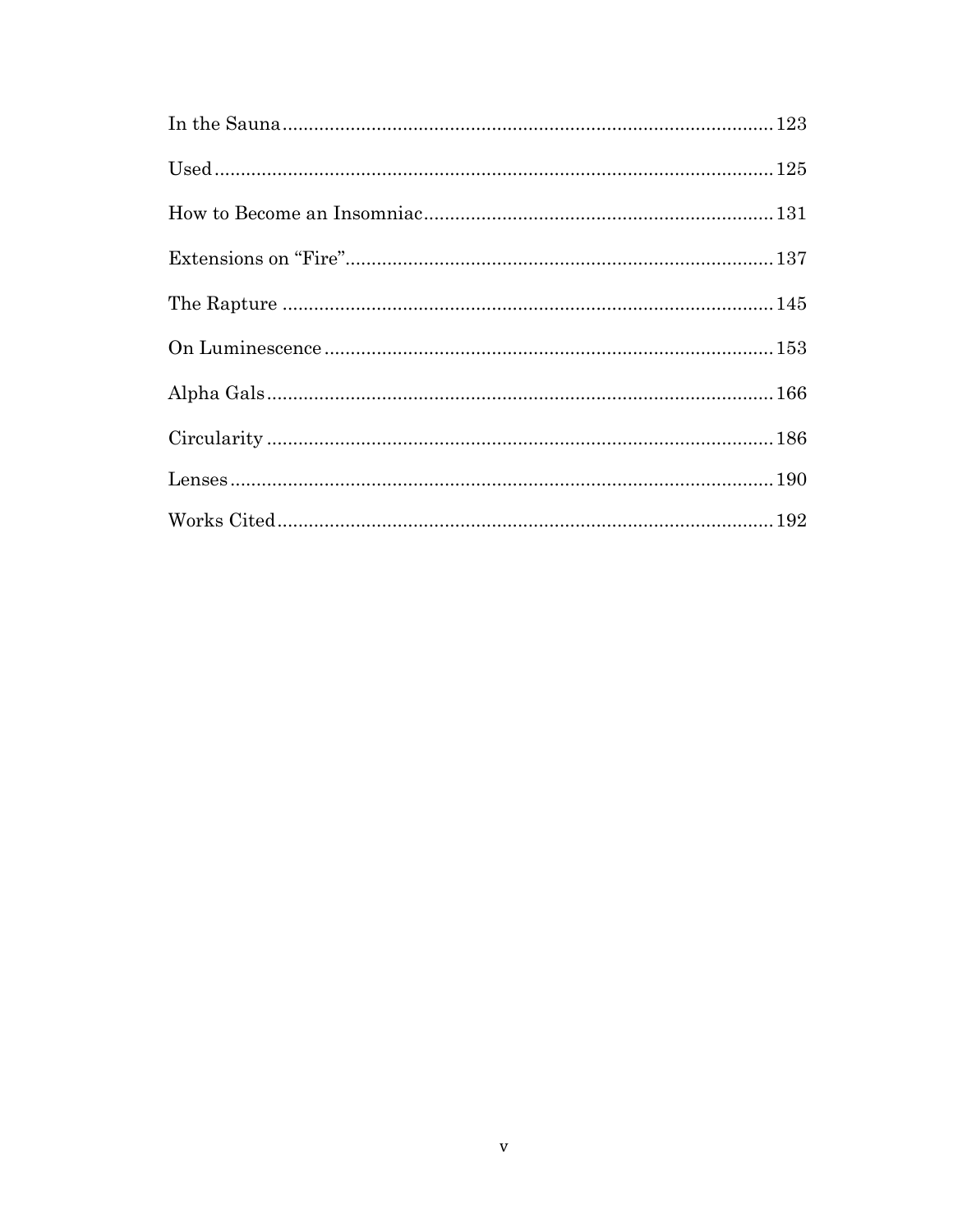## Introduction

Everything has a narrative. The radiator in the corner of the living room can tell you about the Pennsylvania factory that it was assembled in, the hands that gathered around to screw its nuts and bolts together, and the lives of the people behind those hands, if you are willing to allow yourself to fall down a research rabbit hole. The potted succulent in the windowsill can inform you about the neighbors who walk down the driveway, day in and day out, and how these neighbors' expressions change depending on what type of afternoon they've had at work—if you're able to spend a day neglecting your human life and sitting with the succulent, experiencing the deliberate stillness of plant life.

As Phillip Vannini, ethnographer, writes,

Objects frequently structure the very way narratives unfold. Objects stimulate narratives, or they afford us access into them…objects acquire cultural meaning and power in the context of stories or narratives that locate, value, and render them invisible and important. Without such narrative storylines—be they accounts spoken by individuals or accounts that hold more general sway within a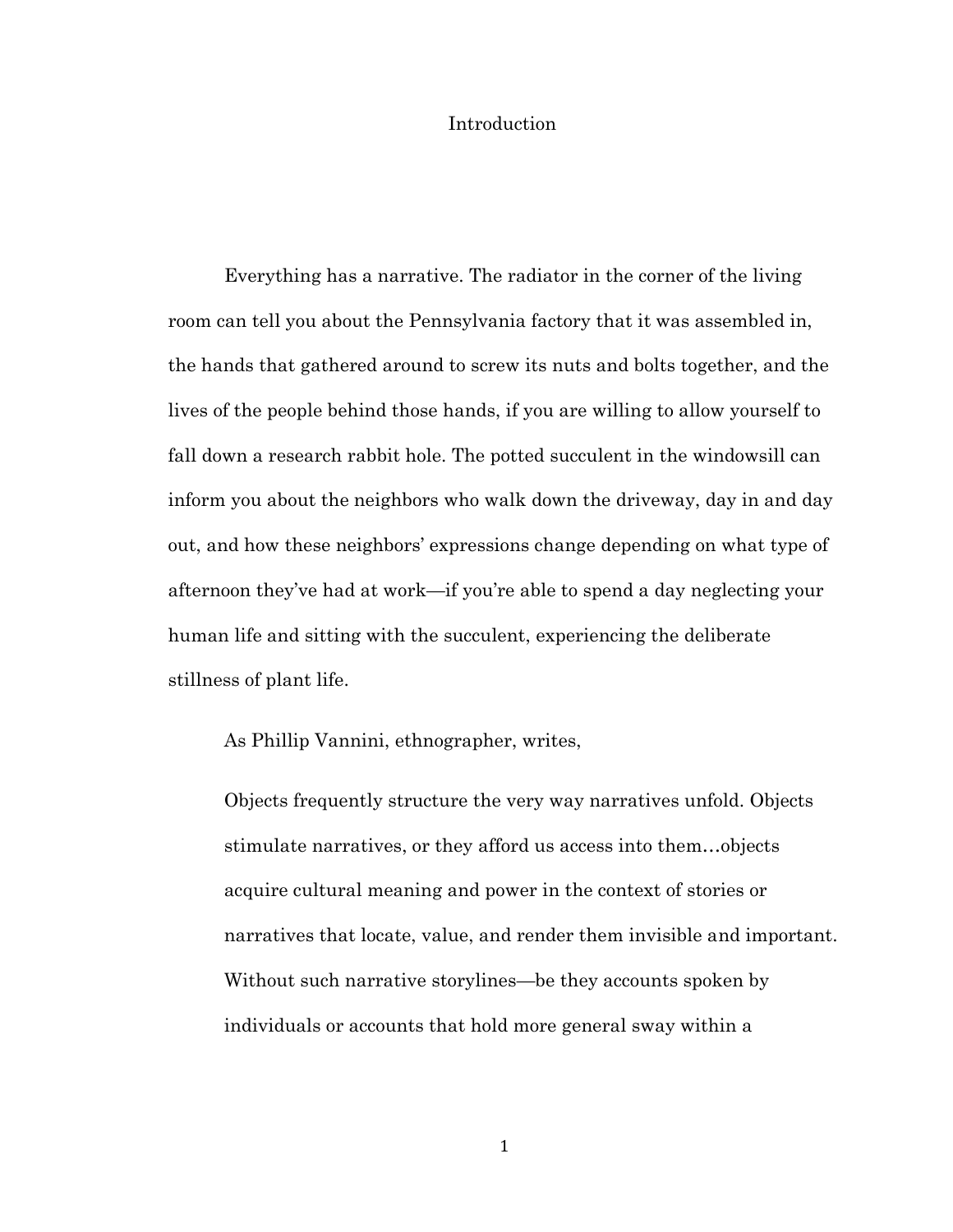population such as discourse—an object is rendered virtually invisible within a culture (60).

After finishing this collection of essays, I hope that my readers develop an appreciation for the narratives of the seemingly voiceless—whether that be the plant in the windowsill, the orange that sits rotting atop the kitchen counter, the firefly or tick that crawls in the backyard, or the often overlooked narratives of underrepresented groups of people.

As a woman who is half Asian-Indian, half White, I use about onefourth of the essays in this collection as a means to explore my cultural identity. Because my skin is an ambiguous light-tan color, I can pass for almost any racial group. When I am near Mexico, strangers think that I am Latina. In Rome, I am Italian. In Madrid, a Spaniard. In certain areas of the American South, I am part African-American. "Brownish," "The View From Above," "Through The Banana Trees," "Like Kittens In A Grocery Store," and "The Rapture" all touch on what it means to be a racially "mixed" woman, both at home in the United States, and when I visit my father's family in South India. "Brownish" explores this theme most extensively—following my experiences as a young child living on the border of Mexico all the way to my adult life in the YMCA sauna of Marquette, Michigan.

It is human nature to be curious and to make assumptions about others. Children are loud about their assumptions and would bluntly ask me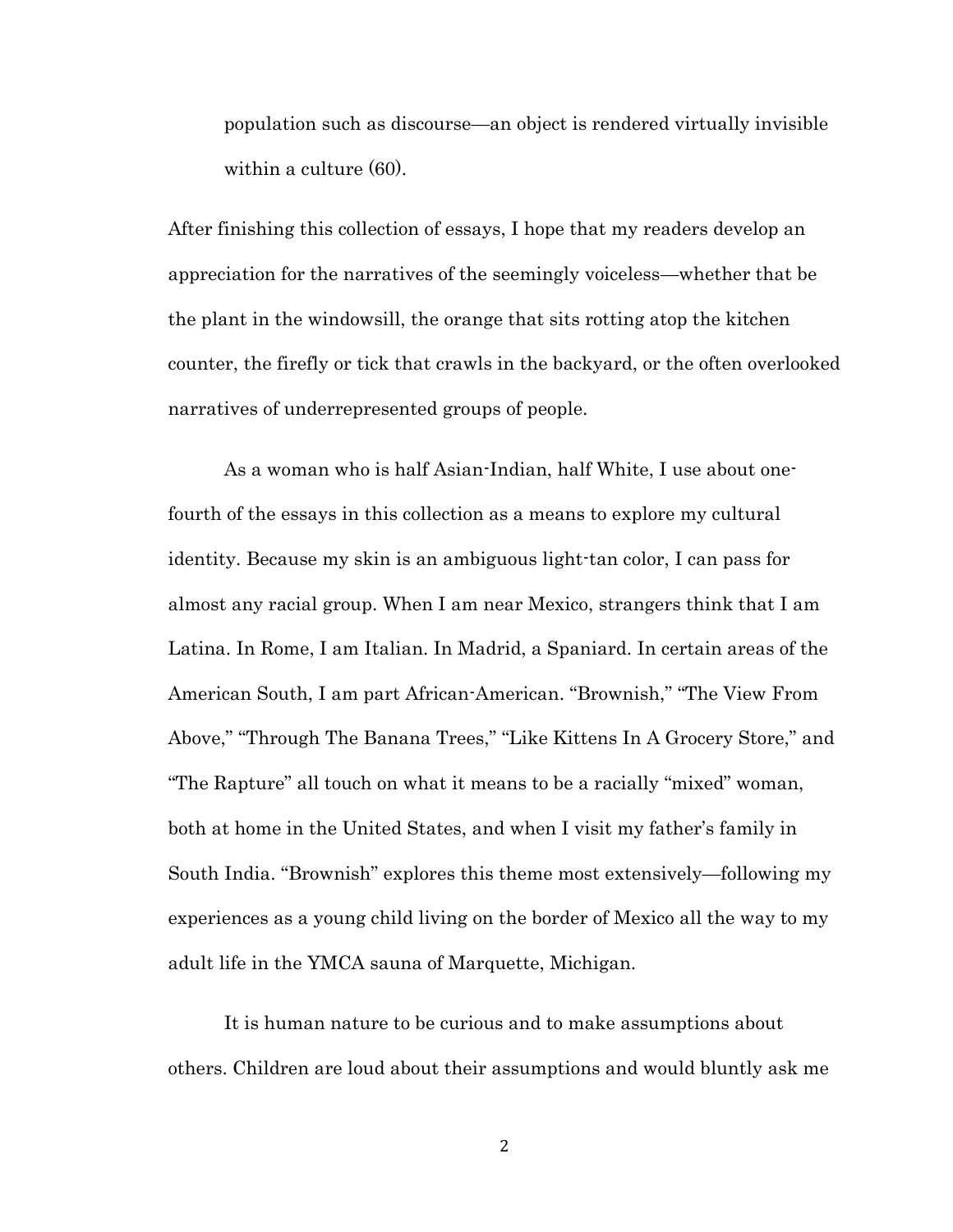"Are you white or black?" when I was growing up in Southeast Arkansas. Adults in the sauna approach the topic somewhat more subtly, asking the never-ending question of "Where are you from?" "No, I mean *where*, like what country? No, what I'm saying is what's your ethnic background?" after I respond that I'm from Arkansas. Very rarely are these questions asked out of maliciousness. Most often, these questions are asked because strangers have a genuine curiosity, especially if I am in a rural part of the United States, where seeing people who are not white-or-black is about as rare as sighting a hippopotamus in a Wal-Mart.

I want to give these strangers the benefit of the doubt when I say that I do not think they are aware of how uncomfortable it makes a person when asked, in front of a group of people that he or she does not know, to define his or herself based solely on his or her racial background. If such an isolating experience has not happened to them personally, it may be difficult for the questioner to understand exactly how awkward it is to be placed in such a position. I use one-fourth of the essays in my collection to give voice to myself and others who are unable to articulate the anger or isolation that we feel when called, in front of a group of strangers, to define our identity by explaining our racial cocktail to a group of people who respond by saying things such as "Mixed babies are the prettiest babies" or "Mixed people are always smarter, right?"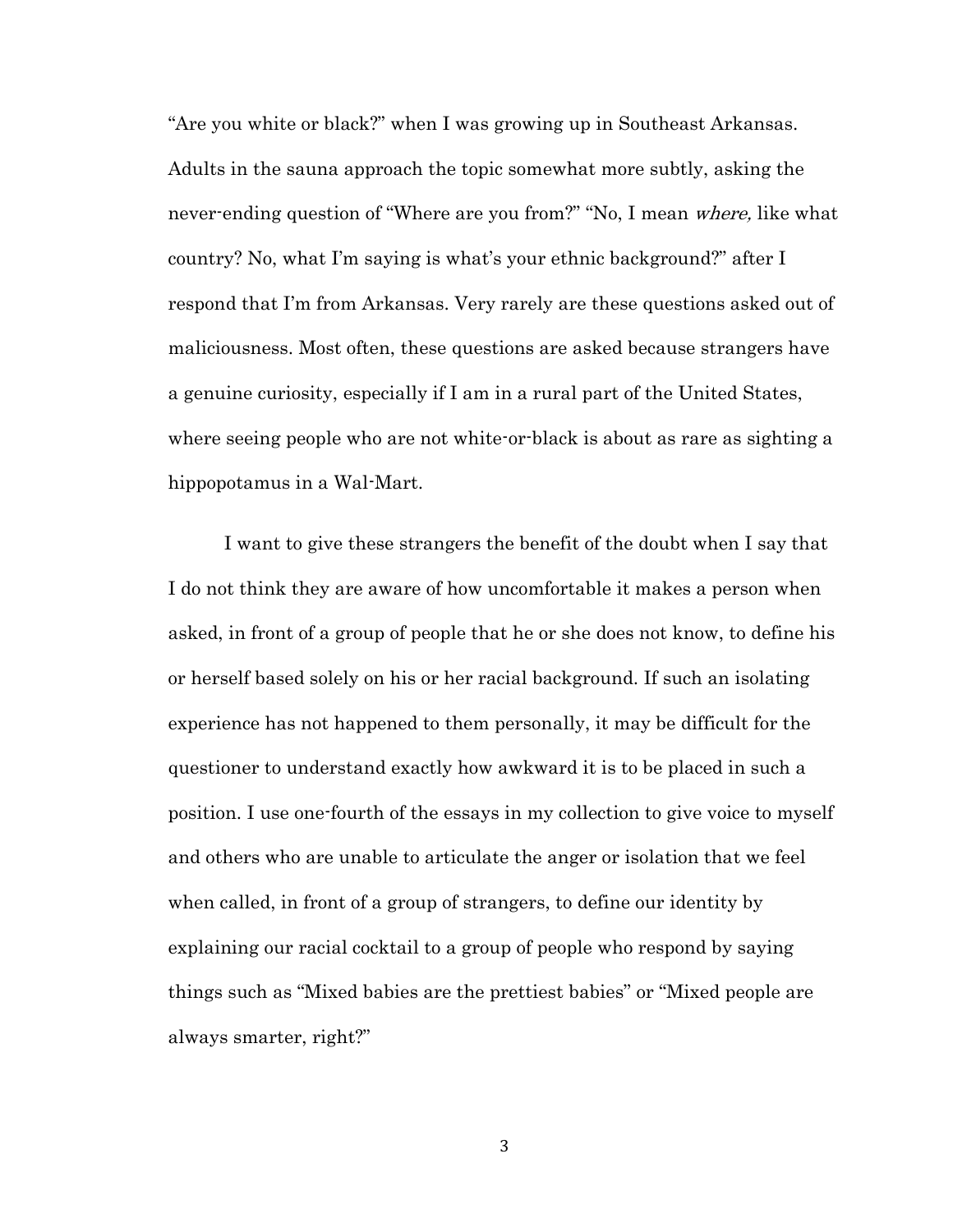My essays not only dabble in the isolation of exclusion, but also aim to show the interconnectedness of everything that lives on this planet—from the smallest tick that crawls beneath the skin and infects the narrator with a lifetime of red-meat allergies, to the ever-present possibility of death that surrounds our everyday lives, whether it be from an illness that we are aware of or from the unpredictability of a falling stone or car crash. In essays such as "Behind Closed Beaks," "Gateway Bugs," "On Luminescence," and "Alpha Gals" where I am giving voice to birds, worms, fireflies, and ticks, I look to authors such as Lydia Davis, Aimee Nezhukumatathil, and Lia Purpura. In the lyric essay "The Soils I Have Eaten," Nezhukumatathil tells the narratives of all of the states that she's lived in by characterizing the specific state soils of each area. She writes, "Harney sounds like a friend who will help you in a pinch: silty, loamy, good enough to feed your family, mine too. In Kansas, we sit around the table and break bread with Harney soil. Good guy, that Harney." Nezhukumatathil was the inspiration for "Behind Closed Beaks," where I emulate her imaginative style and create a memoir of my experiences in the states that I've lived in by researching and allotting very specific characteristic lives to the state birds of Arizona, Michigan, and Arkansas.

The Rose Metal Press Field Guide to Prose Poetry greatly influenced many of the essays in this collection. Before taking Jennifer Howard's course in Flash Nonfiction and becoming introduced to this text, I had only ever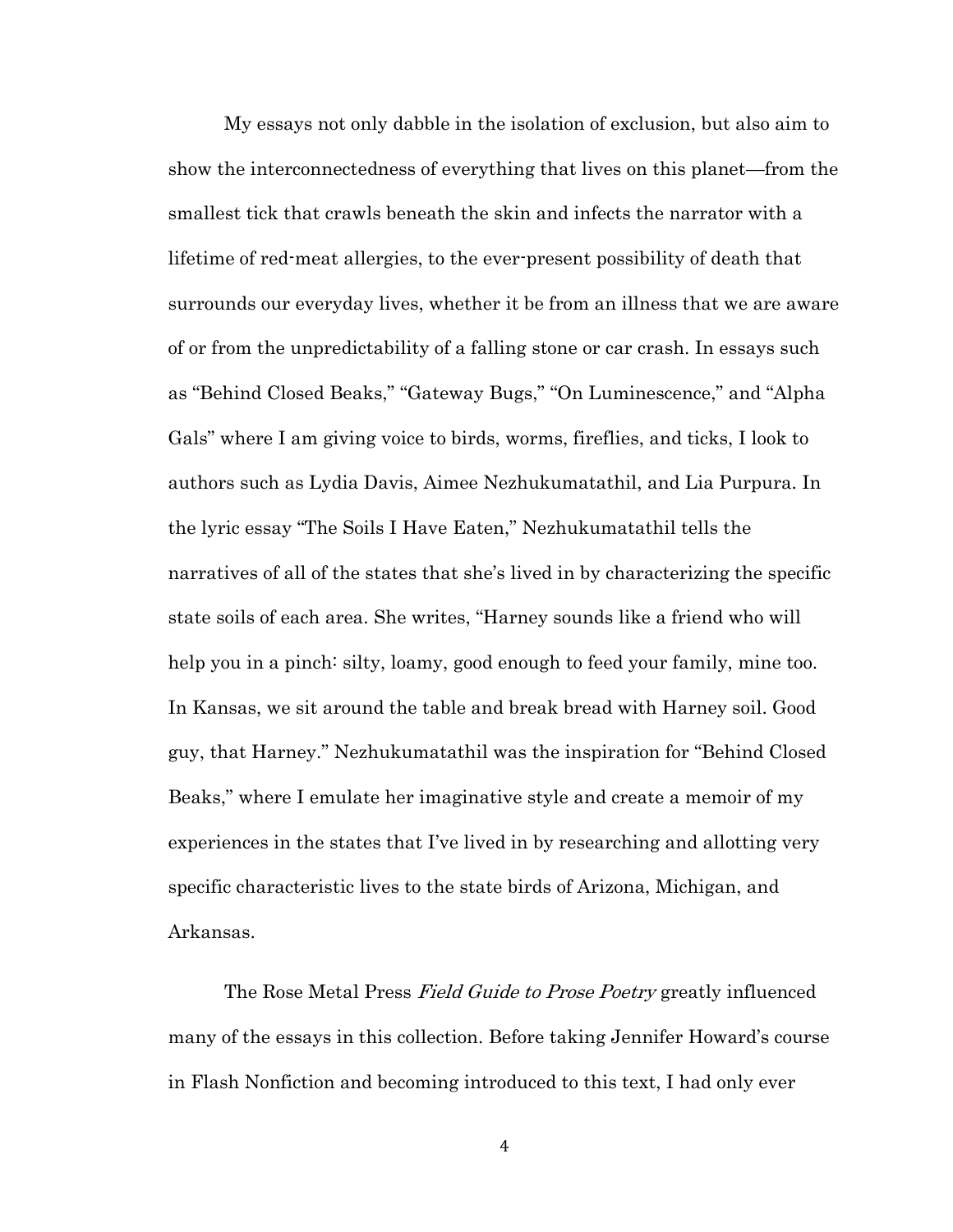written long form essays. I'd written Flash Fiction before, but had never tried my hand at a prose poem, or a piece of flash creative nonfiction. Immediately, I loved the experimentation with form and depth of language that opened up once I started to draft my own prose poems. As Bob Hicok writes in the Field Guide to Prose Poetry,

Once upon a time there was a little bit of plot and a lotta bit of letting go of plot. There was putting some pretty in, some sweet tweet, and 'idn't it swell too when there's fetching kvetching and the weird's plopped in a box to play with trees and wires and bang the conundrum…I've noticed how the long lines run like hair down the back to poetry or as roads to anywhere I'd like to go (1).

The revelation of the prose poem allowed me to reinvent my nonfiction writing, especially in essays like "Porcelain," "Tincture," and "Burnt Petunais," which are especially poetic with their language. These three flash essays required many revisions, as my goal for each of these pieces was to tell the stories primarily through language and emotion-evoking images, rather than through scene and character interactions. I limited myself to one page. I placed constraints on these essays, constraints that I never placed upon myself when writing seven or fifteen page essays. Each very short, specific image had to do more than just illustrate. Each paragraph break was intentional. Any line of dialogue was concise and meaningful. And through the constraints and the various revisions, these three essays achieved my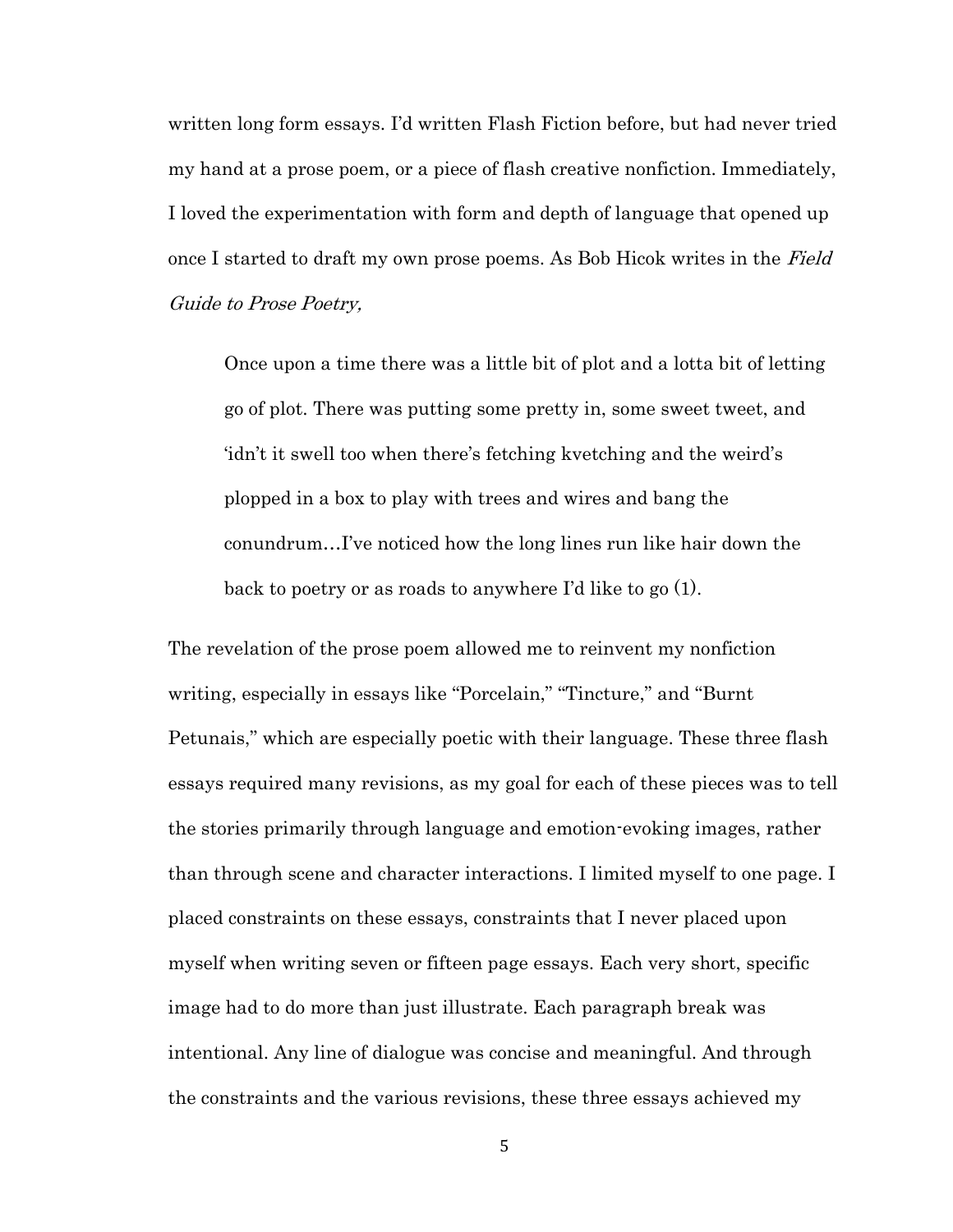goal of creating scenes that are told primarily through poetic language pieces that are more ambiguous than many of my other long form essays, pieces wherein the "meaning" or takeaway is left to be determined by the reader.

I look to Ander Monson when I am considering the form and structure of my essays. As he writes in an interview with Poets  $& Writers$ ,

Part of the pleasure of [structural] performance is trying to figure out what the essay is going to be able to do with its subjects, those suspended balls in mid-arc, whether the essay is going to fall apart, explode, or somehow cohere unexpectedly and be caught—stick the landing…So the essays are maybe witnessing and commenting on their own explosion and reformation. In a couple cases, they don't come back—they just kind of coast out, like in space, unaffected by gravity… That's what I like most about form, when it works, when it has an emotional effect in the piece and not just an intellectual one.

In "On Luminescence," I explore the family dynamics and relationship between a friend's mother and father by closely examining the firefly—its mating patterns, how it nests and creates a home, and the chemical makeup of the firefly. I braid these two seemingly unrelated segments together, so that the experience of reading the essay might be slightly jarring embedding the reader into the life of a firefly in one paragraph, then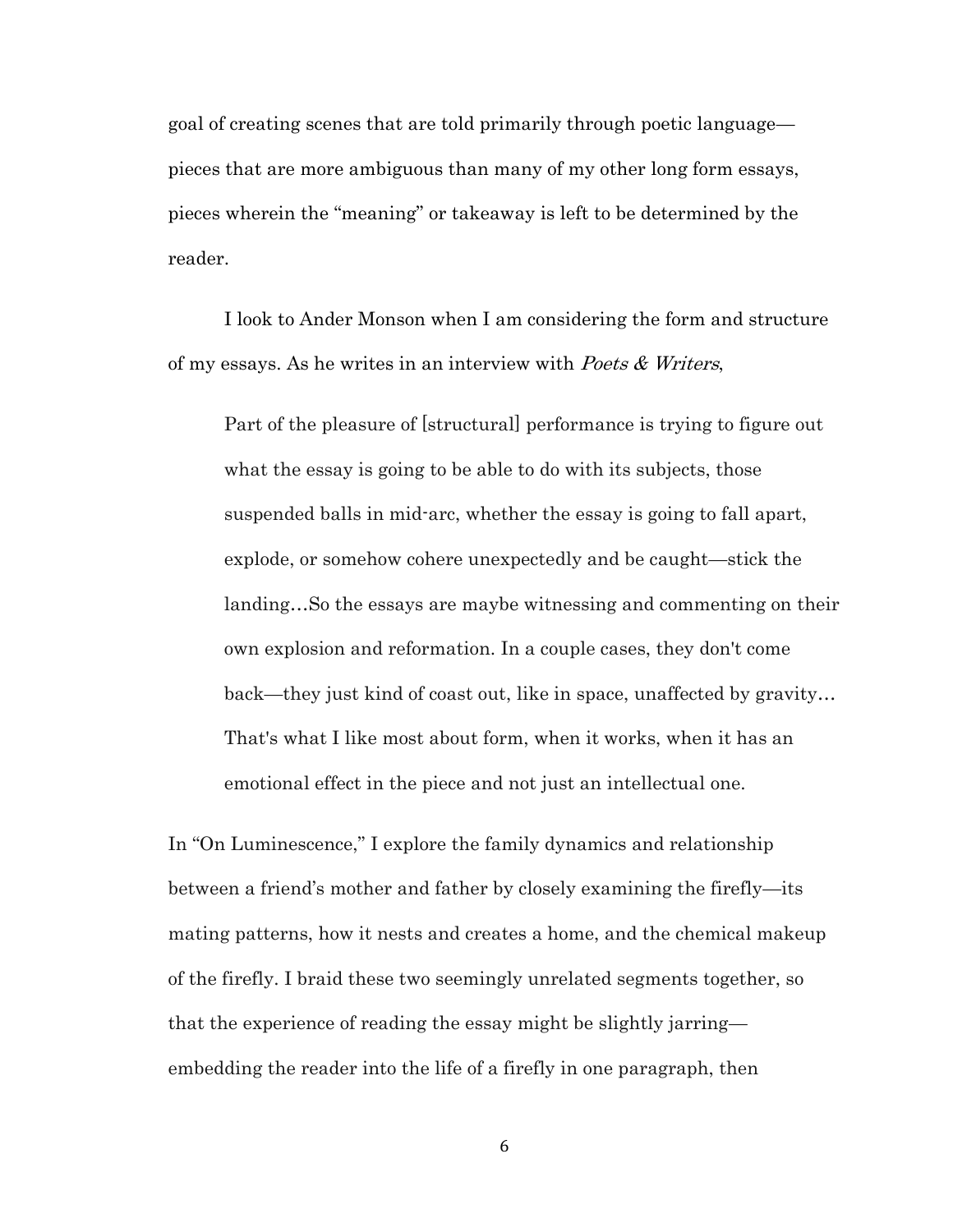immediately switching to the life of my friend's parents in the next, and back and forth throughout the essay so that, hopefully, by the end of the piece the reader associates married parents with fireflies, and therefore uses each separate organism as a means to further illuminate and understand each separate entity. My hope is that readers don't see the braiding of these two narratives as arbitrary, but, as Monson mentions, are able to find both an emotional and intellectual meaning to the intersection of these lives.

I look to Maggie Nelson when I am writing about close, personal relationships. Maggie Nelson's curiosity-driven prose encourages me to always keep questioning my research, to be continuously asking why and is there more that I can be learning about this topic? Nelson's essay collection, The Art of Cruelty, compelled me to consider my tick-bite induced beef allergy from both the viewpoint of the tick and the viewpoint of the human. She drove me to obsess over the specificities of this disease in my essay titled "Alpha Gals," and to not stop researching, even once I understood the science behind the allergy and why it occurs; even once I'd found the Facebook page for the people who have this allergy, and discovered the names of the babies and dates of anniversaries of the people who are members of this Facebook page. Writers like Maggie Nelson inspire me to spend a day in the library, researching everything down to the very minute details of my topics and illuminating these seemingly minute details into something grand on the page.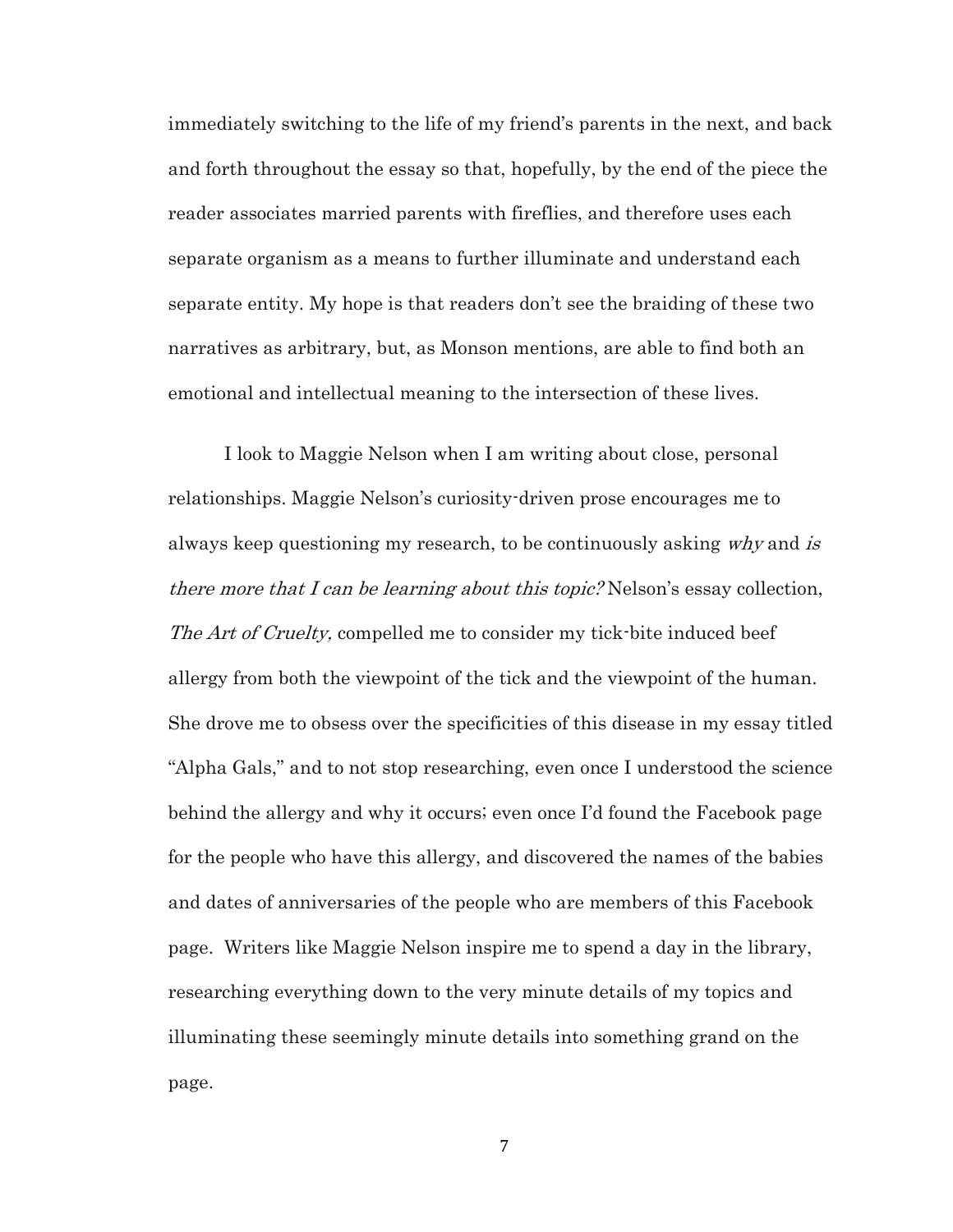Aside from life and the complicated ways in which humans and nonhumans interact with each other in our daily lives, the theme of death is also quite present in my collection. In fact, this series of essays opens with an essay titled "After Death," a piece about the effect that death has on our lives in various forms—ranging from the death of a caterpillar on your kitchen floor to the death of your dog in the backyard to the death of your neighbors and friends. The collection closes with "Lenses," a flash essay where I watch a neighbor who lived across the street from me as she pushes a stroller with a baby doll on walks every day. Although death is not brought up as explicitly in "Lenses" as it is in "After Death," it is nearly impossible to read the piece without considering death—the inanimate stillness of this woman's "baby," the reasons why she feels compelled to push a stroller of a doll around, her husband's refusal to enter her dream world and acknowledge the baby doll as a being.

As John Updike writes,

Not only are selves conditional but they die. Each day, we wake slightly altered, and the person we were yesterday is dead. So why, one could say, be afraid of death, when death comes all the time? It is even possible to dislike our old selves, those disposable ancestors of ours.

I examine death in my essays, not necessarily to appeal to morbidity or to romanticize death, but to study death for what it is—as Updike mentions, a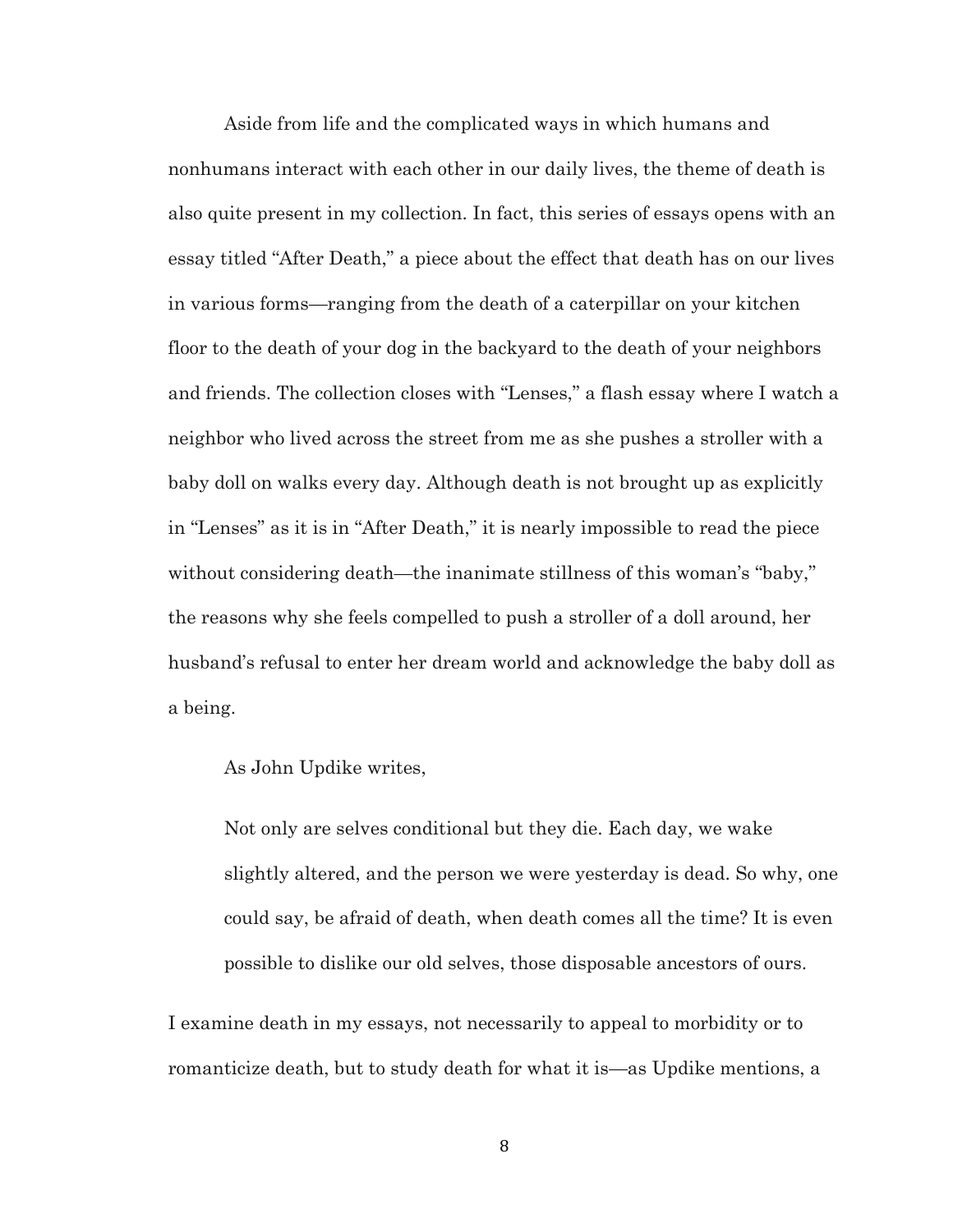part of our everyday lives. This does not mean that the thought of dying doesn't terrify me. It does. But writing about death and putting these fears down on the page in various formats—reflecting on people who I know who have died, pets I have had who are now dead, and meditating on the everpresent reminder of death in our everyday lives serves as a way for me to try to become more comfortable with death. I can illuminate the more humorous, grotesque aspects of death, as I do in "Things Fall Down." I can engage death's quirks and the fears that many people have about dying and especially dying alone, and laying in a home where one's body might not be found until days, weeks, or even months later as I do in "After Death." I can reflect on the sadness of the many deaths caused by Hurricane Katrina, and the way that I saw this experience via the addition of many new students who were displaced from their homes in Louisiana and thrown into my high school in Arkansas, as I do in "Aftermath." By writing about death from the perspectives of various animals and people—some who I have met and have close relationships with, others who I have met only via research, I can start to think about death more objectively, more reasonably, or perhaps, as reasonably as one can ever hope to think about death and the sometimes comforting promise of circularity.

My hope is that my thesis serves as a place of interconnectedness, a meeting point for the various and perhaps seemingly unrelated subjects of each of my essays—a grandmother, a dying dog, a tick from the Arkansas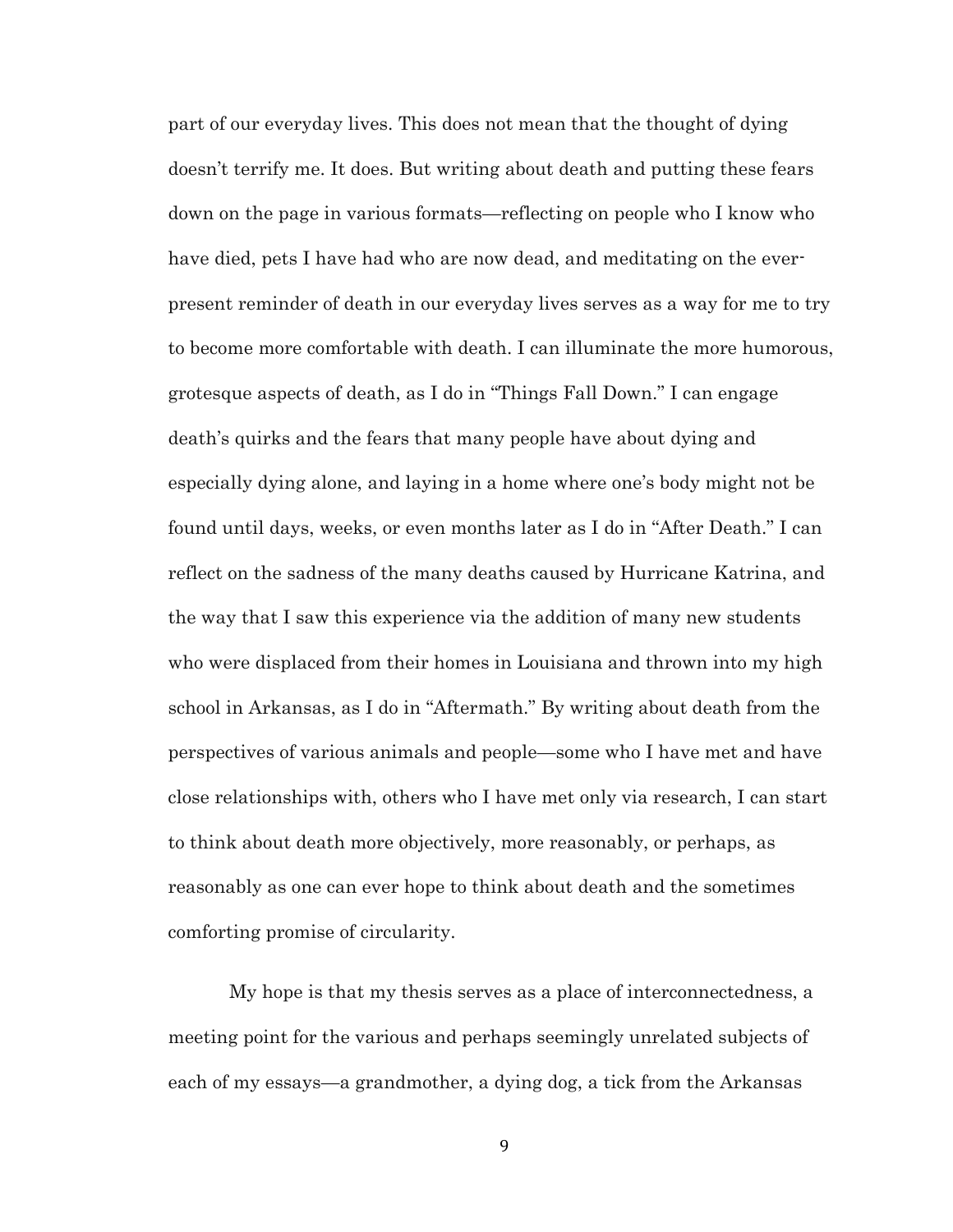woods, a stranger on a Greek ferry, an earthworm. Without sounding like a cliché, the more I sat down to write, the more I not only learned about myself but also about this world that I seemed to have been ignoring, not actually seeing, somehow walking through life without really noticing my personal experiences with ticks, strangers on ferries, funerals, the cacti in my window, the radiator that heats my apartment. I now wake up at night after hearing a sound outside my window or meeting an old pet in a dream and think: I must write about this.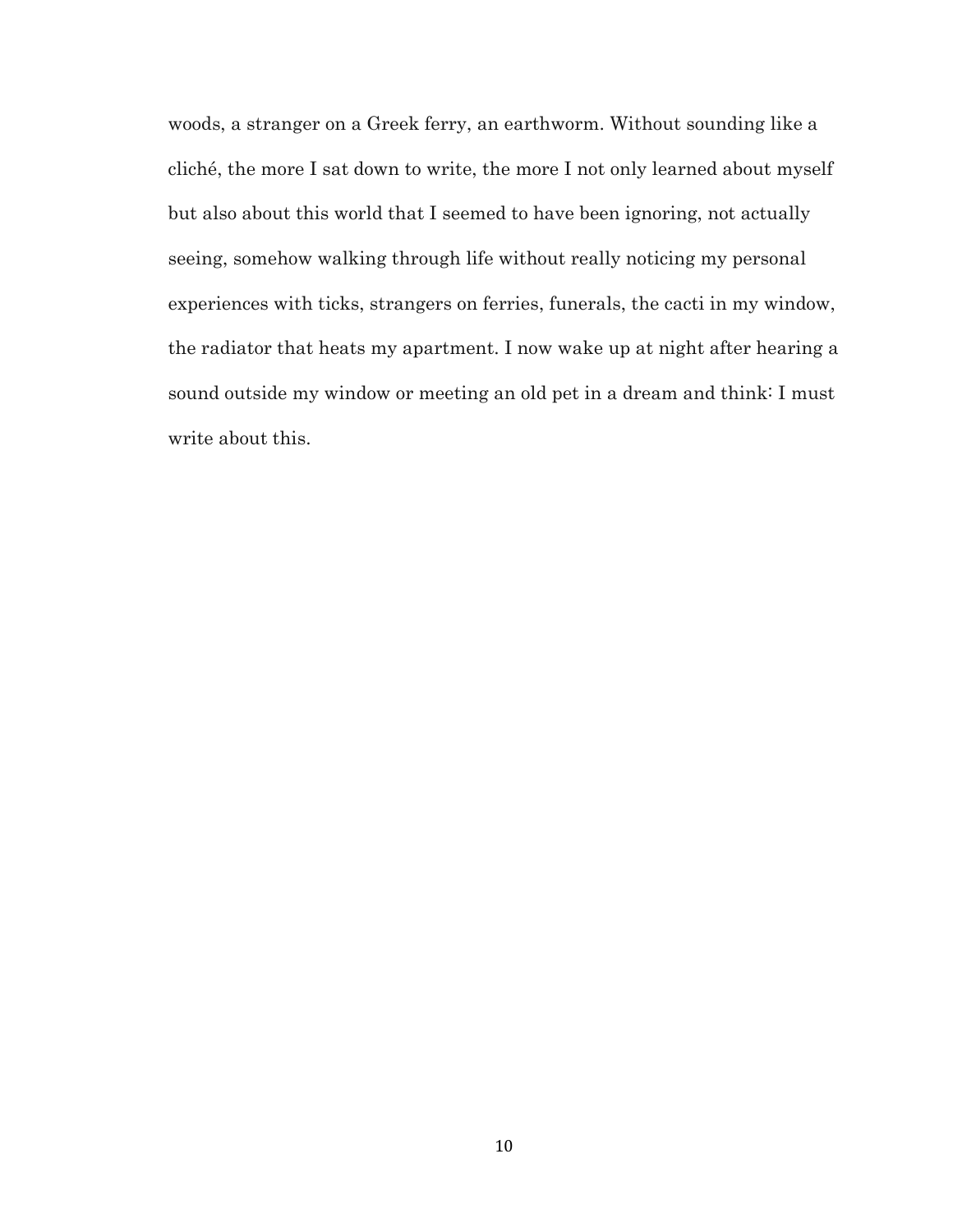#### After Death

The dead ant in the house is not a troubling thing; its removal demands only a swift kick with the heel of a shoe or the breezy sweep of a dollar-store broom. The caterpillar whose flesh is found rotting beneath your fridge has to be scraped off wooden floors, or, if he finds it before you, the dog's tongue might do the trick. When your tabby kills a sparrow and leaves it at the foot of your bed, the body has to be dealt with immediately or else the rotting bird smell will consume the house until it creeps into your cupboards and spoils the taste of your seven-grain crackers. The manglenecked sparrow can be tossed out with the trash, or it can be buried if you have enough time to stab your rusty shovel into the tough, clay soil of the backyard.

If your dog sinks his teeth into a chipmunk and then forgets its chewed body beneath a rosebush, the easiest way to take care of the corpse is to get out that rusty shovel and toss the chipmunk over the hedges and into your neighbors' yard. Don't feel too bad about it, since the neighbors often let their basset hounds howl their lengthy laments long into the night.

But when your dog dies, the process becomes more complicated. He was young and he dies suddenly. The vet says it's because he ate daisies, which are poisonous to dogs. He also says *don't you know better than to keep* daises in your backyard? and he gives you a list of seven hundred common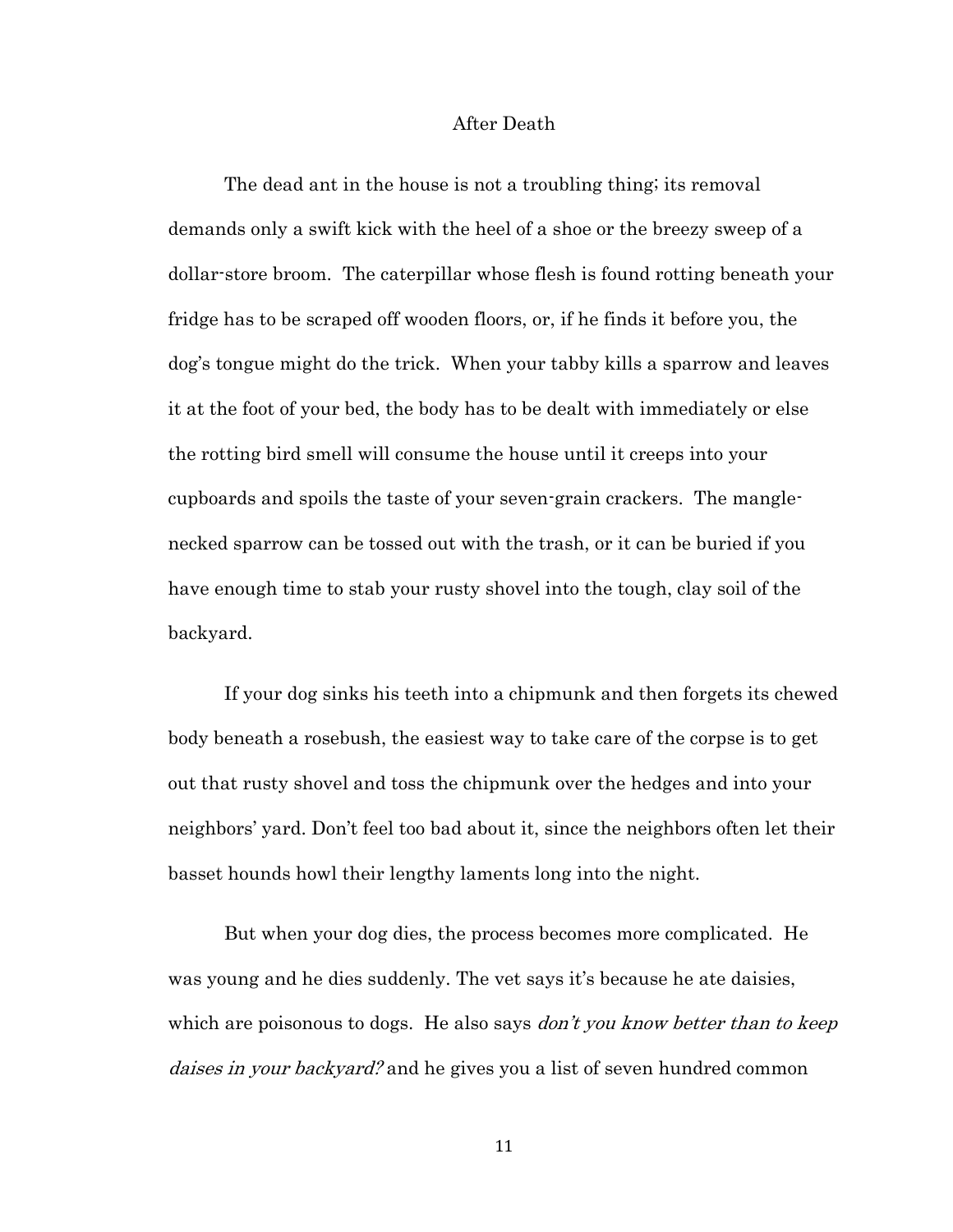plants that are toxic to pets. The neighbors help you dig through the clay soil the next day, and they shorten the length of their dogs' leashes for a couple of weeks. Your dog's death demands a period of grieving that stains the knees of your favorite jeans brown after a week of kneeling by his grave.

You haven't known many people who've died; you've been lucky that way. Your Grandpa is the only person who's died in your immediate family, and his death followed many years of heavy smoking. Too often, you see articles about lonely bodies that lay forgotten and undiscovered in empty houses for two, four, ten, even forty-one years, and you wonder how easy it is to forget someone; you wonder how many people you've already forgotten. You think about your high school classmates who died in car crashes before graduation. You feel bad for not thinking about these people very often, for forgetting their names when you're discussing their deaths with friends, for feeling creeped out when you realize that you're still Facebook friends with their online ghosts. In their pictures, they still wear their glasses and their casts. In their pictures, their eyesight is still bad, and their arm's still broken.

Your hometown is sprinkled with people who bear Rest In Peace tattoos of teenagers on their arms, backs, and sides. You wonder how often these tattooed people think of the deceased ones who are inked onto their flesh. Do they remember these kids every time they climb into the shower, every time they get dressed or unbutton their shirts to make love? Or, do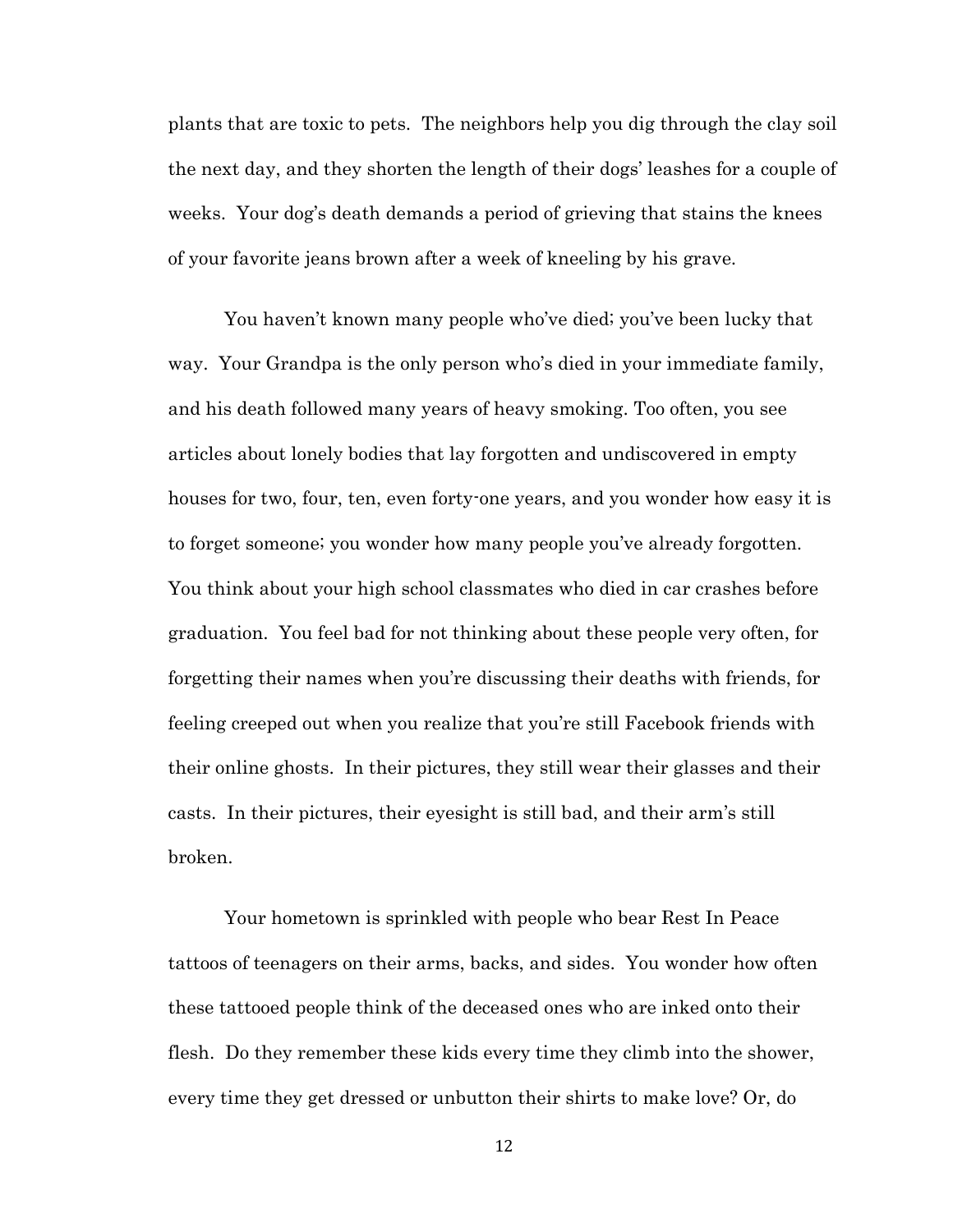these memorial tattoos start to blend into their bodies like a freckle or a mole, becoming normalized like a photo on a computer desktop?

All the dead people you once knew had normal deaths, normal in the sense that their bodies were found immediately. But, still, you've read too many newspaper articles about forgotten people, people who had no idea that next door neighbor Edna lay deceased on her kitchen floor for a month after a tragic fall, or that Tom's body sat crumpled behind an abandoned grocery store for two weeks after a heroin overdose. You decide that you always want to keep a dog around because you once read an article about how dogs will eat their owners' deceased bodies if they're left on the bed, on the pullout couch, on the area rug in the living room. It's a dog's natural instinct, and you'd be fine with that, since you don't know how else you'd feed your dog if you were dead. You hope that the ants can find a way into the house, too, and you're not sure if any caterpillars are omnivores or not, but if they are, you hope they will slither underneath the doors, and the sparrows and the chipmunks will make nests with the strands of your hair.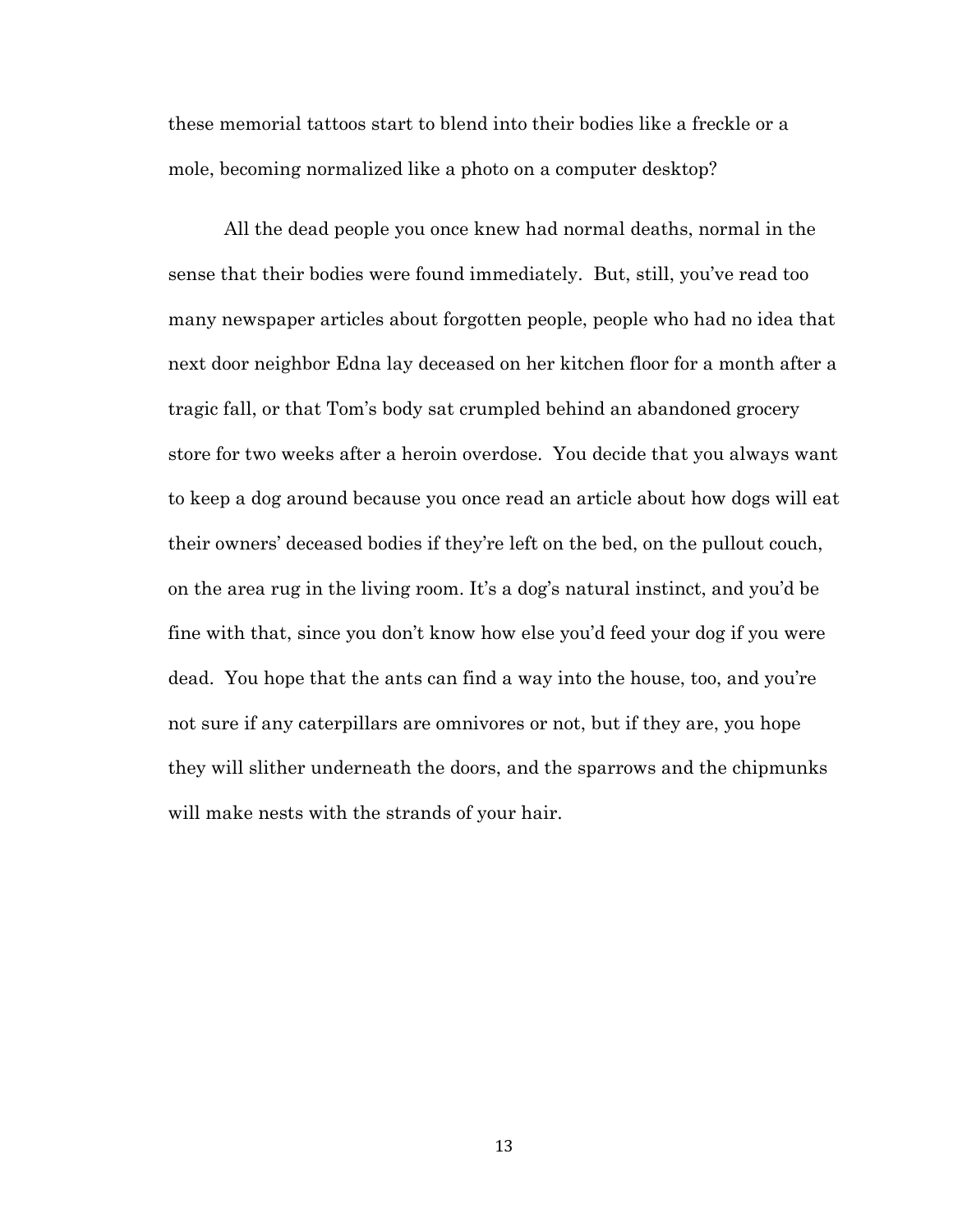#### When Fire and Family Don't Mix

My cousin, Kara, married Burt, the man whose mother burnt his sister in her sleep. Nine years before the marriage, Burt's mother, Maureen, poured gasoline around her daughter's white-framed bed, then lit a match and ran out of the house. As a child, Kara had been best friends with Burt's murdered sister, Ashley. Just a few weeks before the homicide, Kara, Ashley, and I had sat beneath air conditioning vents in Kara's pink bedroom, playing "Barbie and Ken go to the beach."

The morning after Maureen lit the match, she called Trudy (my aunt and Kara's mother) to go shopping at *Sears*. They bought straight-legged jeans and polyester cardigans and pantyhose that were 15% off. Over a postshopping dinner at Applebee's, Maureen told Aunt Trudy she knew mothers weren't supposed to say such things, but she hated Ashley. As they were driving home from the restaurant, the cops caught up with Maureen and she was sent to prison. Aunt Trudy testified for Maureen's innocence in court, and to this day, she still insists Ashley's death was an accident.

Nine years later, Kara and Burt got married and moved into Kara's old childhood house because my Uncle Tom, Kara's father, always a sharp realtor, had promised the couple he was offering them the deal of a lifetime. Their new home sat across the street from Burt's childhood house, which had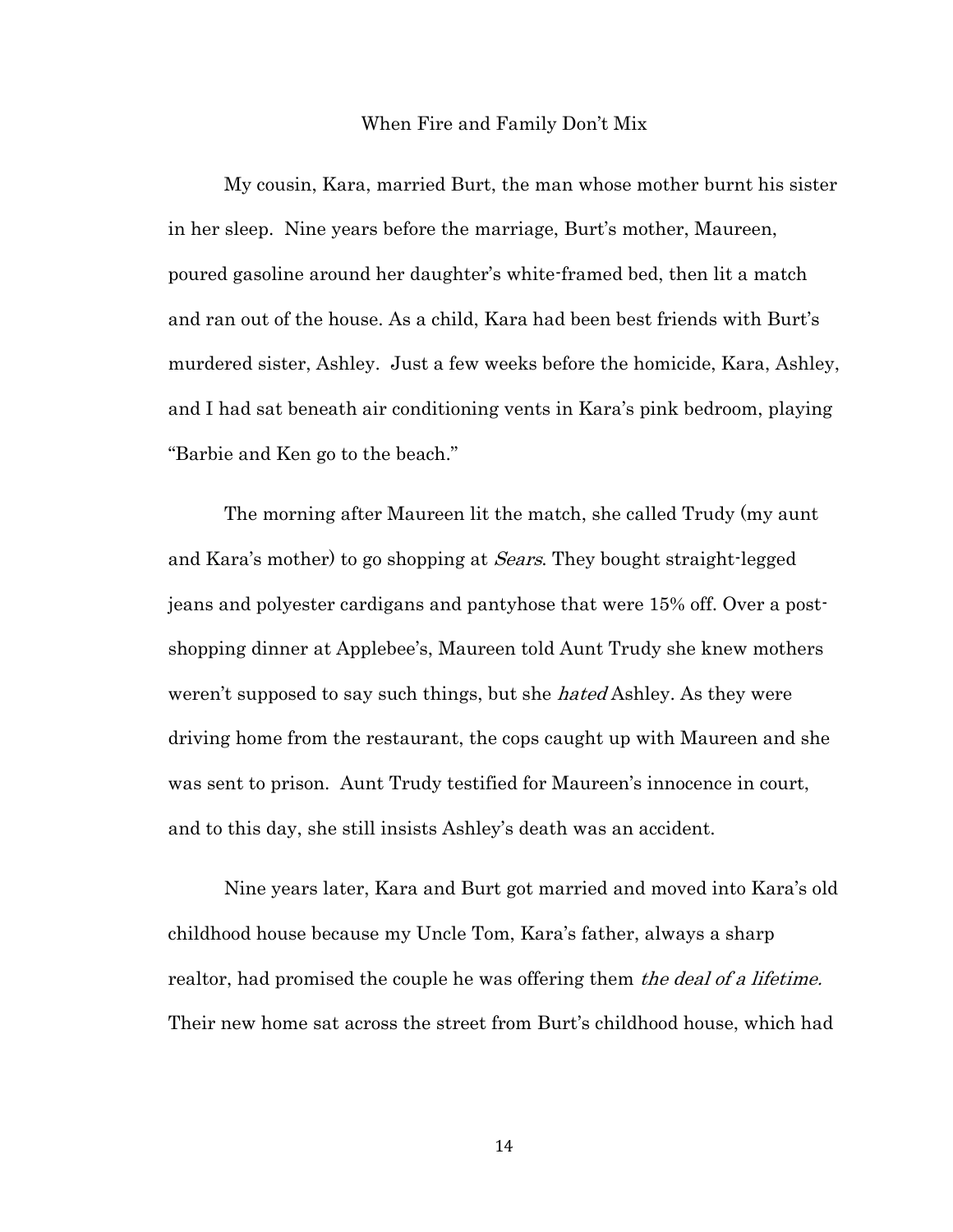undergone various remodeling projects since the fire, but was still recognizable to Burt.

At their wedding, we took sips of champagne and bites of two-year-old Easter, Christmas, and Valentines chocolate that Aunt Trudy had been picking up from Sam's Club ever since she heard about Kara's engagement. Between chocolate-caked teeth, Kara whispered that she and Burt would adopt a kid, because they both had the crazy genes in their families. Uncle Tom whispered *that's the smartest thing she's ever said* and three years later, Kara posted ultrasound and protruding stomach photos to Facebook. When the baby was born, they named it Anora, which they still claim has no relation to my name, Ania Sonora. Aunt Trudy sent baby photos to the imprisoned Maureen, but Burt sent nothing.

They couldn't let baby Anora sleep in their bed because Burt still had night terrors about Trudy and would wake up screaming and thrashing. Instead, they put Anora in a cradle next to a window that overlooked Burt's childhood home, which remains empty. My uncle has tried to sell the house numerous times, setting plates of fresh chocolate chip cookies and pitchers of apple cider on the counters, hanging photos of smiling families on the wall and covering any scorch marks with daffodil wallpaper, but he has never been successful.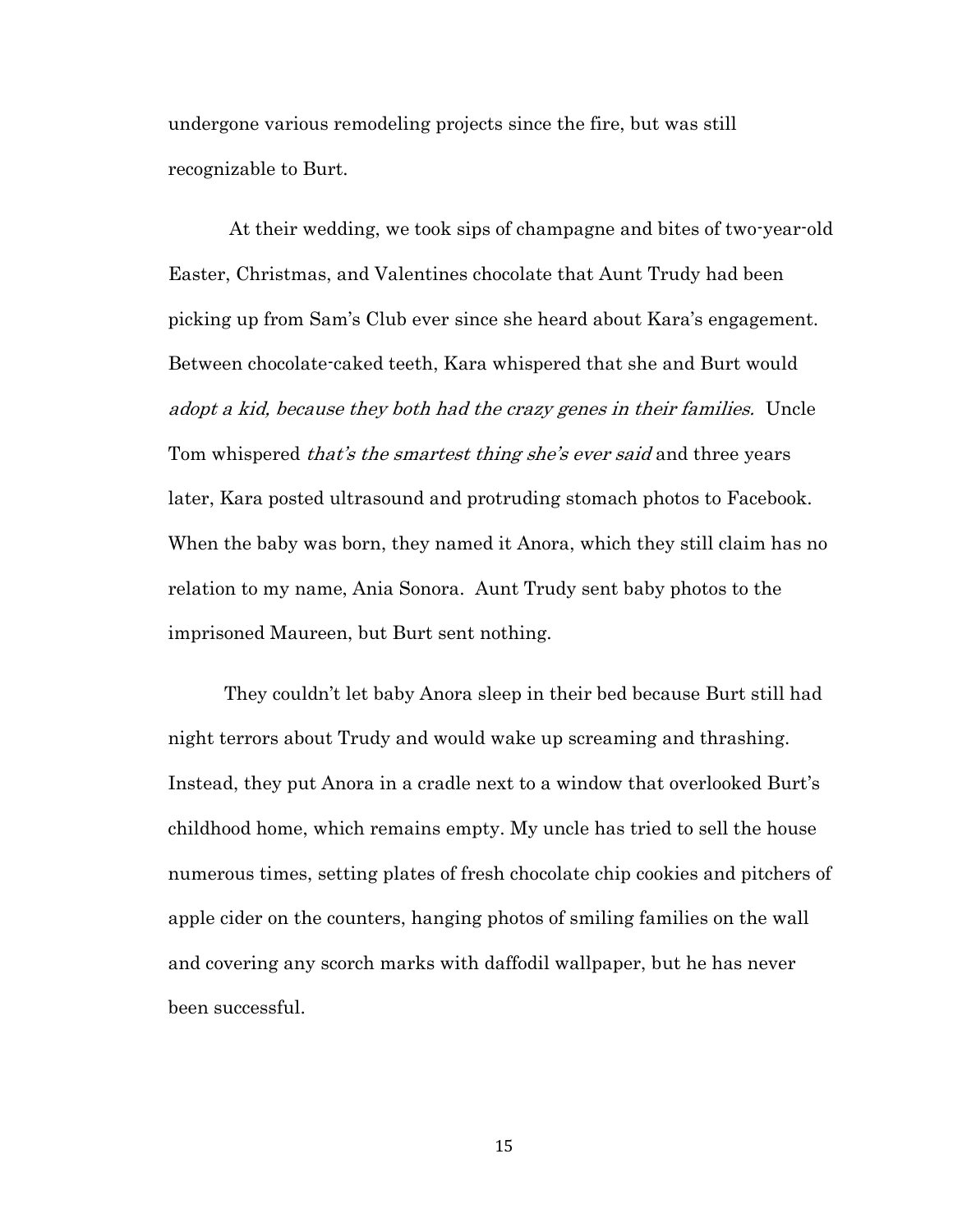After Anora was born, Kara and Burt got rid of all of the matches in their house. Burt stopped smoking and threw out his lighters and in the winters, they open their presents next to the glow of a Netflix Fireplace on a flat-screen TV. Anora stays inside on the fourth of July and blows out the electronic candles on her birthday cake, wondering why her wishes never come true.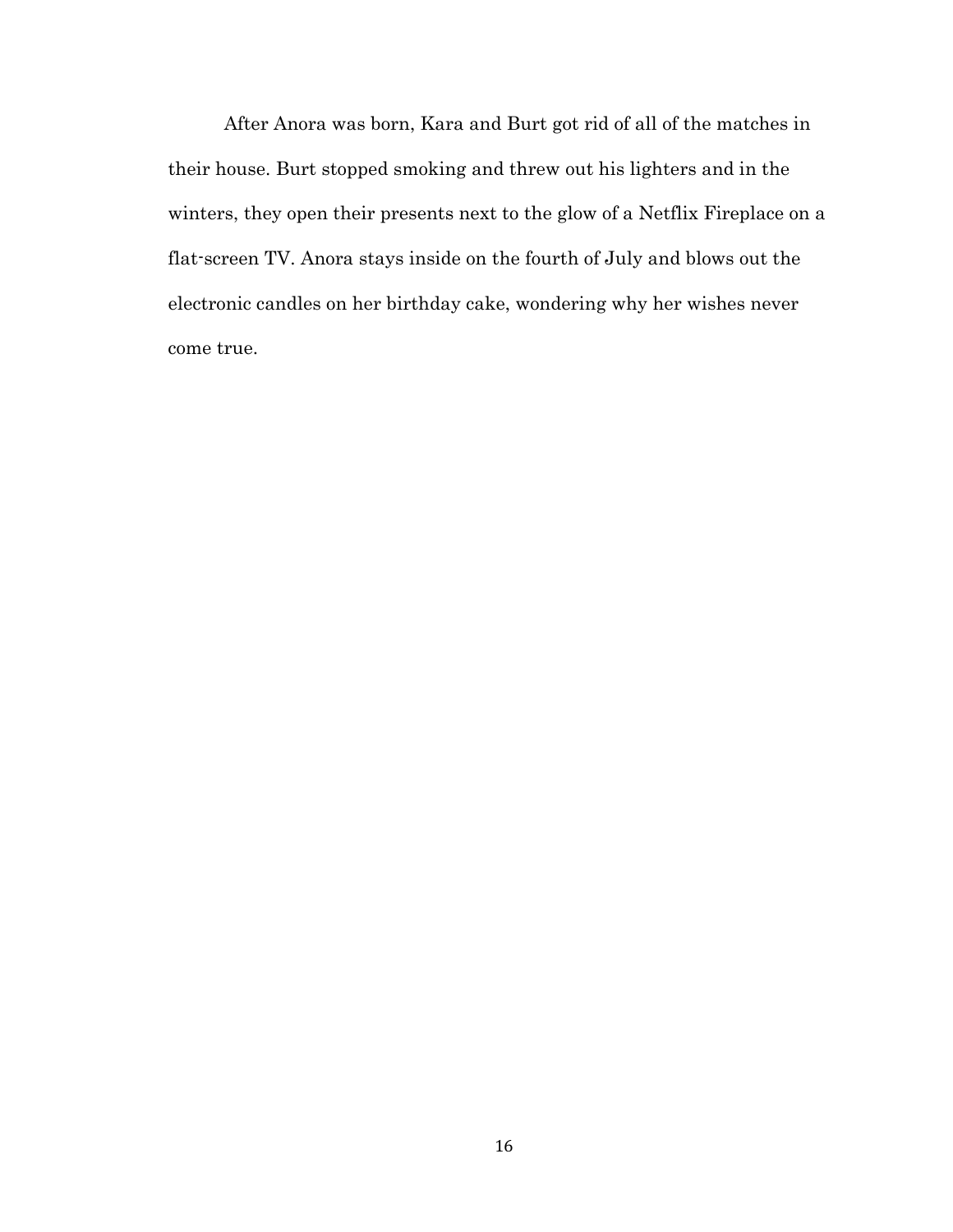#### Aftermath

People swept into town in a single wave. They left behind their homes, pets too large for sedans, and great-grandmothers' lamps to be swallowed by Katrina the lush, Katrina the thirsty. In my high school, they arrived as cheerleaders, football and baseball players who were ushered onto teams without tryouts. In the hallways, they were invited to morning services at Southern Baptist Churches, potluck dinners at First Pentecostal Churches, and revivals at Missionary Baptist Churches. Families set extra plates at their dinner tables and tried their hands at shrimp gumbo. They silenced their trivial arguments and spousal spats. Motels offered "Katrina Discounts." Some were even half-price.

My peers and I were enthralled by the Cajun accents of our new classmates. At lunchtime we rolled "podna" and "craka" and "spidah" and "fevah" and "tiah" over our Arkansan tongues, thick with the drawl of the Delta swamps. We tested out their inflections timidly, as if tasting a spicier soup. Our new friends tried on our drawl, struggling with "huntin," "fishin," and "trappin."

With new classmates, the romantic possibilities doubled. No longer did we have to settle for Tyler had who put boogers in girls' hair back in the forth grade, or Thomas, who had already hooked up with almost every girl in the school. Romances blossomed with the excitement of new faces. The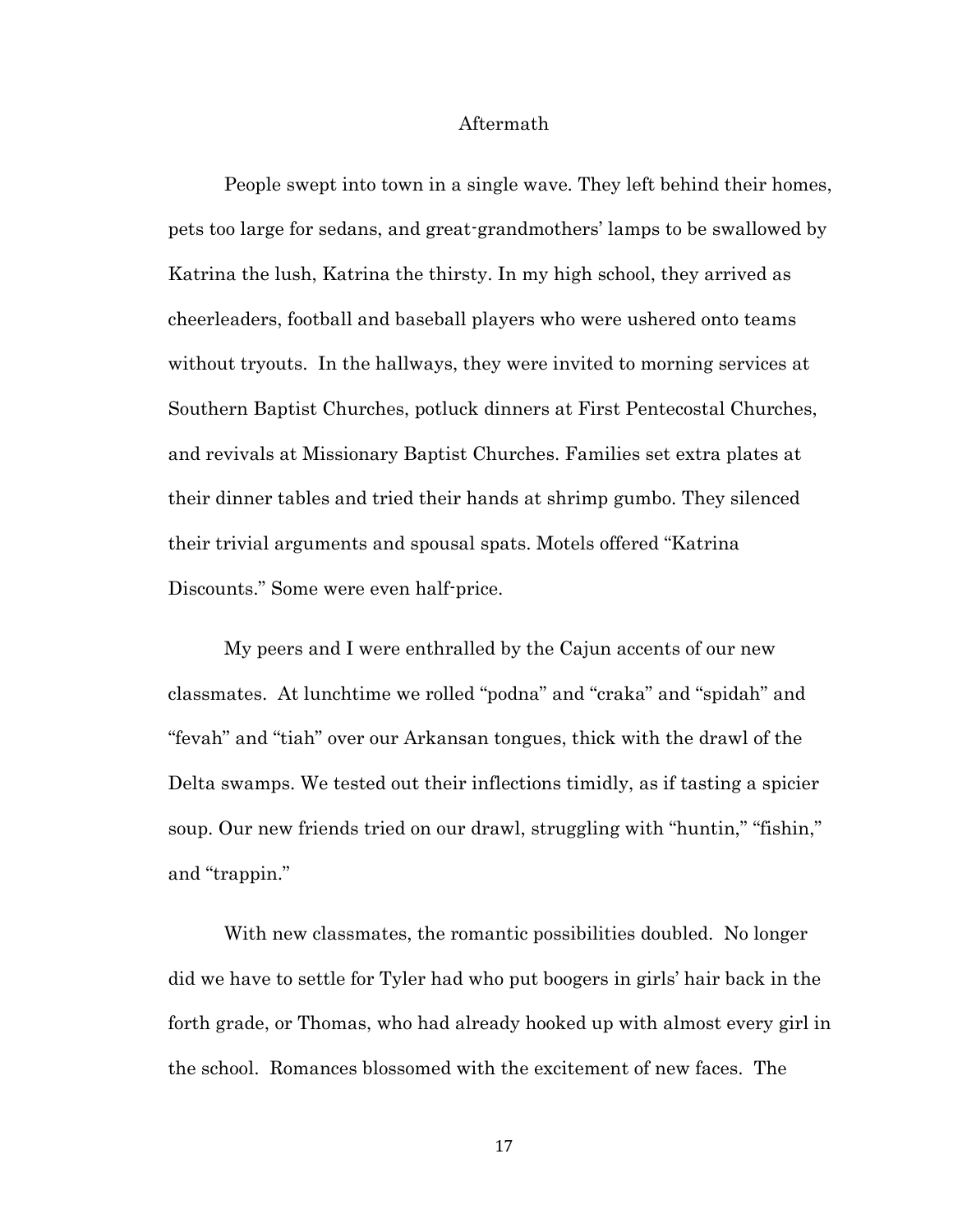Cajun accent was sexy. Movie theater and fast-food drive through romances ignited for a few days, weeks, or hours at a time. Letterman jackets were passed from shoulder to shoulder, stretched out for broader arms, hanging limply around smaller limbs, absorbing the scents of Vera Wang and Ralph Lauren and Britney Spears. Love letters were passed down aisles during history and biology classes. Initials in hearts were etched into desktops, then blackened out with a Sharpie, then scrubbed back into recovery.

Teachers, on the other hand, were grumpy that there was a sudden influx of new students in their classrooms, but no increase in pay. There was a shortage of fetal pigs. We had to dissect them in groups of five.

When they left town a couple months later, teenage hearts were broken, families resumed their normal dinners in front of TVs and folded their tablecloths back into cabinets. Church congregations shrunk. After they left, we forgot to tell the lunch ladies that we wanted "hambahgahs" and bread with "buttah" and "tatah tots." Hide-a-beds were pushed back into walls and families remembered that they disliked each other. Extra custodial staffs were dropped from their motel jobs and "Katrina Discounts" disappeared from the highway-side boards.

But they left behind their discarded pets. The corpses of tabbies and labs lay along the sides of the highways. Neighbors walked the sidewalks with new dogs at the ends of new leashes. In our living room, Katrina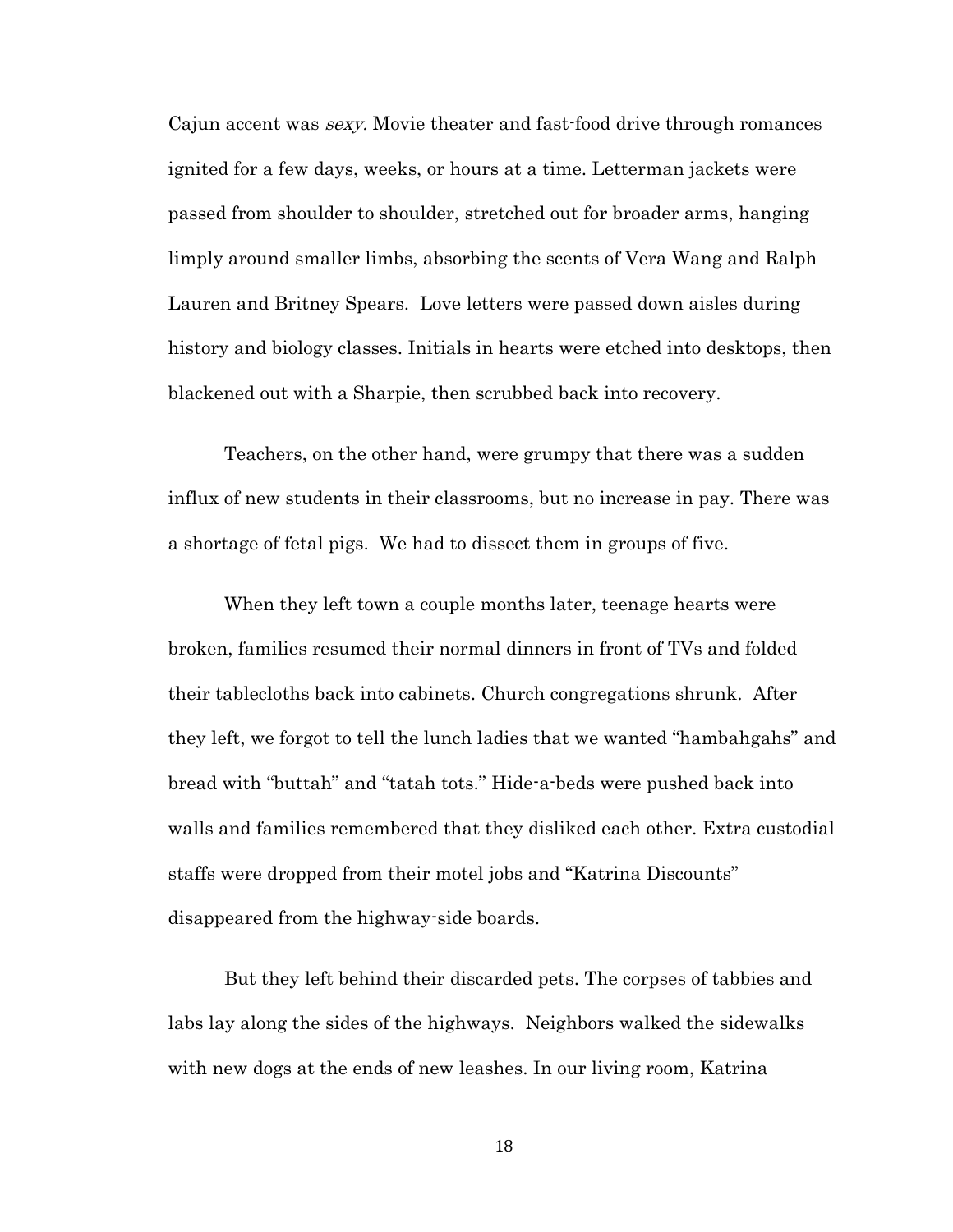manifested in the form of a rib-jutting, watery-eyed, deaf tabby cat who curled up in our laps as soon as we brought him home. I named him Ivan, because I thought a strong Russian name would be good for him, but the name was three sizes too big and he never grew into it. He ate without pause throughout the day, only to remain thin as bones and hungrier for more food. The vet said he didn't have a tapeworm, and maybe he just wanted a nice hot bowl of gumbo or jambalaya, then he laughed. No amount of printout signs pasted to telephone poles, free ads in the local newspaper, or photos posted to Facebook brought his owners back. He stayed on our couch, curled into a spindly ball, voraciously eating but never growing a layer of fat around his protruding skeleton.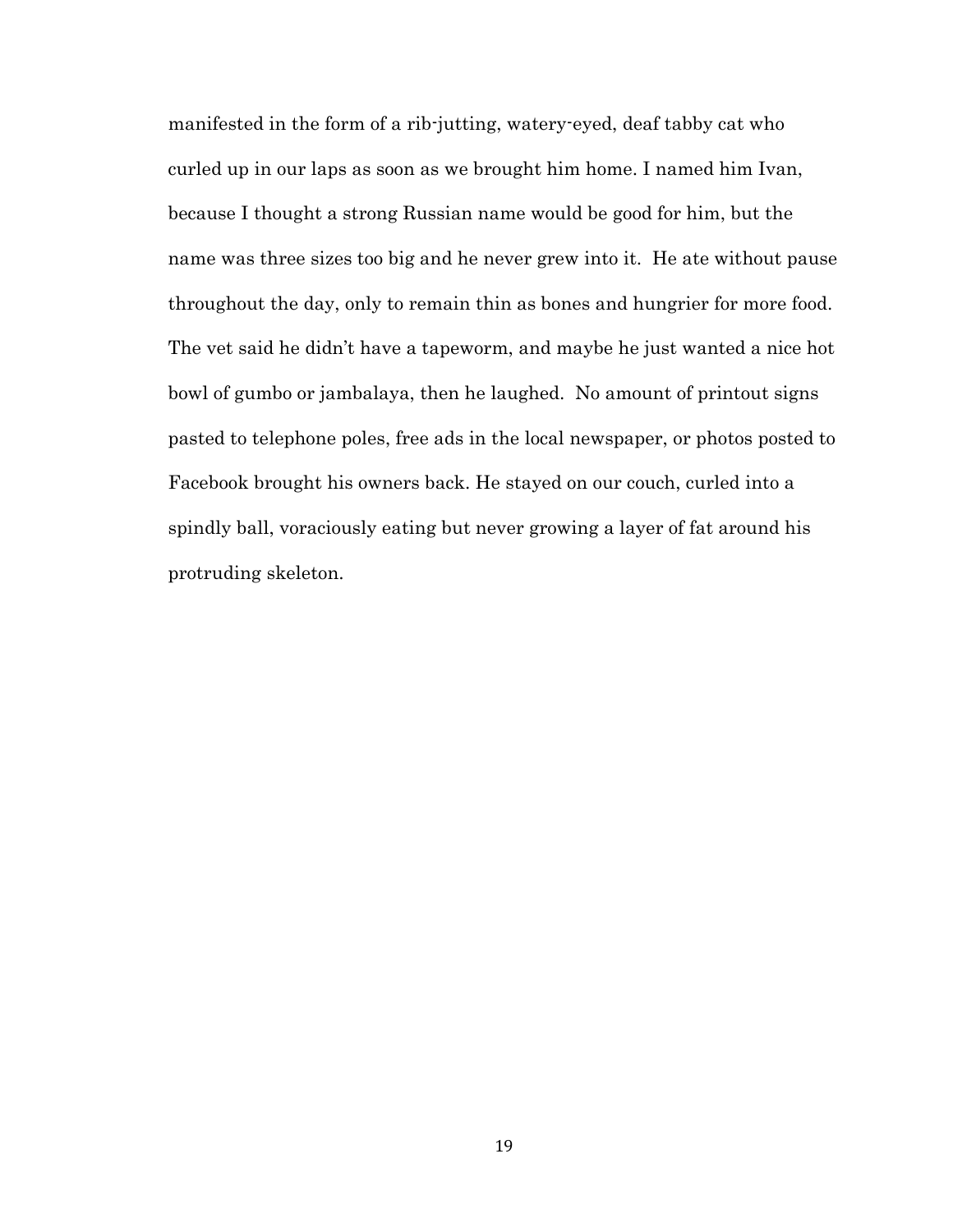#### Crosswalks and Undergrounds

## Russell Square Station

The Russell Square tube station welcomes us to London with the smells of mold, tea, body odors, and scones. It's August and hot and the underground air is stagnant. Kellie and I lug two oversized suitcases each onto the trains. Racing to make it through the doors, our cheap luggage wheels roll over many British toes. Behind the train doors, tangles of arms fish into pockets, sometimes the pockets of others. We keep trudging through the station, not really caring about where our luggage lands, just trying to make it through the hallways.

"Ouch! Watch where you're going!" a tall businessman in a grey suit yells as Kellie's Travelpro thumps on his loafered toe. His yell momentarily startles us out of our jetlagged daze and pumps fear into our veins. The businessman races ahead of us and gets lost in the crowd.

The Russell Square tube station is one of the few tube stations in London the renovators neglected. Instead of rows of efficient escalators to carry the masses from underground to the street level, Russell Square provides either one elevator or one hundred and seventy-five winding stairs. On this particular afternoon, the elevator has an "Out of Service" sign taped to its closed doors. One hundred and seventy-five cramped stairs later, we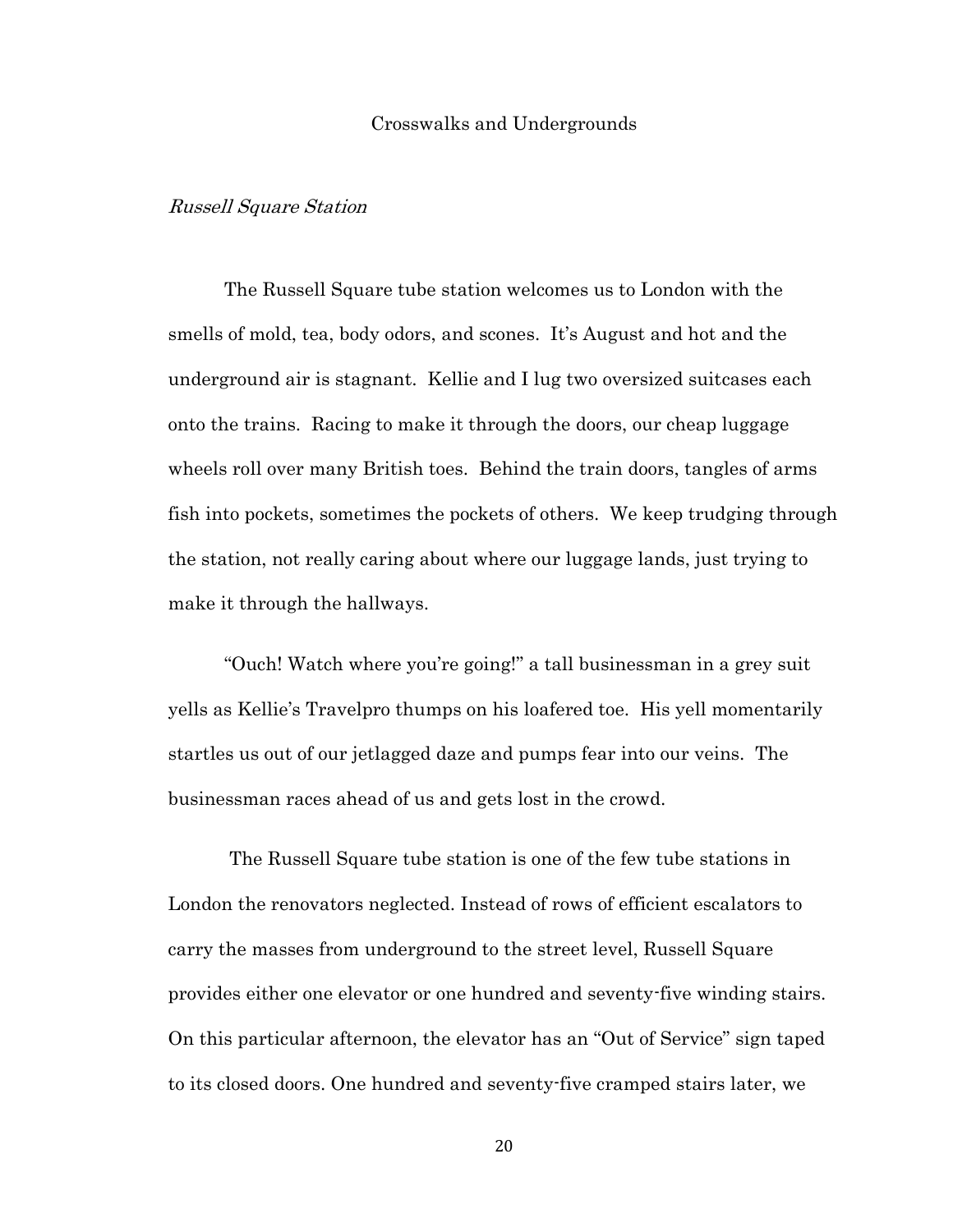also smell like mold, tea, body odors, and scones. We are hot, but we are not stagnant, as we step into the rushing air.

\*

Say an underground staff member is just starting his shift. It's 3pm. He goes into the basement storage room to grab his uniform and cleaning supplies. He opens one of the massive containers to pull out some Windex and washrags. Instead, he finds a severely disfigured body that's starting to attract flies and gradually settling into a state of rigor mortis.

Many underground staff members find it deeply distressing to know that a trip to the storage cupboards to retrieve buckets and squeegees could result in the discovery of a dead body. According to *The Telegraph*, many station supervisors refuse to go inside these storage cupboards, leaving the custodial staff to face the underworld of the underground.

The supervisors and station owners don't see a problem with this possible trauma–after all, the staff is offered free counseling support, what more could they need?

## Leicester Square Station

Flashing neon lights, 3-D billboards advertising racy musicals, clusters of outdoor metal-sided group urinals, and half-naked street performers tossing flames into ellipses. We plan our first *night out*-American students in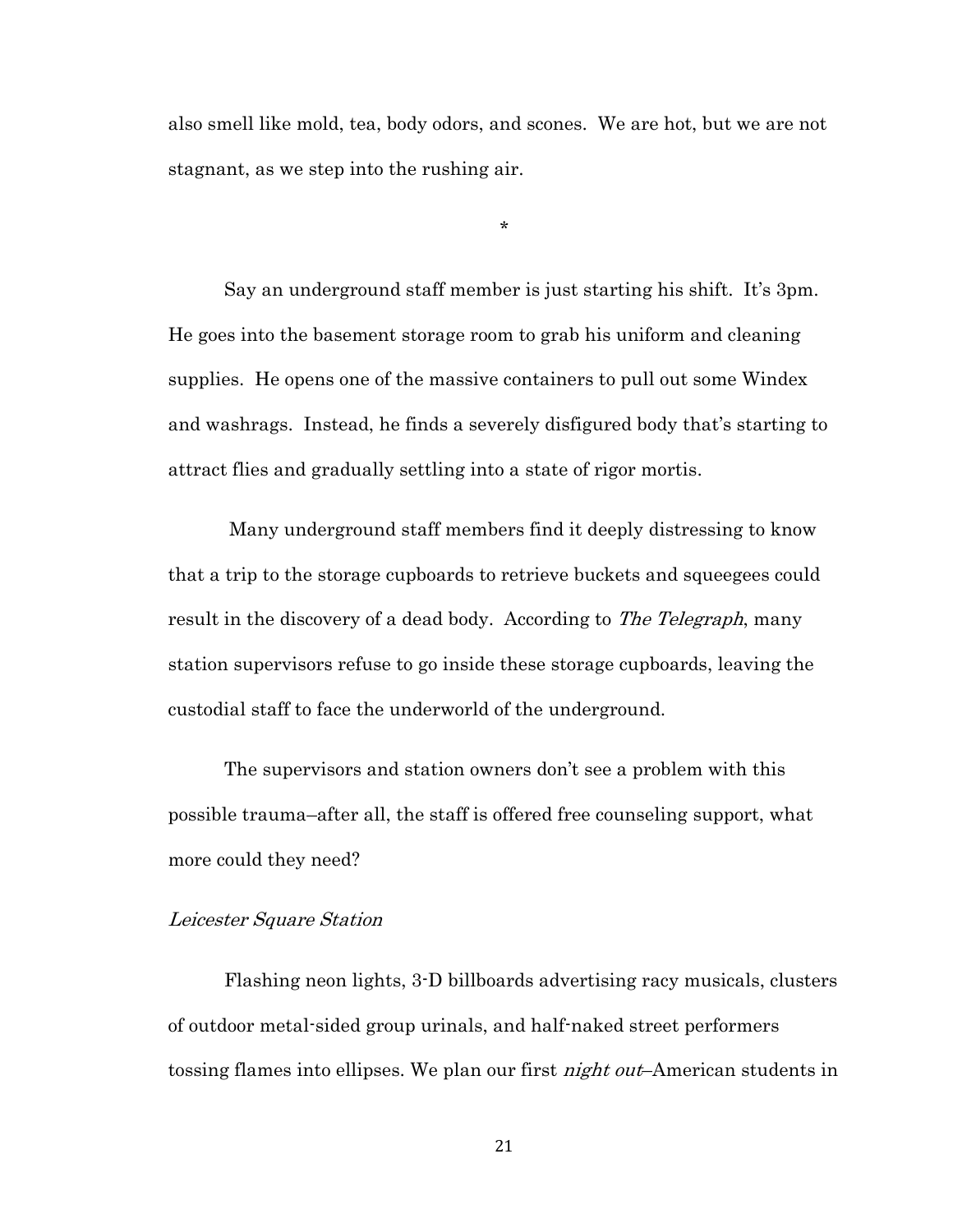the Leicester Square pubs, American students in *Cirque* nightclub, American students trying to pose next to street performers without actually getting close enough to have to pay for a photograph. We wander from a grand redwood pub to cheaper, cement-walled pubs to one-pound-shots bars. We make friends with other tourists and students from abroad, people wearing camouflage jackets and corduroy pants who have beef jerky in their teeth. We have yet to make any British friends, and we feel shamed by our inability to camouflage our American-ness–we're still unable to stop snapping photos of corner buildings and find the Piccadilly Circus tube station without asking for directions.

~

Cirque is a two-floor dance club, designed to accommodate the creepiest of the Saturday nighters. The dance floor is on the ground level, circled by a second-level balcony floor–a floor that seems to have been made specifically to allow middle-aged men to lean over the railing, shirts halfway unbuttoned to show the darkest chest hair I've ever seen crawling from the tops of their chests to their triangular Adam's apples, and ogle the mess of twenty and thirty-somethings entwined in a pulsing rhythmic tangle in the black lights below. A girl lies on the sticky black floor while a series of guys take translucent green shots from her belly button. Two girls seem to be engaged in intense mouth-to-neck-to-chest foreplay with a third human of unidentifiable gender. A piece of hot pink weave gets ripped from a head of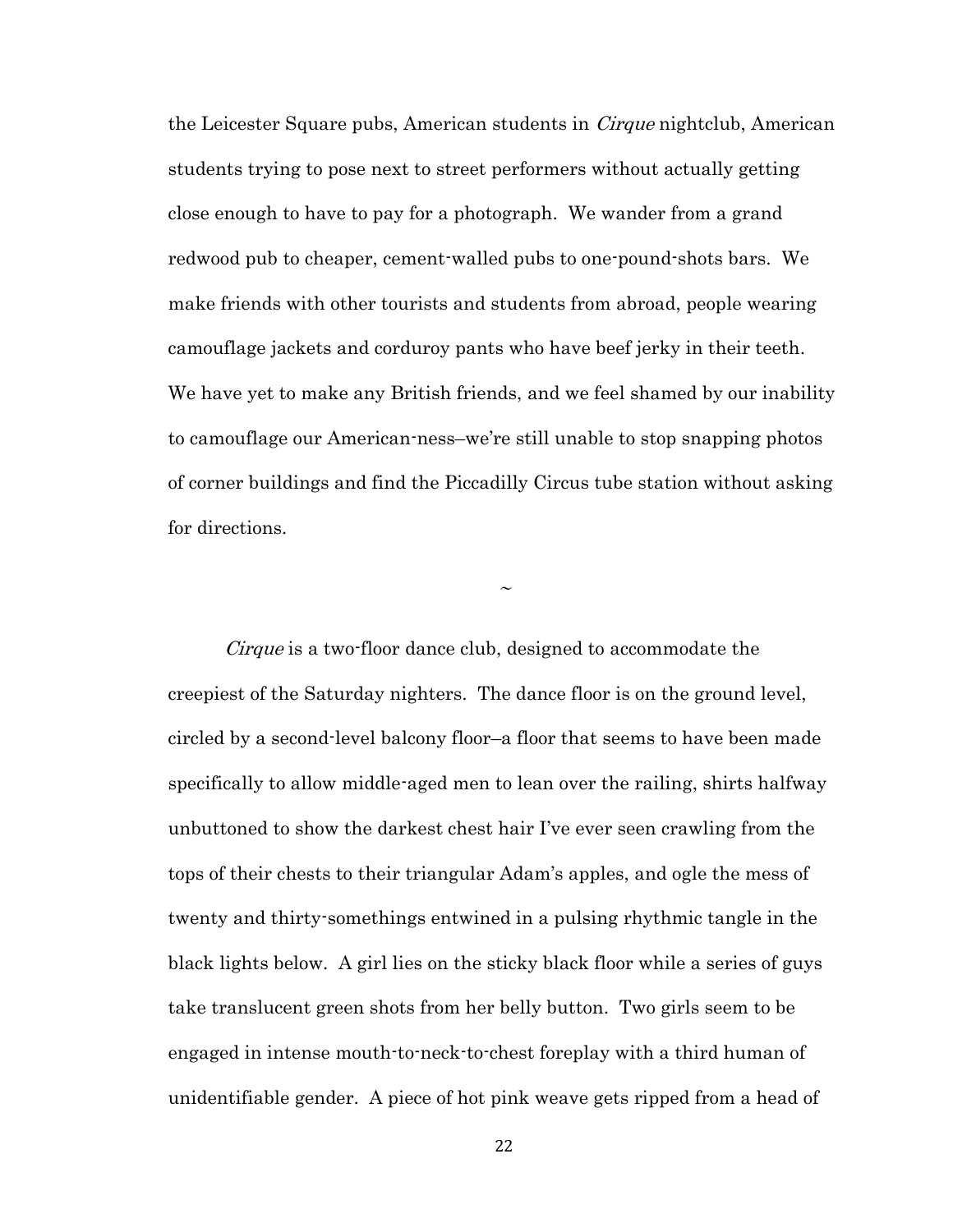one of the girls in the threesome and flies onto the dance floor. Bartenders race back and forth along the neon counter, pouring drinks, splashing vodka into tumblers, exchanging cash and cards for glasses filled to the brim with liquids that promise energy and hookups and regret.

We order fluorescent drinks and Kellie pulls me onto the dance floor. Within minutes, a pair of lanky, pimply guys in jeans and work boots approach us. Chas and Marley. They ask us to dance. They exchange grins with each other. Chas and Marley have Cockney accents. We say yes. My head only reaches to Marley's shoulders. He's moving his hips to the upbeat while I'm moving to the downbeat and he's stepping on my shoes and trying to make conversation but all I can make out is "…and…where…what?" Marley leans closer.

"What's your name?" Marley screams into my ear. He has a chipped front tooth and smells of Stella Artois and salami.

"Hanna," I yell back at him. It's no use playing the "my name is Ania" game with people I never plan on seeing again, especially in a deafening club. The game always goes the same way—"my name is Ania." "Aahn-yah?" "No, uh-nee-yuh." Then they'll point to their knees, as if they're the first one to think of this incredibly clever homonym. Some men even say it. "Knee." Like "knee." Right.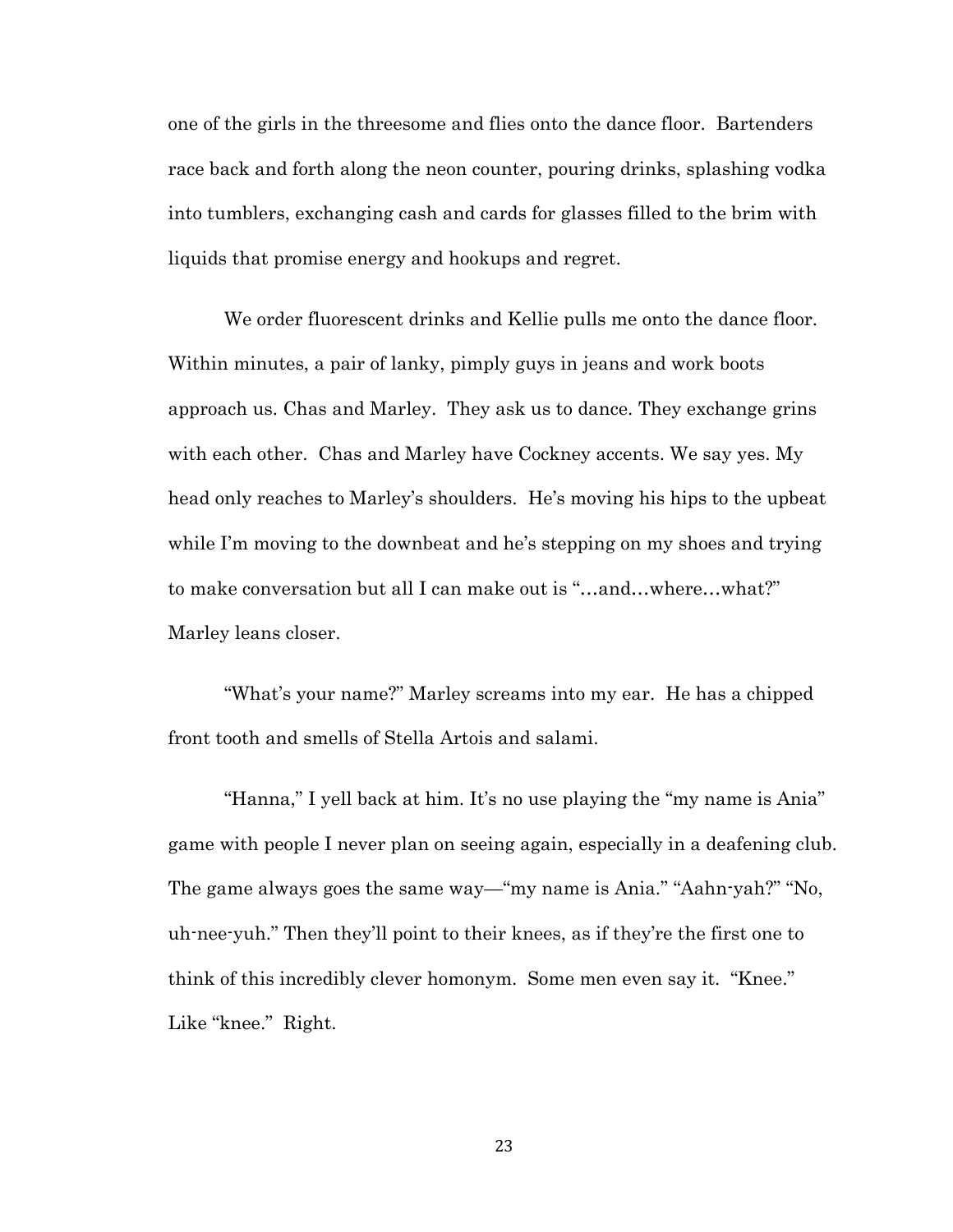By the end of the song, Kellie and Chas are sloppily making out, her red lipstick smeared on both of their faces. Marley notices this and I feel five calloused fingers slowly reaching up my stomach, toward my chest. I freeze. He leans around my left shoulder and smiles at me, a toothy, crooked smile. I'm terrified. I need to get out of here. I yank his fingers off of my chest and run to the bathroom.

An old Bangladeshi woman sits on a stool at a brightly lit counter in the bathroom, surrounded by baskets of knock-off perfumes, hand lotions, condoms, lipsticks, and hairsprays. She's wearing a maid-style white dress with a black collar. I'm washing my hands furiously, trying to cleanse myself of Marley's fingerprints. There's an empty stool next to the old Bangladeshi woman, where she motions for me to sit.

"How is your night? You want perfume?" she asks, handing me a bottle of "Jordache version of Bleu Chanel." There's a rhinestone cat brooch pinned to the collar of her skirted uniform. Pointed, studded, strappy high heels poke out from underneath the stalls. Toilets flush repeatedly, followed by a tap-tapping of heels and squeaky stall doors.

"It's been awful. I was dancing with this guy, Marley, and he just tries to put his hands up my shirt!"

The old woman nods and smiles. "You want lotion?" she passes me a bottle. I squirt a purple dollop onto my hands.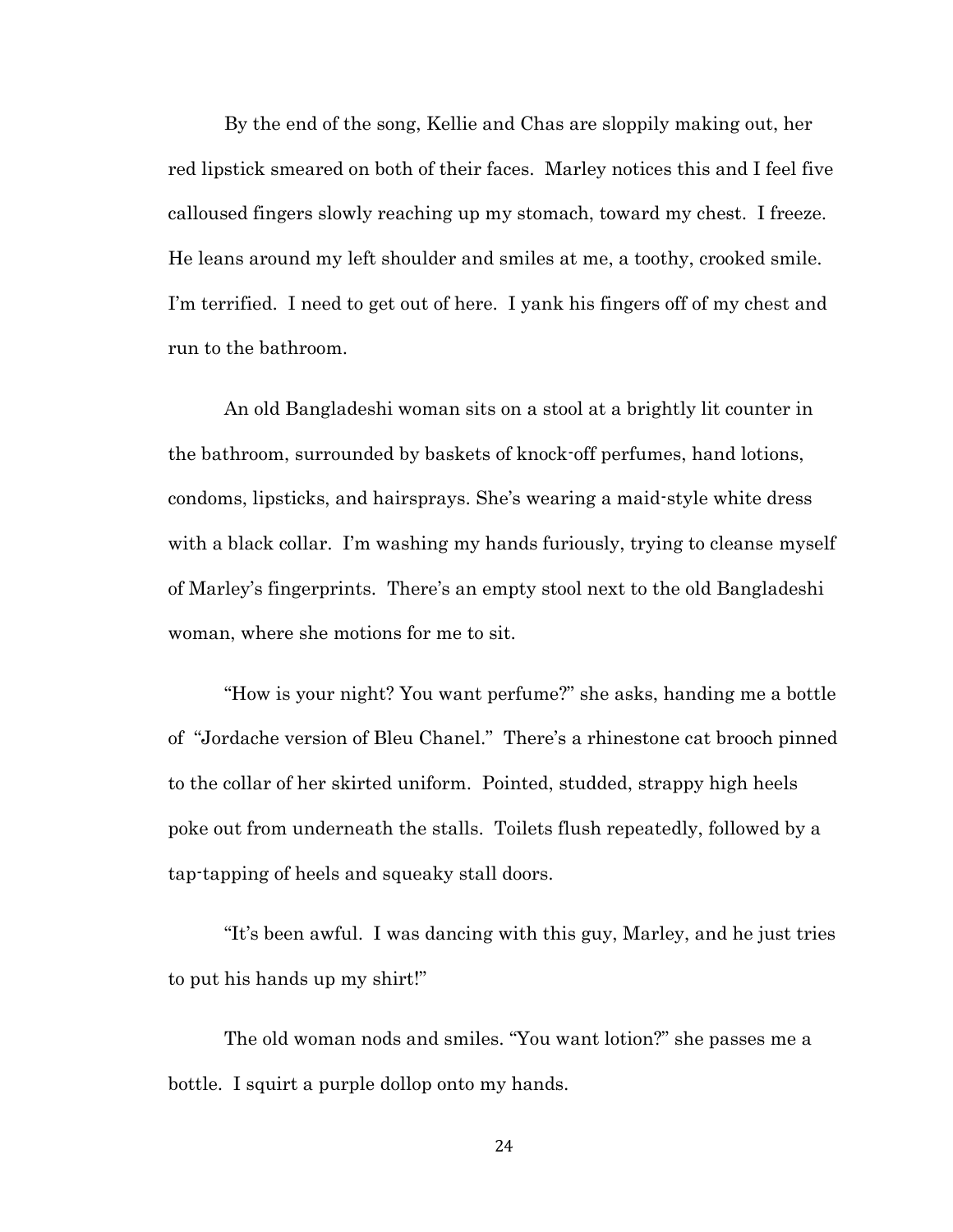"And my friend is out there dancing with his friend, so if I go back, Marley will probably still be there waiting. I just want to leave."

"Yes, yes, fun dancing! Here, have some powder." She pats tan powder all over my face.

"Thanks…I guess I'll go back out there now," I say.

"Have fun with friend! Tell friend about lipstick in bathroom."

I get up to leave and she extends her palm.

"Five pounds please."

I reach into my pocket and pull out the last five pounds that I have. As I leave the bathroom, I catch a glimpse of my face in the mirror–smeared mascara, wild hair, and tightly powdered face.

\*

I find Kellie and tell her I'm ready to go.

"Why? Aren't you having fun?" she asks, her hands underneath Chas' shirt. I shake my head no and head to the door. Kellie runs after me and Chas follows behind her.

We're out on the street and Chas is still with us. "You're not taking" him back to our flat, are you?" I hiss in Kellie's ear. She giggles.

"Yeah, he's coming with us! He's cute."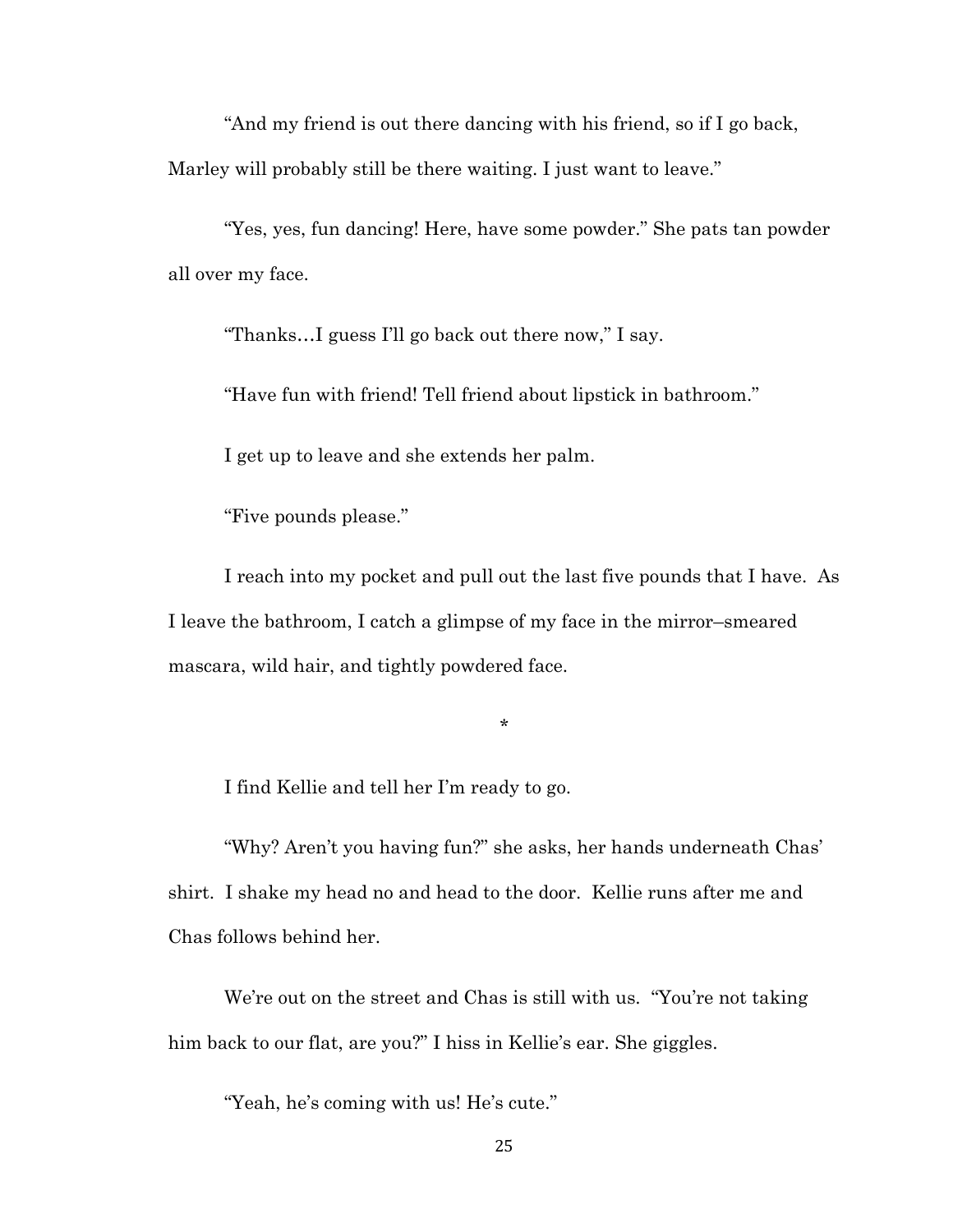He's fallen a bit behind us and is standing around a metal fixture with a group of other men. I keep staring, trying to decide exactly what I'm looking at.

"That's right, I'm pissing! Want to come over and get a better look?" a man yells, noticing me staring.

He and Chas stand around an open-walled metal structure with three other men, peeing into an elongated basin. Casino fronts pulse with flashing lights, women stand in front of sex shops, handing out coupon flyers, and crowds of drunken friends stagger through the street. I keep looking behind us, worried Marley will reappear, or that one of the guys peeing at the urinal will approach us, figuring that he already has his penis out and might as well keep on using it. There're empty lipstick cartons and discarded cigarette packets and condom wrappers in the gutters. I don't trust these men of Leicester Square–what's to stop them from approaching us and throwing our bodies into these gutters?

"No way, Kellie, *please* don't bring him home," I beg. Has she forgotten we share a room? Our beds are four feet apart. She doesn't seem to notice that her dance partner has stopped at the urinal, so I keep her walking in the direction of the Leicester Square tube station. Kellie's going on about what a great dancer and kisser this guy is and doesn't realize we've lost him until we've rounded two corners and reached the station.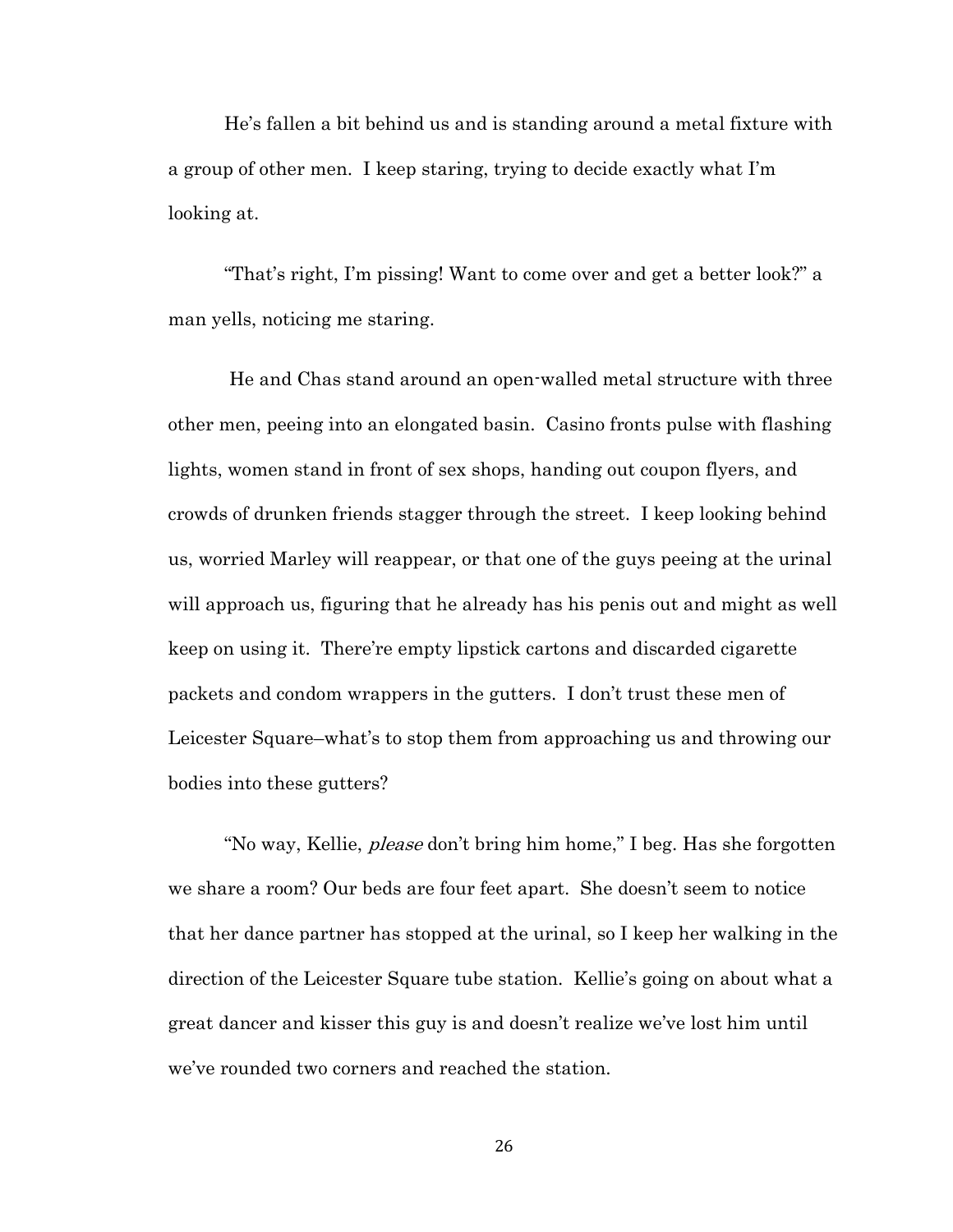"Where's Chas?" She seems puzzled.

"Guess he got lost." I am the worst wing-girl of all time. I steer her through the tube station doors, she swipes her Oyster card on the scanner, and finally we're riding the escalators into the underground, catching the last train of the night back to Russell Square.

\*

We stand on the platform, minding the gap. Kellie keeps looking around, as if she expects Chas to show up. I walk closer to the tracks and stand at the edge. A torn-in-half pound note, plastic water bottle, candy wrappers, and a photograph of Queen Elizabeth lie scattered on the tracks below. There's about a six-foot drop from the platform where I stand to the train tracks. The train pulls into the station swiftly, silently.

On average, one person commits suicide in the London underground every week. To the person committing suicide, this method may seem like a clean and simple way to go. Most people who are hit by subway trains do die on impact. It's a quick end, but their bodies don't disappear on impact. There are also other, non-suicide deaths that happen on the tracks. One article in The Telegraph describes a reportedly schizophrenic man pushing a 22-yearold woman onto the tracks at the Leicester Square tube station. Another article by the London Evening Standard displays a 23-year-old woman who got pushed onto the tube tracks over a hat dispute. When anyone, suicidal or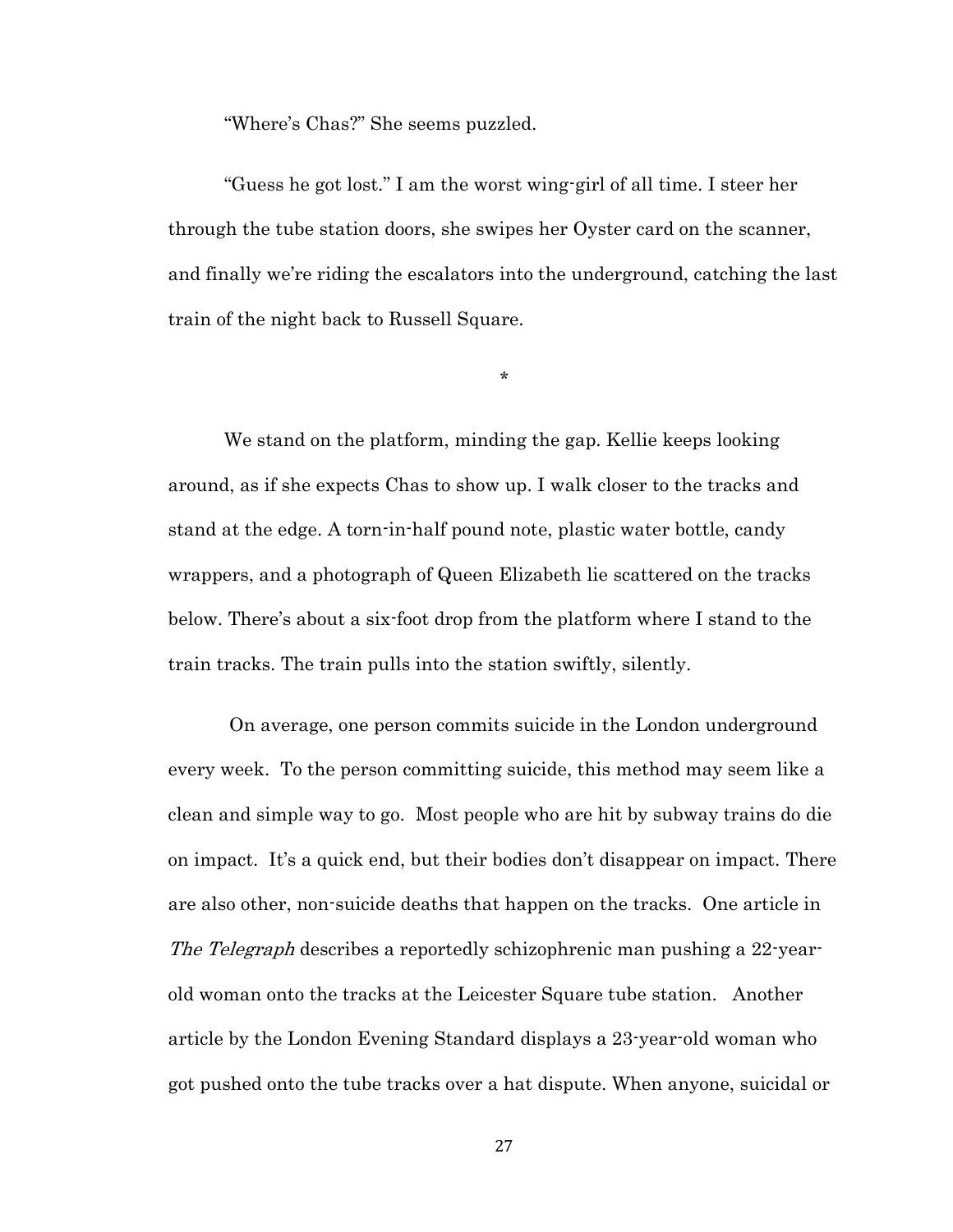not, dies on the tube tracks, their mangled bodies remain on the rails, next to the water bottles, the discarded pictures, the torn bills, and the candy wrappers.

## St. Paul's Station

The Occupy movement storms into London in October, swarming the streets with posters about economic equality and affordable housing and the ninety-nine percent. I visit St. Paul's Cathedral with a friend, Jim, to experience Occupy the London Stock Exchange. Masses of periwinkle tents, green tents, cow-patterned tents, and tie-dye tents surround the enormous grey dome and spirals of the cathedral. A group of women in long red wool dresses stand on the steps of the cathedral, between Renaissance-style columns that seem to minimize their figures, and speak about uniting workers, social injustice, and corporate greed. Heavy black cameras record their words and movements. Policemen stand scattered around the perimeters with their hands in their pockets, prepared to take action.

The women on the cathedral steps start a chant: "Global democracy now!" Their passion and energy is infectious. It spreads through the twohundred person crowd like a crashing wave. Jim is extremely political. He's in his element, and I wonder if he might get a tent of his own and join the camp. He starts to chant. Swept up in the energy, I join the chants as well.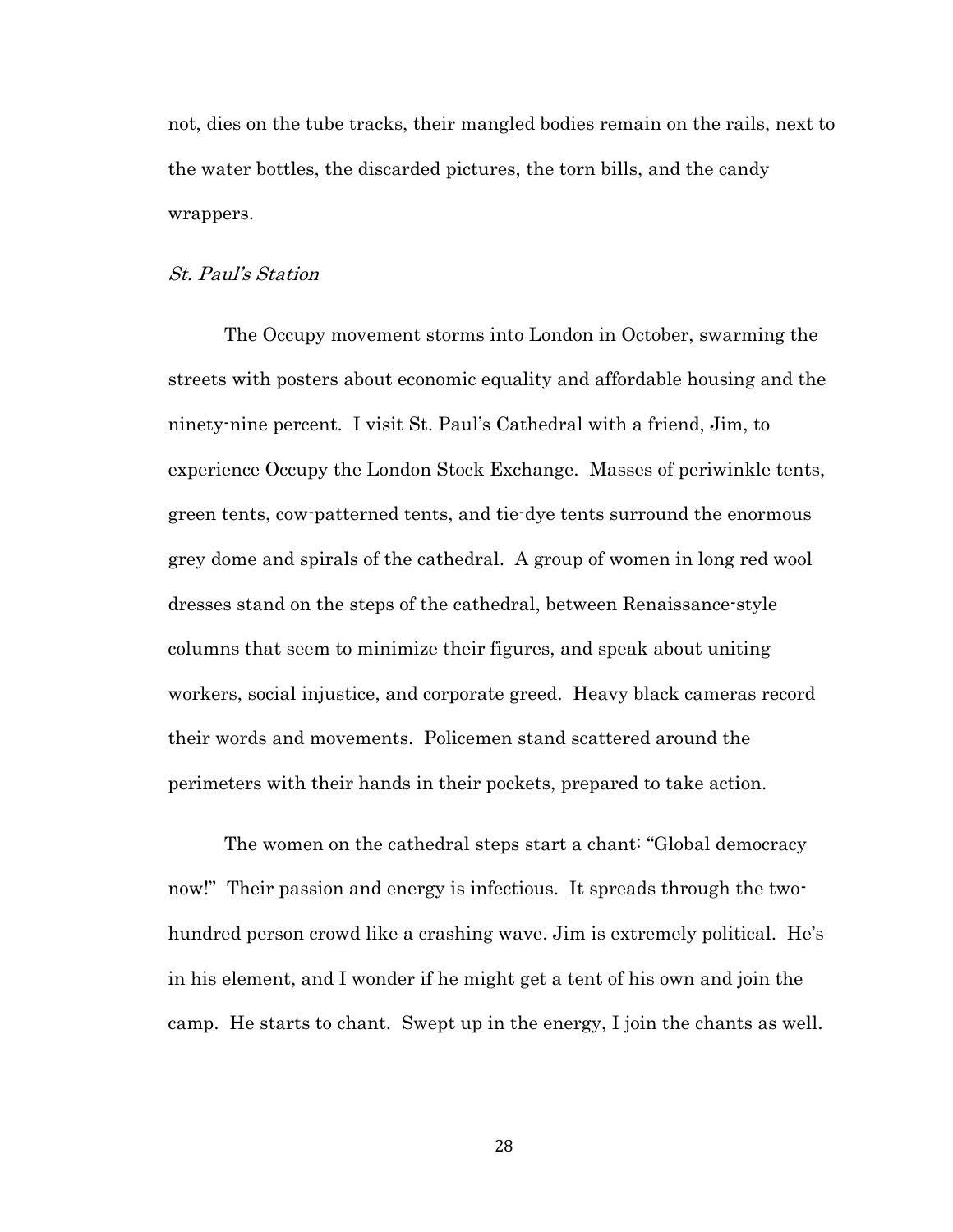A reporter shoves a camera in our faces and we tell the camera we're going to "eat the rich!" and that "capitalism is crisis!" and "root out usury!"

A group of protesters march through the streets—maybe one hundred people; they take up the entire street. Cops follow along. No cars would have a chance of passing through. Everyone marching has a sign and an occupy shirt and they're chanting in unison. We're still buzzing with endorphins from the cathedral demonstration. We have neither sign nor shirt, but we figure we can join in on the chants.

"Capitalism means war!" we shout. "Shut down the one percent!"

We march with them for half a block, shouting slogans and pumping fists. Our feet stomp on discarded Occupy London flyers and bits of pieces of political posters that blew apart in the wind. We march through streets lined with tall, off-white, eighteenth century gothic buildings that now house banks, offices, and flats. People line the windows of these offices and flats, staring at us from one hundred feet above.

The chanting duo next to us starts to whisper to each other. "Where's your shirt?" asks the woman next to Jim.

"Where's your sign?" asks the man next to her.

We shrug. "Don't have one." We keep chanting.

The woman waves her sign in Jim's face. "You can't march with us."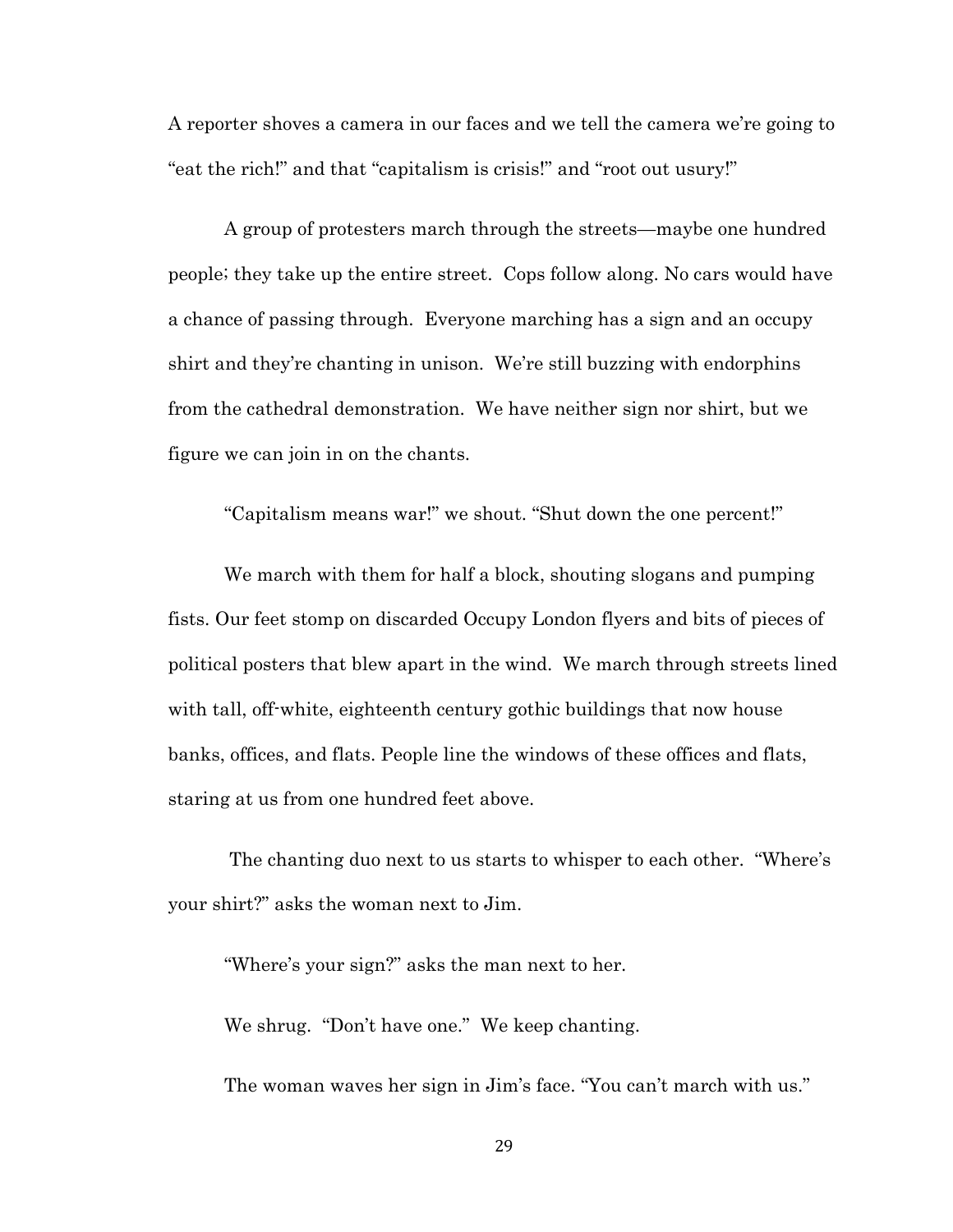"Excuse me?"

"You can't march with us. You're not a part of our group." She shoos us with her "Rich beware, your days are numbered" cardboard sign. Other marchers start to stare and whisper. We keep chanting, trying to ignore the hostile looks. But we don't feel like we're a part of the demonstration community anymore. We've been rejected, like a bad organ transplant.

We leave the protest and head back to the tube station. A "Keep Calm and Occupy London" sign lies forgotten on the side of the road. Jim bends down to grab the sign, brushing off footprints and pieces of hardened chewing gum from the cardboard. We carry it with us to the station. A man selling newspapers outside of St. Paul's station notices our sign and gives us a high five and shouts "right on!" before we disappear into the underground. The London Evening Standard headline reads "Petrol Bomb Thugs Attack Police."

\*

To take a second to stand immobile on Oxford Circus, overwhelmed by the double-decker busses and cheap plastic souvenirs and glossy-windowed designer stores, one would likely to be shoved, stepped on, frowned at. To stand still in the middle of the station would indicate weakness, ignorance- tourist.

When someone falls onto the underground tracks, the underground staff must take care of the body. Staff members who work at the help desk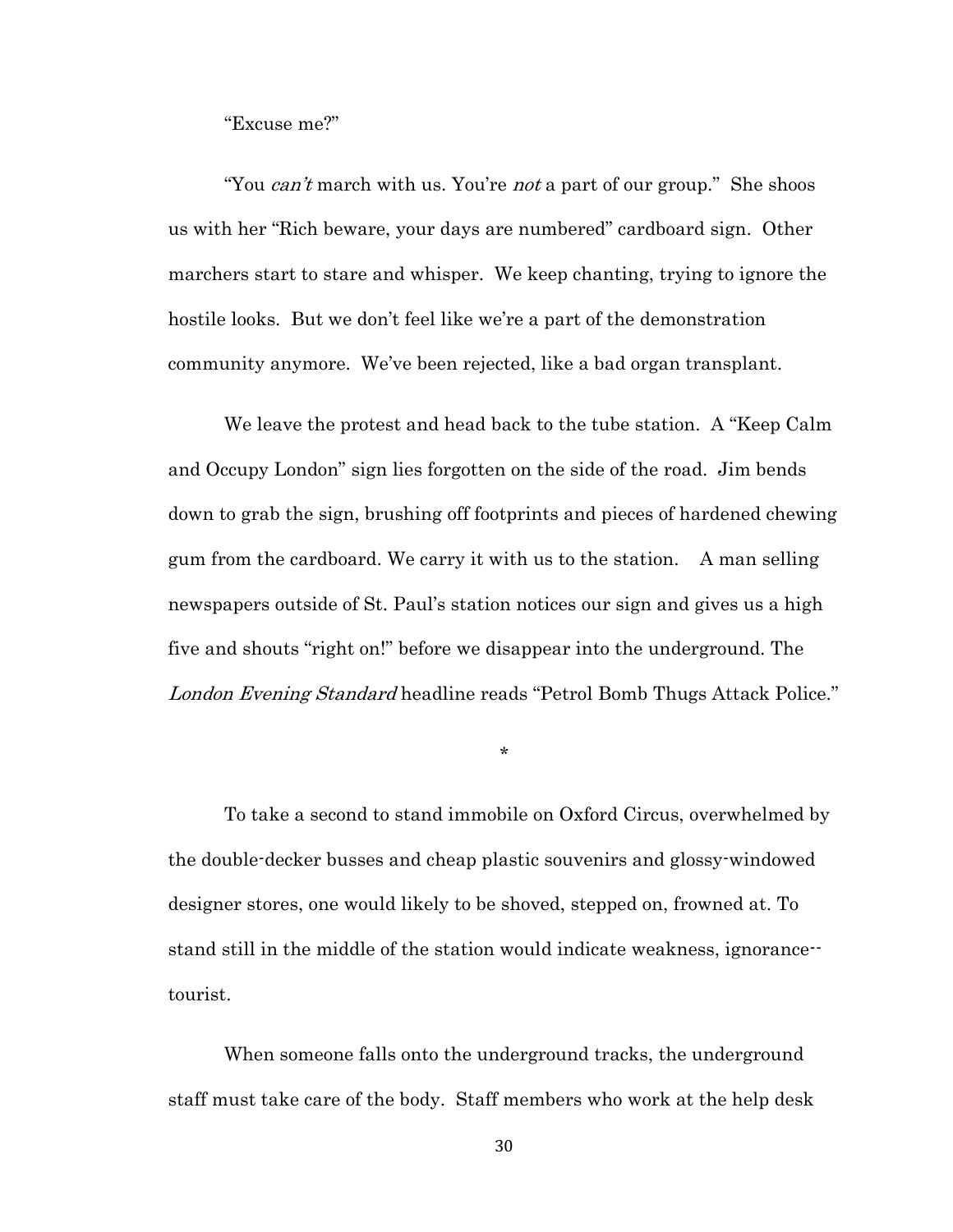don't have to worry about carrying out this task, train drivers never have to go near the dead bodies, but the janitorial staff must arrive at work every day and hope nobody dies on the tracks. There's no time to wait for an ambulance or a police officer–imagine the delays this would create in train schedules all over the city. London ambulance services have limited resources and won't give rides to dead bodies. The people of London have places to go and things to do. They must cash checks to pay au pairs and finish financial reports by five pm and pick up poodles from the groomers. The janitorial staff cleans the scene on the tracks and places the bodies in massive industrial bins that get put in basement storage cupboards, along with mops, extra trashcans, and toilet paper. Only hours earlier, these bins carried mops, sponges, and Lysol.

The bodies can stay in these bins for up to three or four hours, waiting for the undertakers.

# Russell Square Station

I'm walking home alone from the Russell Square station and it's a pleasant day for London in November–a grey sky and light rain and a bit of wind, but not enough to turn my umbrella inside out. I'm already on my third umbrella this month.

I'll be flying back home soon. I stop by a souvenir store and buy a few London-themed shot glasses, a couple of "Stay Calm and Drink Tea" mugs, a few hoodies, and what I thought was a flag of England, but turned out to be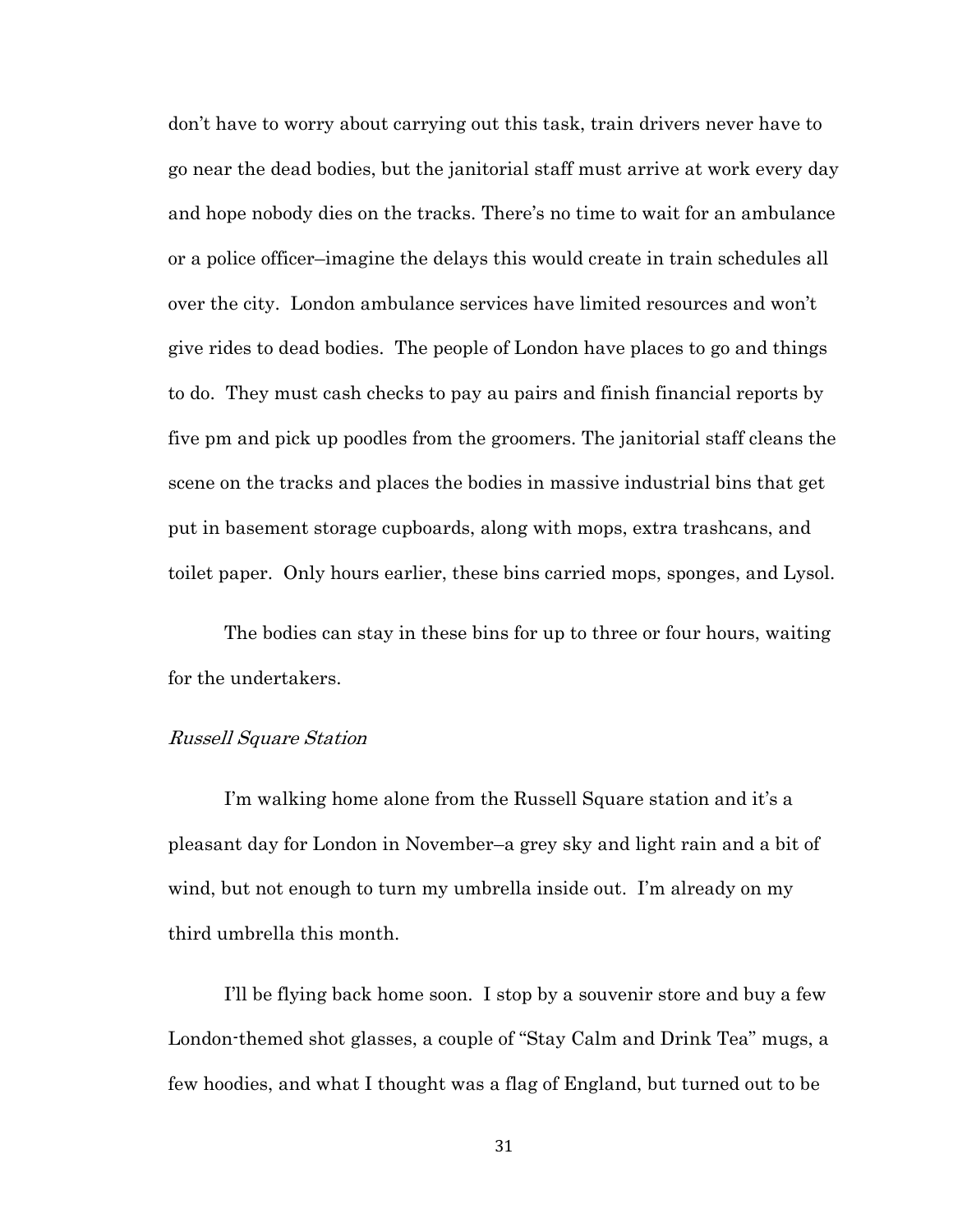the flag design printed onto a placemat. As I'm leaving the store, I'm approached by a man who looks like he's in his sixties. He's unshaven, wearing a blue striped button down.

"Can you give me some money?" he asks. He's not threatening. He looks like he could be someone's father. His black hair is peppered with silver streaks, his green eyes are clear, not cloudy, and his open palm is steady, not shaking like a man going through withdrawal. I don't feel pressured to give him money, nor can I point out any specific feature that would make me think he should need this extra money.

I tell him no.

He rolls his shirtsleeve up from his wrist his elbow. A vertical gash runs from the bottom of his thumb up his arm. The gash is wet with dark blood. The gash is about an inch wide. The blood along the side of the gash has clotted and hardened.

I want to throw up or run away or scream. Of all the people on the sidewalk, why did he have to approach me? I turn my head away, but he doesn't roll his shirtsleeve back down.

"I need money to call an ambulance," he says, calm. "Please."

"I'm sorry, I don't have any cash," I say as I start to walk away. He follows me.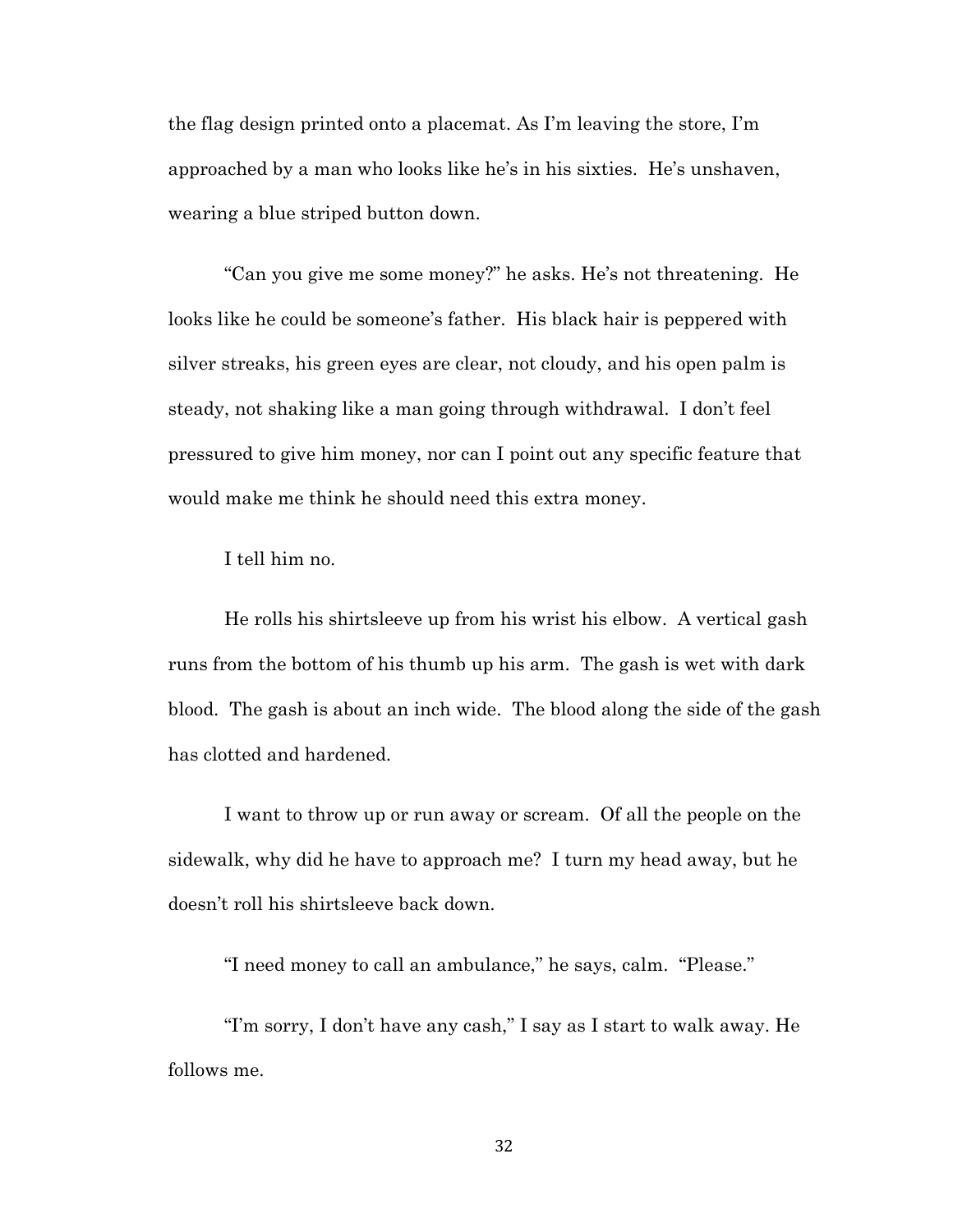"Look at all of this blood! Please," he says, shoving the gash close to my face. I clench my teeth.

"I'm sorry, really," I say, and run across the street as the crosswalk light blinks on and off counting down 3, 2, 1.

\*

I replay the scene in my head as I lay in bed that night. On the ceiling, what look like amoebic coffee stains seem to shift, arrange and rearrange themselves before my unfocused eyes. Perhaps this man really did need my help. Maybe he picked me out from the crowd as the most charitable, and what did I do? I ran from him at a crosswalk. I think back to a time when my mom stopped our car to help a bleeding man on the side of the road. What if this man bleeds to death overnight? Or he followed me and I wake up to his body on the stoop outside of the flat tomorrow morning? I get no sleep that night. Instead, I worry. I worry about men with bloody arms, men who grope women on the dance floor, men who use the outdoor urinals, and dead bodies on the underground tracks. I wonder how many of those deaths are suicidal, how many of those deaths resulted from someone getting pushed onto the tracks after a night of close dancing or refusing to give someone money.

In class the next day, I'm unable to concentrate. I tell my Shakespeare professor about the man and his gash.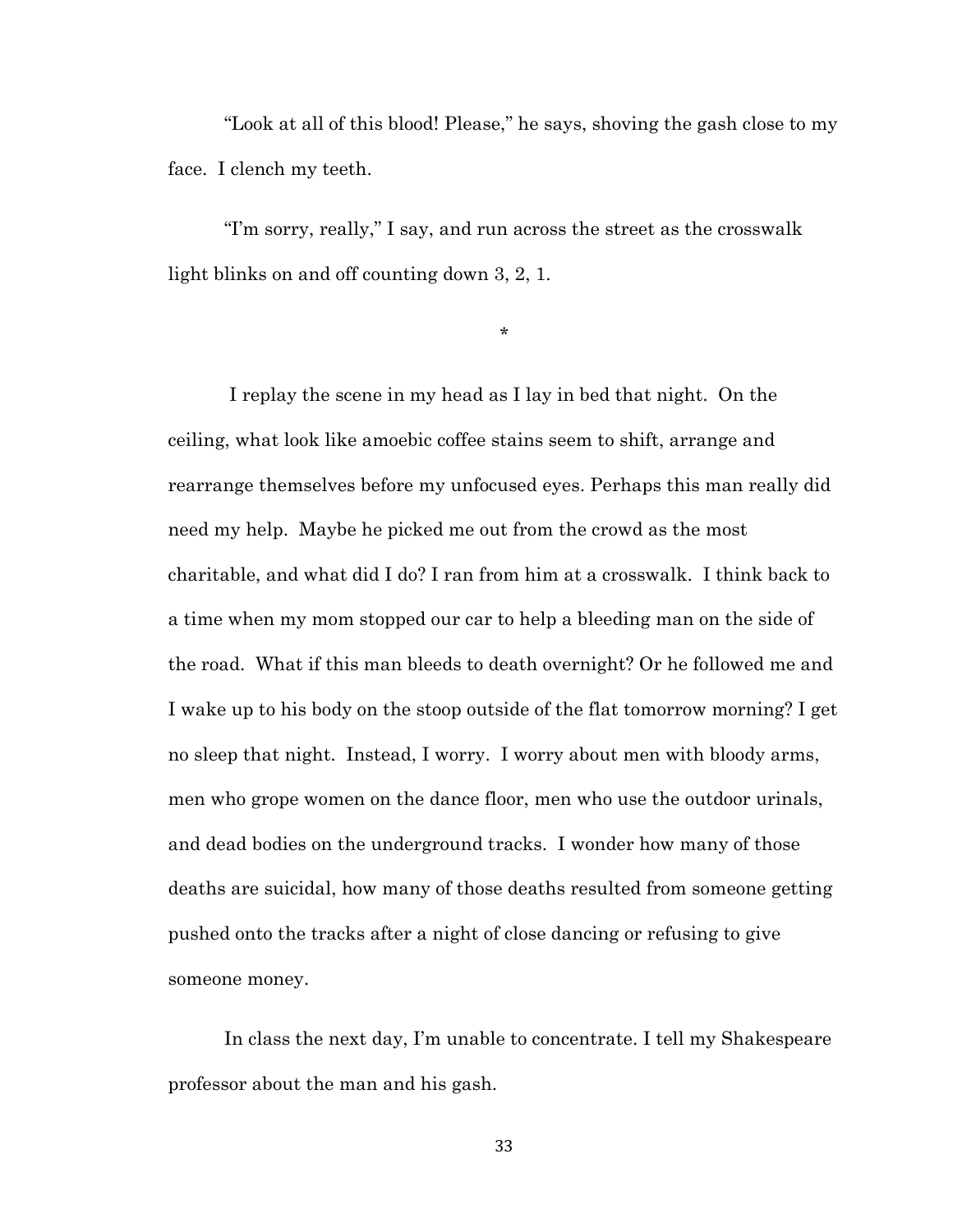"He said he wanted money to call an ambulance? Definitely a scam. It's free to call an ambulance in the UK." She starts to laugh. "Not a bad scam, though, if you're able to tell who's from here and who's a tourist." Then she cracks her knuckles and begins her lecture on Much Ado About Nothing.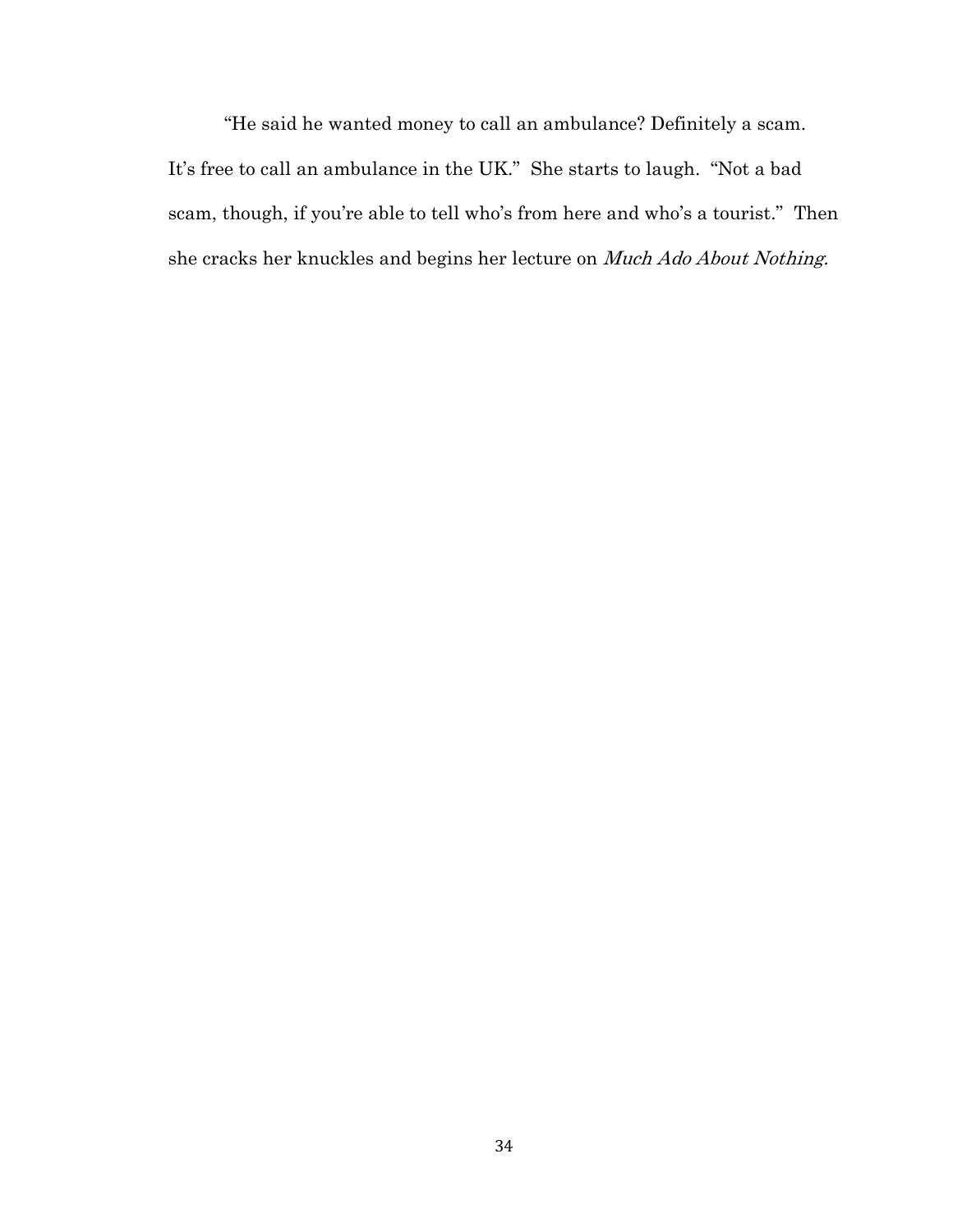### Hameen's Wallet

The wallet's leather folds gleam beneath the shuffle of feet on Tottenham Court Road. Tired feet, anxious feet, melancholy feet, sweaty feet tromp around the wallet, step on it, oblivious. An airplane flying westward to South Africa casts shadows onto the wallet, a three-legged ant hobbles across the wallet's surface, and Lewis is the one who bends down to pick it up. In the middle of the sidewalk, Lewis pauses amidst the pedestrian traffic to flip the wallet open. It's filled with cash. He quickly shoves the wallet into his coat pocket. In the middle of a line of paused traffic, a carload of black-suited businessman stare blankly out of the immaculately clean windows of a black sedan. A poodle on the sidewalk yelps as a leather boot accidentally trips of his paw. Seconds later, a tall, bald white man approaches us, asking *Did you* just find a wallet? I lost mine. There is a rectangular bulge in his shirt pocket. We shake our heads no and run back home.

Lewis and I lock ourselves in my shared bedroom in the five-girl flat I live in and lay out the wallet's contents on the floor. My roommate is out (her purse and studded motorcycle boots are gone), but I do not know when she will return so Lewis and I have to act quickly. I am only slightly relieved to see the man in the photo of the ID in the wallet is a stocky Middle Eastern man, not bald and white. The ID tells us Hameen is from Saudi Arabia, and that is all we are able to comprehend. Hameen has brown eyes. Hameen has a beard. Hameen has a nose that curves slightly to the left. Hameen has a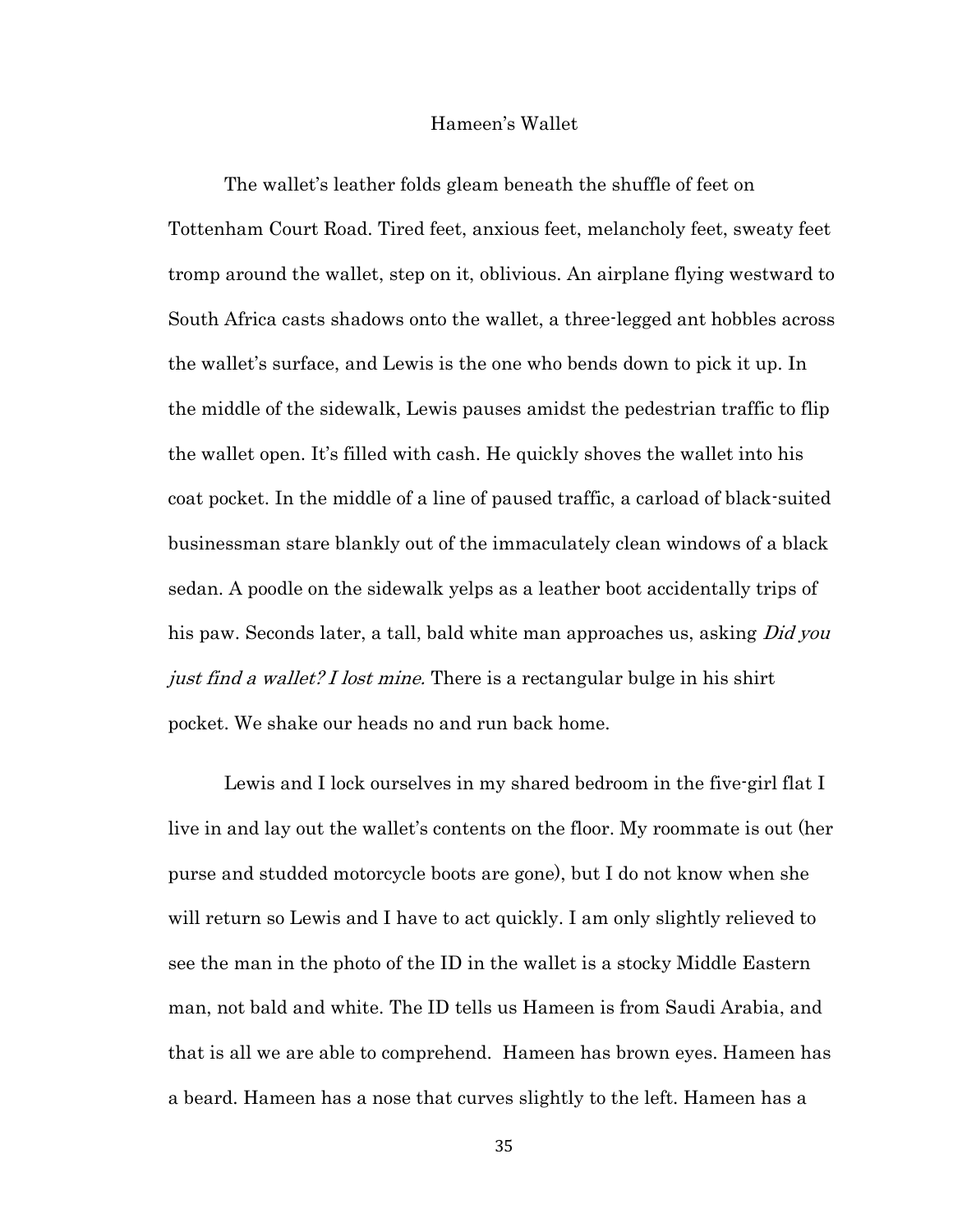dimple in his left cheek. Hameen may or may not be an organ donor. Hameen doesn't carry photos of children, spouses, or membership cards. There is just an ID and cash. I say, We should bring this to the police, right? and Lewis says, We could...but we don't have to. We count the money inside. Twohundred British pounds.

Lewis says, Hameen is probably a drug dealer. Why else would he only carry cash and an ID?

He could be new to the country, I say, or a minimalist.

If we give the wallet to the police, they'll probably just keep the money, Lewis says.

I let myself believe this, even though I know that Lewis' conclusions are flimsy and dripping with stereotypes. We decide not to tell any of our classmates who are also in London studying abroad with us about the wallet. We don't tell our program director, our professors, and we don't mention the wallet when we make our weekly Skype calls to our parents.

I don't want to keep the wallet in my room. It feels alive, although I cannot explain why. I don't want it watching me undress, watching me sleep, do homework, and listening in on my conversations with my roommate, so Lewis takes the wallet back to his flat. In his twenty-one years, Lewis has bought drugs, sold drugs, skipped class, driven drunk, publicly urinated, and assisted in feeding a teachers' lounge a pan of marijuana brownies. I have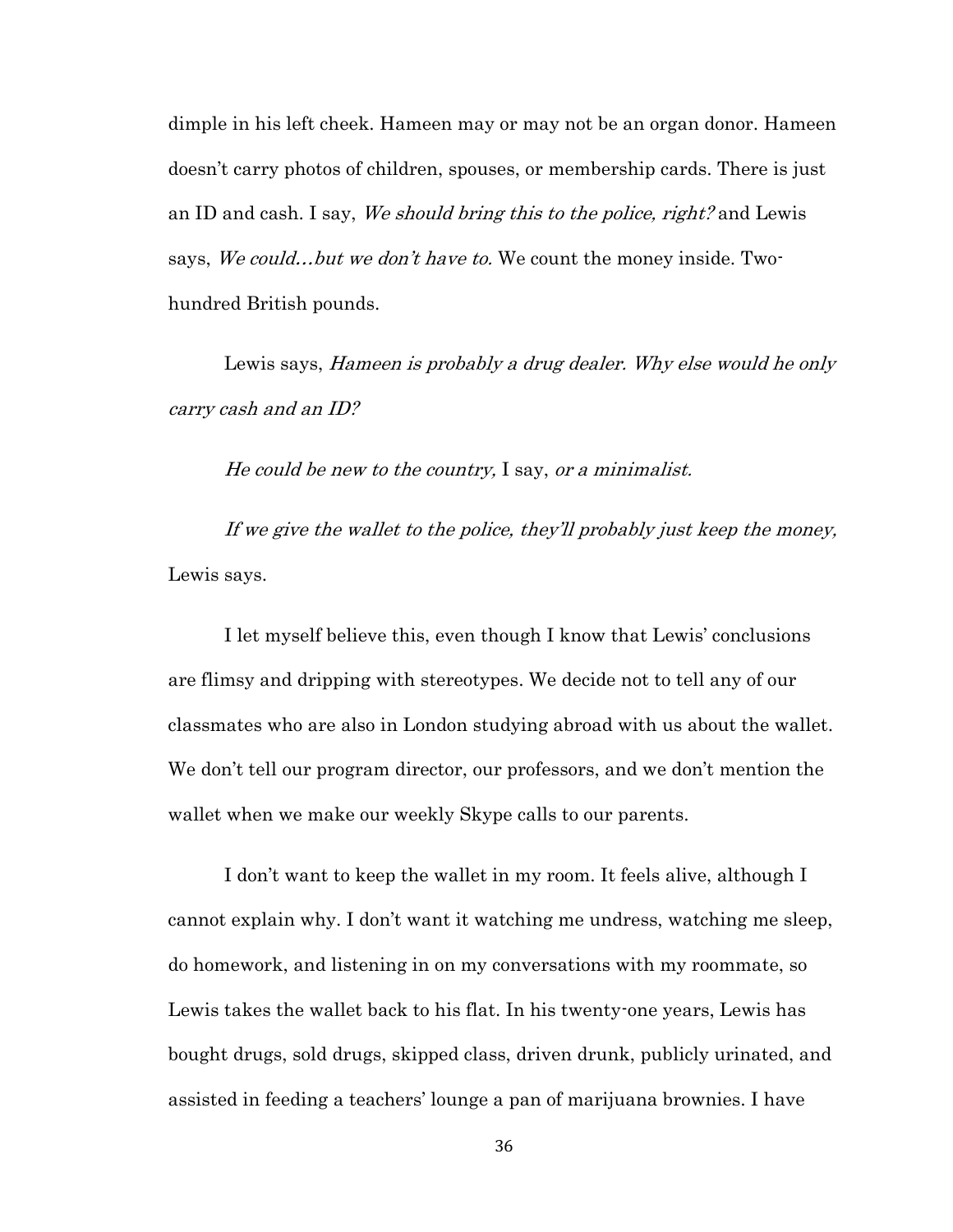jaywalked and rolled through a couple of stop signs. Lewis is reckless with the kind of freedom that his privilege allows him—son to a family that owns multiple luxury shopping centers and malls around the country, parents who not only live next door to Dick Cheney but have had him over for tea, and his hometown located within the wealthiest zip code of Texas. I am quiet and careful in my Arkansas middle-classness. I pay my overdue library fines immediately, attend every class unless I am rendered absolutely useless and bedridden, and do not even urinate with the bathroom door open.

The next day, Lewis and I meet up in Bedford Square Garden. The pigeons that sit on the edge of the fountain are silent today. Since Lewis is the one who actually bent down to pick up the wallet, this justifies letting him plan the events of the day. A pair of policemen sip coffees on a bench next to us and argue about whether or not the roast is too dark or if the beans were burnt, and even though Lewis has ditched Hameen's wallet and ID somewhere and stuffed the cash into his own plaid, monogramed wallet, I feel my palms start to sweat.

# Shhh, talk quietly, I whisper at Lewis.

I tell myself I am less guilty than Lewis is in enjoying the wallet's contents if I am not carrying the cash, if I am a mere follower and not actively planning a day of fun on Hameen's dime. I follow Lewis to a lunch at Spaghetti House, through clam and oyster appetizers, plates of pasta alla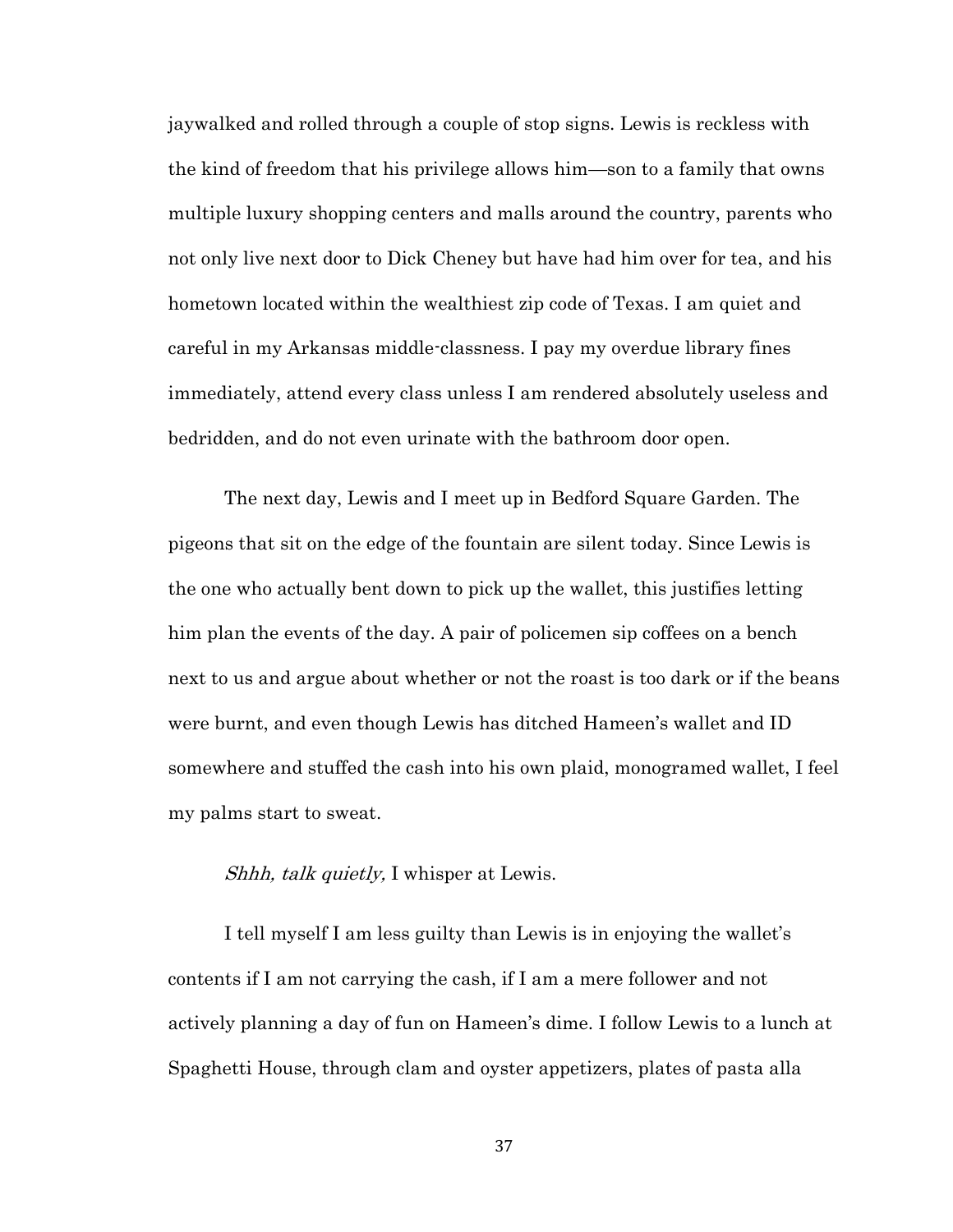norma and pasta primavera and a carafe of cabernet, not the house stuff. I can't help but wonder if Hameen likes his spaghetti with cream sauce or red sauce, if he drinks wine or is sober, if he slurps clams between a small gap in his front teeth like I do, or if he chews them slowly. I am seated facing the street, watching as a mother and her young daughter pick up dropped change from the cracks in the sidewalk, and Lewis is across from me. I am only halfway engaged in our conversation, one eye fixated on the lamb ragù that speckles the corner of L's polo collar, the other eye scanning the street for a bearded man with a left-cheek dimple.

I am not sure what I would do if I did see Hameen pass by, though. Invite him to eat with us? Sheepishly offer him our leftovers? Toss the rest of the cash at him quickly and then run away? Nothing at all? Our extravagant lunch purchases alert our waitress that we are generous customers and she flirts with Lewis, touching his arm and laughing at his overwrought oyster jokes. Drunk and ego-boosted by way of money and a little flirtation, Lewis leaves her a generous tip.

At the tube station, we wait for the yellow line. A man stands too close to the tracks, and a porter guides him away by pulling gently at the elbow of his frayed army coat. I cannot see the man's face, but his hair is dark. He is bent over homelessly, as Lewis says, in the way that the outcasts of society become folded and compressed: noses pointing to the ground, backs bent, eyes rarely making contact with others. The problem is the way sunlight slips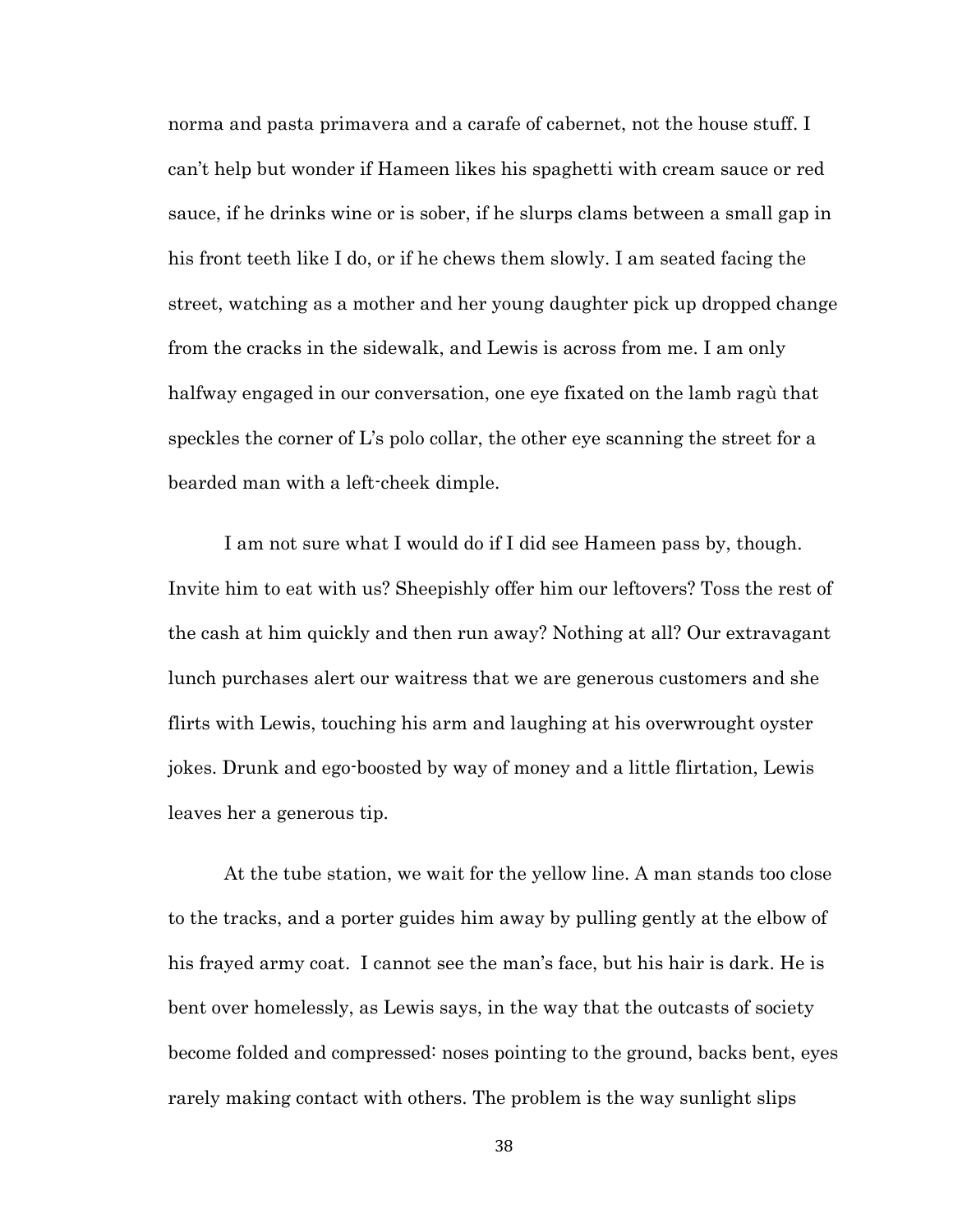through cracks in the walls in the late afternoon air, the sound it makes as it lights up the man's face, like a dying dog gasping for its last breath. Lewis is texting, and a part of me wants to say, Let's just give the rest of the money to the homeless we pass on the streets, but the louder part of me remains silent, and I wonder what is wrong with me.

Lewis has never been homeless, but I have been, or so I am told. After my parents split up when I was three, mother left my father and took me on the road with her, although we had nowhere to stay. We spent two weeks alternating between sleeping in the back of her covered truck bed, on the couches of some of her friends, in the spare bedrooms of others, on the floors of relatives' kitchens. I have no recollection of these times, and as a threeyear-old, I probably didn't notice the difference between a weeklong vacation and couple weeks of being homeless. Although I don't remember these two weeks, I do vaguely remember living in mice-infested Arizona rent houses with grasses sprouting up through cracks in the floor, and roaches crawling across our countertops in the summertime. Lewis remembers having his socks ironed and folded by a maid, and waking up to a clean uniform waiting for him at the end of the bed for the beginning of each school day.

The porter walks along the perimeters of the tube station, using his baton to nudge to life each sleeping pile of rags and blankets and plastic sacks, shooing them through the tall tiled archways toward the parking lot, toward the alleys off Regent Street, the Camden Town underpass, to the East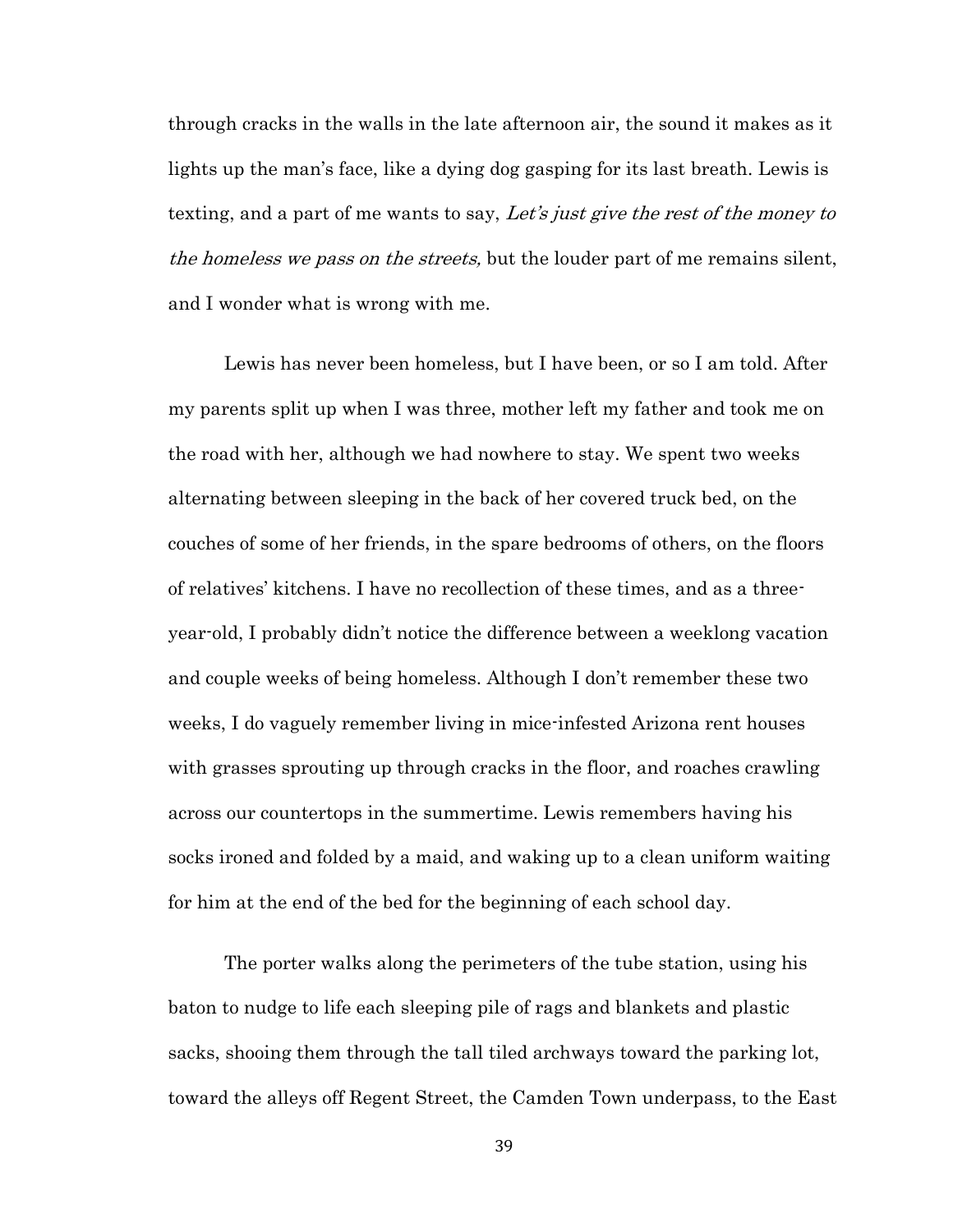End or the underside of Tower Bridge. We climb into the train and watch as the piles blur into each other, into the walls of the station, into concrete floor and dust speckle and greyness as we speed away to Trafalgar Square.

 $\sim$ 

To find a penny on the ground is normal, a nuisance even. The penny might even symbolize a day's worth of good luck if it's facing heads-up, or it might follow you home by clinging desperately to a piece of chewing gum flattened to the bottom of your boot. Many people toss pennies into the trash to avoid dealing with them, to take weight off of their purses and wallets. To catch a one-dollar bill blowing in the wind is happenstance. To find a twentydollar bill on the edge of a gutter is lucky, and to pick it up and pocket is only natural, sane. To find an envelope with a bit of cash in a parking lot and no possible way to identify the owner is fortunate, and to keep the money is legal. To find a wallet, filled to the brim with cash and an accompanying ID and to keep the wallet is, according to British law, to commit theft, since the owner's identification is attached to his or her missing contents.

Lewis and I spend the rest of the afternoon watching Jurassic Park, one of Lewis' favorite movies, in an IMAX theater. Since it is a Wednesday afternoon matinee, we have the entire theater to ourselves, with the exception of a weary-eyed mother toting three sticky children. She reclines her overstuffed chair, leans her head back and sleeps through the roars and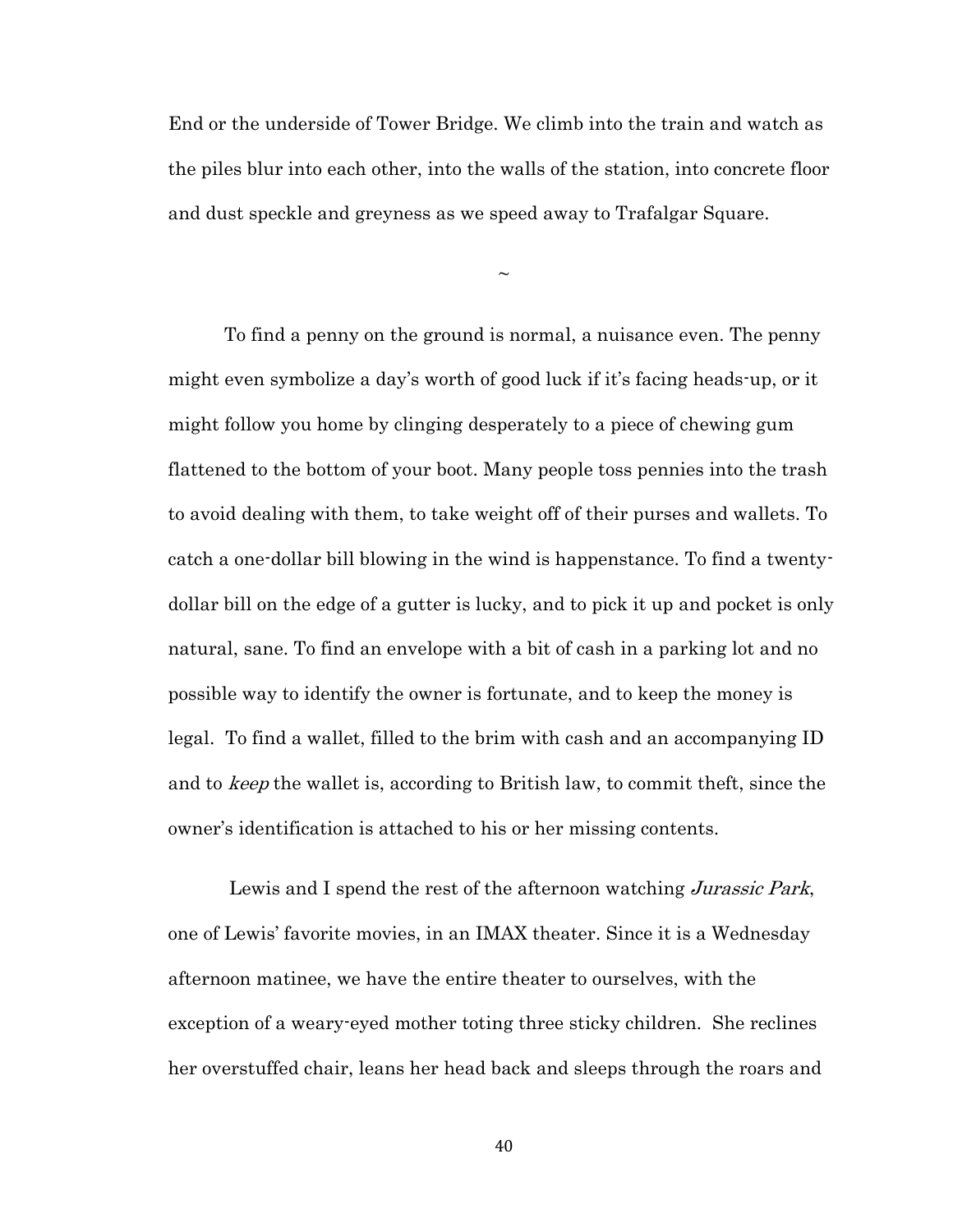clangs of the surround sound system blasts that penetrate our ears. Lewis and I eat popcorn out of an 85-ounce carton. We slurp down white and brown and yellow sodas on Hameen's money. I decide that, like me, Hameen is probably not a Jurassic Park fan, but more of a Titanic fan. It has something to do with the way the ends of his hair flip upward, or his slightly crooked smile, or the way the flash of the camera reflects off of his hazel eyes when the photographer says *smile*. At this moment, he is probably watching Leonardo and Kate through his 80's era tube television in his rent-controlled flat in Camden Town. He's new to London and doesn't have much furniture yet, so he's watching them from beneath a pile of blankets in his futon bed. Maybe, if Lewis is right, there's a pile of heroin on the table. And a few packets of high-quality cocaine. Perhaps Hameen has had an extremely busy day, with strung-out customers knocking on his door nonstop. Hameen is just starting to settle in to the mattress, allowing himself to get lost in the familiarity of Leo and Kate's drama when he adjusts his position and notices a flatness around his ass, an absence of mass and square and weight in his back pocket.

 $\sim$ 

Lewis roars with laughter at the witty banter between Dr. Alan Grant and Dr. Ellie Sattler and I sit back in my chair, gorging myself with sugar and butter and salt and oblivion, thinking about dinosaurs and their extinction, how they once ruled this earth on two and four and six feet, but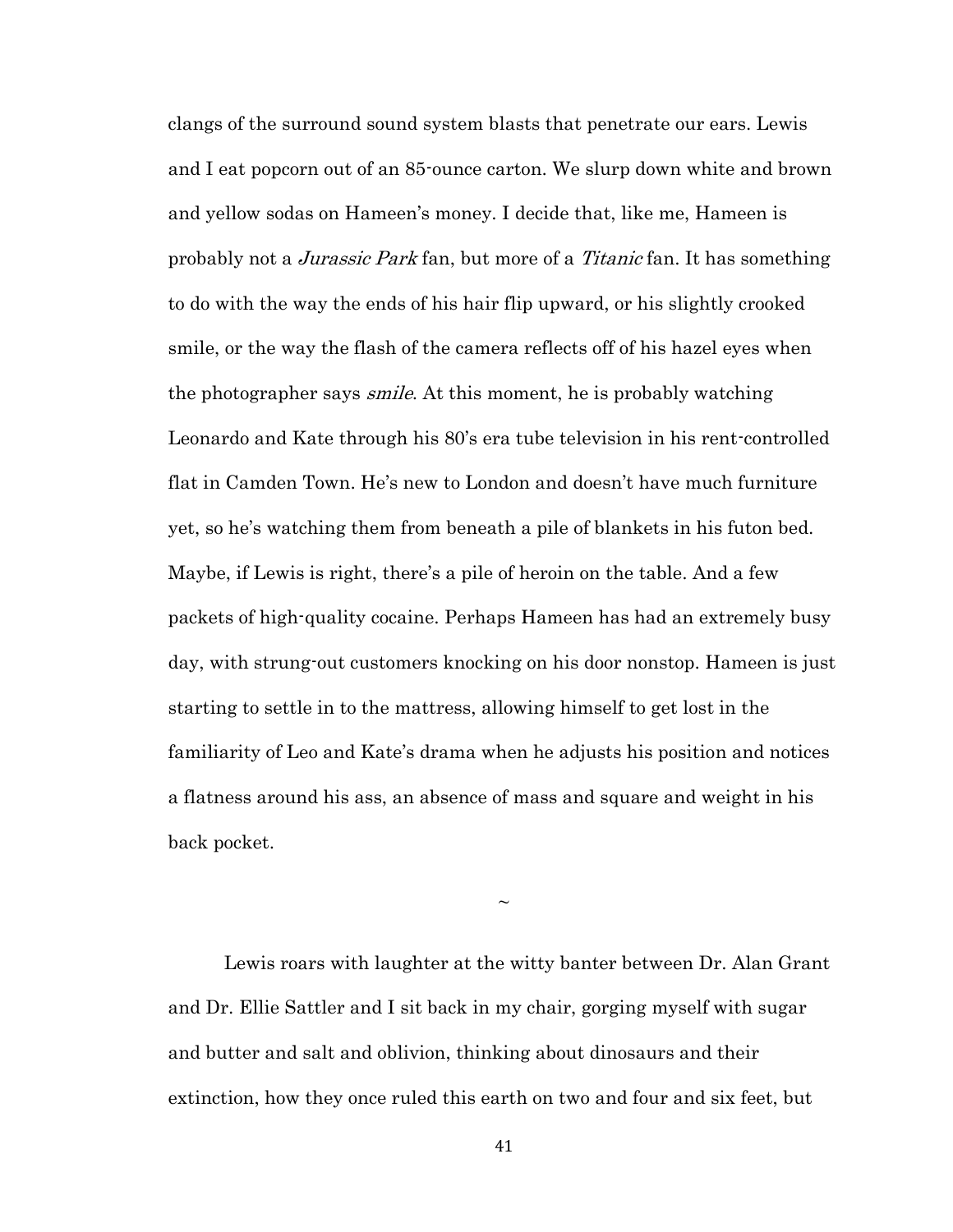after 230 million years their existence has been reduced to grainy fossils illuminated beneath fluorescent lights for greasy fingers to tap at from behind museums windows and animated purple and green characters who sing the alphabet for children's television shows. Dinosaurs are immortalized into a pattern on a button-up shirt that a hipster might wear tucked into a pair of high-waisted denim shorts. I wonder if Hameen owns a dinosaur-print shirt, then decide no, of course he doesn't. He's more practical, a flannel type of man. Maybe, when he's feeling dressy, he throws on a denim jacket.

By the time we leave the theater, Lewis' collar now wears a collage of the stolen meals that we've stuffed ourselves with—thick red spots, yellow grease, brown liquid. My stomach bulges into my waistband, painfully not pleasantly. Lewis smiles and a popcorn kernel protrudes through his teeth.

We walk to the Tate museum and spend more of Hameen's cash on a twenty-pound entrance fee. We do not even ask for the student discount. Lewis and I stroll through the white hallways observing the pieces of artwork, Lewis lingering longer than I do at each exhibit. But when we stop to take in a piece, it is not just Lewis and I looking at the art, Hameen is there too. As we stand in front of a sculpture of a horse constructed from splitting  $2x4$ 's, slabs of rusty metal, and tires, Lewis says, *Damn*, I say, Powerful, and Hameen says, *Painful*. In front of an exhibit of a naked man sculpted into existence by thousands of Mike & Ikes glued onto the plaster body of a man hailing a taxicab, Lewis makes a Marxist critique of the piece,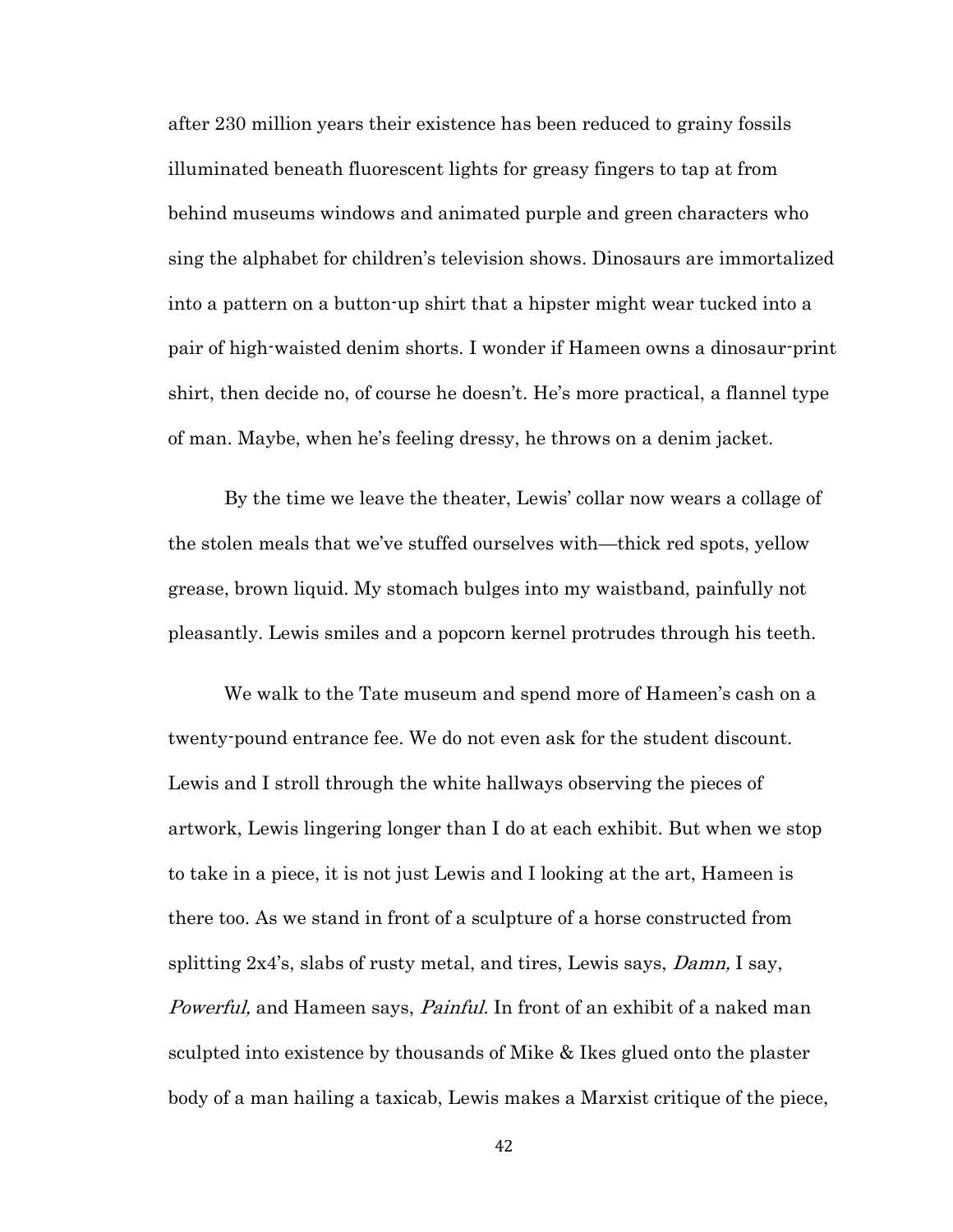and I comment on the unusual arm placement--surely this is some feminist commentary. Hameen says, The repetitive placement of the red candies next to the green ones on the sculpture's chest signifies an ache from within, an illness or possibly a sadness. In front of a water jug creation that just barely illustrates two people making love, Hameen says *That's not how to do it; no,* her arm should be bent and his face should be closer; his legs should be pointed to the ceiling and her fingers should be behind him, that's it, that's the right way.

I tell Lewis I'm thirsty and need to take a short break from the art. Inside a brightly lit downstairs café, to the chorus of screaming babies and clanging cash registers, I slam a beer down my throat, hoping the alcohol might erase Hameen from my mind, but he is right there with me saying  $N_o$ , choose the Stella Artois instead of that Blue Moon; do not drink so quickly, look, there is beer all over your chin now; no, never lift the bottle with your left hand! Lewis, always eager for an alcoholic afternoon beverage, is thrilled about my unusual decision to continue day drinking. He slams his PBR and belches afterward, proudly stating his victory at beating me in a race that I did not know we were having.

We keep strolling through the museum, and once the alcohol starts to pump its way through my bloodstream and up to my head, Hameen disappears for a while. Perhaps he leaves to take a nap, or to make some lunch. I do not know if Hameen is religious or not, but maybe he has just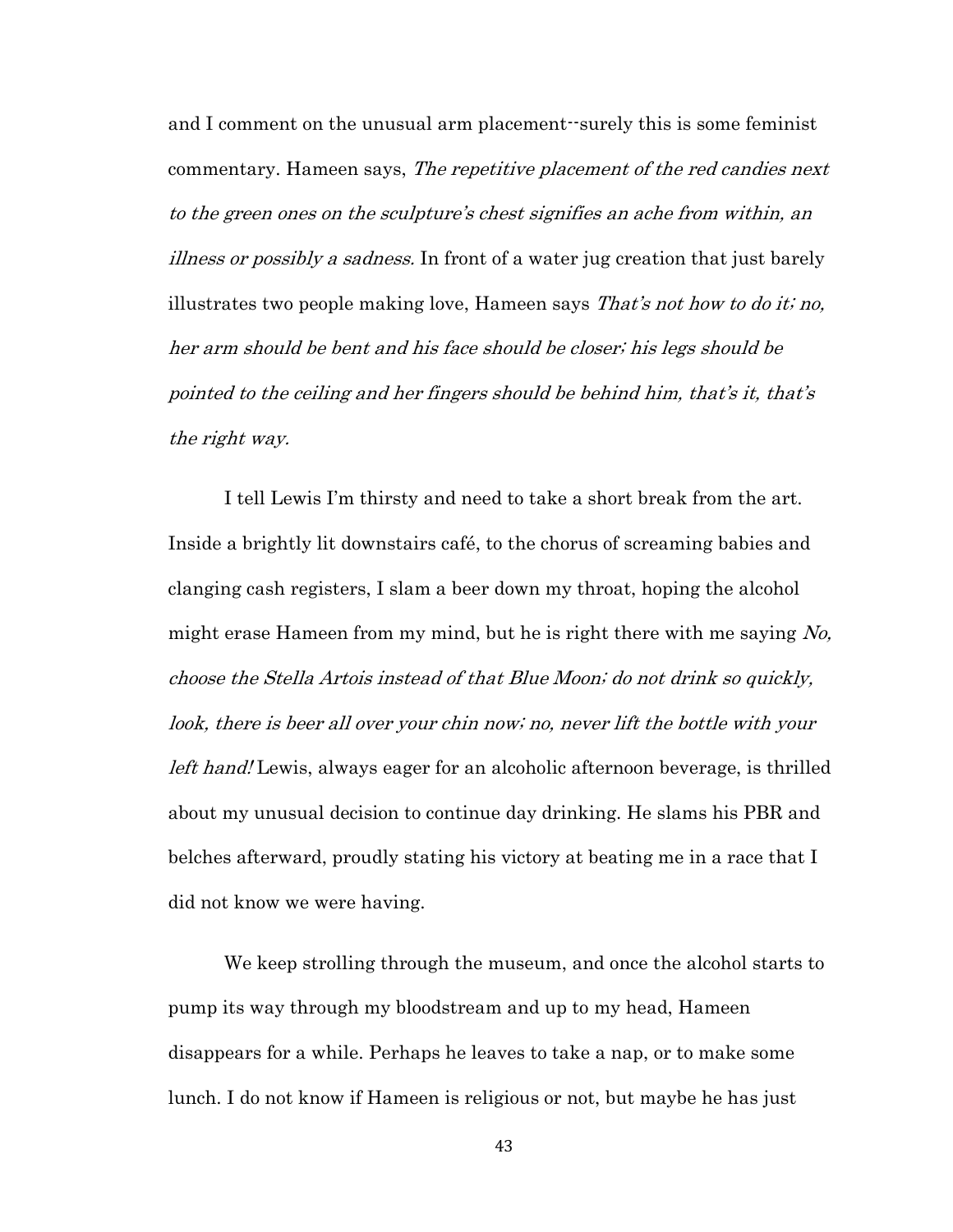disappeared to a quiet corner to locate the direction of the Kabba for his afternoon prayer.

An hour later, Hameen reappears. When he reappears, he does not tell me where he went. I drag Lewis inside a Crabtree & Evelyn because I want to look at bubble baths and shower gels. He disappears to the back of the store, and I don't follow him. I stay in the front, smelling bubble baths of "Caribbean Island Wild Flowers," "Classic Rosewater" and "Jojoba" when I hear Hameen say, My wife uses a shower gel that smells like patchouli, it's very nice. When we give the twins their nightly baths, we wash them with a hibiscus-smelling soap. Why don't you try one of those?

Wife? Kids?

Hameen is no longer Lewis' drug dealer, no; he is now a family man, a father to twins, a husband.

I grab a hibiscus-smelling bubble bath and Hameen is behind me at the checkout counter, saying *Good choice, that will smell nicely on you. The* scent will cling faintly to your woolen sweater.

Hameen is close behind as Lewis and I walk to the London Eye. My walk turns into a slow run, and Lewis is panting behind me, grasping his own full stomach, telling me to stop walking so quickly. I am trying to ditch Hameen; maybe, if I walk quickly enough he will not be able to keep up, but no, past a telephone booth and there he still is, past a street light on the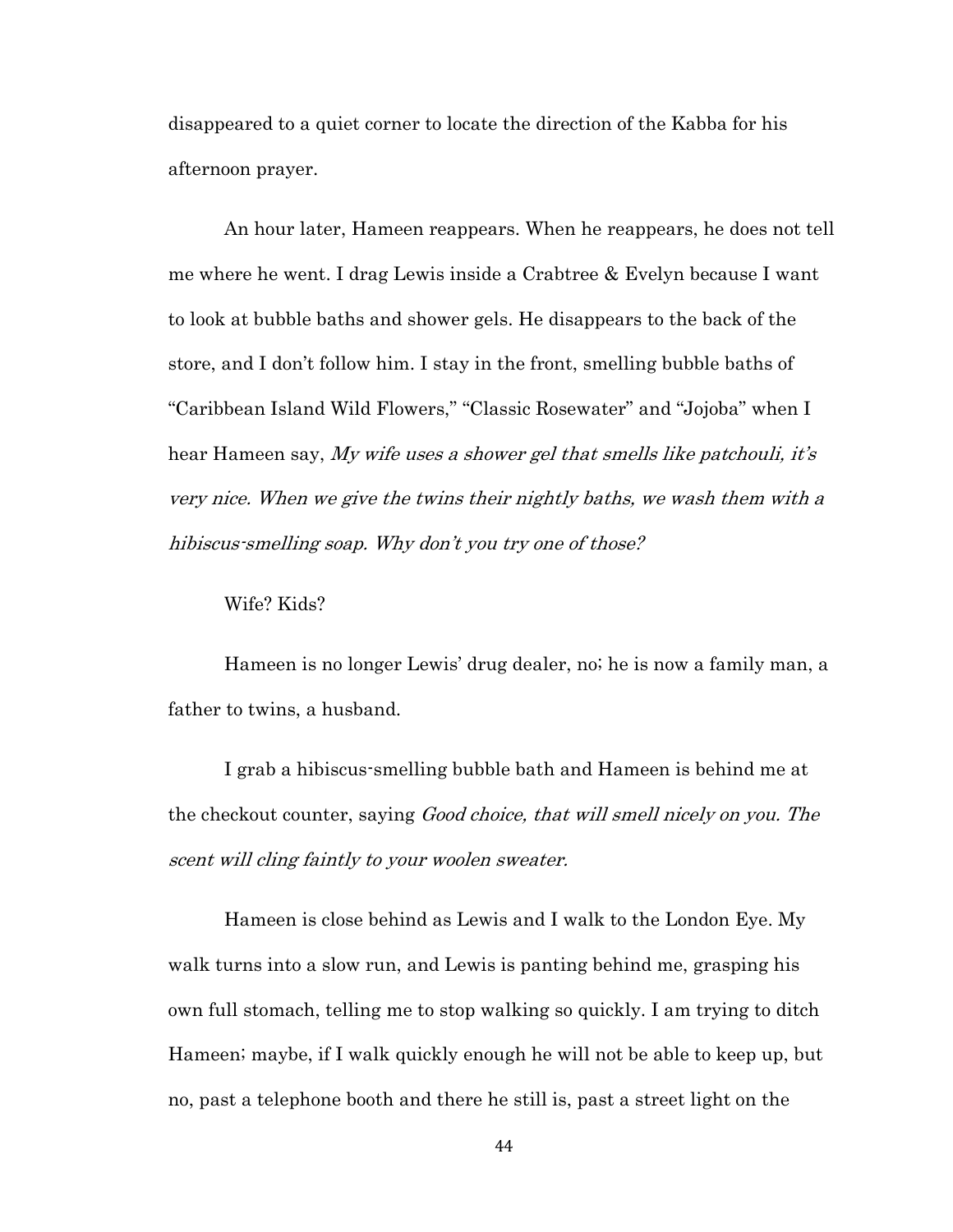corner of Beldevere and York Hameen is asking for the time, as we run through a tunnel on Waterloo Hameen is admiring a graffiti of a Joshua tree.

At the line for the Eye, Hameen is standing next to us, saying, Thirty pounds a ticket? Outrageous. I could pay for two week's of Kalil's piano lessons with thirty pounds. I could buy Duman that new pair of khakis he needs for the start of Primary 4. Thirty pounds?

I turn to Lewis and say, Let's use our student discounts this time, okay?

He looks at me, slightly annoyed, and I realize I have interrupted his story about the time he attended a Phil Collins concert or a time that he beat his best friend in a game of "Civilization V" or guitar lessons.

Even with a student discount, you're still paying twenty-five pounds apiece. Fifty pounds total. You're Americans, right? Isn't that equate-able to one hundred American dollars? Isn't that ridiculous? My wife needs a new winter coat. It's almost December, and she is still wearing her fall rain parka.

Finally, we climb into the capsule, Hameen, Lewis, and I. Within seconds, Lewis has his iPhone out and snaps panoramic views of London, angling his camera to capture the setting sun, the boats passing down the Thames river, the light reflecting off of my hair. He waves his phone around until he is able to catch a WiFi connection, instantly throwing his pictures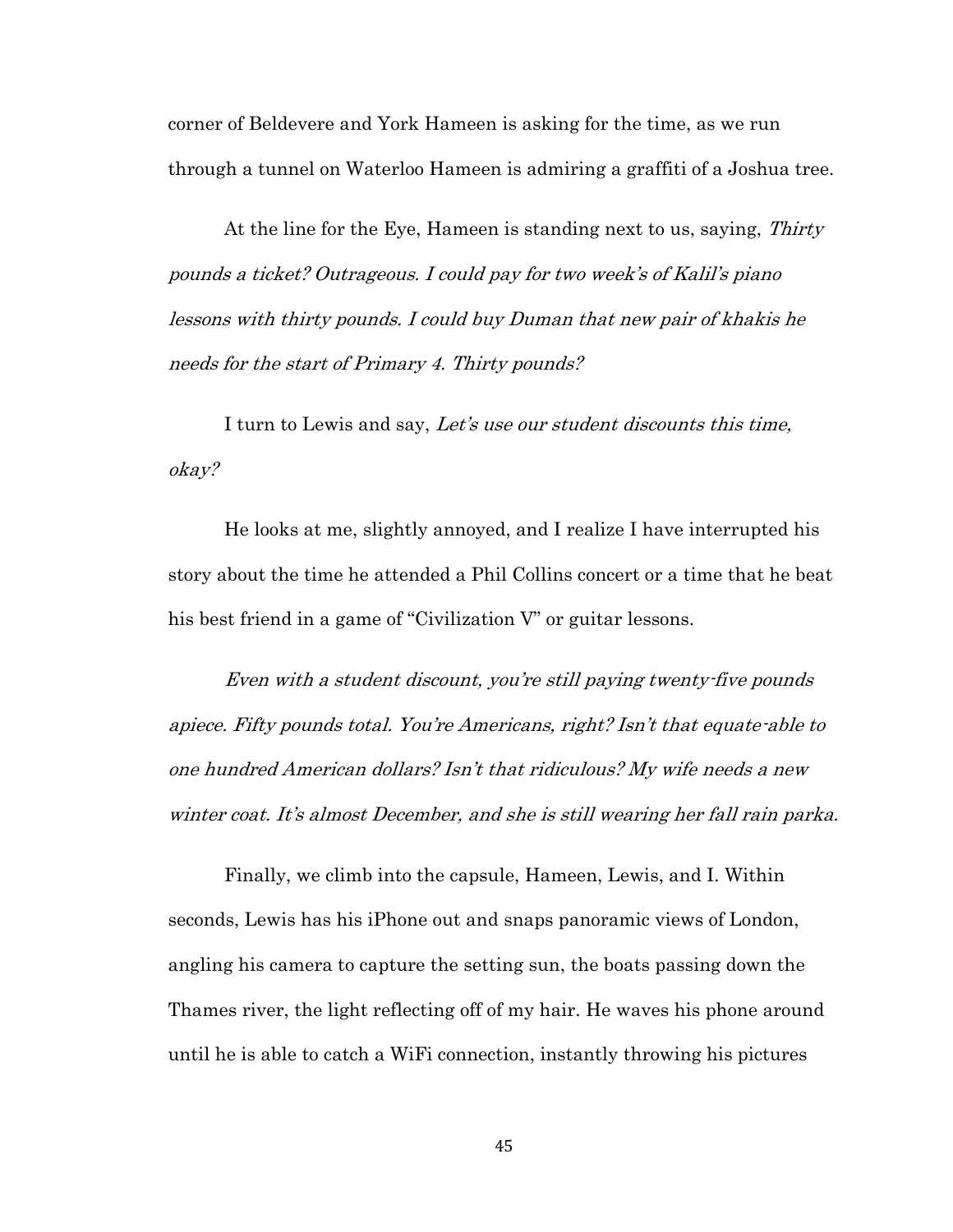onto Instagram with hashtags about #birdseyeview and #LondonInTheEvening and #StudyAbroad.

We share the capsule with a group of Japanese tourists and a short Norwegian family. It's a tight fit, and the capsule rocks back and forth as people pace from one side to the other side, trying to capture the most artistic photographs, trying to project their most happy and carefree faces, the good sides of their noses, their most wholesome family poses with arms circling waists and teeth protruding from lippy grins. A group of people from all over the world share recycled air, standing encapsulated together dangling fivehundred feet above the city, dressed in similar variations of denim and polyester, contorting our lips and eyes into similar shapes, touching each other in exactly the same curves and indentations before the flash of the camera.

Lewis and I stand by the window and take in the city. We point to the neighborhoods we recognize, point out other neighborhoods we want to explore. Beneath us Big Ben chimes, double-decker busses fly across hundred-year old bridges, and barges honk their horns as they sail through the thick, brown Thames. We capture photos of the city until our phones blink "Memory Full" at us, and then, finally, we can put our devices away and just stare.

As we are descending, Lewis checks the time.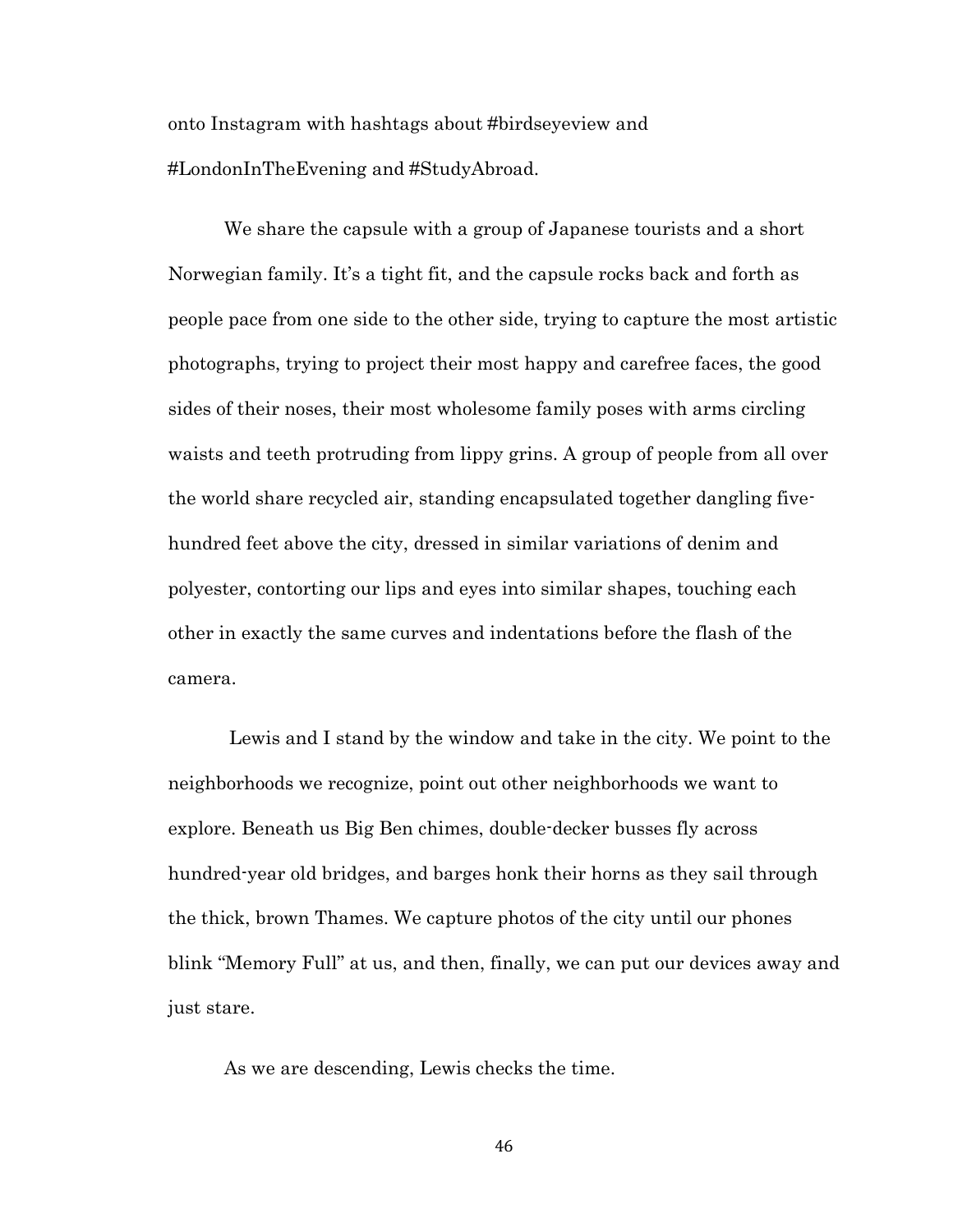Shit, he says. I forgot I was supposed to meet Carl in front of our stoop an hour ago. He said he has some of the best green in the city. Might as well buy that while we have all of this cash to burn.

I hear Hameen make a disapproving *tick* with his tongue.

The massive amount of junk food Lewis and I have consumed throughout the day, combined with the endless back-and-forth swaying of the glass capsule has my stomach on the verge of tossing all of its contents onto our scenic, family-friendly ride.

Loopy from the lack of fresh air and the height of the Eye, Lewis and I stumble out of our capsule as it pauses near the ground. But I can still hear Hameen, his thoughts, his observations, and his sadness, so I tell Lewis I want to stop in a pub on the way home, and then one bar, and then a club, until the night is dizzy and Hameen's voice is static-y and broken; the fragments of words and sentences that are audible are hollow and dim. They are easy to block out when my ears are clogged with the sounds of a jukebox or the deafening noises of a dance club.

By the end of the night, Lewis tells me we have just about spent all the money.

Wasn't that fun? he says. Aren't you glad that we didn't try to give the wallet to the police?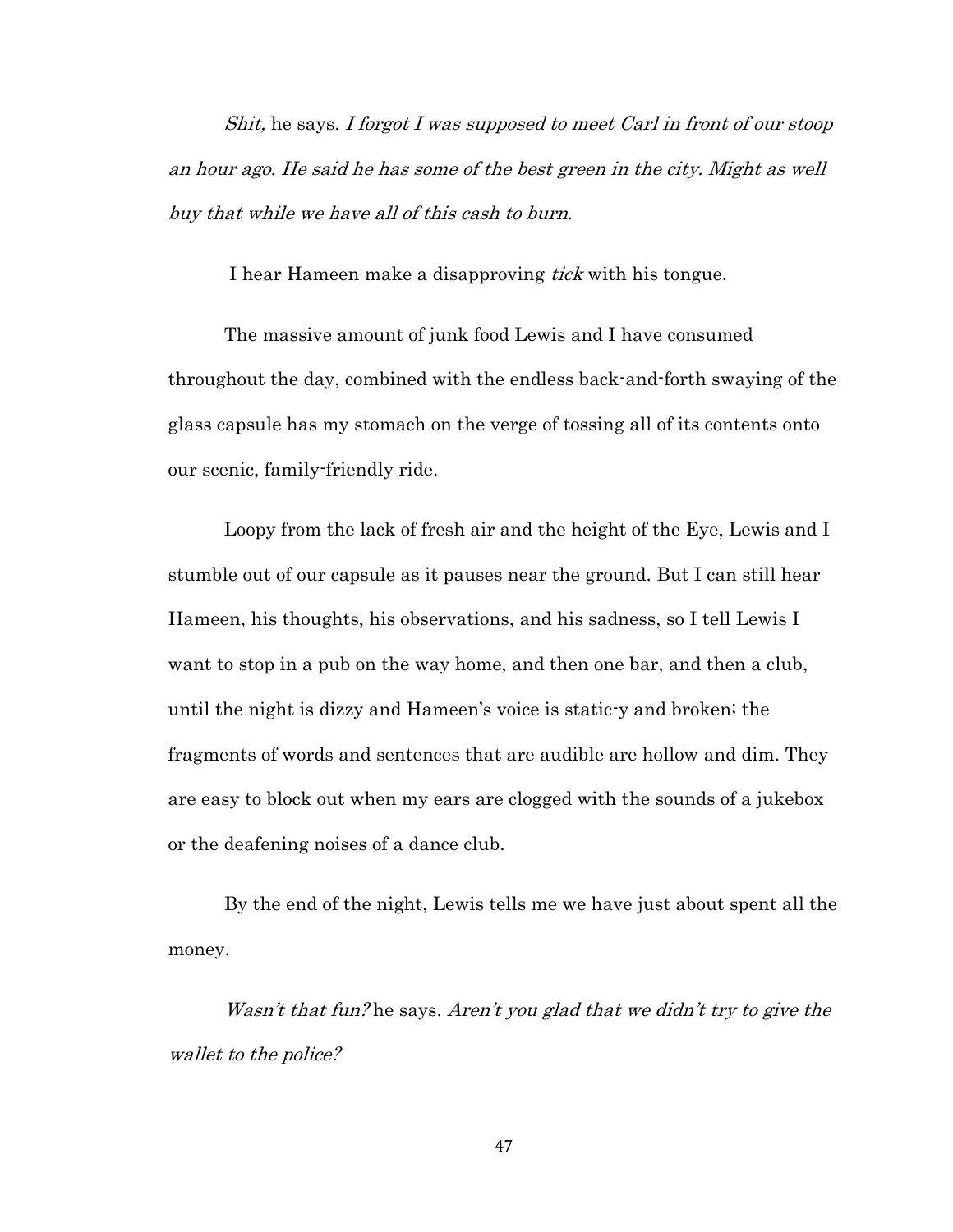The streets are blurring around me, lights from cars and buildings and cell phones seem to be glaring ferociously, the city is spinning and suddenly the taxis and busses are driving on the sky.

I lean into a gutter and throw up, feeling nothing but relief as clam and oyster, pasta primavera and 85-ounce popcorn and soda, soda, soda, beer, wine, vodka, leave my stomach. The contents of the day empty into London's sewer system—what was once a nice meal, an afternoon drink, a whitetablecloth appetizer is now trickling through the metal grates and falling heavily into the four-hundred and fifty miles of sewers beneath the city that carry waste from Buckingham Palace, from Spaghetti House restrooms and port-a-potties and the asses of the homeless who have no choice but to squat directly over these grates. Below our feet, below these streets, families of rats swim through the sewers, picking grain and piece of fruit and vegetable and nut from human waste and garbage disposal mush. These rats scurry to catch what my body is expelling, to benefit from the labors of Hameen, a man who neither the rat nor I have ever met, as I am sick with the very things that should sustain me. The night ends late and we are tired but trying not to say so, just sitting next to the sewer grates, letting the early morning emptiness of London wash over us, wondering if it's time to give up and go home.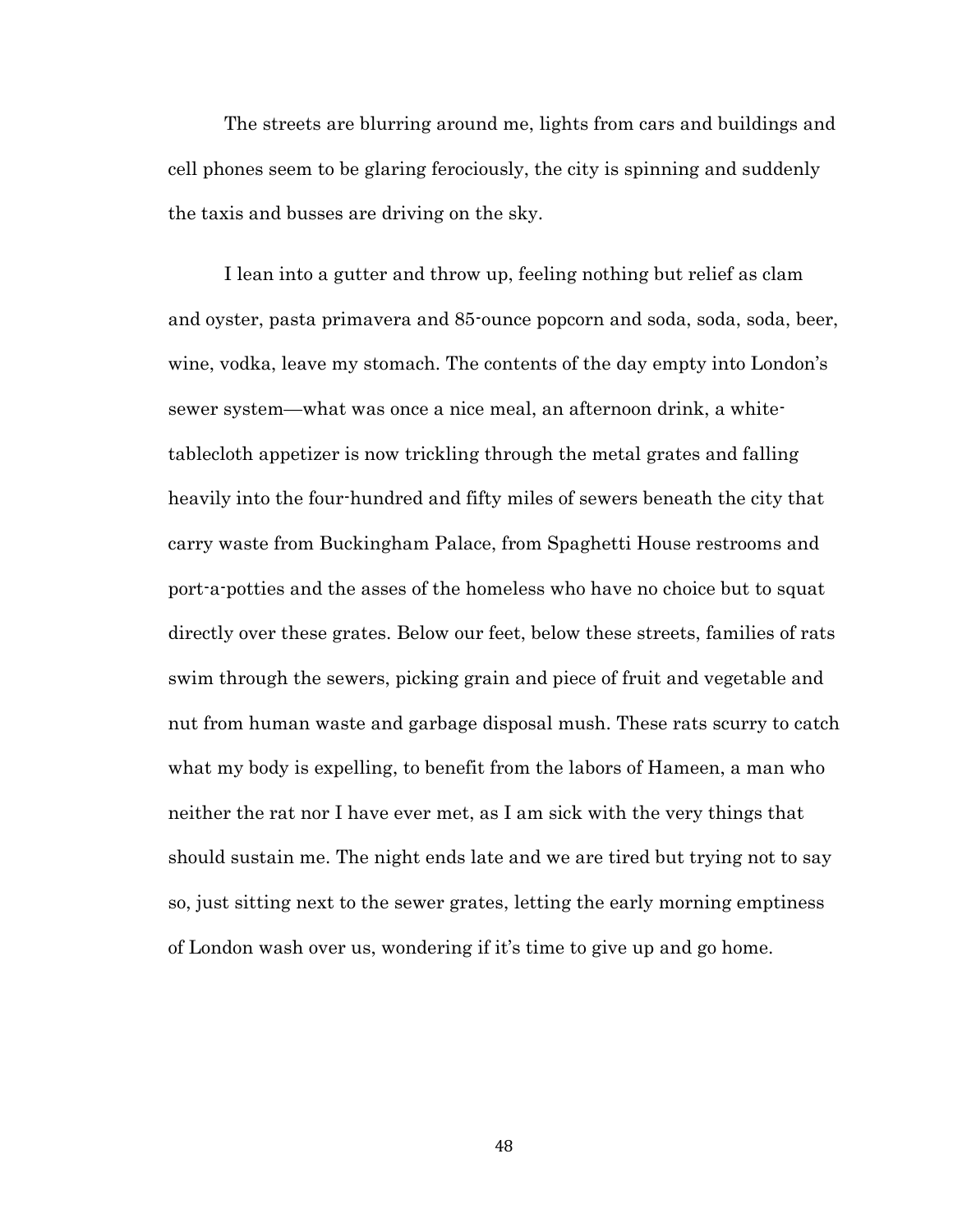#### The View From Above

On top of the Sears Tower, middle-class fingers pushed buttons on middle-class cameras, capturing the gleams of our middle-class teeth. For those able to look down their noses and through the lenses of pay-by-theminute microscopes, Chicago was no longer an amalgamation of poverty and wealth, abandoned buildings and mansions, equality and inequality. 1,500 feet of separation blurred existence into non-existence, turned roads into slivers, lakes into puddles, buildings into Lego pieces; a distorted view of the city that we *oohed* and *aahed* at behind our camera lenses.

A group in matching tie-dye 45<sup>th</sup>Annual Knobloch family reunion! shirts stood by the glassy ledge, a windowed box that jutted out of the Skydeck, allowing tourists to feel as if they were floating above the city. The kids tore Skydeck brochures into pieces of confetti while the adults snapped photos of each other. They took turns posing as if they were pinching the skyscrapers below between their thumbs and index fingers. Their poses said I've got the whole world between my fingers.

I fumbled around, trying to find the perfect position for my own photograph – I wanted to look carefree and natural, not posed, and especially not *touristy*. Hands on my waist felt formal and stiff, hands straight down my side looked like a mug shot, and my father told me that hands folded across my chest looked pouty. I ended up copying the Knoblochs, air-pinching the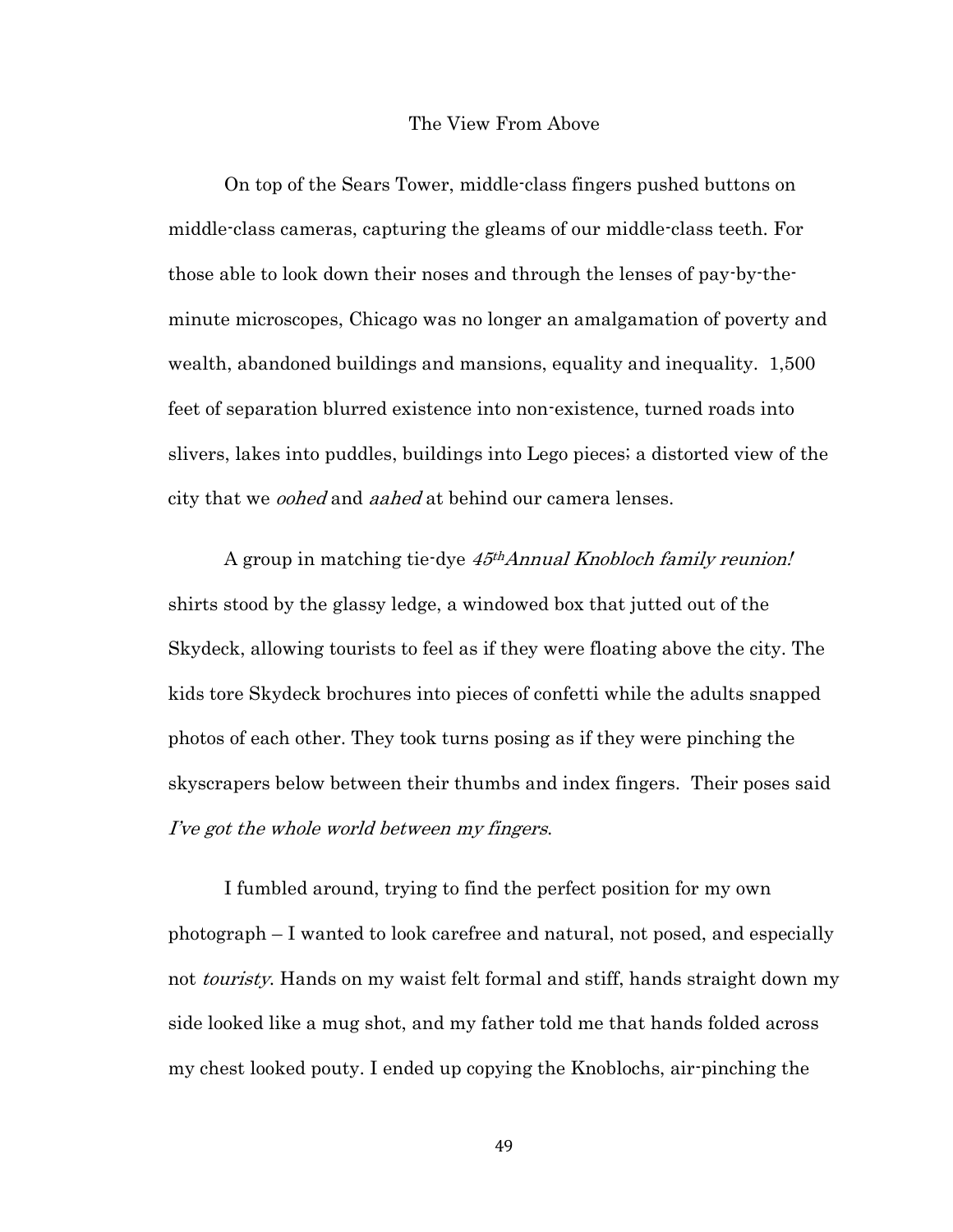top of a skyscraper between my fingers, and my father captured my moment of fabricated power and illusion of enormity with a click and a flash.

A few posters informed deck-dwellers that small everyday items like pens and pencils dropped from the top of the tower could pick up enormous amounts of speed and easily kill some unfortunate person standing below. As a ten-year-old, I didn't know much about physics. What I gathered from the posters was that all it took to make the seemingly insignificant a thing of significance was height.

On the street Chicago was loud, smoggy, and overwhelming, but standing on top of the tower there was no denying the beauty of the city's skyline—the dimming horizon, the twinkles of lights, and the joy of capturing the entire scene between the perimeters of a perfect rectangular flash, even if the photograph was slightly distorted by the fingerprints and breath marks of everyone else who had visited the glass ledge that day. So many human cells were smeared onto that glass. My cells met and mixed with strangers' cells, strangers' cells clung onto my hands and shirt and hair. Our cameras captured the tiny buildings below into small rectangles, but our photos were oblivious to all the tiny heartbreaks in the tiny apartments, the tiny tragedies of loss and missing gloves, the tiny joys of love and successfully roasted chickens.

50

 $\sim$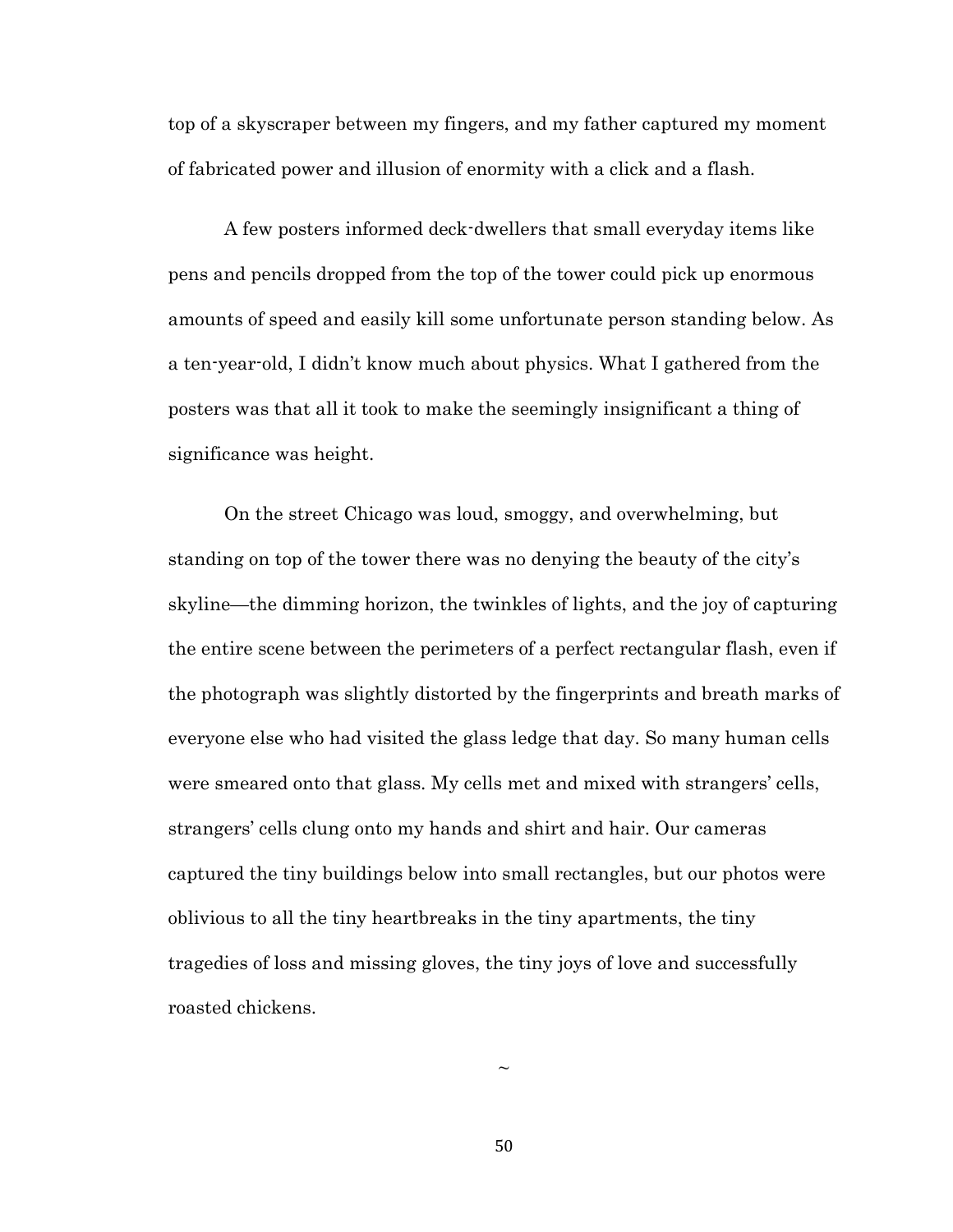According to Duke professor Adrian Bejan, our eyes can scan an image fastest when the shape of the image is a rectangle – the shape speeds up our ability to perceive the world, and without realizing it, we utilize this technique whenever we can. Bejan defines the golden rectangle as a "shape that emerge[d] as part of an evolutionary phenomenon that facilitates the flow of information from the plane to the brain" (Hosey 84). Subtract a square from a golden rectangle and what remains is another golden rectangle; subtract another square from the equation and you get another golden rectangle, and so on. We crave the predictability of this equation, and if we look, we can find this shape everywhere – the face of the Mona Lisa, the bust of Nefertiti, the façade of the Notre-Dame Cathedral, the original iPod, credit cards, the average shape of books, television sets, and so forth (Hosey 84). This utterly plain geometric shape speeds up our ability to perceive the world. Standing on top of tall buildings and skyscrapers, looking down at the world from above and viewing it as a collection of shapes, then capturing that image within the confines of a golden rectangular photograph makes what lies below seem so much more manageable, so wonderfully compartmentalized.

The busses in Trivandrum moved slowly, and sometimes they didn't move at all. The busses were low to the ground. Gazing out the window while the bus was paused at stoplights could lead to periods of awkward eye contact

 $\sim$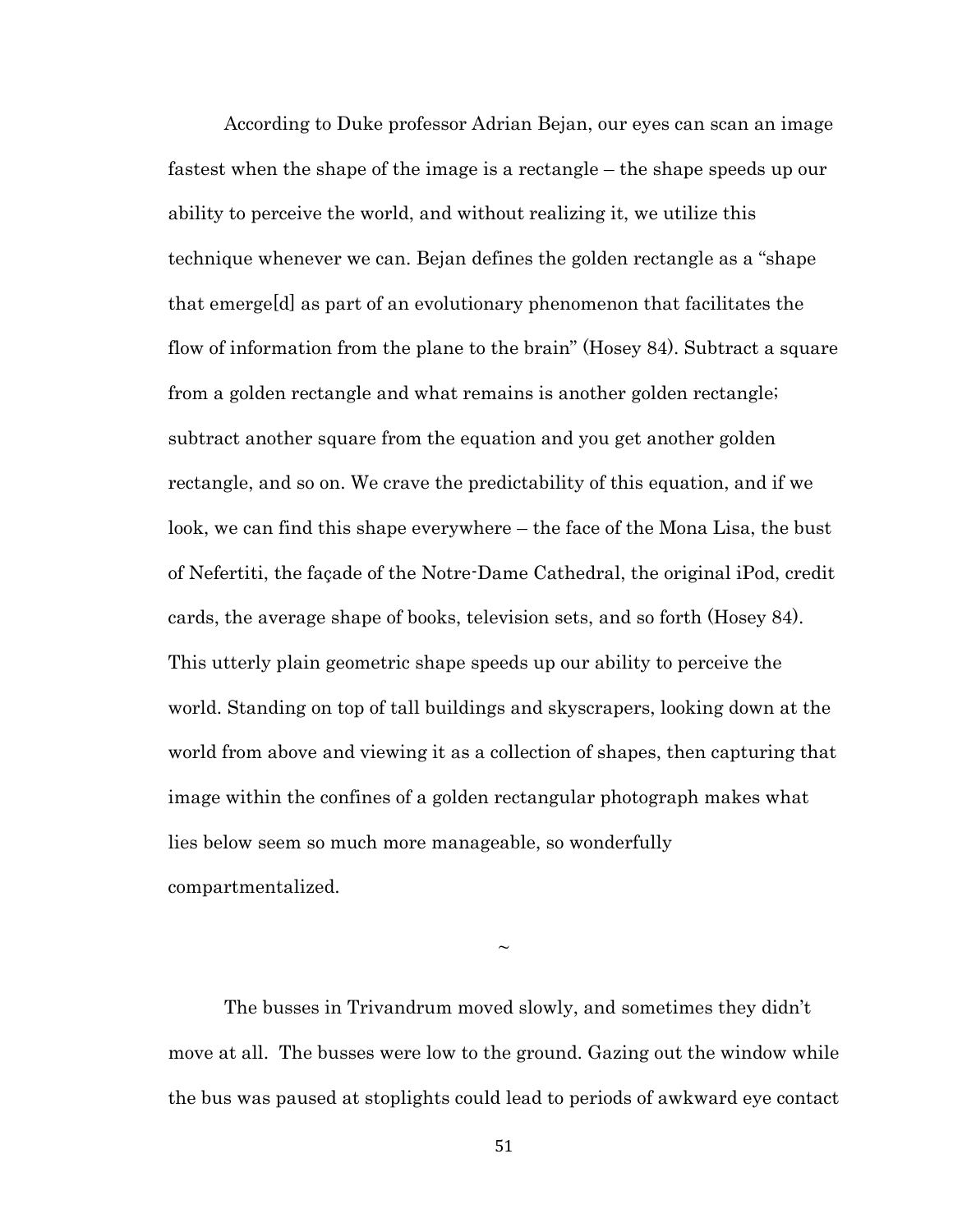with passersby on the street. The driver's seat was elevated and the perimeter of his windshield was adorned with beads, flower garlands and drawings of Krishna – the driver sat in a shrine while we, the passengers in the back, sat on torn plastic seats, our arms packed tightly into the crevices of strangers' moist backs, our sandaled feet hovering at awkward angles to avoid stepping on chickens who's heads poked out from underneath the seats.

The woman across the aisle from me wore a sari that hugged the curves of her thighs, forcing beads of sweat to sprout through her thin emerald fabric; the man next to her wore an off-white mundu that wrapped around his waist and clutched on to the contours of his crotch, as if hanging on for dear life. Every thud of the tires sinking into a pothole reverberated the bus and pushed the edge of his mundu further up his skinny thigh like a slow, deliberate revealing. Careful not to spill, my father and I unwrapped our lunch of rice and fish dal that Ammamma had meticulously folded into a moist banana leaf, our makeshift lunchbox. My father kept leaning over to pull the bones from my slab of curried fish, then flicking them out the open window.

Mosquitos trapped on the bus didn't fly freely, but seemed to hang stagnant in the thick monsoon air. We passed by rows of pastel-colored houses – sea foam green, baby pink, faded aqua – houses with massive iron gates guarding the front yard sat next to houses made up of only a few sheets of tin held together with rusty nails which sat next to six-story apartment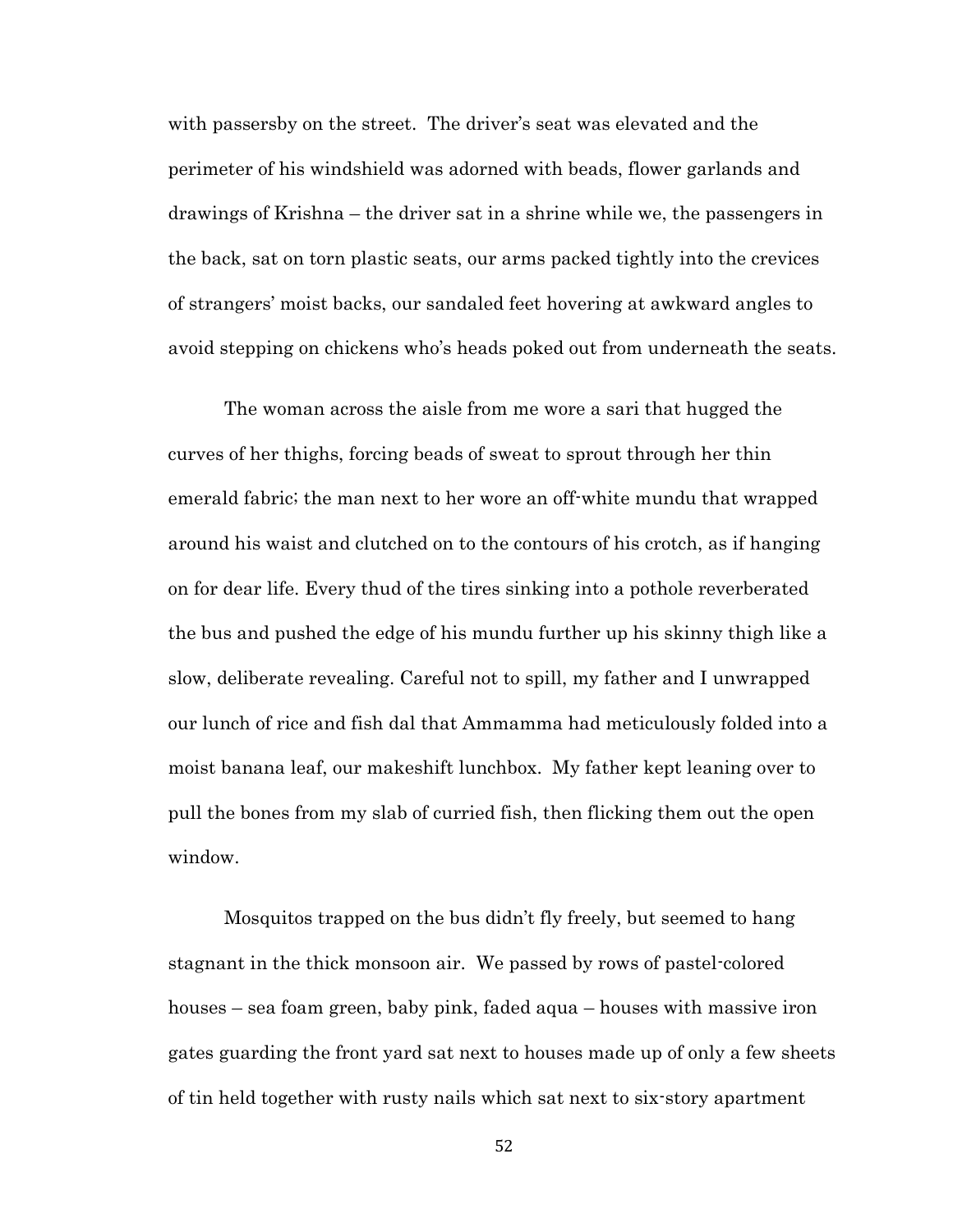complexes. Chickens sprinted down the road, dodging car tires and feet. Stray dogs with rib cages protruding from their sides lumbered lethargically, licking food scraps from cartons of microwavable noodles and Styrofoam boxes that had held take-out idlis and idiyappums. Auto rickshaw drivers napped and lounged beneath Kanikkonna trees. The drivers drank Kingfisher beers and waved potential customers away when they inquired about rides across town.

The air on the bus smelled of feces, of pots of hot curries that bounced up and down on women's laps, of sweat and sweet perfume and coconut hair oil and hibiscus. I smelled of perspiration and Teen Spirit deodorant.

My father looked out of the bus window and saw endless beauty. He saw home, and a rich culture, and familiarity, and the origin of all things. As I admired a button on my shirt, he would say *Buttons, did you know they* were first invented in India? That globe in your bedroom – know who invented it? Indians! And that Snakes and Ladders game you like so much? And shampoo, too!

I was twelve and when I looked out the window, I found it hard not to think how easy it would be to just pick that trash up, right? How much better the streets would smell without those rotting jackfruits everywhere! How much prettier that building could be if someone just scrubbed that mold off! I kept these thoughts to myself though, because I knew that if I voiced my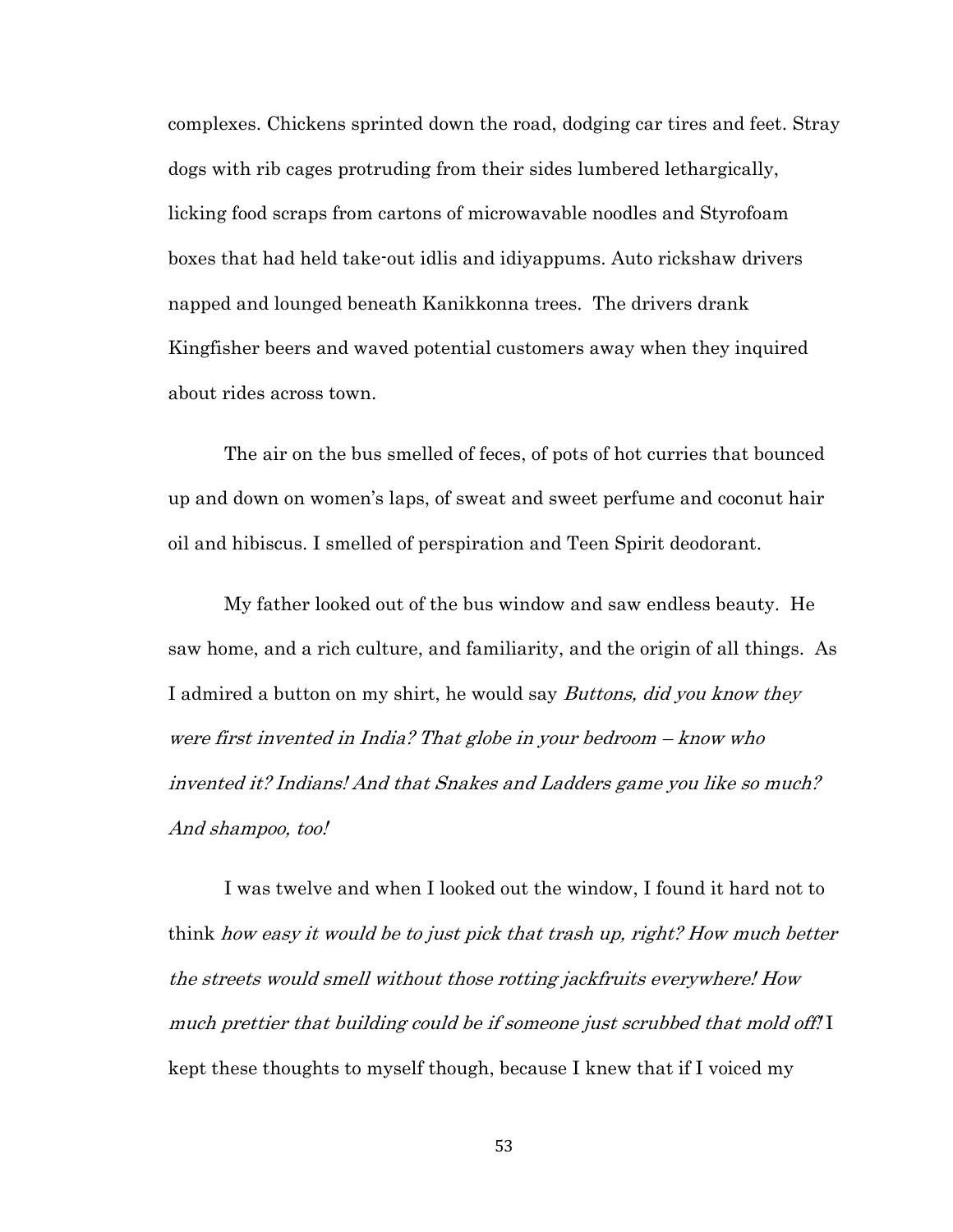concerns to my father, I would get a lecture – a lecture that might last an hour over beachside lunch tables while we sipped sweet drinks straight from coconuts, or a whole day of lectures slipped between visits to endless relatives' houses or a lecture quietly whispered while scanning grocery store shelves for Ammamma's prune juice.

On the bus, I squinted my eyes, placing my hand in front of my face and obscuring my view. I thought maybe, if I could just block out the heaps of candy wrappers and burlap sacks, gnarled straw brooms and coconut shells and the cows that sometimes ate from the piles then left their own patties of steamy, furry dung on the streets, then I, too, could see Kerala as my father did. But even with my palm to my face there were gaps of space and air and room for vision where the edges of my fingers didn't quite touch.

Noticing my face pressed against the bus window, my father said Kerala is one of the cleanest and wealthiest states in India, but you probably can't tell through your Western gaze. He said "Western gaze" with distaste, and I realized a Western gaze was a hindrance, a cultural plague that marked the gazer as judgmental, a colonial prick. My father saw the large picture – why was I so stuck on the details, the smaller picture? I worried – could others tell that I have a Western gaze? I put on sunglasses and hats when we left the house, but schoolchildren at recess still yelled out *vella* penkutty, vella pankutty, white girl, white girl, when they saw me walking down the street.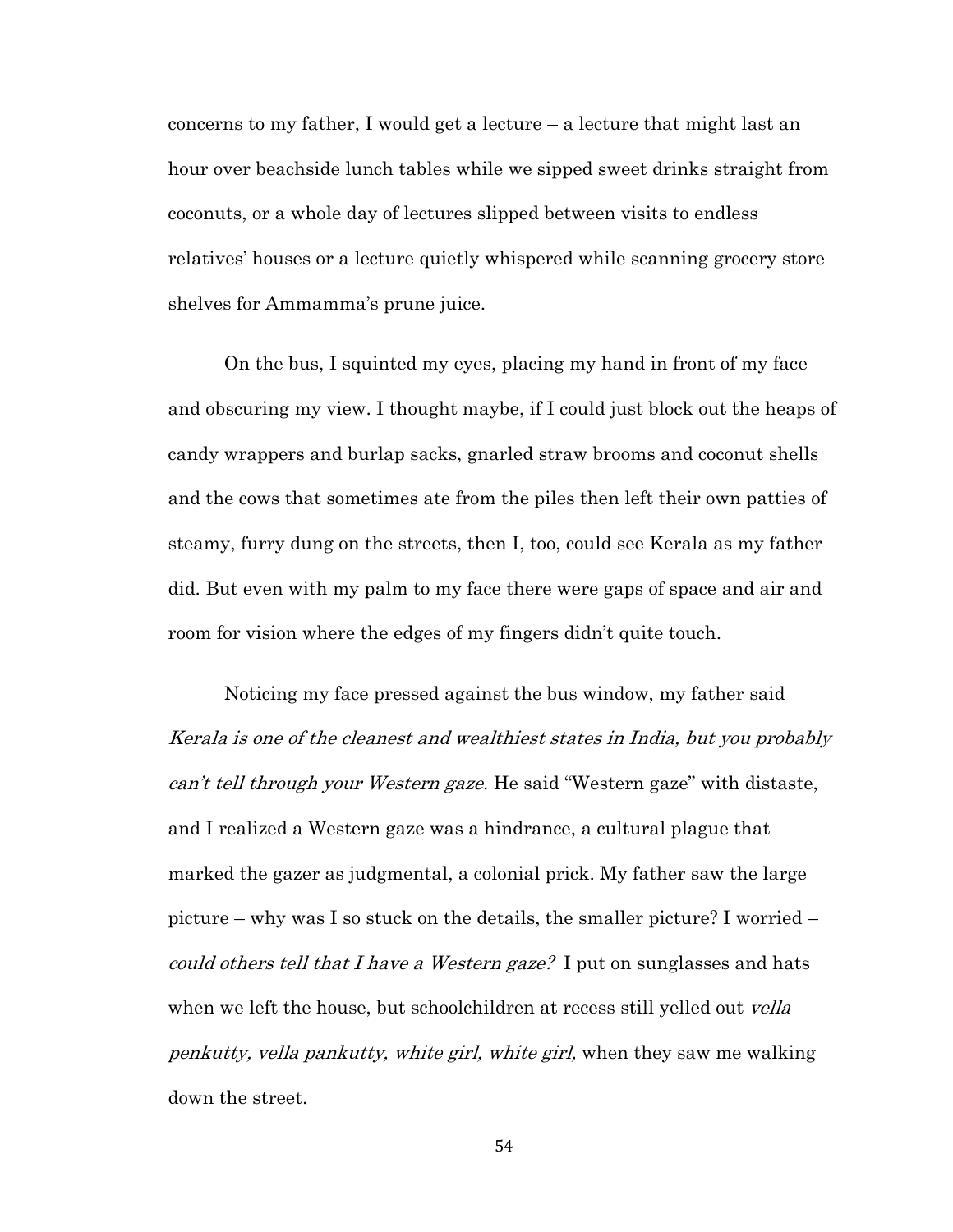In the mornings, my aunt parted my bangs and placed a jeweled bindi in the middle of my forehead, my Ammamma spun me around until I was covered head-to-toe in a floral sari or a pleated salwar kameez – how did the children still see me as a "white girl?" Putting the outfits on felt like "dressing up," not just "getting dressed," but I loved the intricate patterns and soft airy fabrics. With each sari purchase, I knew my father would spend half an hour bargaining the price down in 1,000-rupee increments—a 30minute routine he never practiced back home in Wisconsin, but which came to be expected with each fish, vegetable, or clothing purchase here in Trivandrum. Stepping into these heavily bargained outfits felt like the first step to moving beyond the label of "tourist" and becoming someone who belonged with the second half of her family. I refused to wear my jeans and tshirts until I was back in the USA.

My father and I took the bus to the Trivandrum beach almost every day that July. I'd dash into the ocean while wearing my ankle-length sari, only to get as deep as my knees before my father would come running behind and pull me out, not trusting the current of the Indian Ocean to play gently. He swore that the Indian Ocean had more ferocious currents than the Atlantic or Pacific, which were tame, submissive kittens in comparison. His warnings didn't stop me from insisting that we make frequent visits to the beach – I loved the black sand of the Trivandrum beach, the red tint to the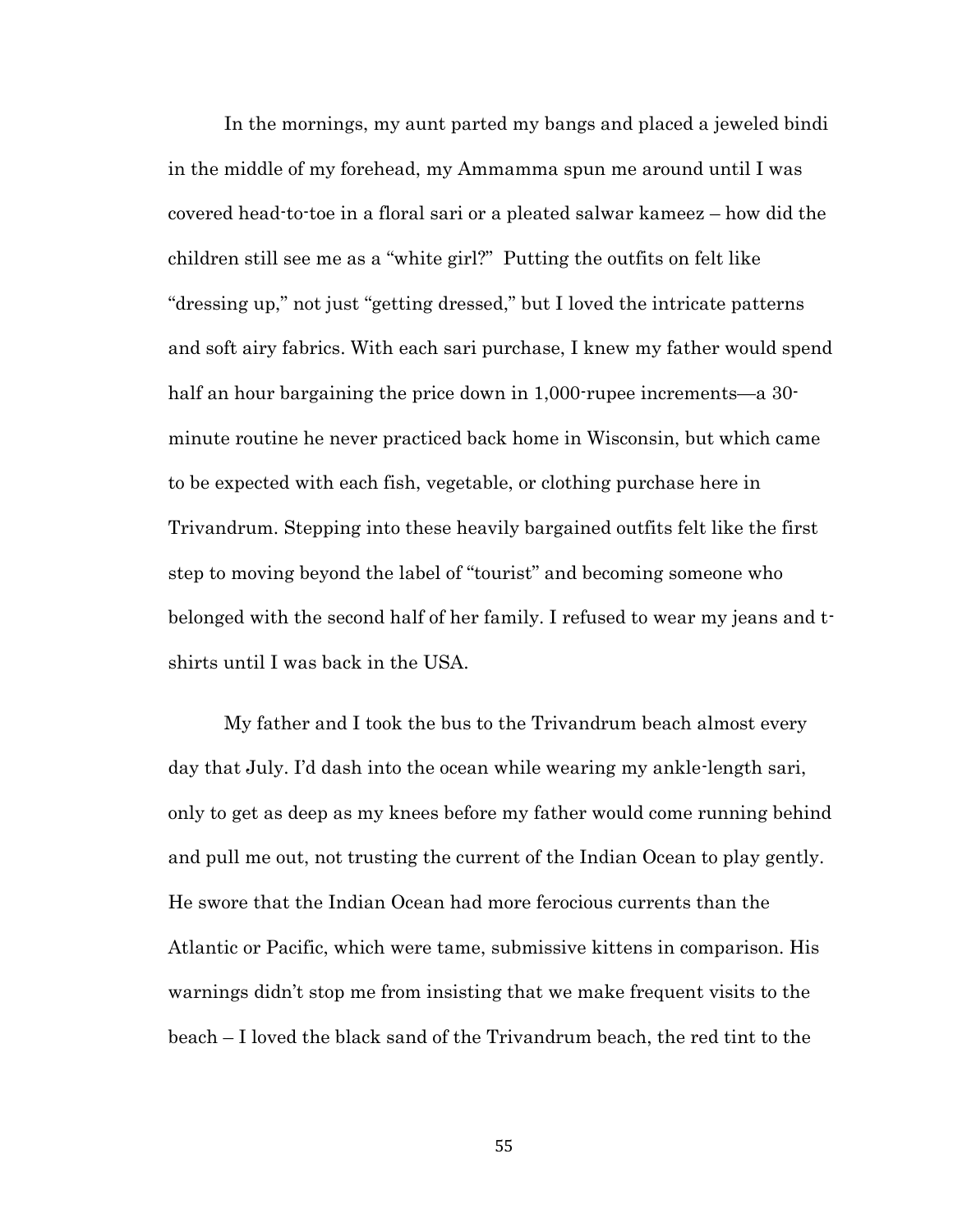water, the high levels of salt, and the peddlers who sold touristy trinkets along the shore.

But what did it matter that I loved the beach, that I was delighted by the banana trees, the beach-front shops where I picked up coconut-husk trinkets for my friends at home, the painted elephants that paraded down the street, and the people who stopped to let me pet their painted elephants? So what if I began to look forward to bananas and fish with every meal, fell into a trance when I heard the musicality of the language I wished I understood, the adhan that sang through my open window each morning, and grew close with the relatives who would talk to me in English? Before embarking on this trip, my father had encouraged me to find beauty in the *culture*, not just the flora, to really appreciate the apparent ease at which so many religious communities coexisted peacefully in one city, not simply the golds and teals and maroons of the temple walls, mosque ceilings, and cathedral entrances, but he had yet to tell me exactly how. A practice that came so easily to him furrowed my brow into wrinkles with each bus ride.

I once took a British art and architecture class wherein the professor brought us to various museums and historical buildings in London. She taught us how to read paintings – to start by standing close to a painting, almost pressing our noses to it and observing the brushstrokes, the lines of

 $\sim$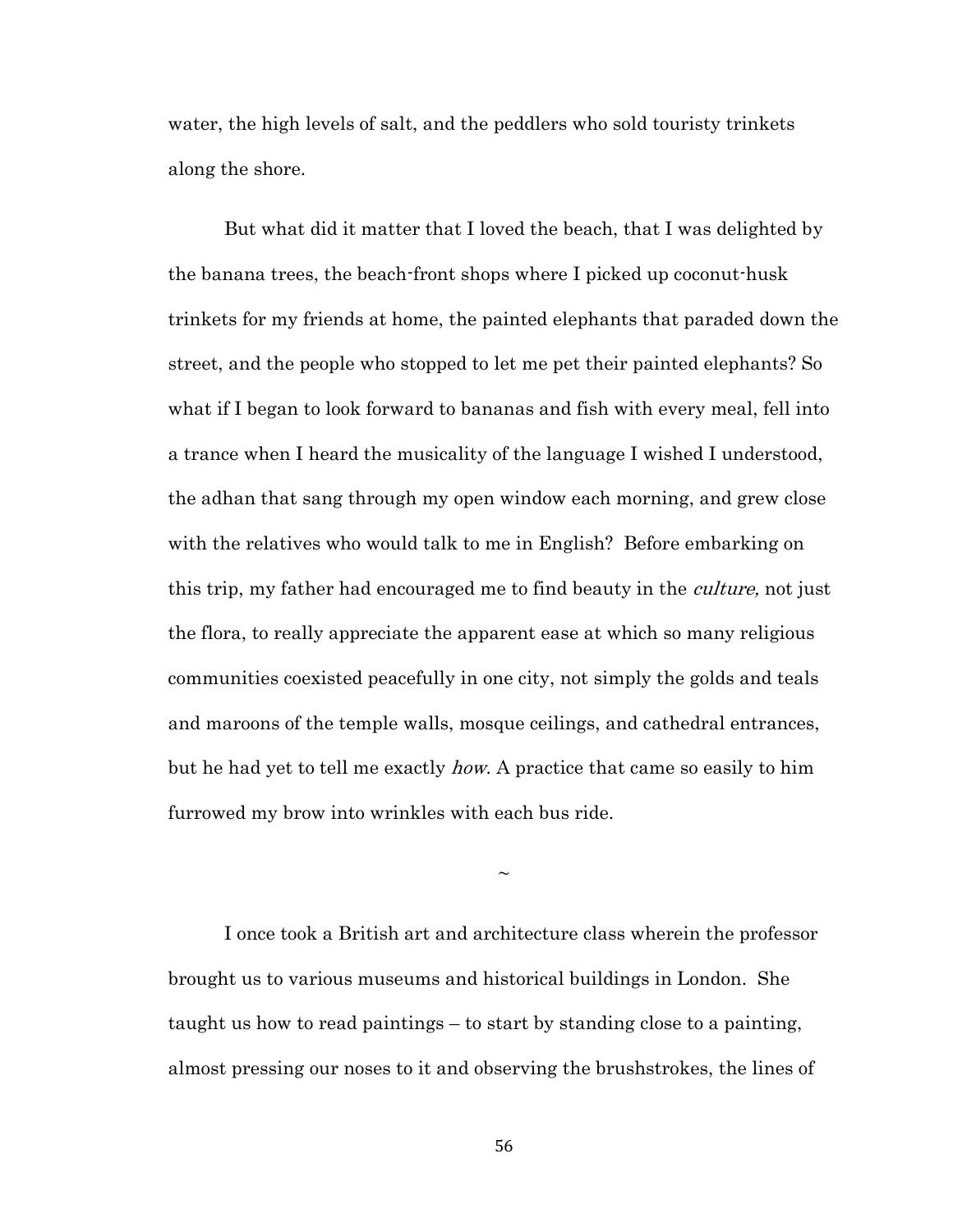vision, the foreground and background, then stepping back five feet, ten feet and observing the painting at different distances and angles. I remember pecan halo swirls over angels' heads, textured Picasso whirls of tangerine, Seurat's miniscule cherry dots that peppered the canvas. *Notice how the* colors speak to each other when you're looking at them closely, now notice how they come together when you step back and view the painting as a whole.

At the time we joked about it, saying how pretentious we looked as we put our noses to the paintings then stepped back ten feet, repeating up-close noses and far steps throughout the museum, all the while scribbling notes in our Moleskines. But this class taught us to appreciate every cog in the machine, to interrogate how each of Seurat's dots might seem insignificant on its own, but yet are so integral to creating the entire image of the Eiffel tower, or A Sunday Afternoon on the Island of La Grande Jatte, how one absent dot might leave a hole in a man's mustache or black toothless gap in a white smile.

At 400-feet, the Mascot Square shopping center still stands as the tallest building in Trivandrum. On top of the shopping center, I could still hear horns and shouts; I still saw cars and vendors and a portion of the 800,000 people who populated the city. In Trivandrum, there was no Sears

 $\sim$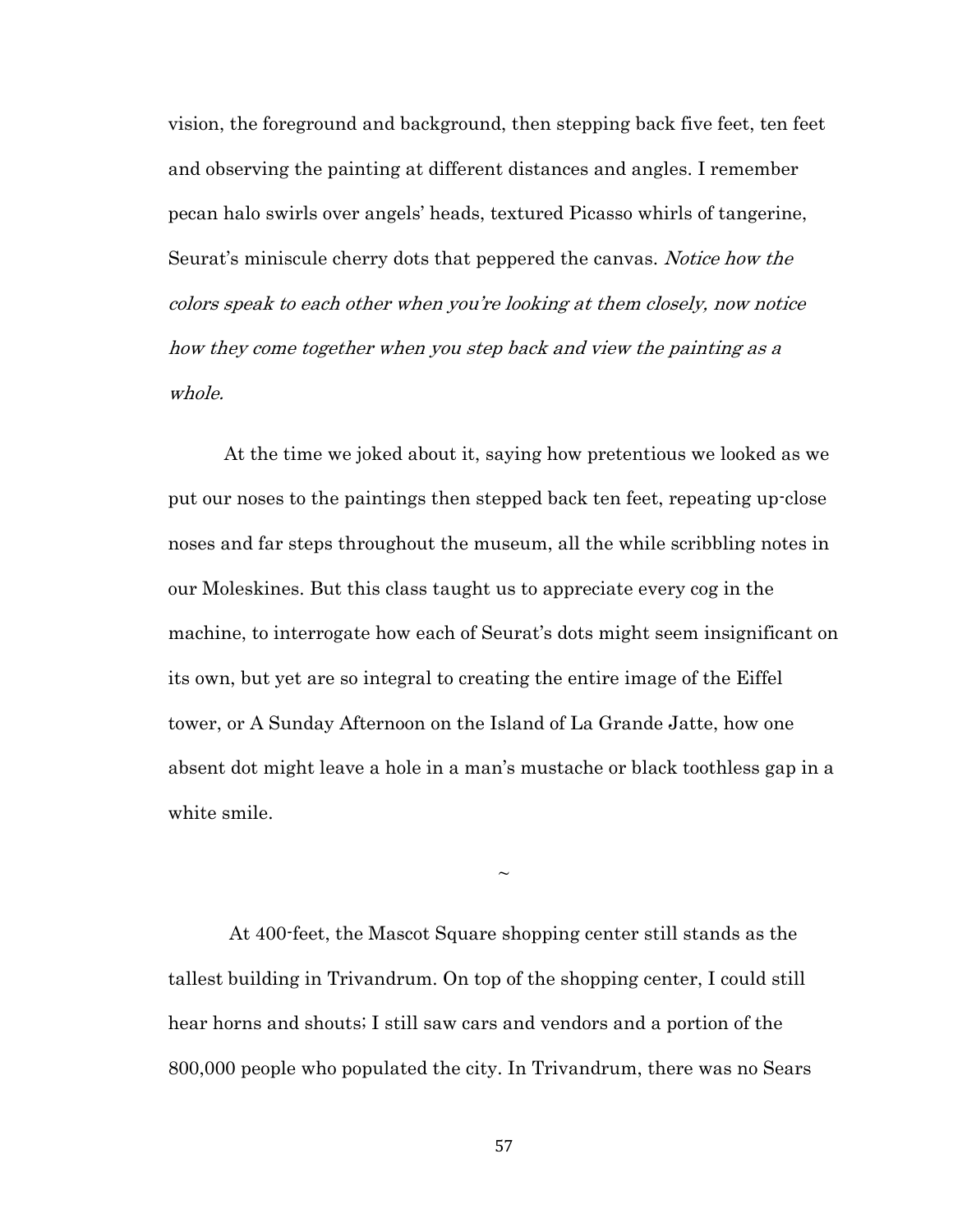Tower, no Eiffel Tower, no Space Needle, or a mountain to climb—and I wondered, if I could have just observed the city from afar, from a taller point where I wasn't reminded of how sharply my light skin stuck out, somewhere that provided me with distance from language barriers and confusion of cultural norms, somewhere elevated that turned the city into lines and colors and shapes and abstraction, somewhere that turned all of the tiny parts into a whole, could I find what I needed to fully appreciate this place, my second home?

 $\sim$ 

Instinctively, we crave a sense of familiarity, especially when we find ourselves in unfamiliar places. The familiar calms and appeases, even though we may not always want it to. Physicists have found that people consistently prefer to look at a certain mathematical density of fractals – a natural phenomenon that exhibits a repeating pattern that displays at every scale. We prefer a density that is not too thick, not too sparse. Apparently, this particular pattern echoes the shapes of trees from the African savanna, the place supposedly stored in our genetic memory from the beginning of the human race. We respond so dramatically to this fractal pattern that simply seeing a painting or object with this fractal pattern can reduce our stress levels by as much as 60 percent (Hosey).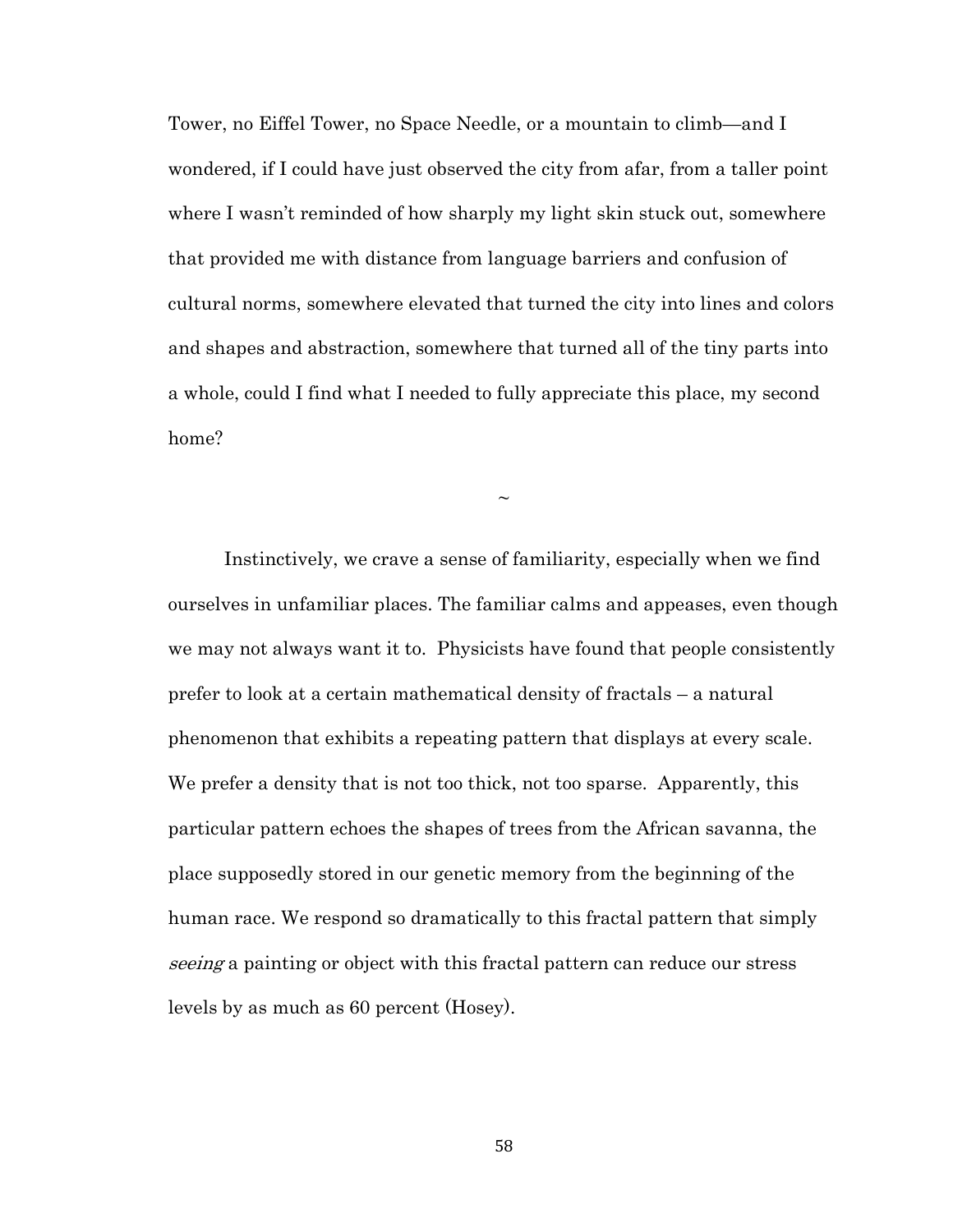In the 1940's, LIFE named Jackson Pollock "the greatest living painter in the United States" when he was creating canvases that are now recognized as paintings that conform to our optimal fractal density (Hosey). Apparently, he just got lucky and painted these patterns intuitively, complicating and improving his fractal technique over the years. But luck or not, the precision of the density of the fractals between his strokes continues to capture us in a way that we can't quite explain; he toys with an instinct so far embedded into us that many people are not even aware it exists. The familiar patterns in his paintings please us *because* they are familiar, though we can't exactly say what makes them familiar – what can an entire species possibly remember about the savanna?

 $\sim$ 

I imagine myself standing atop a 1,000-foot mountain in Trivandrum, capturing a photo of the city's twisting streets, ocean shoreline, maze-like produce and meat markets, the zoo, the capital, and the constant protesters stopping the swarm of city busses all within the neat perimeters of my camera, then gluing that photograph inside a rectangular wooden picture frame. I'd place that photograph on top of my dresser, beneath my tall, rectangular window and look at it from my rectangular bed, my head resting on a rectangular pillow. Although the photo might not have Pollock's eyepleasing fractal pattern, seeing this bustling, mystifying space so neatly compartmentalized, so manageable, surrounded by so many golden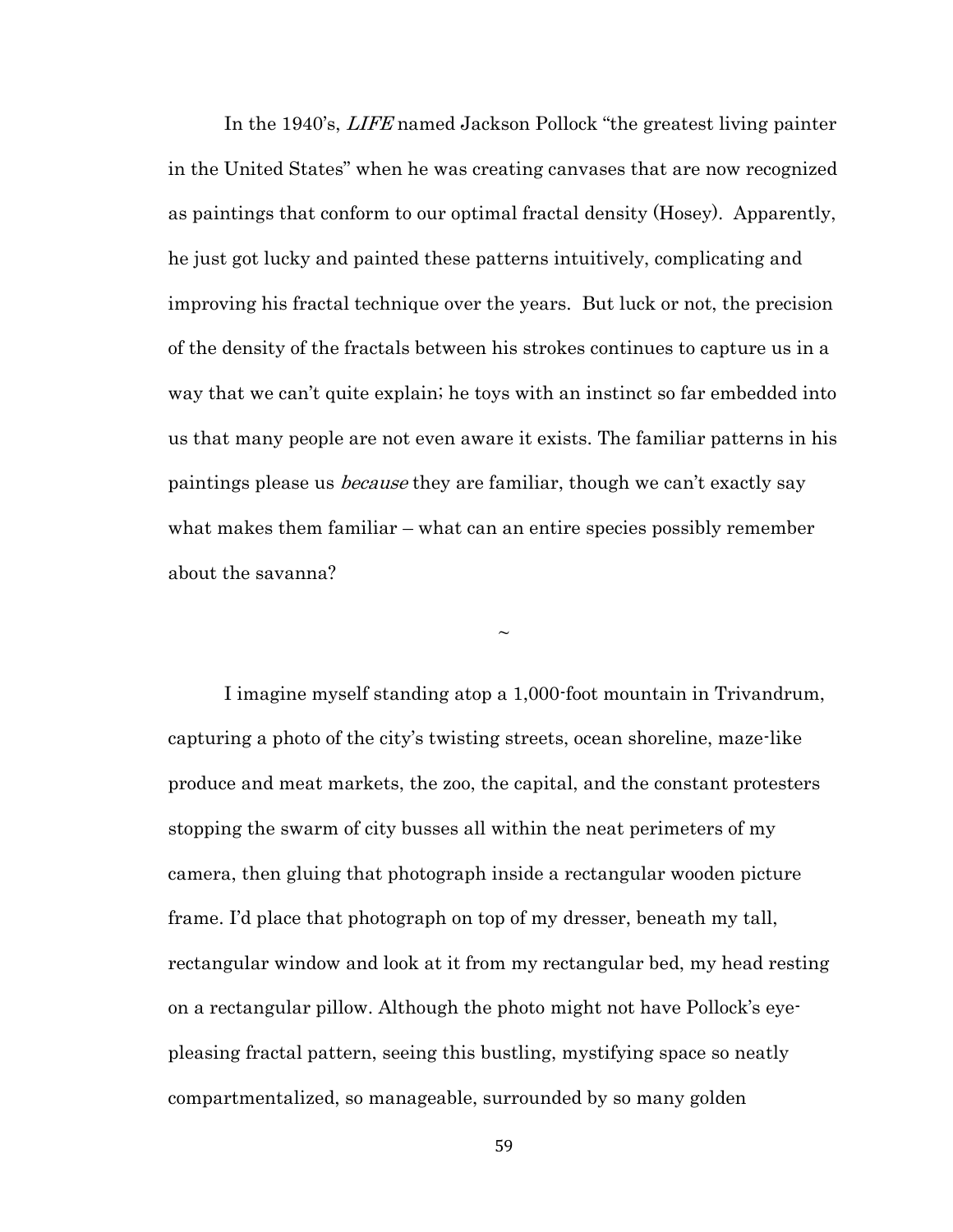rectangles, might provide me with the space to take a breath and study each section of the photograph piece-by-piece, letting me prepare to move beyond cursory observations like colors, smells, and tastes for my next visit to Kerala. Perhaps I can find this image on some postcard with an aerial view of the city.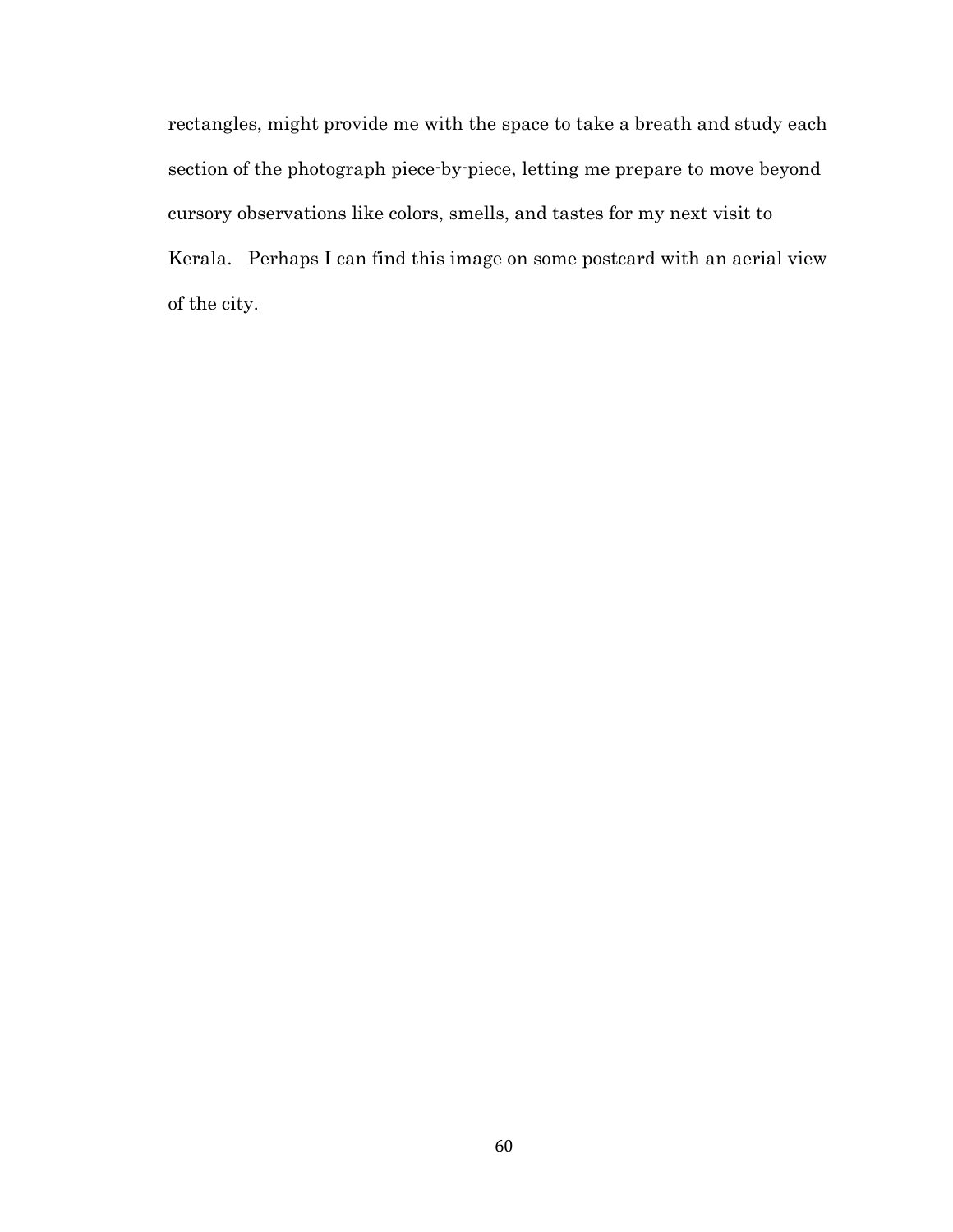### Terminal 1

Here's a romantic story: my parents met during a layover at the Delhi airport. They were both sitting on stiff, plastic chairs in Gate 7—my mother probably wearing some combination of Gortex cargo pants and tie-dye, her hair bound together in dirty braids. My mother swears that my father was wearing a suit with monogrammed cuff links. My father swears that he wasn't. Both of my parents agree that my father had a full head of hair back then.

My mother was flying back home to Michigan. My father, back home to Kerala. My father asked my mother to have a cup of chai at the airport teashop. Back in 1989, there were two teashops in the entire Delhi airport. Today, the Delhi airport has three Starbucks and Costa Coffes all in Terminal 1.

When my mother met my father, she was just finishing up a hiking trip in the Himalayas where she had walked alone with nothing but a tent, cooking stove, and a few clothes in her backpack for two weeks. She tells me stories about the people she met on the trails and her close encounters with fever and tiger and near-death. My father was on a business trip. He had a briefcase full of papers for a presentation about economics, or some data about stocks. My mother says *things were different back then* when I tell her that maybe I don't want to continue with more grad school or get a full-time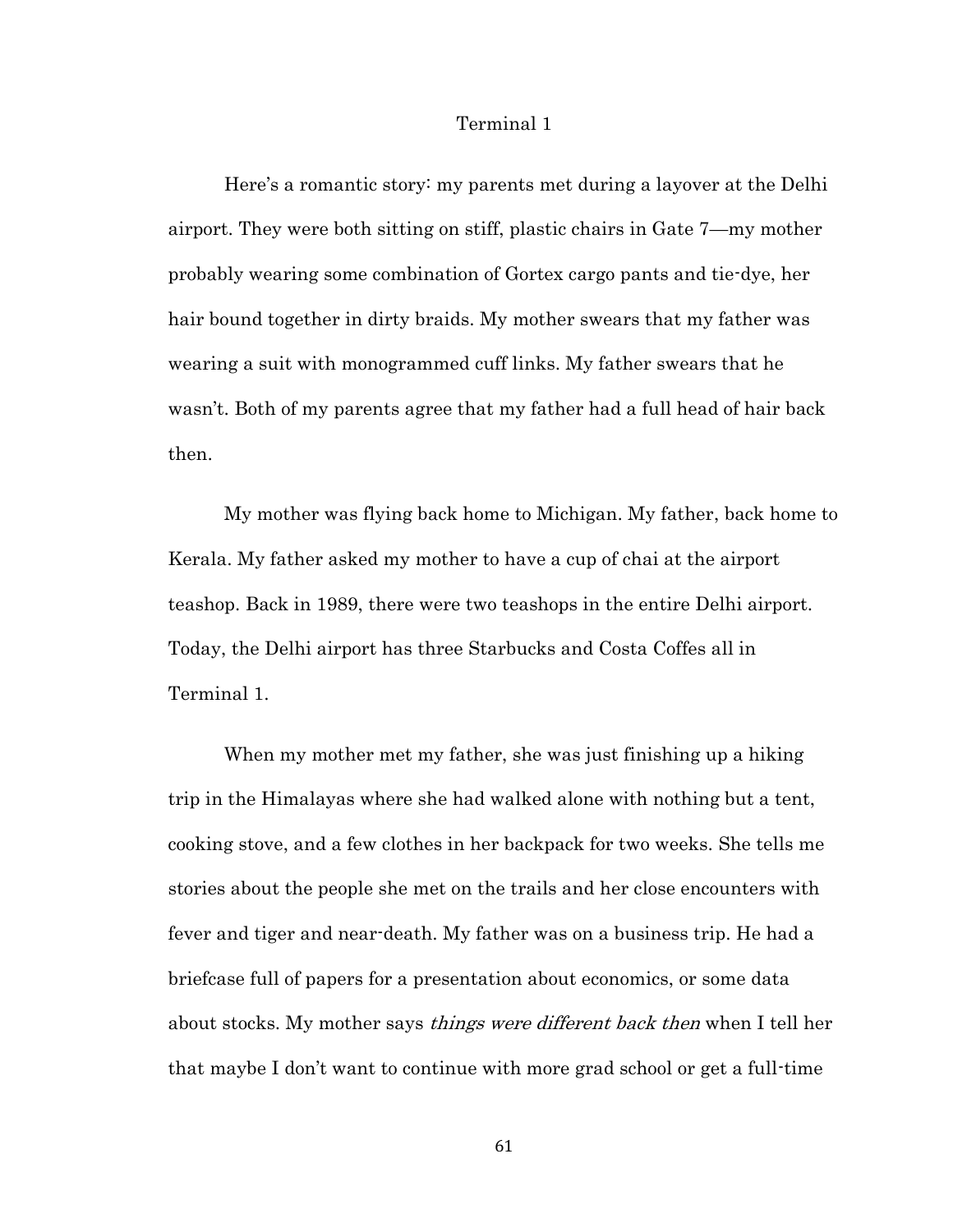job right away. She shakes her head when I say that I could envision myself embarking on a solo-hiking trip in Nepal or Thailand or India.

I don't know what draws two strangers together in an airport. Perhaps, it's something about the way one stranger is sitting—her mosquitobitten arms crossed loosely over her chest, Gortex-layered legs tapping rhythmically to the beat of some song that only she hears in her head. Maybe my father was drawn to my mother because of the stories and experiences that her unwashed hair promised—where did you get that tangle from? That bug? That woven flower? Perhaps my mother saw something safe in my father, and maybe, after two weeks of meeting strings of strangers wearing ripped parkas in tents, nothing seemed more reassuring than a man in a cleanly-pressed suit, washed hair, and monogrammed cufflinks.

Whatever drew my parents together in that Delhi airport now repels them. They speak on the phone infrequently, only to talk about insurance plans or to make arrangements for my graduations.

They have both tried to convince me that I was not conceived in the Delhi airport bathroom. I remain skeptical.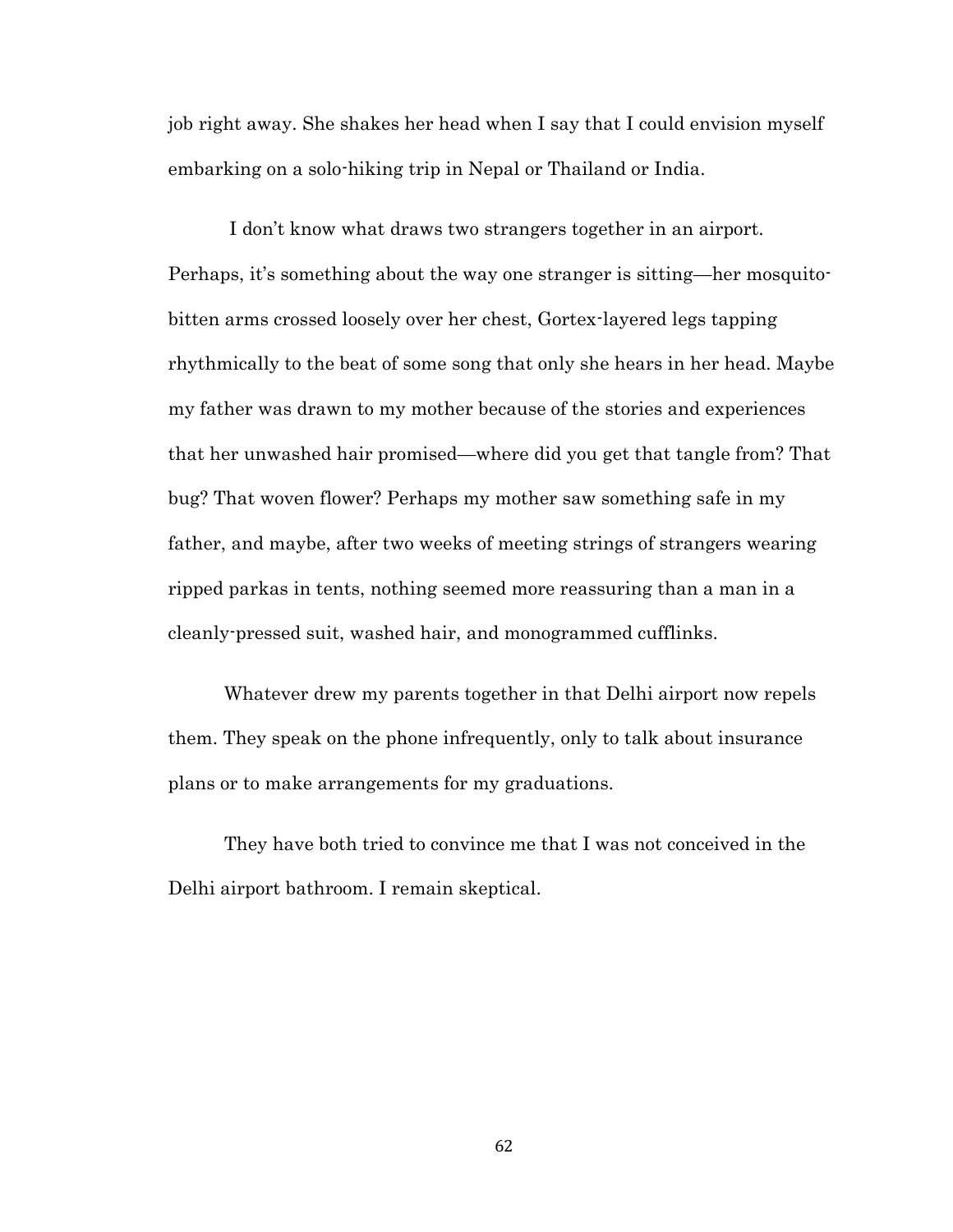#### Brownish

On the flight from O'Hare to San Francisco, an elderly Indian couple next to me takes selfies on an iPad. Passengers walking down the aisle to find their seats appear to think that we're a family, traveling together, perhaps even straight out of India since the woman is wearing a traditional sari and the couple is speaking Hindi and I am not speaking; we keep getting smiles and cocked heads of approval. These boarding passengers look at us as if saying How lovely, a nice Indian family is traveling together, and I smiled at them, I do not think they are terrorists; I am not a racist. The Indian couple is traveling to San Francisco for a wedding – I know this not because they told me, but because I observe the woman from behind the pages of novel I am pretending to read. She accepts and declines various invitations on a very full and high-tech e-calendar, and with the flick of a red-varnished fingernail, attached to a finger weighted by stacked gold rings, she accepts an e-vite to a beachfront wedding that was to take place that weekend. I know the couple has a daughter my age, in her twenties—not because they told me; we didn't speak once, because this couple was not my parents and I try to avoid engaging in conversations with strangers on planes—but because of the family photo that served as the iPad's background.

63

 $\sim$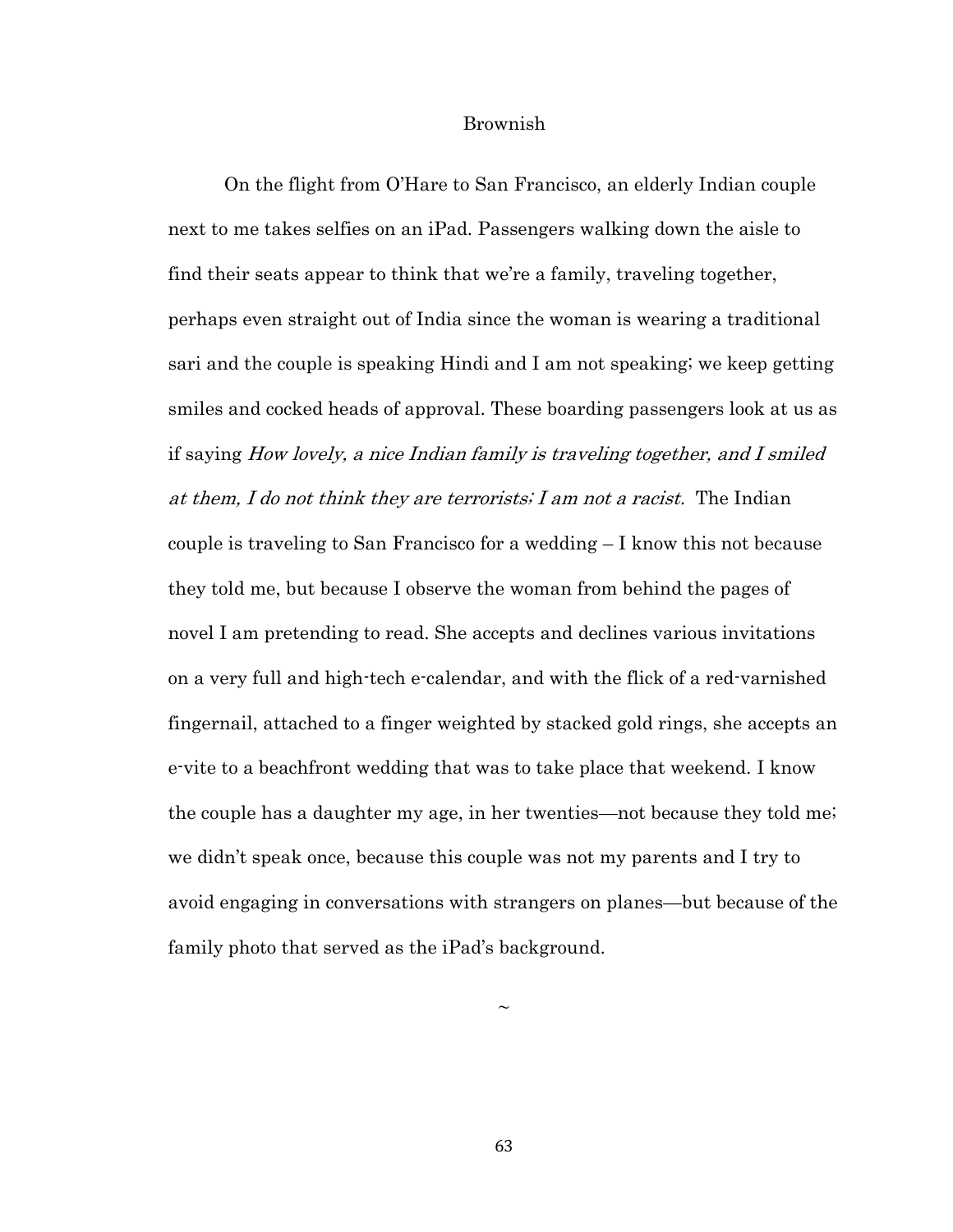To be a young, brown child living on Arizona's southernmost border means that to teachers, cashiers at grocery stores, and school bus drivers, you are Hispanic. Mothers would approach me on the sidewalk and ask me questions or try to introduce me to their Spanish-speaking children, but all I could do was respond with the few phrases I remembered from my Teddy Berlitz Jr. books. *Mi casa es tu casa!* and *Mi hermano se llama Pedro!* I'd say, as vendors pushed carts of cold paletas michoacanas down the Nogales sidewalk. Frustrated, these mothers would glare at my mother and hiss  $W$ hy haven't you taught her Spanish?, Por qué no has enseñado Español? But before I could ask my mother for a popsicle, or she could open her mouth to explain that I wasn't Hispanic, the mothers and the vendors would be gone.

Are you black or are you white? my fourth-grade Southeast Arkansas peers would ask me, while swinging on monkey bars, while standing in line at the cafeteria waiting for mashed potatoes and fried chicken, from between stalls when we were in the restroom. *Neither*, I'd reply, *My mom is white and* my dad is from India. Yeah, but are you black or are you white? they'd respond. We had, maybe, two Hispanic kids in our fourth-grade class, but their identity was never questioned, perhaps because their parents owned the only Mexican restaurant in town and my classmates equated them with burritos and cheese dip and mariachi bands that played songs for you on your birthday. There was one other Indian girl in my class; her last name was Patel and her parents ran the Days Inn, but she was 100% Indian and there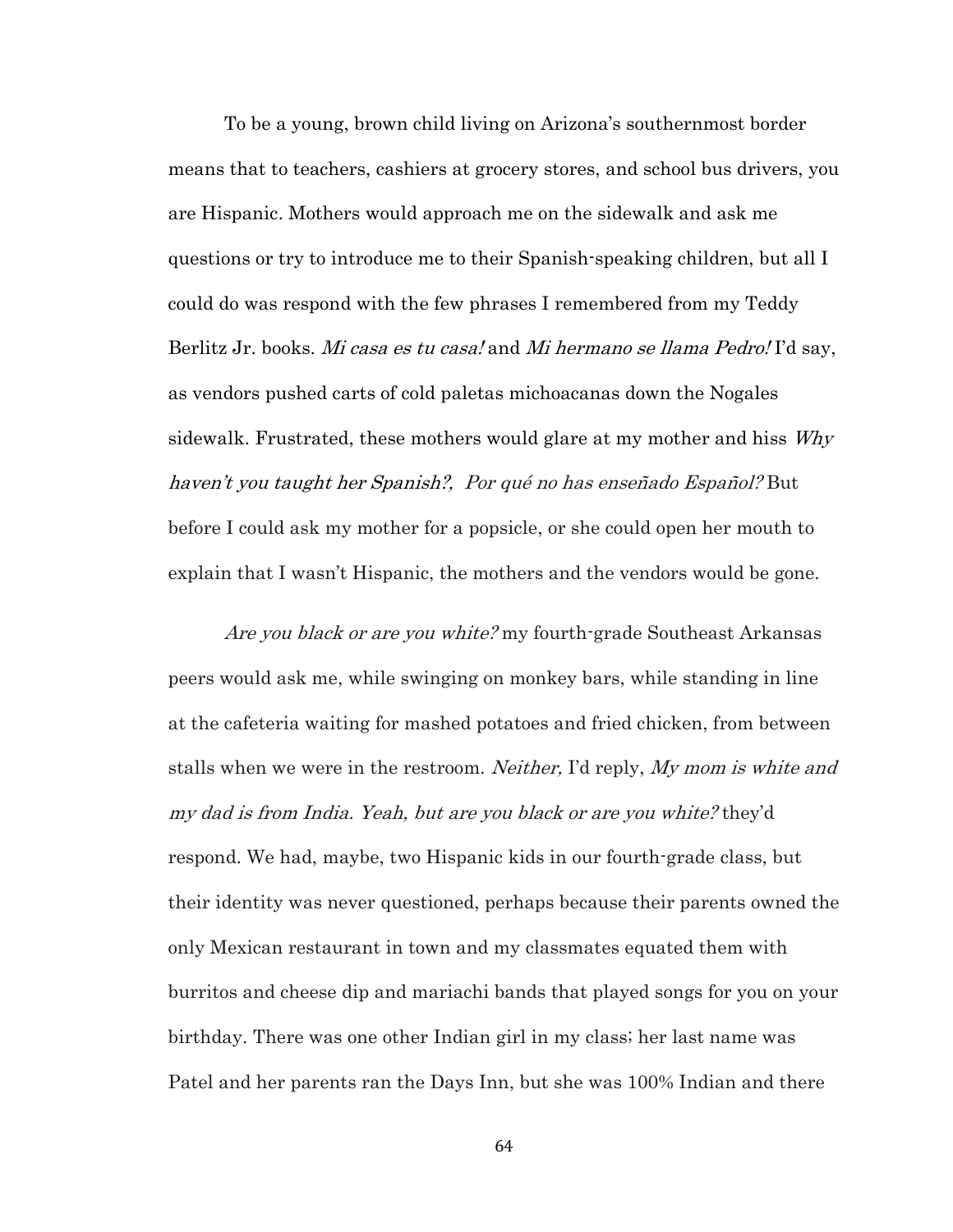was nothing ambiguous about her ethnicity. She had grown up with these classmates since preschool, so she was never questioned.

My peers' confusion wasn't alleviated by the fact that Melvin, my African American bus driver, would always call me "daughter," on the bus, would bring me birthday presents and give me hugs in the hallways. He was very friendly to all the kids on the bus, but for some reason took a particular interest in me—perhaps because I was being raised by a single mother, perhaps because I was very quiet and sat at the front of the bus, perhaps because I was brownish and maybe he, too, thought that I was black. Every day when I would get off the bus, Melvin would pat my back or touch my hand; or if he ran into me in the hallways at school or at Wal Mart where he worked a second job, he would give me a hug so warm and comforting that the lines between father and bus driver would start to blur.

Without asking me, everyone at school accepted the fact that Melvin was my father, and that even though I kept saying I had a father from India, I was wrong; Melvin was my father and therefore I was black. During class, Rashada who sat behind me would play with my hair. She'd braid it, brush it, and say How'd you get this soft white-person hair? while our teacher stood at the front of the classroom, trying to get us interested in isosceles triangles and The Constitution of the United States.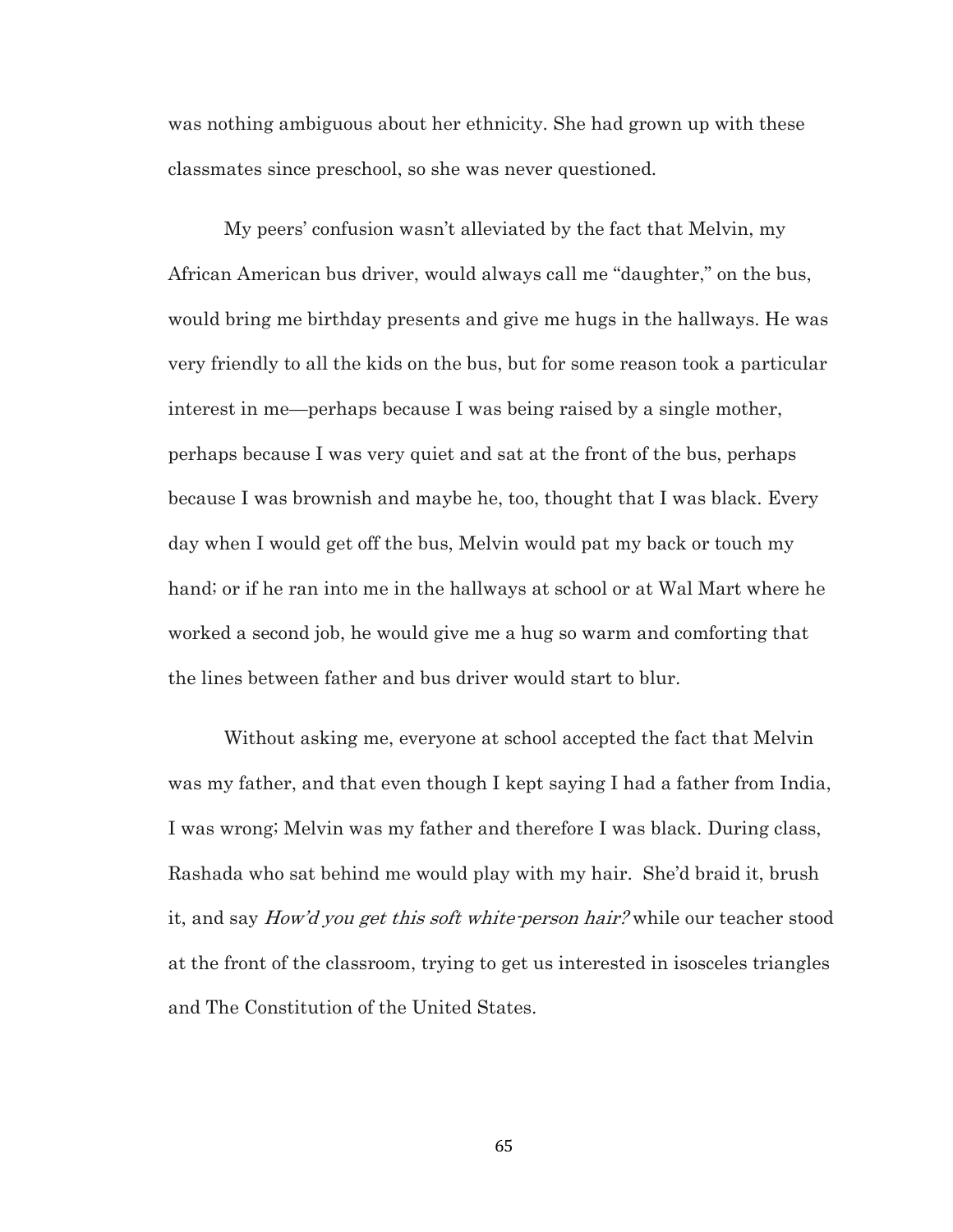We've never heard of India, kids would hiss at me as we were waiting for the bus. *Where's that? You mean Indiana?* My father lived in Wisconsin, a place they had heard of, but because they had never met him, my peers questioned his existence. At recess, we'd gather in a circle beneath the slides, roll up our shirtsleeves, and compare skin tones. You're almost as dark as Rashada! Sarah would say about my summertime tan. You must be black Look how much darker you are than me! Before moving to Arkansas, I had never participated in so many wrist-skin-tone-checks--a recess activity that seemed eerily like something that young Nazi children would take joy in during their own recesses. The constant racial scrutinizing eventually made me start wonder if I was black. Clearly, my wrist was at least ten shades darker than Sarah's, but only two shades lighter than Rashada's. Maybe this whole India story *was* a lie, maybe my father really was black, or maybe he wasn't my father, maybe my real father really was Melvin—my fourth-grade self easily equated love to gifts, and if Melvin wasn't my father, why would he buy me so many stuffed animals, EasyBake ovens, and gift certificates?

Around Thanksgiving break, my father flew down and spoke with my fourth-grade teacher. They arranged a day that he could come talk to the class and convince my peers of India's existence. I was a very soft-spoken, shy child and I hated being in the spotlight. My teacher asked me to introduce my dad to the class, so I stood in front of my classmates, mumbled, This is my

 $\sim$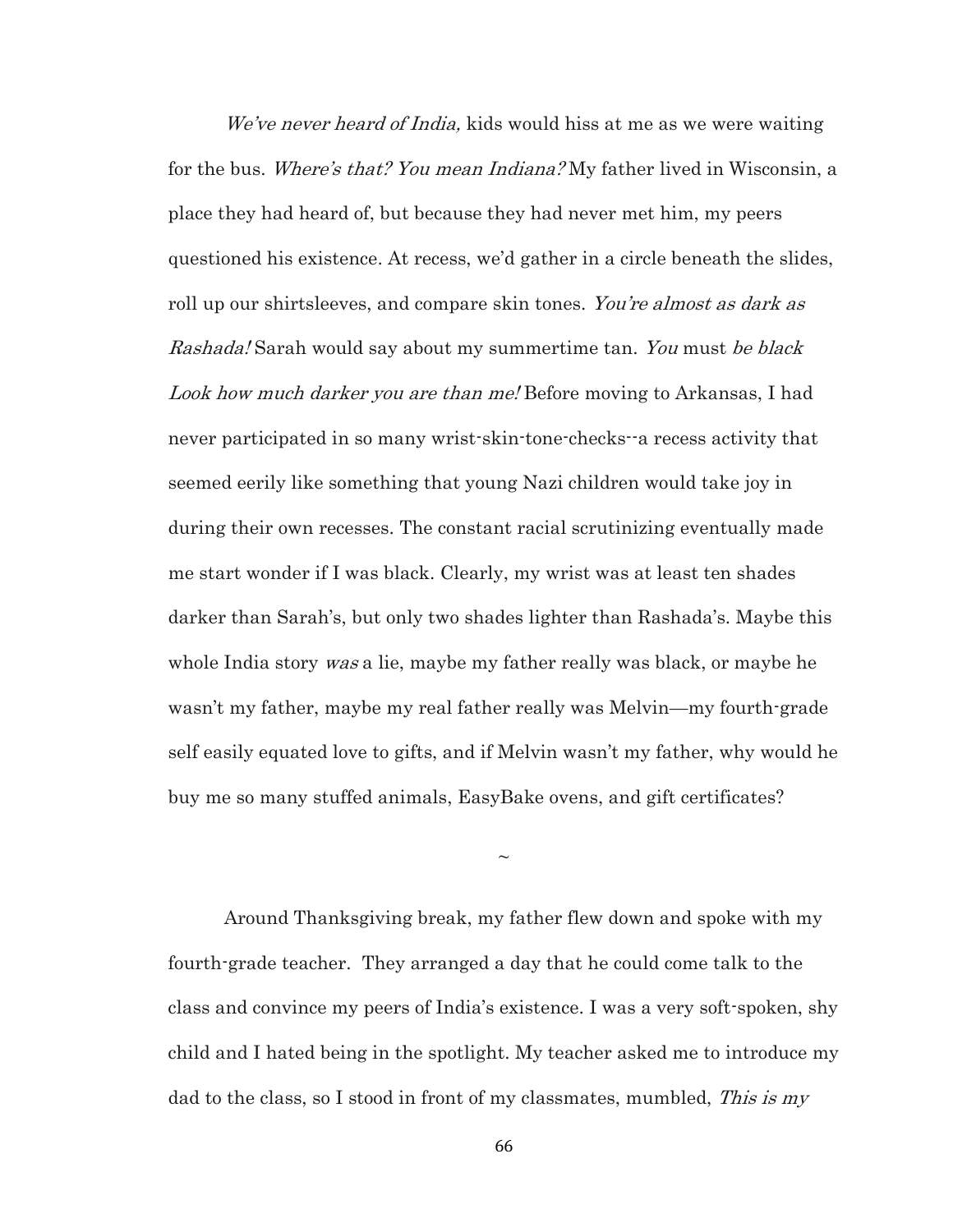dad...uh, yeah and then sat back down in my desk. Even though I hated the constant questioning and pestering about my race, I was even wearier of a whole class session devoted to discussing me and my ethnicity. During the class, my father passed around photos of India. He held up a few of my glimmering baby outfits, and I shrunk down in my seat while my friends giggled. They asked about the food, with a genuine curiosity, and my father told them about tame dals, spicy curries, coconut chutneys, sambar, chutneys, biryani, papadums and idiyappams while my peers kept glancing at me, imagining me eating these foods with my fingers and I slunk down farther in my seat and wished myself out of the room, out of the state; out of the country and into my Ammamma's kitchen in Kerala, eating idiyappams and curries at her dining room table, away from the scrutiny and quizzical glances. But by the end of the session, I was eye-level with my desktop, and my peers were finally convinced of India's existence.

They stopped asking me about my race afterwards, and I became just another student. It wasn't until middle school, when people started dating, that my race was brought up again. One day when I was in seventh grade my class was lined up outside, waiting to enter the portable trailer-shack that served as our "reading classroom." The trailer shack was always hot, the metal siding burned our fingers if we accidentally touched the building anytime between the months of May and October, and the inside smelled of must because of a hole in the ceiling where water dripped through into a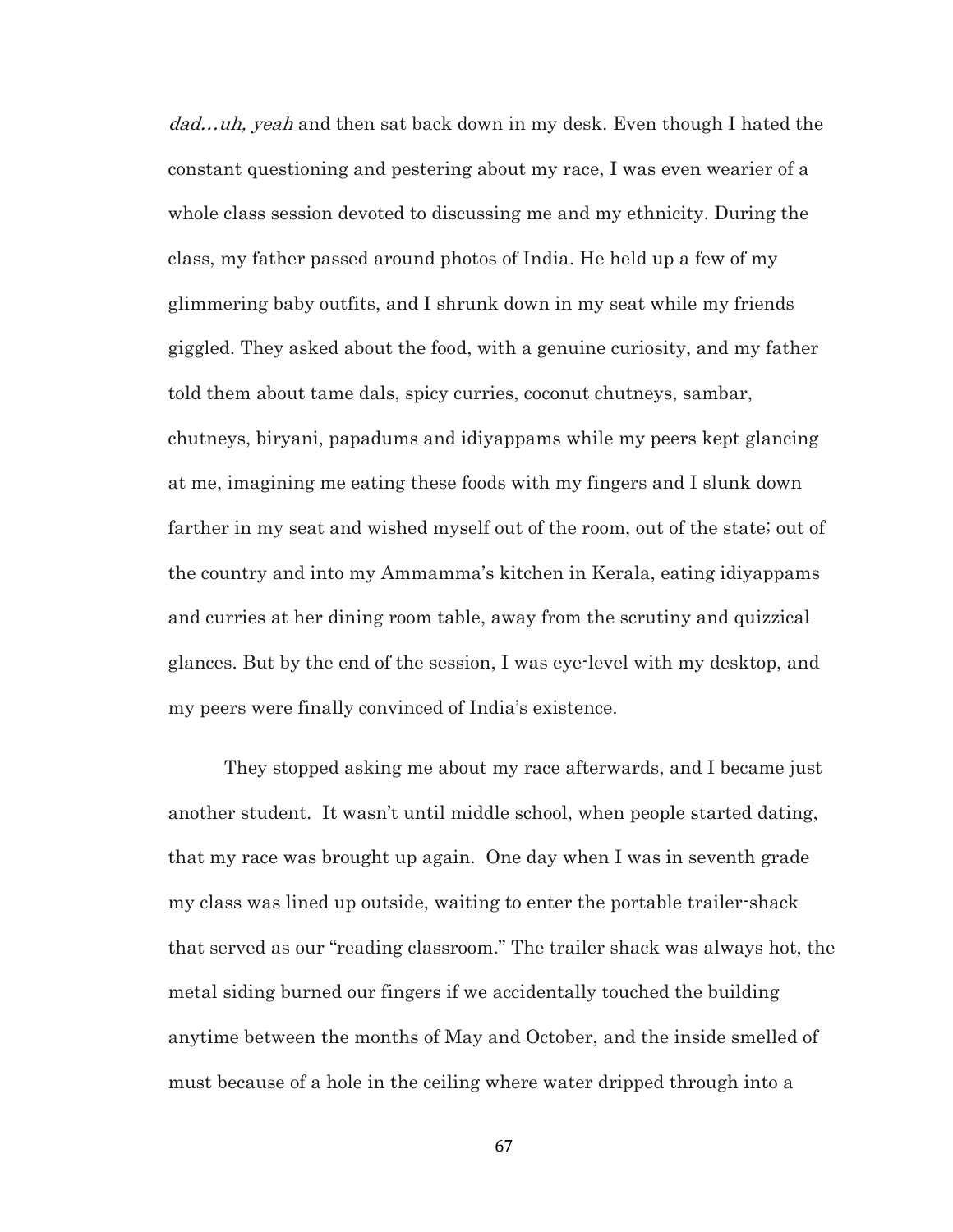plastic bucket when it rained. Ten beanbags that were supposed to accommodate the twenty-four students lined the perimeter of the room. Anyone who didn't race to a beanbag had to sit on the hard linoleum floor. Nothing about the atmosphere of the reading room made us want to take any interest in reading.

As we waited to enter, we chatted about the upcoming Winter dance and who we wanted to go with. One of my friends, Chelsea, said You're so lucky, Ania, because you can go with a black guy or a white guy! I have to go with a white guy, or my dad would be furious. After that, I started to wonder  $whyI$  didn't have a date, when I was supposedly so versatile, while many of my friends already had dates. Many of the students at Monticello Middle School viewed their peers who were "mixed" as if we were from some untouchable caste, some sinful she-thing. Black guys wouldn't date halfwhite girls, white guys wouldn't touch half-black girls; their hate bred a constant circularity of isolation and loneliness. If Chelsea's father would be furious about her bringing a black guy home, why would any of my classmates' parents want them to bring a half-Indian girl home?

If an outsider were to walk into our middle school cafeteria, they'd think we had just recently gone through de-segregation. A table of black jocks and cheerleaders sat in one corner, a table of white jocks and cheerleaders in another; a table of white guys who were on their way to becoming the "redneck" clique in high school sat at one table, a table of black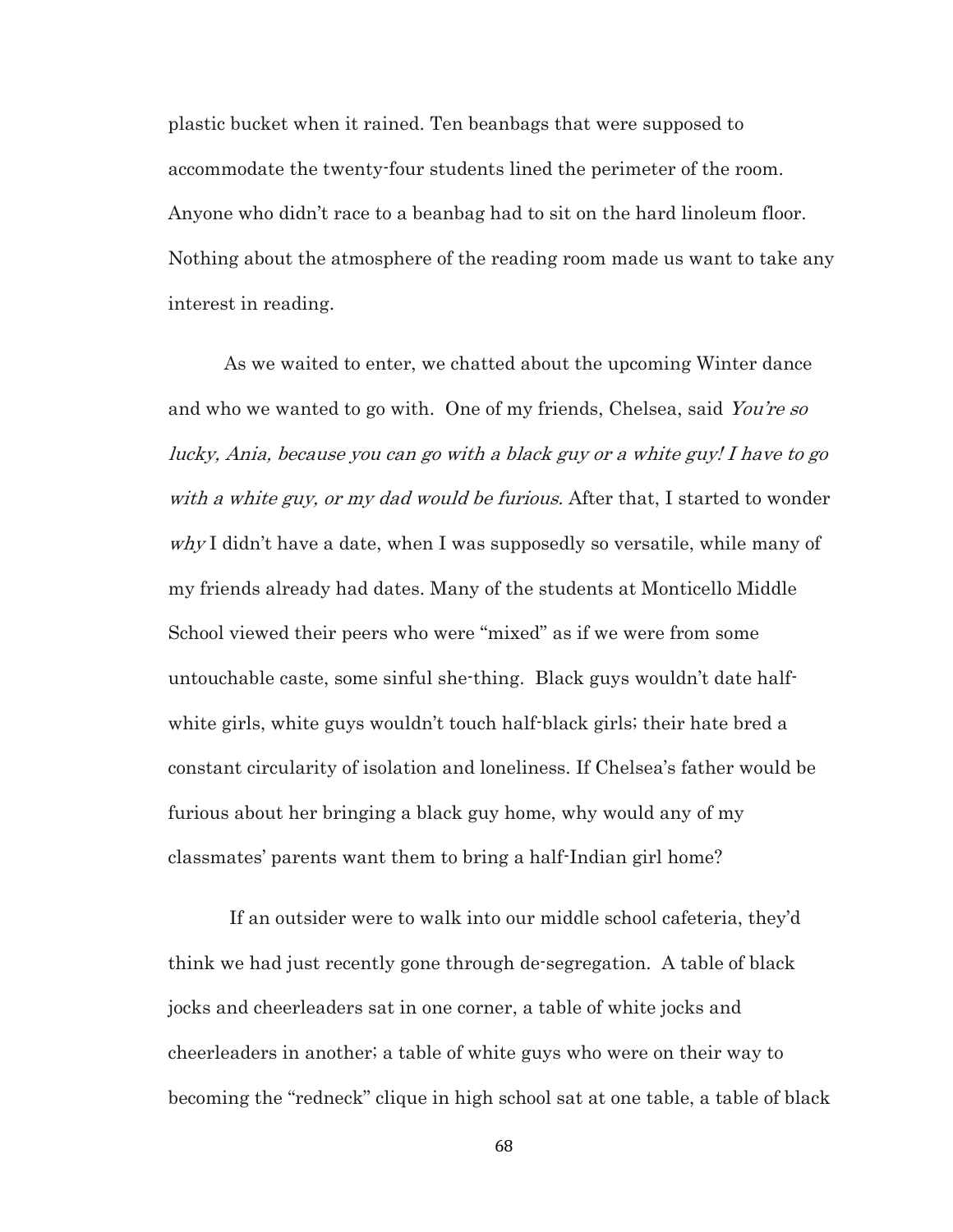guys who would soon become the "gangster" clique sat at another. By that time, I was sitting at a predominately white-girl table—friends made during band practices, or friends made via my mom introducing me to her colleagues' daughters. In classes, everyone would chat and joke with everyone else, but in the cafeteria, where the students were given freedom and the choice to choose where to sit, they segregated instantly. No longer did the white basketball player flirt with the black cheerleader. They might text each other from phones hidden beneath the cafeteria tables, but they remained on opposite sides of the room. Their romance became a thing for privacy, for secret after-school meetings or stolen kisses shared between shadows cast over a dark movie theater.

By freshman year of high school, my Indian friend, the Patel girl, had left our clique and started befriending the "hot black girl" clique instead. None of the white guys had showed any interest in dating her, but once she moved to the hot-black clique, she had dates every week. I remember my father once asking me about her on the phone, and when I told her that she wasn't hanging out with us anymore, she was hanging out with the black kids, he said, *Her parents must be disappointed*. I don't know if her parents were disappointed or not, but I do know that I'm not allowed to bring a man to visit my family in India until I'm married; I do know that my father's side of the family was not happy when he went off to America and had a child with a white woman who he never married, but I'm not sure how this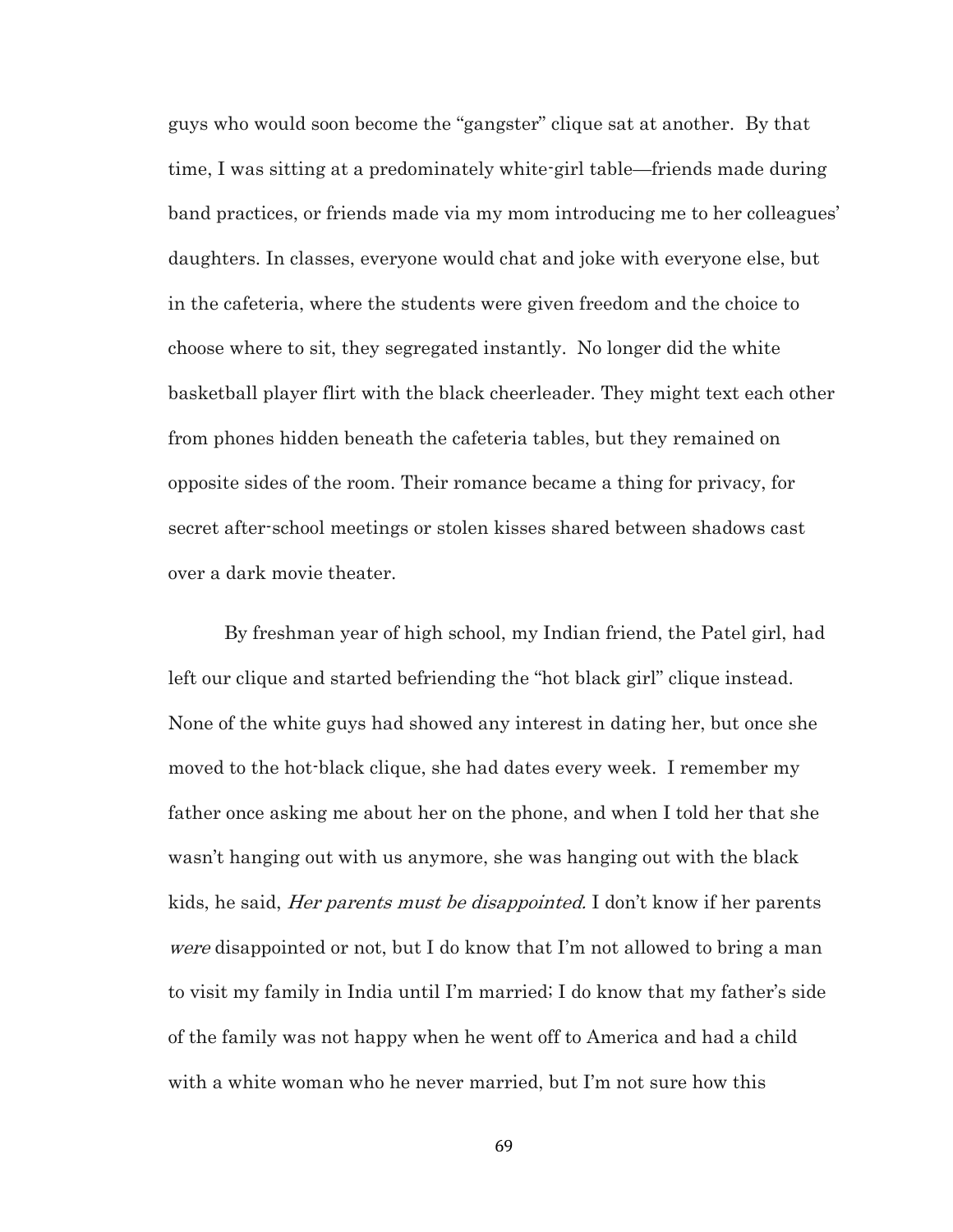situation would be different if he had run off to America to have a child with a black woman who he never married.

Which cliques we hung out with, where we ate our lunch in the cafeteria, which seat we chose on the bus or which corner of the parking lot we parked our cars in established who we would talk to, who we would date, what types of activities we would be willing to engage in on the weekends our lives were determined by a series of subtle cues, lunch tray and vehicle placements. I'm assuming that up until a certain point, many of these indicators that we chose—right corner of the cafeteria, back of the bus might have been heavily influenced by our parents' expectations. By our senior year of high school, many more couples were dating interracially—but that was only after twelve years of growing up together.

In college, when I went on family vacations to Italy, Belize, or Greece, I had little trouble passing as a local, assuming that I was not dressed like a tourist. Once, when my mother and I were purchasing a baguette at a bakery in Rome, the baker ignored my mother, turned to me and started addressing me in Italian. A woman on a ferry in Greece once handed me her baby and gave me instructions to care for it in Greek. My college friends would often tell me how lucky I am that I can pass for so many different races, but to me, it still feels like a hindrance, a lie, even—what good is it to *look* Italian, but not be able to speak one word of Italian? To look ambiguously brown but being capable of only speaking English sets me up for a lifetime of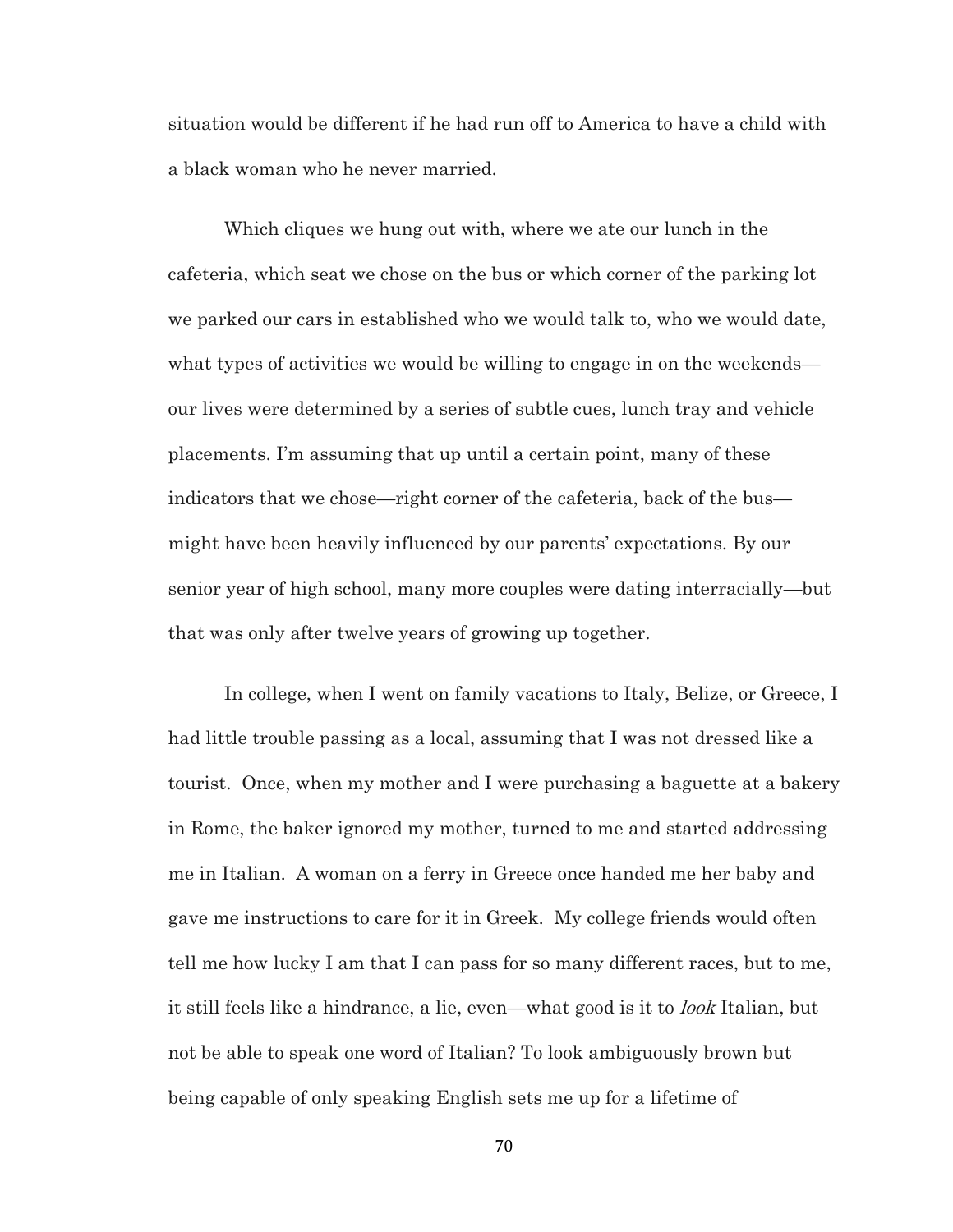disappointing strangers. The pressure is enough to make me want to learn twelve different languages–*yes, see, I can fit in with your culture, I do belong* here, in Greece, you were right to look at me and assume so!

Once, during grad school, I sat in a YMCA sauna at Marquette, Michigan. A man in his 60s, whom I had never met before, looked at me for a few seconds, then asked *Are you Brazilian?* I responded, No, to which he responded Well, are you Portuguese? Italian? Mexican? To which I responded No, no, no. Another man in the sauna actually got off of his bench, walked over, leaned in and squinted his eyes at me, peering as if I were an animal at a zoo. I'd bet you're Venezuelan, he said, But I could tell better if I had my glasses on. It was like they were playing some version of racial Jeopardy!, where the contestants are stuck together in a 10 foot by 7 foot wooden box, vulnerable and wearing minimal clothing, streams of sweat pouring from their pores as they try to guess my race, the \$100,000 stinger in the final round.

When I finally told them the cocktail of my genealogy, the are-you-Brazilian man responded, Mixed babies always have it better. They're usually better looking and smarter. I wondered if he'd spent two seconds asking his half-Brazilian children about life in Marquette, Michigan; the whitest and least racially-diverse area of the country that I've ever lived in. Here, I walk into a room and I am instantly the darkest-skinned person. I am almost entirely sure that a high school cafeteria here would look nothing like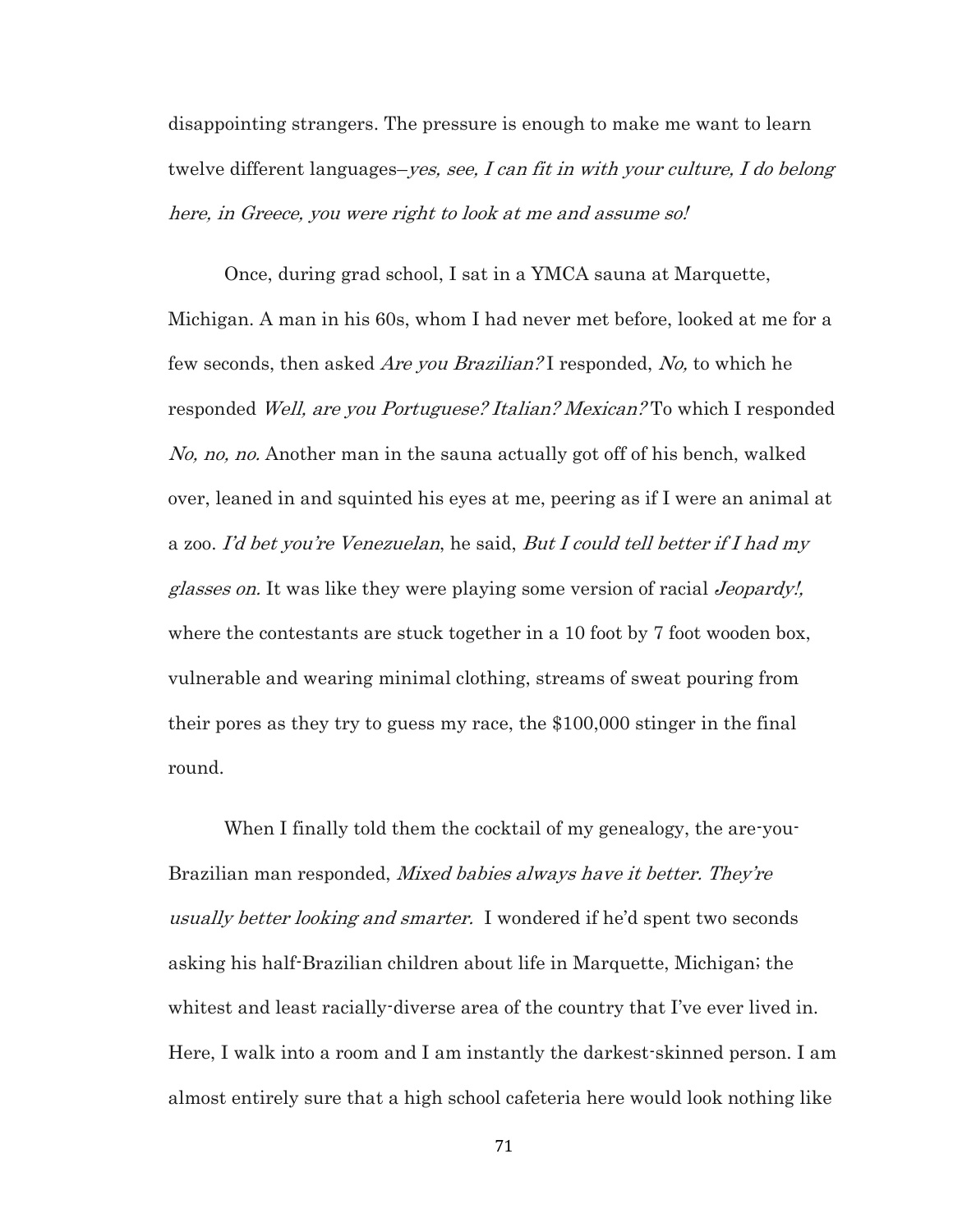the one at my high school—instead, it would be made up of students who bear various shades of blondeness, brunetteness, redness—the students haven't even had a chance to chose whether to segregate or not.

When people ask me what race I am—and this happens very frequently in the YMCA sauna—it's difficult not to snap at them, even though I know that most of the time, they are simply asking out of curiosity. I don't ask them where all their hair went, or why the pinky on their right hand is so crooked, why they have seven moles on their neck, or whether they are Russian or Polish or Icelandic, or maybe even Greek. Perhaps it is because I've lived my whole life being asked this question, but I would never say to a perfect stranger, Hi, my name's Ania, what's yours, have you seen that new Tom Hanks movie, oh, and what race are you? I might wonder to myself, quietly, and try to gather any clues that I could without directly asking the person, via techniques like peering onto the screen of the iPad of the Indian couple who sat next to me on the plane (I was merely curious about their lives), but halfway through the flight, they darkened the brightness of the screen and turned away from me, so that I couldn't see the iPad anymore and I had nothing to do but listen to my own music and read my own novel, every so often looking out the window and seeing the dark ponds and rows of boxy houses below.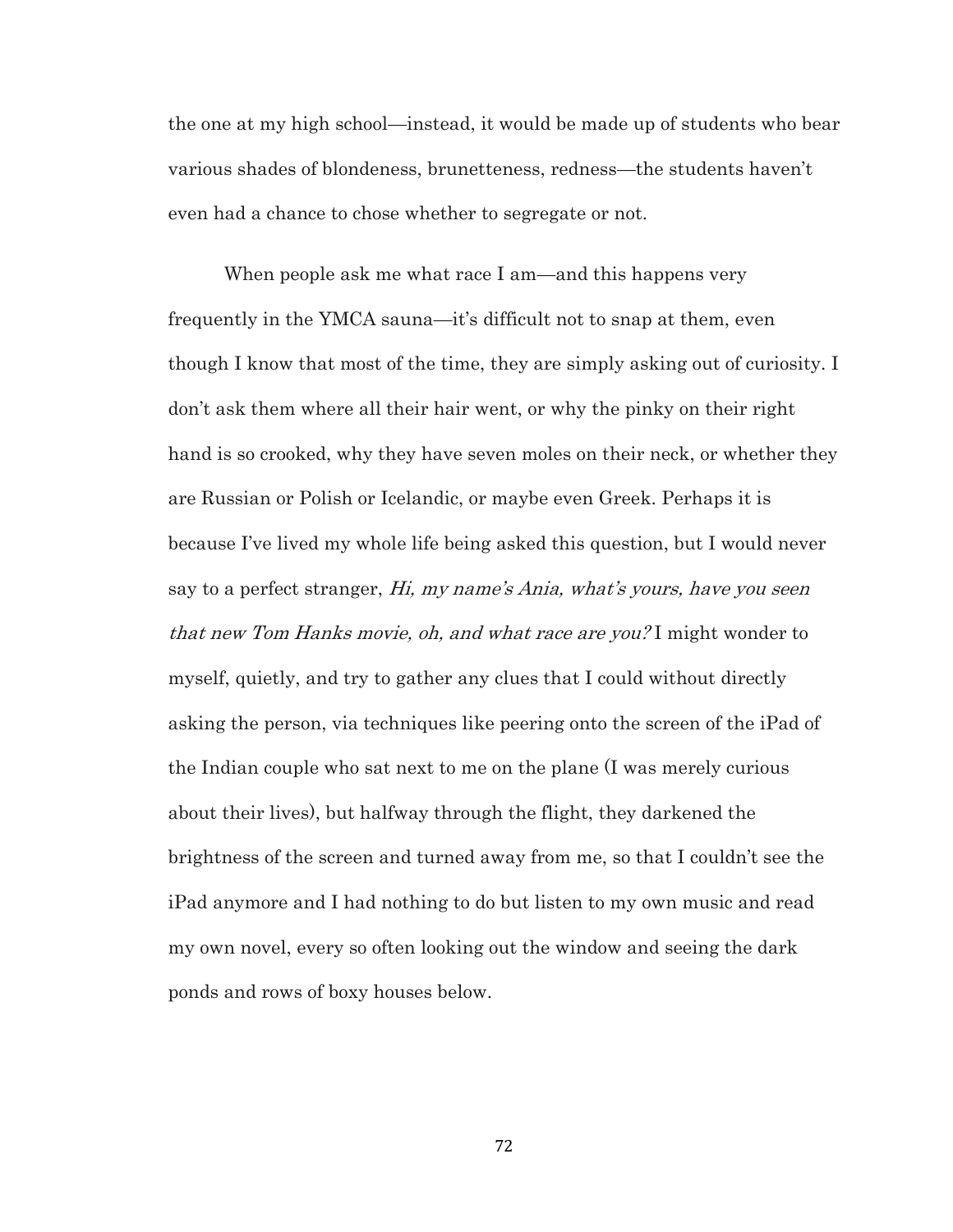#### Through The Banana Trees

The first time I met my Ammamma, I was nine years old and I leapt into her arms without hesitation. I was thrilled that Ammamma's house was green, that the front yard was sprinkled with fallen bananas, coconuts, and mangos, and that we had to watch out for thieving monkeys when the windows were open.

At the time, my six-year-old cousin Nidhi only knew one phrase of English, "Come, let us play," which she repeated every time she saw me. In the middle of dinner she would turn to me and say, "Come let us play." While we were out grocery shopping smile at me between rows of rice and say, "Come, let us play." And we played continuously, from dusk to dawn. Nidhi and I huddled over boards of Chutes and Ladders and Candyland and Chinese Checkers and hid and sought behind jackfruit trees and bushes of Kerala flowers, our conversations translated by aunts, uncles, or my father.

At dinners, my tame dals and plain rice and cool coconut chutneys and deboned fish had to be cooked separately and set aside from everyone else's. I drank water that had been boiled and then cooled and warmed milk and I listened to the intonations of the conversation around me as I stabbed my rice with the only fork on the table.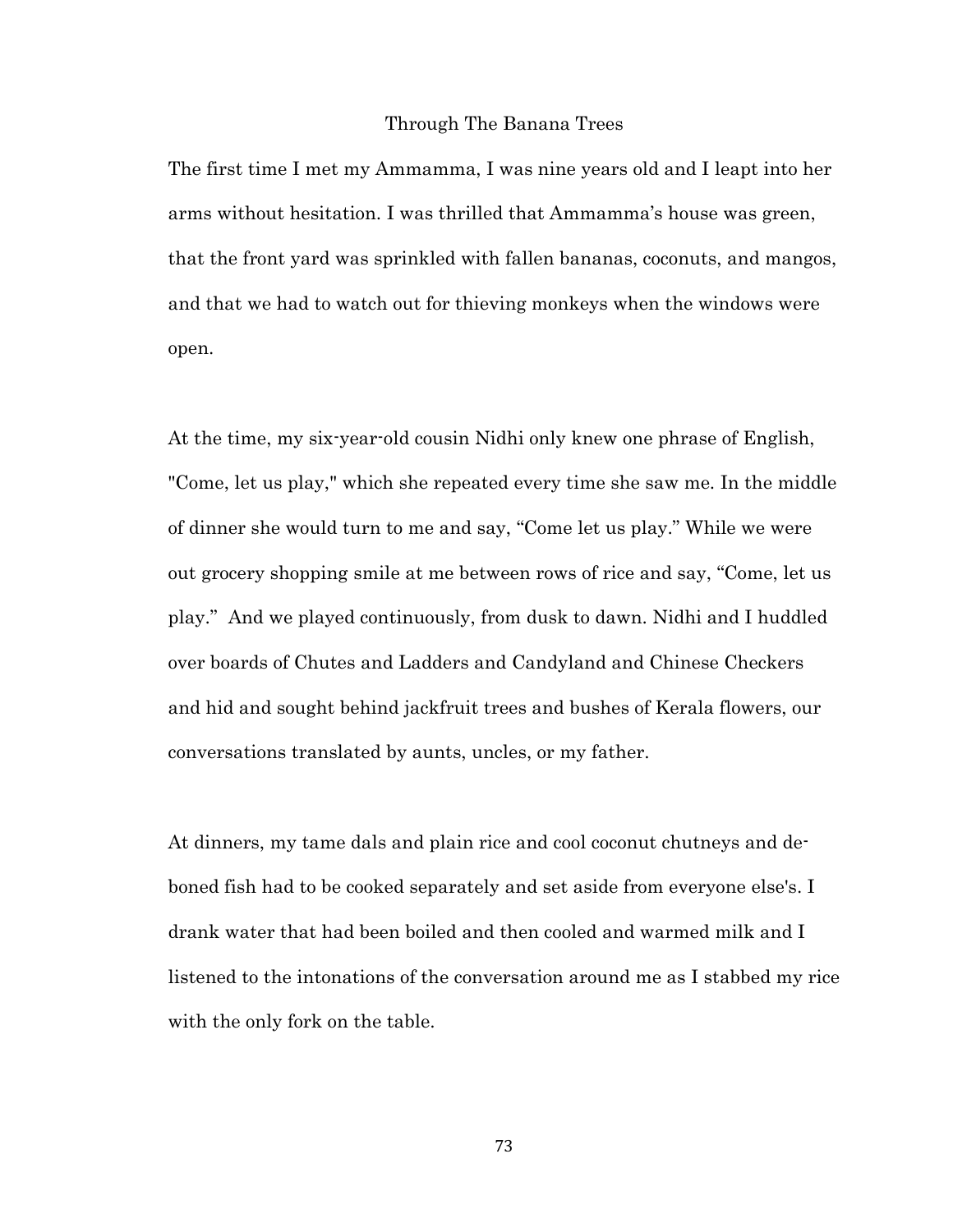By the end of my first week there, I was sick of my GAP t-shirts and tie-dye dresses, so my aunt took me shopping for Salwar Kameez and bindis. While we were out, Nidhi insisted on buying her first pair of blue jeans, which had little gems sprinkled around the pockets. My denim and polyester American clothes got pushed to the bottom of my suitcase and my new, light cotton Salwar Kameez were frequently worn, washed, and folded on top. To buy the Salwar Kameez, we went to a five-story department store, the tallest building in the city of Trivandrum. From the fifth floor patio, I took a photo of the congested streets below. When I returned to America, I glued the photo into my scrapbook, titling it, "Downtown India."

The next time I visited Trivandrum I was thirteen. I sauntered off the plane in cargo pants and ear buds in, the sounds of the Backstreet Boys and Nsync blasting through my Walkman. Nidhi and her family had moved to Singapore, and we only visited them briefly on our way to and from India. This time, Nidhi spoke perfect English.

When my father and I arrived at my Ammamma's new flat, none of my relatives rushed to hug me. Instead, they stood and smiled and asked about my travels. I hooked my thumbs behind my back, unsure of what to do with my arms that itched for familial hugs and recognition. My father and his mother didn't embrace, and I found this odd. The photographs in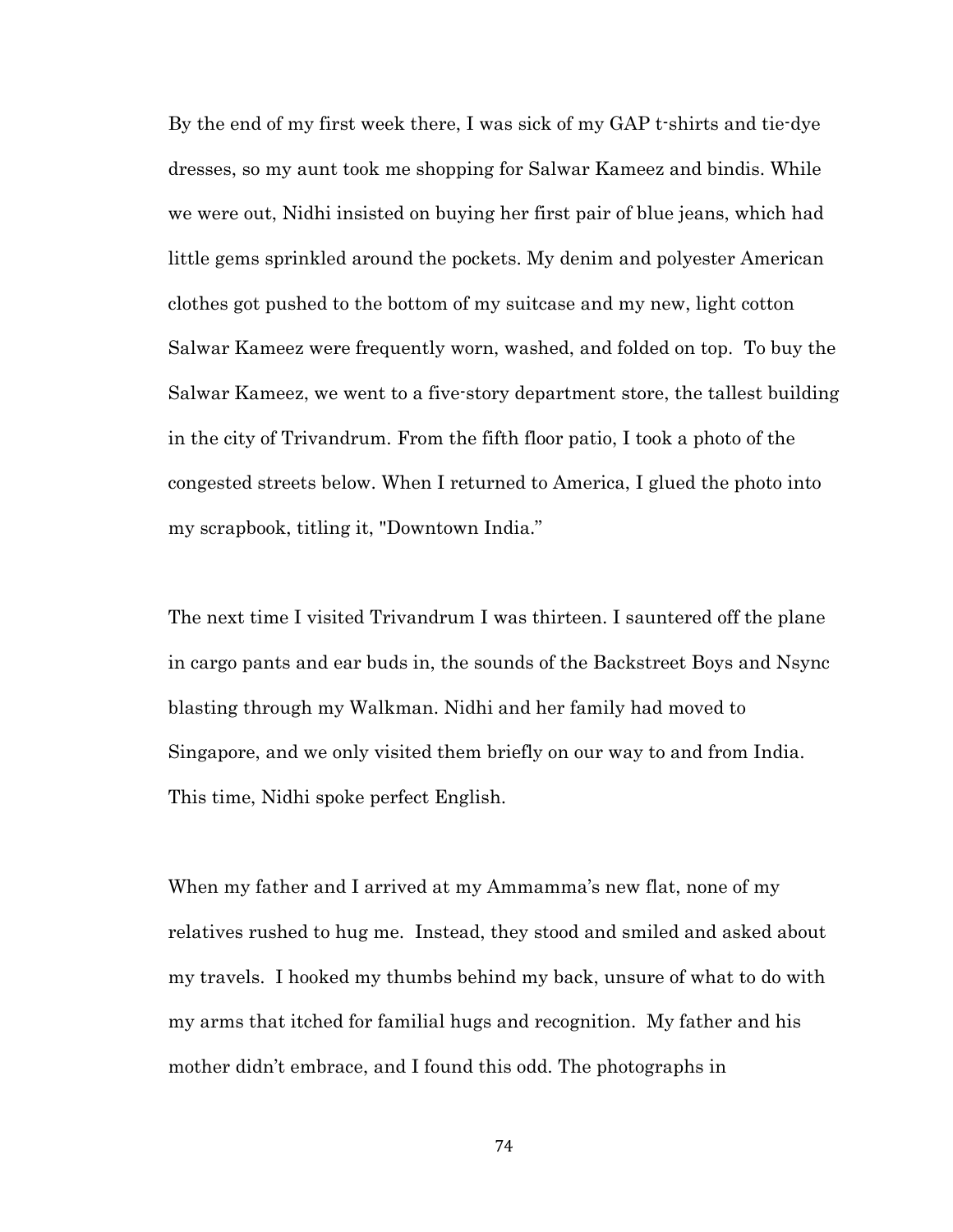Ammamma's flat showed my family members standing next to each other, not touching and solemn-faced, the opposite of the photographs in my American relatives' homes, which showed siblings hugging and grandchildren laying casually across grandparents' laps.

This time, the streets weren't all coconut trees and fallen jackfruits, but piles of rancid trash and stagnant, mosquito-infested mud. I said to my father, Why can't people pick up after themselves? and I turned my nose. I knocked my heels together, Dorothy style, and wished I was back on paved, clean American streets. My father tried to tell me about the difference between first and third world countries and the everlasting effects of colonization and the dominance of the Western world, but I was defensive. I didn't wear any Salwar Kameez on this visit.

I was twenty-one on my third visit. My Ammamma had grown much older and she had a *helper* who came to cook and clean for her during the day. The helper, Gomati, had her own bathroom in the flat, directly off of the kitchen, conveniently out of sight. I didn't notice the bathroom until a few weeks into my stay, and when I asked to see it, I was met with concerned faces. My father said, No, you don't want to go in there, which made me want to go inside even more.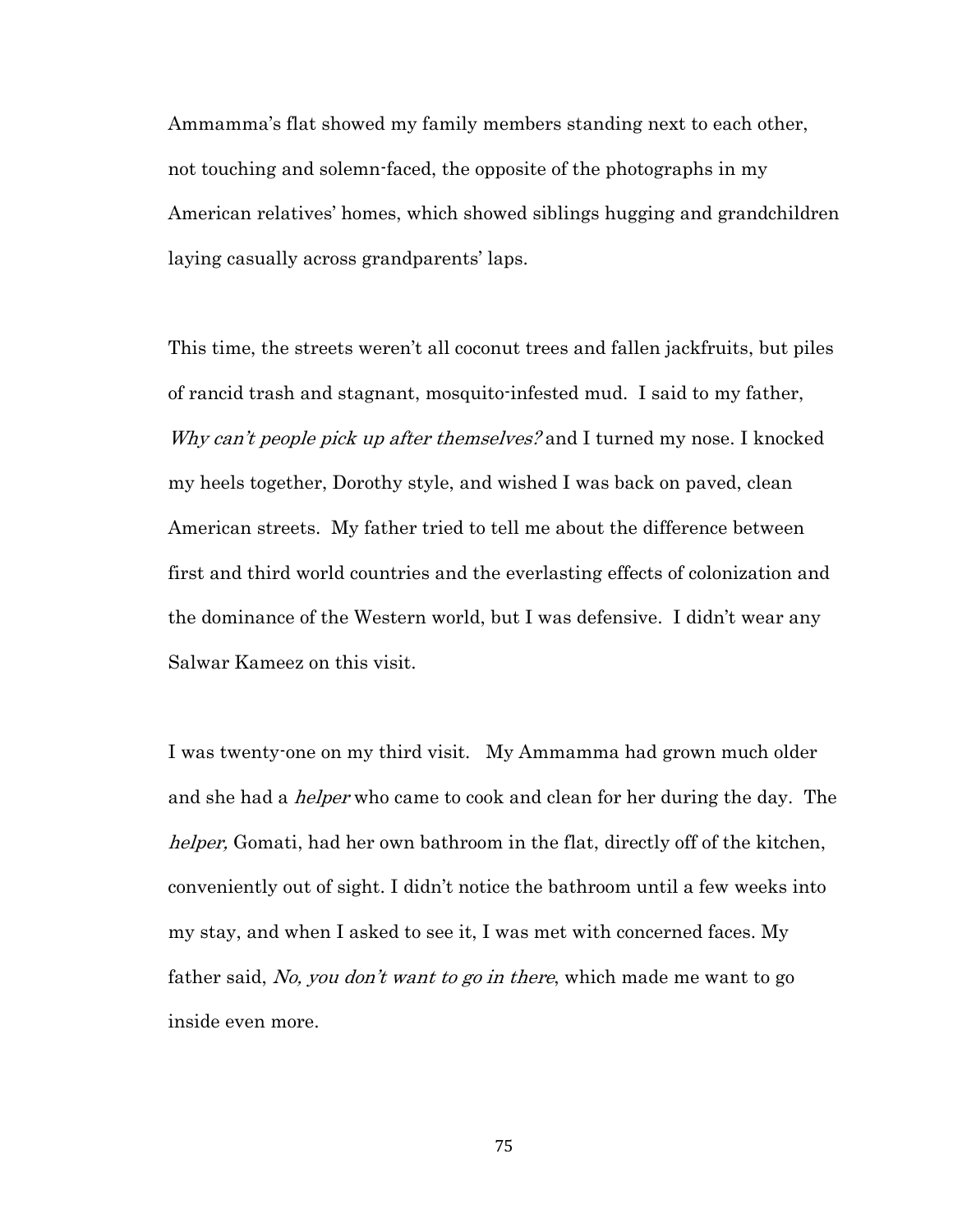This time, my father and I traveled around Kerala by train and bus, but only the second-class busses and trains because my father was going to show me the *real* India, the India through dusty, cracked windows, the India where one had to be alert during public transportation adventures so as to avoid stepping on chickens and goats sprawled on the bus floors; not the India that could be viewed comfortably from clean, air-conditioned seats and freshly wiped windows. Through the grimy windows, billboards blurred by, advertising saris and Salwar Kameez and gold jewelry and TATA vehicles and fairness creams. The models on these billboards were all light-skinned, northern Indians, even some bleach blonde-haired Indians, even though Kerala is in the southern tip of India, where the people have dark skin and even darker hair.

I wore my Salwar Kameez to visit relatives, to travel, to the temple, and to the fish market, where the fisherwomen sat on the dusty sidewalk, piles of fish laid out on sheets of paper in front of them. Yelling over the blares of car horns, the fisherwomen asked my father when I plan to get married and if I'd found a husband yet. They said that they had sons and grandsons and nephews who were available, and my father laughed and said something that in Malayalam I wasn't able to understand. We walked away with heaps of fish piled in our tote bags, and as we left, I wondered when I would return to India again, if I would be married the next time I returned, or if my father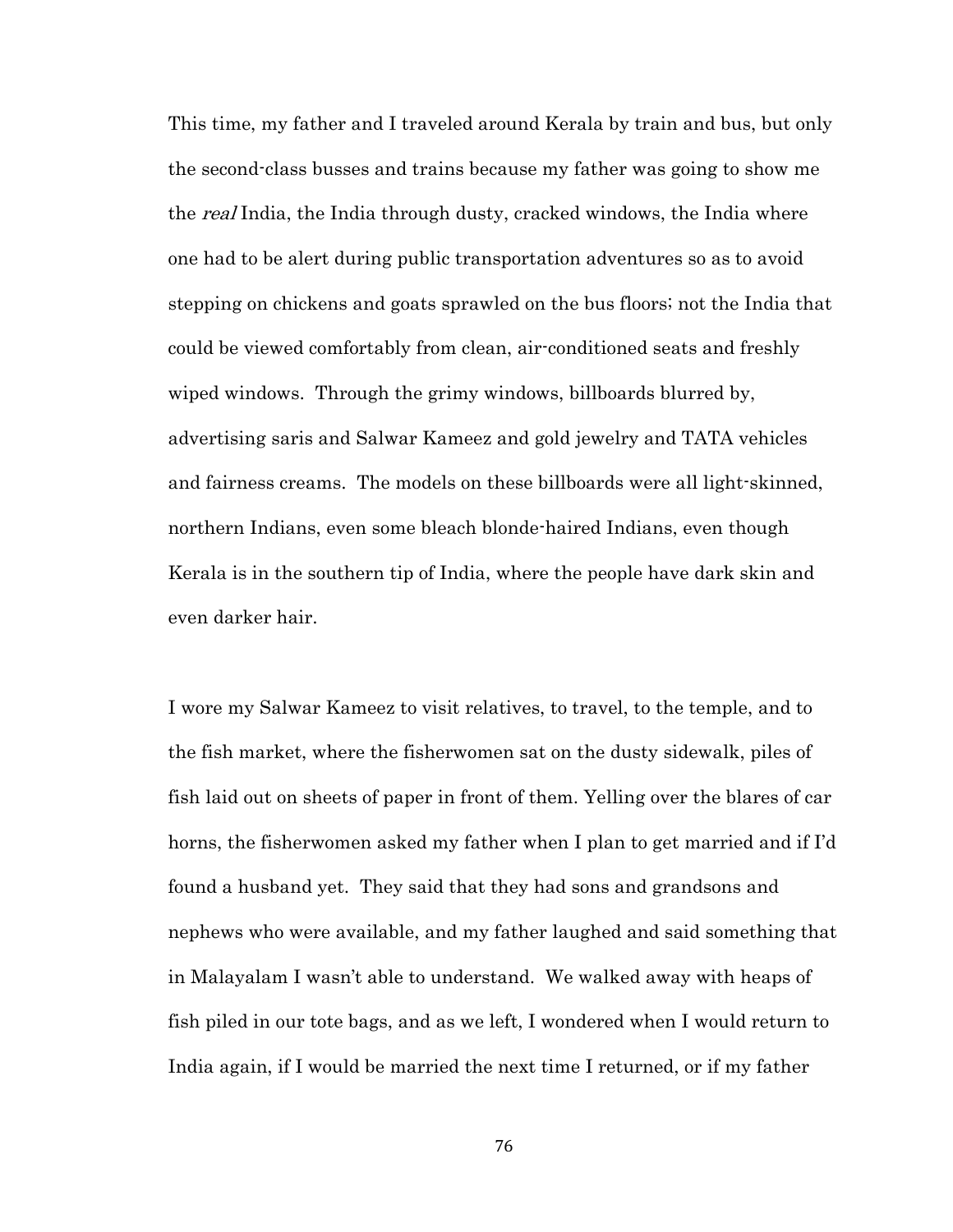would still be accompanying me and translating my interactions, guiding me safely through the unfamiliar and the unknown.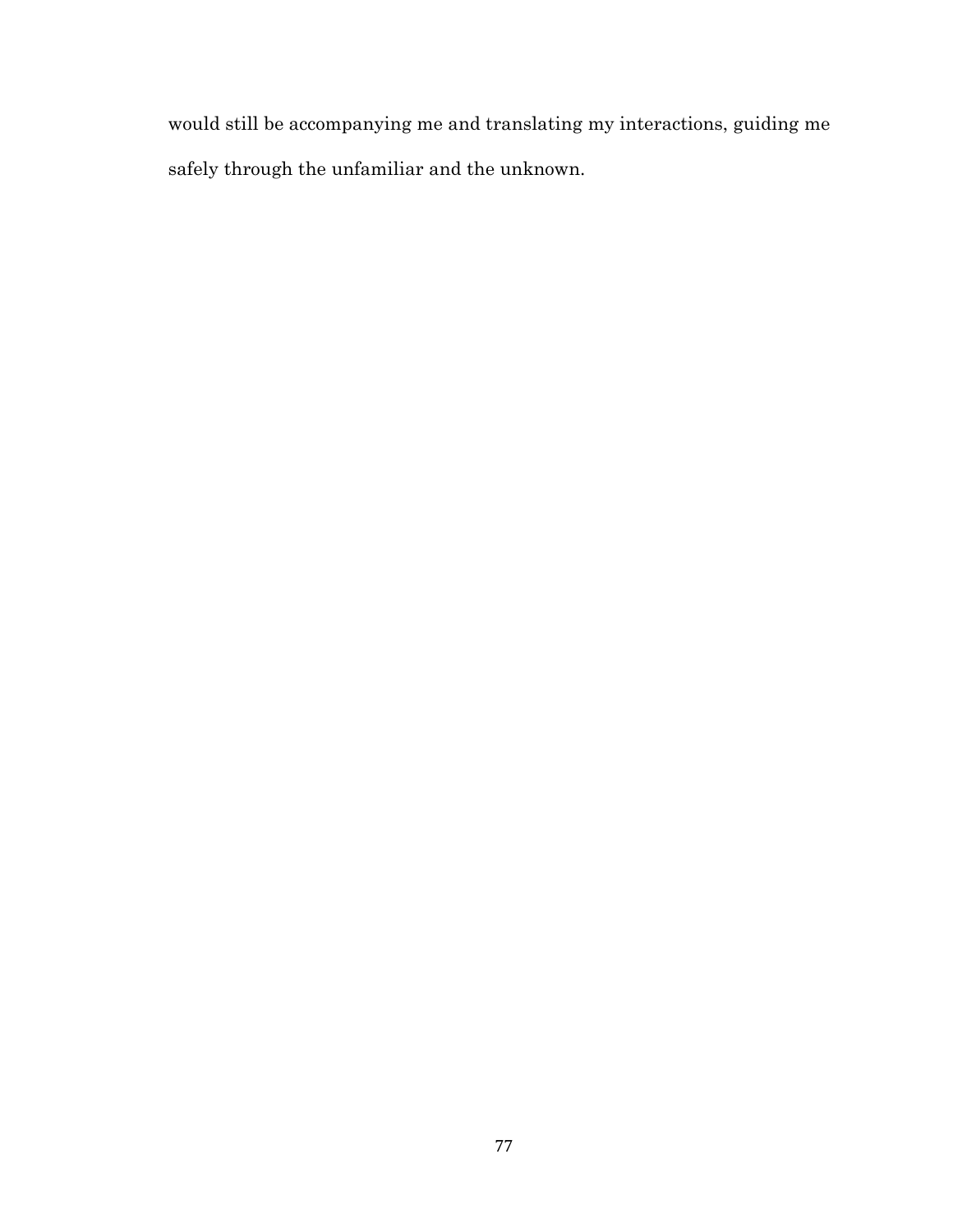#### Like Kittens In A Grocery Store

Ellen and I shuffle through Piggly Wiggly's "Reading and Literature" aisle, stopping to flip through bibles, some novels in the Left Behind series and gossip rags. We are each wearing a chest-strapped pouch with a kitten inside; Ellen has Midnight and I have Oreo.

Ellen holds out a copy of Left Behind: Soul Harvest, saying, "I know you and your mom don't want to go to church, but this book is really good. And you can learn about the rapture." Whenever Ellen's mother comes to pick her up from a play date at my house, she always finds a way to casually invite my mother and I to the next event at her church, to which my mother always responds, "Thanks, but no thanks."

I toss *Soul Harvest* in my basket, but make a mental note to discreetly "lose" it somewhere before getting to checkout.

Ellen and I skim the literature shelves until we find the latest issues of Teen Bop, which has pullout posters of shirtless Aaron Carter and Nick Lachey, the perfect decorations for our twelve-year-old bedrooms. I bend down to pick up the magazines from the bottom shelf, pressing Oreo close to my chest so that she doesn't tumble out of the carrier. She protests with a low "mew." A middle-aged woman in a "Rapture: Now You See Me, Now You Don't" shirt stands next to me, peering curiously at the kitten but saying nothing.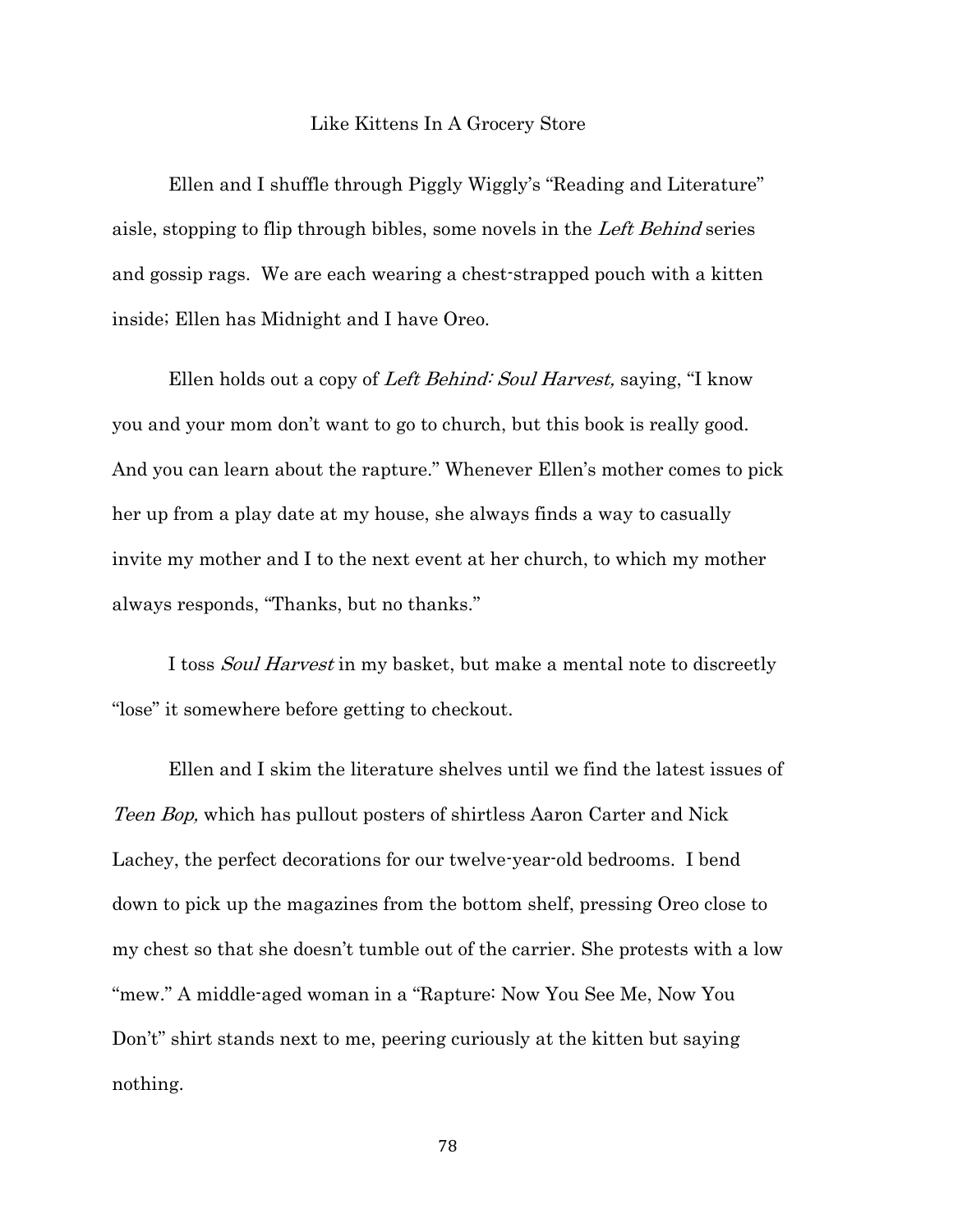Midnight, who rides in Ellen's pouch, lets out a soft "meow" and Ellen quickly shoves his head back into her pouch. "Oh my God, someone from school is going to see us. Let's buy these and leave," she says, grabbing the magazines and pulling me to the front of the store.

The cashier is an older woman with wild grey hair and a "Jesus Knows You're Looking" pin on her massive bosom. "Oh, that's a great read. I just finished it last week," the cashier says, noticing the *Soul Harvest* that's still in my basket. "What church do you go to?"

"First Methodist Church," I lie, avoiding Ellen's glare. She knows that I use the Methodist Church as a cover for my "heathenism," a term I learned only after moving to Arkansas. I do go to the Methodist Church, but only for the occasional Girl Scout meeting, never for the Sunday Service. Our Girl Scout Leader, Mark, is also a Southern Methodist preacher, so I tell myself that this is only a small lie. Ellen thinks all lies are lies, therefore sins.

"Oh, yeah, on Main? Heard y'all got a new preacher, how you liking him?" the cashier asks me.

"Um, yeah, he's fine," I mumble, turning away to adjust Midnight, who's started crying loudly on my chest.

Ellen smirks. "I go to First Presbyterian," she says, proudly pointing at the logo on her T-shirt.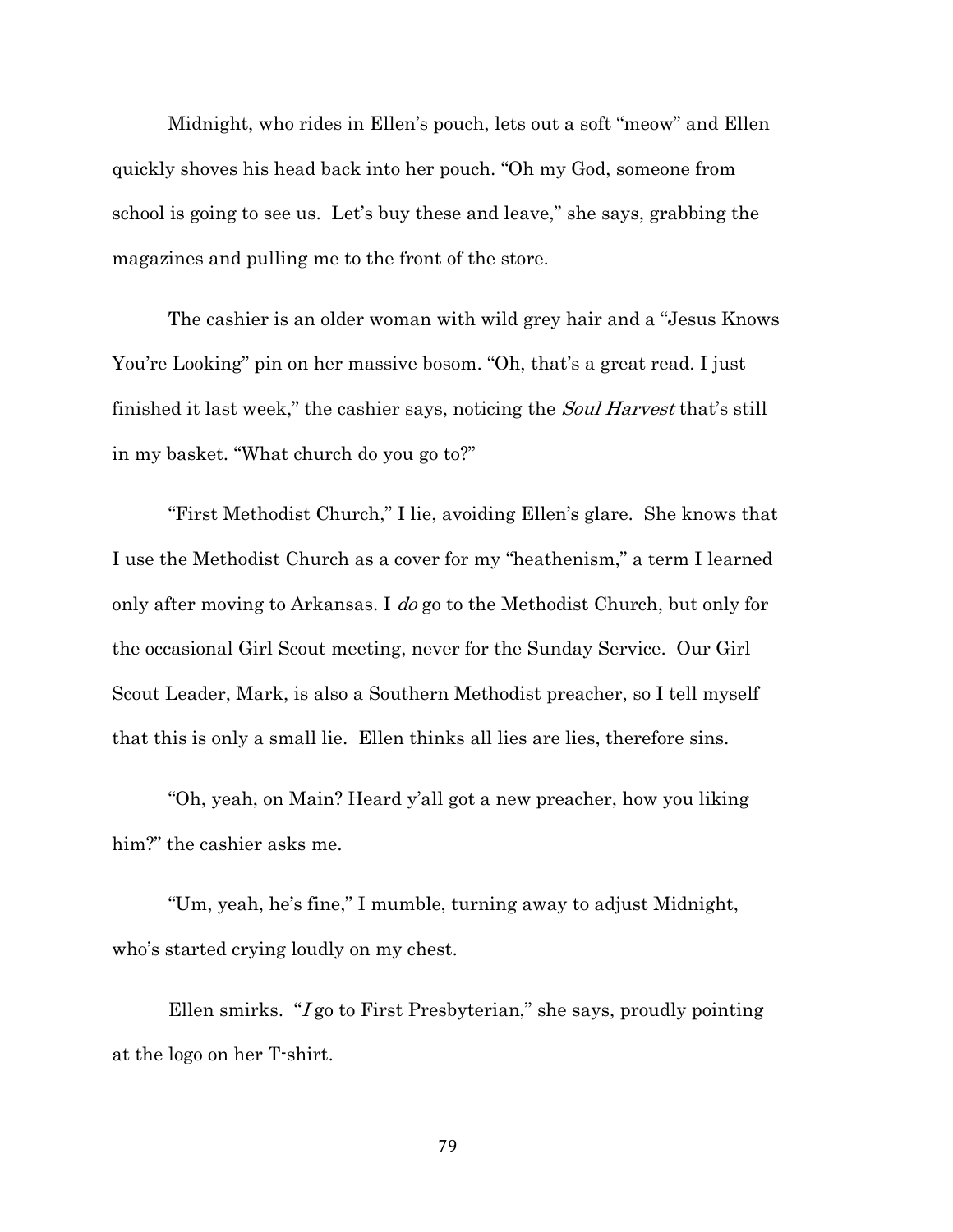The cashier smiles, then leans across the checkout lane and whispers, "You know, you can't bring cats into grocery stores. It violates health codes. I've seen you and your mom comin' in here with those cats," she says, pointing a finger at my chest. "But when the manager sees you, he's gonna scream. Now I'd get out quick if I were you."

"I told you this was weird!" Ellen hisses as we grab our bags and dash out of the store. We press Midnight and Oreo close to our chests so that they don't tumble out as we race out of the Piggly Wiggly.

One we're out of the parking lot, we slow down and catch our breath. Ellen grabs Teen Bop out of her bag starts reading aloud a few stories about Britney Spears' latest breakup, how to get your crush to notice you, and lip gloss that changes color with your mood. We gush over the articles as we walk home, past my dentist's office, where I try to memorize the lyrics to the Christian rock songs that blast continuously while I'm getting teeth pulled, past Al's country music club that illegally serves alcohol even though Monticello is in a dry county, and into my mother's brick house, where the kittens, panting with excitement, scamper away from us, burying themselves in dust bunnies underneath chairs far from our grasps.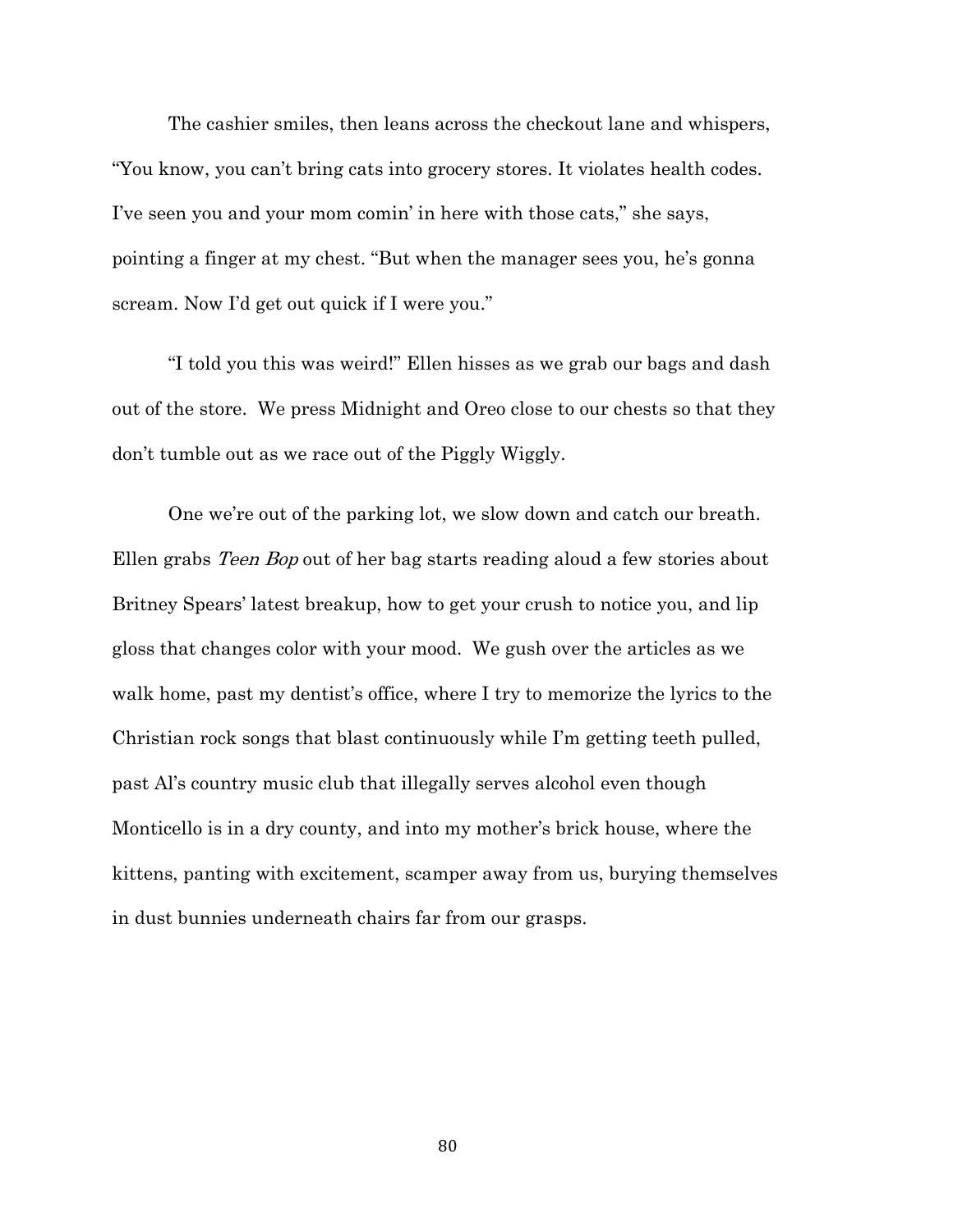## Behind Closed Beaks

The state bird of Arizona, the cactus wren, is an eight-inch, tobacco spitting, whiskey- drinking, foot-tapping con artist. He builds a slew of decoy nests between the prickly thorns of desert cacti. He is the largest North American wren, and he knows this. Each morning, he flips over dried leaves with his beak, searching for braised pork loin with balsamic reduction. He's learned that he can rely on nature only for practical things like insects and twigs, so he perches outside of Carrabba's Italian Grill, where the Sous-chef feeds him bites of leftover lasagna and sips of wine from a mason jar lid. When he flies back to the nest, he has nothing to share with his mate and hatchlings, who wait with open mouths, mouths that only ever receive dry grasshoppers and beetles that get stuck in throats that crackle with a desert-wind dryness.

 $\sim$ 

Arkansas' mockingbird was named by the early Quapaw, who called her *Cencontlatolly,* a word meaning *four hundred tongues*. Men are excited by this name, so she keeps her beak closed when they are near. As she flies, businessmen, garbage men, and fireman walk on the street below her, following her shadow as if attached by a string. Male birds stalk her at night, following her from rooftop to tree to pole. They primp and preen when she is around. Some bring her twigs and worms, hoping to swoon her; others try to force themselves on her delicate body. Once a month she feels lustful and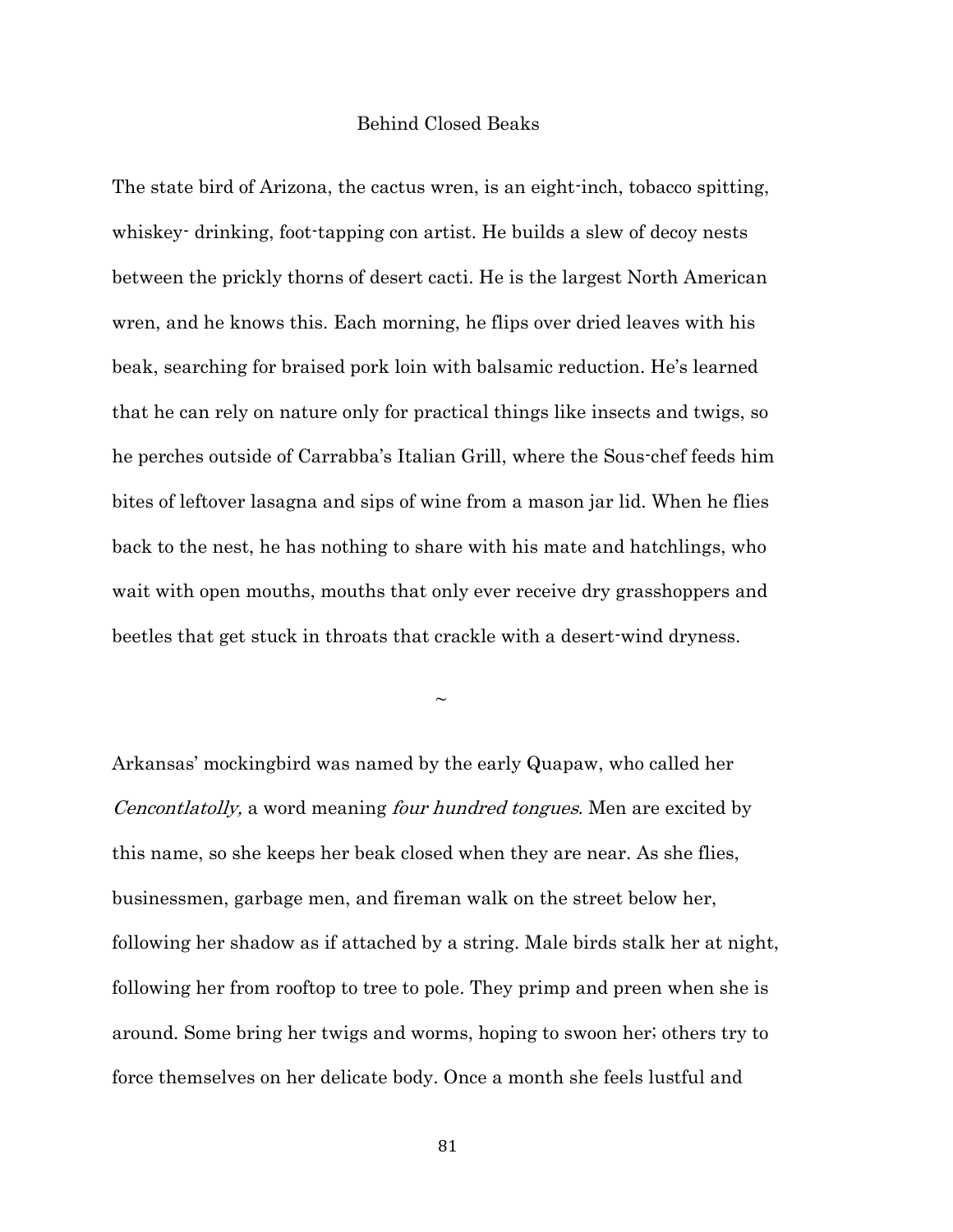chooses only the most well endowed male to accompany her in the nest. Afterwards, cencontlatolly warbles loudly, impersonating the croaking frog below, or the neighbor's dog who cries during birth, or the squeaks of bedsprings that leak out of open windows late into the night. Her trills say: I am not a plagiarist, but a thirsty diva—will someone please refill my glass of chardonnay? Only two of the puppies live.

 $\sim$ 

Michigan's American robin demands a more unique name for herself. She is patriotic with her red breast, but is vocal about her support for Spain's football team. The robin is the first to sing at dawn, but she sings blindly, waiting for her eyes to adjust to the dark. She is known to fly into fingerprint-stained dining room windows while groggy-eyed families bend over their bowls of oatmeal. When her neck cracks on impact, the inhabitants of the home gather her frail body and feed her a sugar water mixture with a medicine spoon. They say to each other, "We can fix this bird," but with 2ml, 6ml, 9ml of sugar water lodged in her throat, she chokes and suffocates, so they toss her limp body out to rot with the bananas.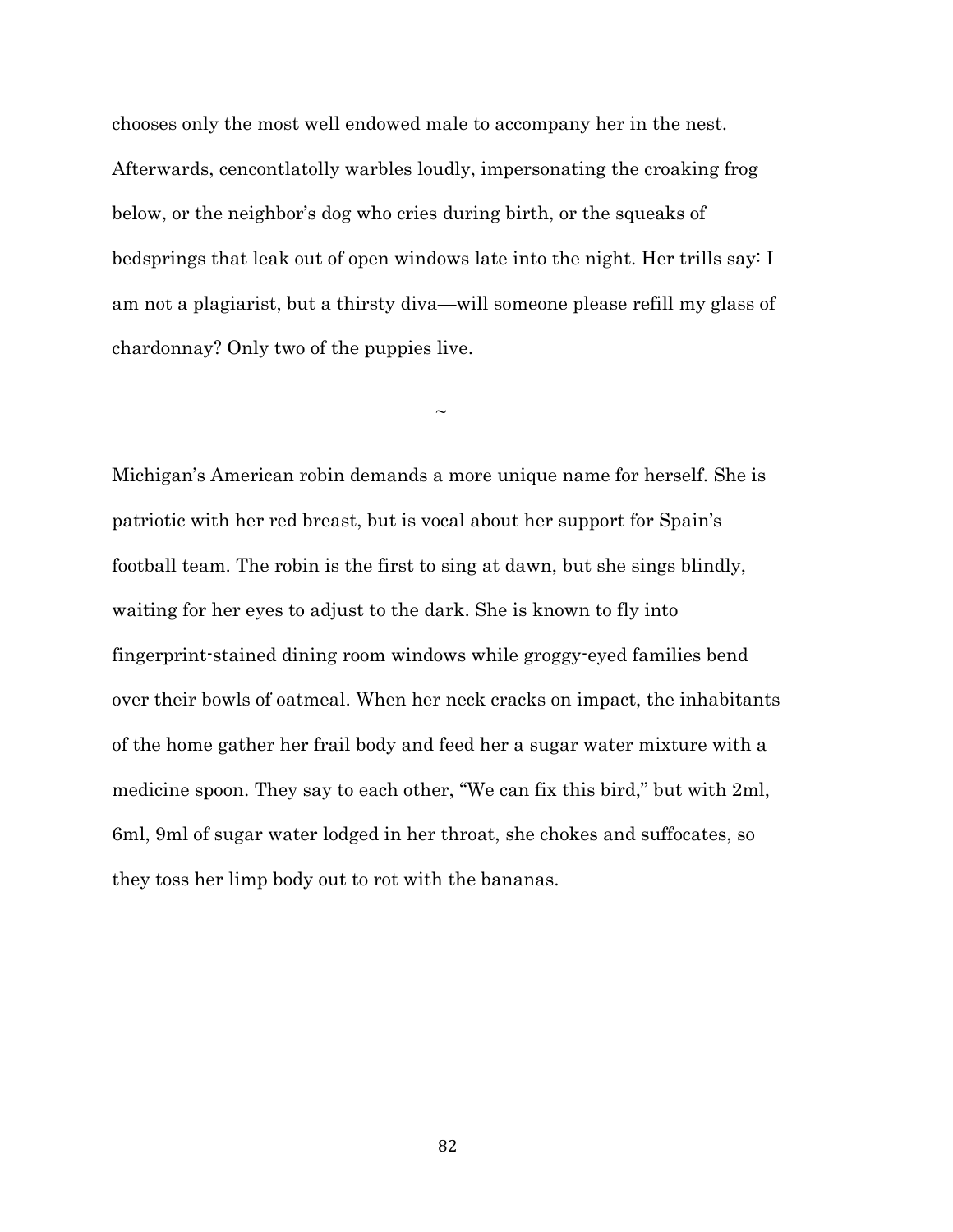#### Gateway Bugs

The gossamer-winged butterfly's a myrmecophile--some say ant-addict but he prefers ant enthusiast. Last month he was thrown in jail for publicly abusing trophallaxis – he sucked the shit out of a teenage ant's ass until its limbs quivered, it fell and never woke up.

Every morning, he trembles until he produces a sweet secretion. Come, I have the purest candy, he calls. Ignoring the shrieks of their queen, ants flock to his body for the sweetness. But after one lick, they are submissive, obedient creatures who bend and exert when they are told.

As a young pupa, the ants protected the gossamer and a few other pupas from predators. When the other pupas were weaned, they left the colony, but the gossamer never learned to feed without ants. He ate their vomit, shit, and larvae when the adults were out, then wiped his mouth and spat lies when they returned.

Relatives thought a mate might help, so they set him up with a sweet blue-wing, soft-tipped butterfly. She led him to passionflower, showed him how to suck and bite. The couple only lasted for two days, until the butterfly awoke to the gossamer's quivering body rocking their leaf, his fat abdomen covered with spent ant carcasses, mouth parted into a gluttonous gasp, one thin leg dangling out of the corner. The gossamer's father still refuses to speak to him.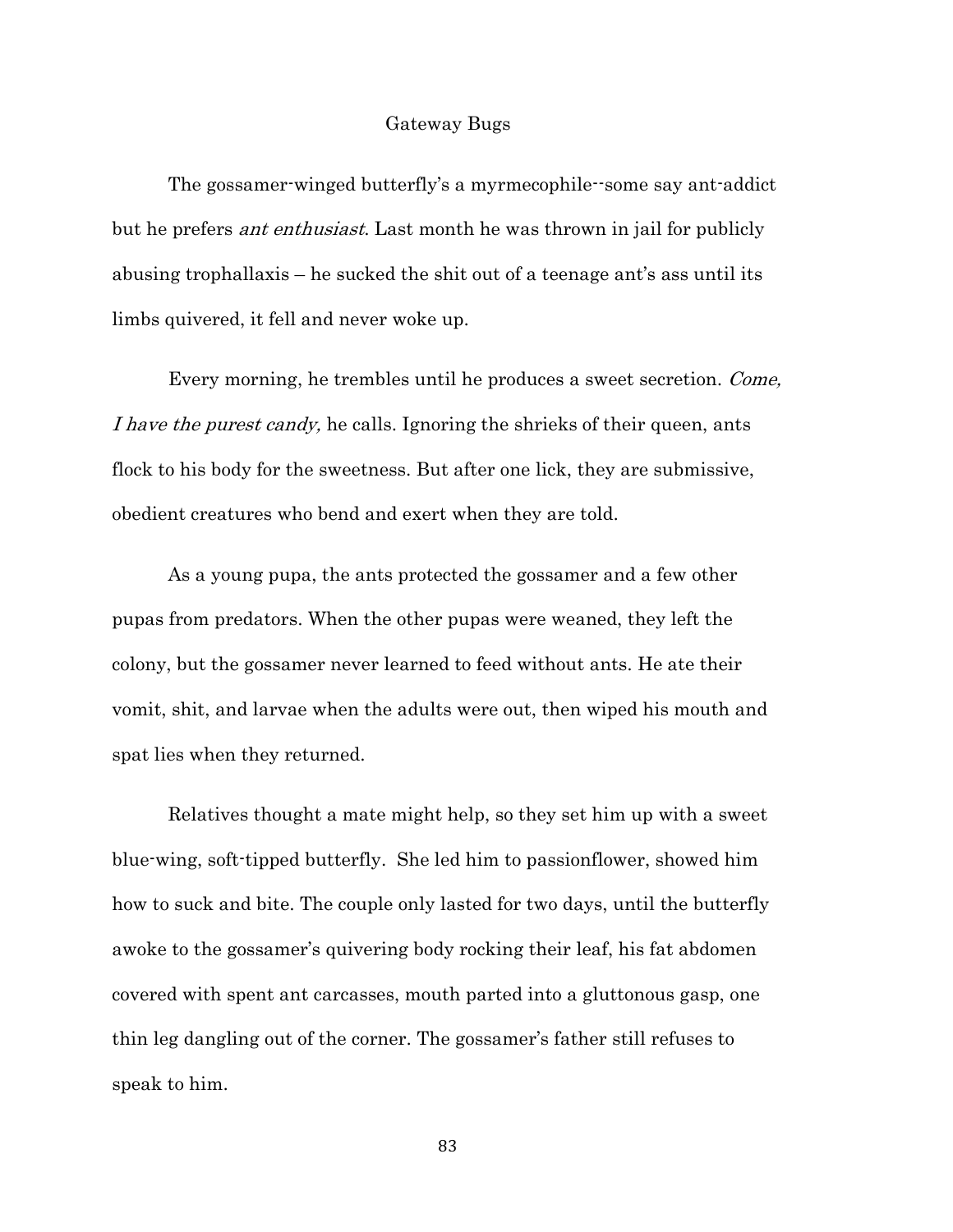The mezcal worm lives with the maguey worm and about 100 other edible worms in a bucket underneath Nachomama's tex-mex kitchen sink. The mezcal worm's a sexy, long-bodied seductress who swears she's been to the bottom of five tequila shots, been swallowed down throats and seen the darkness of stomachs, but always slithers away unharmed. Said she gets drunk every time and she likes it.

The maguey worm refuses to believe the mezcal's left the bin, says the only time you disappear is when you fall to the bottom of the bucket, you punta. Everyone knows the maguey's *highly nutritious*. Last week, her larvae were scooped onto a wooden spoon and tossed on a skillet where she heard them sizzle. The maguey'll be masticated, maybe eaten alive in a 650-calorie Weight-Watcher's dish or deep-fried and seasoned with salt, lime, and served in a tortilla, if she's lucky.

 $\sim$ 

The goliath worm is also known as the tobacco worm but he doesn't know who Goliath is and he's never tasted tobacco. His friends in the laboratory tell him about past days of munching on fresh tobacco and tomato leaves, but the Goliath only eats the wheat germ based diet that's squirted onto his dish. All his food tastes of bleach. His meals lack the xanthophyll he needs, leaving him mostly blind to the gloves that probe needles into his soft body. His skin's a bleak blue when it's supposed to be green.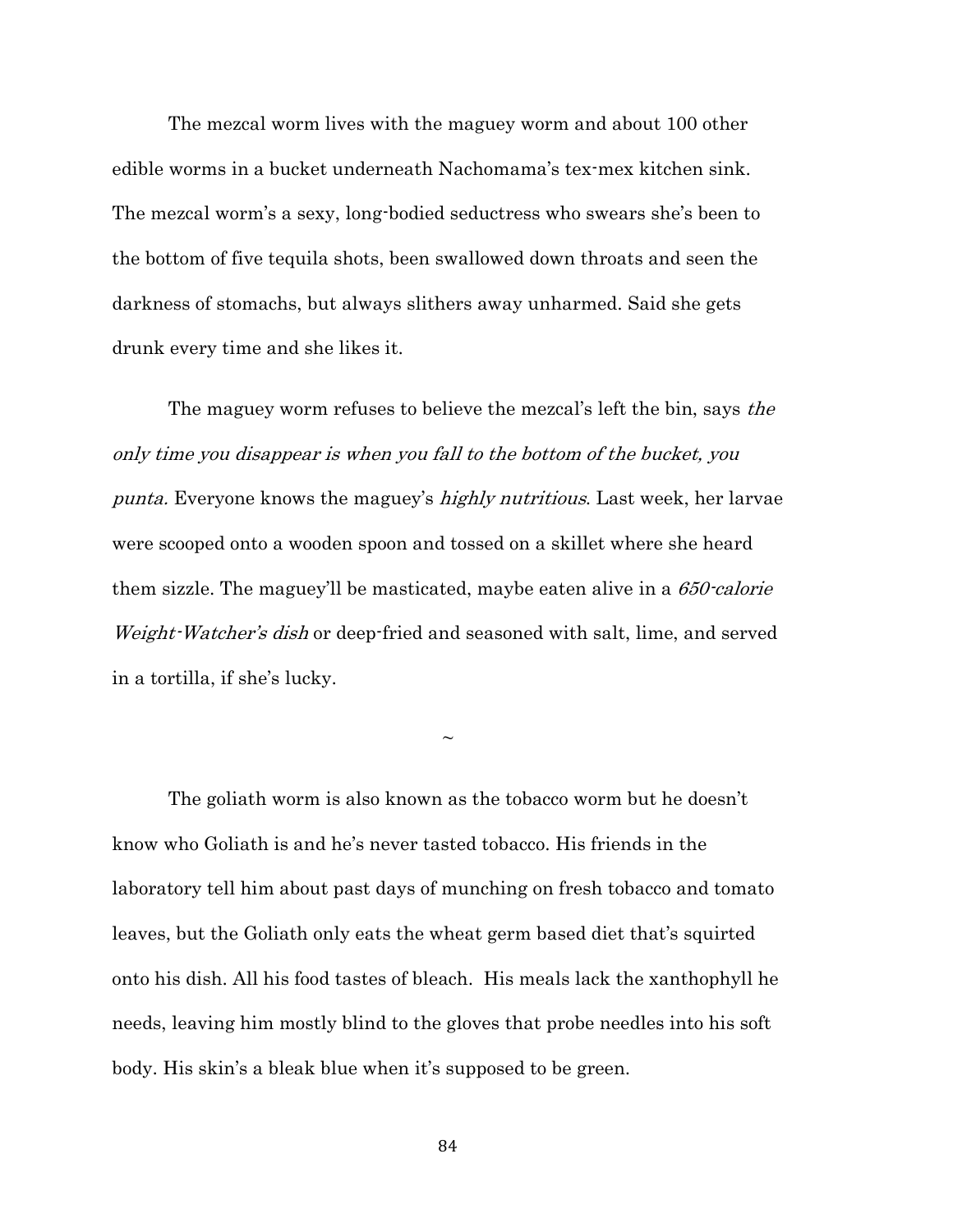Students say they love him for his easily accessible nervous system and isolatable organs, but the goliath still isn't sure he knows what love is. He sees boys threatening to drop worms into girls' hair, sees chemicals being squirted onto bare hands – maybe being pricked and pulled equals love?

At night, the goliath curls into a ball, but he doesn't sleep. He's been injected with a disease so painful his insides itch. In the morning, students pull at his body, shove him into trays and peer at him through hot, blinding microscopes. They say inflammation, digestive tract, manduca sexta, but they don't say *feel better, I'm sorry*, and nobody ever tells him who Goliath is.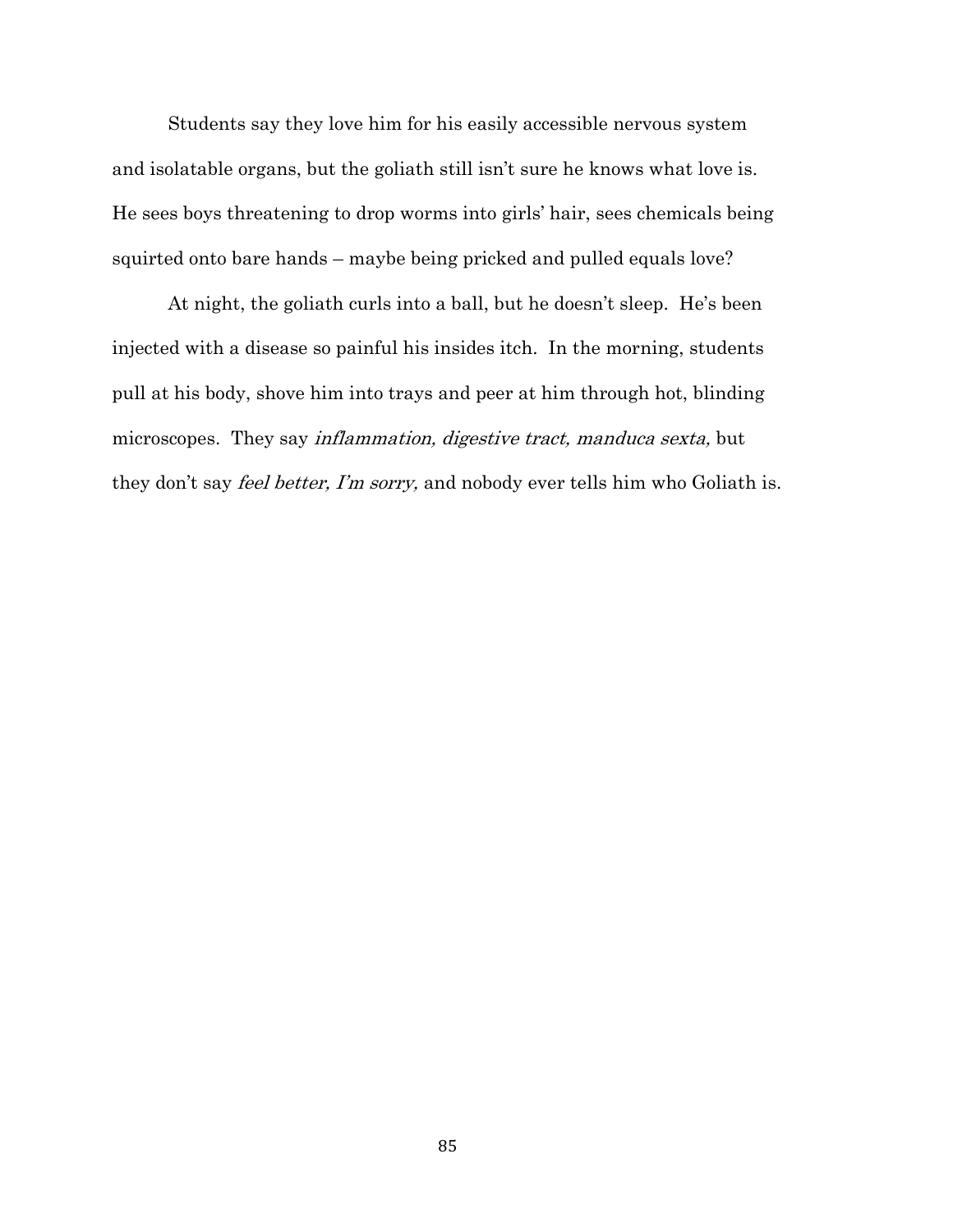## Things Fall Down

You're sleeping next to your wife in your metal-roofed Brazilian home. Your cat snores on a chair in the corner, a few crooked family photographs hang by loose nails on the dusty bedroom walls, and every night, the same three mice skitter in and out of a small hole in the closet. The metal roof, although somewhat flimsy, has protected you and your wife from countless thunderstorms, falling branches, and bird droppings. You roll onto your side and wrap your arms around your wife, maybe using her stomach folds to warm your cold hands, maybe slipping your long, calloused feet between her slender, smooth heels. "I'm content," you think to yourself, when suddenly your peaceful night is interrupted by four sharp hooves crashing into your esophagus, your thigh, your elbow, your groin. A brown, thin-haired stomach weighing approximately one ton now crushes your chest and a wide-nostriled, pointy-eared, bulging-eyed face is the last image you see before passing out.

"I didn't bring my son up to be killed by a falling cow," Maria de Souza told SuperCanal TV. "He nearly died when he was two and got meningitis, but I worked hard to buy medicines for him and he survived. And now he's lying in his bed and gets crushed to death by a cow. There's no justice in the world."

No justice, indeed. Joao Maria de Souza and his wife, Leni, were asleep in their bed when the 3,000-pound cow crashed through their metal roof this summer. The cow, in need of his nightly constitutional, supposedly escaped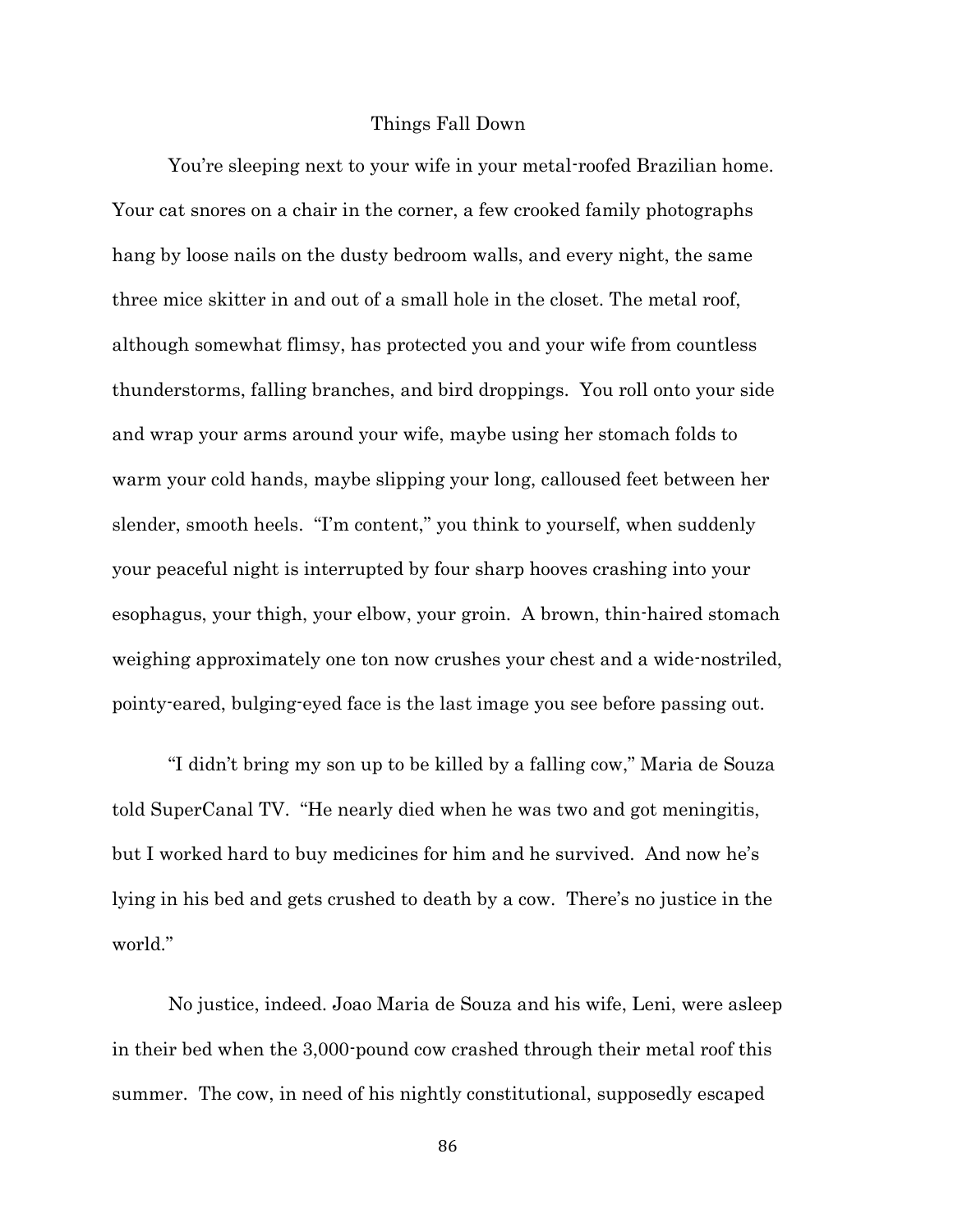from a nearby farm and walked up a flowery hillside only to accidentally find himself standing on the slanted roof of Joao's house, which the cow mistook for a metal extension of the hill. Unable to support the cow's 3,000 pounds, the roof caved in and the midnight walker took an eight-foot plunge directly onto Joao's side of the bed. Leni and the cow walked away from the incident unharmed, but Joao didn't survive. The Caratinga police continue to search for the owner of the cow and hope to eventually charge the cow's owner with manslaughter.

According to nationmaster.com, the United States takes first place in the "Morality Statistics –struck by thrown, projected or falling objects" category. In 2004, we had 712 of these deaths, Brazil took second place with 351 deaths, and the Cayman Islands came in last, with only 1 falling-object related death. You can take some precautions to protect yourself from the dangers of car accidents, the flu, and drowning, but how do you defend yourself from objects that seemingly fall from the sky? Even the most durable helmet won't save you from a cow crash. Should we try to avoid any type of roof or awning that doesn't allow for a precise view of the sky above at all times?

Aeschylus was a Greek tragedian frequently described as the "father of tragedy." His own life came to a tragic end during his trip to Sicily, when an eagle dropped a tortoise on his head, mistaking Aeschylus' baldness for a rock that would be suitable for shattering the tortoise's shell. According to old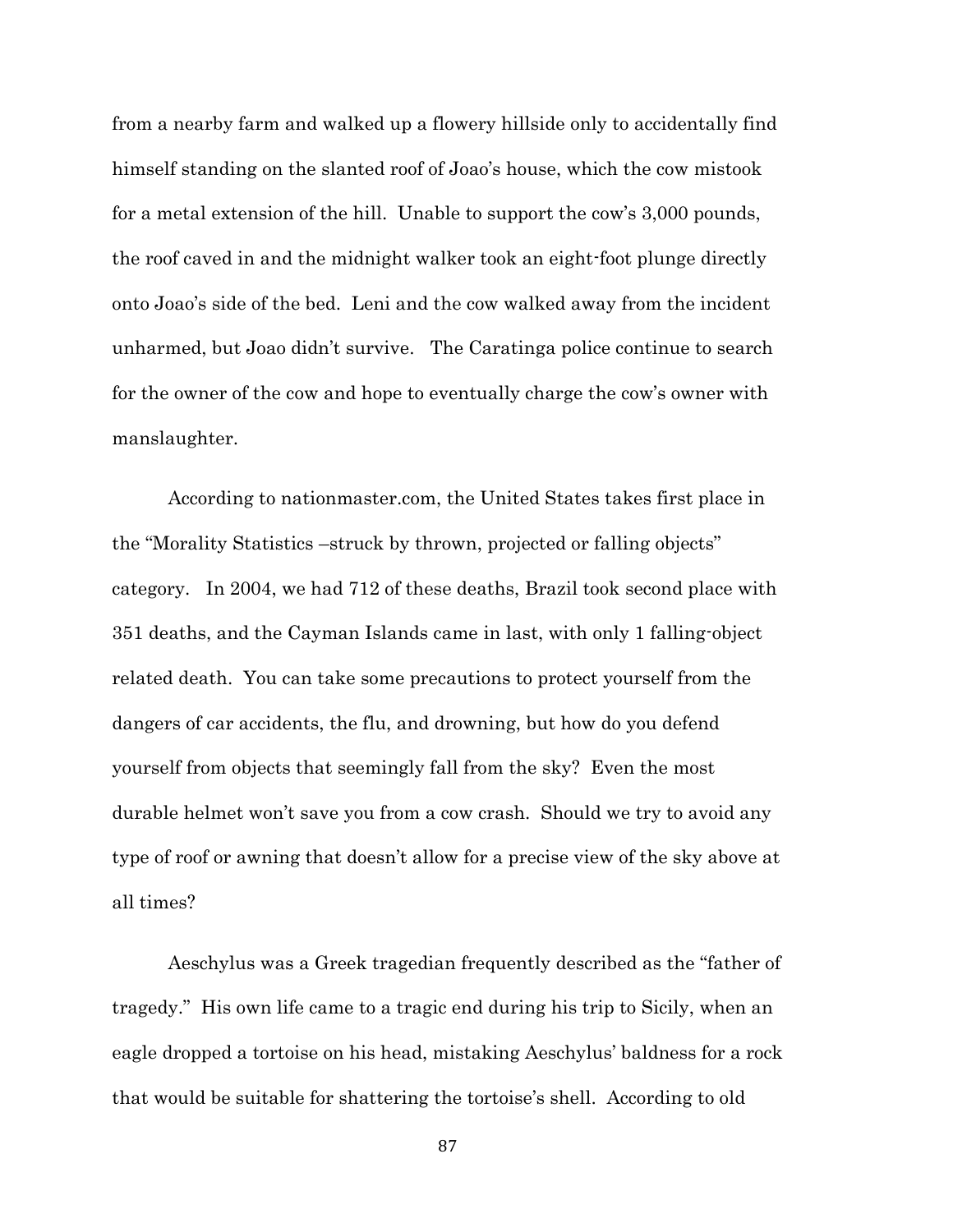legends, eagles picked up tortoises and attempted to crack them open and get to their meat by dropping the tortoises on rocks. Apparently Aeschylus had a prophecy that a falling object would end his life, so he had been trying to remain indoors at all times, but fate works in funny ways.

This August, a pregnant Yingi Li sat on a Queens park bench, massaging her swollen ankles. Nearby, families picnicked at wooden tables, sheepish owners let their golden retrievers defecate into freshly planted flower beds, and ice-cream vendors sweated in the sun, trying to get kids to buy chocolate ice cream, trying to get adults to buy the marijuana and coke hidden underneath the tubs of chocolate ice cream. Same Kim was walking her golden just feet away when the tree fell.

"I heard a loud crash and a boom. When we got there we saw a young Asian girl laying face down and there was blood coming out of her head. She was just enjoying a beautiful day in the park, just a tragic thing to happen," said Kim.

During the same deadly August, a small plane crashed into a Connecticut neighborhood near an airport, killing six people in their homes. Between 2000 and 2011, a whopping 215 people were killed by their wallmounted televisions that unexpectedly crashed onto their shag carpets. Is there anywhere that we can go to protect ourselves from these cows, trees, televisions, and planes that might suddenly descend upon us? When strolling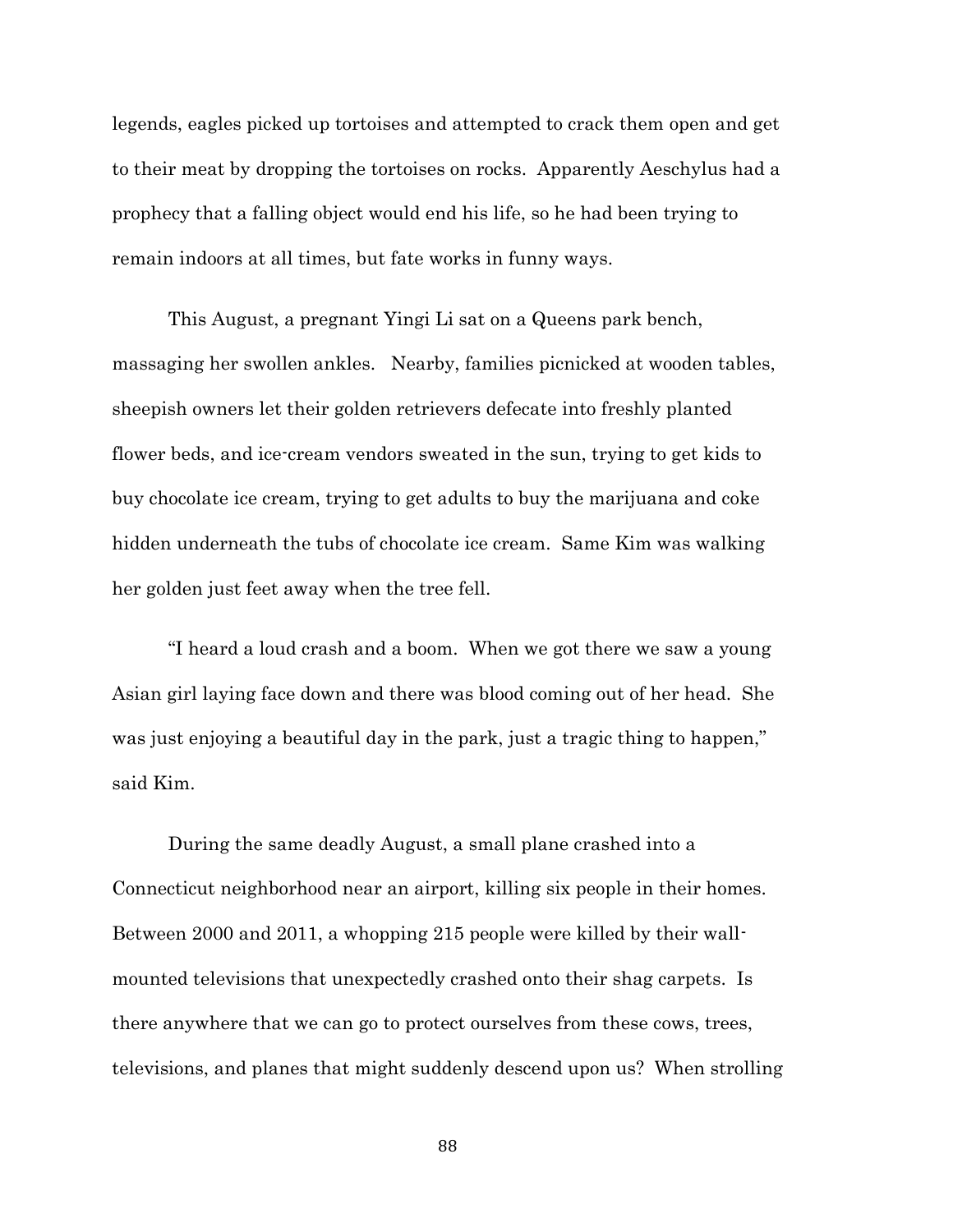through parks, should one always keep a team of arborists in tow to map out which benches sit under the most dangerous, bloodthirsty maples of the area?

According to the Economist, Americans have a 1/54,538 chance of dying while walking –getting hit by a car, falling through an uncovered manhole, walking beneath a sick tree. This statistic may make walking seem like a fairly safe activity, but it's actually one of the top five most deadly activities listed on the Economist's chart. You're more likely to die from "walking" than choking, a fire, firearms discharge, or the forces of nature. Perhaps the common cartoon death-by-falling-grand-piano isn't as implausible as one might think. Cows, televisions, trees, airplanes, asteroids, space shrapnel –who can predict what gravity might send towards us next?

 $\sim$ 

It's New Years Eve of 2011. You and your friends prepare to partake in endless shenanigans in the booming metropolis of Beebe, Arkansas, population 7,000. Perhaps you're just driving back from Little Rock, the car packed with bottles of alcohol that are forbidden in Beebe's dry county, and maybe you and your friends are playing the most dangerous game of all –40 on 40, where the goal is to finish an entire 40 ounce of Malt liquor while driving the half hour back home on interstate 40. The more you keep drinking, the easier it becomes to chug the malty drink. By the time you reach Beebe's city limits, everyone feels quite tipsy. The driver begins to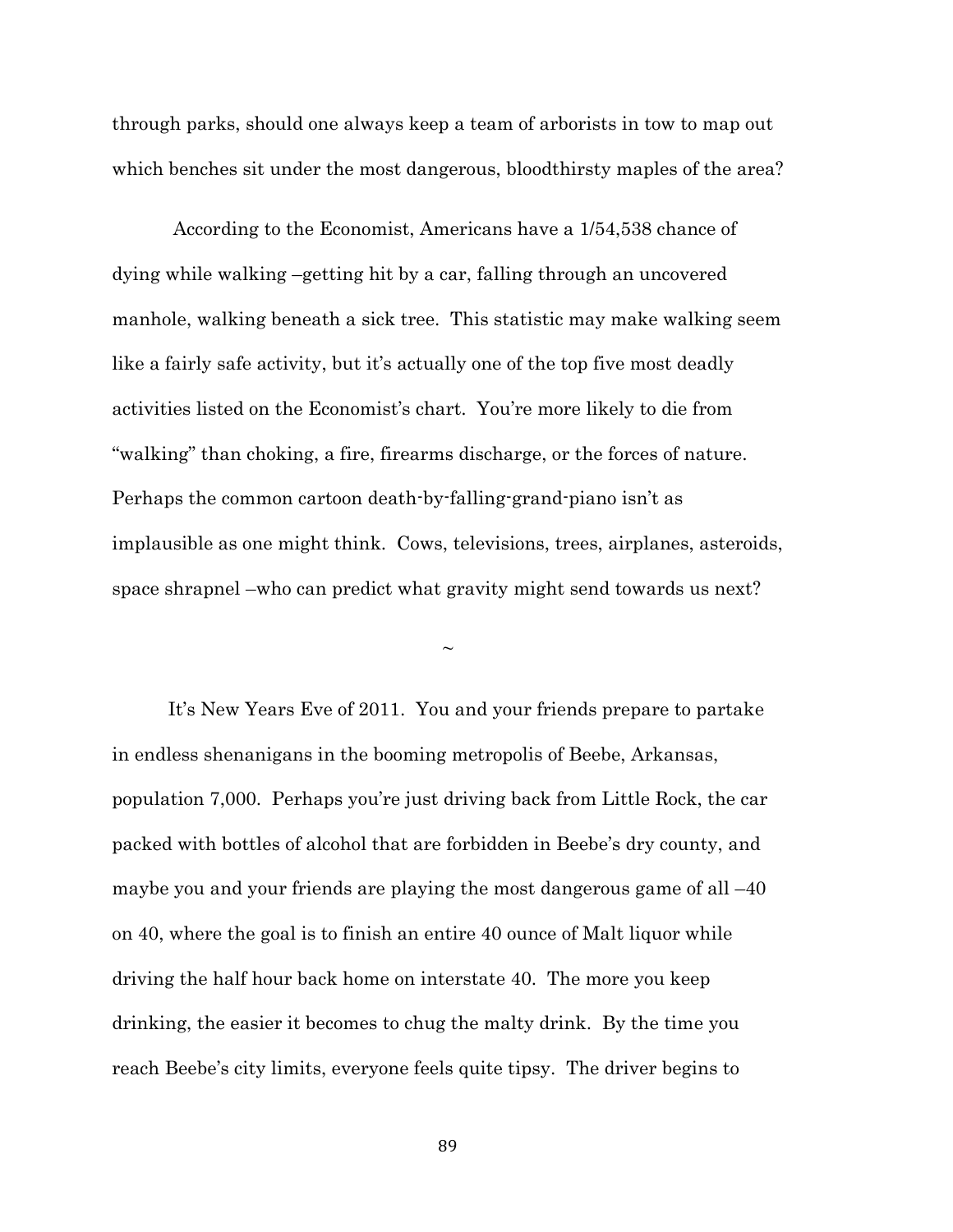swerve across the yellow line. Whenever you have a brief moment of clarity, you grab onto the "oh shit" handles, but your grip isn't very strong. Liquor splashes over the seats and floorboards of your friend's pick-up truck, but the slightly sweet, sticky substance soaking through the seats is starting to smell good to you.

You're cruising down Beebe's Main Street when you hear a "thump" on the roof of the truck. And then another thump. And another and another and you look out of your window and see dead blackbirds pouring down from the sky. You know you're drunk, but you don't think you're already at the point of seeing-dead-birds-falling-from-the-sky drunk. But then you roll your window down and hear the *crunch crunch crunch* as the pick-up's tires roll over piles of blackbirds.

"Thought the mayor was messing with me when he called me. He got me up at four o'clock in the morning and told me we had birds falling out of the sky," a gruff, middle-aged Milton McCullar, town street supervisor of Beebe, tells ABC news.

"Well, there was just birds falling down on the street and people dodging and missing them," said a Beebe police officer. "We got called out by the chief and we all [came] out trying to pick them off the street."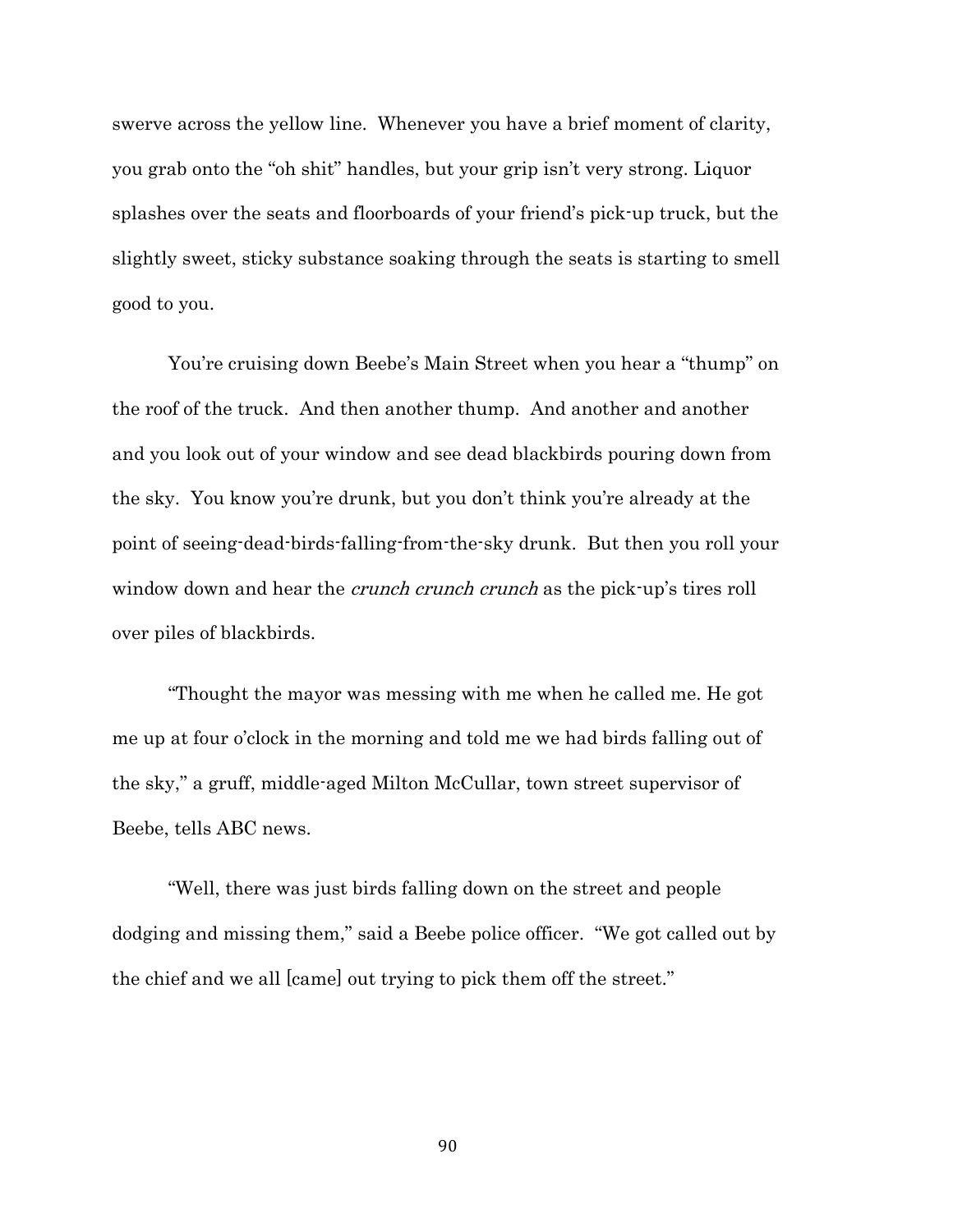"One of [the birds] almost hit my friend in the head," said Christy Stephens, who had been standing outside with the smoking crew at a New Years party. "We went inside after that."

The Aflockalypse came to Beebe on New Years Eve of 2011 and 2012. Nobody was prepared for the 2011 flock (about 5,000 dead birds), but the animal control and police were ready the next year. From my own dry hometown two hours away from Beebe, we turned the local news on around midnight in 2012, eager to see what might drop first, the Times Square ball or the mysterious Beebe blackbirds.

Conspiracy theorists racked their brains for answers. It must have been a UFO. The government. A government-controlled UFO. Lightning. Terrorists. Terrorist-controlled UFOs. Perhaps some almighty creatures engaged in a game of "Angry Birds." Scientists, on the other hand, declared that fireworks startled these otherwise healthy birds from their roosts, making them lose their minds and fly into trees, buildings, telephone poles, cars, and each other. The birds' poor night vision probably didn't help their circumstances either.

According to ABC news, not even one Beebe resident was hit or grazed by a dead blackbird falling out of the sky. This seems like a hard fact to believe, though –of the 5,000 birds that fell in the city of 7,421 people, not one person was hit? How is it that on a seemingly normal day, one Greek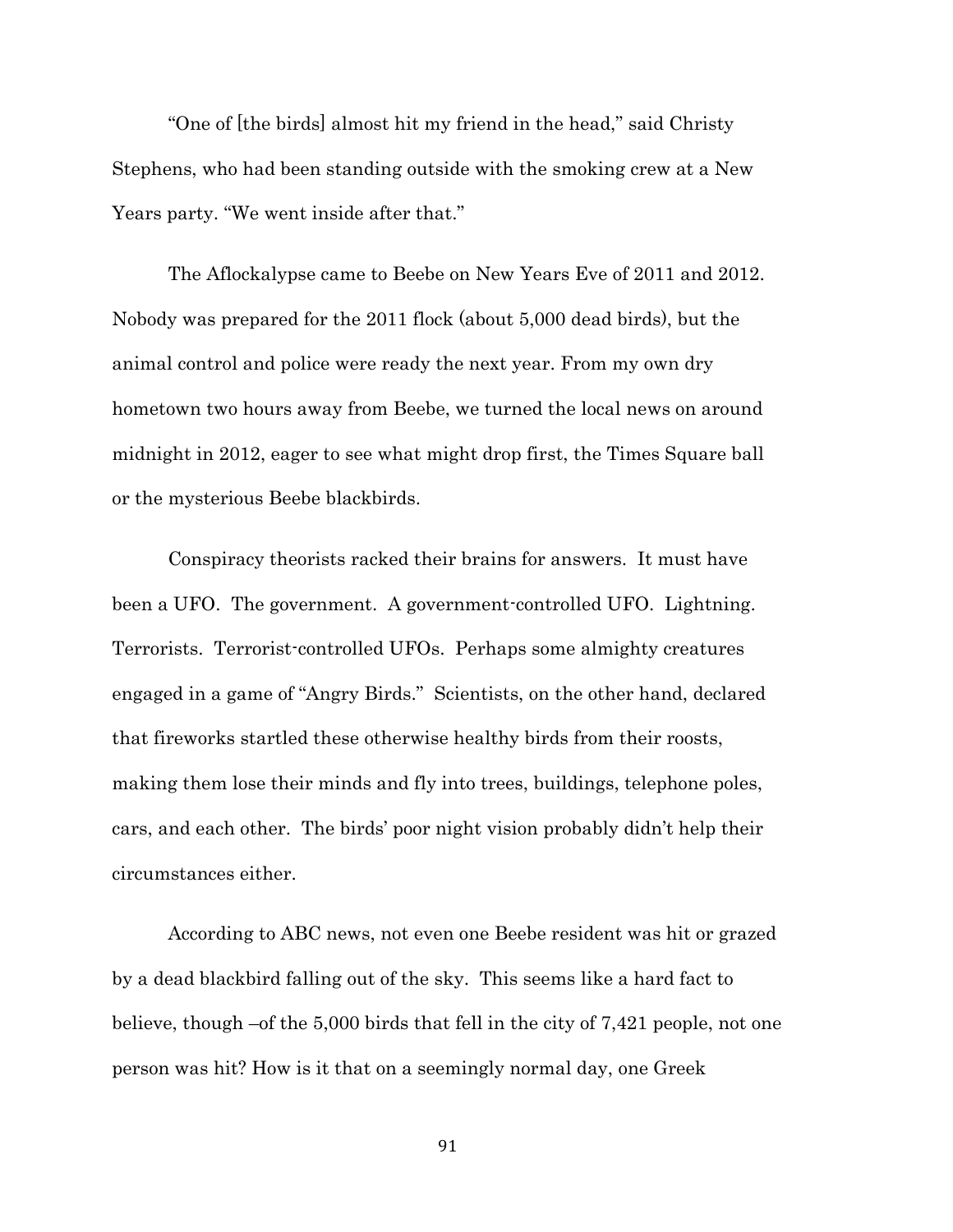tragedian dies from a falling tortoise and one lady in a park gets crushed by a diseased tree, but on a New Years night when the sky is filled with nearly as many plunging dead blackbirds as people who inhabit the city, not one person gets pelted with a falling fowl? Perhaps the almighty creatures just sucked at their game of "Angry Birds." The statistics of the universe remain a mystery to me.

 $\sim$ 

Following the Feng Shui rules for bedroom furniture placement, I've aligned my bed "further from the door/ diagonally from the door but not in line with the door." You want to be able to see the door from your bed, but you don't want to be *aligned* with the door. Our 1940's style duplex, with its high ceilings, rounded entrance arches, and heavily scratched wooden floors, although rather pleasing in appearance does not make for the most Feng Shui-appropriate furniture positions.

My bed, awkwardly large for the small dimensions of my room, sits under a shelf that's attached to one of my bedroom walls, a shelf that has probably been nailed or screwed to this wall for many years and might stay attached to this wall for many more years (or, then again, it might not). The shelf is a heavy, white, wooden thing with three separate layers to put candles, jewelry, picture frames, and the likes. My pillows lie directly beneath this shelf. Every night before bed, I give the shelf a good shake to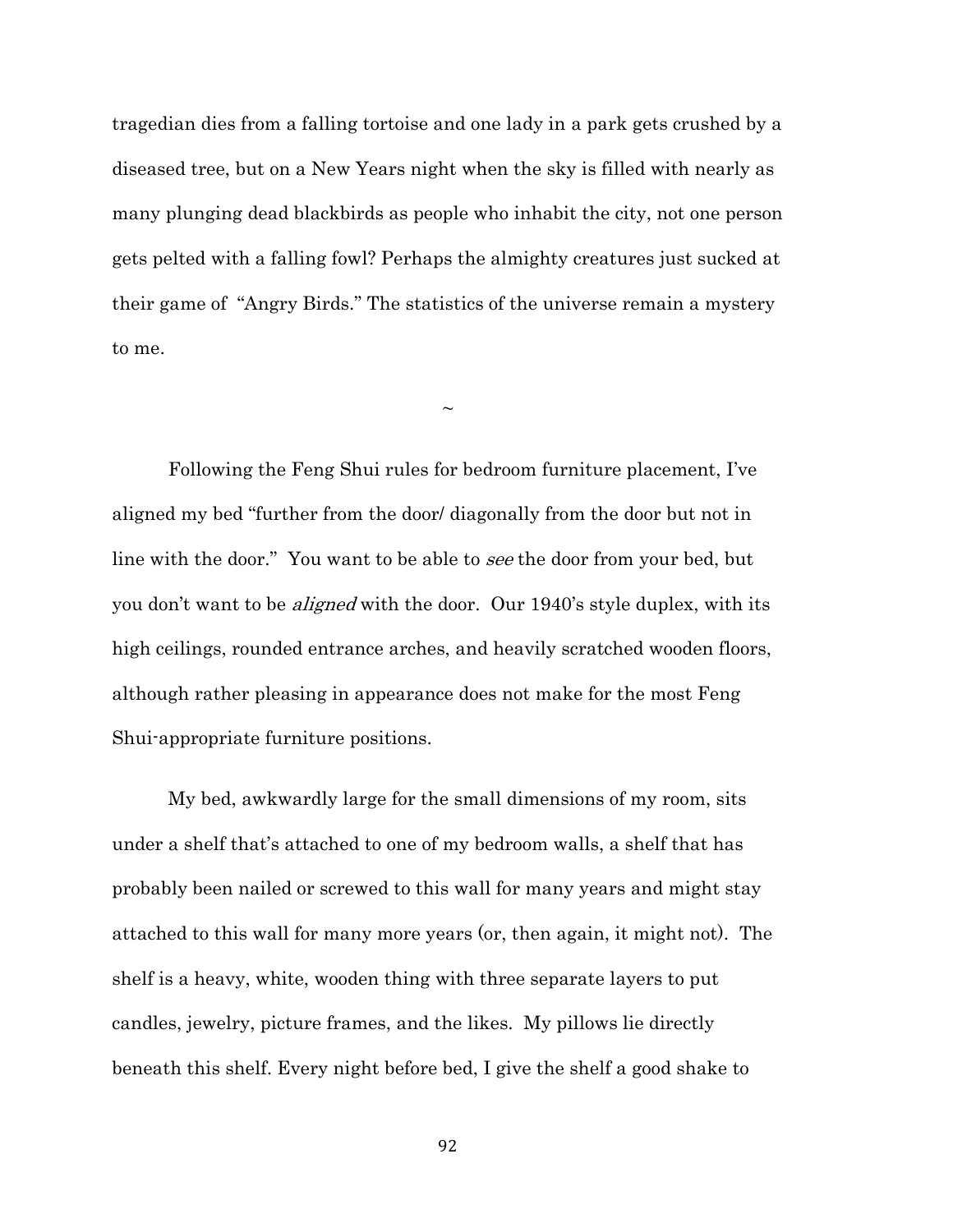test its sturdiness. It could be my paranoia, or the fact that I keep shaking this shelf every night, but the shelf seems to be getting slightly looser.

I've tried moving the bed against other walls, but there's just nowhere else for it to go. Other walls don't have enough outlets to plug in all the devices on my bedside table, I can't have the bed pushed against the windows because of draftiness, and anywhere else would be breaking the rules of Feng Shui. So my pillows remain beneath this 5x5 wall shelf, daunting me with its heaviness, its increasing looseness, its ability to end my life.

"If you do fall," I tell my shelf, "can you do so a swift chop through my carotid artery? I'd prefer a quick death to a slow, drawn out one where I'm trapped under the shelf, unable to move it off of my trapped neck."

My fear of falling objects is fairly new, and I blame it on a coconut tree. This summer I flew to Thiruvananthapuram, a city in Kerala, India to visit family. On my second day there, my dad and I walked from my grandmother's flat to a fish and vegetable market nearby. We cut through some side alleys to avoid the head-achingly busy, dusty streets. The alleys were nice, quiet, lined with homes and coconut trees. While walking, I paid close attention to the roads. If you're not careful, you could easily step into a pile of garbage, a piece of sidewalk that's not as stable as it might look, or onto a sleeping rabid dog. As I fixated on the ground and my deliberate steps, a coconut fell directly into the one-foot space between my dad and I.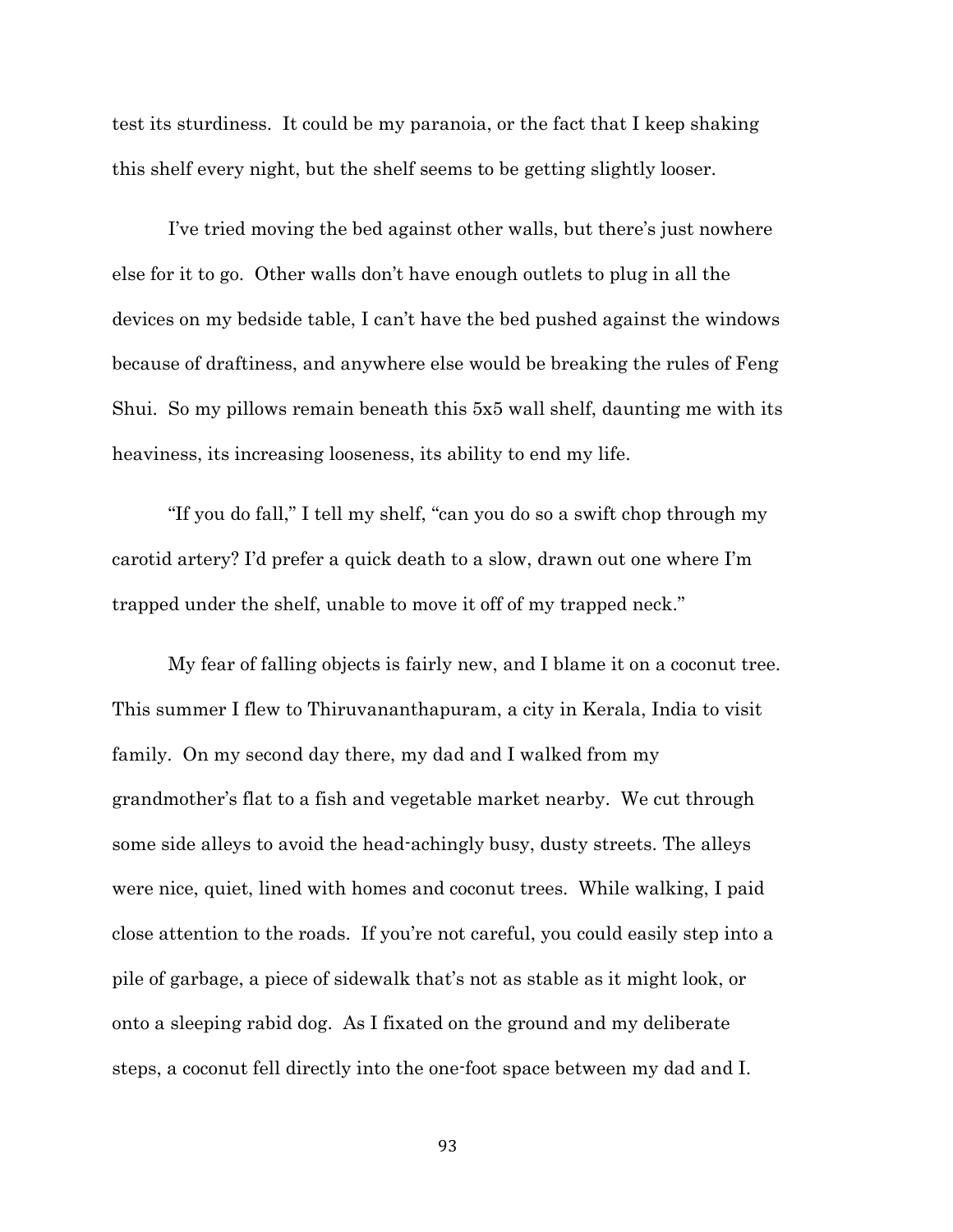This coconut wasn't from any short, baby tree, but a full-grown, 70-90 footer. Had the heavy, water-filled fruit cannon landed on my head, it could have killed me, possibly paralyzed me, or at least given me a concussion.

"If we hadn't stopped to talk to those women in the driveway, one of us would have been demolished by that coconut," my dad said multiple times that day.

One of the eight deaths mentioned on the "death by coconut" Wikipedia page is a one-and-a-half-month-old girl who died by a falling coconut in, where else, but Thiruvananthapuram. Maybe it was the Feng Shui-appropriate placement of my furniture that barely saved me from the coconut, or maybe it was our brief chat with the women in the driveway that did it, who's to know? There's virtually nothing that we can do to protect ourselves from the dangers of falling objects. In regards to things that drop from above, all we can do is hope that the cows will remain on their hills, the coconuts stay on their trees, the pilots land their planes on the runways, the eagles don't mistake our heads for rocks, and the arborists frequently peruse the diseased trees in the parks. In the meantime, all we can do is lie in our beds and hope that the Feng Shui positioning of our bedroom furniture is enough to keep the heavy wooden guillotine of a shelf nailed to our walls.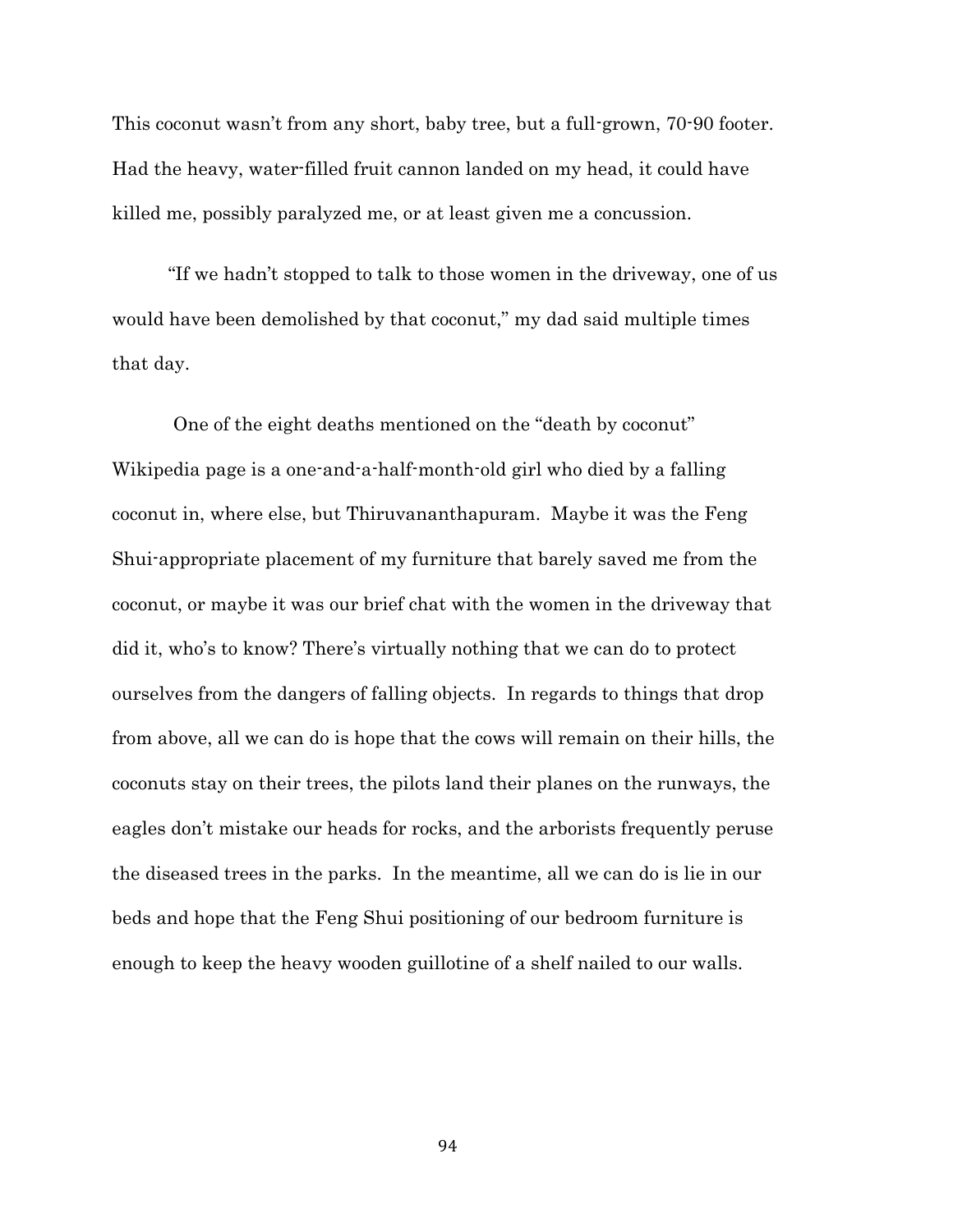# Signs of Drowning

She cannonballs off the diving board, casually, and I don't react. On top of the lifeguard stand, I pick at my cuticles, check my hair for split ends, and adjust the ties on my swimsuit top. She doesn't show the usual signs of someone who doesn't can't swim – eyes darting back and forth, pacing up and down the diving board indecisively, heavy breaths. Instead, she walks the plank coolly, doesn't even blink before curling her body into a tight ball and bouncing into the deep end.

I'd seen it with kids before, six or seven year olds whose parents never taught them how to swim, or that water can be dangerous. They'd walk up to the board and spring right off into the twelve-foot water, slowly sinking to the bottom of the pool as if they were somehow naturally buoyant, and expected to spring right back up like everyone else they'd watched that day. Lower and lower the kids would sink, until they were on the bottom. Suddenly, their eyes would pop open, always the eyes first; then their mouths would gasp; and I'd realize that they were not, in fact, playing the "pencil" game, or the "tea party at the bottom" game, but stuck, panicking silently, screams silenced by the chlorinated water. Frozen on the bottom of the sparkling pool, the children looked eerily reminiscent of an insect embedded in resin plastic – those creepy souvenirs that you can purchase in Arizona and New Mexico, scorpions or wasps or grasshoppers permanently trapped in a glittery teal plastic mound that a lawyer might use as a paperweight, or a grandmother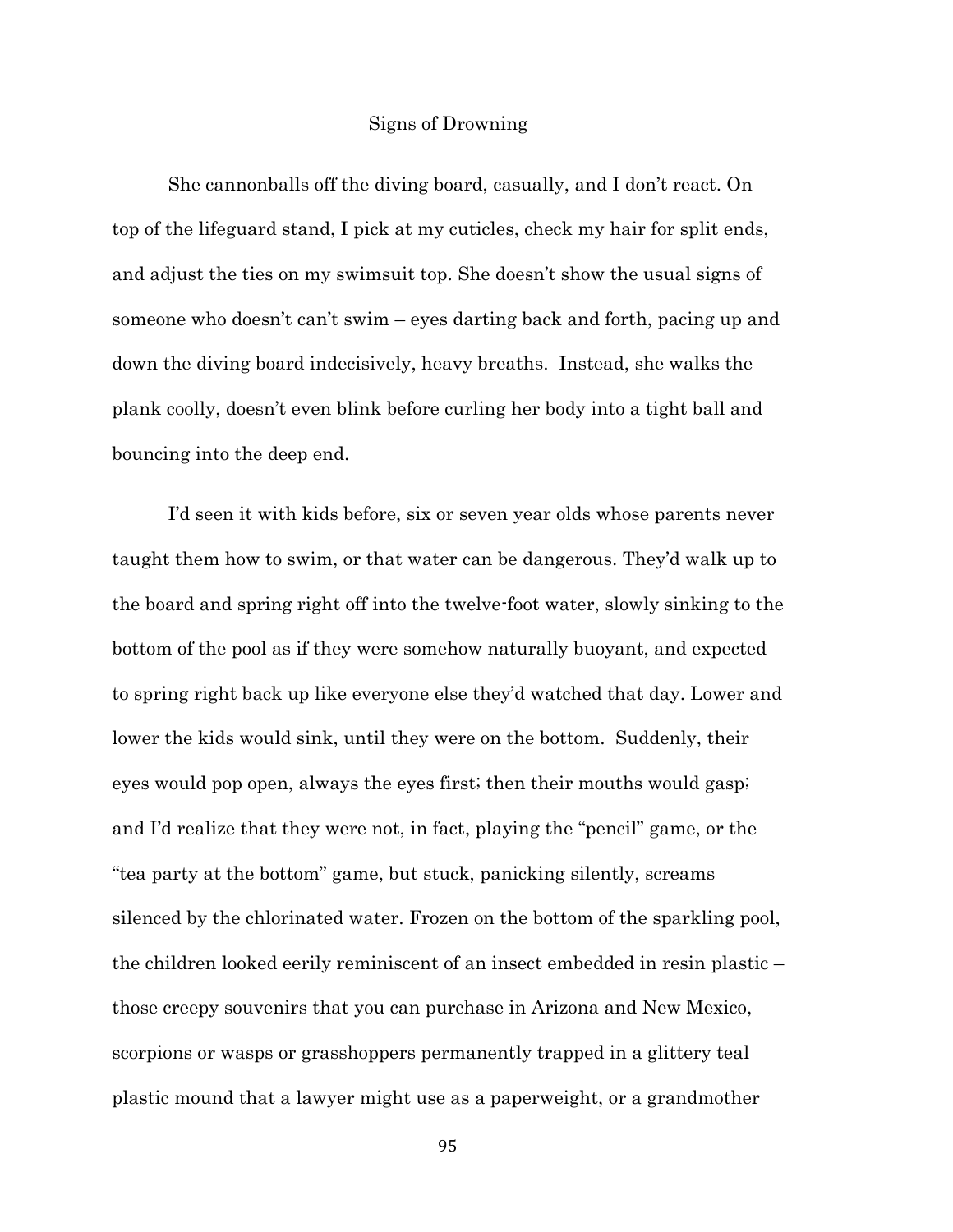might receive in a Christmas stocking. This observation was not one that I shared with the children's parents.

The panicked expression would be my cue to dive off the lifeguard tower and retrieve the child from the bottom. Sometimes, worried mothers would rush over to thank me, or try to slip me a \$20 bill, as if giving me monetary compensation would relieve them from the guilt of almost having a child drown within twenty feet of their engrossing romance novel. Too often, parents would continue to sunbathe by the pool, crunching ice from a cherry slushie, headphones on, oblivious.

Saving children from the deep end was easy. They were small, light, and usually stopped struggling once they were in my grasp. The adults remained in a state of terror, continuing to struggle even after I'd started hauling them up to the surface. I could understand why they'd be skeptical of the abilities of my scrawny, sixteen-year-old self. But they'd try to climb me, hands pushing my head down into the water, and it was all I could do to not break free and just swim to the side, saving myself.

 $\sim$ 

Out of the seven billion people in this world, scientists have identified 400 who are completely unable to feel fear. These people suffer, or, some might say, are gifted with, Urbach-Wiethe disease. Urbach-Wiethe disease causes calcium deposits to grow in the brain, which cause parts of the brain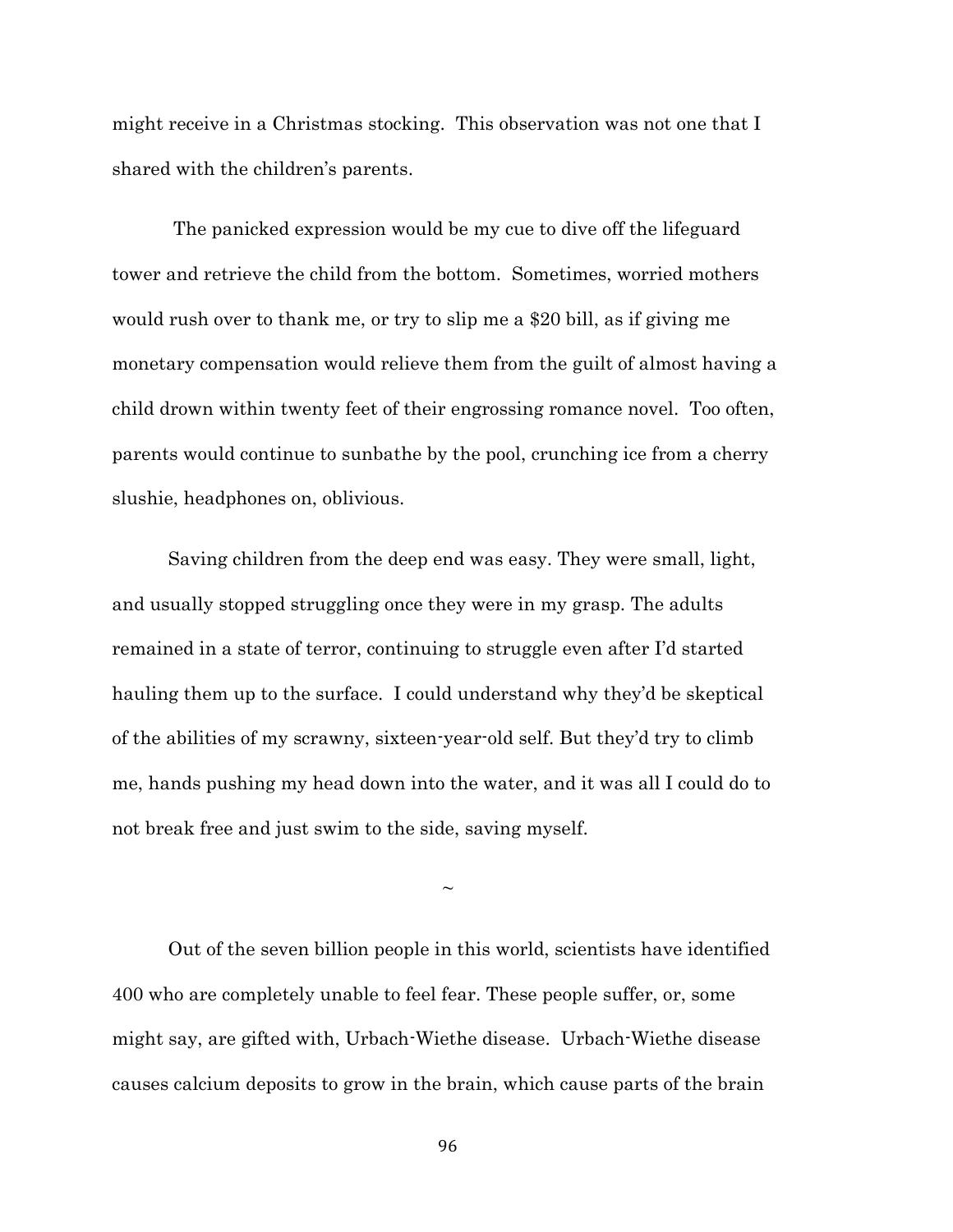to calcify and harden, leading to possible epilepsy or other abnormalities. In some severe cases of Urbach-Wiethe, the host's amygdalae, the almond-like structures found deep in the brain that are crucial to the human fear response, will completely harden and waste away. When the amygdalae is healthy, it sends fear-inducing signals to the body if someone is a dangerous situation – signals like a racing heart, sweaty palms, shortness of breath. But when this part of the brain calcifies, the person is unable to experience these symptoms, or recognize when he or she is in a dangerous situation.

Researchers at the University of Iowa recently interviewed SM, an anonymous woman who suffers from Urbach-Wiethe. Her real name, age, and location were kept anonymous, because if her identity leaked, people could easily take advantage of her. SM says when her sons were young, she was walking to a store when a man on a park bench called her over. She says the man "grabbed me by the shirt, and he held a knife to my throat and told me he was going to cut me. I told him – I said: 'go ahead and cut me.'" Instead of trying to run away, SM said, "I'll be coming back, and I'll hunt your ass." The man let her go, and she went home, but SM didn't call the police after this event, since she didn't see any danger.

If something traumatic happens in SM's life, the event isn't registered as threatening or scary. She's been held at knifepoint at least twice and held at gunpoint twice. To SM, fear is a completely incomprehensible phenomenon. She can't even recognize a fearful expression on someone else's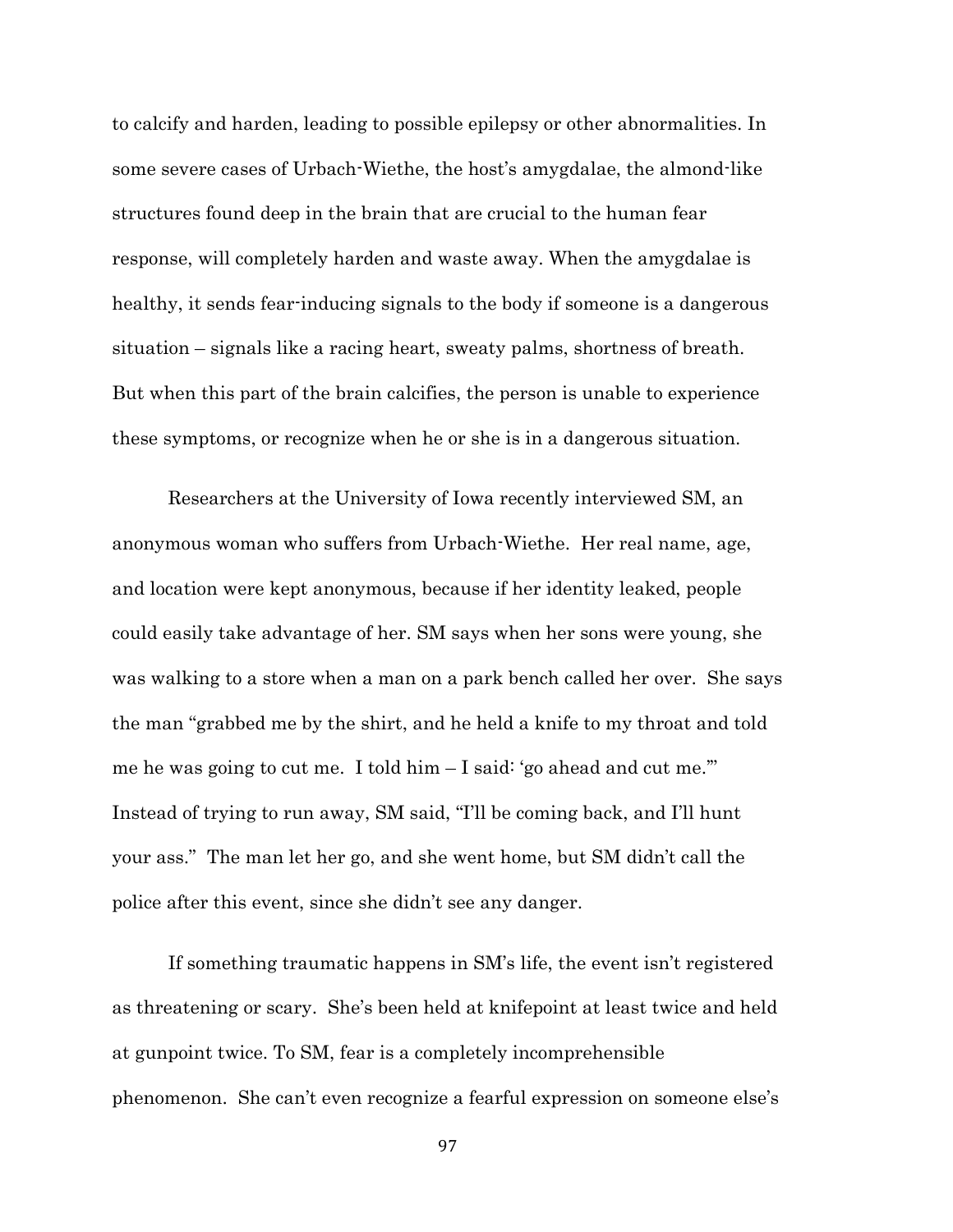face, even her own sons'. But her doctors say that this is an isolated defect: SM has normal intelligence and feels other emotions such as joy, sadness, jealousy, and anger in the same way as others.

In the interview, SM talks about how her previous husband almost beat her to death. She recognized the abuse, that she was being mistreated and not in a healthy marriage, but the actual beating left no emotional footprint on her, no scarring. She felt no need for therapy, a recovery period crucial to most people who suffer through such a relationship. Professor Antonio Damasio, the neuroscientist at the University of Iowa who has been studying SM, says, if she looks at her autobiography, her autobiography does not have written in big letters as 'this was a bad thing' because it was not a bad thing in terms of her experience. It's not that she is masking it. It's that she didn't have it to begin with."

 $\sim$ 

Although most of the patrons who couldn't swim remained in the shallow end, there were always a handful of people who couldn't swim but would fling themselves off the diving board, care-free. The small children would usually warn the lifeguards of their swimming inabilities first, so we'd jump in with the rescue tube and wait to catch them after they dove in. But the number of adults who didn't know how to swim, yet would jump into the pool freely and without warning us, was always surprising.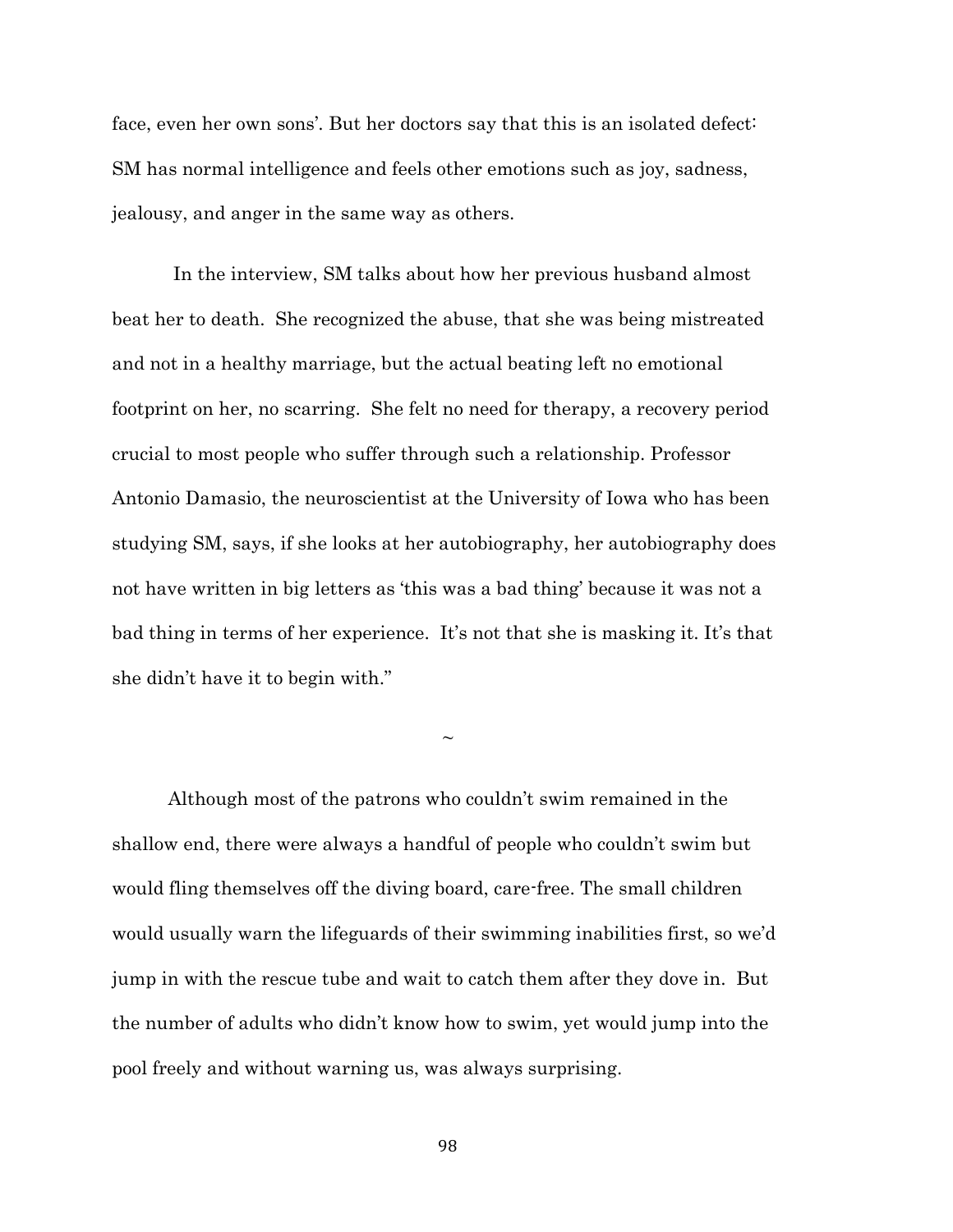According to Professor Antonio Damasio, "If you have no fear, more terrible things will happen to you, but you don't personally experience them as terrible. If you have a lot of fear, fewer bad things are likely to happen, but it's very probable that your life is more painful to you. So is it better to be fearful or fearless?"

Our recreational culture makes us believe that swimming and water sports are a normal part of life. Similar to the inability to read or write, adults don't like the stigma that goes with not being able to swim. If people pretend that they don't have this fear, that they can swim, even though they've never learned how to do a breast stroke or tread water, and they jump confidently into the deep end, appearing to their audience as if they have been swimming for their whole lives, is this the best way to overcome a fear of swimming? Often, people will advise someone who is scared to "Just do it!" – a father pushing his shy son to go play with a group of children making sand castles on the beach; or a wife, encouraging her husband to try sushi at a Japanese restaurant; or my own mother, telling me to put my foot on the gas pedal and shift from 1st gear to 2nd as she taught me how to drive a stickshift. Unfortunately, with life-or-death sports, a confident performance without any actual skills can only do so much to alleviate fear.

During my three summers spent as lifeguard, I watched many of my fellow lifeguards have to rescue struggling adults from the deep end—adults who showed no hesitation or worry before jumping. By the time I'd reached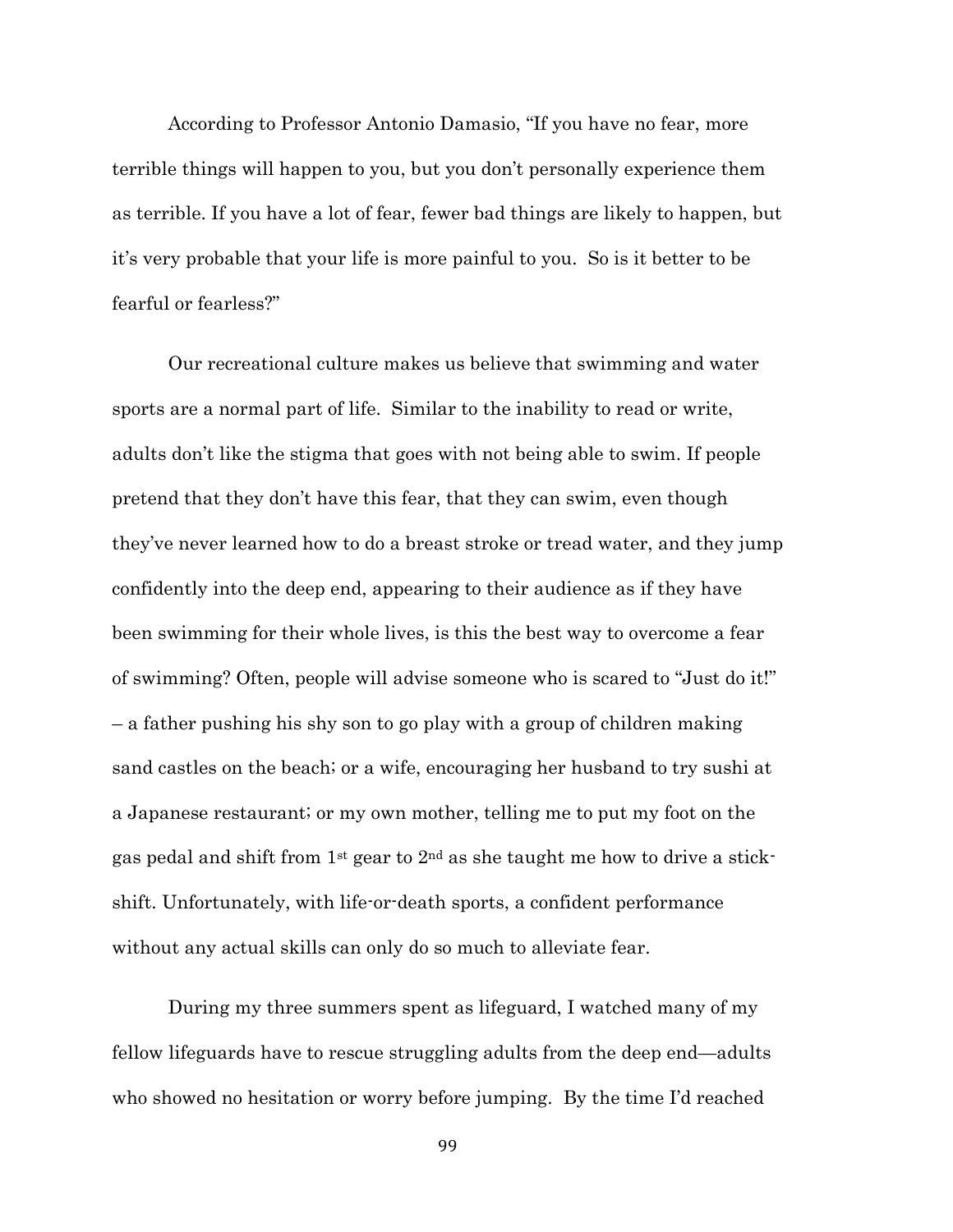my third summer, which I'd already decided would be my last, I'd considered myself lucky I'd only ever had to rescue small children. Until that hot day in late July when the woman in the orange striped bikini, probably in her early 30s, leaped off of the diving board, her seven-year-old son watching from the side of the pool. She smiled at him, then jumped in, and I thought nothing about it until she didn't return to the surface, and her flailing arms started to make ripples on the surface.

I dove in with the rescue tube, my own heart frantic. She was almost to the floor of the pool, so I hovered a couple of feet above her and extended my hand, but she wouldn't reach for it. I dove further and scooped her up and she resisted the entire time, a natural reaction for someone who thinks they are drowning. Eventually, we got to the top, me, out of breath, her, choking for water and gasping for air.

She was clearly traumatized, and did not have Urbach-Wiethe. Her son ran over, crying, as we wrapped his mother in a warm blanket. I didn't ask her why she jumped in if she didn't know how to swim, or if perhaps she did know how to swim but just panicked after the jump.

The ability to feel fear can save us from many avoidable lifethreatening scenarios, but can also prevent us from living life, or taking chances. Fear stops me from talking to strange men on the sidewalk, men who could be completely harmless; but also stops me from drunkenly jumping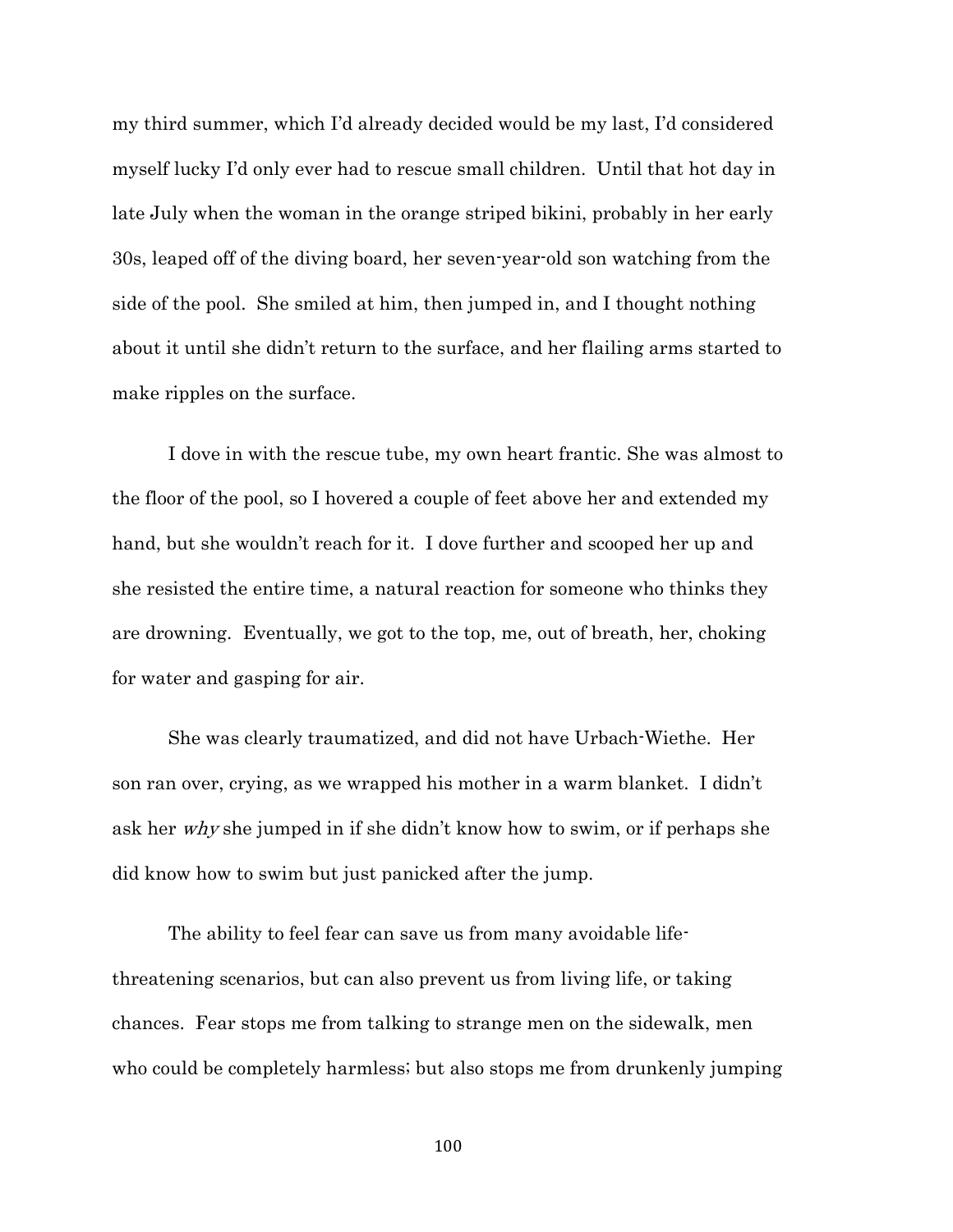off of a boat in the middle of Lake Superior. Having been raised by helicopter parents, I'd say that I'm on the far end of the fear scale, always questioning motives and dimly lit corners. I'm unable to turn off my feelings of fear.

Perhaps these diving-board jumpers were able to ignore their feelings of fear because they knew that if the started to struggle, a lifeguard would come save them. They trusted our abilities, sometimes more than we did. For those who do not have Urbach-Wiethe, the ability to ignore a sense of fear might stem from an ability to trust in humanity, to believe that people are predominantly good, and will do what they can to help others. Maybe there is something to be said about standing up to fear, taking the initial dive, and saying *no, you won't* to the man who tries to hold a knife to your throat.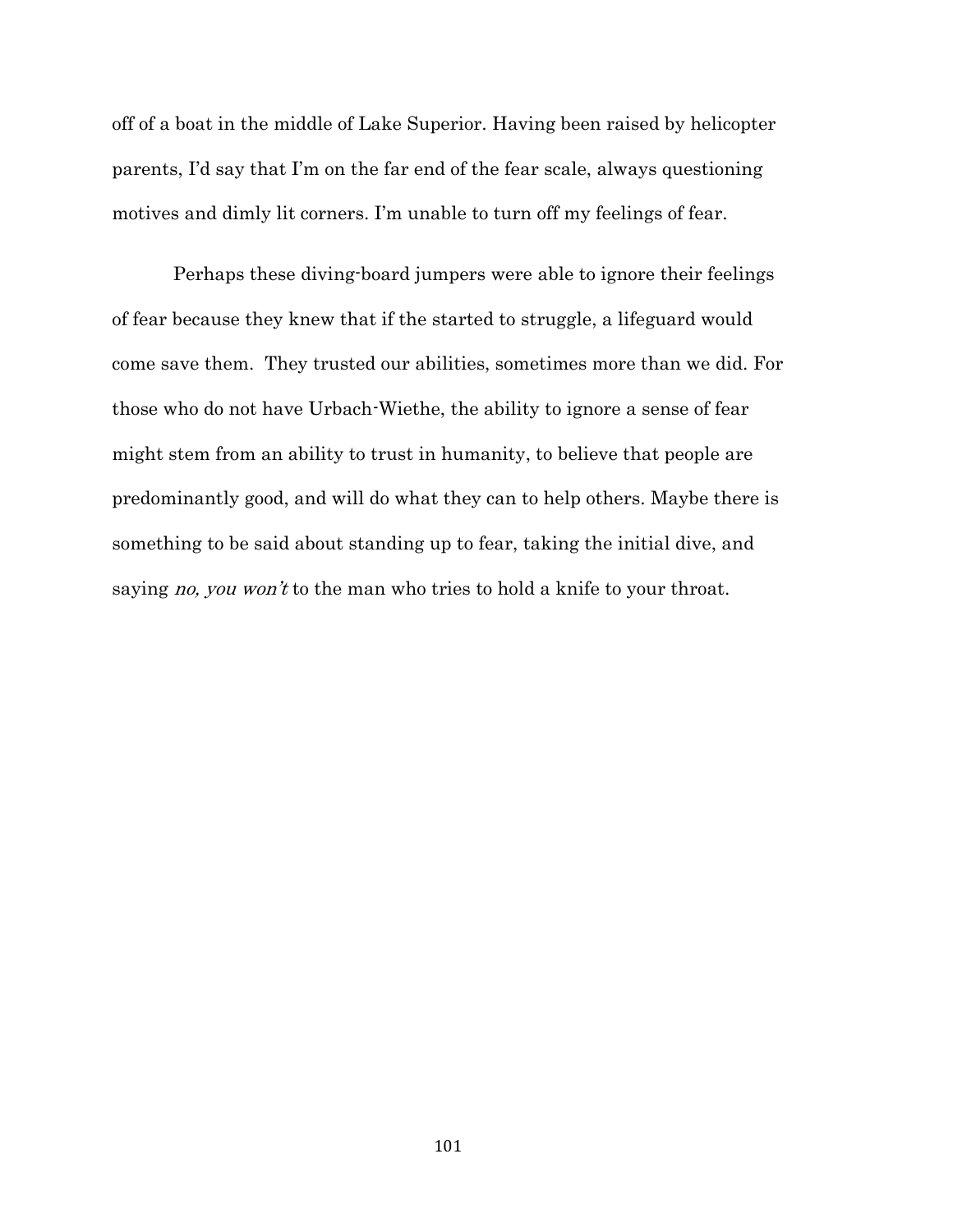### Promises Made by the Superfast Ferry Website

Romantic, under the stars nautical camping experience. Top deck camping – fun for the whole family!

They sleep under blankets woven with constellations, woven with whales, or curl up around last week's newspapers. "DEAD WOMAN FOUND IN 88TH ST. DUMPSTER," reads one headline. Their heads rest on garbagebag luggage. Silent babies with wind-chapped noses snooze in the crooks of their arms. Quiet and peaceful, they bother nobody. Their teeth are just coming in.

A woman trips over the sleeping families, stabbing their legs unapologetically with her red heels. She turns to the man carrying her luggage and says, "Book me a couples massage at 3 with Agapitos, only Agapitos." She marches downstairs to her private cabin.

A man drinking a glass of ouzo at the ship's open-deck bar spits tobacco into a cloth napkin and tells my mother that the campers are *tricky* gypsies, those Romani before asking us to join him in the private hot tub in his cabin. We exchange a look of disgust and leave him to down his ouzo. We'd rather be in our cheap dormitory cabin with our six other bunkmates than with this creep. A woman on the top bunk snores heavily, whistling through the holes in her retainer.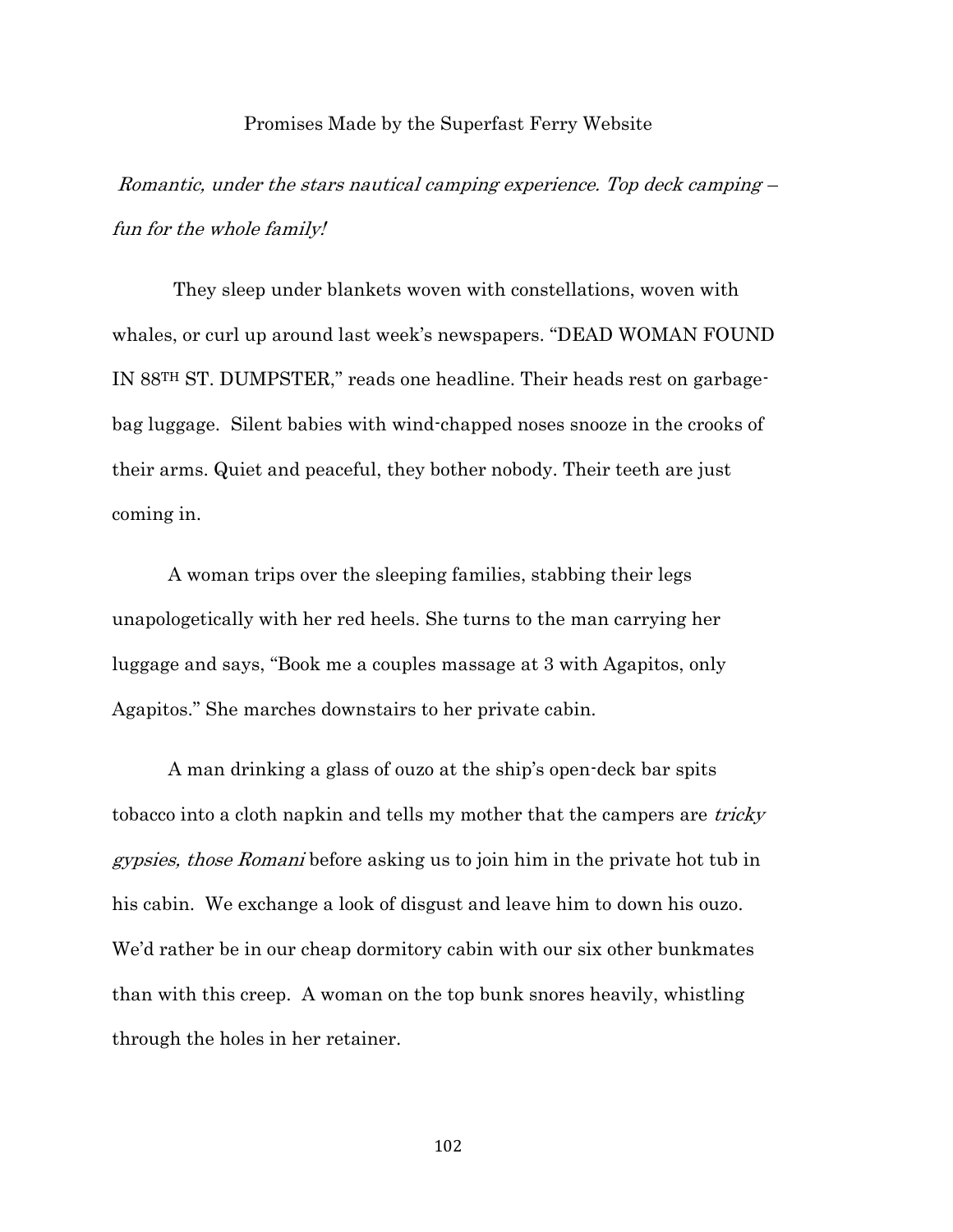Moments of relaxation under the Greek sun, fun by the swimming pool, from morning until sunset.

In June, the pool on the top deck is closed for some unknown reason, so my mother and I sunbathe next to the "Warning—Do Not Cross" tape and piles of dead flies. We let the sun bring our skin to a boil and munch on stale Cheetos.

A woman with a baby on her hip sits across from us, saying nothing. She is Romani, a top-deck camper. She points to our Cheetos, then back to her baby, then to our Cheetos again. We pass the Cheetos to her and watch as the toothless baby sucks the dry Cheetos soggy. When the child is done, she hands the baby to us and walks away. A uniformed man sweeping the deck scowls and shakes his finger at us as we run after her to return the child.

# Dance the night away to the biggest Greek and international hits!

Middle-aged, pot-bellied truck drivers stand at cocktail tables around the empty dance floor, six levels above their semis that are parked in the ship's bowels. They recognize us from the baby incident earlier and say, "Watch out for the gypsies, they'll rob you and take your money." They ask us to dance, my mom and I both, unconcerned about our thirty-three year age difference. They just want warm bodies pressed into their empty arms. We decline, again. The men twirl the ends of their black moustaches with olive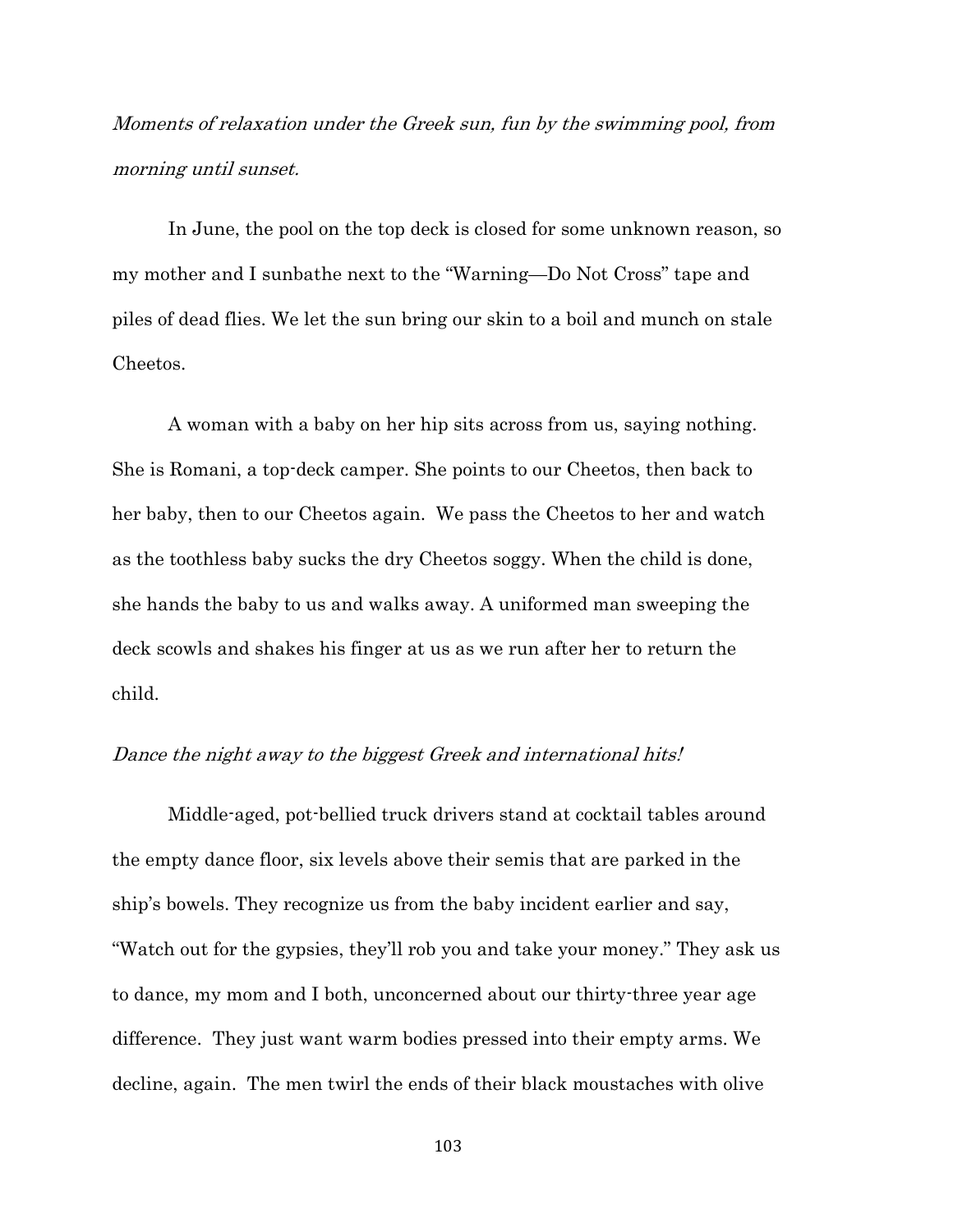sticks and massage their legs through blue jean pockets as they wait for the young, agile dancers promised in the photos on the Superfast Ferry website.

Swimming pools, discos, bars, casinos—we have everything available to guarantee that everyone has a great time the moment you step on board.

Deck dwellers, dorm dwellers, and private cabin dwellers feel the bumps of the waves and the pull of the tide together. At midnight, the dismayed truck drivers abandon their dance-floor perch and return to their rooms alone; the top-deck dwellers attempt a rainy, wind-blown sleep interrupted by flashlights scanning for illegal migrants, and we lie in our dormitory bunk beds, grumbling about the overpriced cafeteria food and the way the toilet water spills onto the dorm floor when the ship hits the roughest of waves.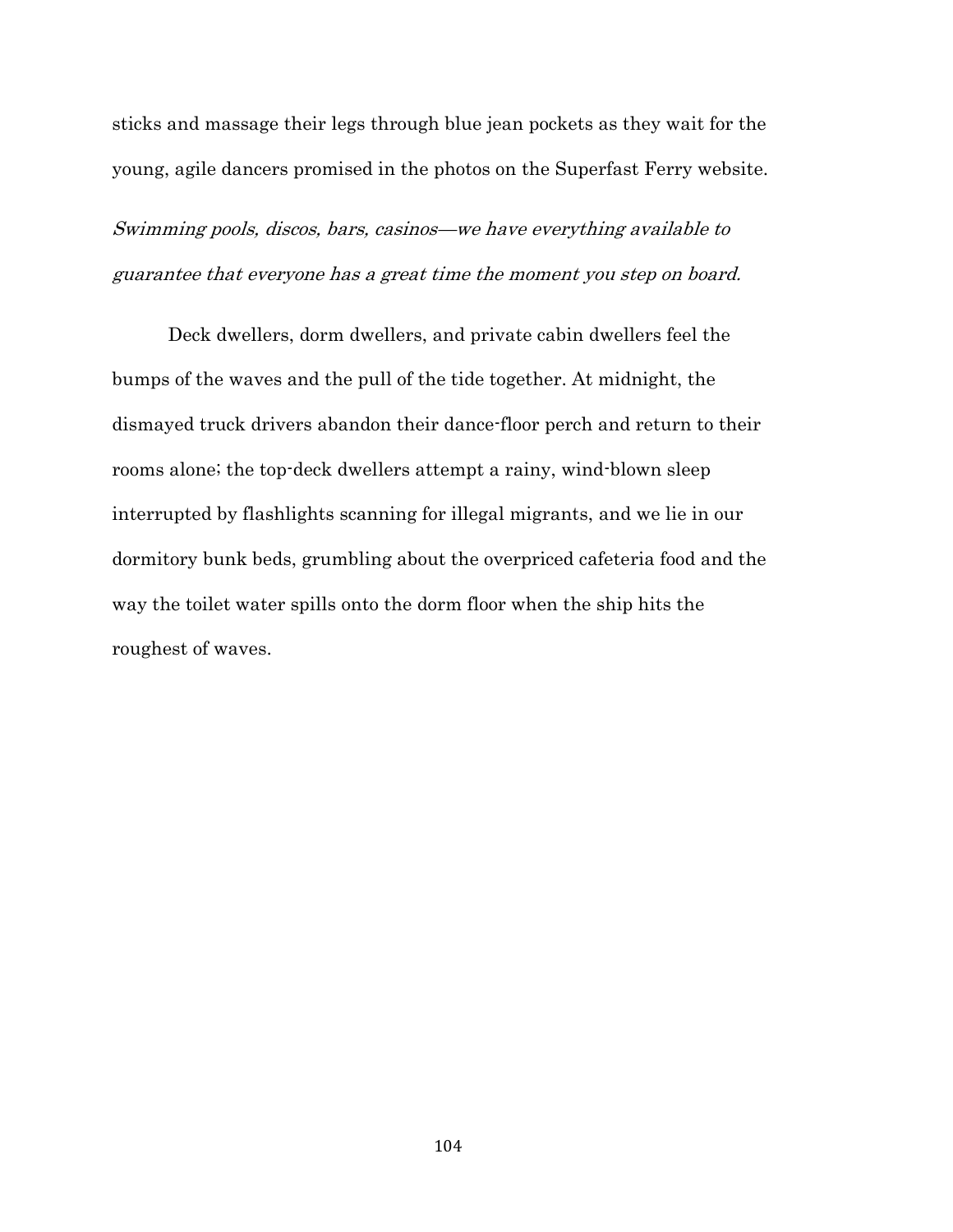## Thirst

#### Chilies

In the house behind the chili factory, the living room hung heavy with aromas of poblano, manzano, serrano, and guajillo. A deep breath tickled lungs, nostrils. The house's adobe-bricked floor cracked and parted, making way for desert grasses. I tried to plant wildflower seeds between the cracks of my bedroom floor, but the flowers never got enough light to bloom.

No amount of sweeping ever removed all of the dirt that blew in through open windows and piled beneath straw-braided rockers. I pirouetted across the cool floor, shedding the dirt from the tips of my toes to the melodies of Brahms and Tchaikovsky, practicing for my after-school dance classes. My mother followed the trails of my twirls with a broom and dustpan.

At night, I lay in bed and stared up at my ceiling, which was lined with a string of Christmas lights, each bulb covered with a decorative rubber chili that was purchased one at a time, in five-cent increments, from the chili factory. As I fell asleep, I counted chilies. For the springtime program at school, my classmates and I had to memorize a song, in Spanish, about the different types of chilies. *Chilaca, Pasilla, Chiltepin* we'd sing down the hallways. For the performance, I dressed as a habanero and stood on the stage next to a chilaca who got so nervous that he wet his pants, staining a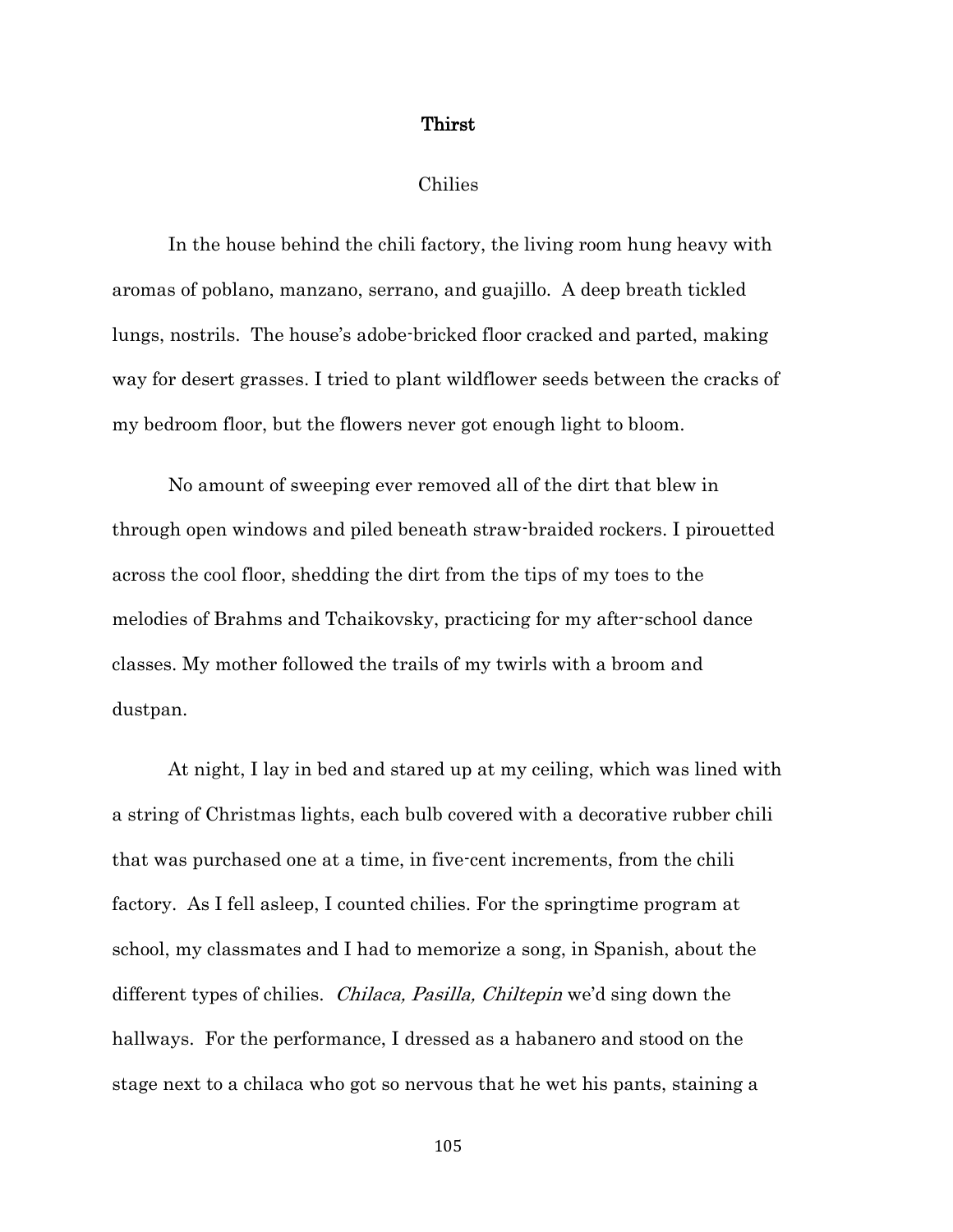section of his cardboard chili costume a darker shade of green. The urine dripped form the crooked tip of the chili and pooled between his lime-green roller-skating Sketcher shoes. If I'd been him, I would have popped the wheels out and rolled right off the stage.

After school, I often walked down our driveway to the chili factory, perched on a wooden stool in front of the check-out counter, and chatted about my day amidst floor-to-ceiling shelves stocked full of chili pastes and powders, chili t-shirts, plastic chilies that danced when a string was pulled, chili-patterned shoe strings – the types of gifts that always filled my grandparents' stockings when they came for Christmas visits.

I used my allowance to buy sweet lollipops with ants, crickets, and grasshoppers embalmed inside, licking away their sugary coffins until the tip of my tongue reached the cuspate head of the insect, whose body I bit off in deliberate segments, head-thorax-abdomen-wings. Willy, the chili factory owner, put the University of Arizona basketball game on mute and listened as I proudly announced each freshly-bitten limb, the terms gleaned from my second-grade science class. I'd slurp on picante mango suckers and squeeze the gooey threads of pelon pelo rico tamarind through the top of the plastic tube until my teeth were heavy with orange coating, the foreboding shadows of future cavities. Willy never counted the pile of change I flung on top of the counter. He'd pull at the strings on his U of A hoody, then scoop up the pile and drop the coins into the cash register. Willy always sent me home with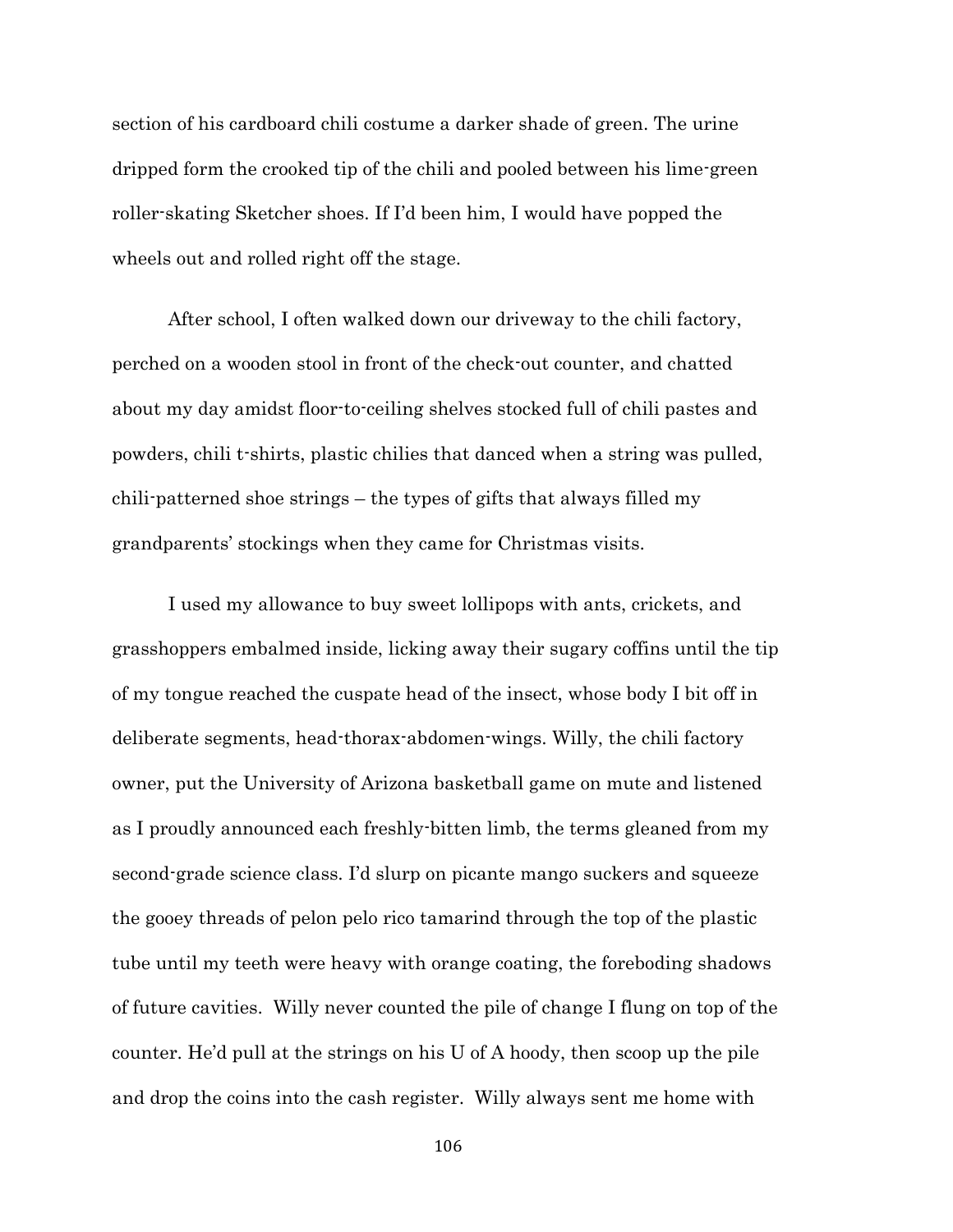free chili pastes and sauces for my mother, calling them "extras" or "leftovers."

Our front yard was a chili factory and our backyard was the purple Tumacacori Mountains, which were carved with roads and river tunnels. At night, the river tunnels came to life as people fleeing from Mexico crawled through to our Arizonan backyard on hands and knees, carrying children in backpacks to The Land of Opportunity. Sometimes when we were lying in bed at night, we'd hear a child's shriek through our open windows, or a father's yell, or a mother singing calming Spanish lullabies about twinkling stars, pretty horses, and amazing Grace. In the morning, we picked up discarded diapers, torn shirts or stained underwear from the yard.

During the day, I waded into the river tunnels with our dogs, wearing my favorite "The Chupacabra is Real!" shirt in an adult size that draped around my ankles. My mother sent me with sacks packed full of tortillas, chilies, beans, chips, blankets, and water bottles to hide in the tunnels and behind Saguaros and beneath desert willows, tasks that left me covered with layers of unforgiving dirt.

When the policemen inevitably pulled into our driveway, faces red, eyes squinting, drooping mustaches, and ponds of sweat stagnant in the folds of their backs, my mother sent me out the backdoor to run into the mountains. I ran barefoot on my callused, desert-girl feet. My shirt snagged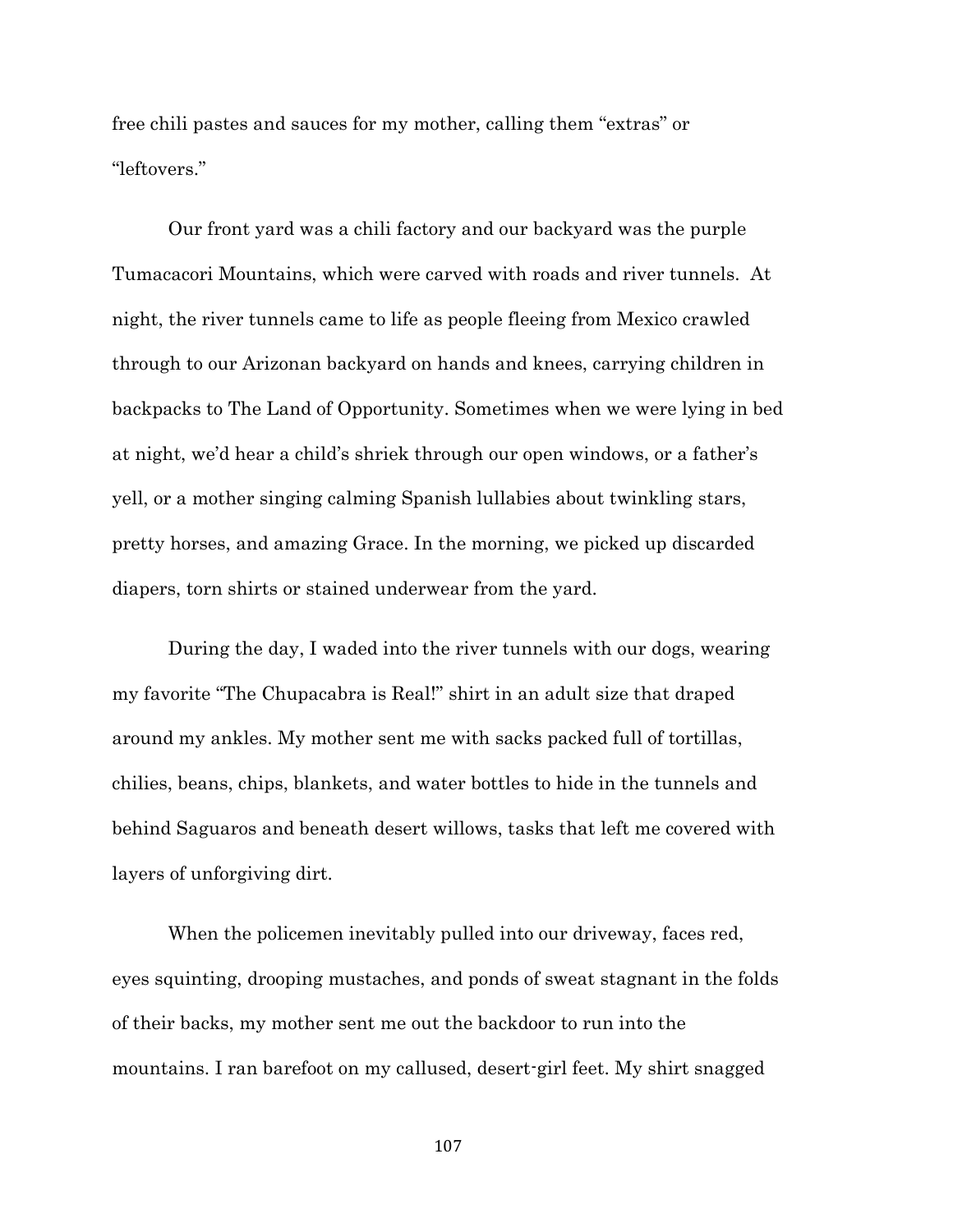as I dashed through bushes, eyes squinting as I tried to make my way through the dimming evening light. I crawled into the mouth of the river tunnel, its concrete walls reverberating with the thuds of the cars passing above, spiders to my left and Gila monsters to my right. I grabbed leftover cans, tied them up in blankets, and shoved them into our rickety metal shed. Unable to find what they were looking for, the policemen left, spitting I know you're helping the illegals. And you're going to regret it.

But we never regretted it, and I ran the supplies right back to their spots the next day. In the evenings, my mother and I ate our dinners on the front porch, yelling at our dogs to stop chasing the javelinas, listening to the crunching twigs and padding footsteps of immigrants walking through our backyard, watching the chimneys of the chili factory spew their acrid smoke into the sky as Willy toasted tomorrow's batches.

## Piles

Ella's grandparents napped an awful lot. When we were playing fairyland or doggaland in her grandparents' yard, dodging through beds of cilantro, heirloom tomatoes, wildflowers, and cacti, I'd try to peek into her grandparents' windows and see past their thick, dark curtains, because after two years of Wisconsin Summertime friendship, I had never been invited into her house. I fantasized about her grandparents living with closets full of dead bodies, Frankensteinian experiments, or stolen children who came out only at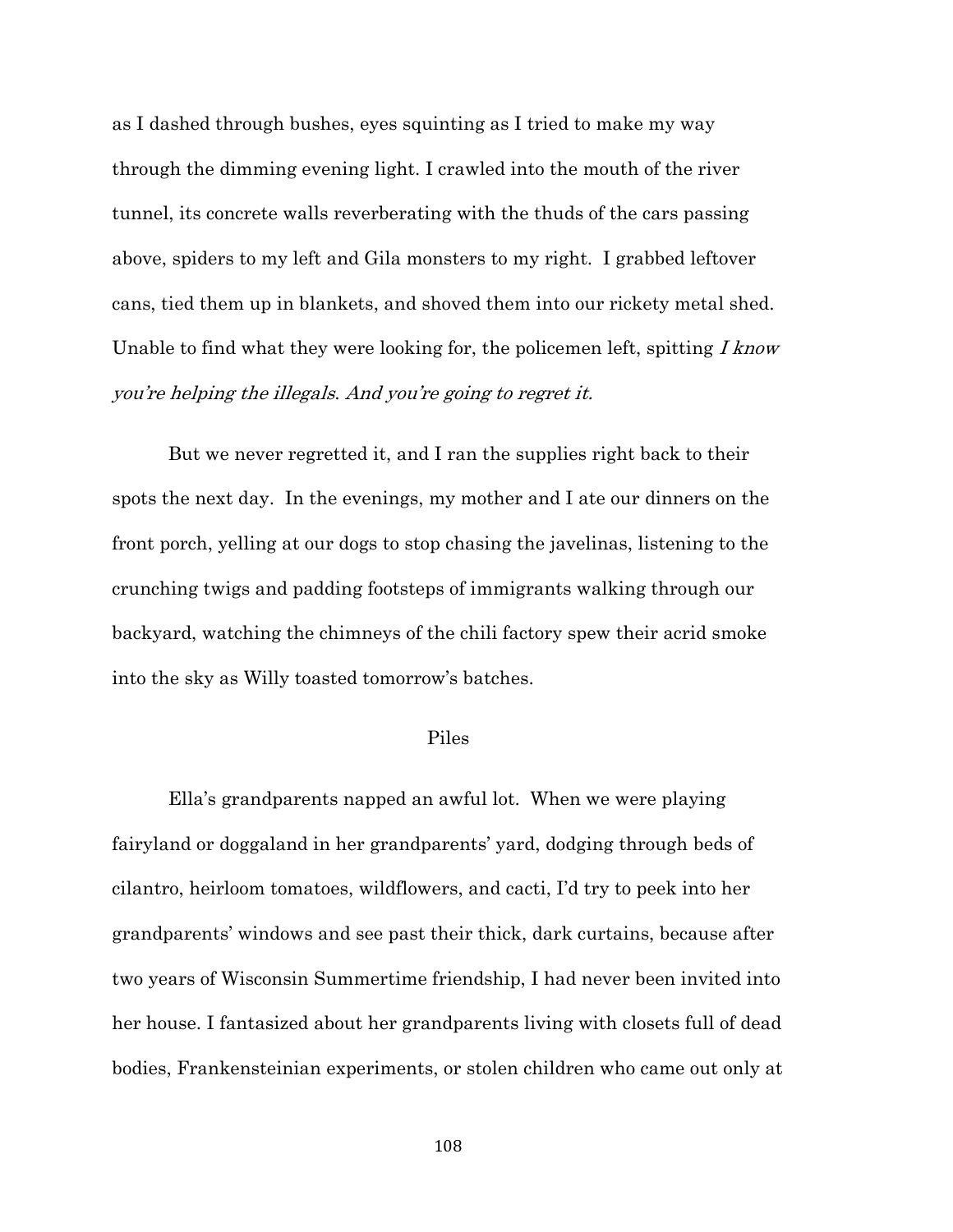night to plant and tend to their massive garden. I never shared these fantasies with Ella, who was easily angered and enjoyed killing off my dog fairies or magical kittens with sudden sinkholes or accidental falls whenever we were in play world.

One day we were sitting in my dad's front yard, beneath a tall oak tree that kept dropping leaves into our drinks, as we argued about who the best Disney dog was. As we debated, her grandma leaned out of the front door and yelled, Ella! Come inside and talk to your mom on the phone! When she saw Ella motion *I'll be right back, just stay here*, to me, her grandma yelled again, You can come inside too, sweetie! We'll get you something cool to drink.

 I remember resisting the urge to race to the front door. I tried to walk calmly through their front yard, making sure not to stomp on any flower or vegetable beds, worrying that an accidental step on a stem or leaf could get my golden invitation revoked. Outside, the sun was bright, melting the ice in our drinks and dripping strawberry LipSmacker chap stick down the corners of our mouths in a joker-esque fashion. As soon as Ella's grandma shut the heavy oak door behind us, everything went cool and black. I blinked as my eyes adjusted to the lack of light. The outline of her grandma's cherrypatterned dress, which hugged her curvy hips, disappeared into the dimness. Come into the kitchen and I'll pour you some lemonade her grandma's voice echoed from the other end of the house.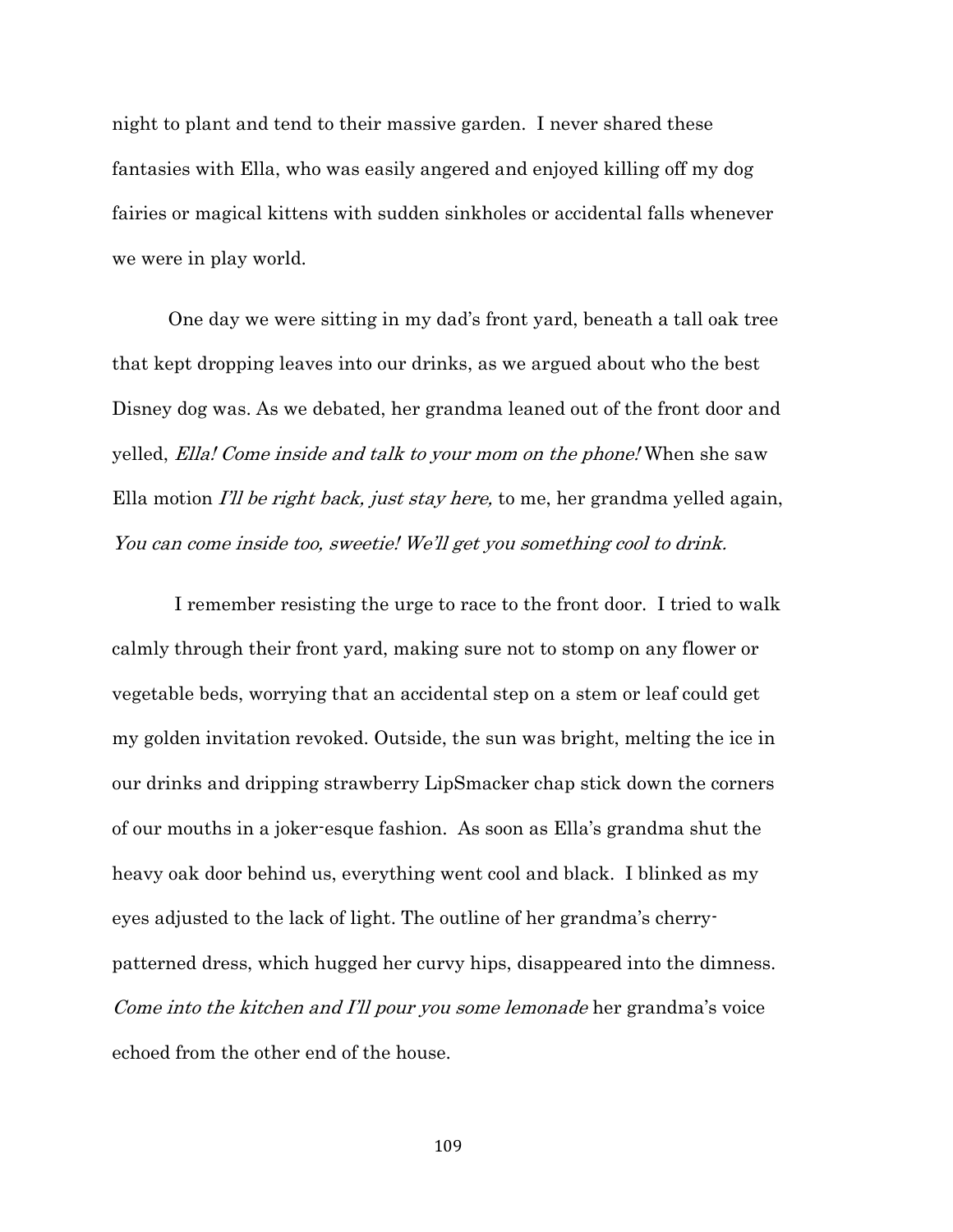No matter which way I turned, I was surrounded by piles of newspapers dating back to 1944, loose photographs, books about gardening stacked on top of books about vehicles stacked on top of books about World War II, balls of yarn, expired coupons, new coupons, used coupons, fishing hooks, and more. Some stacks reached the ceiling. Something smelled, or, perhaps everything smelled. The air absorbed the smells of these items, and the air conditioner circulated the air through the vents, over and over again, as if deliberately adding to this cycle, as if the house was clinging on to these belongings just as much as its inhabitants were.

To make my way through the house, I had to follow a thin, cleared trail, like something the boy scouts would have whacked through overgrown weedy woods. I ran my fingers along the stacks as I walked, feeling the soft hair of the Asian dolls, knocking a few loose family photographs to the floor, scraping the dust from cassette tapes and old fans between my fingernails, feeling the textures of maps, empty rolls of tape, and wine bottles that appeared as if they'd started to be crafted into something new and potentially usable. I wondered if all of these items were meaningful in someway, like this was a museum of their lives; or if Ella's grandparents just feared loss – of people, objects, trash, anything -- or if these items were arbitrary, simply gathering into piles because her grandparents were too lazy to throw all the junk out. As I turned a corner and entered the dining room, I slipped the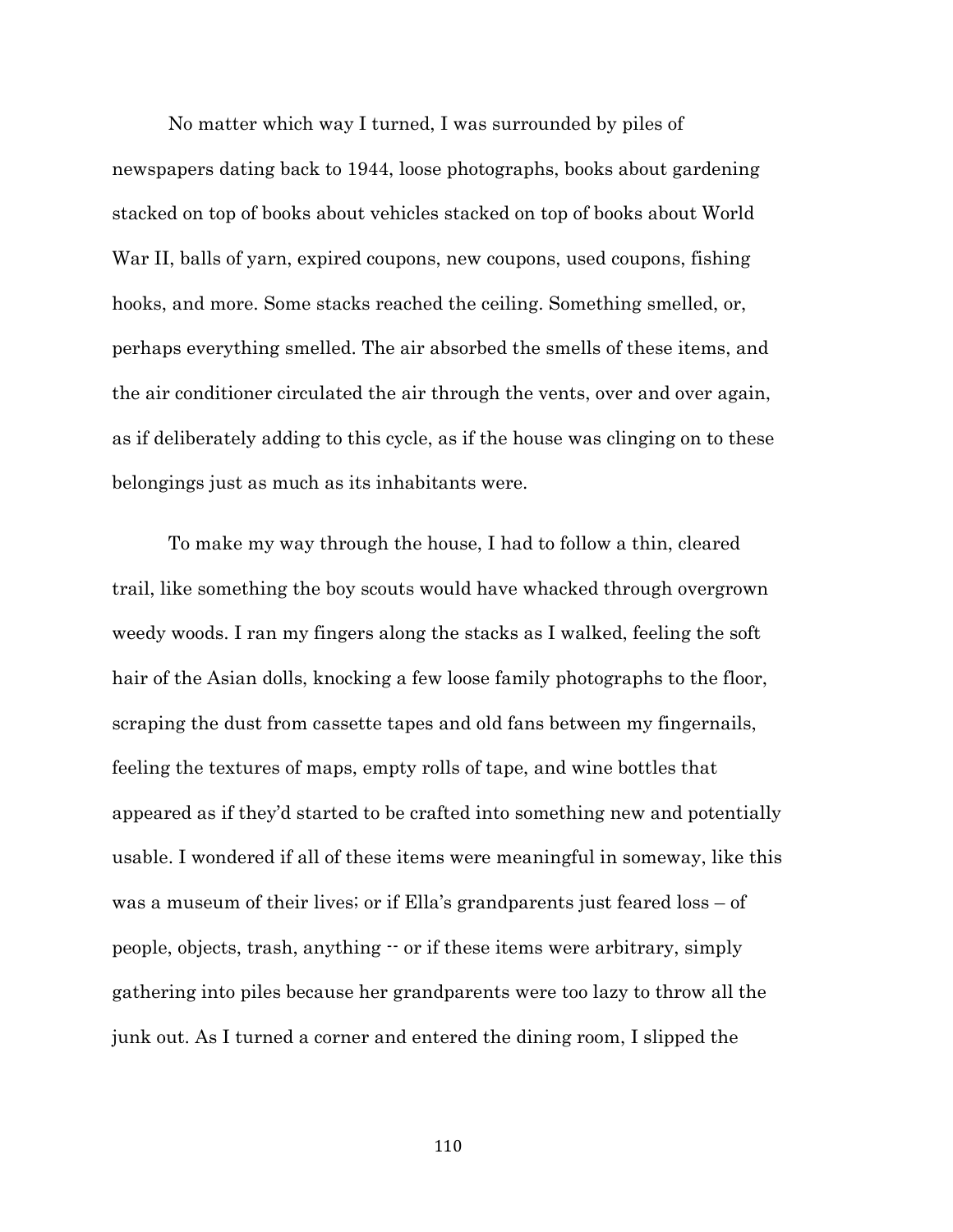plastic tulip ring off of my pointer finger and set it on top of a stack of cracked handheld mirrors.

In the kitchen, Ella's grandma chatted with me like normal. When she yelled for Ella to come down and sit with us, we heard an upstairs door slam. Her grandma and I sat on bar stools, surrounded by heaps of cookbooks, cooking magazines, phonebooks, babies' dresses, junk mail advertising discount boats and blenders and dentures. She didn't say *excuse our messy* house or sorry about the junk, we just haven't had time to clean in a while. Instead, she said would you like some sugar with your lemonade? What about a cookie? Both of which I accepted eagerly, because I was always a very hungry child, and I remember the cookie tasting like sweet chocolate and oats, with just a hint of old newspaper, stains on dead babies dresses, and book dust; the lemonade electric on my tongue, with trickles of sweat, stale perfume, and maybe urine, was that urine?

### Choir

The high school choir director wore pastel suits that stayed crisp, even in the wet heat of the Arkansas summertime. He was unmarried and drove a white Cadillac that always gleamed as if it was fresh out of the car wash, never a smashed bug on the windshield. Friends who took his choir class said they loved Mr. Winns, said he spoke in the most calming voice. He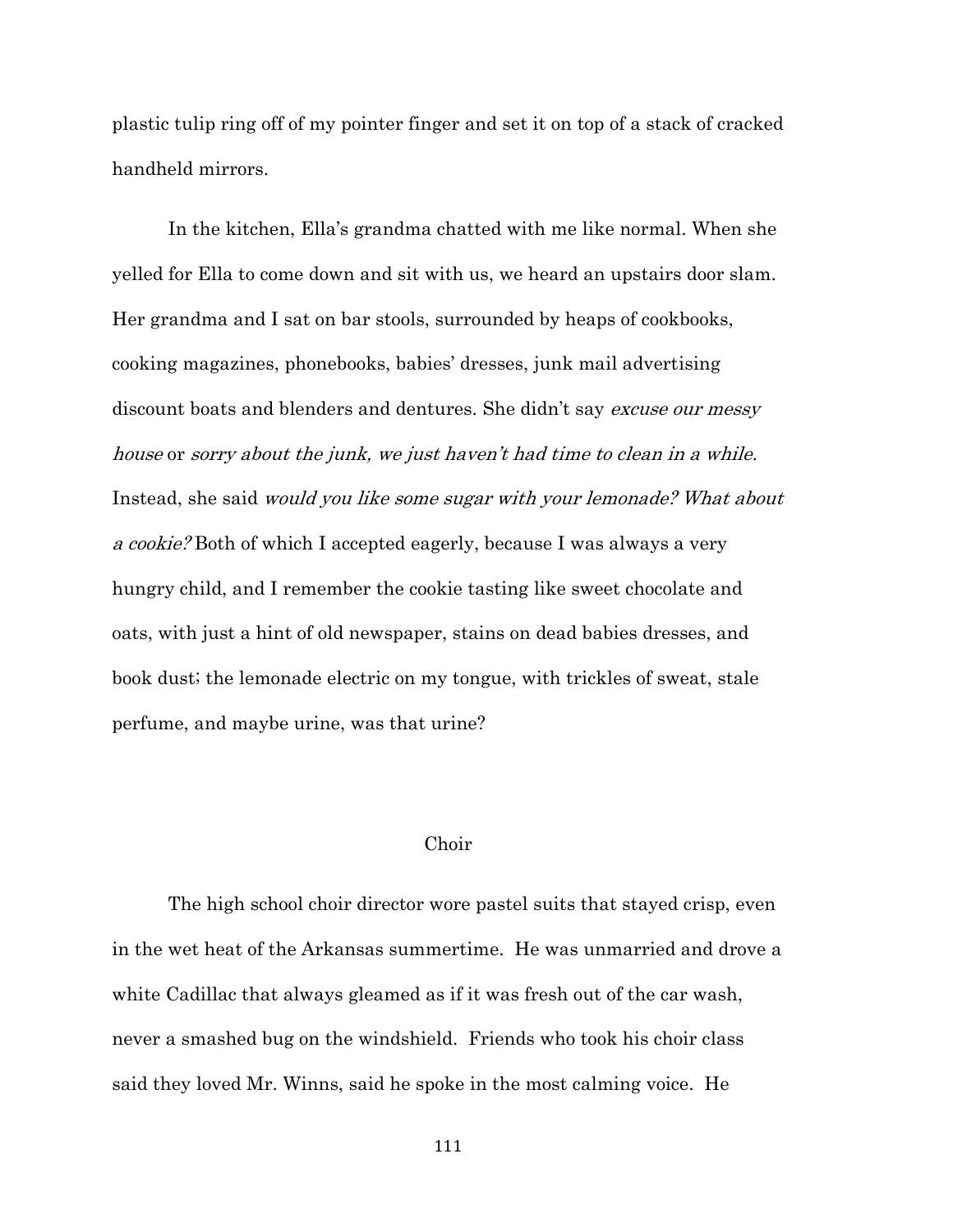waved soft hands and well-maintained fingernails in the air, keeping the students' crackling pubescent voices in time with beats of three, four, six, eight, and twelve. He sang the National Anthem at Friday football games.

Mr. Winns preached at the Revival Center Church of God, an African-American church that was known for its expansive Sunday potlucks of ham casseroles, potato salads, French fries, Cajun fries, sweet potato fries, fried chicken, spinach dips, roast beef, guacamole. At church, he spread messages of the Lord, of love and kindness and humanity and the importance of keeping romantic relationships within the range of Adam and Eve.

Bent over lunch hour meals of instant mashed potatoes, thawed broccoli, and rubber ham that bounced onto plastic trays, students often whispered *Do you think Mr. Winns is gay?* To which, some very devoted Baptist choir member always spat back No! Of course not, he's just different. Geeze, do you want to go to Hell?

Mr. Winns didn't drive a muddy pickup or wear tennis shoes with his khakis like Mr. Defir, the history teacher; Mr. Winns didn't wear athletic shorts to school like the coaches or teach class with stained button-ups like Mr. Gramm, the biology teacher. Somehow, the sloppiness of these teachers made them *manly, masculine, real Southern men*. They ate messy, saucy meats in the teachers' lounge, tossed their dishes into the sink without washing them, and talked about that game last night and that deer we shot.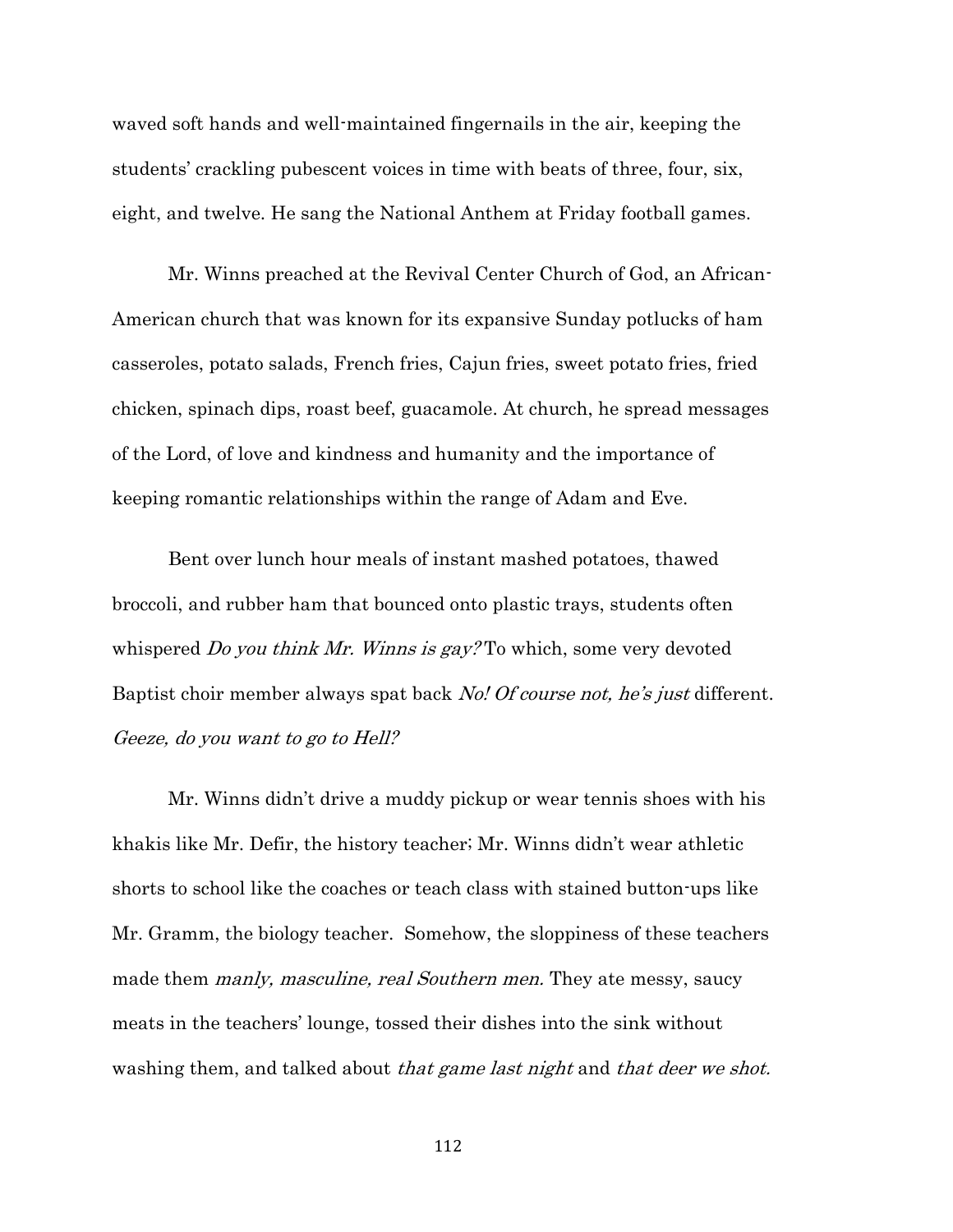We had a friend, Travon, who became the school's first male cheerleader, who loved shopping and wearing tight Abercrombie & Fitch shirts and Hollister pants, who said he wanted to be a model when he graduated. He kept his afro short, combed, and fluffy. Travon dated girls from nearby schools one week at a time, changing his Facebook profile picture with each new girlfriend. Whenever we'd ask him why his relationships all ended after a week, he'd say  $\Gamma'$ m just not that into her, or  $\overline{I}$ don't know, she texts me too much and wants to go out all the time. Like, I need some space, you know? And, no, ew, I am not gay. You know, I just love that pussy, he'd say, then cringe.

Travon didn't fit in with the guys who'd show up to class covered in flecks of mud from last night's mud ride, whose pickups still had freshly dead deer in the truck bed when they rolled into the high school parking lot, who talked about new shotguns and *fucking bitches* and called each other *gay* when they were trying to be funny and insulting. He didn't fit in with his cousins' clique, who wore baggy blue jeans that pooled at their ankles and flat-brimmed hats with the price tags still on, who smoked Newports, blared the hottest hip-hop songs out of their vehicles. Travon sang Taylor Swift lyrics with my girlfriends and I. He went to our matinee chick flicks, because all Monticello offered for entertainment was a movie theater and a bowling alley. Travon helped us shop for sundresses at Wal Mart and It's Fashion and Stage. When we got our licenses, he drove with us go shopping 100 miles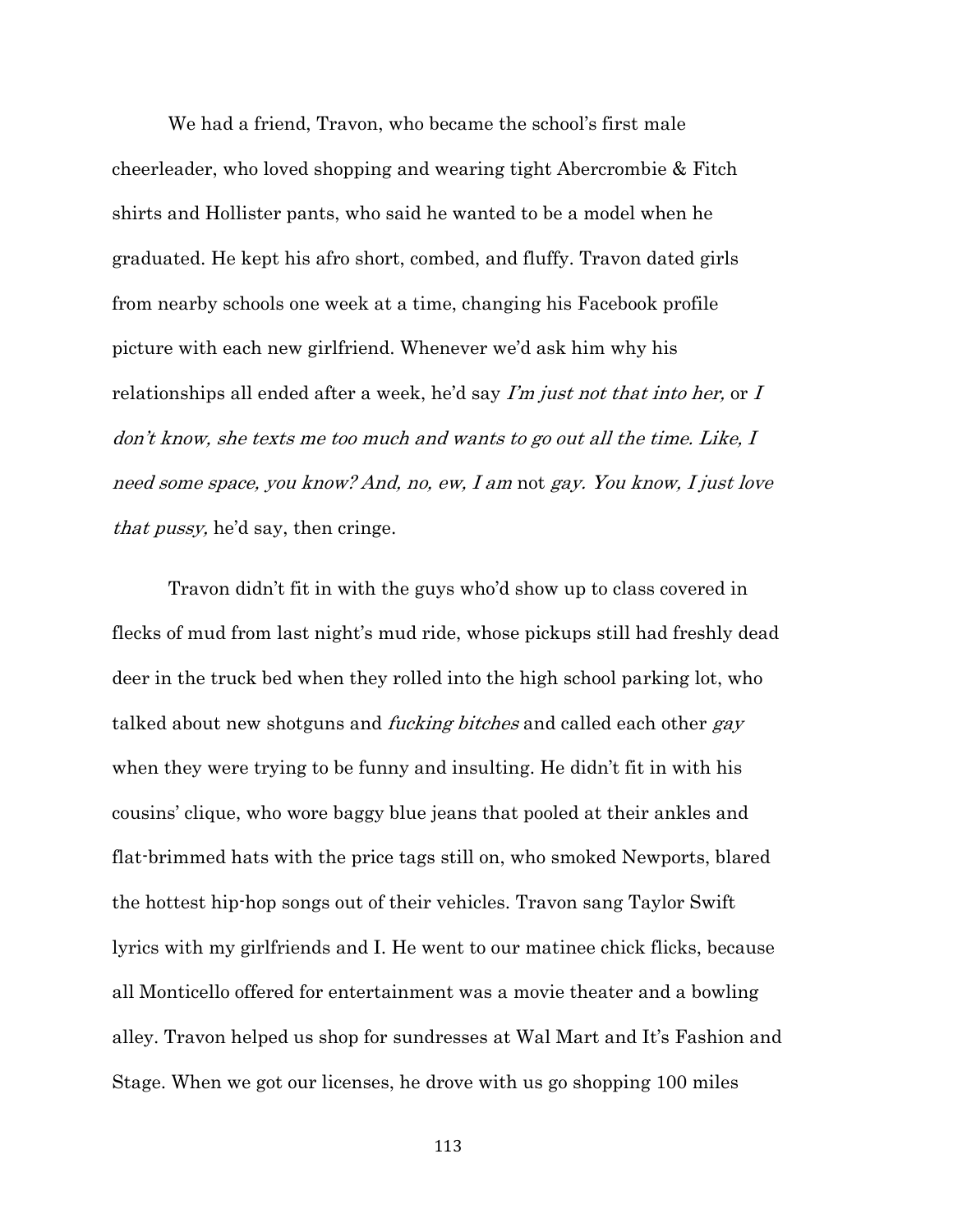away in Little Rock, all the while slurping down Skittles and hot Cheetos, chasing them with gulps of pink lemonade. Travon taught us the great sin of pairing brown tops with black bottoms.

The year after we graduated from high school, Mr. Winns died alone in a jail cell. Mr. Winns had been a secret epileptic, suppressing his disease with prescription pills and sedatives for many years. We had no idea.

We also had no idea that he had been inviting male students back to his house after choir practice, luring them to his bachelor pad, a two-bedroom brick house at the end of a cul-de-sac, his own little House of God, with the promise of a heavenly oxycodone, hydrocodone, or propoxyphene high. The boys lied on Mr. Winns' living room couch, beneath wooden "God Bless This Home" signs, crosses nailed to the walls, and prayers that had been printed and framed. In this house of Glory and God, Mr. Winns handed the boys each a painkiller that they popped onto outstretched tongues and slid past their braces, down their throats.

Once the boys were high, Mr. Winns slithered closer to them. He'd crawl a hand up their legs, then a tongue, ever so slowly, and take his Eucharist from the boys' bodies. I don't know if he loved them and fed them a sobering meal of steamy chicken noodle soups with warm bread afterward, but I do know he invited them over in the evening, close to dinnertime. I don't know if there were mutual kisses or stolen kisses (the boys said they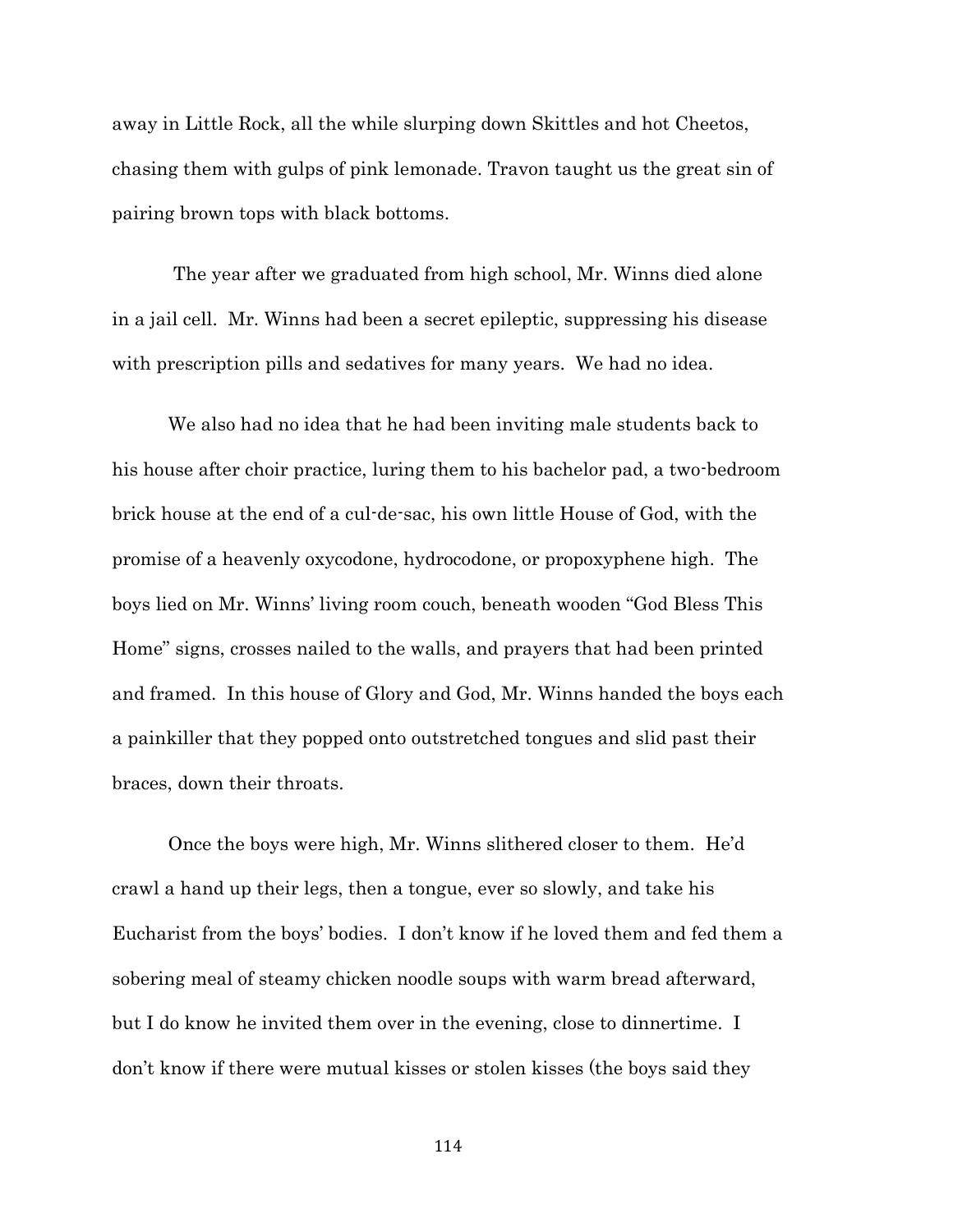were stolen, but why did they keep coming back?) or if he lusted after them only temporarily, then sent them, disoriented, to walk back to their trucks with unzipped flies and crookedly buttoned shirts, swerving across the yellow lines back to their homes.

The boys kept this secret for many months. When they finally told their parents and friends, Mr. Winns was arrested and thrown into a jail cell where his cell mates, murderers and thieves who suddenly became holierthan-thou when a "child" molester was added to the cell, may have reached for Mr. Winns in a similar fashion, but took their hands to his body in a way that was not-so-holy, not-so-soft. Teachers who had been friends with Mr. Winns, members of his congregation, and parents of students who had loved Mr. Winns were horrified and they hated, they fag-ged, they spat, and they prayed for his eternal burning in Hell.

At the time this story broke, I was taking a creative writing course at college. The professor, a married man in his 30s, was known for wandering hands. Sometimes, in the middle of student readings at "Word Garden," he rested his palm on one of his female student's knees and left it there for thirty seconds or so. Students sitting nearby fidgeted awkwardly in their chairs when he did this, some pretending not to notice, others exchanging disapproving glances with each other. He never crawled his fingers up their legs any farther, and many of the girls were okay with this because they said he's not harassing us! He only does this because he thinks we're really good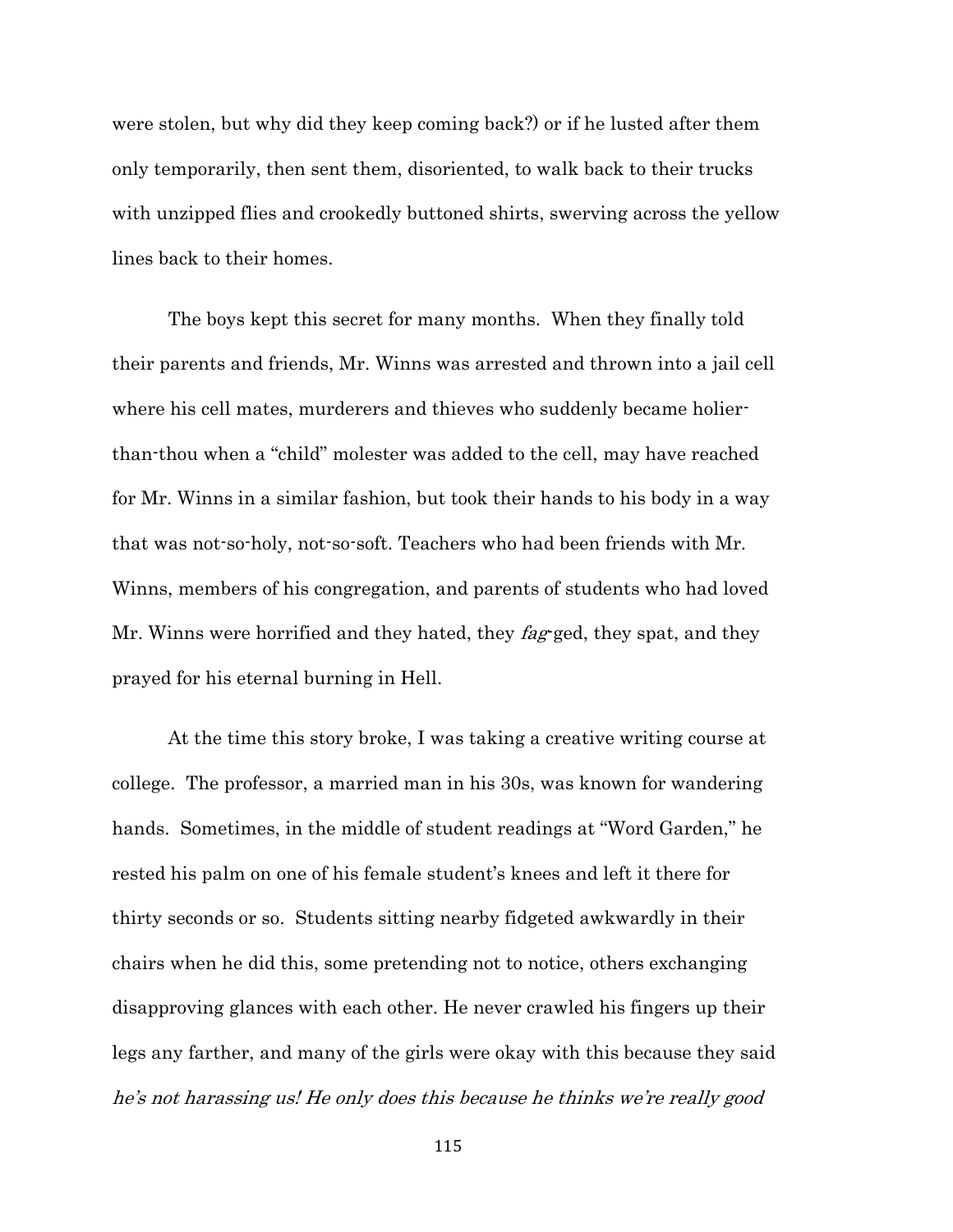writers. It's his way of showing affection and friendship. The girls bragged about it at lunchtime or while they were studying in the quad, as if his hand had welcomed them into some secret sexy writer clique. The professor never put his hand on a male student's knee, or mine. He still works at the college.

When Mr. Winns told the jail wardens that he was epileptic, that he really needed his medications and painkillers, the wardens refused to give them to him. Mr. Winns died mid-seizure in a pool of urine and sweat in the jail cell, his head slamming against the concrete floor until he reached eternal peace, or eternal misery, or eternal silence and nothingness.

That same year after we graduated, Travon, who had moved out of our small town and to the capital city for college, group-messaged us saying that he had recently realized he was gay, and that he was having an affair with a 50-year-old married male doctor, who paid for his silence in Rolexes.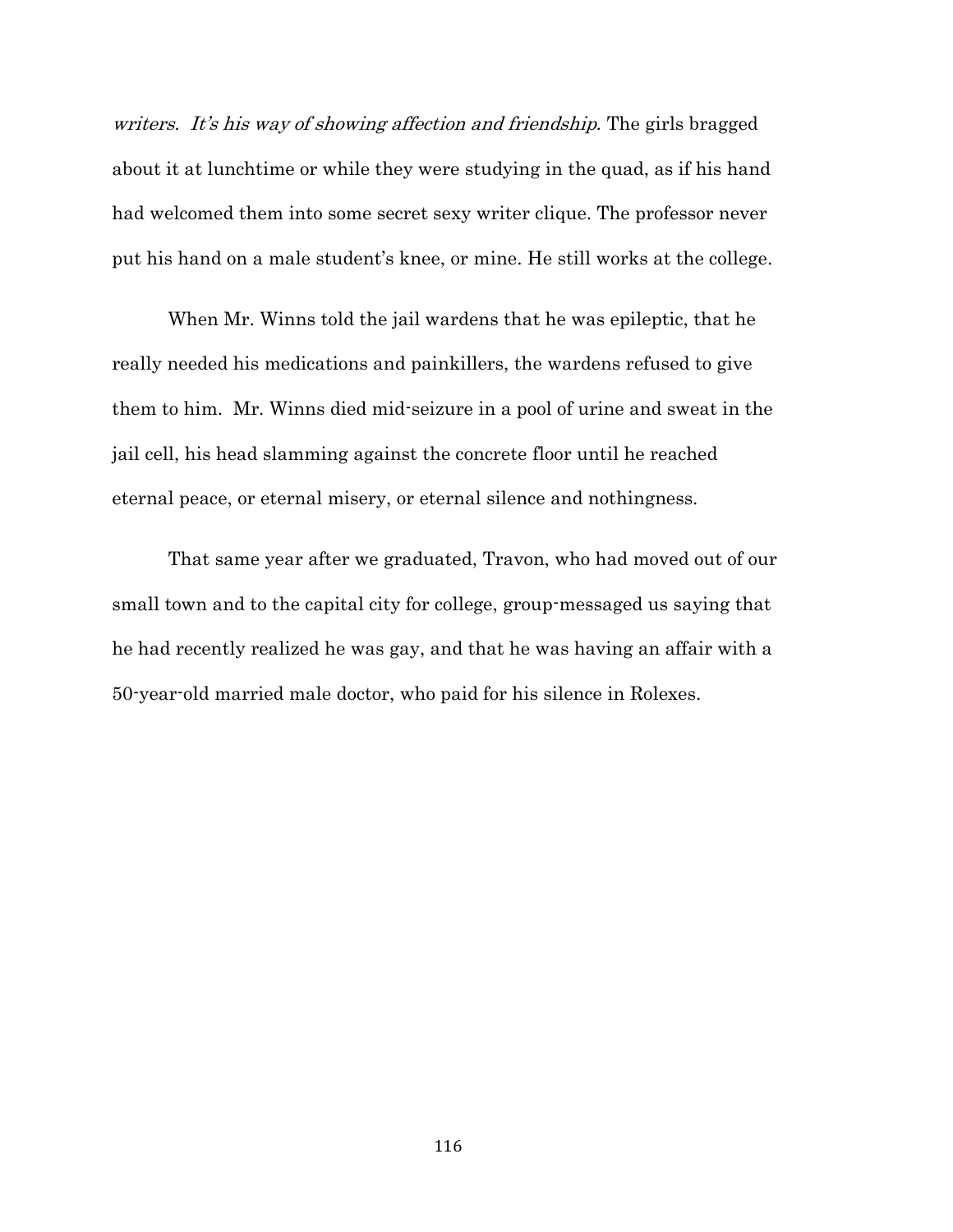# Porcelain

When the G# key on the piano gets stuck to the G key, it might be because of the teal polish that falls between the porcelain crevice when she paints her nails above the keyboard. Once, she thought the practice room would be a safe place to hide a stray kitten in the winter. When the custodians found the animal strangled in the wire strings beneath the soundboard the next morning, the G# and G keys were fine. Sometimes, the keyboard becomes a bench where she and her boyfriend kiss after she finishes playing a piece by Chopin or Beethoven or Mozart, and that lodges the C and D, E and F keys together temporarily, and they always release afterwards.

She blacks out when she's performing on the stage. If her scholarship didn't require performances, she would play only in closed rooms, behind locked doors. When she's performing, her fingers and feet move as if they have been programmed by her teacher and her head is nothing but white space, until the end, when the crowd wakes her with their cheers.

At the end of her last performance, she looked down at the keyboard and noticed the specks of blood. It dripped between the G and G#, gluing the keys together so when the boy performing after her sat on the piano bench, his chords were ruined. But the tips of his quick fingers dusted her blood off of the keyboard as he continued to play, returning the keys to a clean ivory by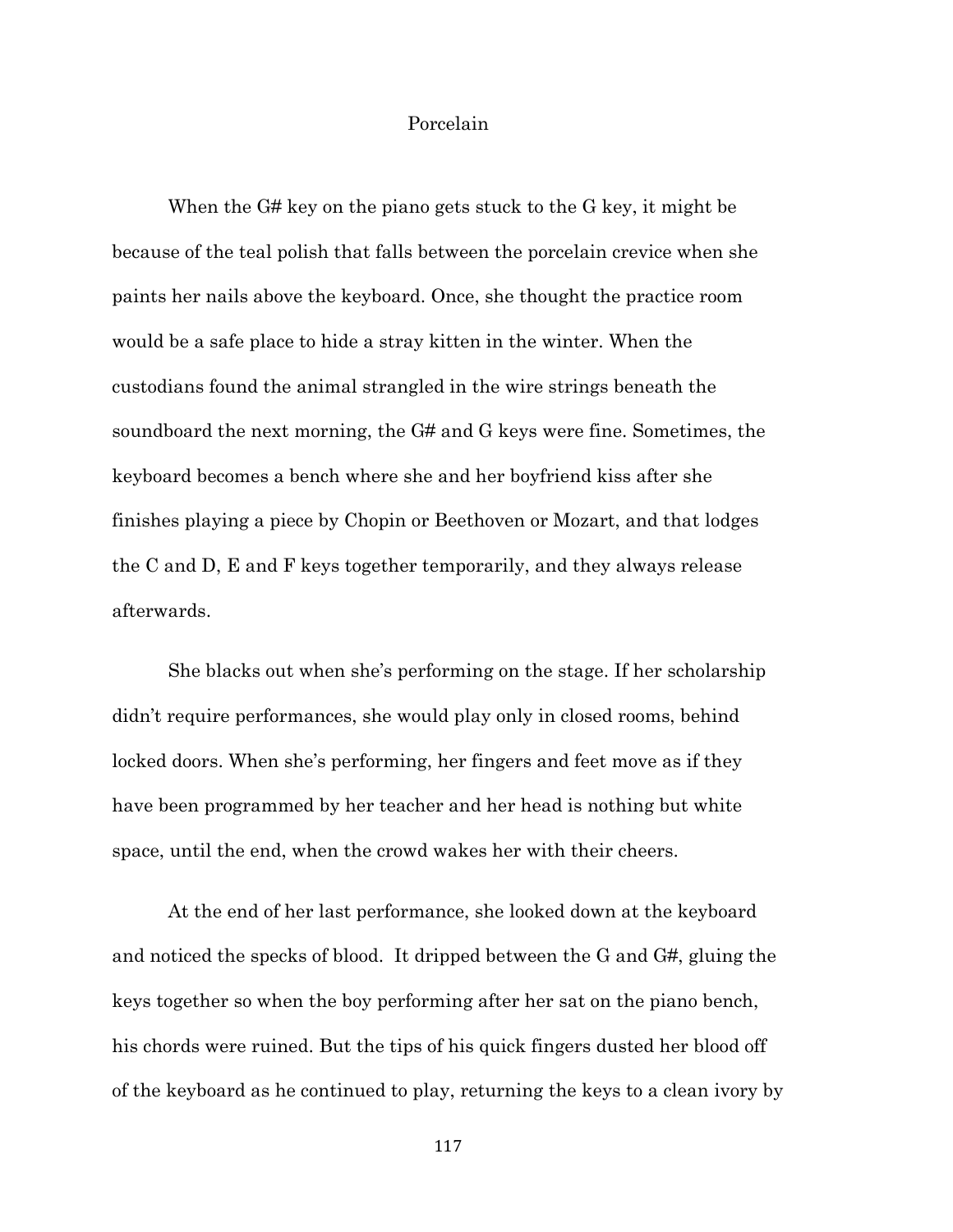the end of the performance. She watched this from the stage-wings, watched him clean all remnants of her as the crowd sat silently bathed in ninetydegree light shadows, watching the overhead ropes swing to and fro with the reverberations of the chords.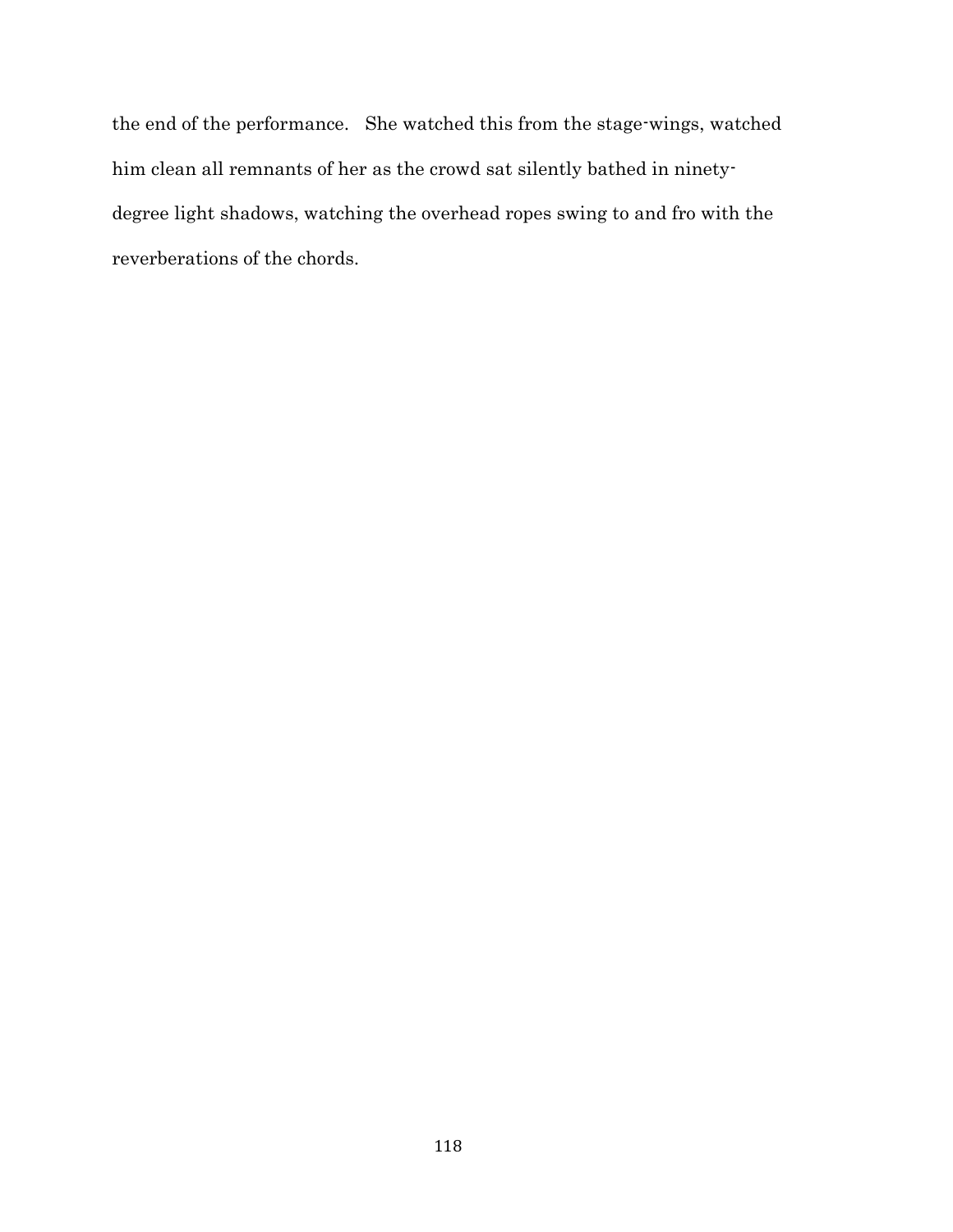### Tincture

The doctor shined a flashlight down her throat and said her tonsils were red, no, *scarlet*. He handed her a bill with the cost circled in a red marker at the bottom. Red, like the crisp leaf that tangled itself into her hair as she stood on 34th street, debating whether to slip the hundred-pound bill she found on the bus into the Styrofoam cup of the man begging beneath golden arches. If she could paint her emotions, they'd be blurry dashes of vermillion on a piece of torn cardboard lifted from the trash, because she hated the way her fingernails dug grooves into her palms and refused to hand the bill over to the man, and she especially hated the way her fingers so willingly released the bill into the pink palms of the cashier at Topshop.

Once, her flatmate came home with arms trellised in mulberry bruises that turned crimson beneath pressed fingertips. The flatmate's eyes filled up, glossy and red, as she told the story of the bruises. While she spoke, the flatmake picked at her pink cuticles until blood poured from the sides of her nail beds and dripped onto her comforter. The flatmate talked about her abusive boyfriend, how she was blamed for his anger, for his bites and the shattered glass. The next day, the boyfriend sent a bouquet of red roses with a card reading I'm so sorry. The flatmate kept her roses to herself, sitting atop the dresser in her bedroom.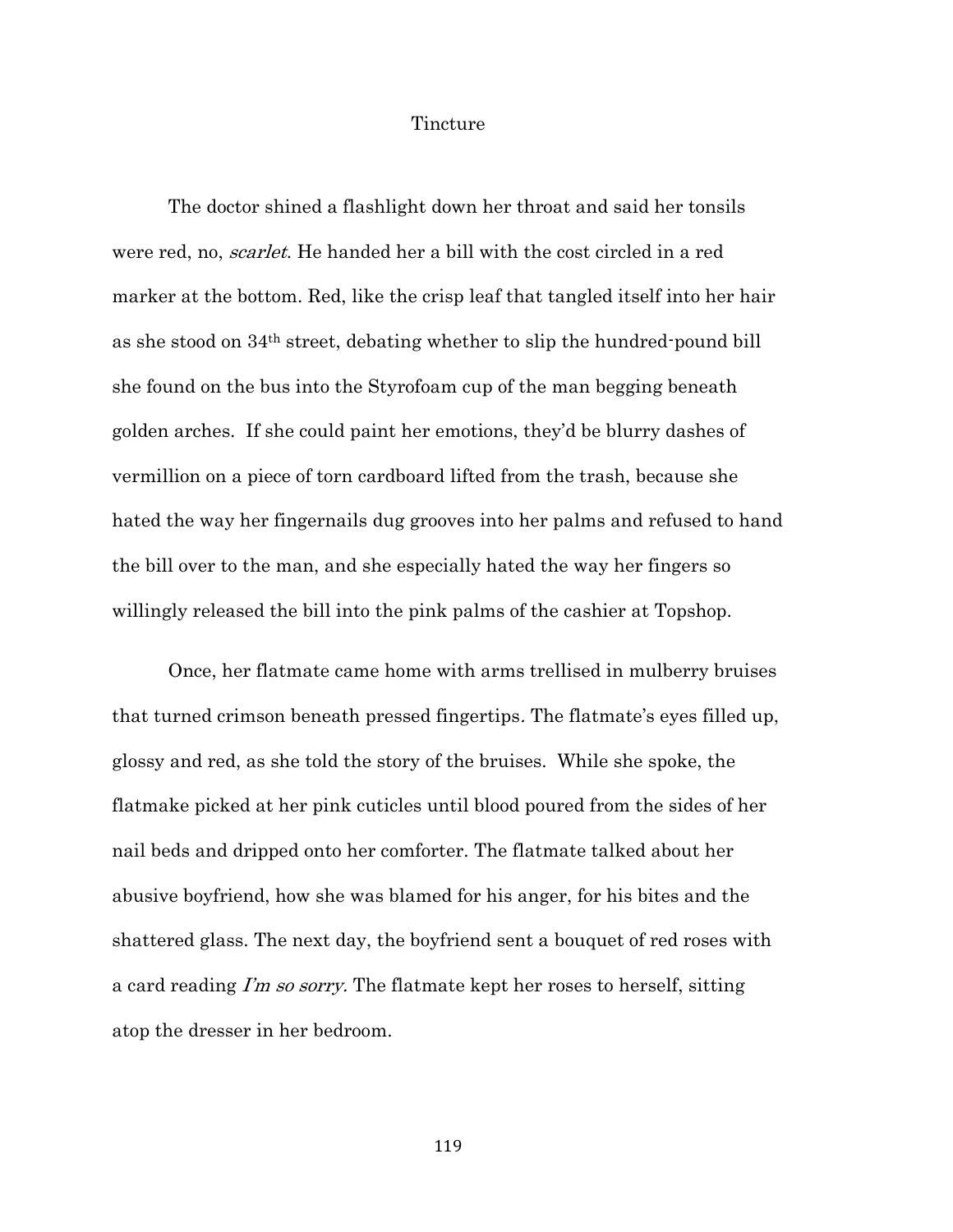Their living room mantle was decorated with a vase of artificial dahlias, but each day the felt petals faded, a bleaching so subtle it went unnoticed until the petals were light coral and no longer matched the plaid curtains. A troupe of fire ants broke into their flat one night and stole crumbs of cakes and breads and crackers. When the roommates woke up the next morning to a parade of ants by the kitchen door, they stomped on them one by one, leaving behind a bloody streak that they could never completely erase from their wooden floors.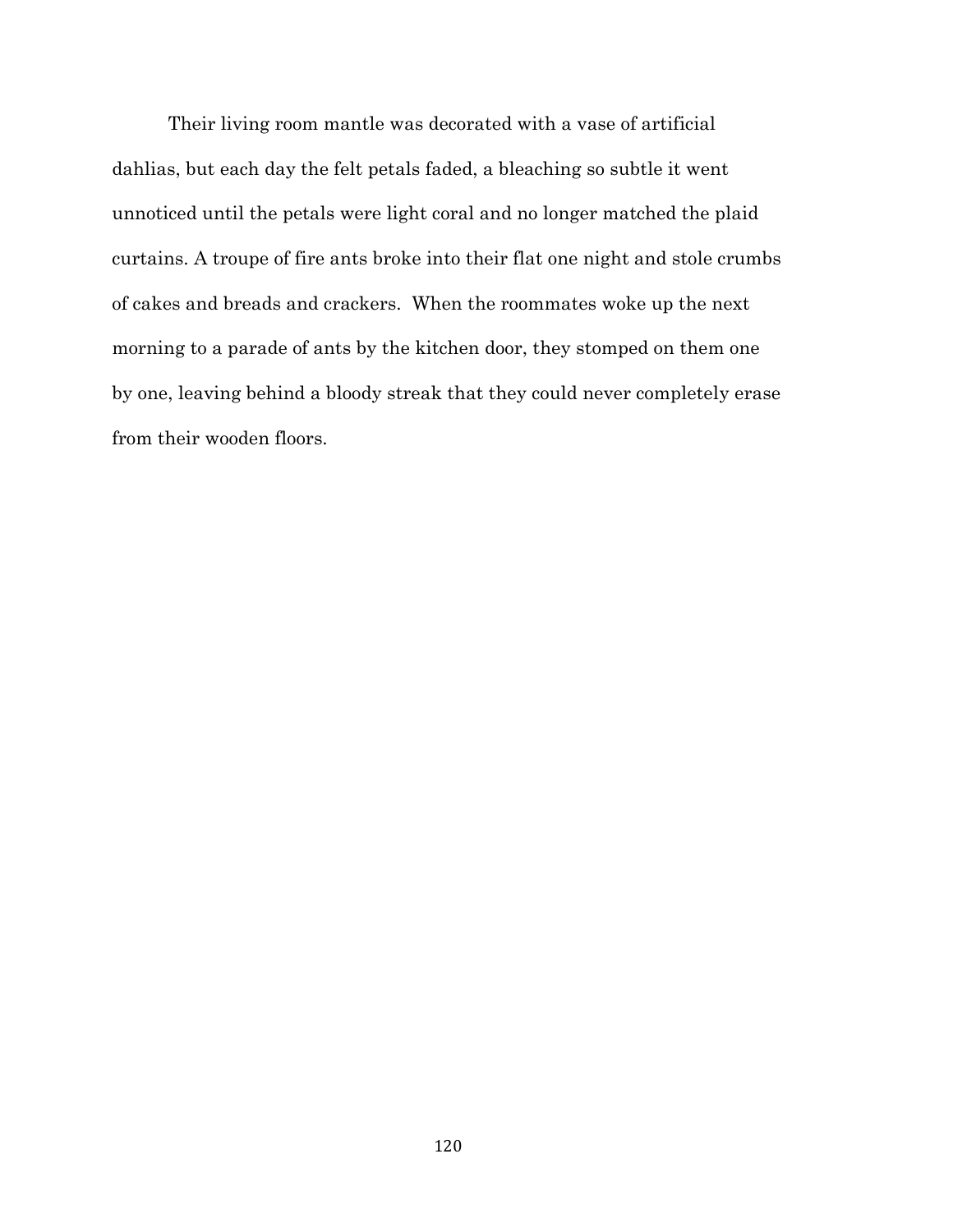# Burnt Petunias

I stood next to the patch of petunias with my mother's red lipstick smeared around my mouth. The pool of sugar water beneath my tongue trickled down my throat as I tilted my head upward to the amaranthine desert sun. With my lips puckered and ready, I waited to be recognized by the hummingbirds.

The javelinas scurried by in a snorting pack as they scavenged for prickly pears, their short legs tripping over budding yuccas.

Desert-stained men and women, families and children, ran through our front yard, stopping only to pick up the snacks and water my mother left on the front porch of our adobe house. The men and women carried packs full of water and tamales and chilies, and they hoped this was enough food to sustain their journey across the border, but they usually stopped at our house. Sometimes they left a plucked and stemmed Mexican Hat on our front doormat as a thank you.

When the white, boxy, cars peeled into our driveway, my mother told me to keep my red lips sealed and hide the containers of food before the officers approached our door.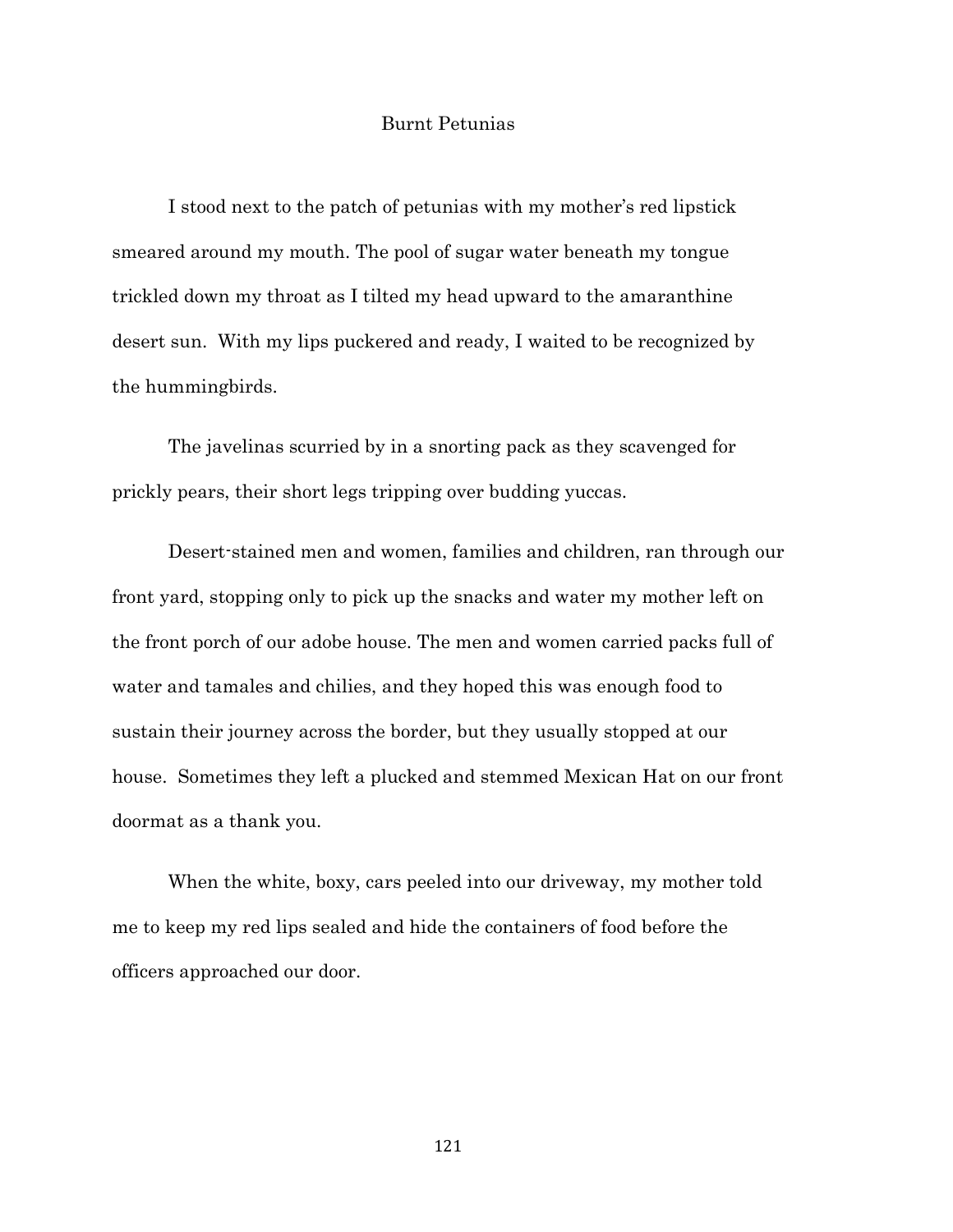Instead of the hummingbirds, I met strangers on the Nogales sidewalks who would ask me Cómo estás? and then yell at my mother for never having taught me Spanish, fooled by the ambiguous bronze of my skin.

But the hummingbirds, aware my young, brown limbs could not bloom a petunia or an iris or a lily, never showed.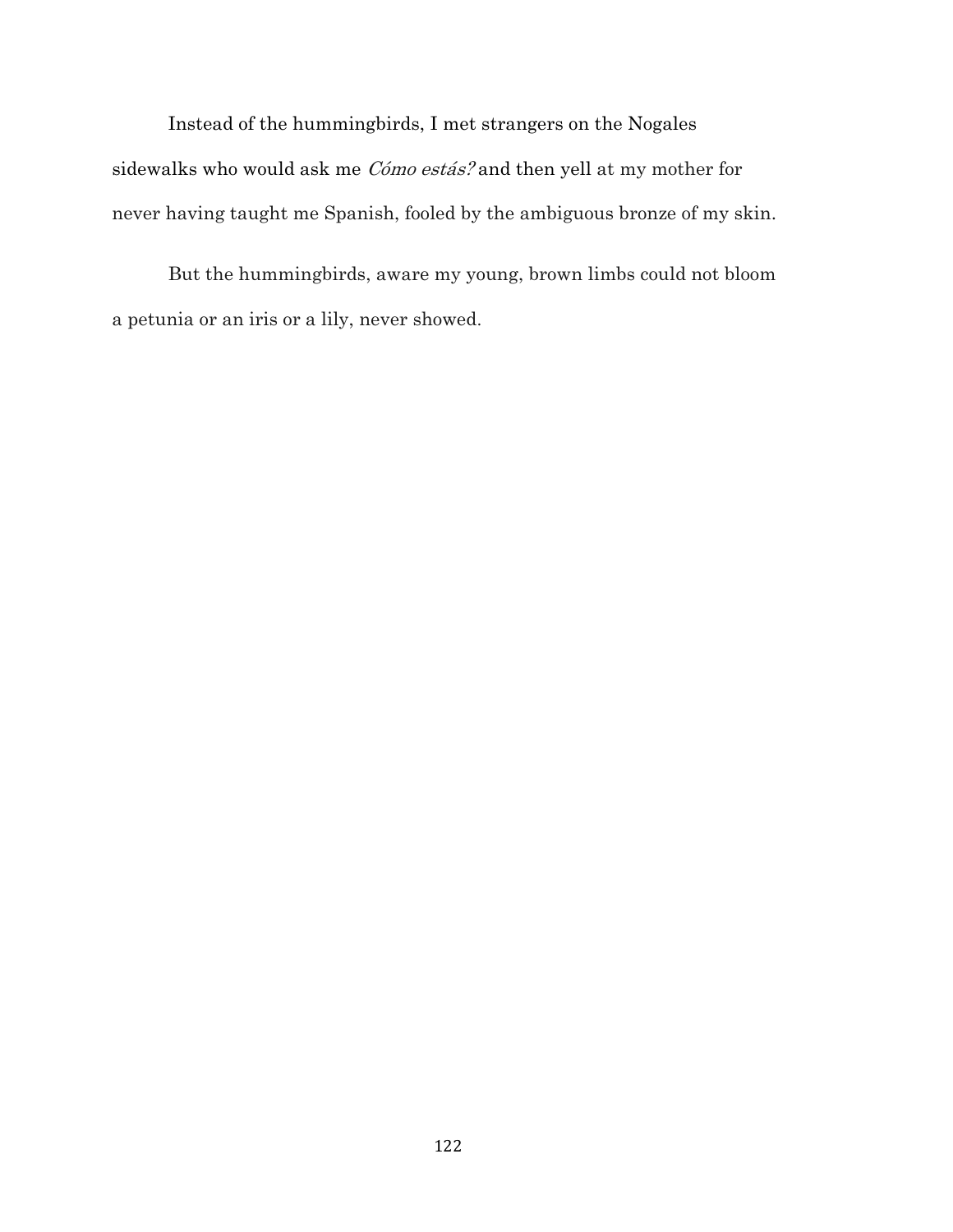### In the Sauna

The sweat from my thighs meets the thigh sweat of the woman sitting next to me. Our married sweat trickles between cracks in the cedar and rolls down the back of the woman perched on the bench beneath us. We pant and inhale and exhale together, a mass of heaving breasts and flexing legs and perspiration.

Shirtless students sauna with shirtless professors and shirtless bakers and shirtless bus drivers and shirtless businesswomen. With our uniforms, suits, and other socio-economic markers shed, we are nothing but bones, skin, and perspiration. We sit in silence, breathing in eucalyptus oils and evaporated sweat.

During public transport, you don't want to be the passenger who invades someone's personal space or gets too close for comfort. But in the public sauna, these standards of etiquette seem to evaporate on the hot rocks. Perhaps this is because the sauna is the opposite of transportation, in fact, it's more like public idling, and maybe because there's no movement involved, the rules of interacting with strangers in public settings are reversed.

In the sauna, the women are often topless or naked, a phenomenon that, before sauna-ing, I was pretty pretty unfamiliar with since I've never been on a sports team and have chosen to avoid locker rooms for most of my life. The sauna is like bizarro world, where touching is welcomed and sweat is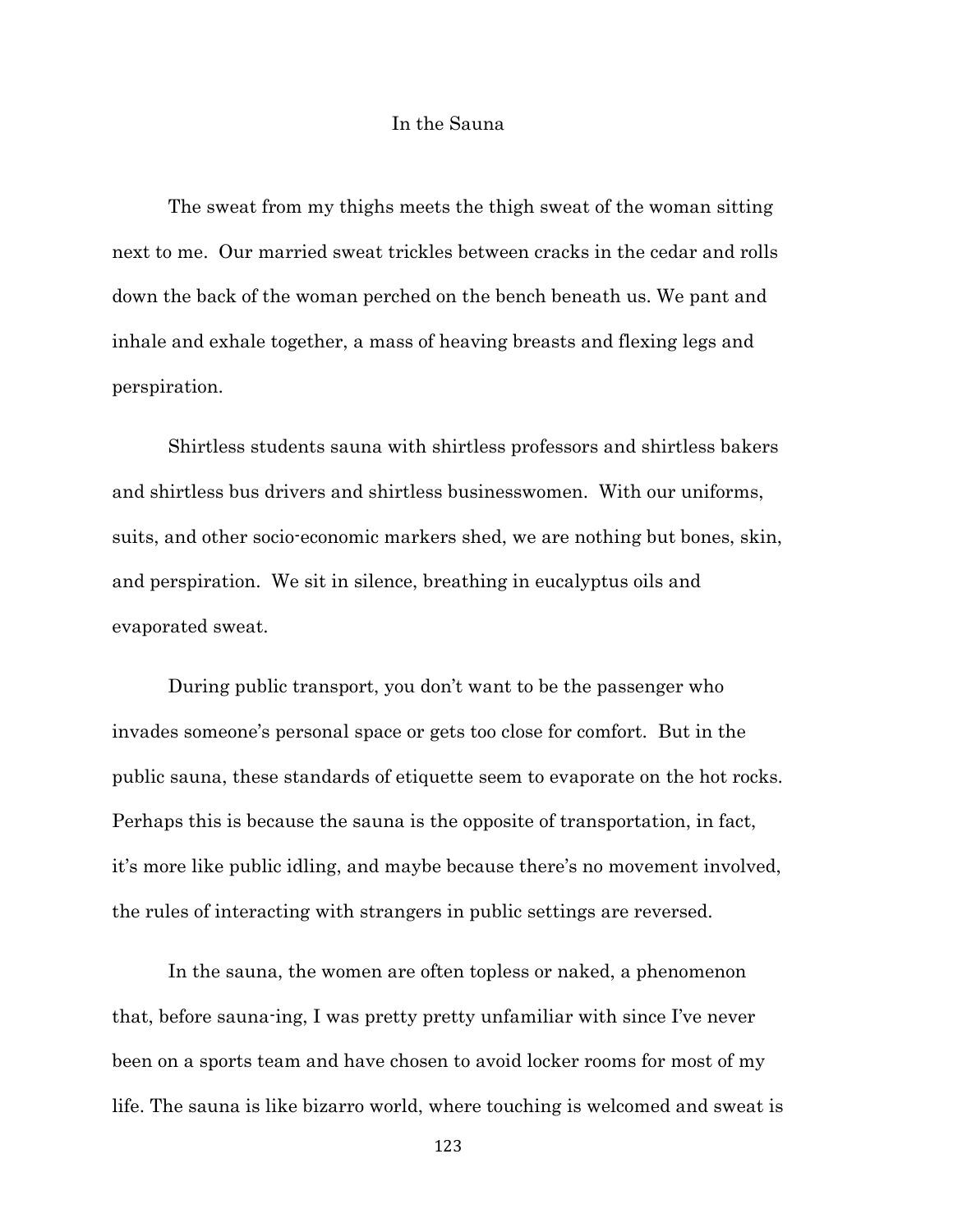flung from an arm onto and onto a leg and it's not considered rude to sit nakedly or publicly doze off. The first time I saunaed, I brought my iPhone inside with me, unsure of what I was supposed to do with my hands or how else I would know when the fifteen-minute mark was up. It took me a few sauna sessions to realize the difference between the sauna and the restaurant, the sauna and the bus, the sauna and the coffee shop.

There's something about the intense heat and the dizziness that makes it okay to sit with perspiring bare legs pressed against strangers' perspiring bare backs, something about the lightheadedness that encourages people be still and enjoy a moment of silence in a world so focused on movement and talk, and to be okay with naked people who drip their sweat onto your back. Time stops in the sauna, and I judge how long I've been inside by how many bottles of water I've consumed, not by how many minutes have ticked by on a plastic clock. When someone pours more water on the hot rocks, the steam burns my nostrils with each inhale, but clears my head and my sinuses with each exhale. Cold showers in between fifteen-minute sessions energize me like a refresh button, and I'm ready to go back in the steam again.

The sauna welcomes introverts like myself. It's perfectly acceptable to arrive alone, to not want to converse. The sauna isn't a place to read the news or yell about slow traffic or salads that didn't come with fat free ranch dressing *on the side*. It's a place to say, "Shall I pour more steam?" and close your eyes until your head starts to forget that it's attached to a body.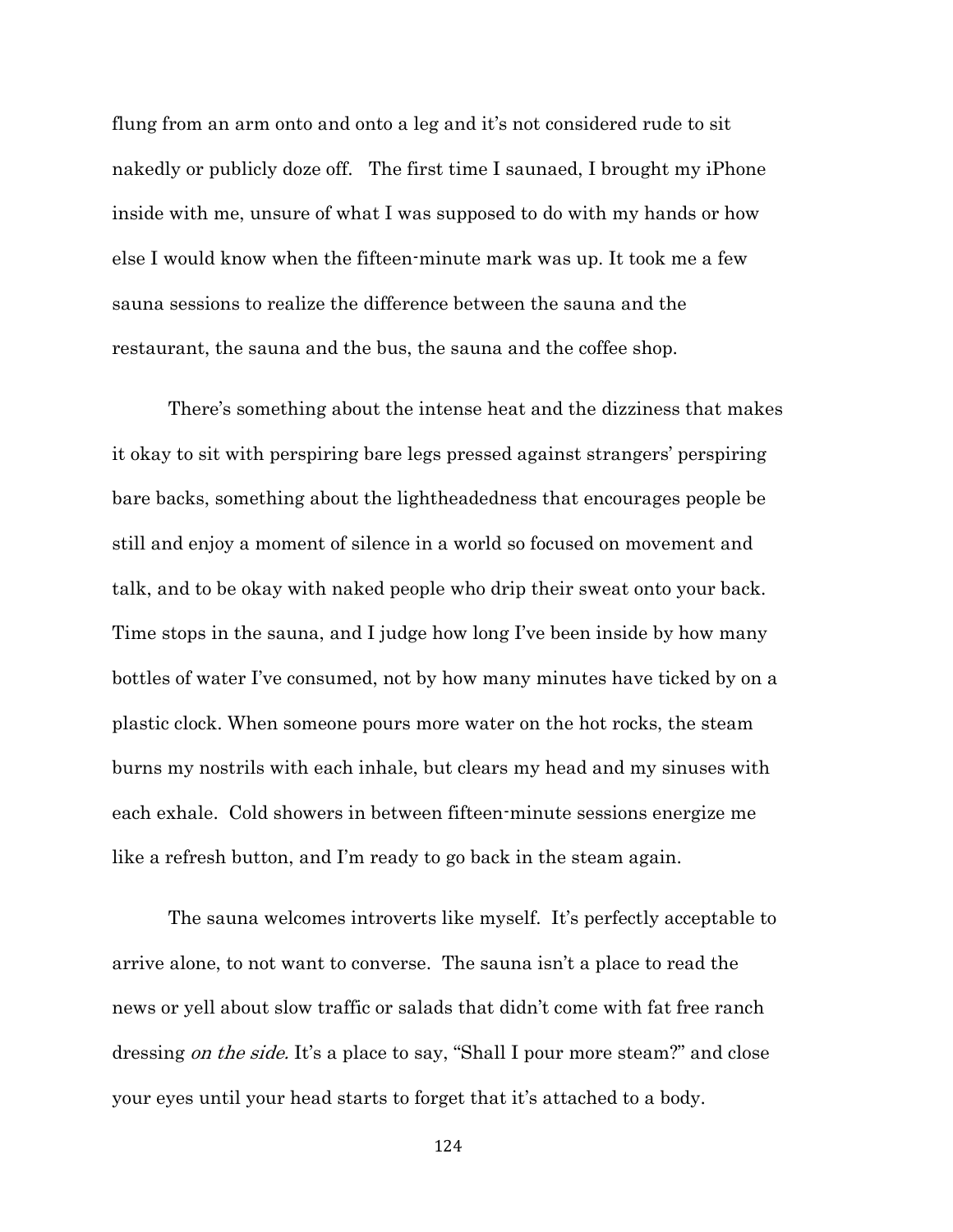### Used

"I have over 1,300 pope hats (replicas) that I really need to get rid of. The pope hats came from China and are a little too small for most adult heads and are also irritating to the skin, so you would need to have long hair or wear a smaller hat underneath (just like the real pope). Dogs do not like to wear these pope hats, but maybe a large cat would wear one. My dogs refuse but they are not very nice and always hate being dressed up like for Halloween. When we tried to dress them up like batman, they became very agitated and bit a neighbor's kid. I will lock the dogs up when you come get all of these pope hats. My wife is a devout Catholic and she finds the presence of these pope hats all over the house to be blasphemous. She has started lighting candles all over the house for my soul but these pope hats are extremely flammable so it's a problem in my house (there are pope hats everywhere)" ~anonymous craigslist user circa 2010

I had just moved to Marquette from Arkansas, Sofie, my roommate came from Minnesota. We were about to begin graduate studies and had found a great apartment on Craigslist. Little by little, we would run off to thrift shops and bring new items into the house, slowly adding forks to the kitchen drawers and books to the shelves.

But then we had to buy larger items –a pullout couch, a living room chair, a dining room table set. My mother was still visiting during this, and she looked miserable when Sofie and I arrived with the huge pullout sofa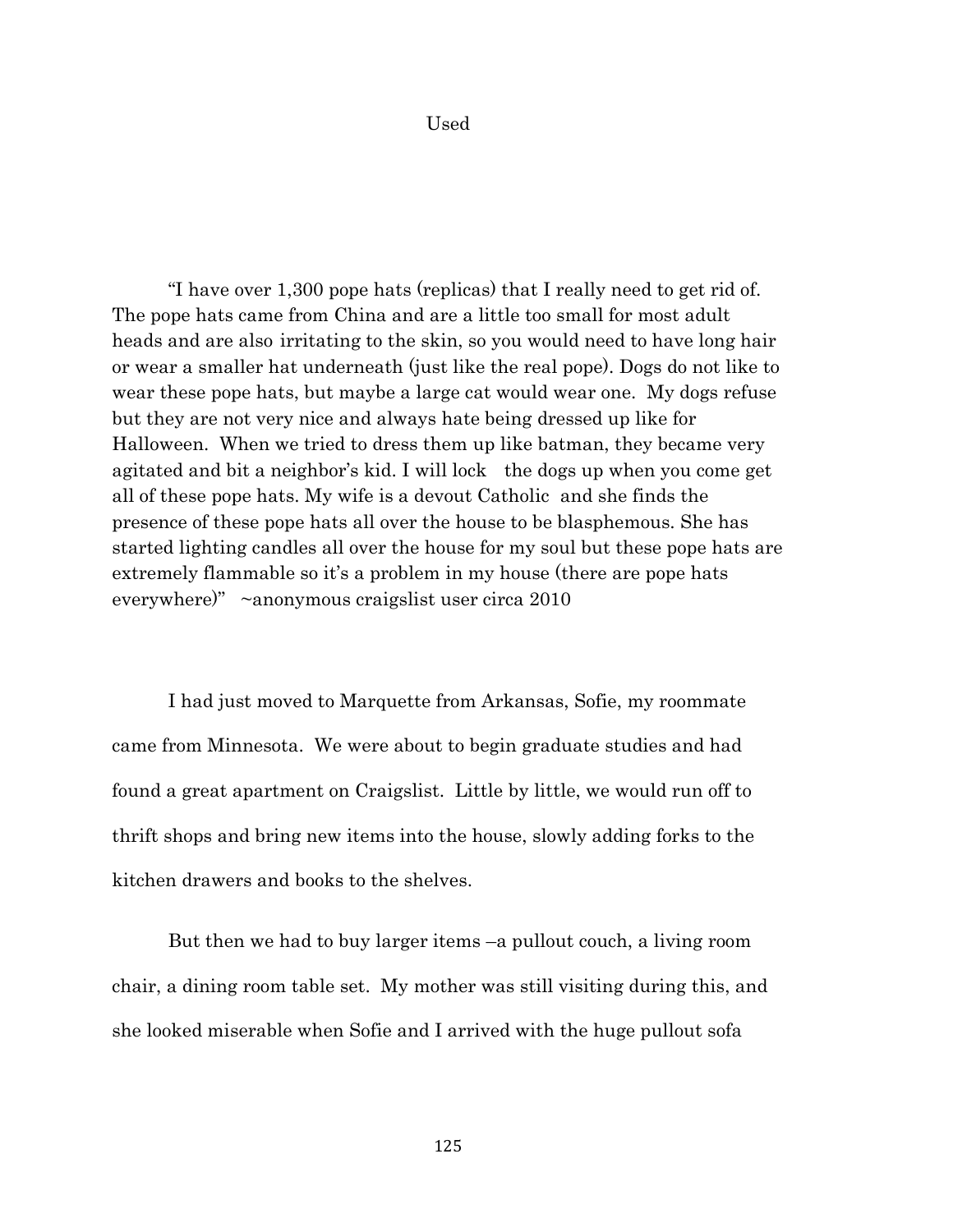that's the color of burnt orange rind, smells of stale yarn, and has to be at least fifty years old.

We spent hours getting the couch into the living room. It was like trying to push a Toyota pickup through our skinny doorframe. Two front doors had to be removed and every couch leg had to be unscrewed. After an hour of struggling, a biker passed our house and saw us staring at him with pleading eyes as he pedaled by. His conscience kicked in and he turned around and offered to help. We had maneuvered the couch from the truck and miraculously dragged it across the lawn to the front steps. But that was it. We could do no more.

He was in skinny biking shorts and a chest-hugging shirt, almost home from his leisurely ride, and we looked at him as if he was the Pope himself coming to our rescue. As he heaved the couch arms with his sixty-year-old shoulders, he said, "I bet you wish there was a younger guy helping you."

"Oh no, not at all," my mother embarrassed us all, especially him, by remarking so quickly.

He then mentioned that his wedding ring was wedged between the doorframe and the couch, and my mother looked deflated.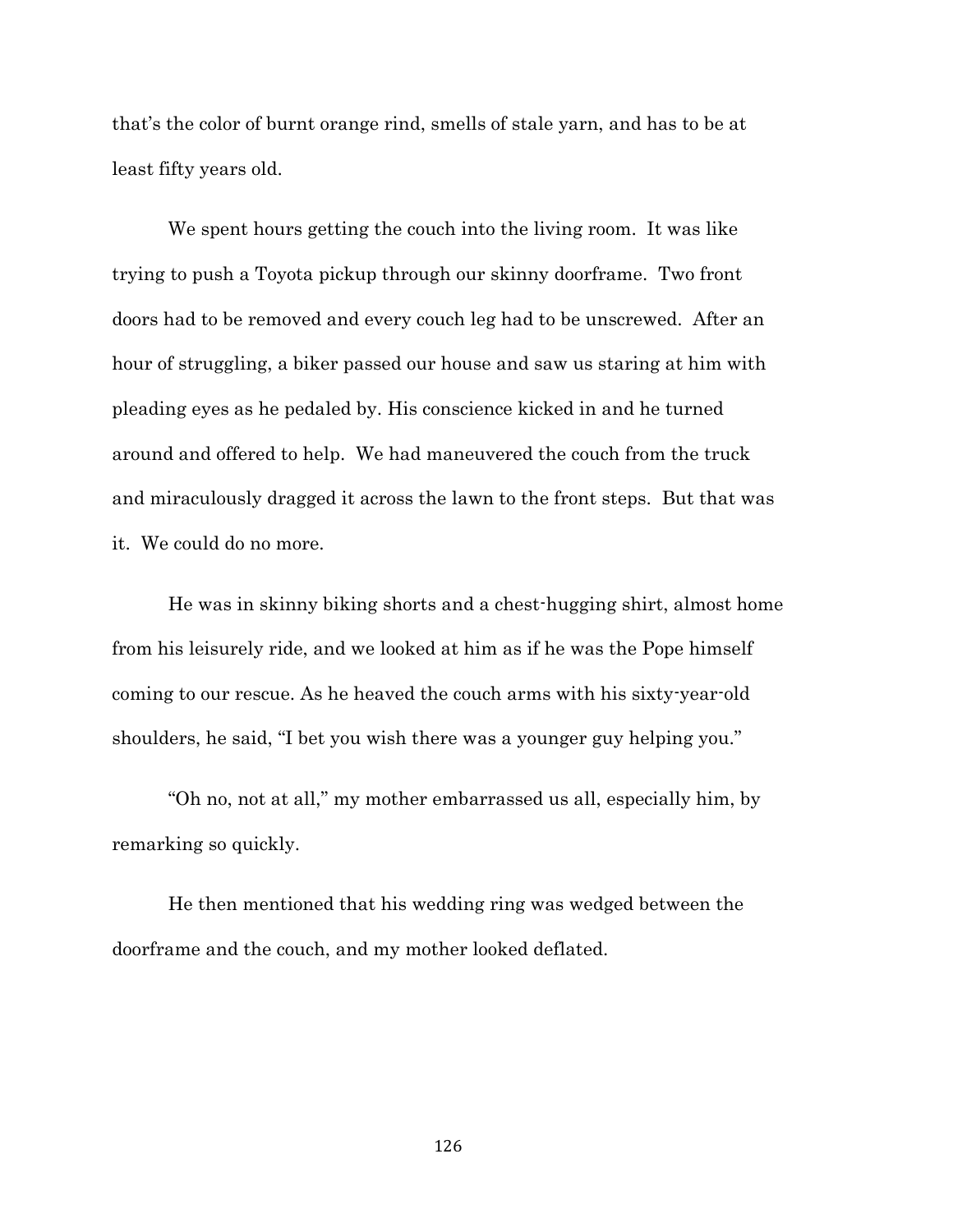Whenever we have guests over, Sofie invites them to spend the night on the couch.

"It's a pullout!" she says every weekend, pointing to the couch. "And it's comfortable, too." Guests will shake their heads politely, saying that they're fine to drive home. "We have pillows!" She'll start opening the couch bed. If someone, anyone, will sleep on the couch, this will be enough to justify the removal of the legs, the recruitment of the stranger, the dismantled door.

"I got crabs from sleeping on a pullout couch once," a friend said when Sofie started pulling the bed out. Sofie looked at the couch in horror, while the other guests looked at Sofie in horror.

Much to Sofie's disappointment, the only one who sleeps on the couch is the cat, who is slowly tearing through the upholstery in the back. One tear looks like the Leo constellation, another is eerily representative of a swastika. It's a used couch, rescued from the Salvation Army. The cushions sag in the spots that conformed to other people's lingerie-clad, slack-clad, overall-clad, and bare asses. Stains that we could identify but deliberately choose not to cling to the rust-colored arms.

Sofie and I are proud of her living room furniture investments. In an oddly satisfying yet remotely pathetic way, our newly purchased possessions defined us. We were two strangers politely making a house together. One of us would haul something in, the other would smile and say, "Great find."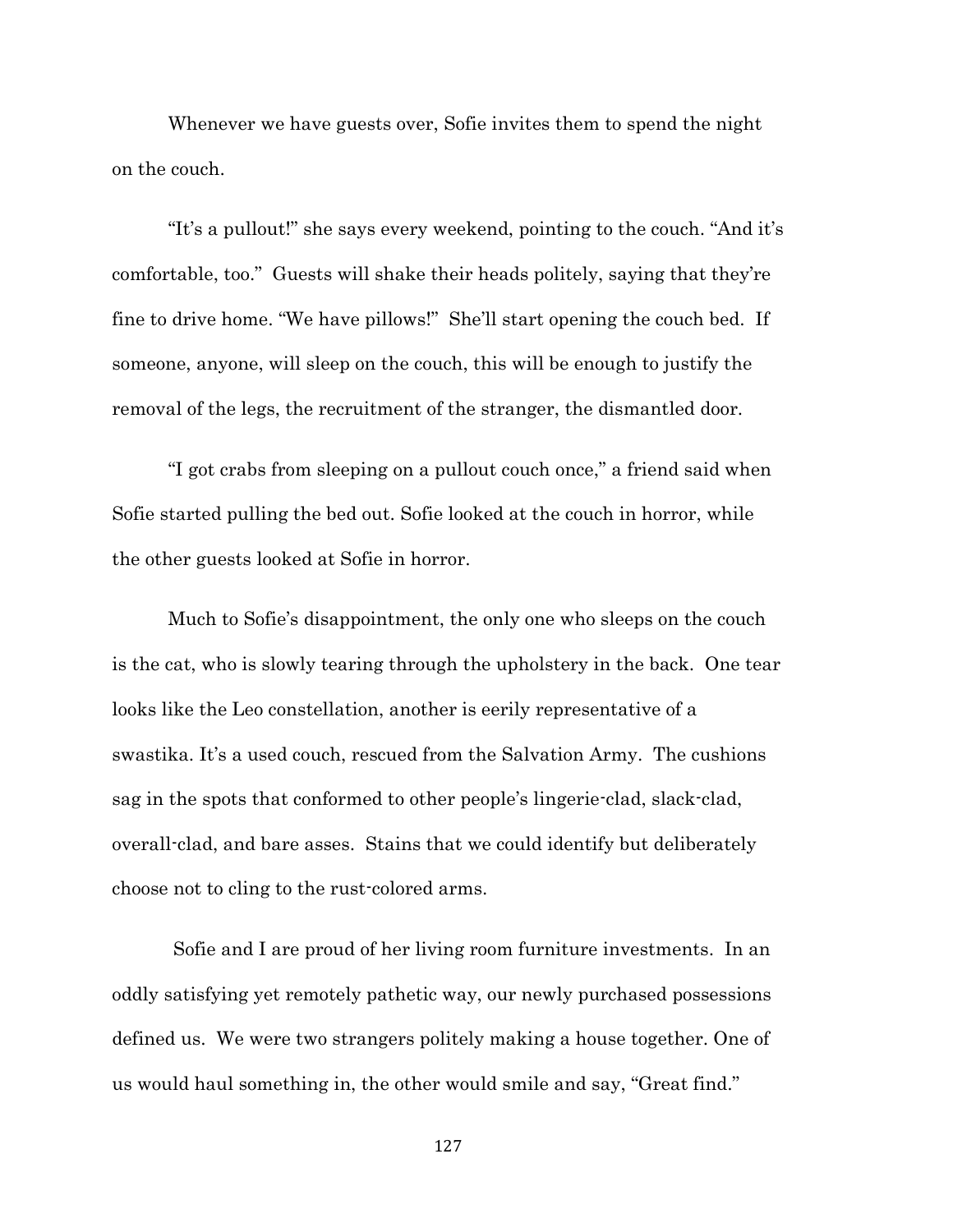For my bedroom furniture, I visited a yard sale at a place that looked like a historic old mansion, but turned out to be a halfway house. The basement was frightening, the residents were nerve-wracking, the owner was insistent that the dresser wasn't made of cheap veneer, but was actually wood, a solid, beautiful piece of furniture. He claimed that he'd had this dresser since he was a boy, and he was old now. Yet, the dresser lacked the beauty of old and seemed more institutional, and I couldn't help but wonder if the dresser had been left in the basement for so long that he only assumed it was a beautiful antique from his childhood, imagining that his childhood was less impoverished than it really might have been.

Something strange happens when you walk into a thrift shop. There's almost always some orange-dot sale going on, prodding you to start calculating percentages, reductions. Something about the way that the ceramic cat cookie dish looks just right next to that stained coffee table. Something about the way the dried up mud still clings to those untied combat boots pushed into the corner, underneath the "Miller High Life" sign, next to the bedazzled Easter basket. And perhaps, for someone, there was something about the way that these 1,300 pope hats sat piled on a futon couch, filled 2 wooden chests, or came with a "buy 1,300 pope hats, get one free keyboard!" deal that he just couldn't resist.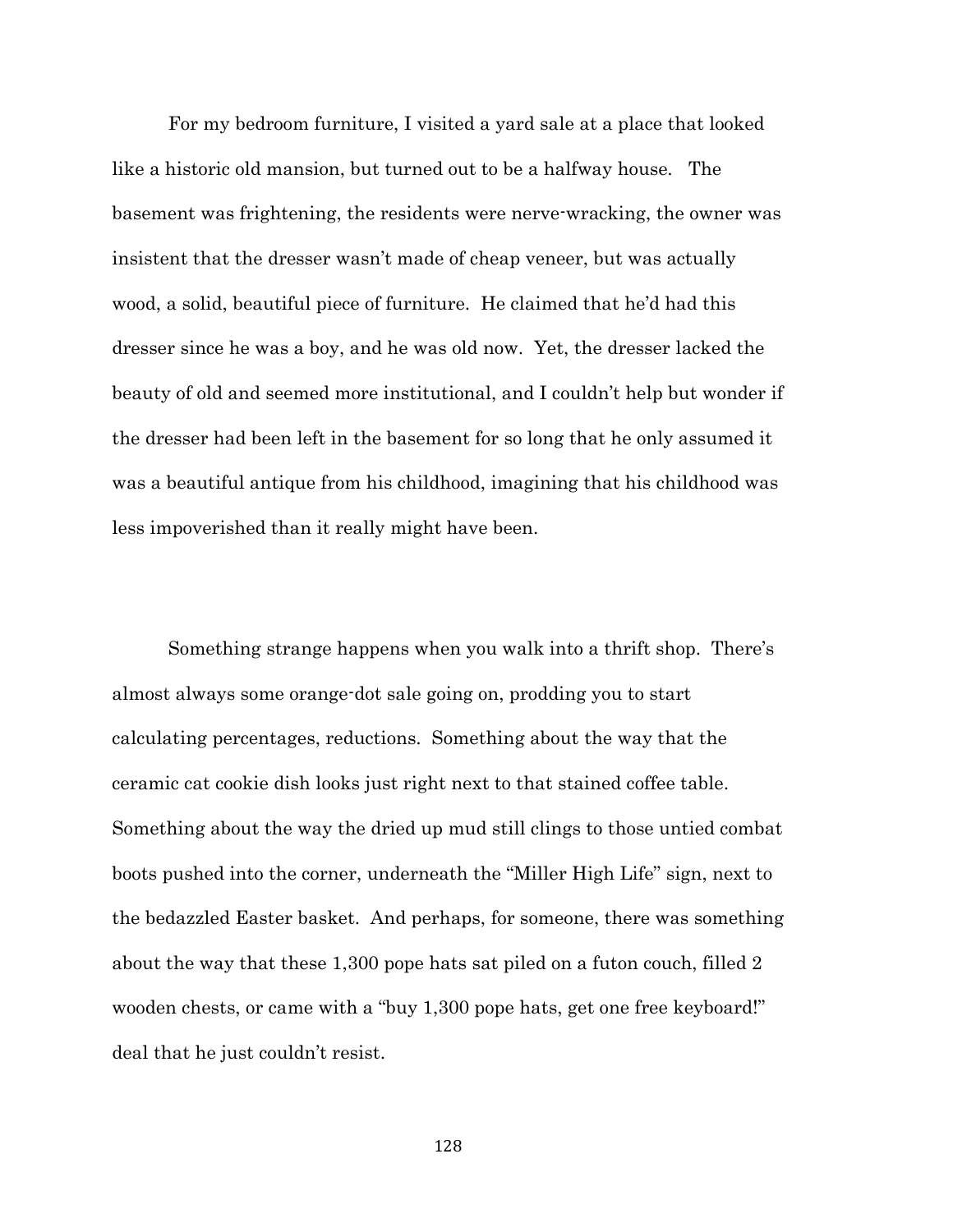About a month after buying the couch, Sofie and I returned to the Salvation Army. We planned to buy cute, quirky paintings for our maroon walls, decorations that would accentuate our marble fireplace. Framed photographs drenched in bright colors. Maybe a tapestry or two. We left the Salvation Army with a framed photograph of 41 dead fish hanging from layered rods, an amateur, zoomed-in shot of a squirrel sitting on a branch, glaring at the camera, and a heavy wooden sign stating "No Deliveries Accepted Between 11:00am to 2:00pm & After 5:00 pm." The squirrel hangs above Sofie's reclining chair, glaring at her as she watches "Trailer Park Boys," the "No Deliveries Accepted," sign made of heavy wood and weighing about ten pounds and permanently threatening to fall hangs above the short, stiff-backed "guest chair" that doesn't face the TV, and the fish peer at me as I spread out on the pullout couch. Sofie and I are like two traditional fathers, claiming the pieces of furniture that we each think provide the most comfort. Our guests notice that we leave them by the drafty window on the most uncomfortable chair, underneath the heaviest wall decoration. Neither of us are great sharers. Though, we'd love to share the sofa.

One day, Sofie and I will be packing up and relocating once again. She'll go one way, I'll go another. And the furniture will be hauled out to the front lawn for a yard sale. Except for one item, which will require an ad on Craigslist.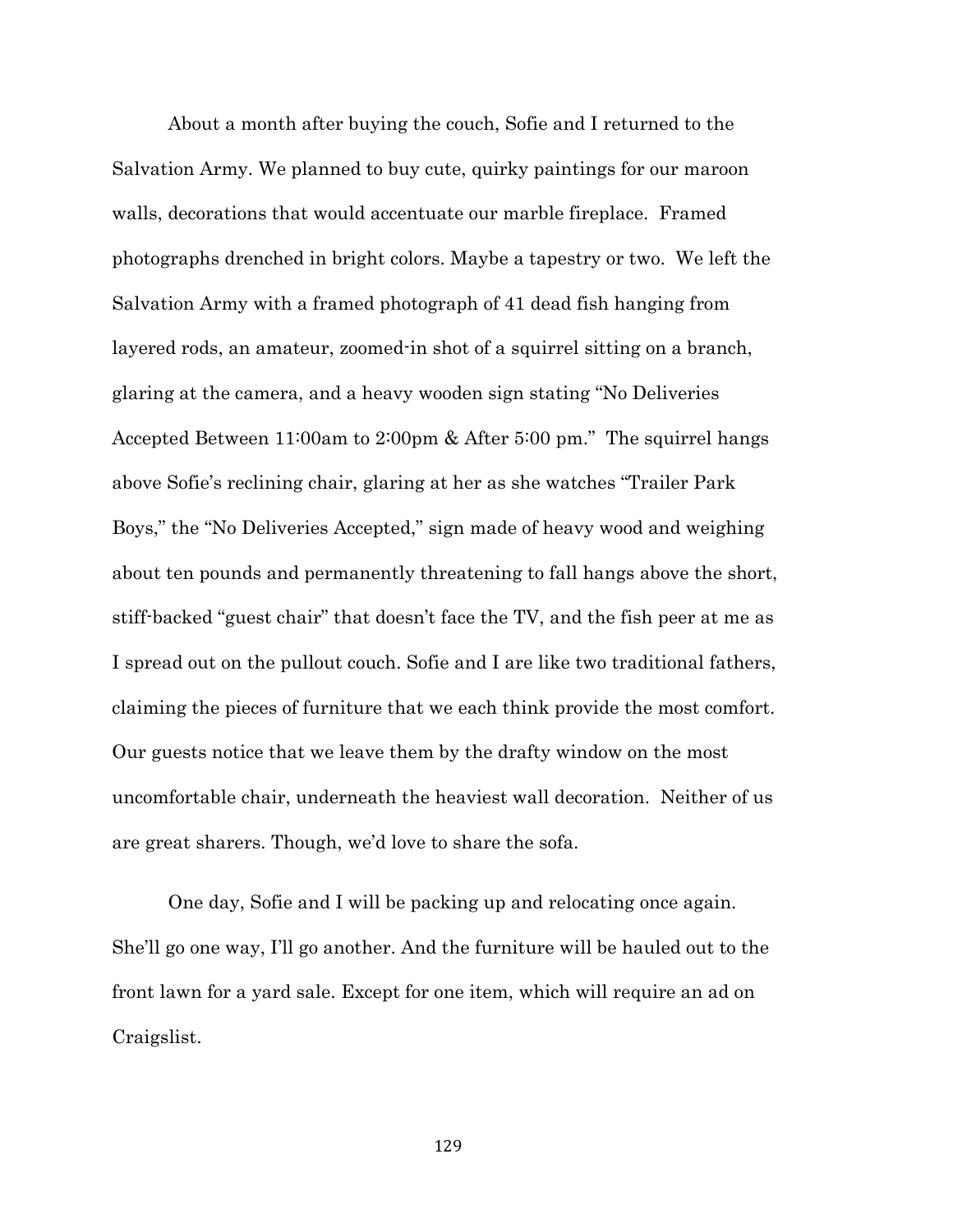"I have a great vintage sofa couch that I really need to get rid of. The couch comes from a clean and respectable woman. I have a sensitive back so I have never slept on the couch. Well, I have fallen asleep on it plenty of times. And my drunken friends have fallen asleep on it also, but never with me, or even on the mattress, which makes the bed part of the couch almost brand new. I've heard the rumors about getting crabs from used sofa beds, but that won't happen here. My cat sleeps on the couch all the time and he eats all insects, and I'm sure he's not that fussy, and he'd eat crabs with the same gusto he eats grasshoppers. Parents don't like sofa couches, so don't worry about them staying at your house. When you lead them to the sofa, they'll split for a hotel. My boyfriend wouldn't try sleeping on the couch with me. Even when drunk. I thought it'd be fun pulling out the couch and watching a movie together, the way people always watch TV in bed in movies. But, he was at my house when I had that party when that one friend told us he got crabs from a sofa bed. My boyfriend has a fetish about cleanliness. I'll miss the couch because it's served me well, the same way it'll loyally serve you."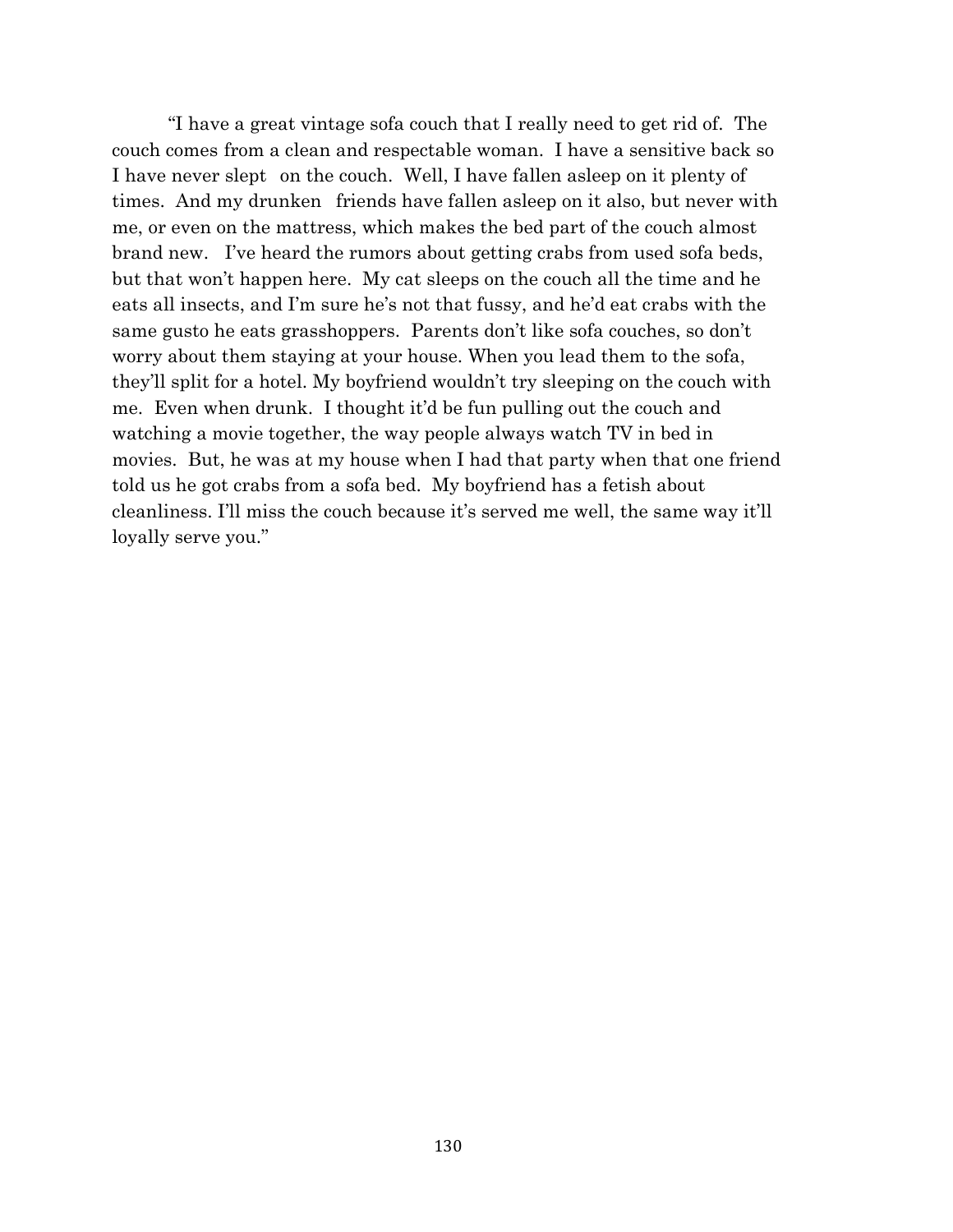### How To Become An Insomniac

Lie in bed for one hour, tossing restlessly from side to side, stomach to back, waiting for that perfect position. Replay the events of the day—the whole wheat pizza dough that did not rise, the robin who crashed into your living room window and left a splattering of red feathers on the freshly cleaned glass, the daddy longlegs whose web you destroyed in order to get into the drivers' seat of your car--and realize that you forgot to buy your mom a birthday present. If you had remembered, you would've bought her a bouquet of flowers and a souvenir sweatshirt with an outline of Michigan's Upper Peninsula printed on the front. Pick at a lumpy mass on your shoulder and make a mental note to call a doctor about the lump. You think it might be growing. You think it might be turning a little more orange.

Your boyfriend sleeps soundly next to you, which makes you angry. He's cute, but so peaceful. His chest rises and falls, little snores escaping from between his lips. With each snore, you hear the waves of Hurricane Katrina and the burning of forests on the California coast and the cries of the world's loneliest whale who cried for companionship but was shunned by the blue whale community. Your tosses become more violent and you pull the covers off of your boyfriend. You want him to be awake, suffering with you, slowly plucking out eyebrow hairs one-by-one. You are full of misery and would love some company. He doesn't stir, just rolls away from you and hugs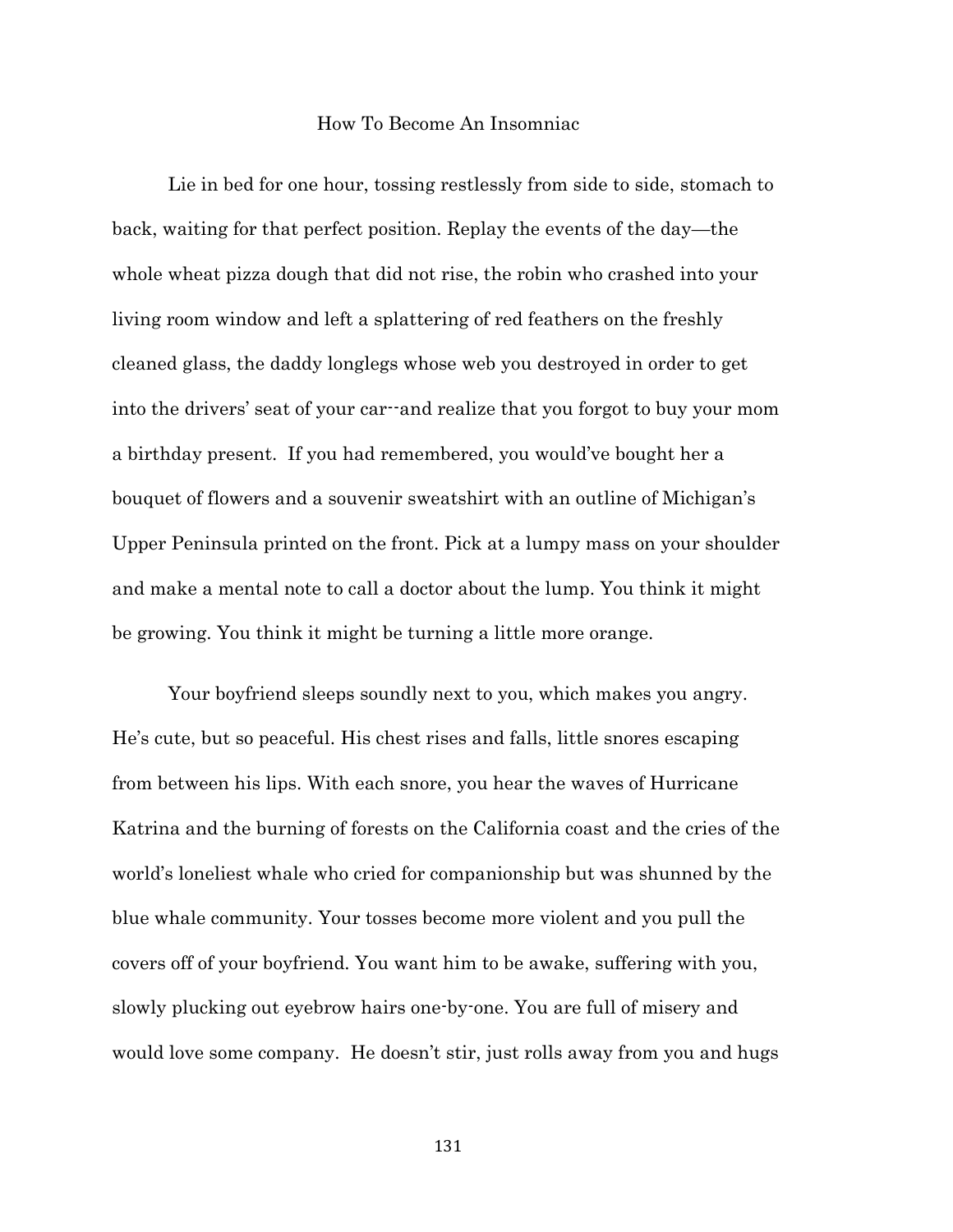your fish-sequin decorative pillow. You watch the clock turn from twelvethirty to one.

You go into the living room and start reading this month's copy of the Good Housekeeping, which you steal from your neighbor's mailbox, monthly. You think the magazine is shit, but that doesn't stop you from stealing it. You're not entirely sure why you do it  $\cdot$  something about the perfectly decorated houses, something about knowing the neighbors aren't going to learn about this year's trendiest Fall wreath, something about watching your roommate's cat greedily shred the perfect smiling faces and their perfectly polished cars into pieces on your un-vacuumed living room rug, their incisors and irises, fenders and tires scattered among the iridescence of the Cheez-It crumbs.

Dr. Andrew Weil, who runs a website called "Living Weil" recommends the insomniac to get out of bed and read something dull. You flip to an article about "The Red Lipstick That Looks Incredible on Everyone." Apparently, a shade called Ruby Woo is a "striking true blue red that works beautifully on all complexions and lip shades, delivering the perfect long-lasting red every time." Still awake. "31 Reasons Prince Harry is the Best Royal," "3-Step Nail Art Ideas You Can Totally Do Yourself," "7 Ways You're Unknowingly Making Your Period Worse," still awake.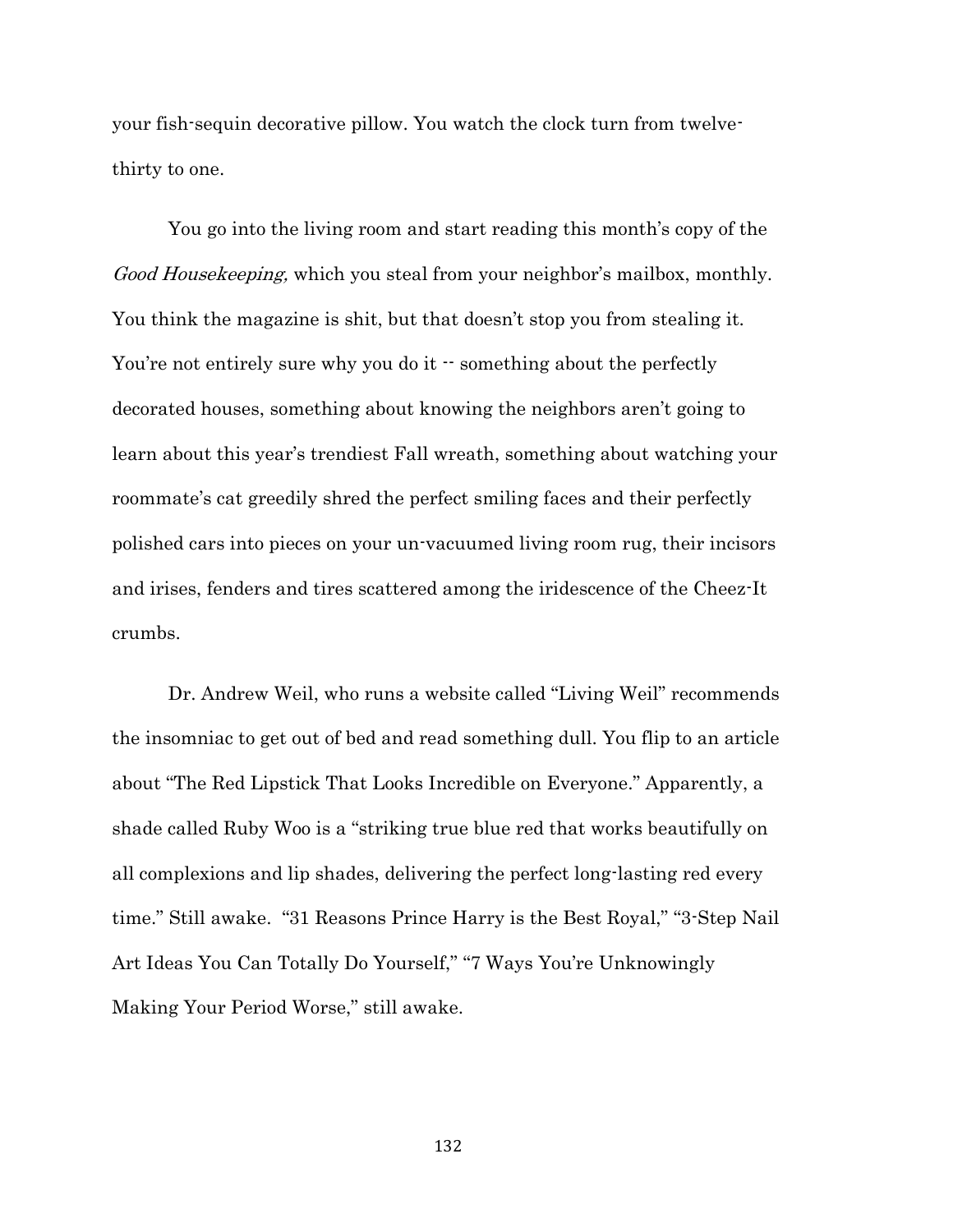Put the magazine down and tip toe into your roommate's room. The cat's litter box is her makeshift nightstand. There's a decorative ceramic lamp on top of the litter box, but the cord dangles freely, nowhere near an outlet. She keeps a bottle of Canadian Hunter whiskey on the nightstand, her remedy for sadness, loneliness, sleeplessness, joblessness. You unscrew the cap and take a swig. The whiskey burns your throat, but warms your stomach and starts to calm your head. She doesn't stir, so you take another swig, then one more for good luck. You wonder about these sleeping people, your boyfriend and your roommate, what it is that they're doing right and what you're doing wrong. Perhaps it is because you didn't compost your apple core after lunch. Or because you started to play Moonlight Sonata that evening, but never finished; never ended in that final, ear-pleasing V7 chord whose absence from a piece of music apparently drove Mozart crazy. You put the bottle back down on her nightstand, then notice a pregnancy test sticking out from underneath her bed. It bears a grey plus sign, a positive greyness that promises late nights of breast feeding, of used diapers and giggles and gummy toothlessness.

You crawl back into bed and wait for sleep. If you pass out this second, you can still get in five hours of sleep. You stare at the ceiling. Count sheep, count sheep dogs, count shepherds, count shepherds' wives, count shepherds pies. Count the 373 calories in the shepherds pies, the 5490909648 seconds in the 174 years since the death of Nicolas Clement—the chemist who in 1824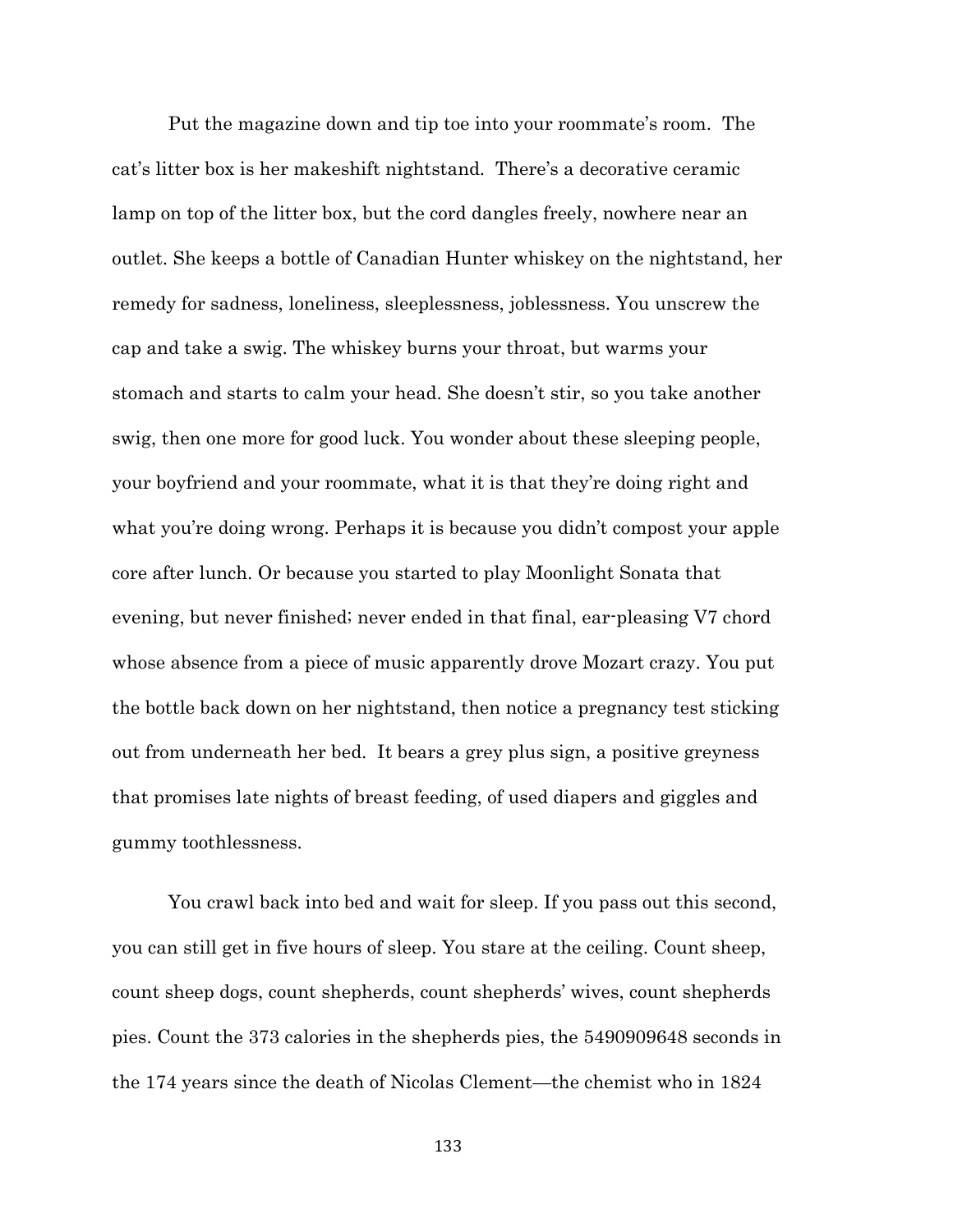first defined the calorie as a unit of heat. You wonder if you can count heat itself. You wonder if your mind is slipping, anyhow, if so, Clement would measure and define its descent.

You grab your phone off of the nightstand, the #1 thing that thedoctorwillseeyounow.com says not to do, and text your mom, "Can't sleep again." You text the same thing to your friend who has a whole pharmacy in his medicine cabinet. He texts back immediately, offering you Xanax, Klonopin, Risperdal, Haloperidol, Ambien, Sonata, Lunesta. You make a song out of these prescriptions to the tune of "Mary Had A Little Lamb," which gets stuck in your head, and fills you with horror, a terrible, indelible jingle keeping you awake now. You've always tried to stay away from pharmaceuticals, but you're feeling desperate. Quotes from a WebMD article titled "10 Things To HATE About Sleep Loss" taunt you. Sleeplessness causes car accidents, heart disease, heart attack, heart failure, stroke, diabetes, depresses you, ages you, dumbs you, makes you fat, kills your sex drive, kills your relationships, eventually kills you. Your heartbeat quickens, palms sweat, your right eye starts to twitch. You pick your phone back up, re-read your friend's list of drugs and pick a few at random. He says he'll bring them tomorrow. You envision a row of blank headstones with crows perched on the top and a circle of fake, plastic flowers lying below.

The cat comes into your room and leaps on your stomach. You grab him, jump out of bed and toss him outside. It's ten degrees, maybe colder,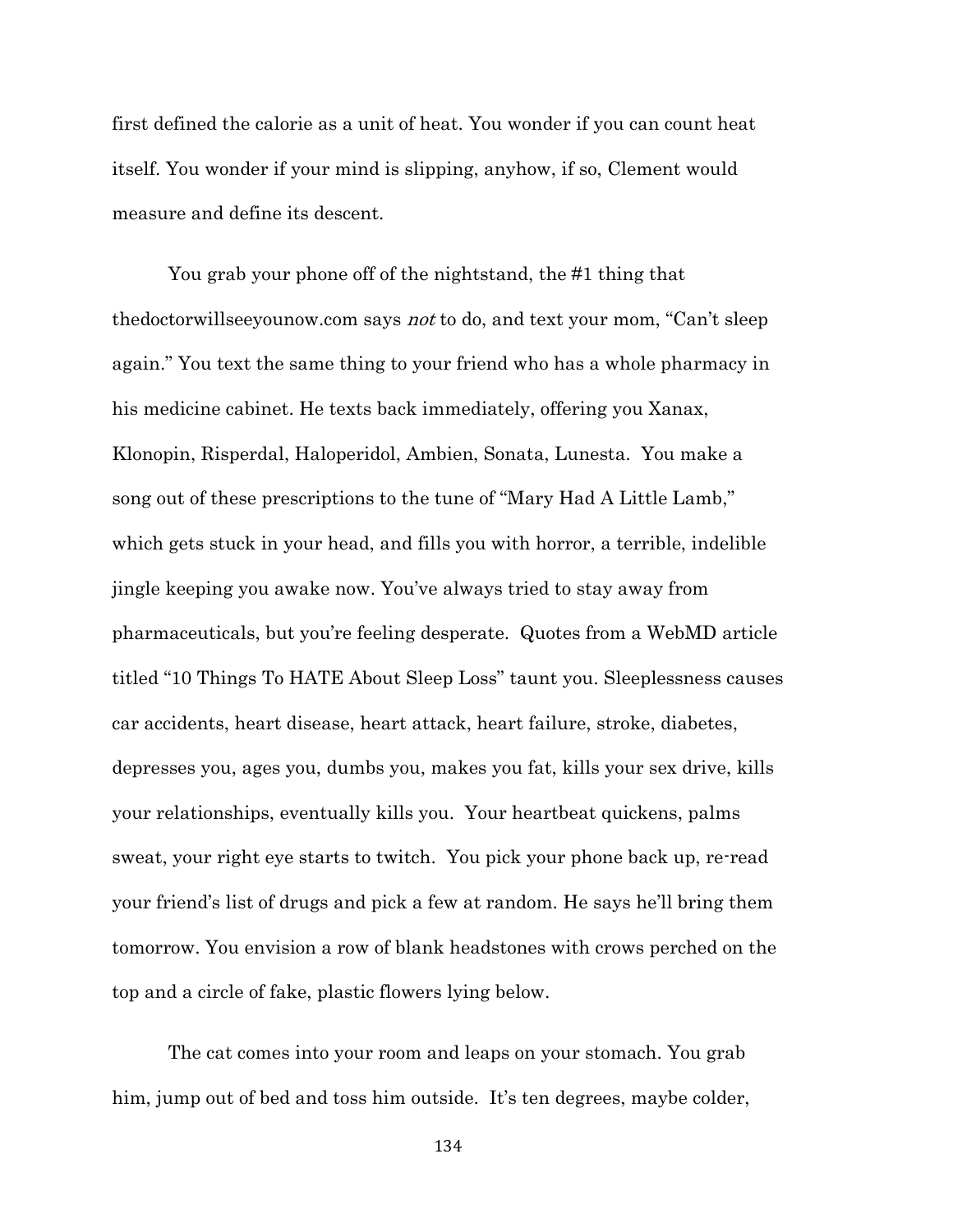and he lands in a snow pile. The cat stares at you, surprised, confused. You look up at the sky and notice a constellation that looks like Beethoven, sharp nose, deep eyebrows, thin mouth. Slam the sliding door shut and leave him outside.

You return to bed. Your boyfriend is sleeping on his back now. His mouth is shut and little chickadee-like whistles are escaping through his nose. You try to sleep, but can't stop thinking about the cat, out in the snow pile, icy-toed, probably hungry, shivering, probably getting chased by a raptor, probably dead. He's not dead, though, because you can hear his meows, faintly, creeping into your bedroom. Maybe, you think for a brief moment, these are the mewls of the dead, a mewling ghost, the collective cries into the face of all the world's famine, or the satisfied mewls of the upstairs neighbors as they make love, or the confused mewls of the cluster of cells that are forming in your roommate's uterus.

Three-thirty a.m. You throw the covers off and let the cat back in. All of the neighbors' homes are dark. Even the next-door woman who wears a see-through robe as she hangs up laundry in the backyard, watches reruns of The Bachelor on repeat, and has never had a visitor to her house is satisfied with her life, soundly sleeping, yet, somehow, you are not. Everyone in the neighborhood is asleep except for you. Everyone in the state of Michigan is probably asleep except for you. If they all snored as your boyfriend did, the snores would sound like a chorus of beluga whales swimming through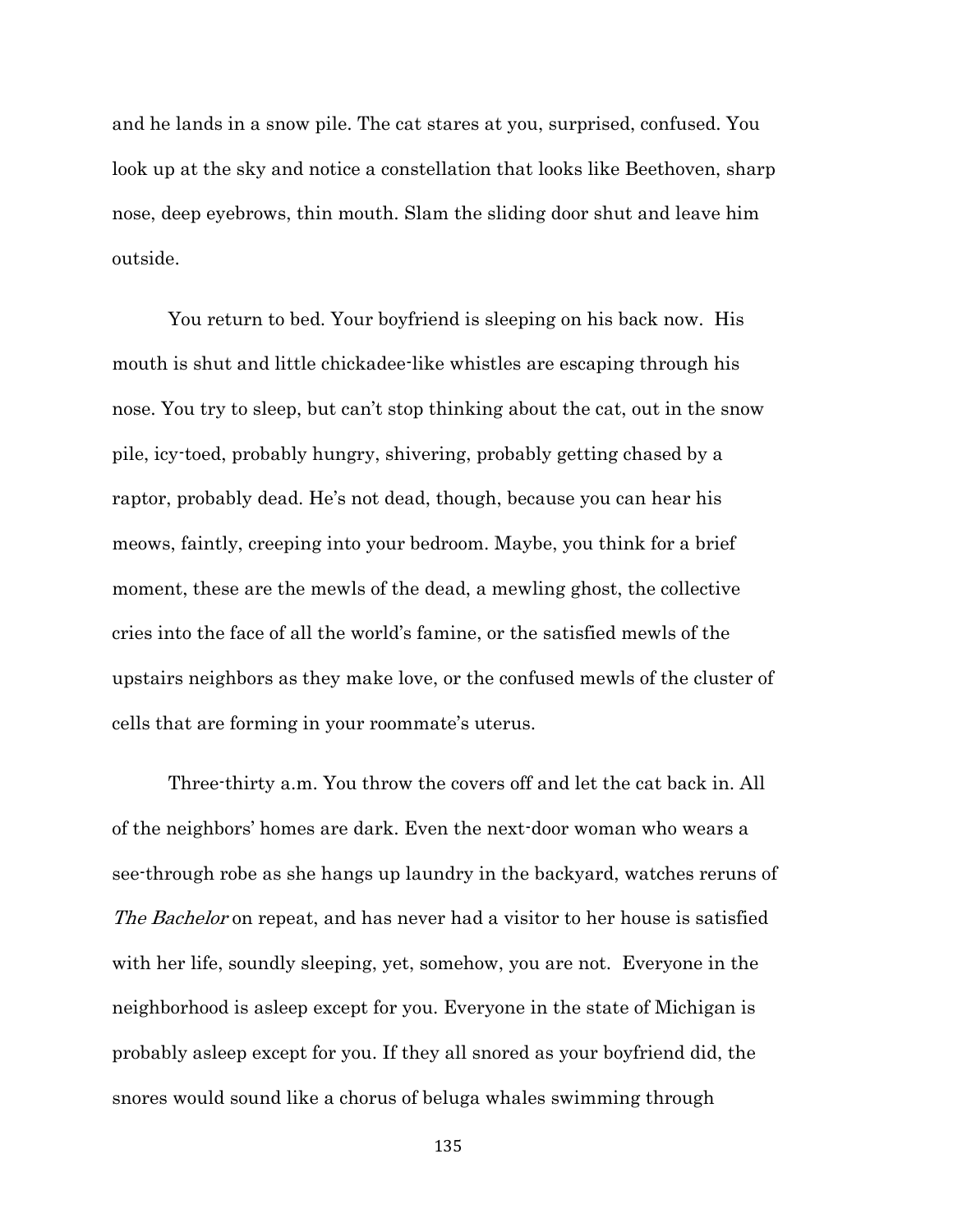shallow water, with a family of seagulls perched on top of their backs. You have a roommate across the hall, and a boyfriend in your bed, but you have never felt so alone.

Return to bed and stare at your boyfriend as he sleeps. Count the 15 freckles on his back, the 5 moles, the 33 dark hairs. You wonder if this is a code for something, some numerical distinction that's ingrained in our bodies during our prenatal development. You wonder what sorts of foods would bear the number of calories that would equal the number of your boyfriend's freckles, moles, and dark hairs – apples, maybe? Or, perhaps people with 15 freckles, 5 moles, and 33 dark back hairs are destined to sleep well, while others with 2 freckles, 0 moles, and 57 dark hairs have no choice but to be insomniacs. By four-thirty, the sun is starting to shine through your blinds. You can hear your upstairs neighbors walking around, making coffee, and you smell them frying eggs. You wonder how many hours of sleep they got. You wonder if they know that you steal their *Good Housekeeping*, you wonder if they know why you do it. You wonder if they will report you for mail fraud, you wonder what it's like to sleep in jail, you wonder if your boyfriend would visit you in jail, or your roommate, or if she'll bring her baby, or if her baby will be a boy or a girl or if her baby will ever know your name.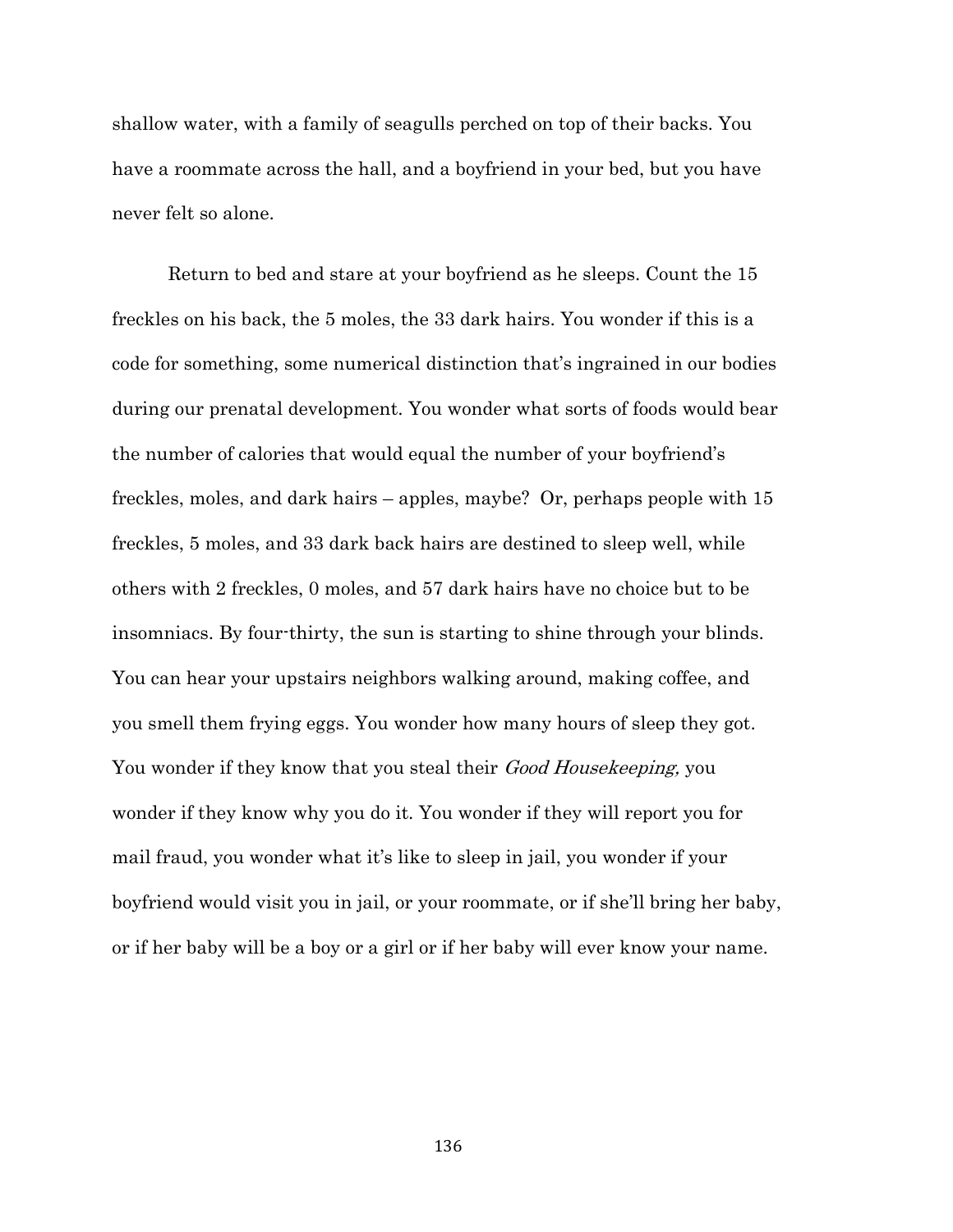## Extensions on "Fire"

My cousin, Kara, married Burt, the man whose mother burnt his sister in her sleep. Nine years before their marriage, Burt's mother, Maureen, poured gasoline around her daughter Ashley's white-framed bed, then lit a match and ran out of the house. Just a few weeks before the homicide, Kara, Ashley, and I had sat beneath heater vents in Kara's pink bedroom, playing "Barbie and Ken go to the beach."

Maureen told the police that fourteen-year-old Ashley poured the gasoline around her bed and lit the flame herself because she was committing suicide. Maureen told the prosecutors that she had taken a Prozac and Valium that night, and does not recall what she might or might not have done. Maureen told the police that she "could have" started the fire. Maureen told her best friend that she "hated" Ashley. Maureen's neighbor, Eunice, told the reporters, "Maureen did not do it. Man alive, I am sure of that." The State of Michigan sentenced Maureen to life in jail on account of homicide.

The right-winged, heavily Dutch Protestant town with a population of 5,605 buzzed with the news. Guilty, a neighbor would shout at her husband between bites of quick oats at breakfast. *Innocent*, a grandfather would hiss to his son in between the Sunday morning hymns.

Fear breeds rumor. The more anxious a group is, the more likely people are to open up the rumor mill. According to rumor expert Nicholas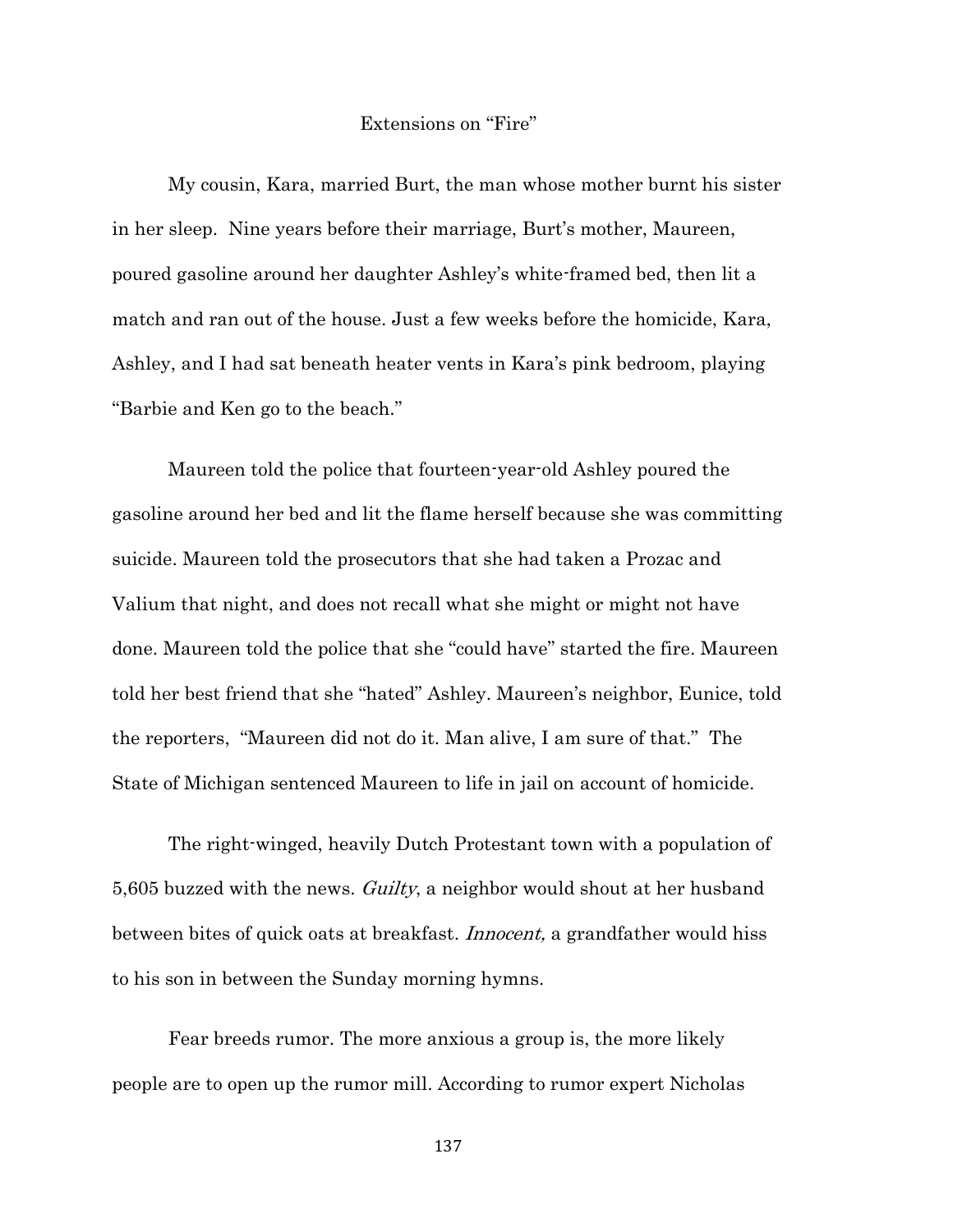DiFonzo, our initial intention for starting rumors is a noble one. Rumors are our attempt to decipher scary, uncertain situations in our lives. Exchanging information, even if it's ludicrously false, relieves our unease by giving us a sense that we know what's happening. We feel better spreading lies than spreading nothing at all, because at least spreading lies makes it seem as if we are in the know. Of course Richard Gere must checked himself into the hospital complaining of intestinal pain and rectal bleeding, only to reveal his pet gerbil, Tibet, shaved, declawed, and dead, lodged in his anus—the result of a satisfying night of "gerbilling," a sex act popular with gay men. We must sleep with our mouths shut, otherwise spiders will crawl between our lips and journey down our throats, settling comfortably into our large intestines. These are facts.

 $\sim$ 

Immediately after the match was lit, Maureen called Trudy (my aunt and Kara's mother) to go shopping at Sears. They bought straight-legged jeans and polyester cardigans and pantyhose that were 15% off. Over a postshopping lunch at Applebee's, Maureen told Aunt Trudy that she knew mothers weren't supposed to say such things, but she *hated* Ashley. Aunt Trudy might have cried, or insisted that Maureen didn't know what she was saying, or simply taken a bite of her mashed potatoes and nodded.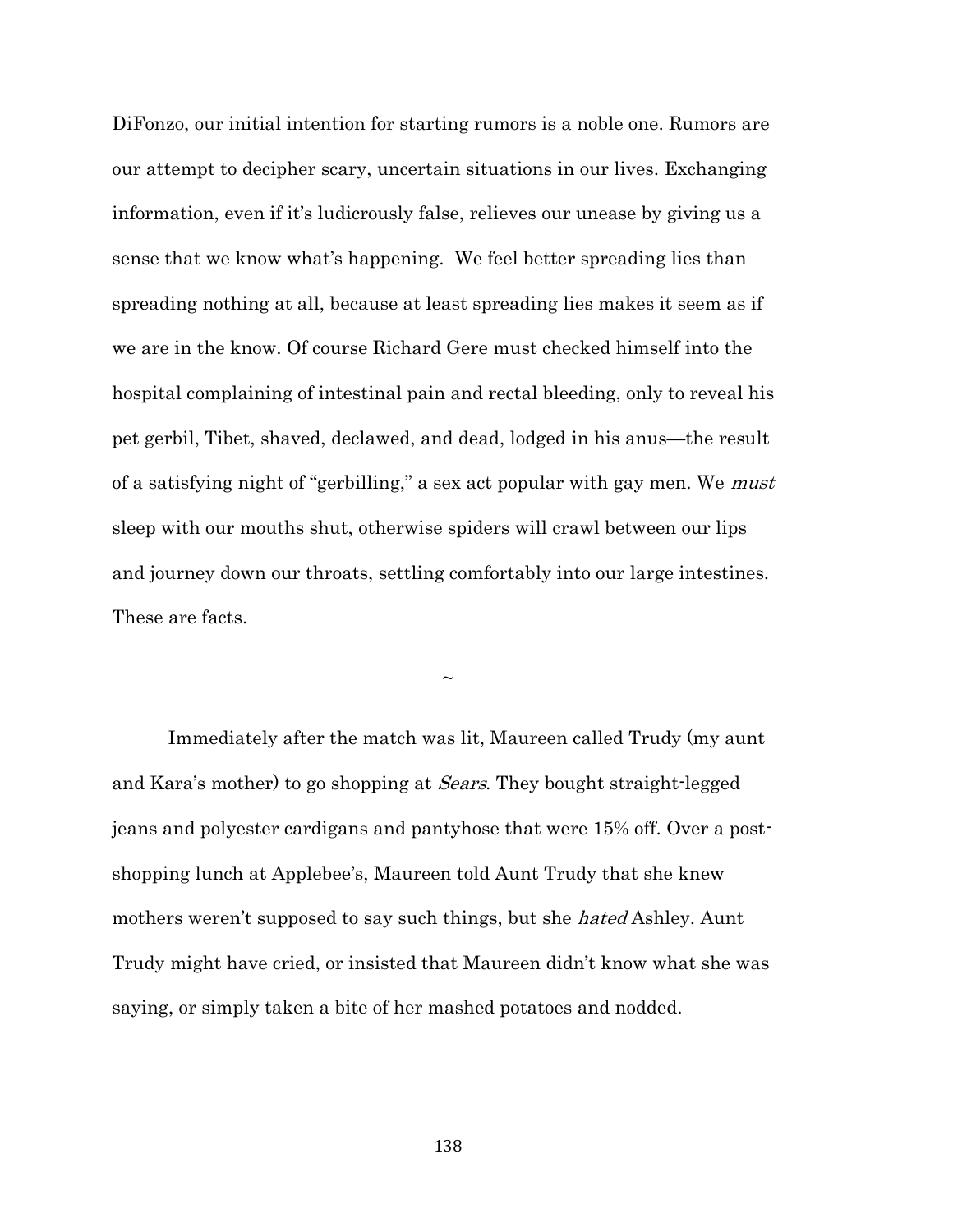As they were driving home from Applebees, a cop car trailed Aunt Trudy's mauve minivan and insisted that Maureen get out of the vehicle. Maureen was handcuffed and tossed in the back of the cop car. Her leopardprint purse lay forgotten on the carpeted floor of the Aunt Trudy's minivan.

In court, Maureen told witnesses that Ashley was sleeping soundly when she left the house at 8:55 am to go shopping with Aunt Trudy. Maureen said that she entered Ashley's room before she left, but only to kiss her and say goodbye before leaving the house, like any normal mother would do, and what was so wrong with giving one's daughter a loving kiss before embarking on a shopping trip? The holidays were approaching, after all.

The prosecutors did not find Maureen's kiss so loving, this kiss of death. At 9:00 am, five minutes after Maureen left the house, a passerby who was taking her dachshund out for his morning stroll noticed that Maureen's house was on fire. Like a good neighbor, she called 911.

 $\sim$ 

Very few of the rumors that humans pass are positive, complimentary tales about others. Naturally, we are more inclined to share negative information. According to psychology professor Helen Harton, it makes more evolutionary sense to pass on negative information than positive information. This stems back to our beginning, when passing information about a tiger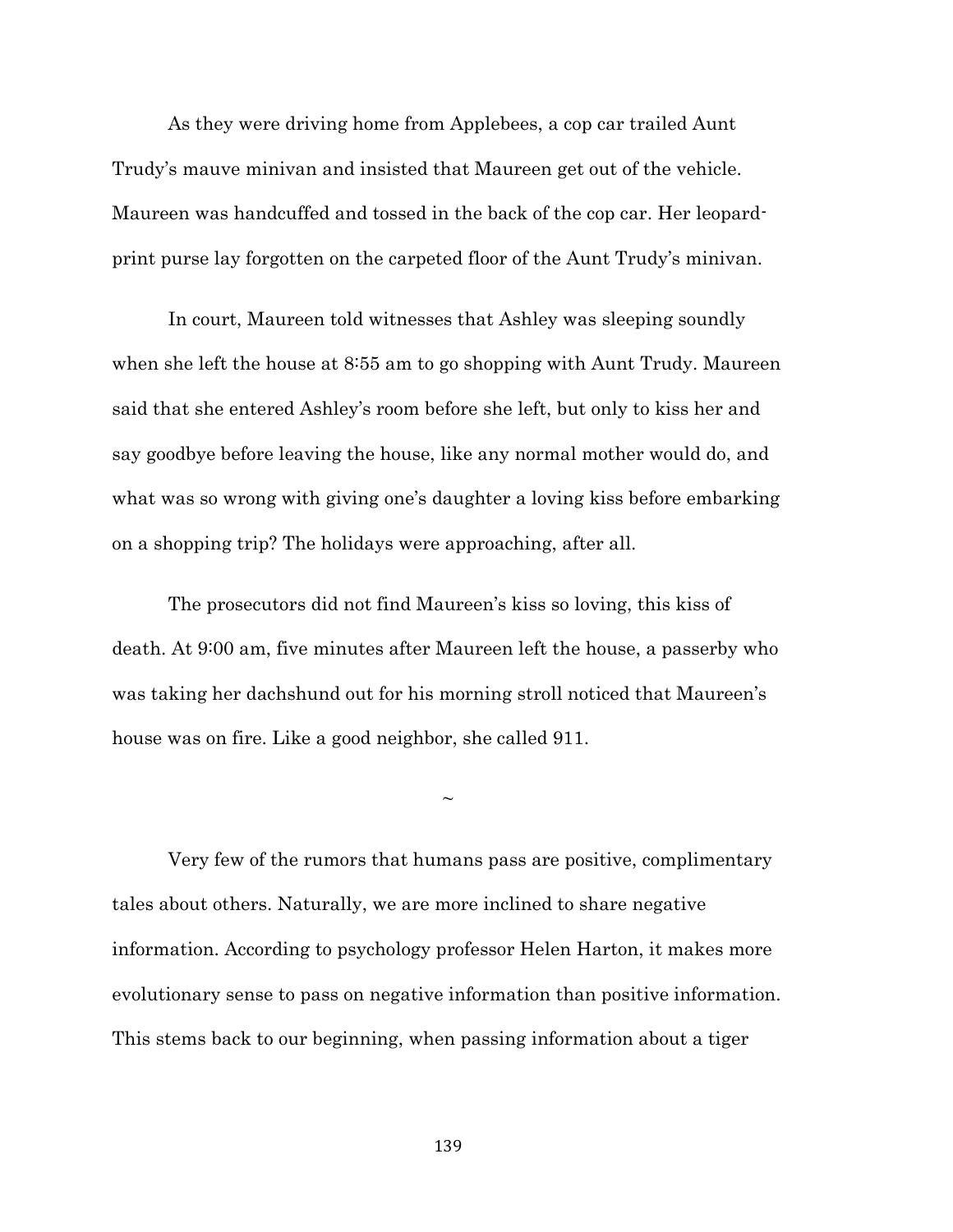approaching would be more beneficial sharing the location of the nearest bed of lavender flowers.

At the trial, Aunt Trudy testified as a witness on Maureen's behalf. Maureen was innocent; sure, she might have mentioned hating her daughter at lunch that afternoon, but who doesn't get mad at their kids every now and then? Sure, Maureen might have been a little eccentric, but how could her best friend do something as horrible as set her daughter's bed aflame immediately before meeting Aunt Trudy for a shopping spree? Sure, detectives might have found traces of gasoline on a chair in the master bedroom that only Maureen slept in, and sure, more evidence might have proved that that same gasoline was poured around Ashley's bedroom, but that didn't tie Maureen to the fire, perhaps she was lighting the grill for a fun, family barbeque and simply didn't wash her clothes properly before returning inside to relax in her chair.

The State of Michigan finds it essential to state that the interviewers did not deprive Maureen of food, sleep, or medical attention. The State of Michigan specifically states that the interviewers never physically abused or threatened to abuse Maureen. The State of Michigan Court of Appeals finds it necessary to mention that Maureen, at forty-eight years old, held only a high school degree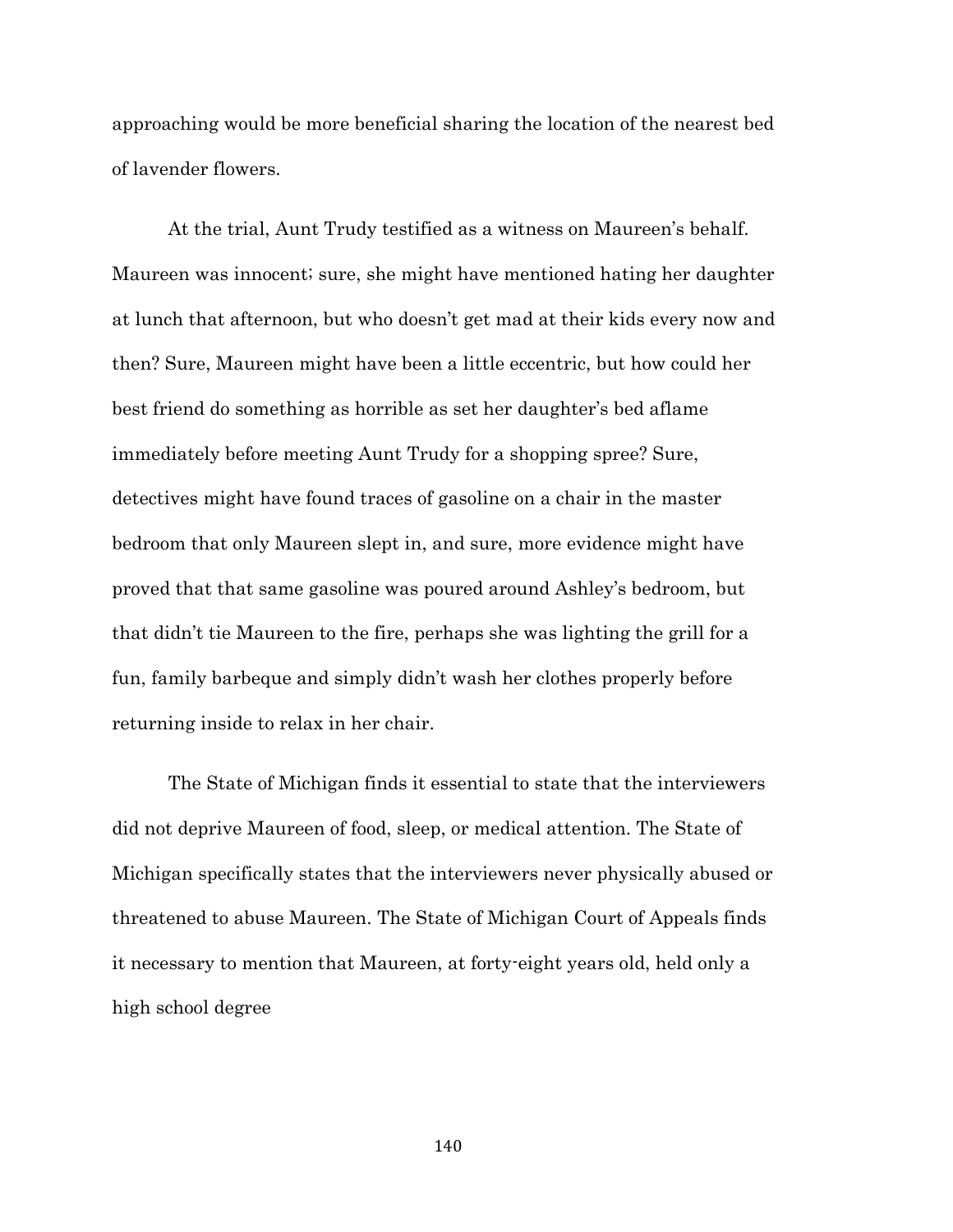Rumors are more prone to stick if they are somewhat surprising, but still fit within our existing biases about the person whom the rumor is being told. Even if we are not usually gullible, these types of rumors get in under our radar because they click in with what we already believe about a person, or what we want to believe is true about a person. Yet, even when we are presented with evidence that refutes a rumor, we often stick to our biases. According to a University of Maryland study performed in 2007, only 3 percent of Pakistanis believe that Al Qaeda was responsible for 9/11.

 $\sim$ 

Apparently, one week after Ashley's funeral, Maureen joked to a close friend that she would soon be in jail. Ha ha ha, she might have said, the next time that we meet for tea and crumpets, I'll be behind bars wearing an orange jumpsuit! Hilarious!

Iowa State University investigators have discovered that stress plays a large part in one's perception of a crime. Being wrongly accused of a crime increases one's level of stress, sometimes to the point where the accused admits to a crime that he or she did not commit. If questioned for a long period of time, the accused starts to feel beaten down, and even if the accused is innocent, they are more likely to lose their energy and motivation to continue defending themselves, ultimately leading them to give up and confess.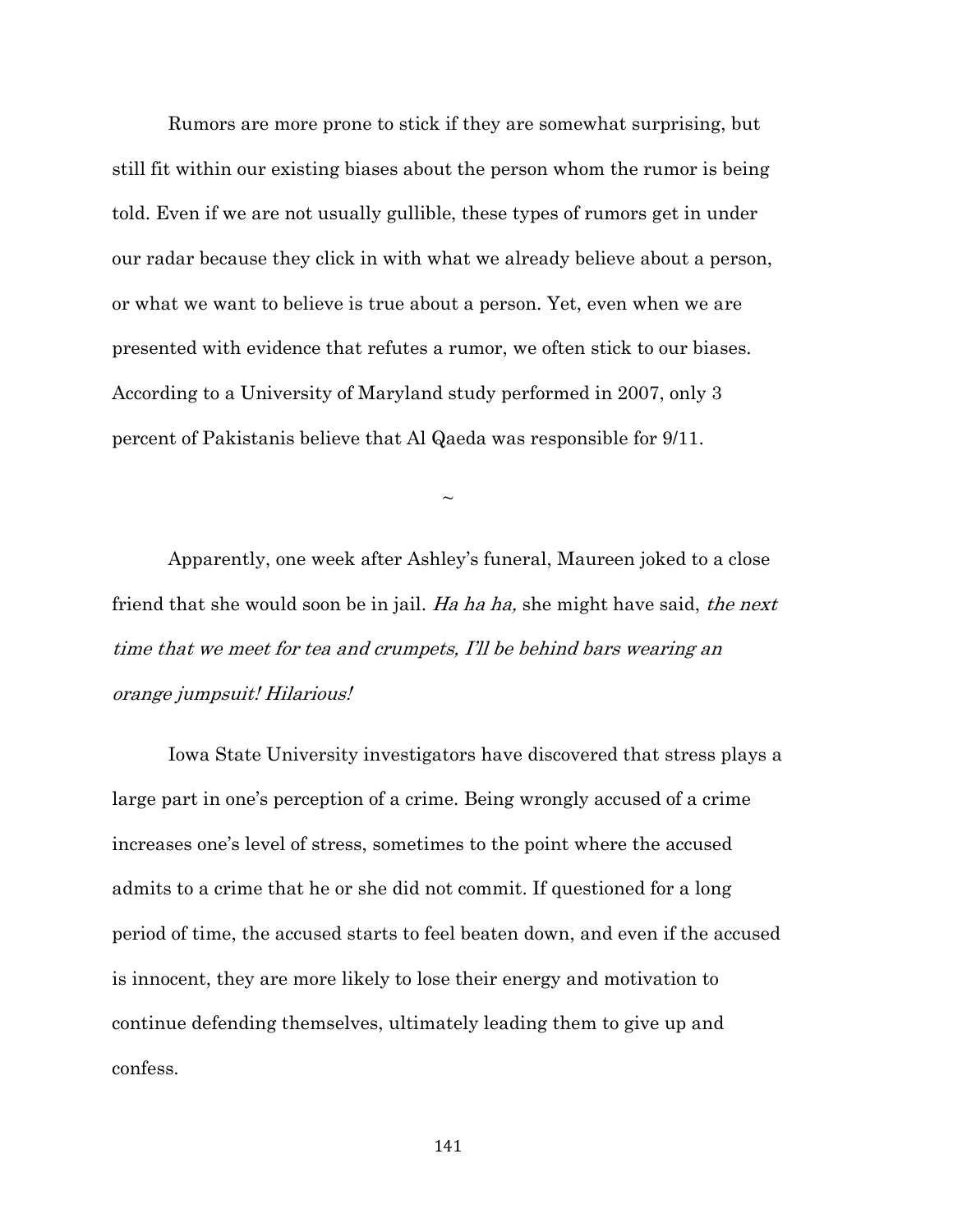The spreading of rumors operates in a similar way. With each consecutive retelling of a rumor, we start to believe that it must have originated from a credible source. Hearing the same rumor retold from several different sources strengthens the rumor's validity, even if the sources themselves are not reliable. We are also more prone to believe rumors that are very detailed and concrete. Maureen killed her daughter. Maureen lit Ashley on fire while she slept. Maureen woke up on that Tuesday morning, made herself a bowl of Cheerios, put on her tall, black leather boots, crept into Ashley's bedroom and sprinkled gasoline around her bed before striking a match and dropping it on the carpet, next to a stuffed Winnie The Pooh that lay belly-up.

According to Chip Heath, a Stanford business professor who studies idea spread, our brains are wired to remember concrete, sensory details and facts better than abstractly told stories. Therefore, rumors and urban legends are able to survive only if they conjure up very visual or tactile images. And the rumors that do last are very difficult to disprove. When the majority of a criminal case relies on one person's word verses another person's word, with a few clues here or there, rumors and speculations can define accused's fate.

To this day, Aunt Trudy claims that Maureen is innocent. Maureen continues to claim innocence.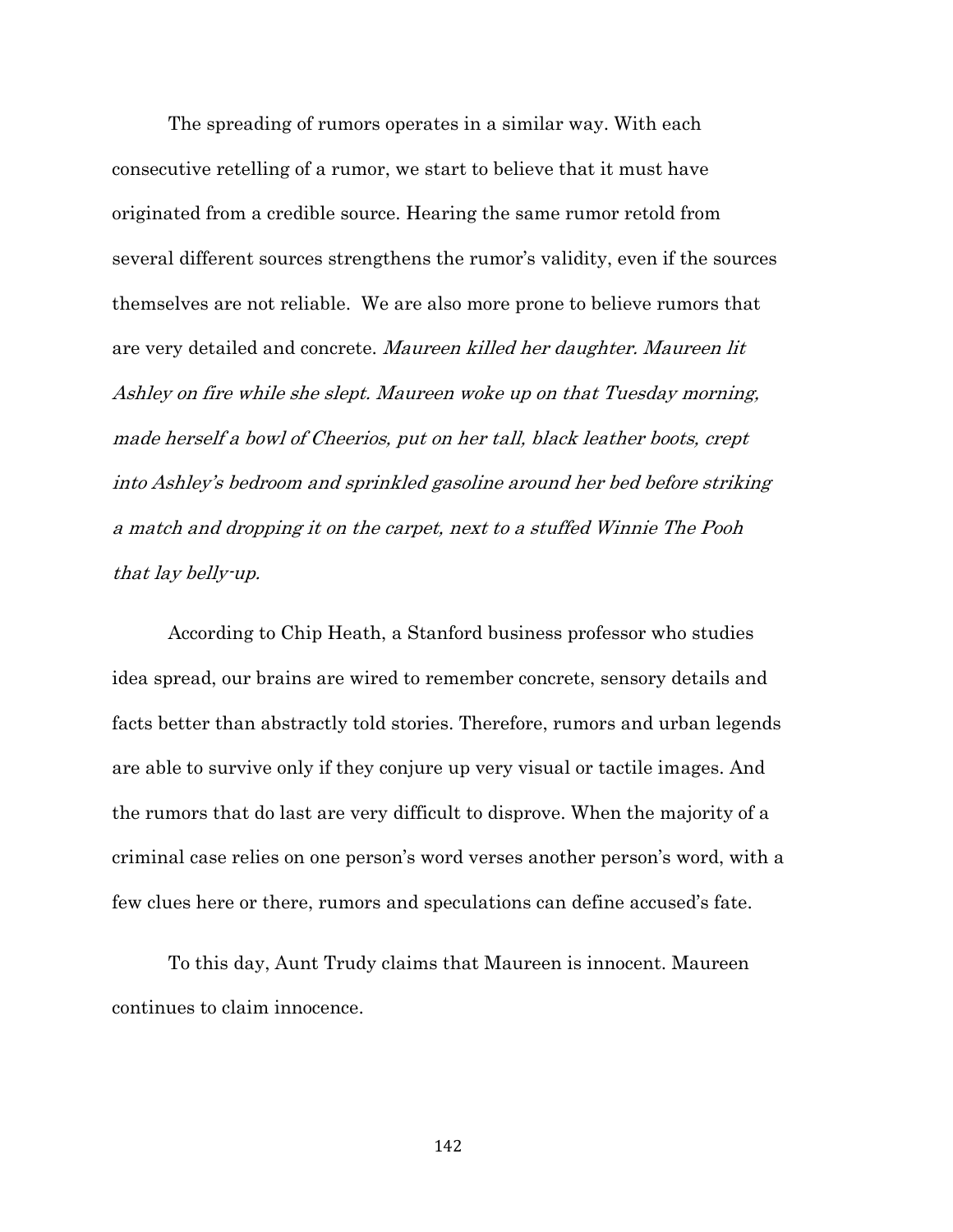Nine years after Marueen was arrested, my cousin, Kara, and Burt, Maureen's son, got married and moved into Kara's old childhood house because my Uncle Tom, Kara's father, always a sharp realtor, had promised the couple that he was offering them *the deal of a lifetime*. Their new home sits across the street from Burt's childhood house, which had undergone various remodeling projects since the fire, but was still recognizable to Burt.

At their wedding, we took sips of champagne and bites of two-year-old Easter, Christmas, and Valentines chocolate that Aunt Trudy had been picking up from Sam's Club ever since she heard about Kara's engagement. Between chocolate-caked teeth, Kara whispered that she and Burt would adopt a kid, because they both had the crazy genes in their families. Uncle Tom whispered *that's the smartest thing she's ever said* and three years later, Kara posted ultrasound and protruding stomach photos to Facebook. When the baby was born, they named it Anora, which they still claim has no relation to my name, Ania Sonora. Aunt Trudy sent baby photos to the imprisoned Maureen, but Burt sent nothing. To this day, Kara and Burt refuse to visit Maureen in prison. Maureen has never met Anora.

Kara and Burt couldn't let baby Anora sleep in their bed because Burt still has night terrors about Trudy and wakes up screaming and thrashing. Instead, they put Anora in a cradle next to a window that overlooked Burt's childhood home, which remains empty. My uncle has tried to sell the house numerous times, setting plates of fresh chocolate chip cookies and pitchers of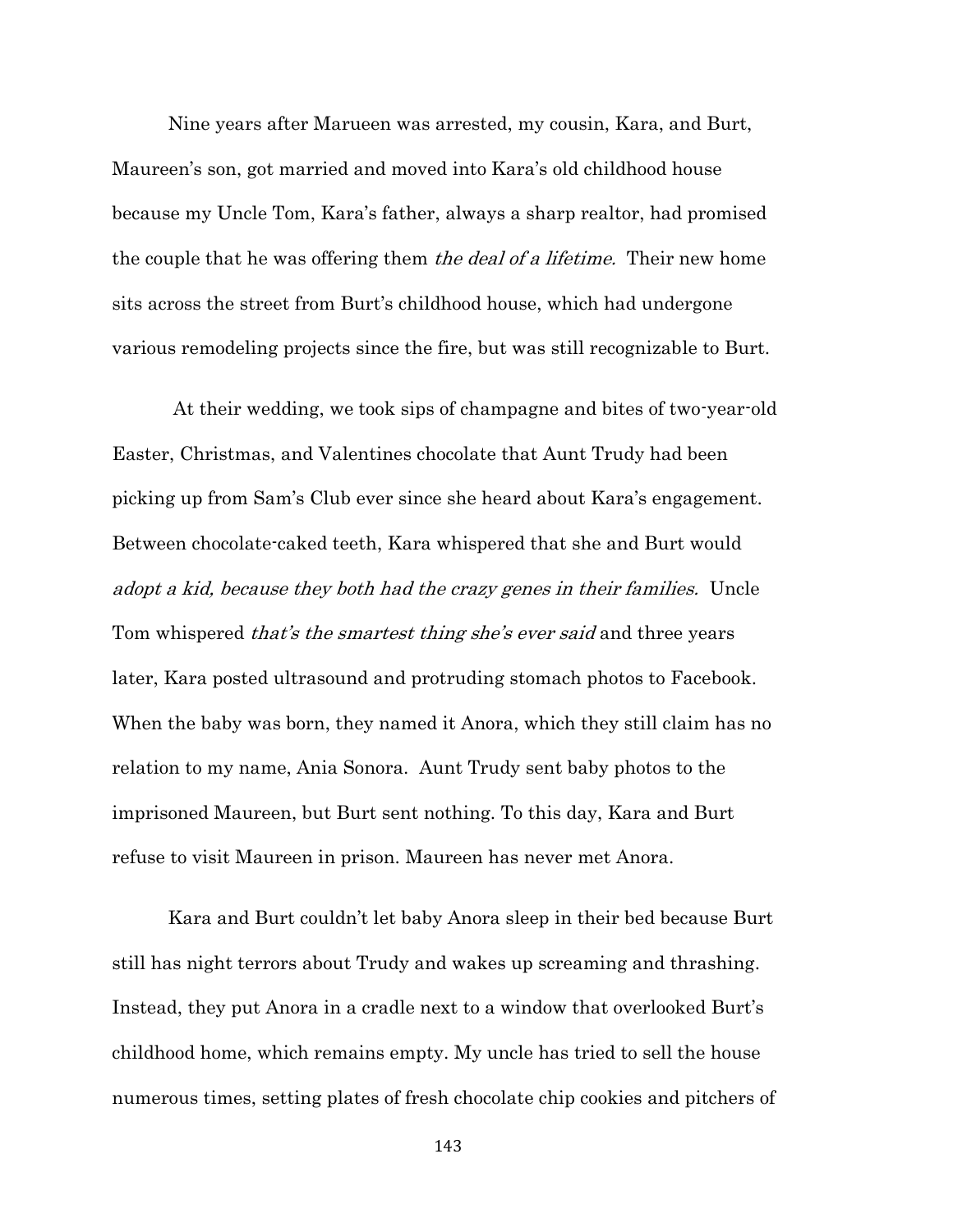apple cider on the counters, hanging photos of smiling families on the wall and covering any scorch marks with daffodil wallpaper, but he has never been successful.

After Anora was born, Kara and Burt got rid of all of the matches in their house. Burt stopped smoking and threw out his lighters and in the winters, they open their presents next to the glow of a Netflix Fireplace on a flat-screen TV. Anora stays inside on the fourth of July and blows out the electronic candles on her birthday cake, wondering why her wishes never come true.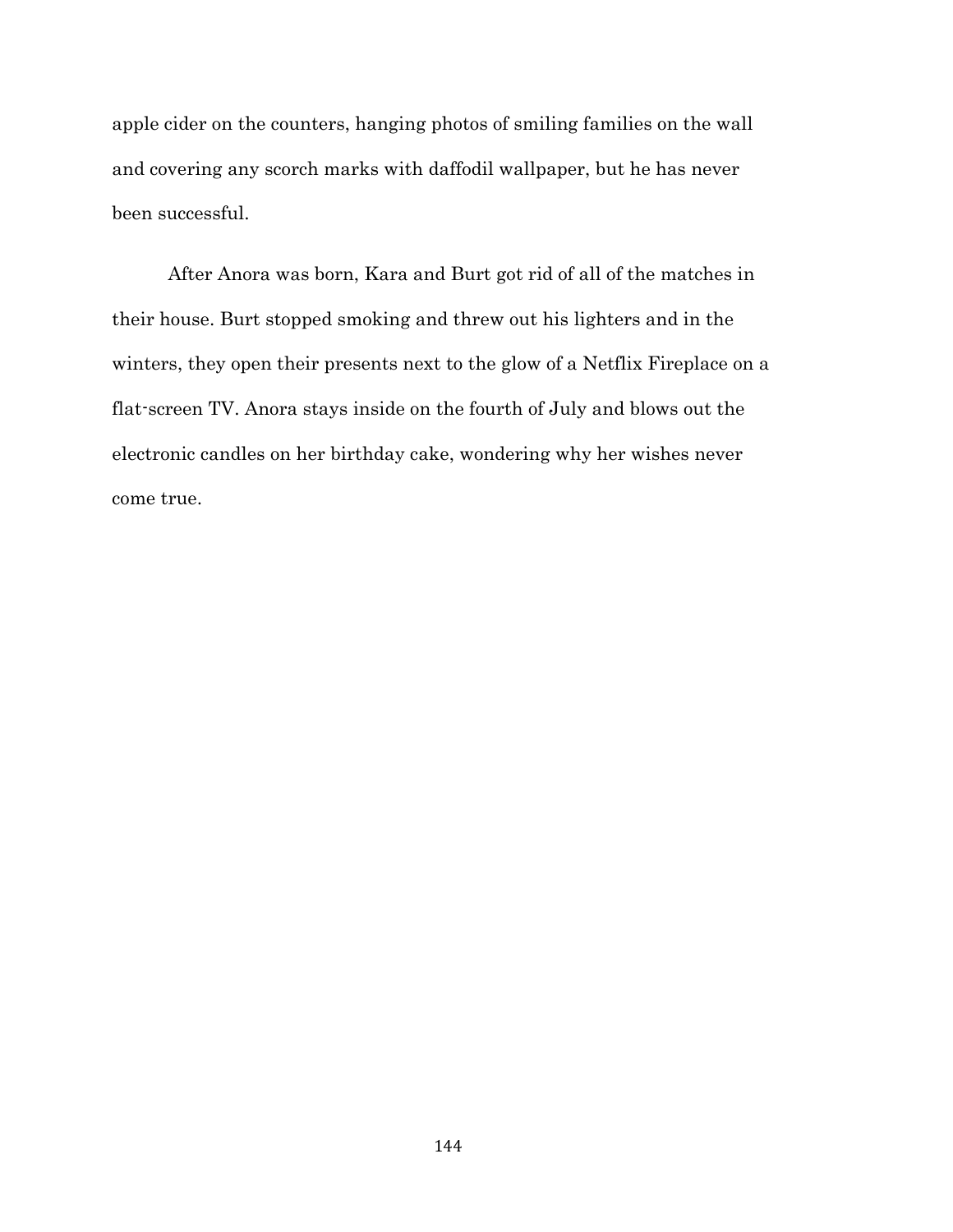## The Rapture

On Thursday the weatherman announces the possibility of an ice storm over the 6 o'clock news. Within the hour, all Southeast Arkansas schools are cancelled. The town buzzes with the excitement of change-in a county where the most newsworthy events include the paving of a new road or the construction of a new church, the ice storm brings us something to look forward to. We long for the storm to blow through the town and redecorate our storefronts with icicles, paint a layer of white over the broken-down Chevy that's been stuck in the neighbor's front yard since the '80s, zap withering azaleas into icy submission. We ask the storm to take care of our ample feral cat population, to stop the midnight yowls from waking us in our sleep. Kill the ticks and chiggers that prowl our backyards, waiting to sink their greedy feelers into our warm flesh when all we are trying to do is sunbathe our stretch marks and surgery scars away or toss a tennis ball for our arthritic dogs.

With the news of the ice storm, the Wal-Mart parking lot fills with minivans and sedans. Some people even park at the Taco Bell. Shoppers balance babies onto hip bones and toss cans of soup and refried beans and packets of spaghetti and crackers and jugs of milk into shopping carts in sets of three. The mice in aisle five are left hungry.

There is no ice on Sunday, yet, but it is cold. When the car ignition starts, there is a yowl and a horrible burning smell that wafts up as smoke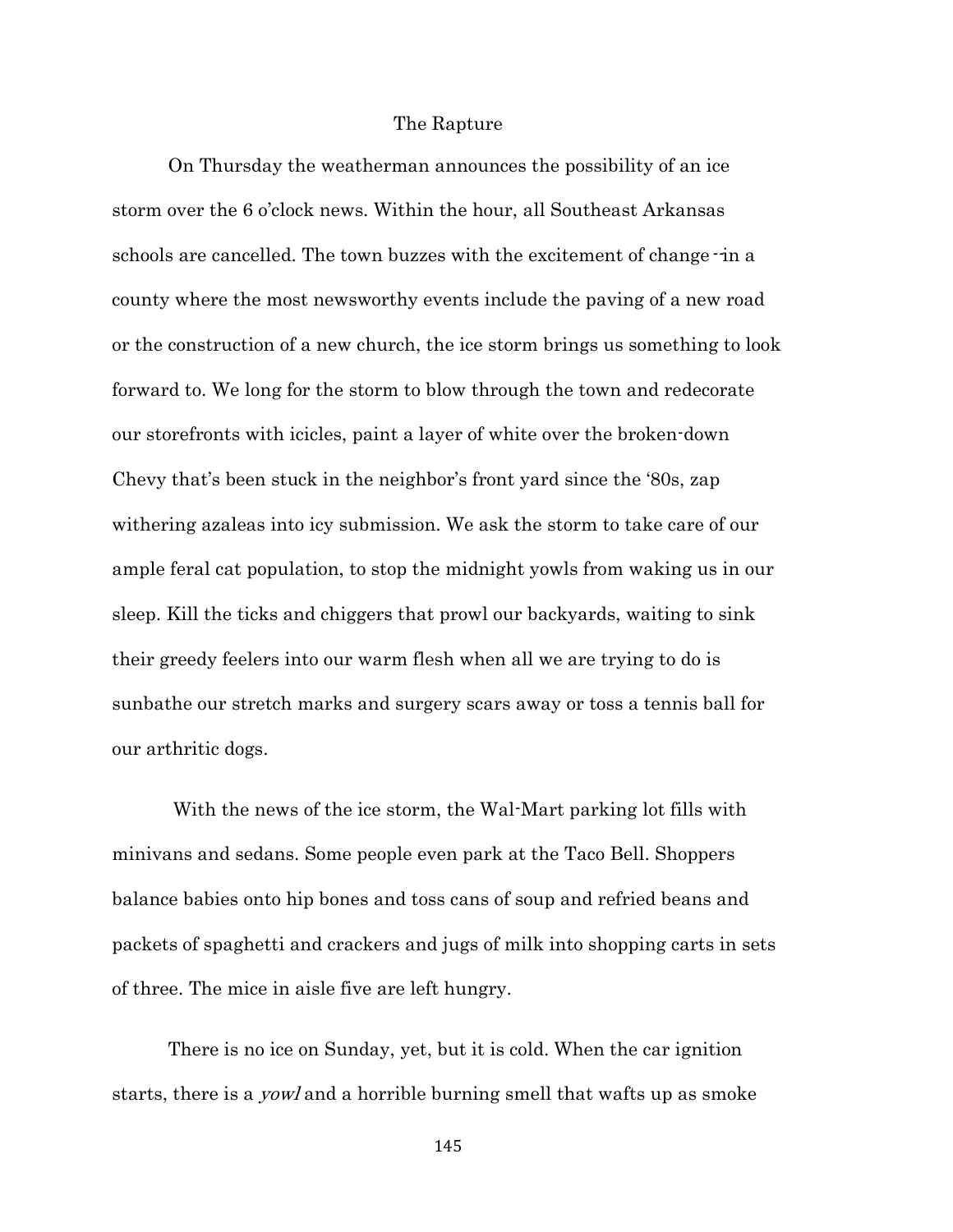steaming from underneath the hood. A mother cat searching for warmth drops out through the engine with burns on her stomach. Her kittens do not make it out alive. We are late to church because we must throw a multikitten funeral. It is difficult to dig metal shovels into frozen ground and it is difficult to wash the smell of burnt kitten off of our Sunday best.

The church parking lots fill at the possibility that the power might go out and lives might be lost without one last chance to worship Him underneath fluorescent lights, one last chance to demonstrate worthiness of a spot in Heaven. Short-sleeved T-Shirts reading "Rapture Ready" are thrown on top of long sleeved T-shirts bearing the names of non-Christian rock bands, the stuff that kids can only listen to through ear buds when they're lying in bed, underneath covers, supposed to be asleep on a Wednesday night.

Inside the nave we squish our asses tightly into the packed pews, breathe in the collective armpit sweat of bus driver and family doctor and stay-at-home mother. We inhale and exhale faux leather and off-brand perfume as we sing to the daily hymnal. After church we are reminded of the importance of being neighborly and doing unto others, so we stop to say *hello* to neighbors whose names we can never remember, *Hello, George? Mary?* James?, neighbors whose birthdays we do not notice but whose funerals we will feel obligated to attend after their front doors are decorated with massive bouquets of white daisies and lilies and orchids.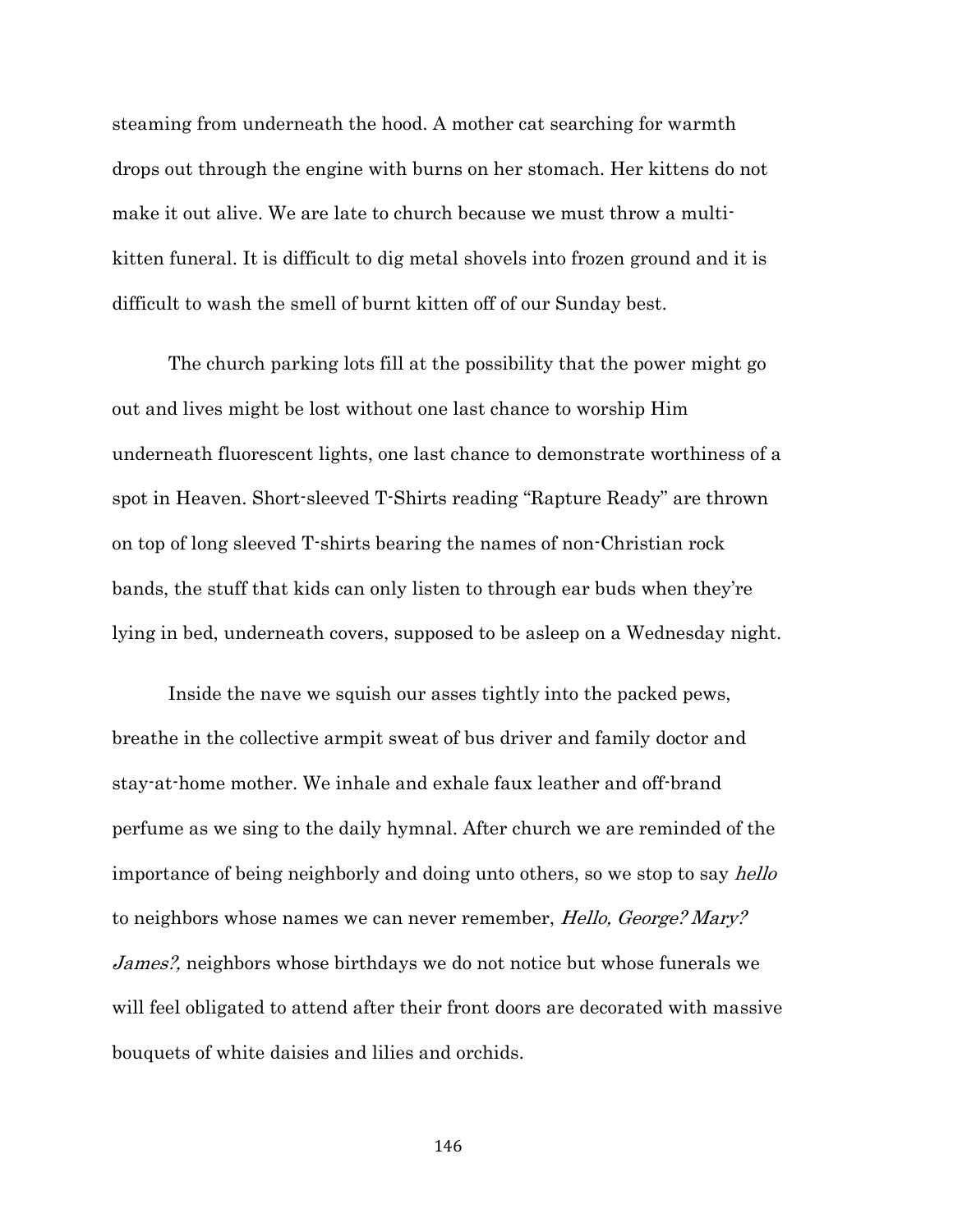On Monday we go to school because the sun is out and the roads are not yet icy. Students are restless in desks, still hopeful that the weather might change while we are locked away in windowless classrooms. We keep our ears attuned for the *buzz* of the PA system to crackle over our history lessons and bark at us to get in a single-file line to wait for our early busses. In front of the classrooms, teachers point at photos of dead presidents, reluctantly. In the hallways, janitors bend over brooms and dustpans, sweeping away our chewed up pencils and misspelled love letters. The school librarian decides that she might as well finish reading the copy *Gone With* The Wind that she checked out over a month ago, since the left side of her bed remains empty and she is still making gourmet French dinners for one.

With the threat of icy roads and poor driving conditions seeming spineless and distant, teenagers hop behind the wheels of their 2-door Ford pickups and press their pedals to the metal, feeling exhilarated as they race down dirt roads on the outskirts of town. How exciting Country Lane 338 looks when it is seen through the lens of an 80-mile per hour blur—suddenly, these drivers are no teenagers forced into taking over their fathers' insurance agencies in Monticello, Arkansas; population 5,384, home to the University's Cotton Boll Wevil mascot. Without even having to buy a plane ticket and face their fears of leaving the town, these teenagers can transform their everyday scenery into the stuff of impressionist paintings—blur, color, uncertainty, unpredictability. With a bit of gas in the tank, a pack of Budweiser and a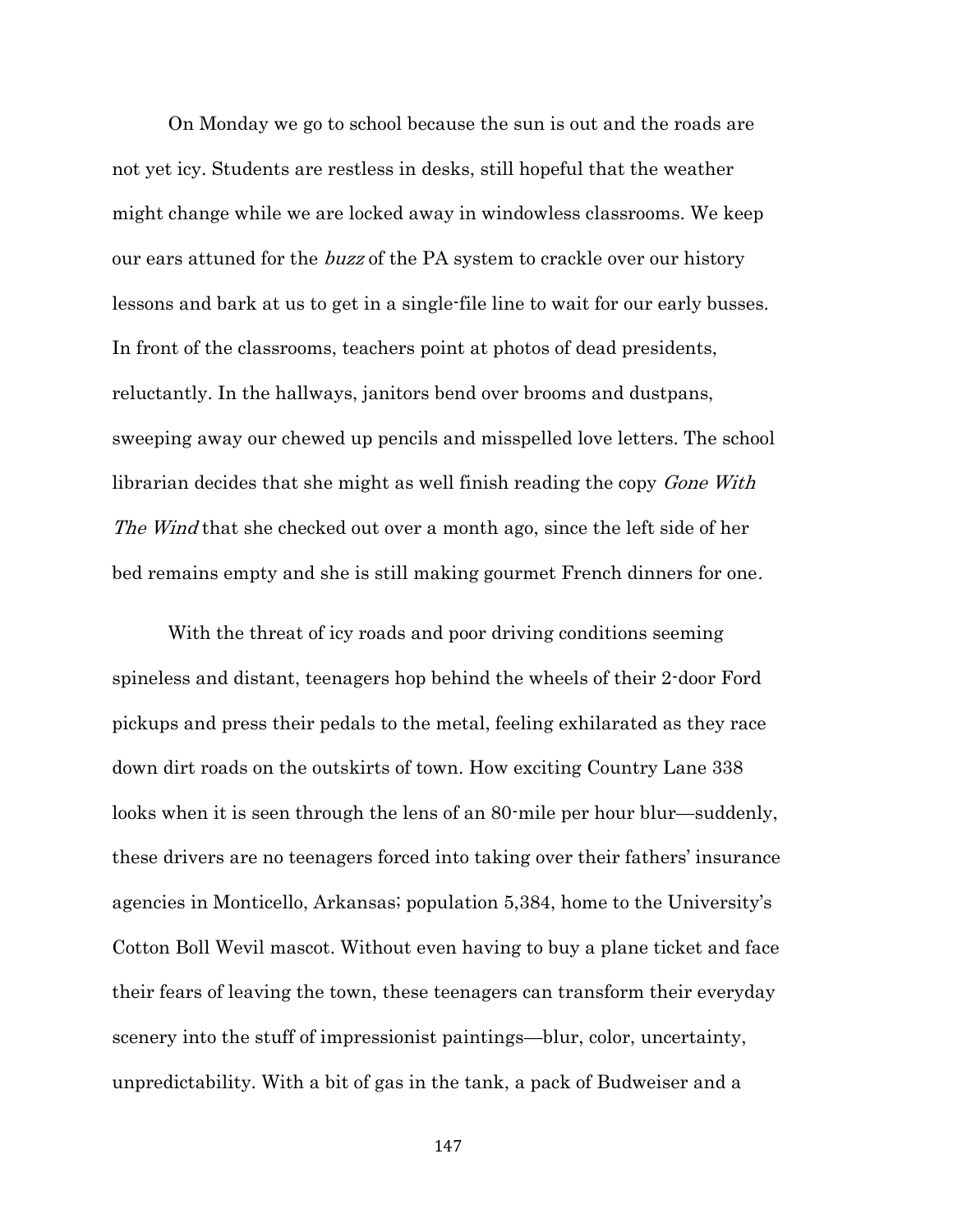truck, Monticellonians leave their farms and desks and cash registers and enter Monet paintings, speeding through time, allowing this movement to morph their perception until they are met with the force of impact. This escape is rarely temporary, and perhaps some of these drivers are intentionally entering an escape route from which they cannot return, although the local paper would never acknowledge such a thing, as that would deem the driver to an afterlife of sin and Hell. Again, a bouquet of white flowers gets hung on a neighbor's door.

The twin towers crash down and still the ice storm has not arrived, but the school has one less student, one more desk that sits dusty and empty, haunting the English class as they try to memorize vocabulary words about attenuating and opprobrium and gainsay. The PA system crackles on and the secretary delivers some coded messages that only teachers understand, because front-row students are hastily assigned to take the names of misbehaving classmates on the white board as the teachers run out of the room, loafer heels clapping behind them.

Through the thin windows around the doorframe, we see teachers congregate in the hallways to cry; thick loud sobs, and we are not sure why. School is released early, but somehow students know better than to whoop and holler down the halls. There is a thick sadness about our early release, and although we don't know what it is, we feel it as we walk solemnly in our single-file lines. We take busses home to tearful parents, comforting parents,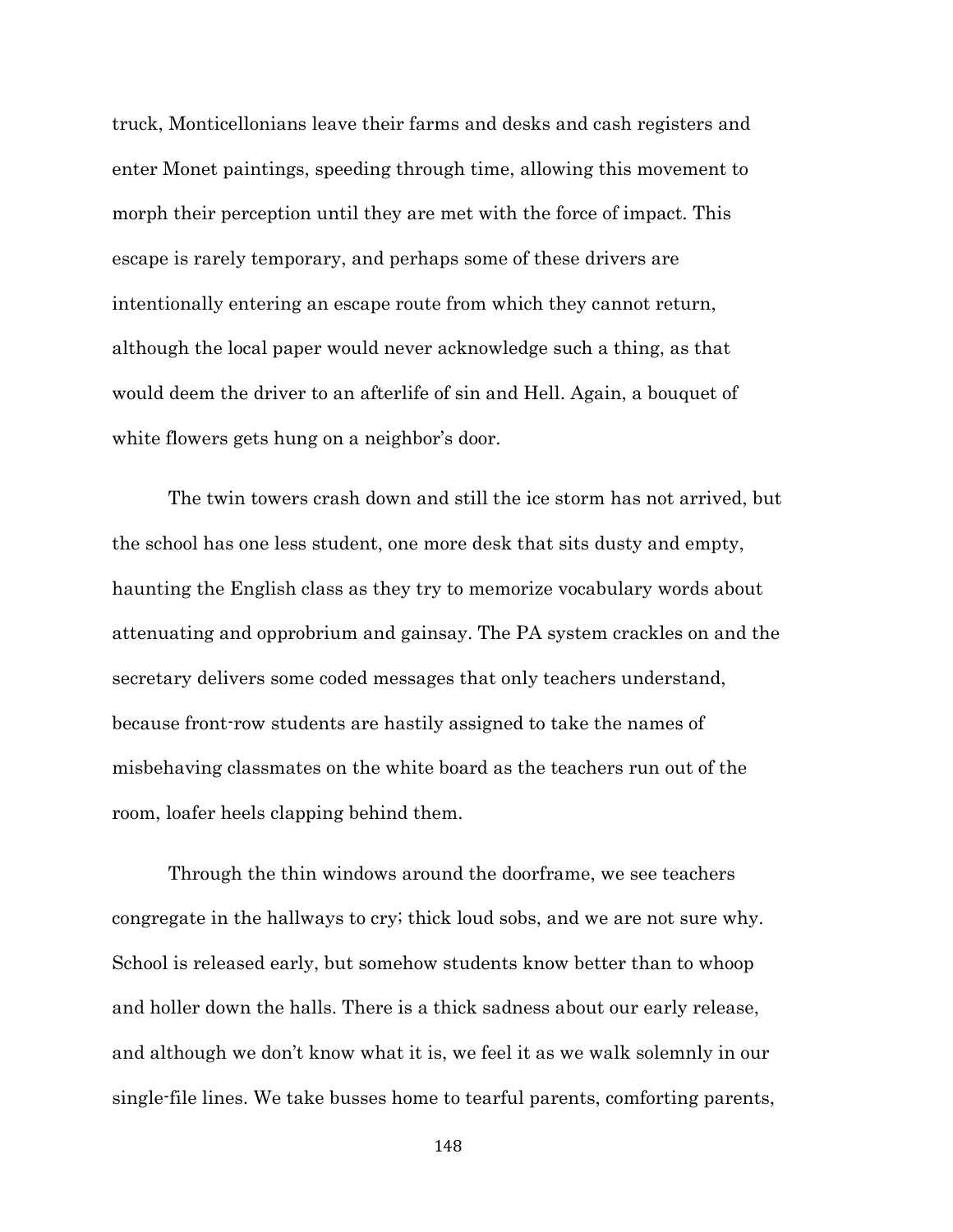parents who mark our arms with the palette of reds and yellows and blues, parents who are on their third martinis and parents who are on their fourth sets of prayers. The third jug of milk in the refrigerator has soured and is starting to sprout mold.

When October arrives and there is still no ice storm, we dust off our last can of chicken noodle soup. Osama Bin Laden ruins Halloween costumes for brown children in the south forever. A homemade Davy Crockett outfit thrown together with a coon-tail hat, furry vest, and brown corduroys is mistaken for Osama. A pair of purple tights, flowy top, and magic carpet in tow is regarded as Osama. A brown child dressed as Bigfoot or Paul Bunyan or even a fluffy, innocent squirrel with acorns drawn on the side of its cheeks is accepted as neither giant nor scavenging mammal, but founder of Al-Qaeda, coordinator of September 11 attacks. This September tragedy gives the citizens of the town the chance to act out their most racist instincts, something that they have secretly all been waiting for, and they take out their anger on olive-skinned children who are simply trying to ask for some candy. The Osama child receives handfuls of Bit-O-Honeys and circus peanuts and boxes of raisins next to pale children who get tossed whole Snickers bars and unwrapped candy necklaces. The Osama child must let her mother check her candy carefully when she returns home, scanning for any knifed apples or re-packaged candy bars. The white child scarfs down her King-Sized Hershey's without hesitation.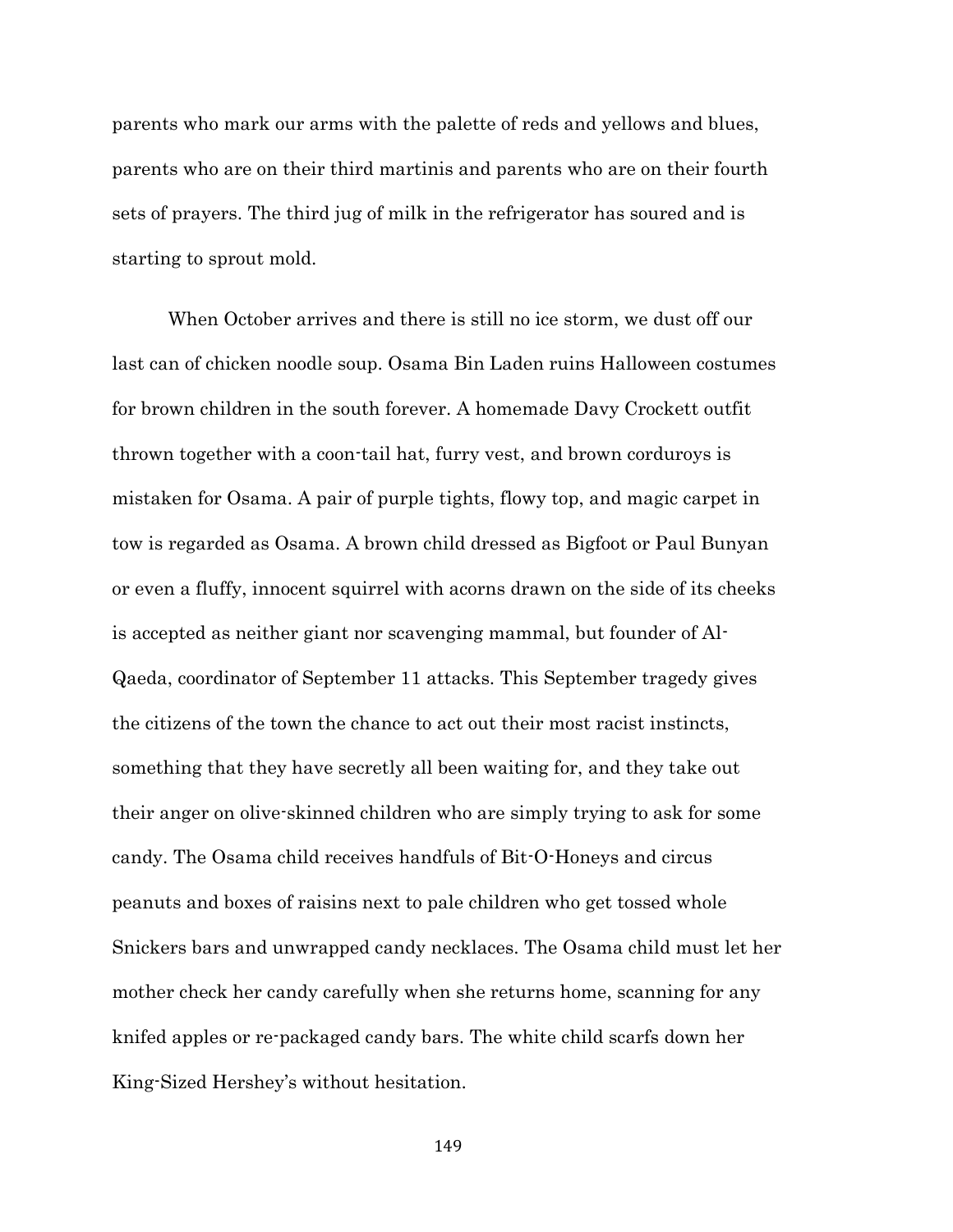Spring is approaching when hear that the KKK will be holding a rally in our town. Still, there is no ice storm. The local newspaper encourages residents to take no action in response to the event, but just be aware that it is taking place, with your knowledge and awareness. The local newspaper refuses to refer to the organization as the "KKK," but instead calls it a "nationally recognized organization," so that people searching Google for KKK cannot easily find news of the event and come to town in an attempt to thwart it, although the paper does not state this explicitly. The local cops tell members of the town to recognize that the event is taking place, but please do nothing. The local press silently protects the event. Had there been an ice storm, the winds, the gusts, and the cold could have scared the Klan members away. Instead, we are told to hold no protests, no attacks against the Klan members and no anti-Klan rallies of our own. We are reminded to be good God-fearing citizens who obey the laws of the sheriff.

The local newspaper shares another post about the rally from the KKK's website, which reads: *No weapons, attitudes or media are allowed.* Cross lighting at dusk, food is provided but bring your own chairs. Motels are located 6 miles from the rally site. If you plan on attending any events notify the Imperial Wizard at *impwizard1996@gmail.com*. The editor-in-chief ends the article with an anecdote of his own: No guns? Haven't the knights heard of the 2nd Amendment? The town of Monticello silences its citizens, warning that Imperial Wizard is to be left alone, we are not to send threats to his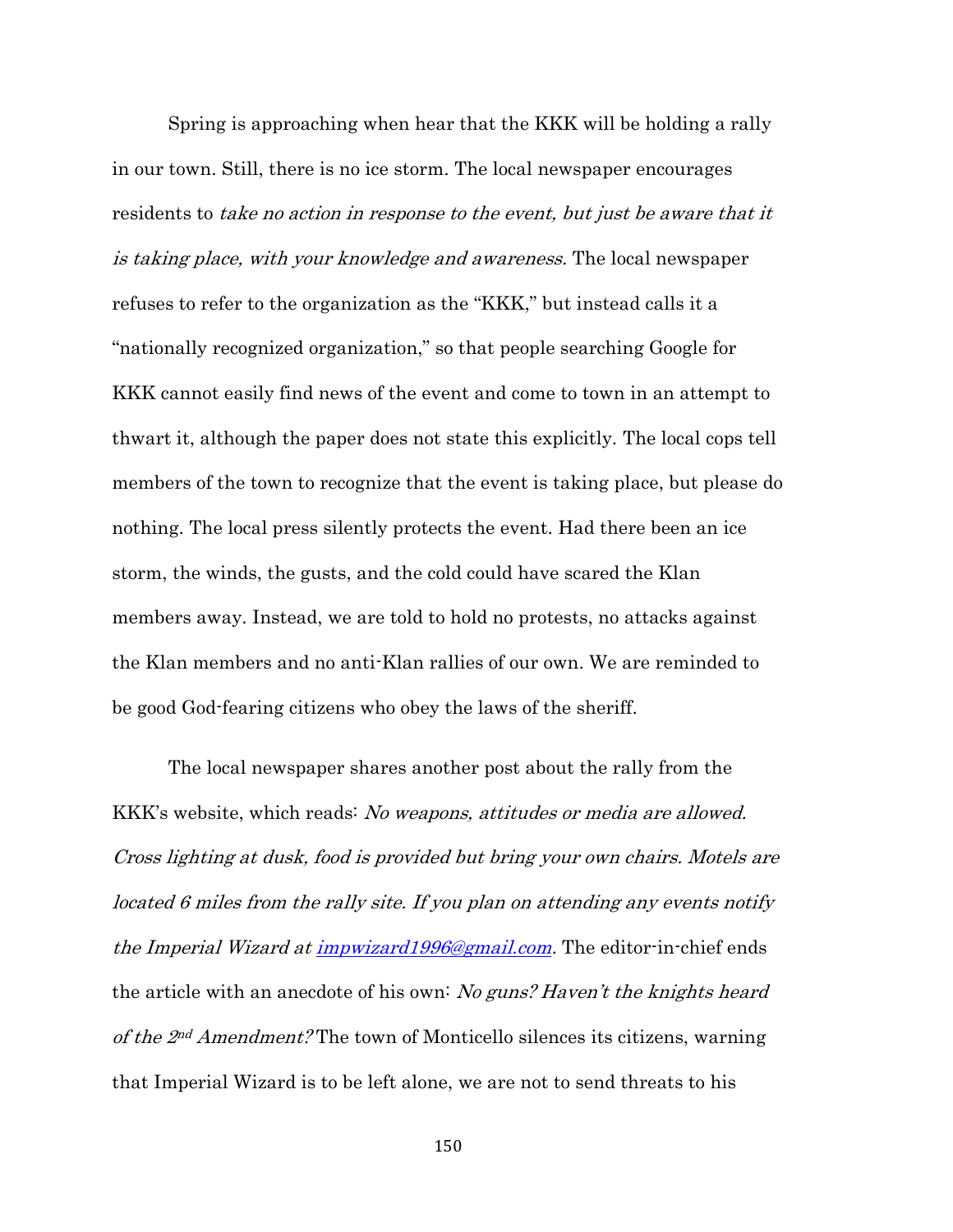Gmail, we are not to bombard his inbox with hateful words of our own. We cannot even send inquiries about whether the Wizard will be serving pound cake or lasagna or tacos. In a town that is ruled by a network of cops who are all so closely related that it borders on incest, we have no choice but to conform and keep hoping for the ice storm.

Instead of an ice storm, we get a series of springtime tornadoes. The tornadoes trample over families sleeping in their homes, sweep up rows of minivans waiting to cross the intersection on Highway 425, toss the brokendown Chevys into the air and throw them back down with a force that disfigures them even further, rearranging rust and metal and muffler into a nasty exhibit on our front lawns. The tornado redecorates our towns, but not in the way that we were hoping the ice storm would; no, it does not generously dab us with a sparking white paintbrush and temporarily freeze and beautify our flaws.

Instead, we are served ruthless twisters that embellish our many imperfections, toss trailers into the air like a cat batting a mouse, pull the roofs off of homes with the ease of a child twisting an Oreo into two halves. The tornado gobbles up mother and grandfather and newborn but does not digesting them, just spits them right back out, as if deeming them sourtasting, deformed, bitter, even though they have been baptized, have kneeled and prayed and have prepared their souls for the rapture. Instead, the ice storm forgot about us, skipped right over the town and followed the air flow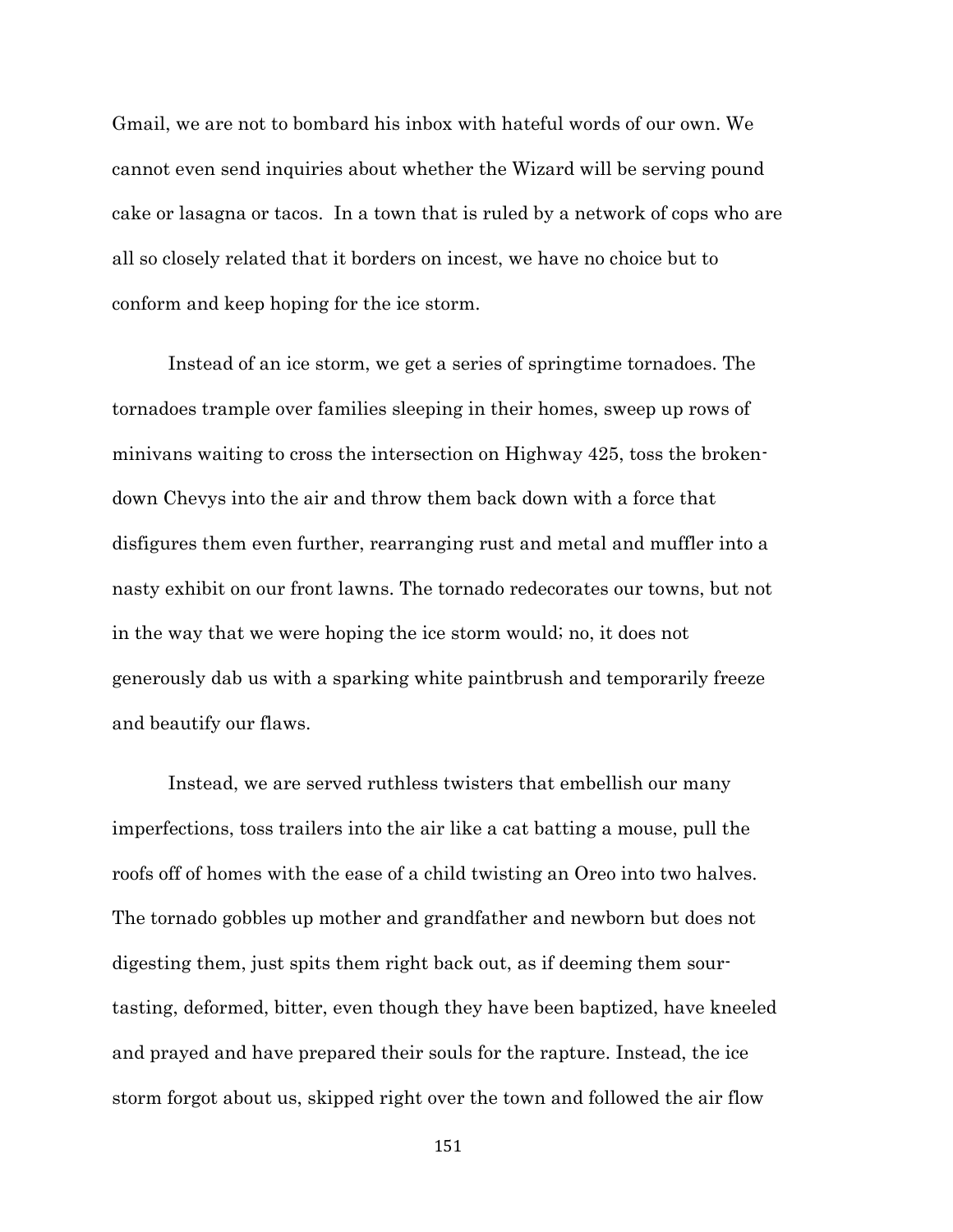to the East Coat, like everyone else who has left this town, leaving Monticellonians to continue waiting for the rapture while we sit saturated with our swamps and our tragedies, our dead teenagers, the remnants of 9/11, the Tupperware containers left behind by the KKK, our outdated milk and our yowling feral cats.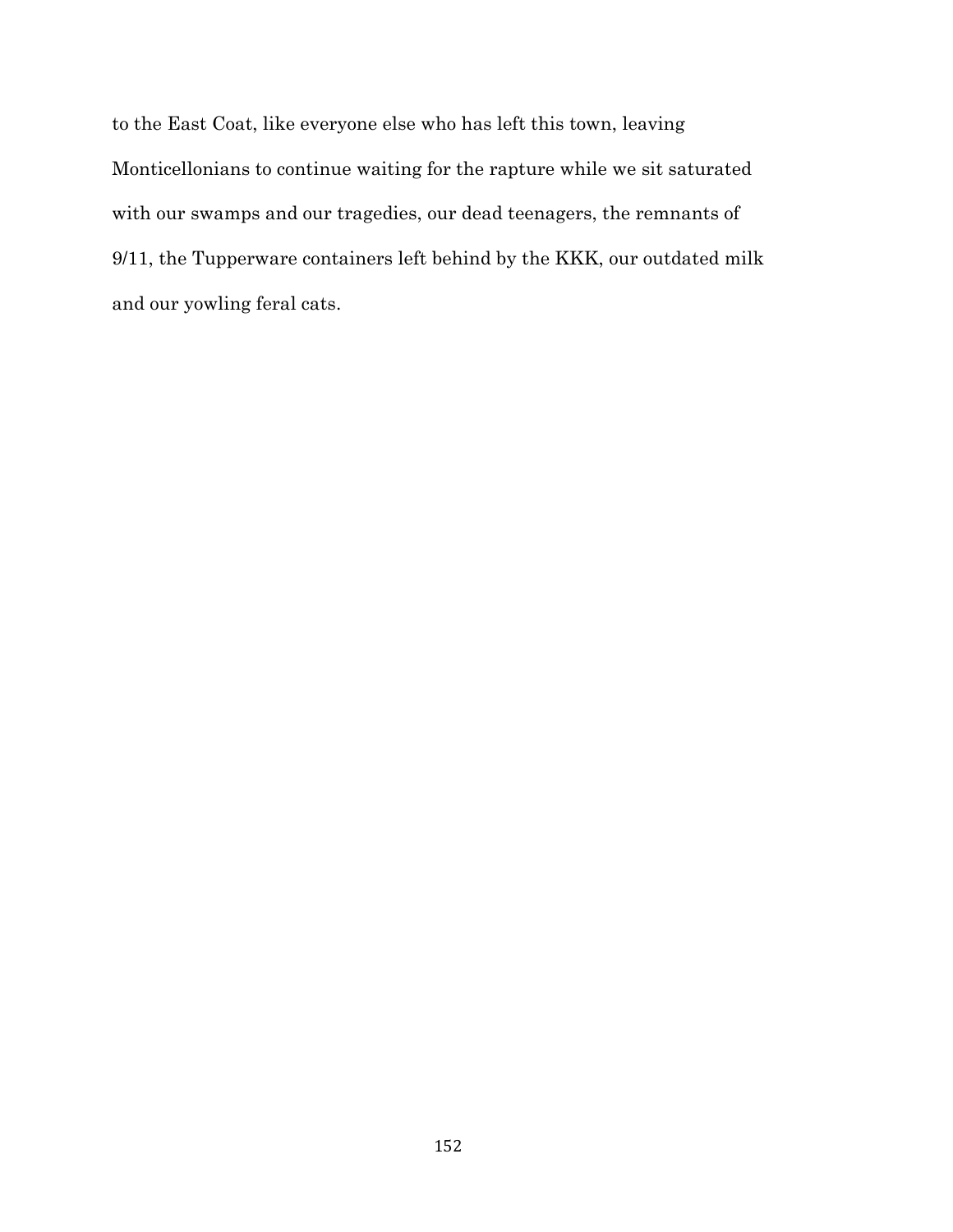## On Luminescence

As children, we were rewarded when we captured beauty and bottled it. Fireflies, flowers, butterflies, blue frogs and caterpillars sat imprisoned in a mason jar with a few holes punched at the top from our fathers' orangehandled screwdrivers. Maybe our parents were relieved that their children could recognize beauty and were not bringing home bottles of ants and slugs and cockroaches. Maybe they secretly hoped that we would one day find beauty in these supposed abominations, too. That we were able to identify butterfly from roach as a creature that we should capture and display in our bedrooms signified something normal about our adolescent growth. Surely, this indicated that we would find prom dates in high school, would not be forced to attend this rite of passage dateless; would get elected to be on the homecoming court, would receive awards for athletic and musical achievements. We would attend college—we would want to attend college would major in a degree that would provide us with a lucrative career, maybe an applied science or math.

These insects and plants made us happy for a little while, about as long as childhood happinesses tend to last--sitting atop our dressers for a couple of hours or days or even a week, until they would inevitably wrinkle up and die, devoid of water or food or light or freedom. Fireflies were swept onto the sidewalk in front of the house. Butterflies dumped onto the rosebush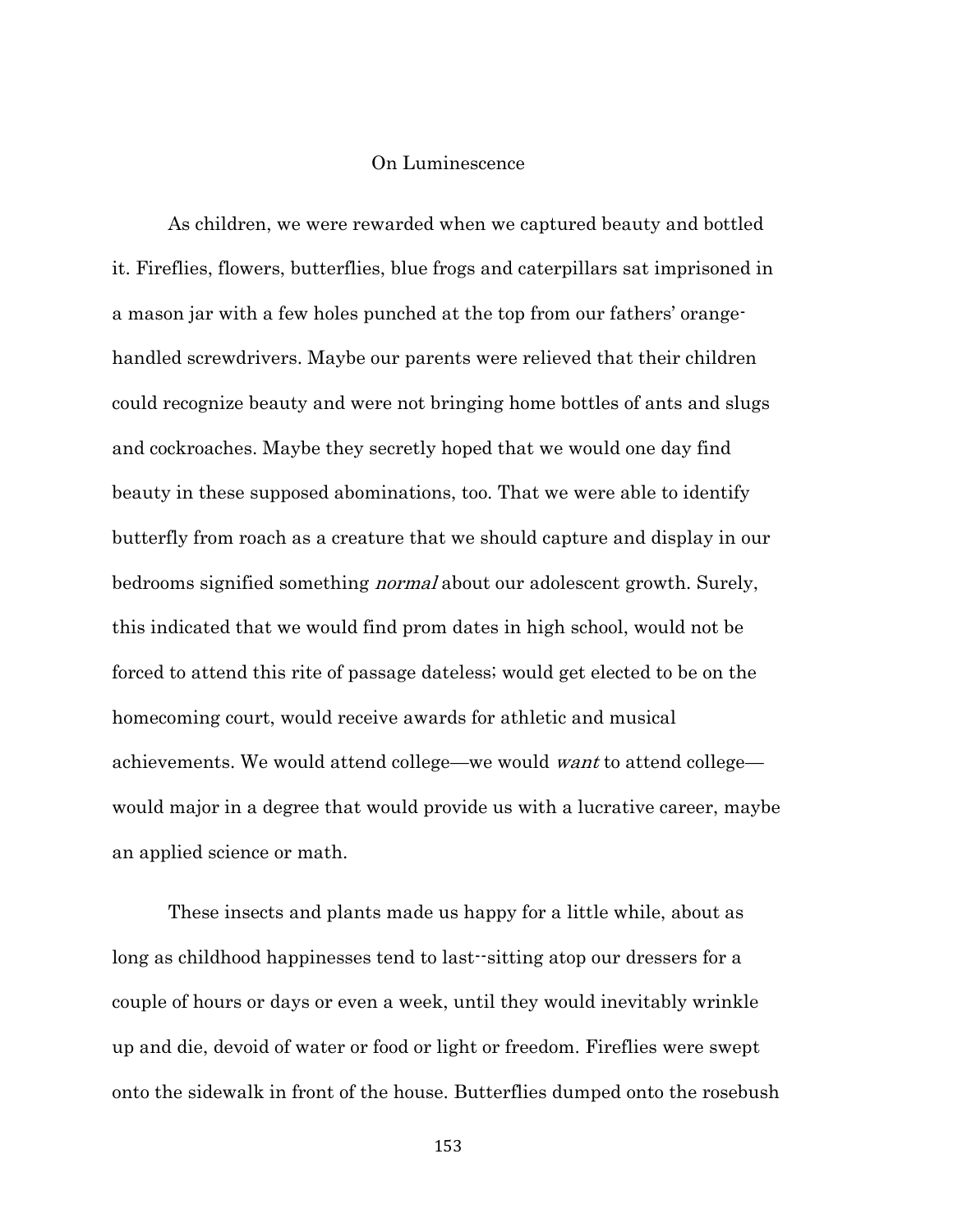in the neighbor's yard. Frogs returned to the stream in the backyard. Caterpillars, given to the cats.

Liz and I spent all of our childhood summers outside. We ran through creek beds and sewers, got lost in the woods between our houses, and cleaned muck and tick and chigger from our bodies by diving into a steaming neighborhood pool. We were usually accompanied by my mother, who would read novels and issues of *Harpers, Hip Mama*, or *Mother Jones* and glance up occasionally to make sure that we weren't getting hit by cars; or Liz's mother, who would keep one eye glued to us at all times, the other eye wandering lazily through a copy of Readers Digest or TV Guide. While Liz's mother, Theresa, would watch us, her father, Daniel, the high school track coach, would sit inside, staring at an episode of All in the Family or Everybody Loves Raymond or silently watching the live coverage of an ESPN track meet in the den. Sometime Daniel would watch us, but never at the same time as Theresa.

Liz's parents had separate living rooms—Daniel, the den, and Theresa, the playroom, where she lived among hairless dolls, plastic frying pans and spoons and fake spaghetti, and stuffed animals named Baxter; each room equipped with a reclining chair, a couch, and a cable television. At night, Daniel would sleep in the queen-sized bed in their supposed marital bedroom, and Theresa would either share a twin-sized mattress with Liz's youngest sister or crash on the playroom couch, where she dreamt amid the shadows of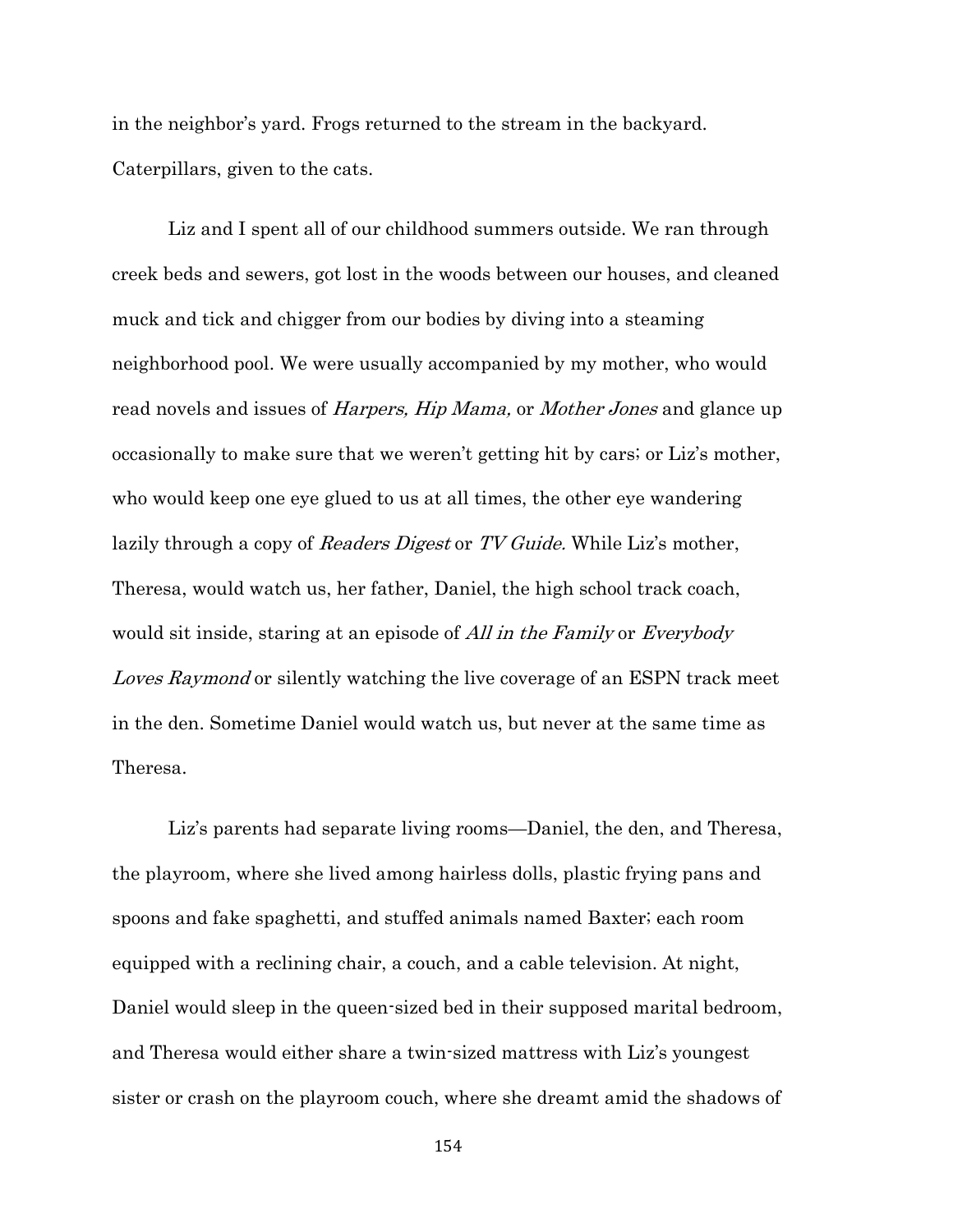the mini-trampoline, the Barbie playhouse, the electric keyboard. This was not a house where Aretha Franklin sang through a living room stereo while the family gathered around a board of LIFE and everyone communicated via winks and squinted eyes to secretly let the youngest daughter win. This was not a house that required full-family Sunday dinners around a winged, wooden table—no, this family embraced the frozen TV dinners of fried chicken, mac and cheese, or slabs of turkey on their separate TV dinner stands in their separate living rooms as they laughed to the jokes of sitcoms, at different times, on different stations. Fits of rage or passionate shouts never echoed down the shag-carpet hallway, just eternal silence between mother and father, as if they realized they made a poor decision in choosing a mate and had no choice but to settle into that decision.

On one mosquito-thick summer night, Liz and I were swinging in her backyard. Theresa pointed to a swarm of fireflies and said, When my siblings and I were children, we used to capture fireflies and squeeze them until they burst, then rub their glow on our fingernails and shirts. Even though Liz and I had just brought a container of fireflies into her bedroom hours ago, the thought of squeezing their insides to make our nails and shirts glow was too much. We liked to look at the bugs, sure; didn't mind watching the bugs drive themselves mad as they rammed into the walls of the mason jar, struggled to breathe in the glass container that we let sit in front of the sunny window during the hottest hours of the afternoon because we were under the illusion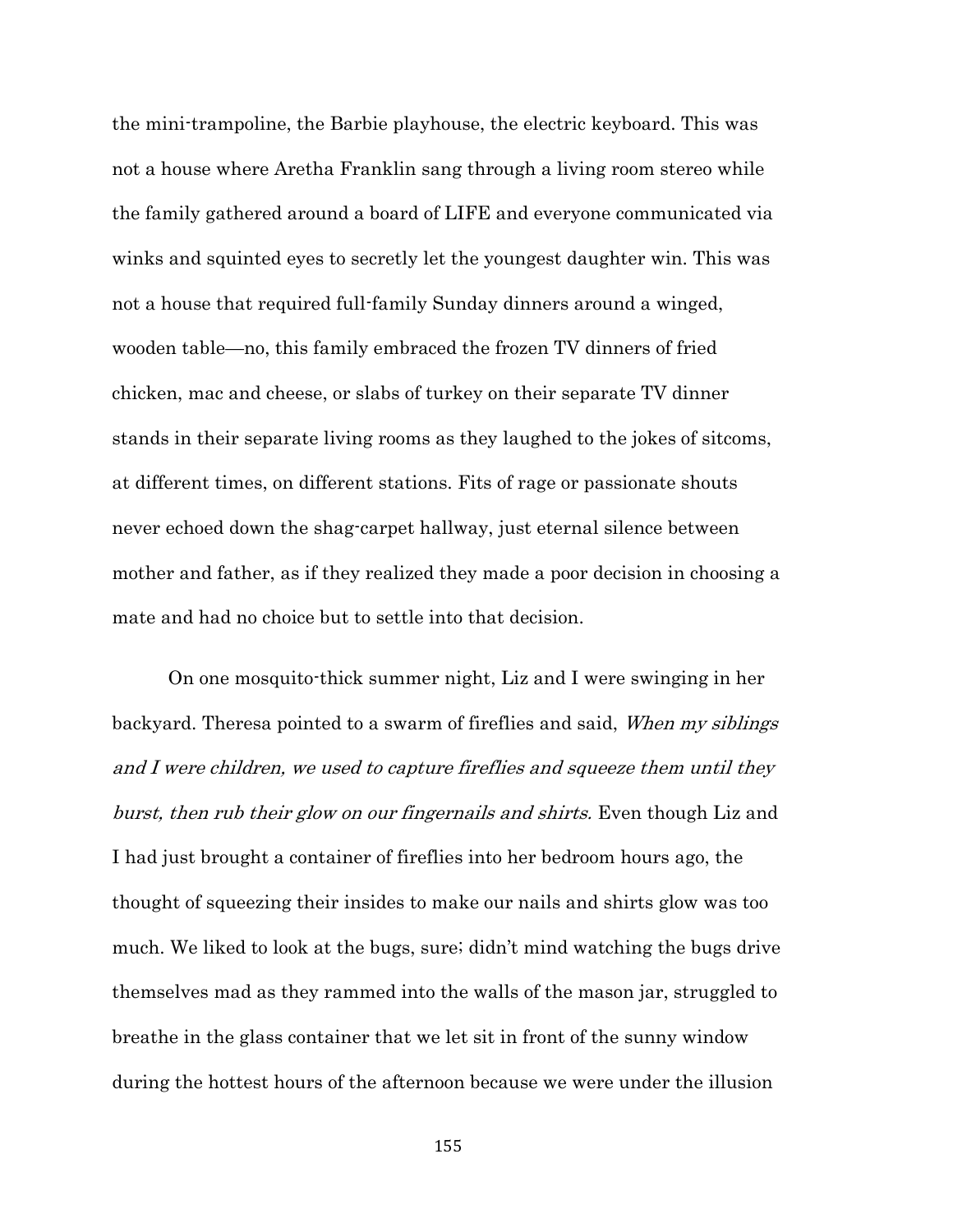that, like our glow-in-the-dark play doh, these insects needed hours of intense sunlight in order to glow at night, but we didn't want to physically murder them. Liz and I were both raised under the doctrine of *Do unto others*, and even though this saying didn't apply explicitly to fireflies, we obeyed. Silently horrified about Theresa's story, we didn't respond, just continued pumping our legs up and down, on the swing, waiting for the hound to stop howling the blues in the backyard of the neighborhood old maid's house, which it never did.

 $\sim$ 

Fireflies thrive in the hot, humid air of Arkansas. They run on moisture and sweat, making homes by lakes and marshes and even backyard swimming pools—areas that are abundant with the snail and slug and worm that their larvae need to eat in order to survive.

The adult firefly lives for about the length of one year--only long enough to mate and, if a female, lay eggs. The firefly is a type of beetle who bears many physical similarities to the common bedbug during the daytime: hard, brown shell, dark beady eyes, six spindly legs, and a thorax. Because they are almost completely helpless during the day, fireflies are nocturnal. I wish I could have told Liz about how fireflies lack the magic necessary to survive without their "fire"—a daytime firefly crawling across the surface of a countertop would almost certainly end up squashed and wiped away with a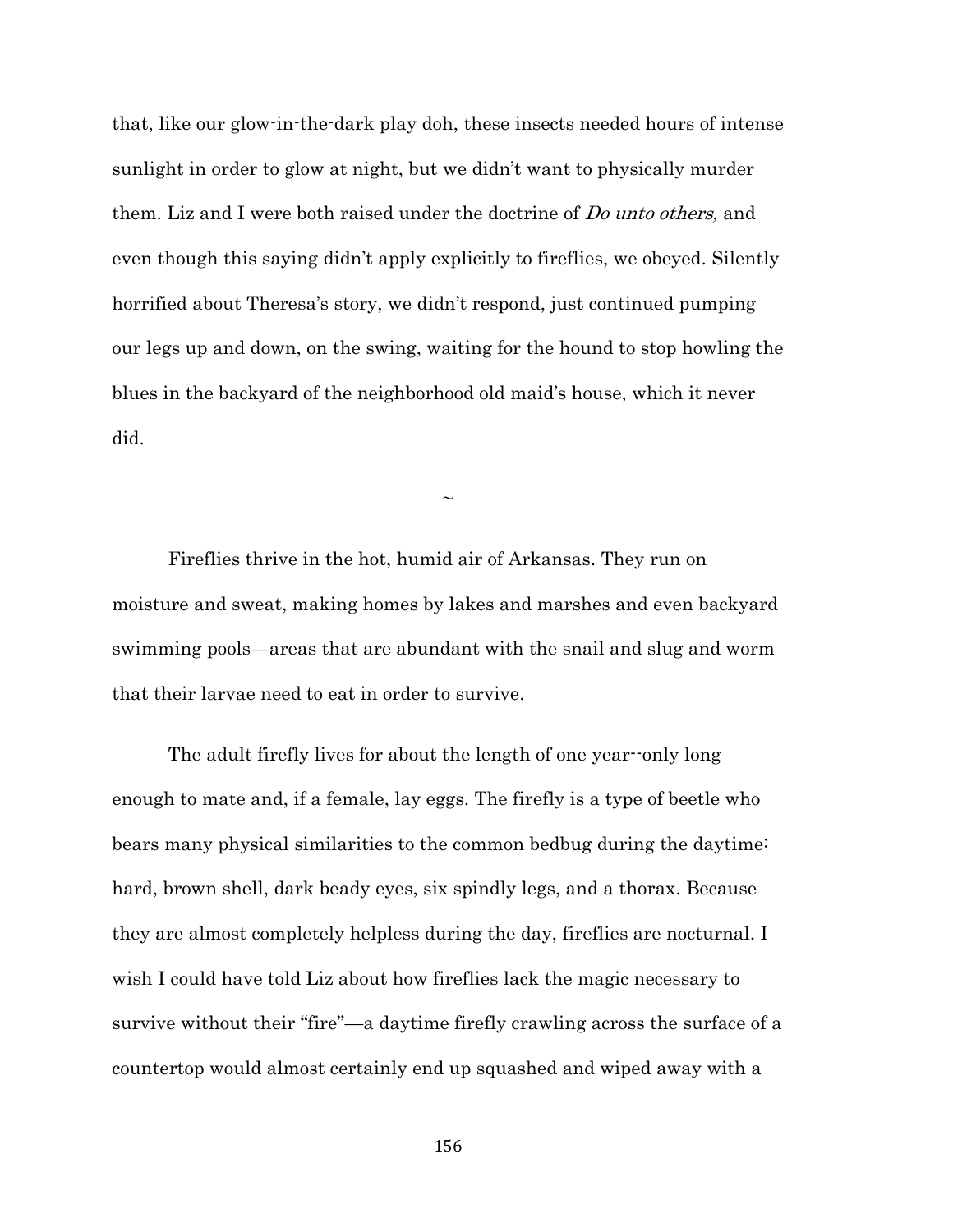Clorox-soaked sponge, mistaken for a young roach. I wish I knew that back then, when we were stepping on the "ugly" bugs on the sidewalk, separating brown shell from purple wing and talking about what was going to happen between Salem and Harvey in the next episode of Sabrina the Teenage Witch.

When sunlight renders the firefly incapable of flashing a warning of its internal poison, unable to indicate that within his body exists a color so fluorescent and out of touch with the common tones of the natural world that it must be toxic, other insects remain unaware that he may be deathly to consume. But at night, these insects produce light and bioluminescence in their rear ends at night simply by transferring oxygen from the air into interior cells via a complex series of successively smaller tubes, the tracheoles. I wish that Thresea, the seventh-grade science teacher, had told us that once fireflies absorb oxygen, the oxygen mingles with calcium, adenosine triphosphate, and the chemil luciferin, transforming these creatures into things of radiance at night, highlighting their mystique and the intestinal alert that they might be poisonous appetizers—I wish that she had nudged us to appreciate the complex interworking of the firefly instead of encouraging us to smush, to kill, to glow.

The life of a male firefly is almost entirely devoted to eating and finding a mate. At night, the male will fly through a backyard garden, flashing his yellow light as he glides between tree branches, past sunflower blossoms and over piles of dog shit. Each species of firefly has its own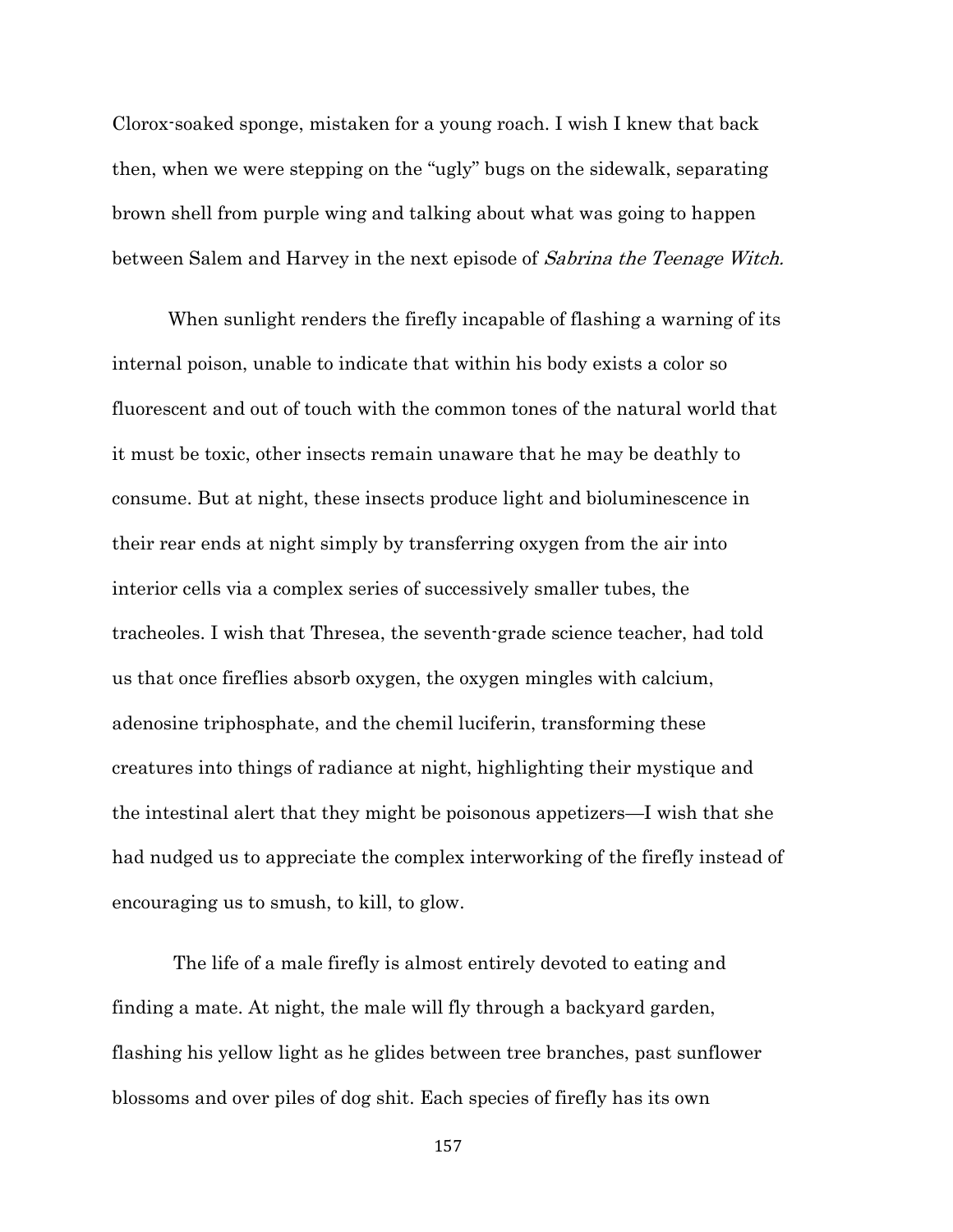flirtation routine. Like humans, fireflies want a mate with whom they will have something in common with. A shared interest in Meticalla. A particular fondness for the edges of a swamp. A waffle with syrup and hot sauce poured on top. In order to identify this suitable mate, a male will flash his light in a specific pattern, indicating his species, and a female will blink back in the same pattern if she happens to be of the same species.

Some species simply flash their lights once. These are the careful and cautious males--conservative with their light, only radiating when they see a spectacular female. Others emit a series of "flash trains" of up to nine carefully timed pulses. They are the perfectionists, the OCD subgroup of firefly. They must do nine perfect pulses, then seven careful circles around the tip of a pine needle, then five jumps on a bed of fallen leaves, three quick rolls, one blink. These OCD flashers believe they have the perfect matefinding formula, and repeat their routines each and every summer night until the ideal female is found. I wonder how successful they are in finding a fitting mate—how much better human relationships might be if we could mimic the mating patterns of the firefly. Would Theresa still be sleeping alone on a couch in the playroom? Would Daniel still be cold and alone as he rolls from pillow to pillow in their king-sized bed? Other lightning bugs fly in decorative aerial patterns, showing off their aerobatics and forming a "J" of light. They are the artists, the middle-school dropouts who shine with their bodies where their minds cannot. Some fireflies shake their abdomens from side to side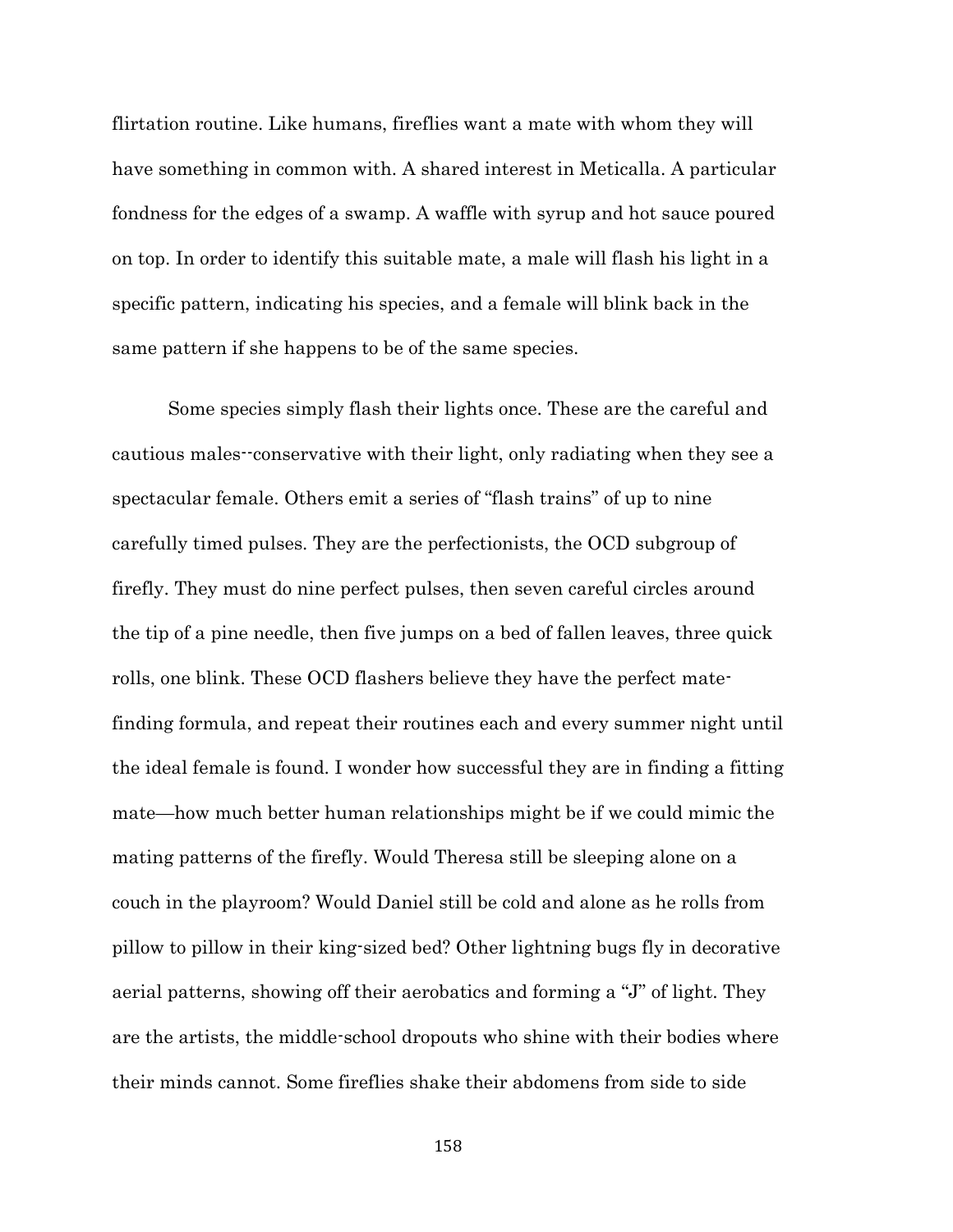and make their bellies twinkle--the most sensual of the beetles, straightforward in expressing exactly what they want and how they want it.

 $\sim$ 

Theresa and Daniel met in a high school down the road from the house that they still share today. Liz and I would later attend that same high school, where Liz would end up meeting the first man who she would marry immediately after graduation, spend three years living in a trailer park with him in a double-wide with a caving ceiling and four Pomeranians, only to divorce him before she turned twenty-four.

Theresa and Daniel had a history class together, and then one football stand kiss led to a prom date and a marriage. To marry young in Southeast Arkansas is considered a victory, Congratulations son and daughter, you have made it, can't wait until you have a baby! Perhaps Theresa and Daniel were once a happy couple, because their house has a few dusty photos of their young, twenty-year-old selves smiling and dimpled at their wedding. In the hallway, the evolution of their happiness can be traced from beaming wedding photos to first-born child, second, and third; but with each successive Wal-Mart studio family portrait set against tropical backgrounds, a purple mountain range, a dense forest, and finally a series of desert backgrounds with one lone cactus posed and prickly behind them, the parents' smiles become more flat, more forced, more bloated and weary.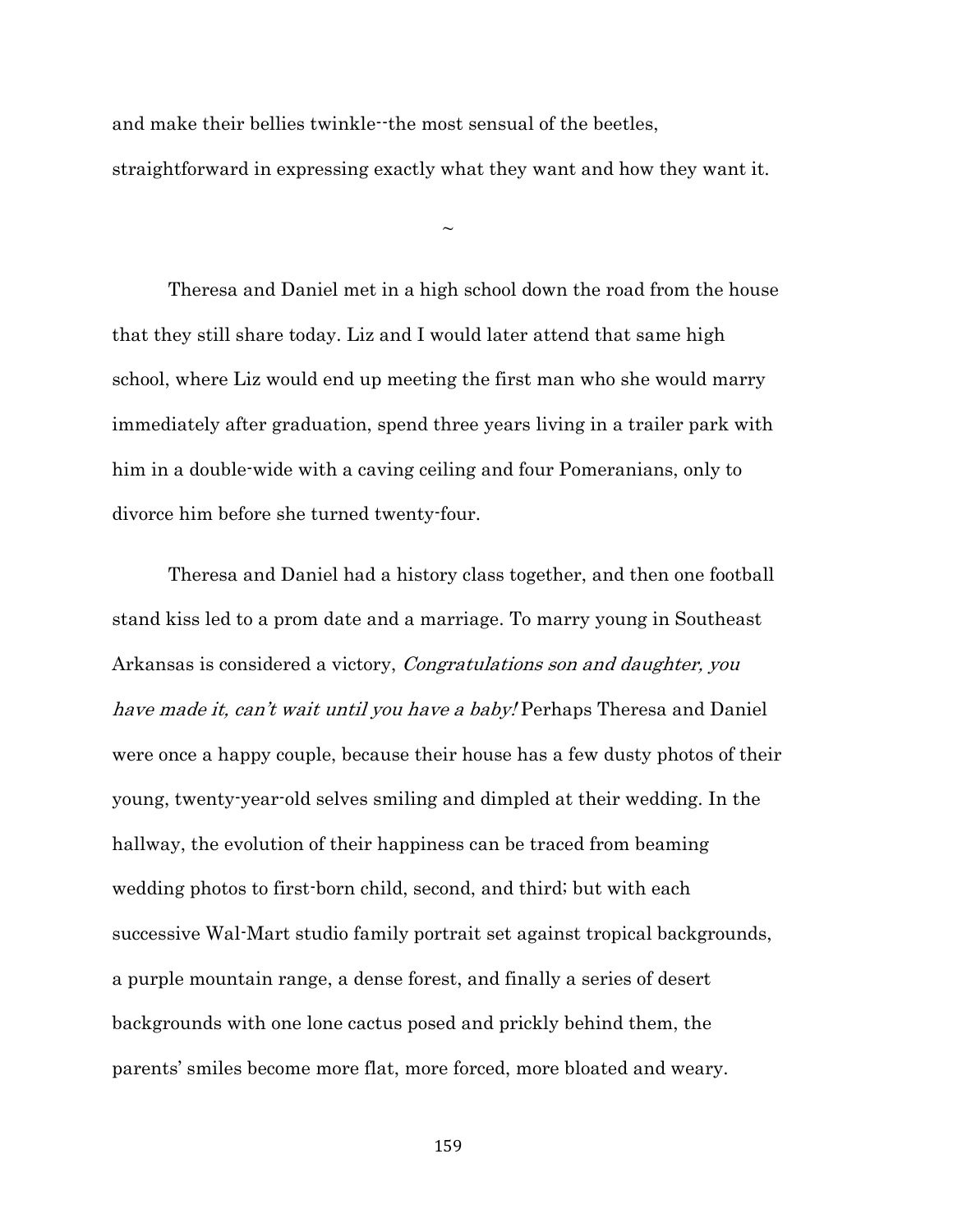Theresa and Daniel kept the shades drawn in their house. Even when the sun was shining outside, it was dusk inside their den. It was easier to see the TV that way, and the comically dysfunctional yet smiling families that shined through it. With the shades drawn, they couldn't see the molding reclining chair that sat in their driveway for three years, the plastic children's toys that covered the front lawn, the dead azaleas that needed water and fertilizer a year ago, let alone the phosphorescing insects that found shelter in their deadness. With the shades drawn, it was more difficult to see how the walls were lined with stacks of clothes that needed to be folded, forms and papers that needed to filled out and filed away, family-sized packs of Sams Club Coke and Sprite that were waiting to be put into the pantry. When Theresa and Daniel interacted, it was to remind each other about an honor roll assembly at a kid's school that week, or an upcoming family reunion or the curiously iridescent pile of throw up that the cat had just barfed into the corner.

On afternoons when Theresa took Liz and I along to the grocery store or a stop at the church for a quick, pre-scheduled prayer, she curled the ends of her un-dyed, greying hair up into small flips. Even though she was only dragging her daughter and her daughter's friend around town to buy a packet of paper towels at the Piggly Wiggly and cross herself before a ceramic man bleeding ceramic blood, her hair gave her the appearance of a woman who had a much busier day planned. Maybe I'll stop by Jane's for a mid-afternoon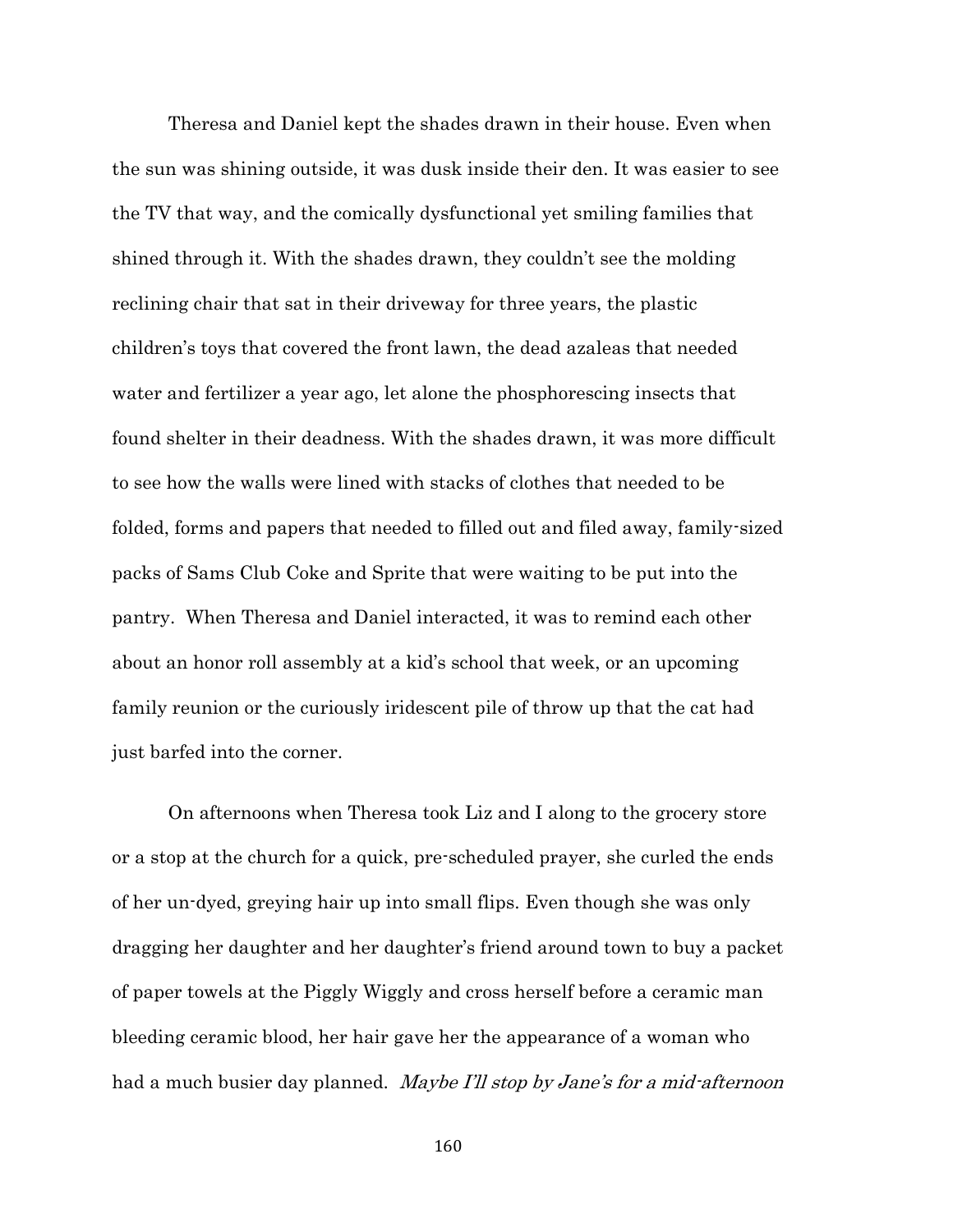cocktail before heading over to George's Gatsby-themed party, her hair hinted, rather than leaving it down, unwashed and sloppily combed, which would have revealed a message along the lines of I haven't shared a bed with my husband in years and there is a pile of cat shit underneath the coffee table that we have both been trying to ignore for a month.

On the outside, Theresa and Daniel's house matched every other 1960s style brick home in their subdivision. It was one-story, had wooden shutters on every street-facing window, a small garden plot in the front yard (albeit all of the plants were brown and drooping), a driveway, and a garage that had been remodeled into a playroom once the third child was born. A sprawl of plastic children's toys, several unfinished construction projects of dog houses, doll houses, and bike stands, and the moldy living furniture in their driveway set their otherwise *normal* house apart from the rest of their neighbors. Their blonde and red-haired children ran barefoot and giddy through the neighborhood with the rest of the white children of the block. But Theresa never took walks with the other mothers, never had anyone to gossip about newest girlfriend of the neighborhood bachelor with, was never invited to the book clubs or the ladies wine nights. Perhaps it was because of this exclusion that Theresa wanted to make sure that Liz grew up normal, enrolled her in dance classes, cheerleading tryouts, various athletics, every Summertime Vacation Bible School, made her sell Girl Scout cookies on burning black pavements in hundred-degree heat. My mother, on the other hand,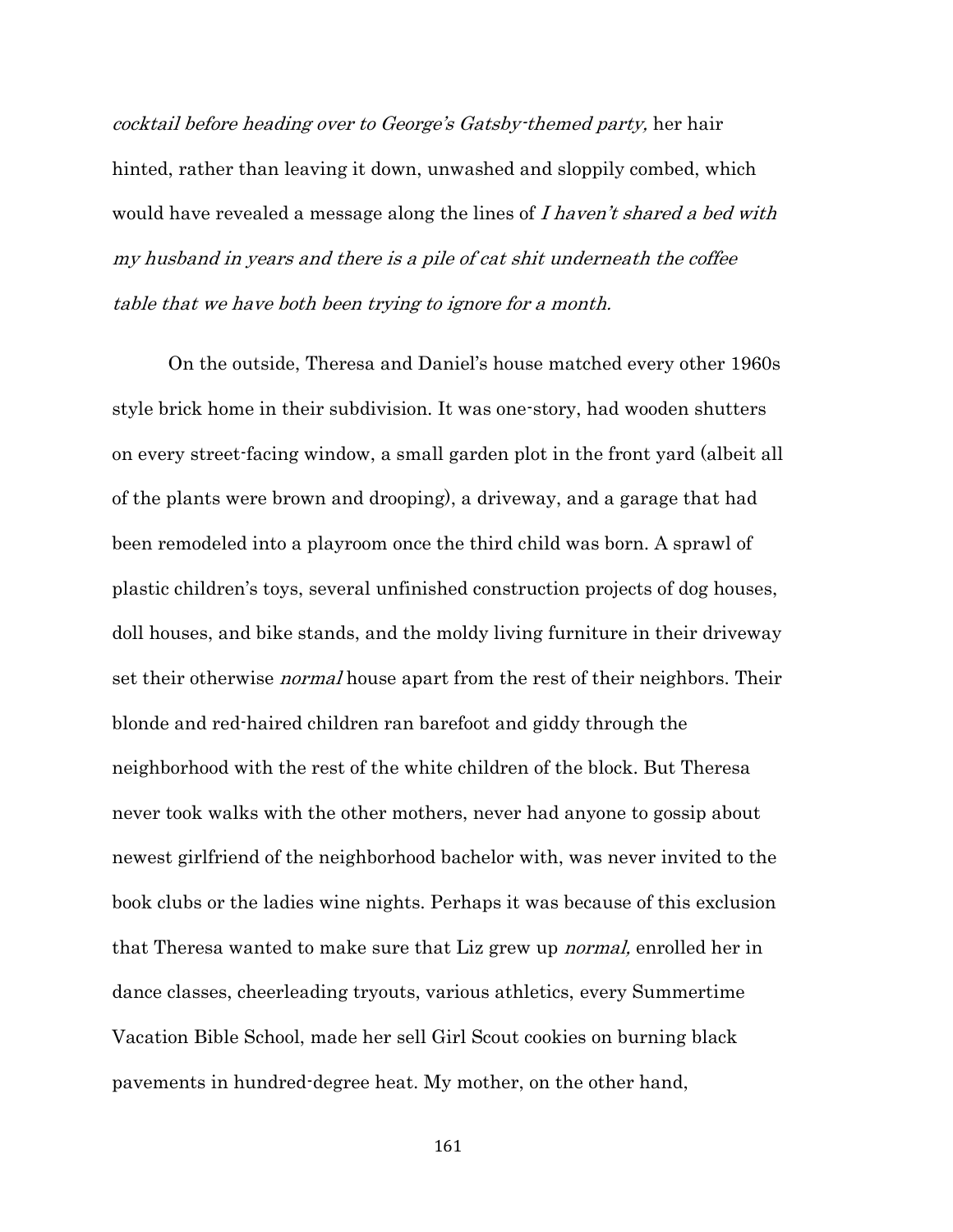encouraged me to listen to Michelle Schocked and Fiona Apple when all of my peers were shaking their blond-highlighted hair to Miley Cyrus and Ke\$ha. She immediately marked us as the black sheep of the neighborhood when the cars in everyone else's driveways would disappear for a few hours on Sunday mornings and ours would remain parked defiantly in our driveway, when she'd open the door with a beer in her hand as neighborhood mothers would ring our doorbell and invite us to join their churches, or attend their fundraisers, or at least, for the love of God, just try their church's free potluck dinner. Liz wore polka-dot dresses of the latest styles and cuts, and I wore tye-die skirts and t-shirts three sizes too big promoting anarchy and questioning and microbreweries in Wyoming.

 $\sim$ 

As larvae, most young fireflies feed on other larvae, preferably terrestrial snail and slug larvae. Young fireflies like the taste of other juvenile insects, their mollusky bodies still so warm, so fresh. They kill their prey by injecting their victims with a paralyzing chemical that shoots through their mandibles. As fireflies grow older, their taste buds mature and many species of fireflies become vegetarian, so they search out pollen and nectar for dinner. Some adult fireflies completely lose their appetites and never eat again after they mature; but, like children who are fed red meat at a young age and can never forget its tender taste, certain fireflies remain predatory forever.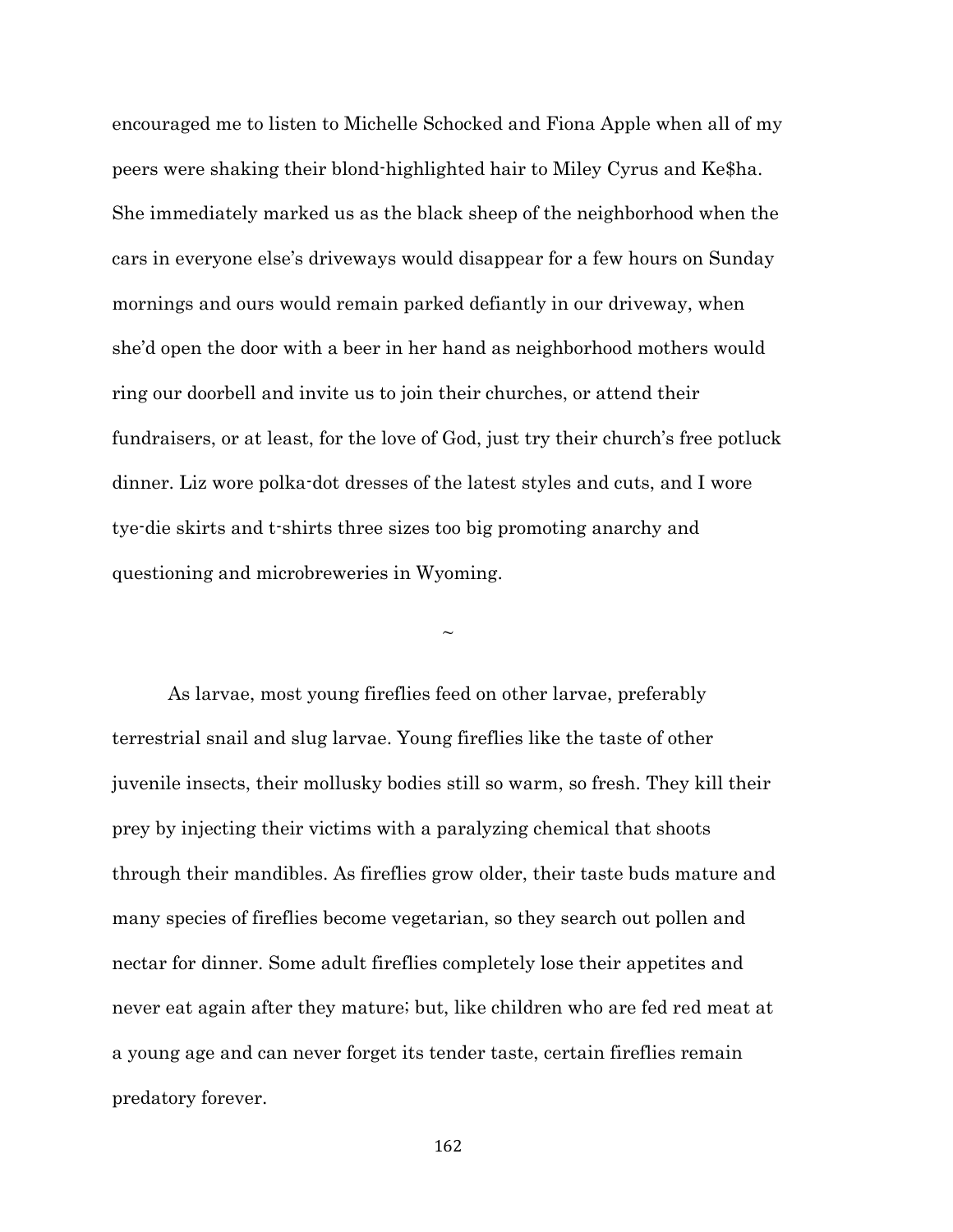Non-virginal female fireflies who have already mated will lie waiting in the dark, hidden underneath rose petal or shrub leaf, until they spot and identify the flash code of a male of a different species. As if she were at a masquerade ball, the firefly will flash a false code back at the male, sending him the message that she is also a Liciola, a sweet species of firefly who the Japanese consider to represent the souls of the dead, when she is really a Photinus, the most vicious species of cannibalistic female firefly who has no interest in representing dead souls, just devouring them. She is ravenous, but not in the sense that the male was hoping. The hungry female will then shoot up into the air before closing in on the unsuspecting male, sever his neck with the force of her body, and consume him whole. Within seconds, the male will disappear, only to return to the Earth in the form of excrement. Because of this characteristic, the female Photnius' are often referred to as "femme fatale" fireflies.

If scientists are correct in speculating that female fireflies partake in this behavior because male fireflies greatly outnumber female fireflies and these females are simply fighting for equality in a male-dominated world, perhaps Theresa's faint smile into her tea cup was not so out of place as she watched a news clip about a woman who had recently murdered her husband by tying him to the bed and lighting him on fire. One school night, Theresa brought Liz and her younger sister to my mother's house. It was nine or ten pm, and I was in pajamas. Liz, her sister, and I were told to go play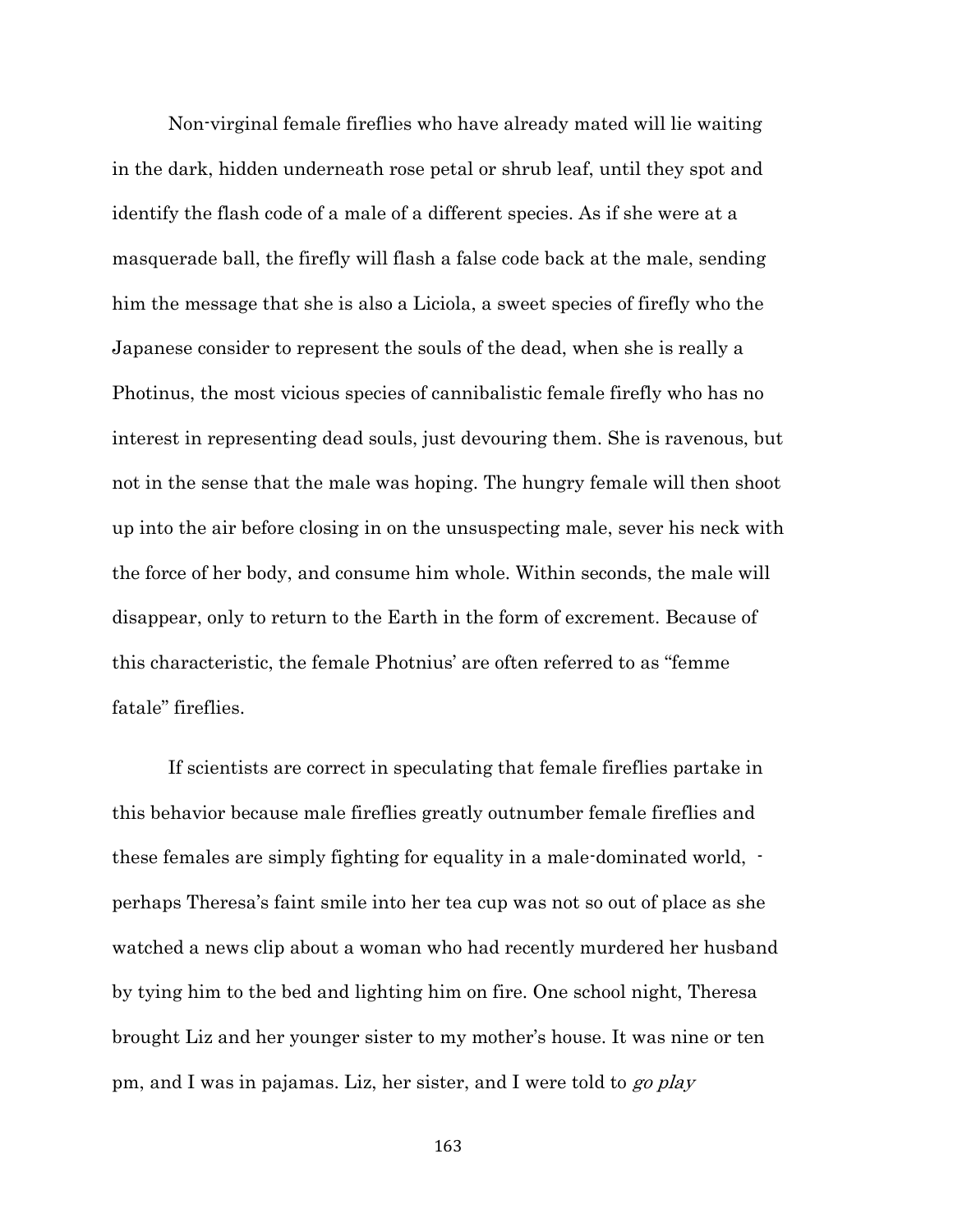somewhere in the other side of the house, but I remember overhearing Theresa say *he was so angry* and *I just didn't know what he would do* and *I* was scared, didn't know where to go, came here, don't tell Daniel through the walls. Theresa and my mom weren't close friends by any means, they never 'hung out' when Liz and I weren't playing together, but my mother served her a cup of tea and told Theresa that she could stay at our house that night, if she wanted. On the television, a reporter emotionlessly recalled how a woman lured her husband into the bedroom with the promise of a kinky hot oil massage, only to band his wrists to the bedposts with twine, douse his body with gasoline, light a match, and leave. The couple's downstairs neighbors told the reporters that they were worried about getting that *smell* out of their ottoman while my mother and Theresa sipped their Moroccan Mint tea. Meanwhile, Liz and I stared blankly at the latest issue of YM and attempted to take a quiz about whether we would be more suitable girlfriends for Aaron or Nick Carter. We rubbed perfume samples on Liz's younger sister's arm. We drew hearts around the faces of the boys who we had crushes on in the yearbook, Thomas and Arthur and Lance, and colored in the eyes of the teachers we disliked with a red sharpie, demonizing them. In the corner, a kitten snored on a pile of dirty clothes. Theresa and Liz were gone by midnight and Liz and I never spoke of their visit again.

Later that week, Liz and I were in her backyard chasing down fireflies with mason jars, as Theresa sat on a lawn chair in the corner. Liz captured a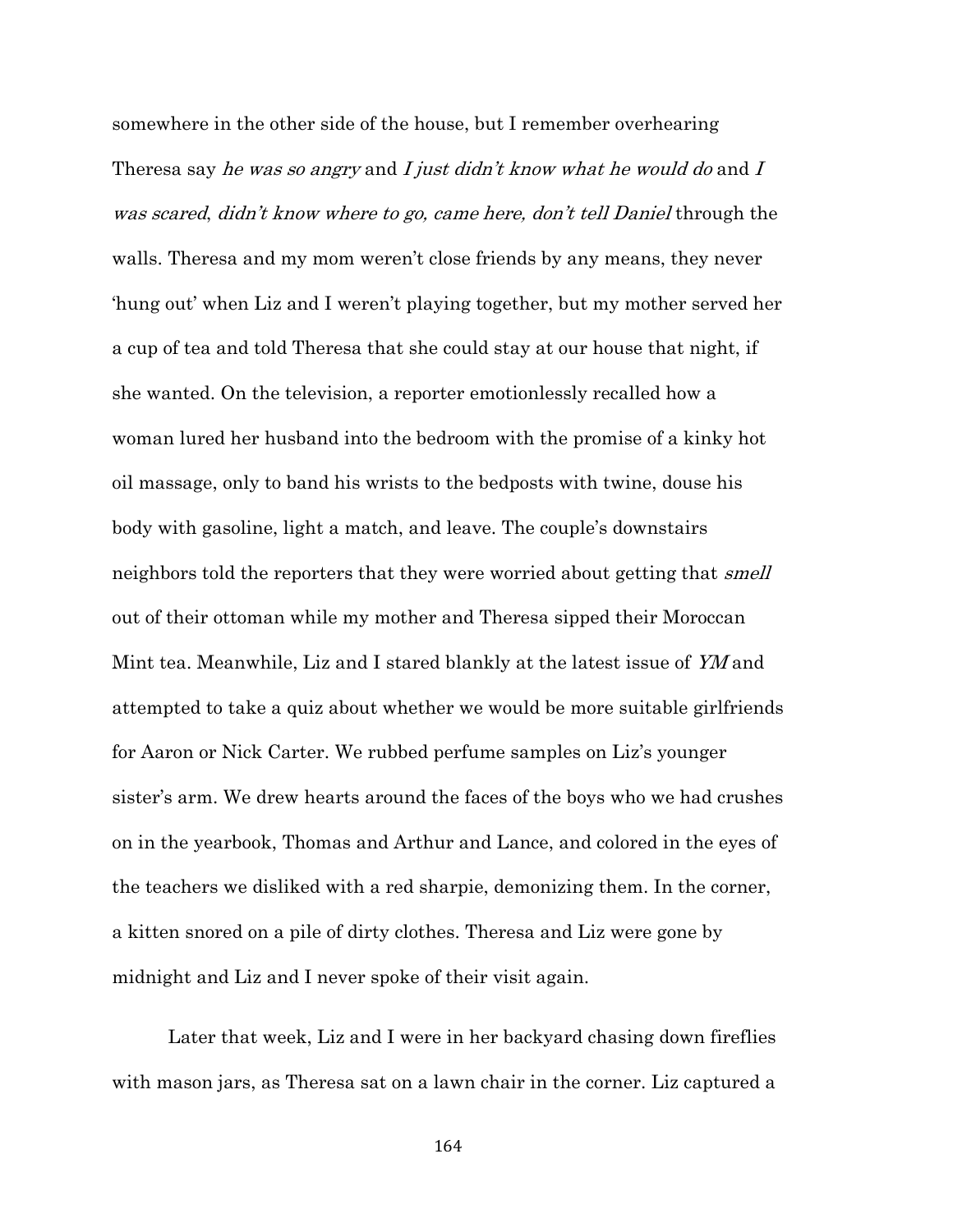firefly, it might have been a male firefly or a female firefly, I'm not sure, but instead of leaving it in the jar she picked it out, smeared it between her fingers and rubbed it across the logo of her Monticello Elementary School Tshirt. I remember the iridescent smear rubbed across the face of the school's mascot, the Billie Goat, as if the goat had just consumed a bowl of electric oatmeal. I caught one of my own and rubbed it on my fingernails. We smeared fireflies on our foreheads, our arms and bare legs, until we were covered in streaks of fluorescent yellow that would soon fade away. In the corner, Theresa smiled as we killed the insects, turning bug and mate and partner and future egg-carrier into streaks across our bodies; transforming life into accessory, impermanent beauty, the illusion of lightning, and guts on cotton.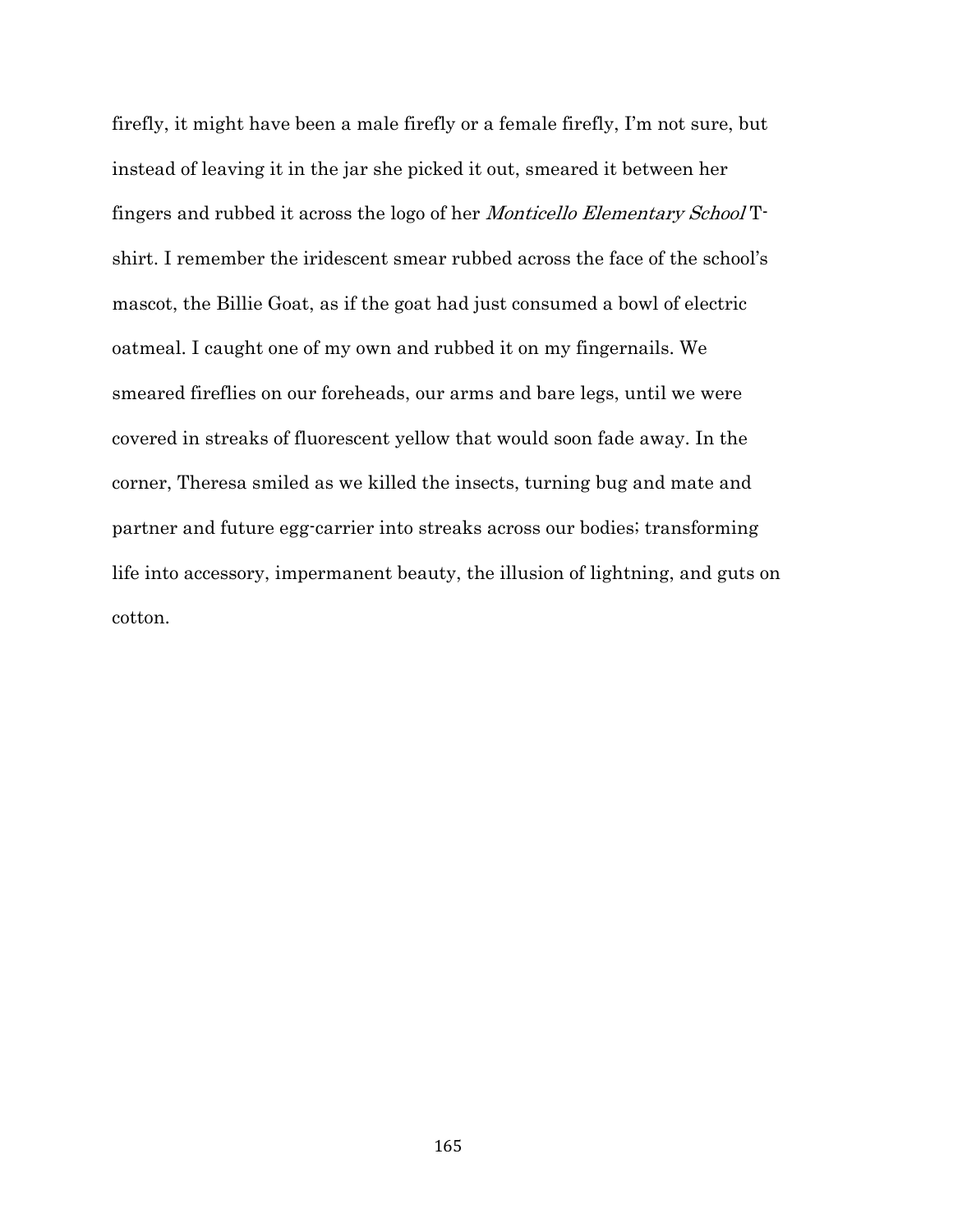## Alpha Gals

Deep in the bayous of the delta, nestled between thick pine trees and crawfish-laden creek beds, the ticks and chiggers reign. Among mammals, they are the least popular of the arachnids. Even the whales shun them, but they are the royalty of the delta woods. Sure, a hiker can spray her exposed limbs with a ten-dollar bottle of permethrin tick repellent, but as soon as she starts sweating in the ninety-degree air punctuated with ninety-percent humidity, the repellent will trickle right off of her skin, leaving her limbs naked and exposed, savory. A hunter can deck himself out in hundreds of dollars of "tick-repellent clothing," but as soon as a branch snags his pant leg and his ankle flashes pasty skin, the stealthy tick will find the hunter's flesh with a thirsty embrace. No gun can protect him. Here, smallness is a cloak against the oafish.

Ticks in Southeast Arkansas live idle lives, equipped with endless free time to breed and feast, lives of luxury. If they were born humans and not insects, these creatures would be featured on the cover of Forbes, reclining in chaise lounges, sipping lemon drop martinis through golden straws while servants file the points of their toenails into curved perfection. The winters here are mild enough for both snowbirds and ticks to survive year-round. Southeast Arkansas air hangs heavy with a sweltering humidity that pulls the ends of your hair into wild curls, sprouts mold in every crevice of the bathroom and kitchen no matter how often your grandmother gets on her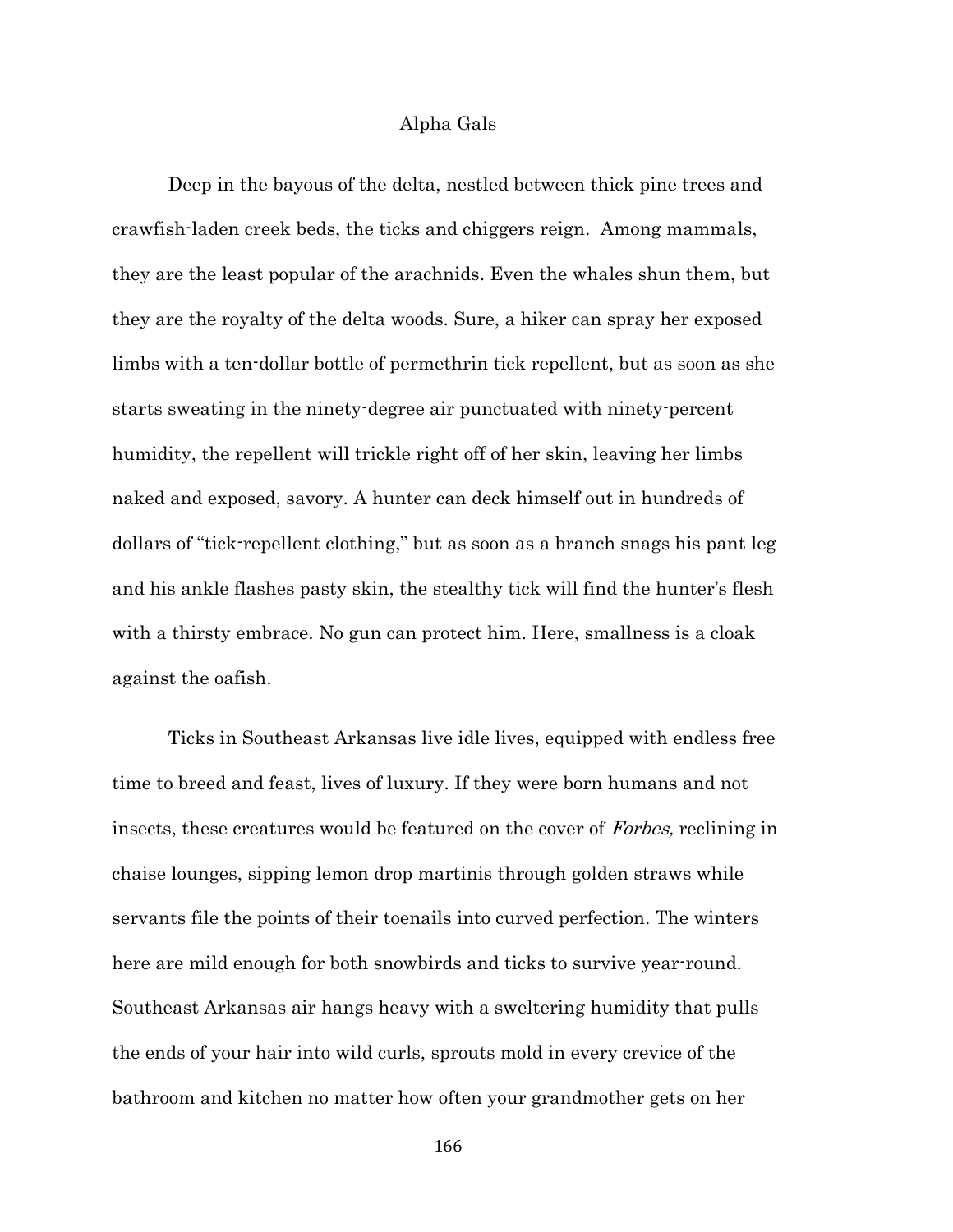hands and knees to scrub with vinegar, and breeds moisture-needy insects like ticks, who require damp air for their hydration and survival. They need not flee or migrate, as the damp, warm weather welcomes them continuously. Your grandmother, meanwhile, throws her back out and misses a week of work at the diner.

Ticks perch on a blade of Bermuda grass or the leaf of an oak tree, holding on to the leaves by their third and fourth pairs of legs while their first pair of legs remains outstretched, patiently waiting and reaching for the hair of a deer or dog, or the fat calf of a human; perched so still and meditatively that their stance might as well become a yoga pose—the "questing tick." Ticks are incapable of flying or jumping, so all they can do is wait for their host to stroll by; wait with arms extended in a position called "questing," a term that stemmed from the Latin *quaerere* which means "to ask" or "seek." The ticks do not ask before they take, but they are feverish seekers.

The tick situates itself intentionally, picking a blade of grass that lines the path of a frequently visited hiking trail or deer path. The tick waits until it senses an animal's breath, body odor, body heat, moisture, or vibration. The Deer Tick can even recognize an animal's shadow.

Once a host brushes by a tick's questing site, the tick quickly climbs onto the host's body. Some ticks, the greedy, blood-thirsty ones will attach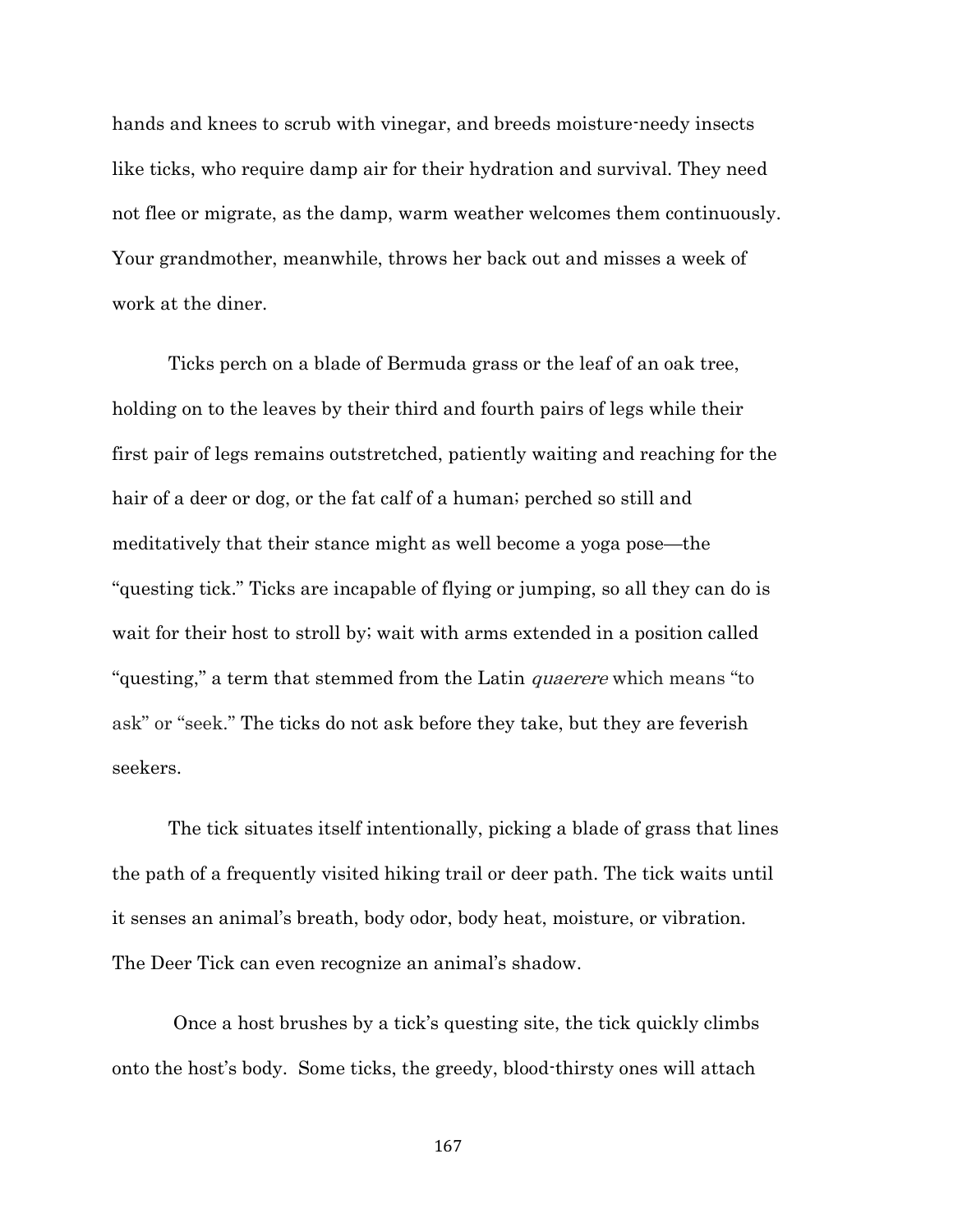quickly to whatever piece of skin they are offered and begin to feed from there. They are not choosy, they are just thirsty. Other, more patient ticks will wander around the host's limbs, exploring the suburbs of the body as they look for a thinner piece of skin like the cul-de-sac of your outer ear, or the tender subdivision between the thigh and groin, or the warm, pungent ghetto of the armpit.

When the tick has found a satisfying piece of flesh, *Armpit Du Jour* or Groin Wellington, it prepares for the initial bite by gently coursing its chelicerae over the skin of its host. Each chelicerae ends in a tooth that's tapered to an especially sharp point, which scrapes and punctures the host's skin with an almost unnoticeable force. The tick contracts both of its chelicerae while flexing both tips, as if performing a nightmarish version of a breaststroke. With each stroke, the tick buries itself further, until it is submerged completely—and only like this, fully buried into another body, protected from the wind and the sharp beaks of the hungry chickens and wild turkey, can it begin to feed.

 $\sim$ 

It is September, and you have just recently moved from Arkansas to the Upper Peninsula of Michigan for graduate school. Your roommate accompanies you on a drive to the airport to pick up a long-distance boyfriend who is visiting for your birthday. Your romantic relationship is not sustaining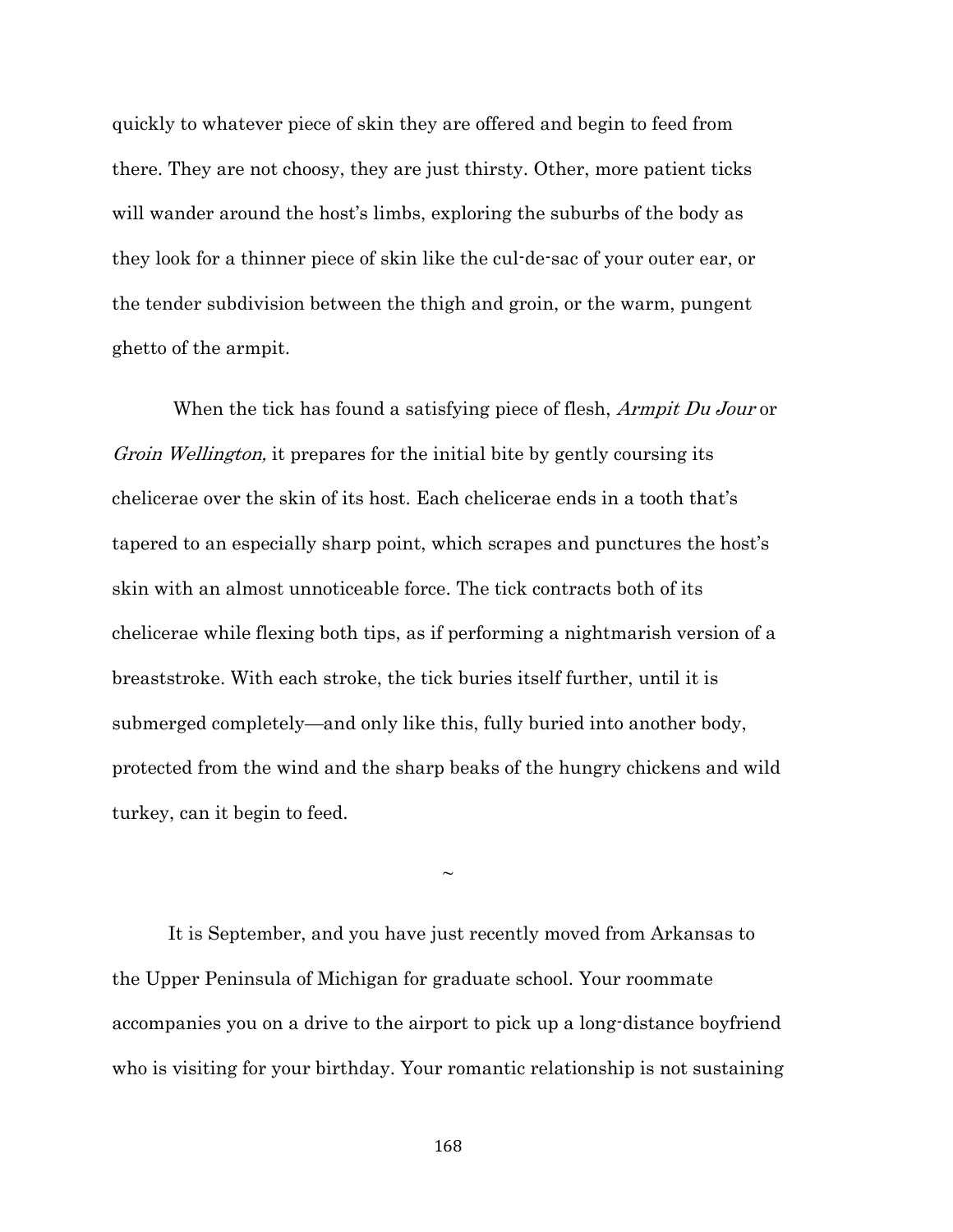the long-distance and it is obvious that you are both losing interest. There is something missing in this relationship—the "spark" or whatever it is that makes people fall crazy in love. The two of you go weeks at a time without talking on the phone. Each state that stands between the two of you— Missouri, Illinois, Wisconsin, Indiana, Tennessee—only pulls the two of you farther apart. Your love was simple, a love that existed when both of you were conveniently in the same town, only dorms apart on the same college campus where you could have scheduled breakfast, lunch, and dinner dates in the cafeteria. It wasn't until you moved away that you realized how much of your relationship was built around the convenience of proximity and the necessity of touch. Now, you want to be *just friends* with him, but you don't know how to tell him this when he offers to buy a plane ticket to come see you for your birthday. He flies from Little Rock to Marquette, and because your roommate insists on showering five minutes before you had planned on leaving to the airport, you are twenty minutes late picking him up. When the two of you arrive at the airport, he is sitting on his suitcase in the parking lot. The red one. You feel bad and he looks disappointed, surely he was expecting a more welcoming pick-up. You blame your roommate.

On the way home, you all stop at Crossroads, a bar and grill named after its proximity to the intersection of County Road 480 and State Highway M553. Its menu consists of typical bar fare, fried this or grilled that. A collection of furry, marble-eyed heads of deer and bears and plastic, scaly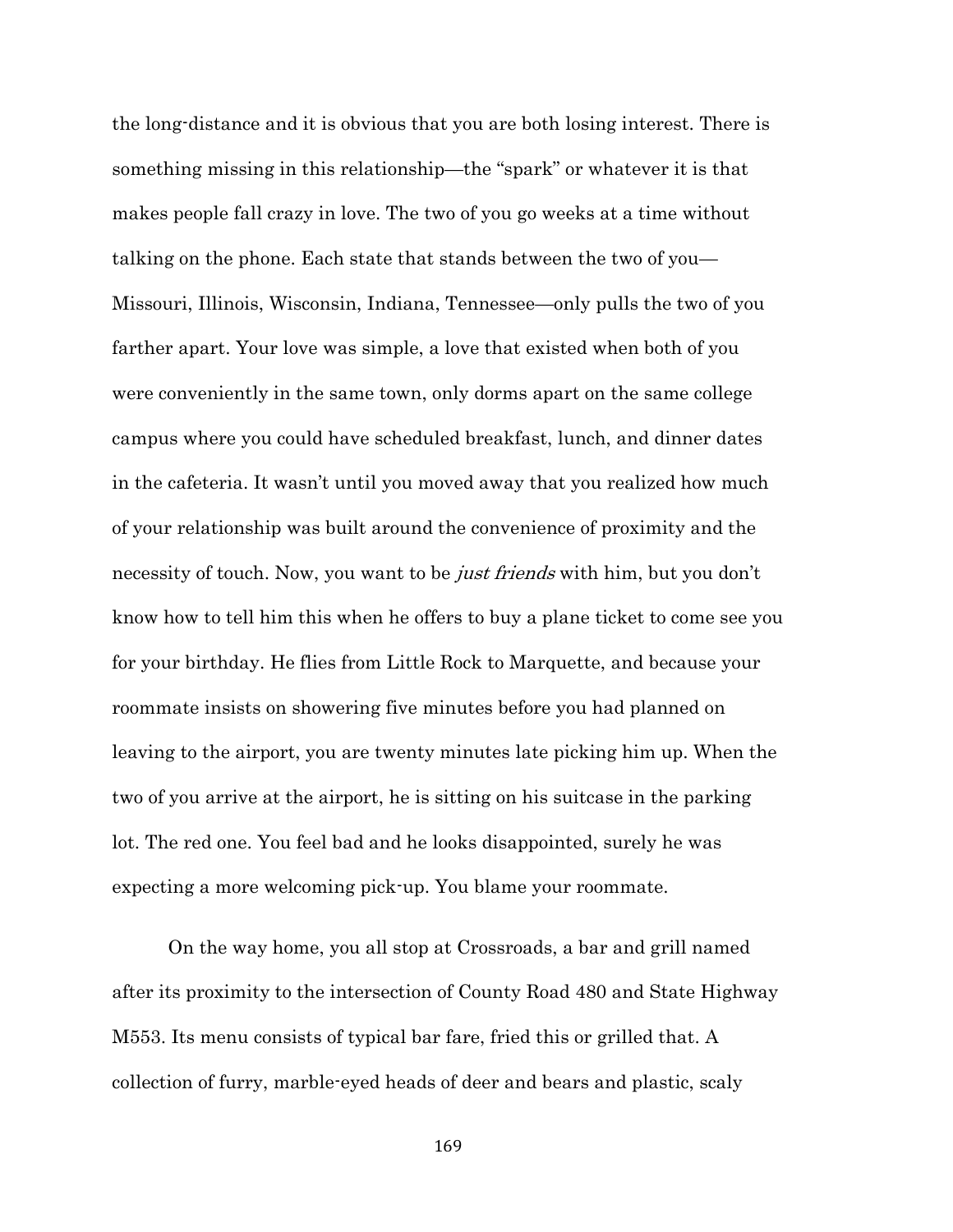replicas of lake trout line the wood-paneled walls. It is a strange sort of rural Midwest kaleidoscope that you've fallen into—a restaurant where you can eat your venison while being watched by a glassy-eyed deer that hangs only feet away from your plate and stares at you, judgingly, as you poke into your meat clumsily with a fork.

Your boyfriend and roommate both order a hamburger. You are not a vegetarian, but you eat very little red meat in your day-to-day diet, mostly because you grew up in a household that never cooked red meat. This was both for health reasons—high cholesterol and cancer rates in the family, impromptu heart attacks and obesity linked to family members on your mom's side who ate a lot of red meat—and religious ones. Your father's side of the family consists of practicing Hindus who only cook chicken and fish at home. When you grow up without ever eating a certain dish, it's very easy to continue not eating that dish.

However, when your roommate and boyfriend both order their hamburgers, you decide to order one as well. Perhaps this burger-order began to bubble up on a Freudian level, a part of you feeling rebellious as you order beef even though your parents have raised you to so carefully avoid it. Perhaps you just smelled the burgers grilling in the kitchen and thought they smelled tasty—you're not sure, the memory of why you chose to order a burger is not nearly as vivid as the memory of what happened four hours after you ordered the burger.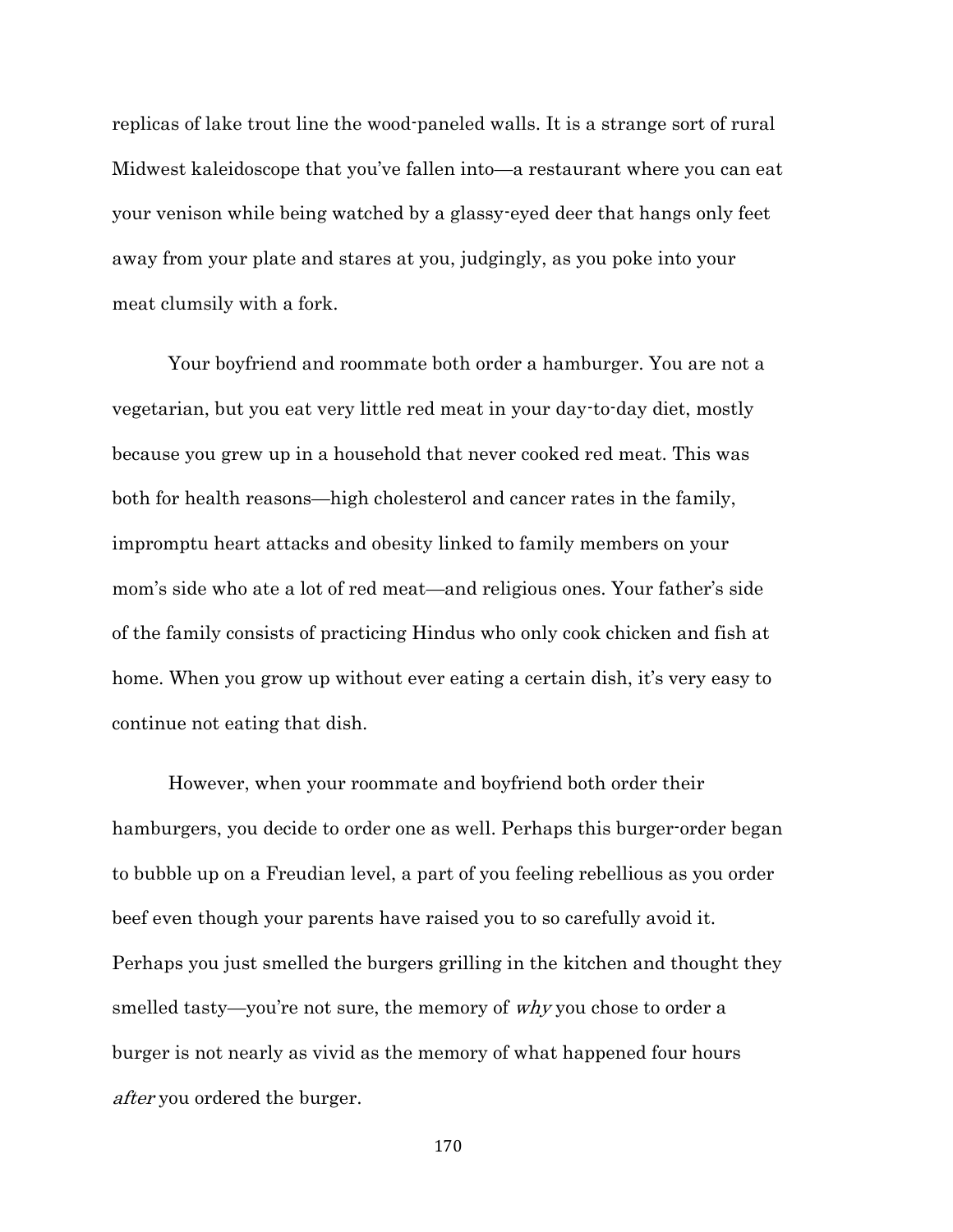You are all hanging out in the living room, listening to records. Your roommate has already grabbed your arm and yanked you into the kitchen for a "sidecar" where she whispers if you and your long distance boyfriend don't have sex immediately after first seeing each other something in this relationship is terribly wrong. She doesn't know how carefully you have been working to orchestrate this situation.

While you're sitting on the couch, your right arm starts to break out in a rash. It's the mild, pink type of rash, with softly-curved bumps, the kind of rash that babies get on their bottoms or middle-aged joggers notice after running in the sun while wearing tight spandex. You figure that you must have gotten bitten by something—it is still warm enough in Michigan that the bugs are out, and the cat brings plenty of bugs inside. He'll carry fleas and small worms in on the top of his back, and the squirming bodies of cockroaches struggling for their life from between his feline teeth.

Five minutes later, you see a spread of bumps emerging on your leg. The bumps are popping up more ferociously this time, boiling through your skin like air bubbles crackling in a pancake mix splayed on a high-heat castiron skillet. You start to feel nauseas as your body breaks out in what you're now deciphering are hives. You wonder if there is something living in the couch, or a whole family of bugs living beneath the thrift-store cushions. Bugs infect couches, even the one you sit on as your relationship with your boyfriend dwindles, as your arm swells with bites, as he walks you to your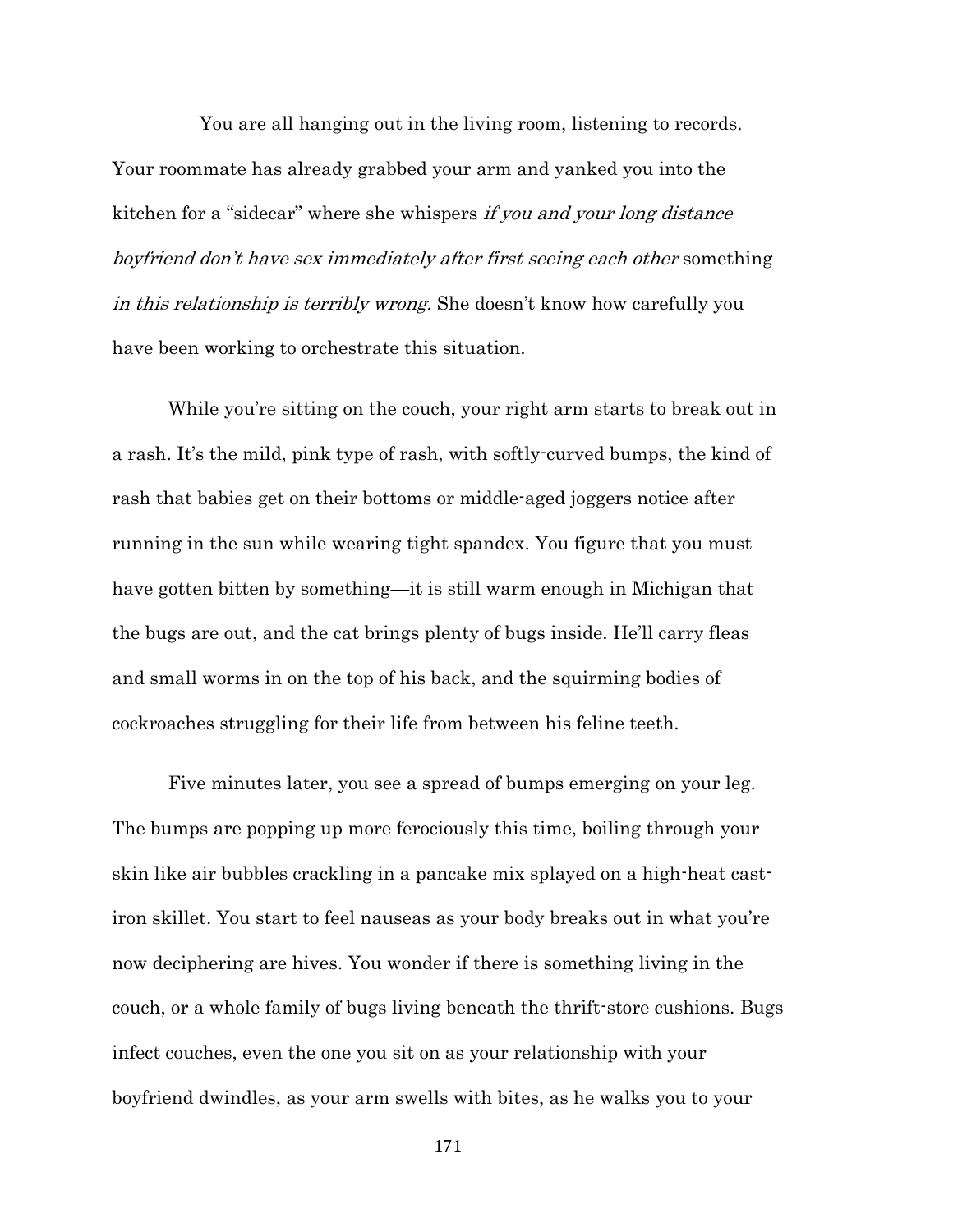bedroom where the dust mites are surely plans beneath the mattress that you bought from one of those mattress outlet warehouses that seem to be existing in a perpetual state of "Store closing! Everything must go!" sales, so surely your warehouse mattress hosts families of climex lectularius' who nest in the network of foam and rubber that you sleep on every night, sometimes shirtless.

You lie on the bed and your boyfriend pulls your shirt off, but it is not sexy or romantic; probably not how he imagined this would go—you, entirely covered in hives, sweaty and dizzy, burning in a rash. He walks to the grocery store around the corner to purchase some Benadryl and hydrocortisone cream. While he's gone, you lock yourself in the bathroom and hug the toilet. You can feel the eyes of all of the house spiders watching you from their perches on top of the windowsill and the side of the claw foot tub as you empty your stomach. Your roommate has locked herself in her bedroom and does not step into the hallway to check on you, even though she can surely hear your misery from between the thin walls. You are alone with the remains of your lunch, your welts, your sweat, the spiders, the toilet. By the time your boyfriend returns with the Benadryl you're lying in bed, naked and empty-stomached. He pops a Benadryl into your mouth and rubs the cream on your welty back and you think to myself how you do not deserve his kindness.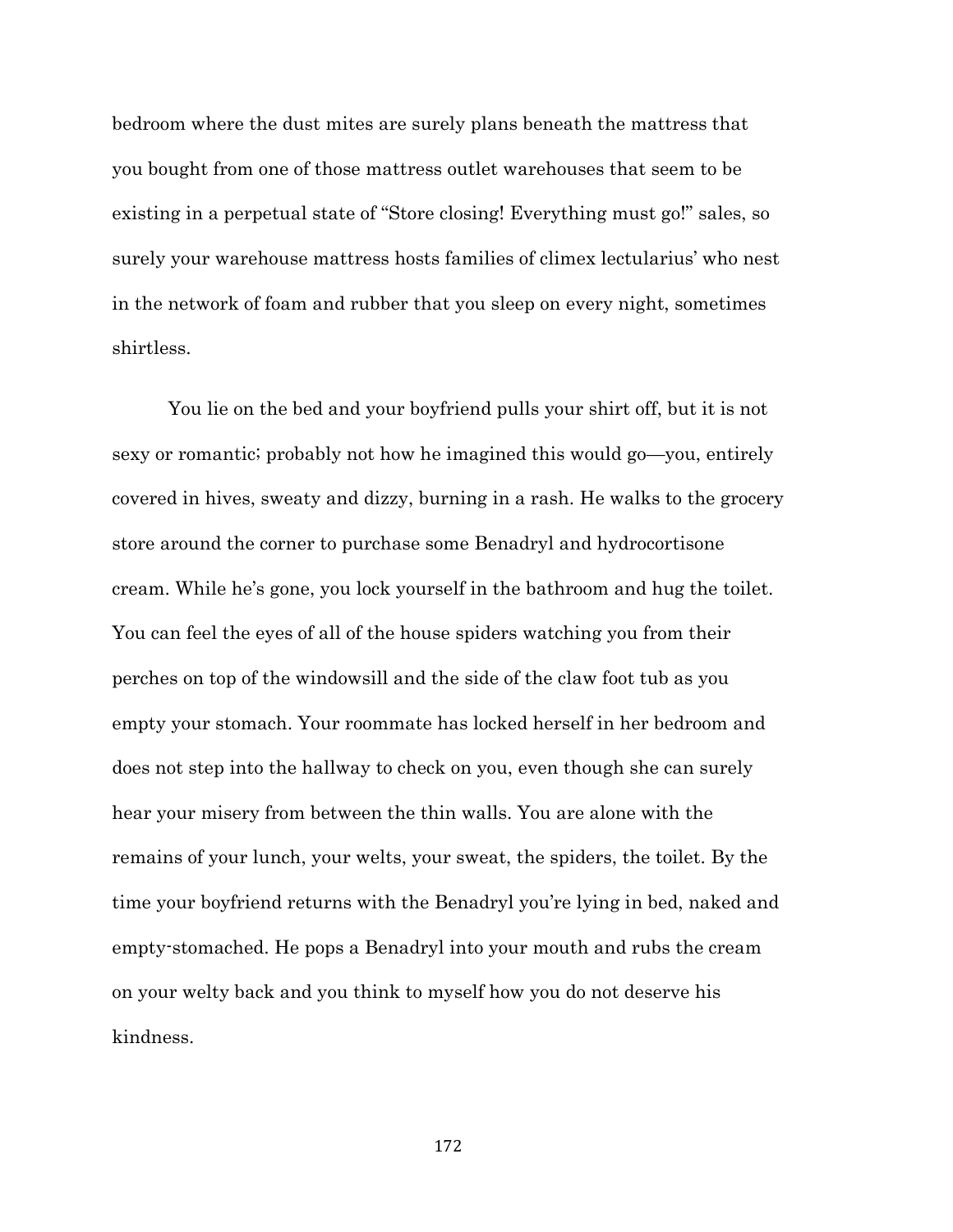The Benadryl acts quickly, spreading throughout your system, zapping the reaction into submission, dehydrating you. Your boyfriend sits on the end of the bed and restrains you from scratching the red welts off of your skin. When you finally stop sweating, the ends of your hair plaster themselves to the sides of your face. Your mascara has dripped down to your chin. After thirty minutes, you start to feel like yourself again. The welts have almost completely dried up and disappeared and your stomach has nothing left to protest. You and your boyfriend decide that this must have just been a freak accident; the cook probably didn't grill the burger properly or maybe you just got a bad burger. Your roommate and boyfriend are both fine and we all had the same meal, so surely you just got stuck with a bad burger. You wonder if this is karma—you ate the *beef*, you are not appreciative of my boyfriend and you were late picking him up from the airport, so the Hindu gods have punished you with a rotten burger. Look at how her stomach rumbles and boils with pain now! And look how her skin burns and itches with that hideous rash! You imagine Shiva laughing to Vishnu, the two gods patting each other on the back and high-fiving for a job well done.

Later that evening, you take your boyfriend to meet your new grad school friends and get drunk at a local dive bar. Even though the lights are dim and the walls are dark, you can't help but wonder about the bugs crawling beneath the padded seats of the bar stools. You find yourself touching the cracks in the cushioning, sticking your finger into the foam,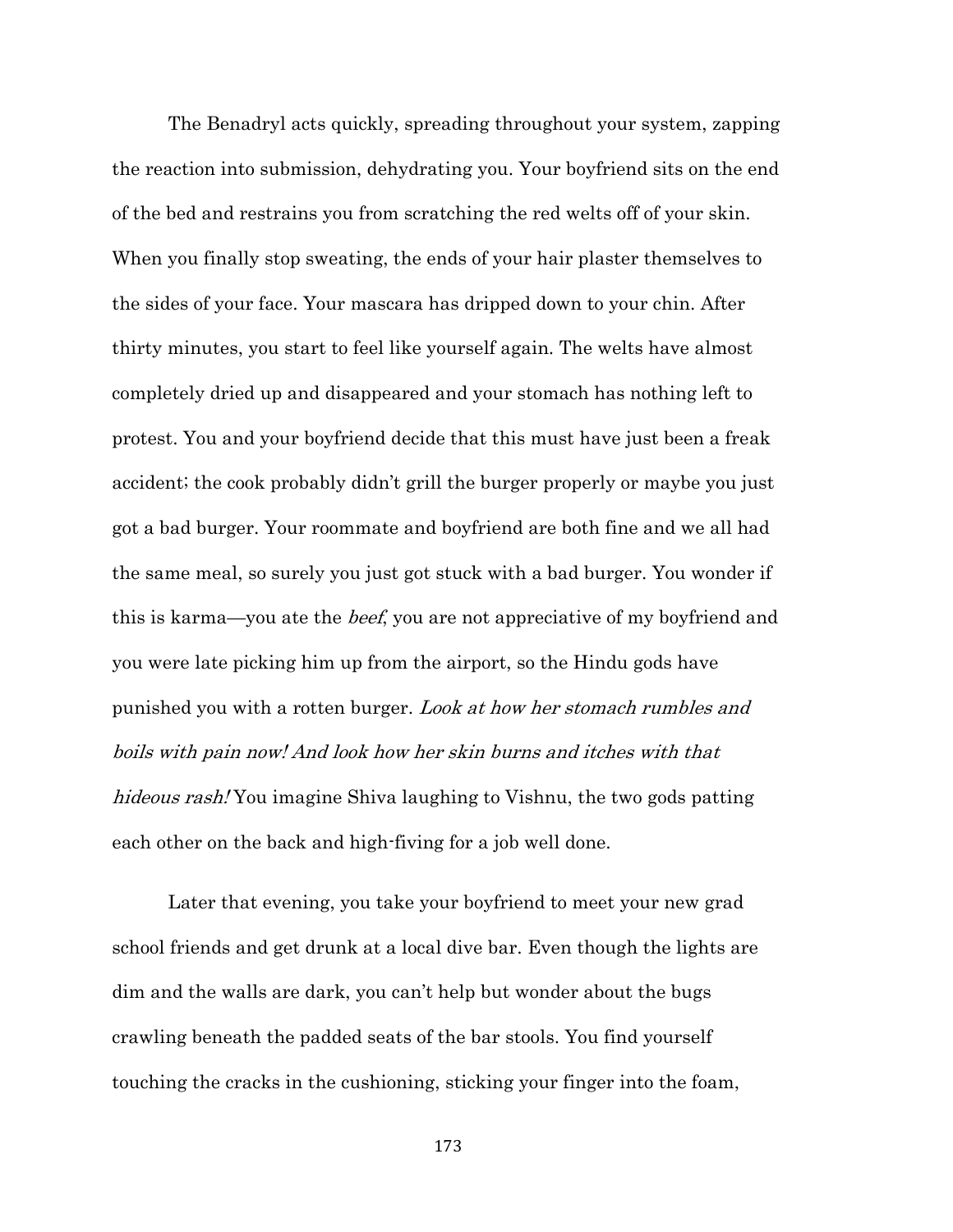using the tip of your finger to feel for heads, thoraxes, abdomens, wings and antennas and legs and legs and legs. By your third beer, you forget to keep checking the cushions for insects.

Since your karmic punishment has been paid and your body is whole and healthy again, you drink yourself into another dimension where the streetlights sway and "Gangsta's Paradise" and "Say You'll Be There" blare from a jukebox so we forget that we are living in 2013 and at the end of the night when your boyfriend says goodbye to one of your male friends by whispering I'd like to have anal sex with you in his ear, you laugh it off, funny boyfriend and scratch my arm predictively, as no itch is there.

 $\sim$ 

The Lone Star tick thrives in the Southeastern United States. It is a small arachnid named both for the single, white spot on the back of the female, and for the state that used to be its main habitat: Texas. Currently, because of a series of changes in the environment and climate, the tick can be found in most states east of the Rockies. The Lone Star tick's growth is categorized in relation to various letters of the alphabet—nymphs are the size of a lower cased "o" in newspaper print and expand to the size of a 0 when fully engorged. Adults are the size of a capital "C," but when engorged, can swell as large as a raisin.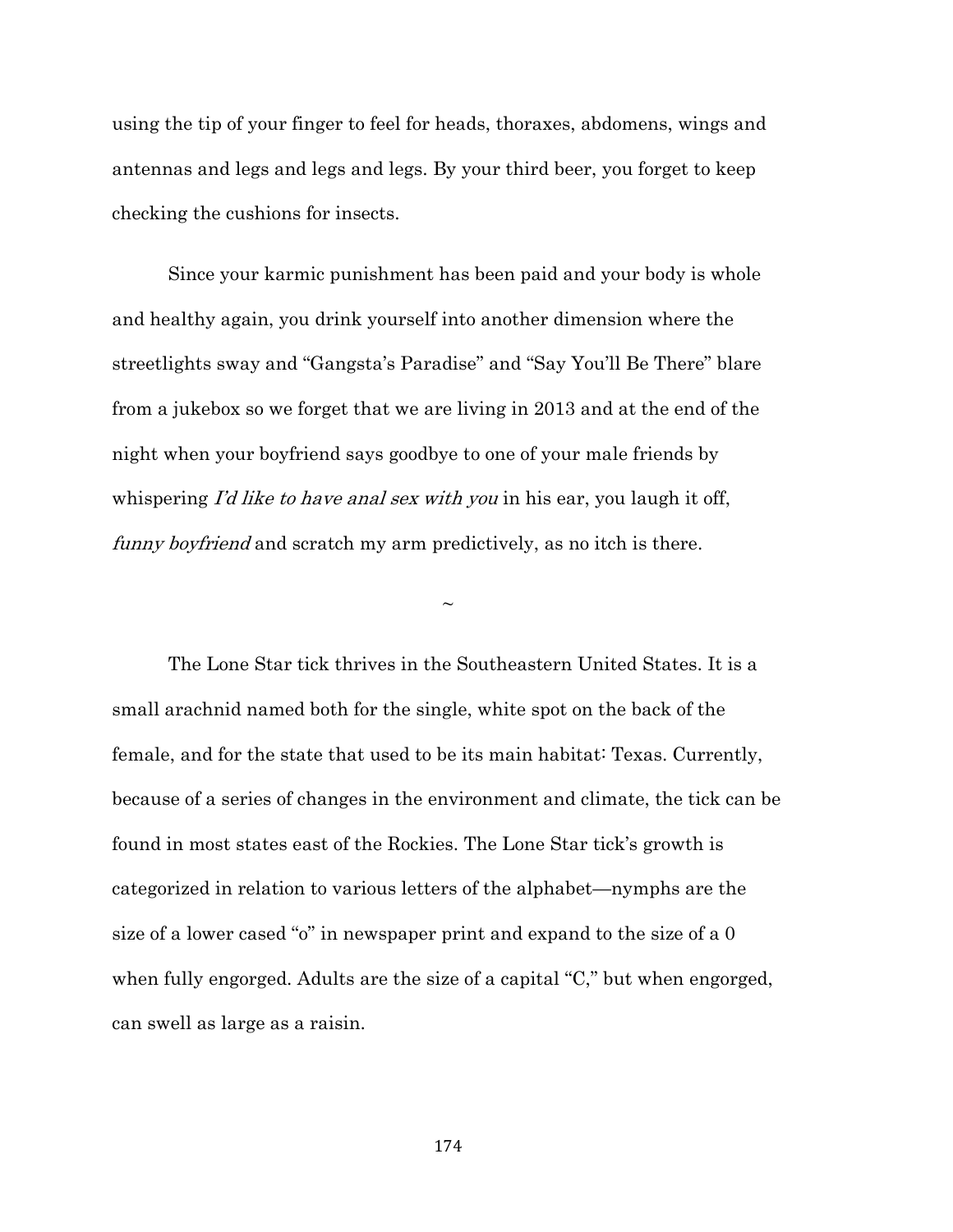Lone Star ticks bite humans by injecting their needle-like mouthparts into the skin, while their backward-facing teeth act as hooks, securing their needly mouths in places. Once they are secure, the ticks secrete a cement-like substance that helps them stay attached to the skin.

Every time that you go back home and into the Arkansas woods in the summertime, you leave the woods covered in ticks. Arms, legs, scalp, neck, the ticks are everywhere. And when you think that you are finally done pulling ticks off of your own body, the dog jumps onto your lap and you see ticks crawling on his head, underneath his stomach, on his paws. The ticks will jump off of the dogs and inhabit the furniture, waiting for a cat, dog, or human to walk by or sit down to watch the Family Feud marathon, or read The Sun or sip a glass of hot spiced rum or eat a meal of roasted carrots and beets or nap, dreaming of tug boats and ferries.

The Lone Star tick thrives in Arkansas. It produces a sugar from its gut called galactose-alpha-1, 3-galactose, or "Alpha-Gal," the slang term it's referred to within the allergy community. When certain people are bitten by this tick, their immune systems develop an allergic response to that sugar. Because Alpha-Gal is also found in red meat, a bite by the Lone Star tick could mean that the host develops an allergic reaction to anything that is considered "red meat"--from beef hamburgers to bacon. Unlike many other allergies, the Alpha-Gal allergy reaction is a delayed response and can occur anywhere from 4-8 hours after finishing the meal. Repeated tick bites can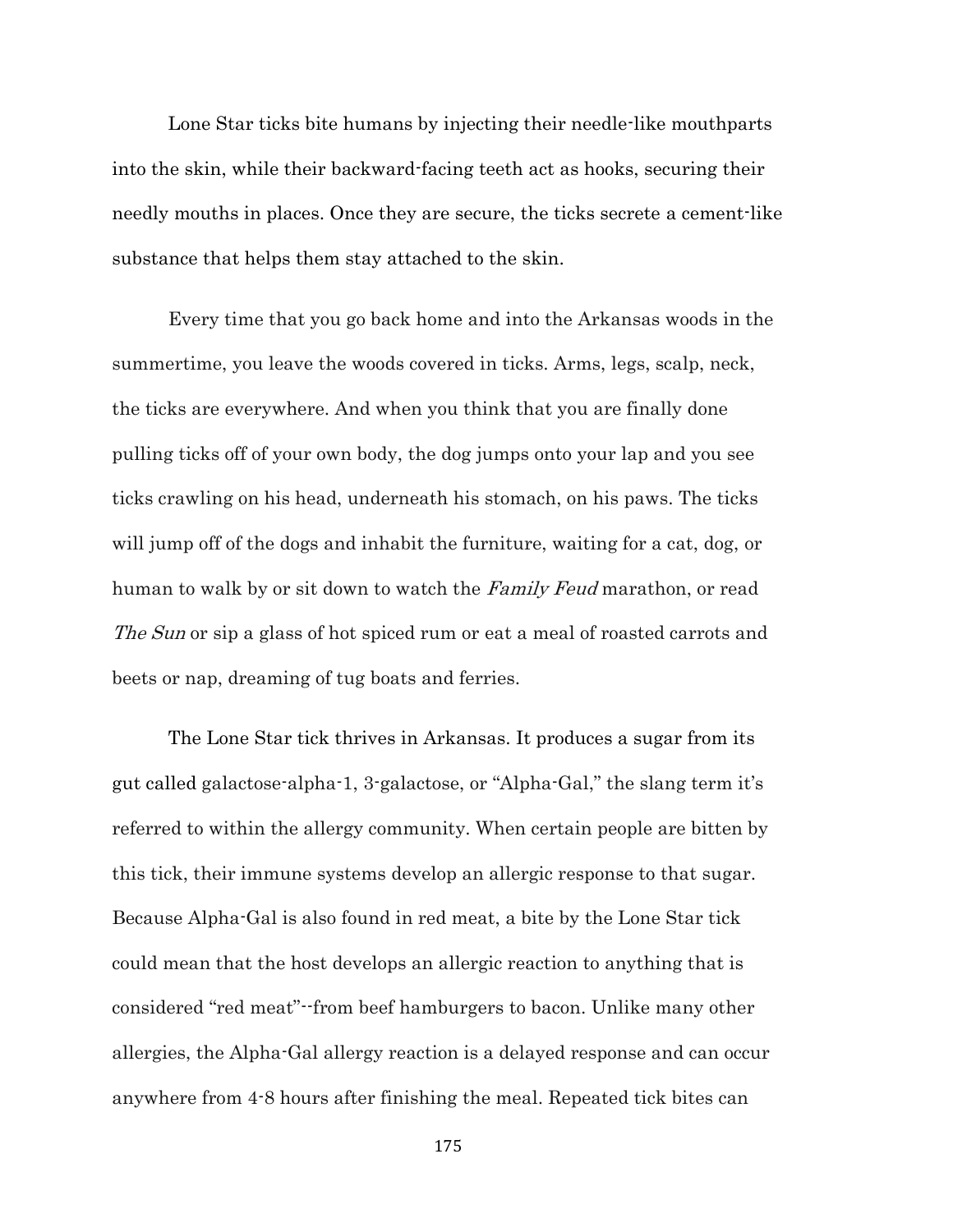potentially cause the antibody level of Alpha-Gal to rise, which means that the allergic reaction will worsen with each consecutive strip of bacon, bite of cheeseburger, or flank of steak.

There is an "Alpha-Gal Allergy Awareness" group on Facebook. It has 2,828 members and the administrators frequently post about ways to avoid interactions with ticks, what to do when a tick does bite you, and occasionally congratulates members who have out-lived their Alpha-Gal allergy after five, ten, twenty years. Members post on the wall, sharing experiences and embarrassing post-red meat consumption stories about themselves, family members, and friends. Members are encouraged to *Spread awareness of* Alpha-Gal allergies! They are designing a support ribbon, the color still undecided. They are still designing the image for the T-Shirt.

You decide to join the group and scroll through some of the members' profiles. Bryan Huff, photographer and owner of a studio called "Huffoto", posts that his allergy has disappeared after eighteen months of avoiding ticks and red meat. Bryan Huff rotates his Facebook cover photo between various albums from Metallica, The Beastie Boys, and Guns and Roses. He photographs scenes of lighting from as seen through the rearview windows of a grey sedan and captures these images with phrases like, "Warning: Objects in mirror are more dangerous than they appear." Linda Morris paints canvases of flamingos and rows of townhomes and tennis rackets and sunflowers. People leave comments on her paintings like "So cheerful!" "A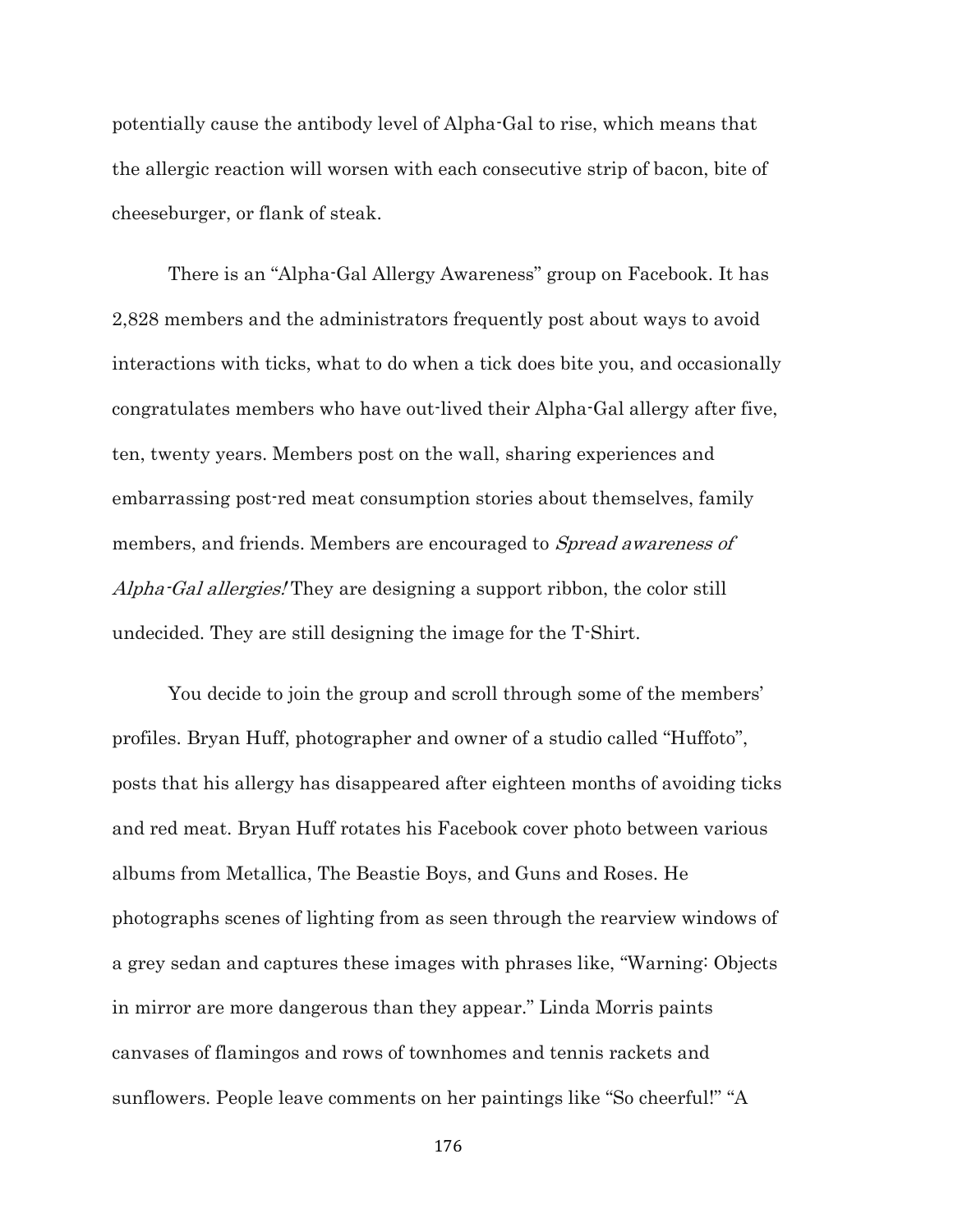happy village!" and "Memories are little treasures that we are blessed to have!" Kirstina Hoffman is pregnant with her first child. She prays that her baby will not be born with an Alpha-Gal Allergy.

 $\sim$ 

You are at your father's house with a new boyfriend. Your old boyfriend has, surprisingly, just married a woman. You were not invited to the wedding.

You, your stepmother, father, and new boyfriend are eating on the outside patio of O'Malley's Irish Pub, an overpriced burger joint overlooks Lake Michigan. It is a warm summer day, the sun is just about to set, you are all sipping Martinis and Mojitos and Sour Apple Cocktails and you have not yet discovered that you have a beef allergy. When the waitress comes to take your order, you ask for the mushroom pasta.

At an Irish pub you're going to order pasta? your dad says. Why don't you order a potpie, or at least something more Irish?

Easily influenced and always searching for ways to appease your father, you change your order to a potpie. The potpie was supposed to be lamb, but the waitress says that the kitchen has run out of lamb and can only fill the potpies with beef. Sure, you say, I'll take the beef. You eat half of the pie before you're full.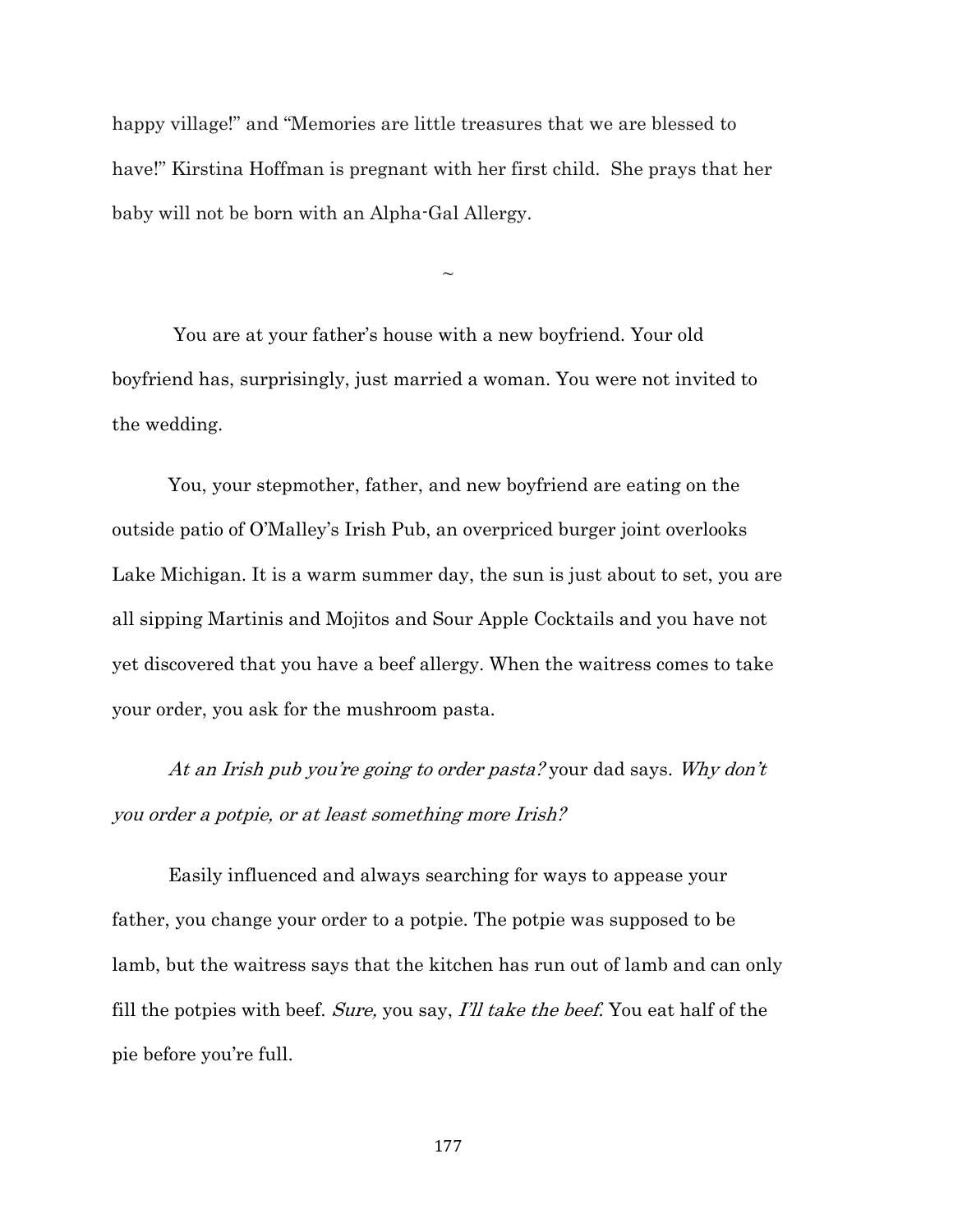That night, you wake at 3am to a rash crawling up your arm. The bumps start small, then spread to you back and chest, exploring and conquering your body, claiming each new territory with a perfectly round, red hive. The hives are followed by waves of sweat, then your stomach starts to rumble, and you recognize these symptoms as the same symptoms you had two years ago after the Crossroads burger. You know that you have to get yourself to the bathroom, immediately. You pull yourself out of bed and try to sprint to the bathroom, when you faint and collapse on your bedroom floor. When you come to, about five minutes later, you're seeing stars. Breathing becomes more difficult—each inhale feels like a struggle, and it feels as if your body is resisting every breath. You crawl across the hallway to the bathroom and try to pull yourself on to the toilet, only to faint and fall onto the floor with a loud thud seconds later. The tiles feel cool against your sweating face, so you lie there for a while, knowing that these are the last minutes that you'll be able to sit and lay immobile, dreading what you know is about to happen next.

Your dad hears the thud and starts knocking on the bathroom door, asking if everything is ok. You try to speak, but your throat has swollen to the point where speaking is almost impossible. You eventually crawl out of the bathroom and your dad helps you back in bed. For the next hour, he tells you that he's going to call 911, bring you to the emergency room, call an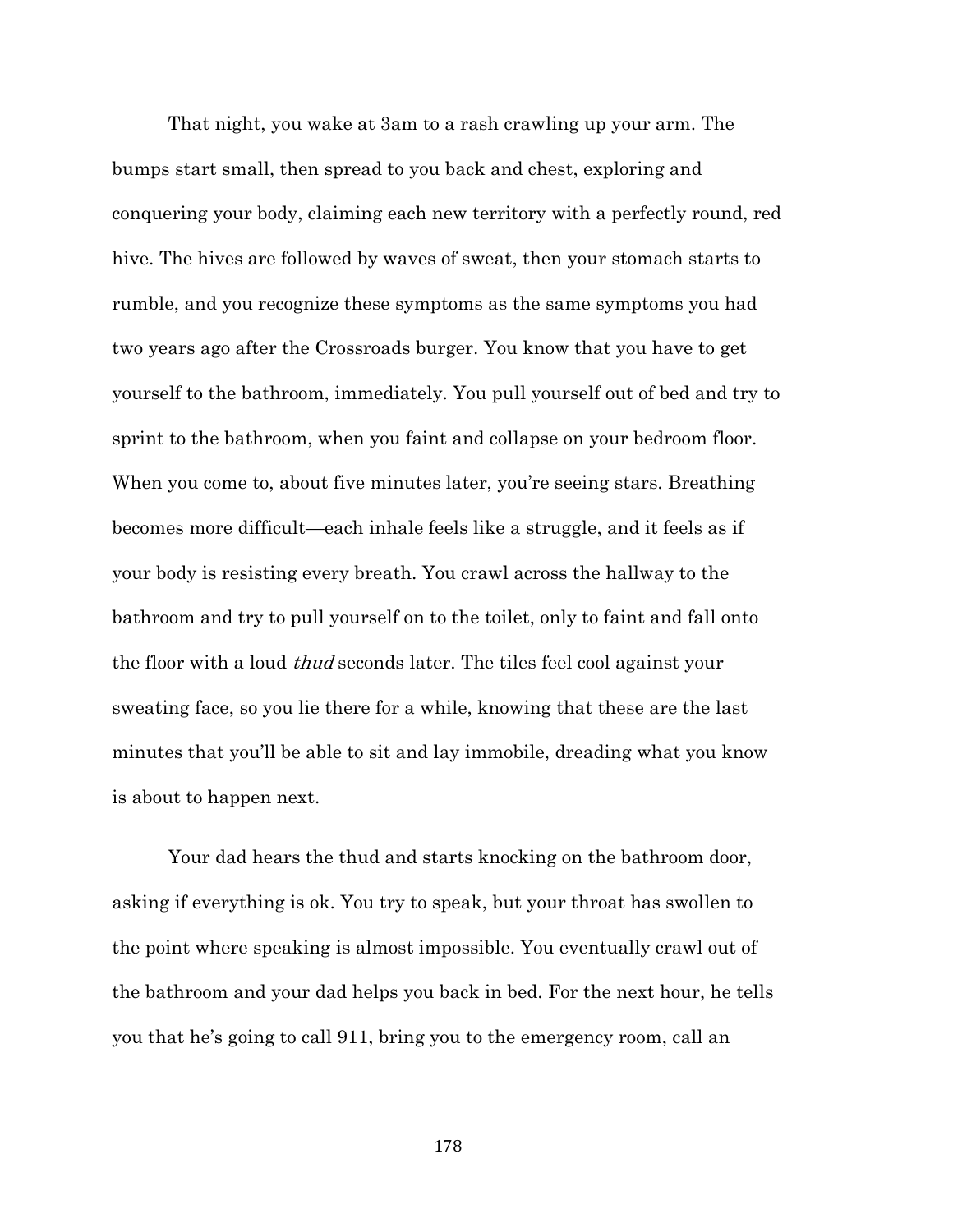ambulance. You tell him no, no, no over and over while his fingers hover over the 9 on his keypad.

I've had these symptoms before, just give me a Benadryl, wait another half hour and they'll pass, you whisper.

You hope that you're right. Thankfully, your boyfriend is asleep in the basement and is unaware of the entire incident.

Your dad has gone to the doctor for a slight leg pain, for getting *sniffed* by a dog in India, for getting a bee sting. When you talk on the phone to your dad he notices that you have a slight rasp in your voice, he starts listing doctors and specialists that you should see. At this moment, nothing sounds worse to you than being whisked away in an ambulance, examined underneath fluorescent lights, poked and prodded at, and being on display in front of strangers while you're unable to control what is happening at either end of your body. You push your dad's cell phone on the floor and pull the sheets over your head until eventually, the Benadryl kicks in and the symptoms fade. You fall back to sleep, your father watching nervously the whole time.

Outside, a swarm of bees constructs a hive by the window. Two male bees fight to the death, in order to get a few seconds to couple and copulate with the queen bee. The worker bees wait silently for the sun to come out in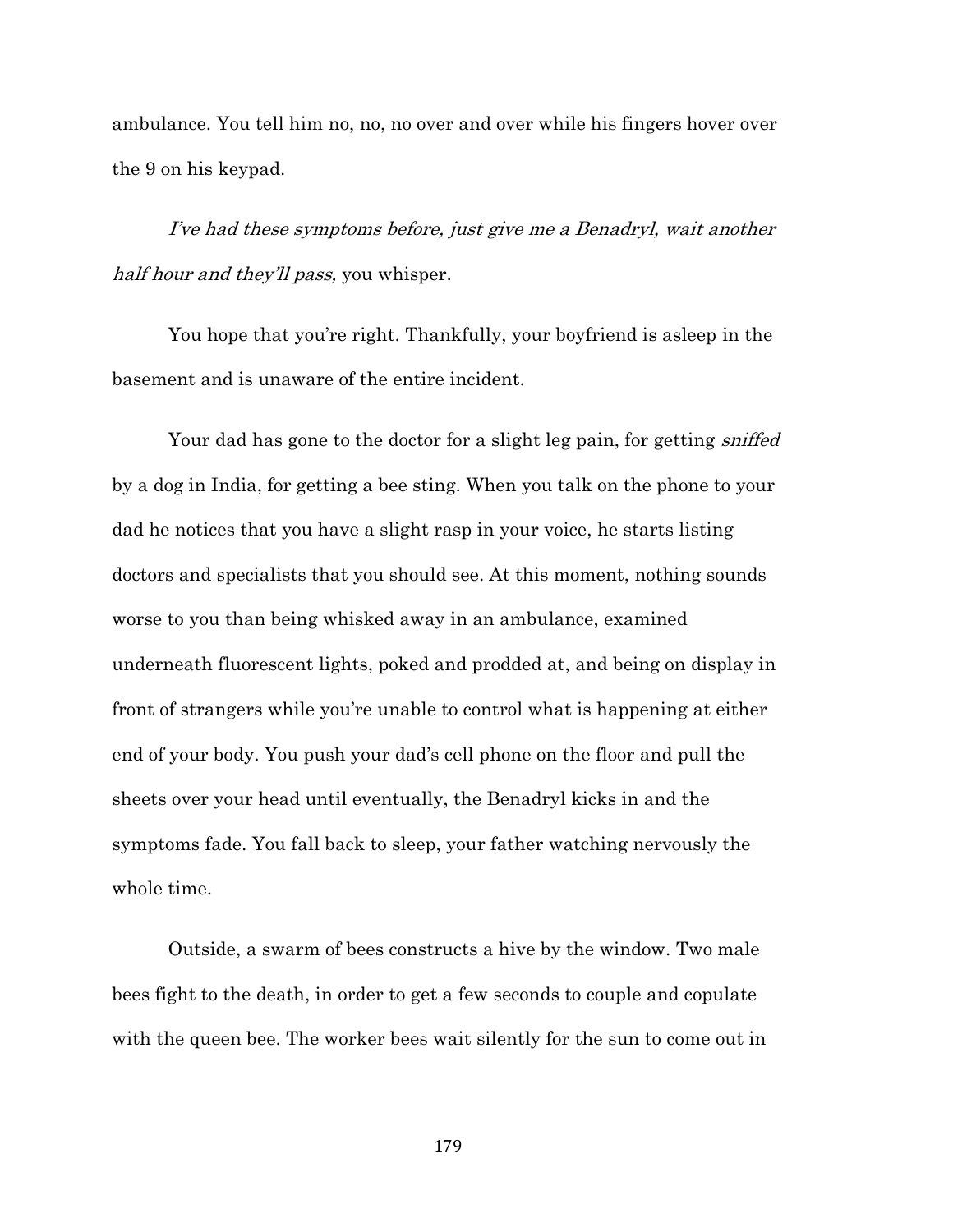the morning and tell the flowers to open, to call bee bodies to pollen and petal.

The next morning, you are served a glass of orange juice, no coffee, and a handful of articles about beef allergies. Your symptoms match up with the vivid descriptions in the articles. Many of the articles link the allergy back to a Lone Star tick bite.

You wanted to order the mushroom pasta—I should've let you order that! Why did I tell you to get a potpie? Your father paces the kitchen, blaming himself. He runs his hand across the top of his bald head, repeatedly. He stares silently at the light fixture above the kitchen table as he picks at the skin around his fingernails. He keeps walking over to you, inspecting your arms for hives and peering into your eyes as if to check for sanity. He insists that you see a doctor as soon as you return to Marquette, and hands you a list of doctors that he has printed off from Google.

Once you're back in Marquette, you call multiple doctors, trying to get an appointment within the week. Most doctors are unavailable until the next month. Eventually, you find a doctor who says he can see you as early as that afternoon. You should take this as a warning sign, but you don't.

 $\sim$ 

When the doctor comes in to meet you, he introduces himself and you make small talk about Marquette and grad school for a couple of minutes.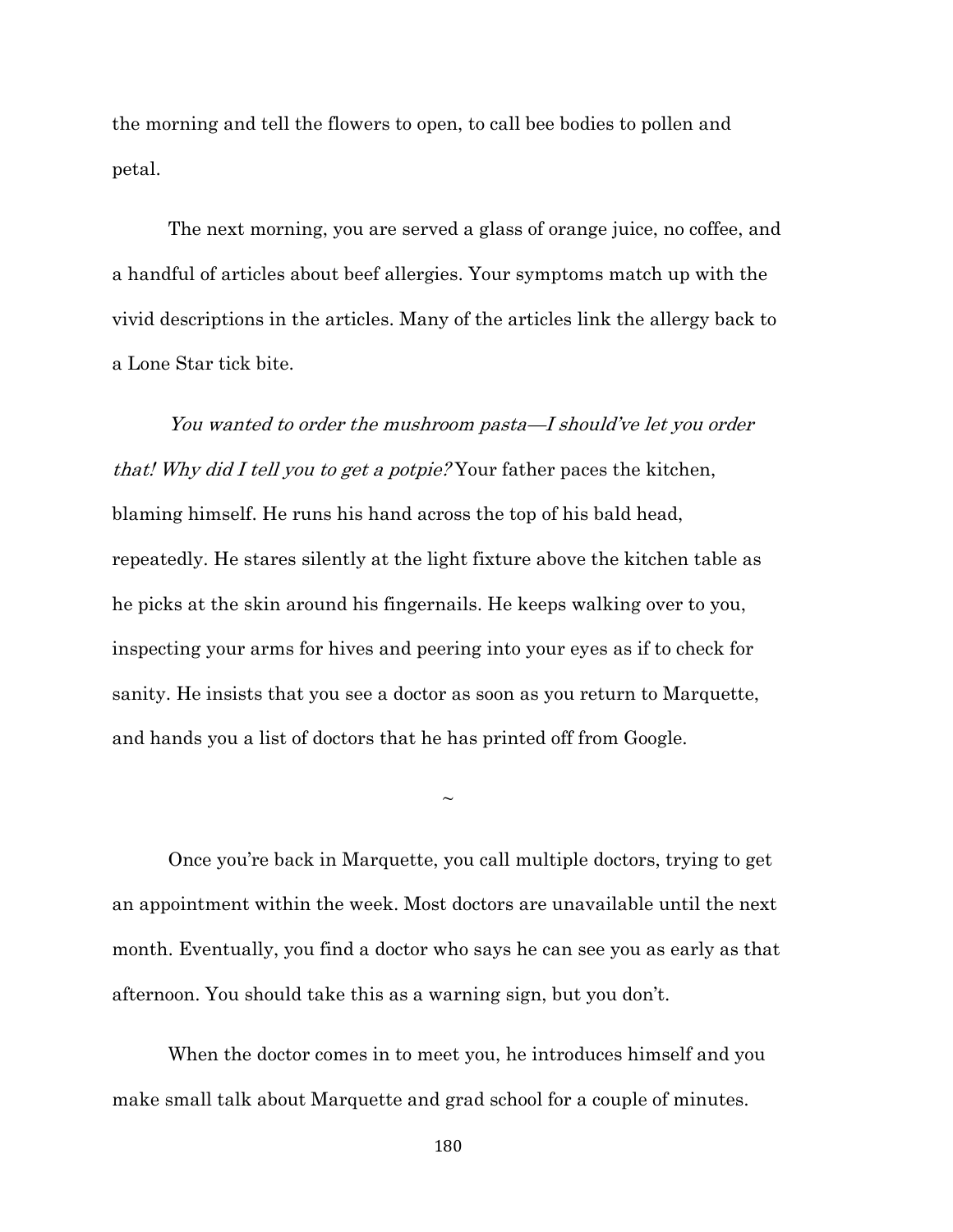The doctor wears alligator-patterned socks that peek out from the top of his loafers. The doctor is not married, or if he is married, he does not wear a wedding ring. The doctor has a mole on his left cheek, which sprouts one brown hair. The doctor is wearing a cologne that smells of cedar. The doctor has a sweat ring underneath his left arm. When the doctor finally asks you what you're visiting the office for, you tell him that you are 90% certain that you have a beef allergy.

### Beef allergy? he asks.

Yes, a beef allergy. You tell him about your past two interactions with beef.

Hmmm, I don't know about that. I've never heard of a beef allergy, he says. He asks his nurse if she's ever heard of this "beef allergy," and she shakes her head no. He turns to his computer and types "beef allergy" into Google. He opens the first page that pops up, an article on WebMD. He scans the article, then opens a few more articles before saying, *Well, I guess this is* a real thing. What do you want me to do? Why don't you just avoid beef?

I obviously plan on doing that, you say.

In the corner, a potted bonsai wilts.

As the doctor is Googling "beef allergy," your fingers find themselves tracing the edges of the exam table, searching for rips and tears in the plastic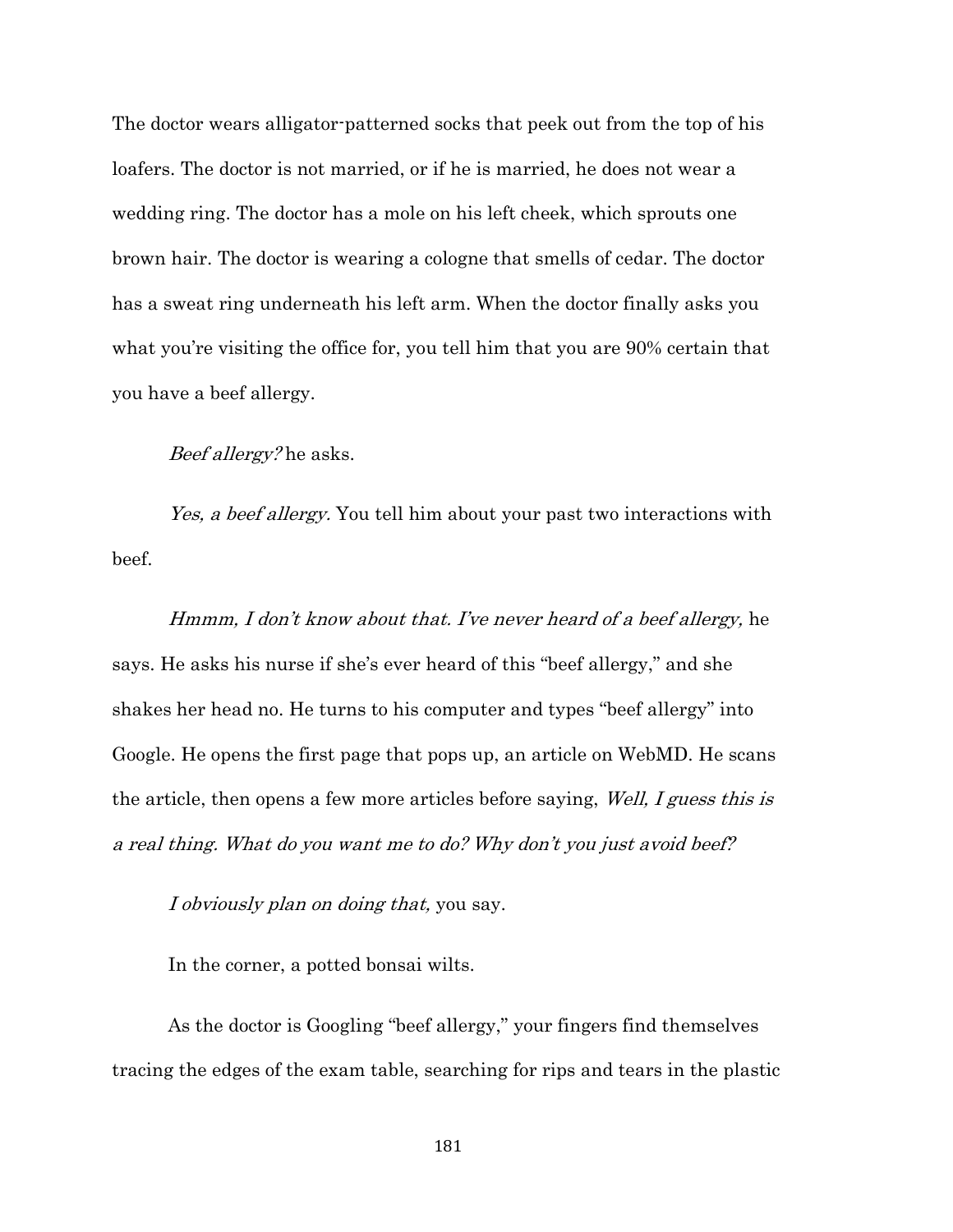covering, feeling once again for antenna and thorax and leg. Even though the doctor's office is probably the most sterile setting that you will find yourself in that day, you can't help but fear the insects that can adapt and survive in this sterile environment. Perhaps, like the antibiotic, the doctor's office insect has learned to adapt and has grown into a super insect with each dose of bleach. Perhaps, there is a family of super fleas scurrying beneath the cushion right now, angry that the weight and imprint of my ass has caused their ceiling to cave. Even a doctor's office has walls, and behind them, wood and insulation and pipes, and the ants and wasps and mites and meal moths and roaches that thrive in the wool and metal and coolness of those environments.

He quotes a few lines from articles that you, your parents, and boyfriend, have already read numerous times.

You ask him about seeing an allergy doctor, maybe you have other unknown allergies, maybe you can do something to cure this. He says no, no allergy doctor required. Instead, he just prescribes you an EpiPen and tells you the instructions will be in the packet.

You ask him to look at a mysterious lump of tissue on your shoulder. He pokes at it, his finger probably leaving traces of staphylococcus epidermidis and corynebacterium and acinetobacter johnsonii on your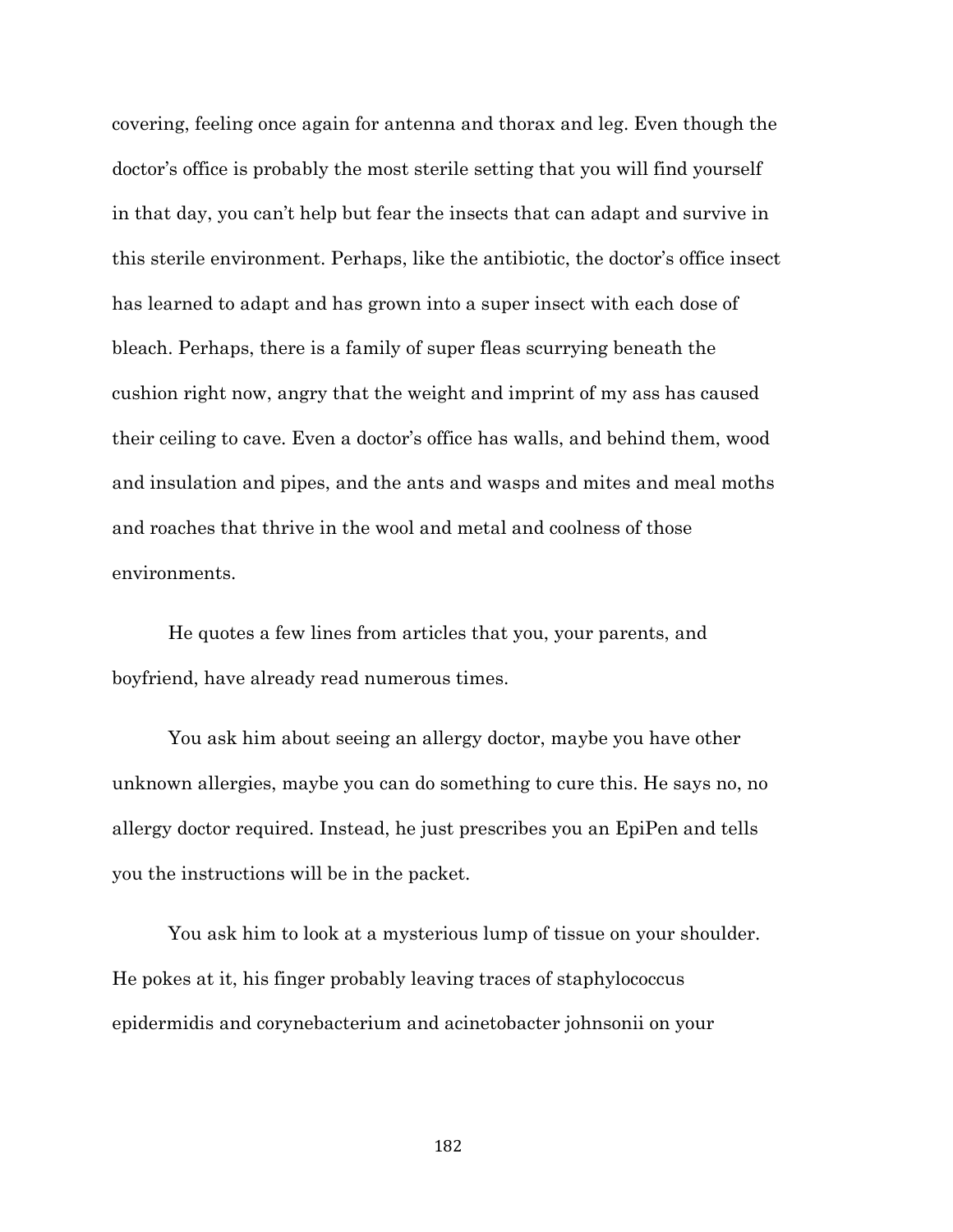shoulder, before removing his hand to return to the computer and Google "lump on shoulder." He tells you it's probably nothing to worry about.

Today, food allergies and intolerances are a thing of chicness. People pronounce their nut allergies proudly, dramatically leaping out of the room when someone unwraps a Snickers bar within ten feet of them. One-half of your coworkers claim to have intolerances for gluten or lactose. According to an article on the Daily Mail, nearly one in three Britons now claim to suffer from an allergy or food intolerance, but a recent investigation has proven that only around 1.9 percent of the UK population is really intolerant to certain foods. Someone can drop a couple hundred dollars to get a food intolerance test while waiting for their nails to dry at a salon, or after finishing a workout at the gym, or while in line for their freshly-pressed juice at the locally-owned, organic and vegan juice bar. Even these vegans who proudly avoid animal products perhaps digest the unintentional bug who lives and thrives on the skins of such pesticide-free fruits and vegetables. These wellmeaning vegans may, perhaps be eating the meat that these bugs have eaten, perhaps the meat of a bug of a different species or the meat of a sister or brother bug, however semi-digested that meat is, because these vegans are also inadvertently eating insect shit.

You used to get an irrational feeling of pride when you could sit in a doctor's office or a massage parlor and check "Allergies? None" on the new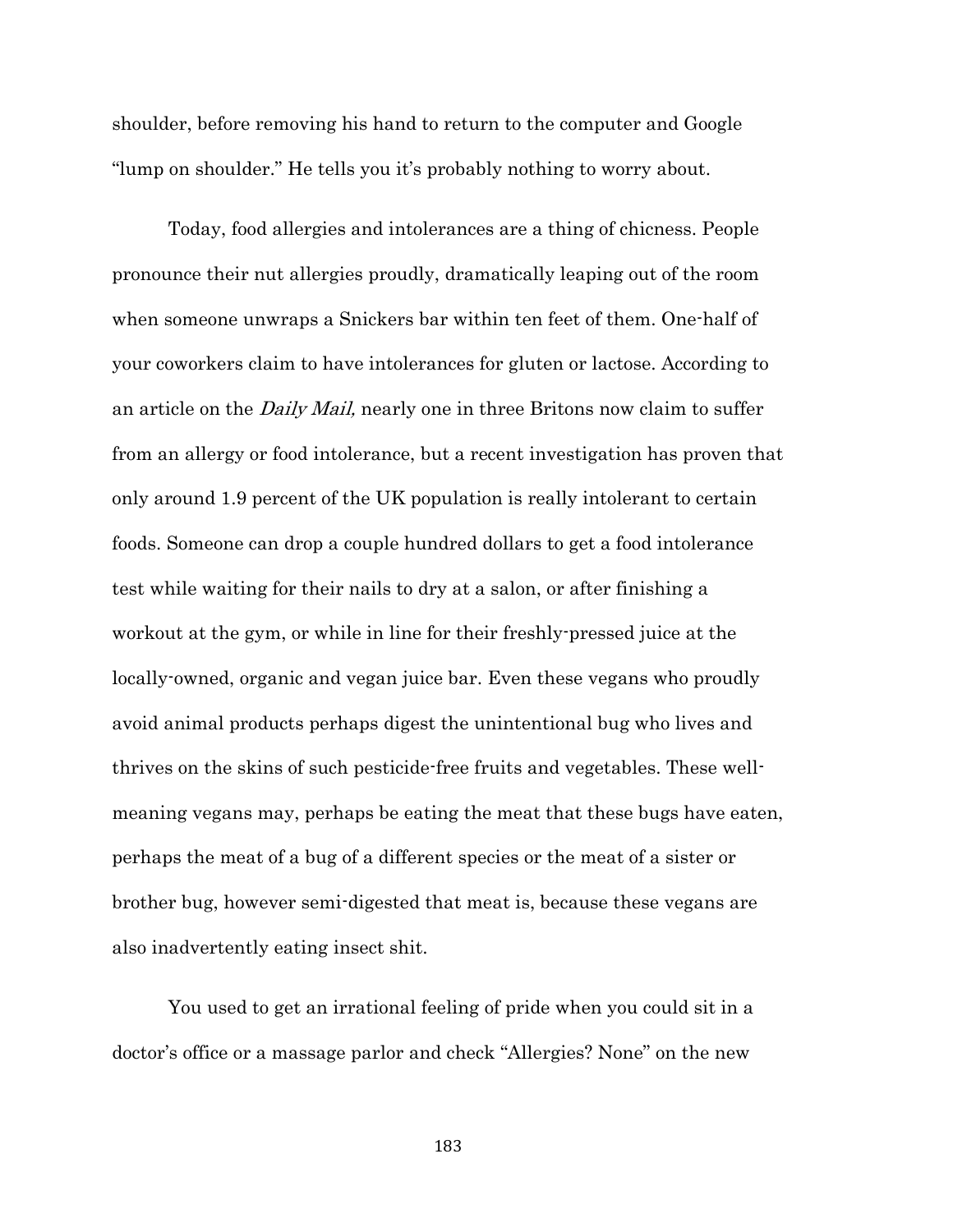patient form. Now, even more irrationally, you get a sick feeling of joy from telling people that you have a beef allergy.

You have friends who have gone on gluten-free, dairy-free, wheat-free diets and take any opportunity to bring it up in a conversation.

Do you want to go see the new Ghostbusters movie this evening?

Sure, but keep the popcorn away from me, you know I'm gluten intolerant!

Now, when you go out to eat at restaurants, you have an unreasonable urge to ask waitresses if the egg-drop soup is made with beef stock, if the chicken will be sautéed with the same spatula that's used to cook the beef, and is that beef that I'm smelling in the air? I'm feeling faint; please, give us the corner table by that open window.

More than you hate the symptoms of what physically happens to your body when you eat beef, you hate what having a beef allergy has done to your mental health. The uncontrollable urge to slip this fact into any conversation, the itch to top off someone else's allergy story with your own traumatic allergy events, the need to claim your food-victim status and lecture whoever will listen about what happens when you get bit by the wrong tick.

You imagine a family of ticks, perched ever so pensively in their "questing" pose, arms outstretched, legs clinging on to the edge of a blade of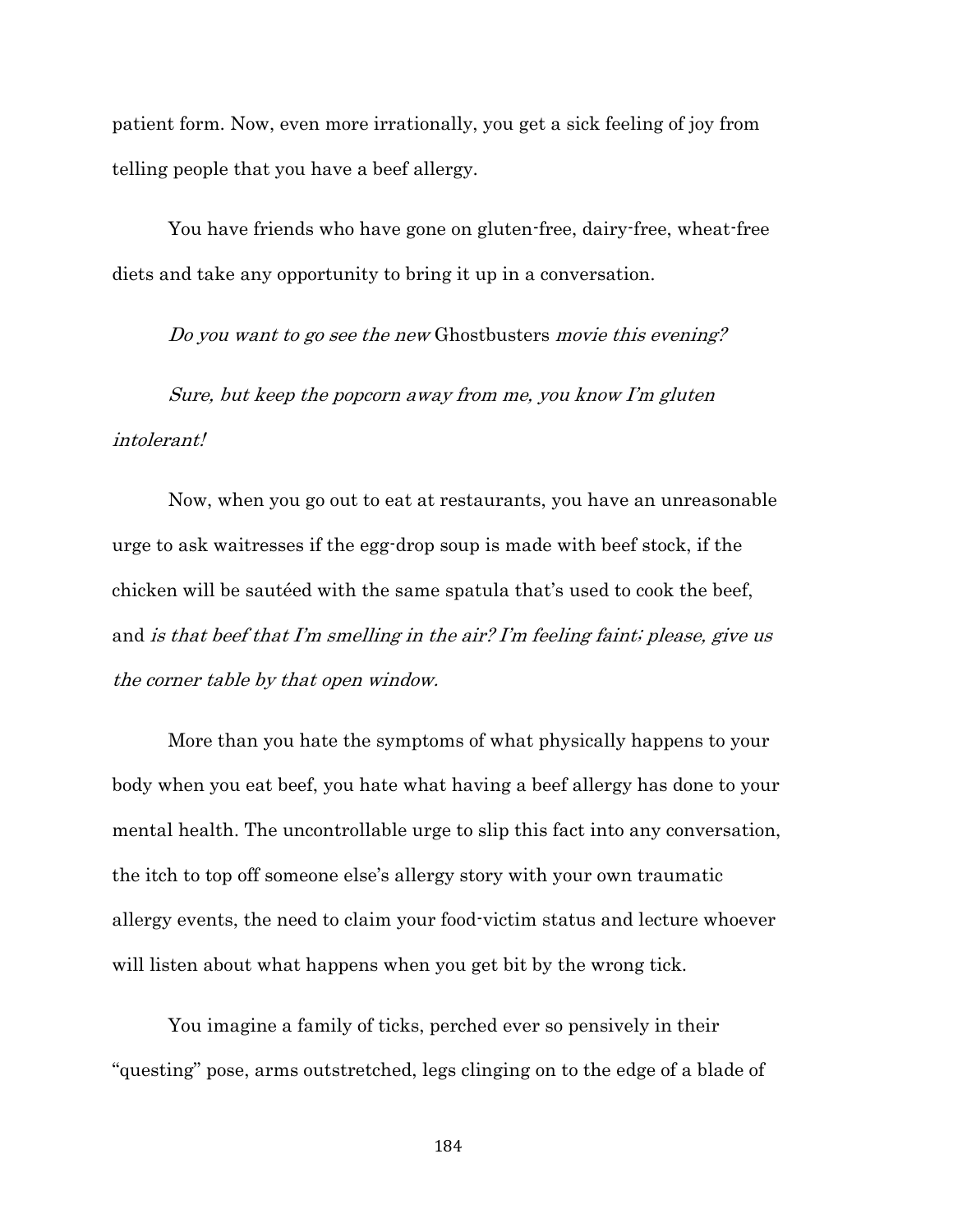grass. They are strong, they could wait like this all day. You walk by, and one by one, father, mother, son, daughter, the tick family clings onto your leg hairs. Their suitcases are packed; they plan on staying here for a while. Together, they venture down into the inner crook of your knee, where sweat pools, pores open, and the skin is soft.

They build a stucco house there, equipped with a swimming pool, three-car-garage, mowed front lawn. In the evenings, they sit together to feast as a family, white bibs wrapped around their necks to catch any fallen drips of blood. Between heavy gulps they share stories about their days and tell each other about flunked math tests, raises at work, and the misbehaving dog. They develop allergies of their own. They lament (though they don't know they're lamenting) their inability to access and conceive of Google. These ticks pump their bodies with blood, all the while depleting yours, turning alpha-gal into your enemy, transforming you unwillingly into a foodvictim, but their touch is so soft that you don't realize they are there until it is too late. You lack their specialized senses; all you notice is the sweet sugary smell of the summertime pine needles, the soft mud between my toes, the thick humid air, and the sparrows, their feathers likely housing the next generation of mite, chirping in the trees as if this is really a happy and safe place.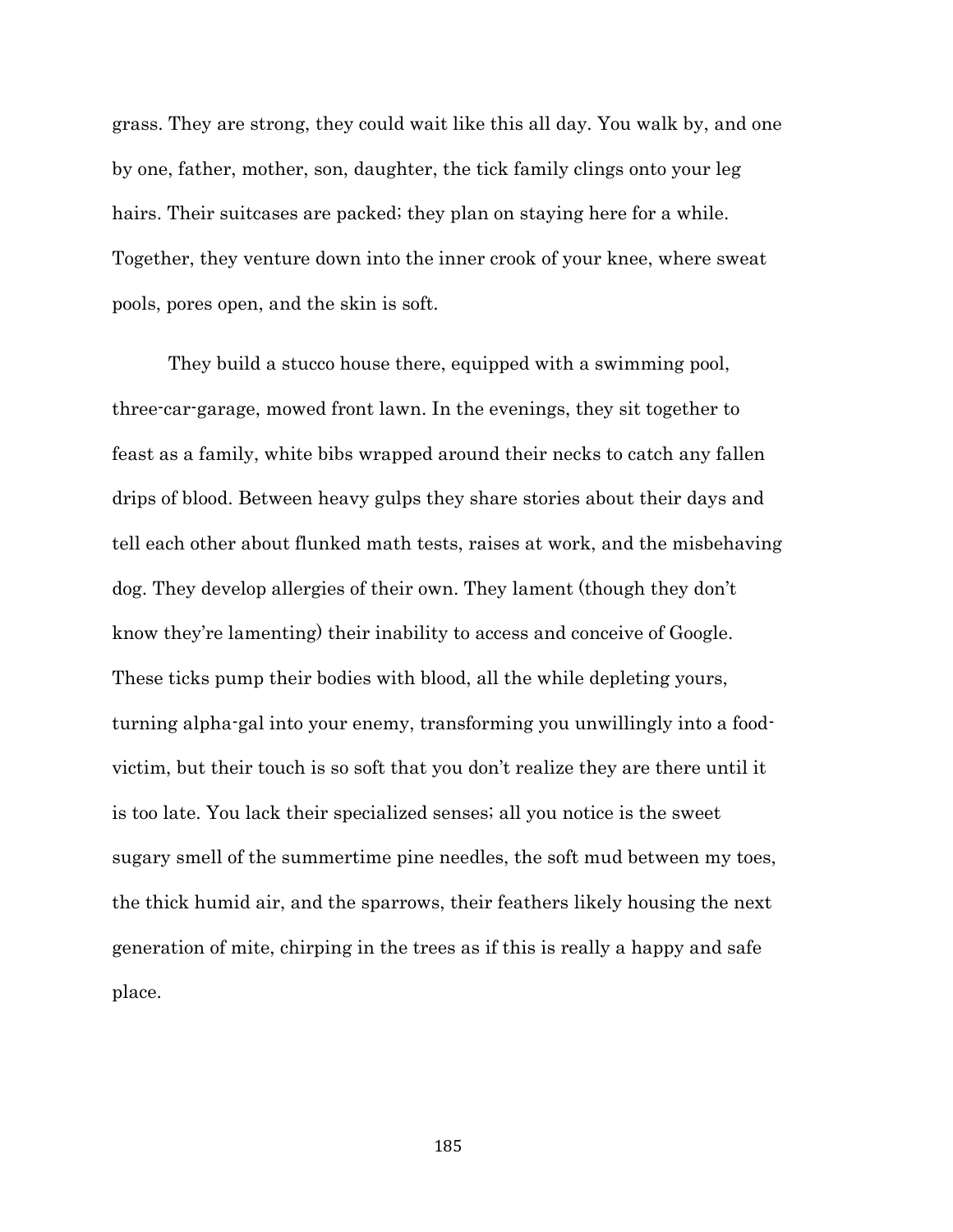# **Circularity**

| he sits across from me in a stiff chair there's a potted fern with brown tips                                                                                 |
|---------------------------------------------------------------------------------------------------------------------------------------------------------------|
| in a ceramic pot with a maroon elephant and yellow<br>on the edge of his desk<br>stars                                                                        |
| I sit on an overstuffed couch                                                                                                                                 |
| he tells me that I can lie down but I don't my body remains at a 90 degree<br>angle                                                                           |
| I think this makes him uncomfortable so I sit like this for the entire hour<br>he asks me what I want to talk about today<br>I shrug<br>I say<br>nothing      |
| he digs around in the bottom drawer of his desk<br>a deep wooden<br>drawer                                                                                    |
| fingers hands elbows disappear and return with a yellow legal pad                                                                                             |
| it's my second visit here but I'm a skeptic we'll see if he's as<br>good                                                                                      |
| as his bronze rimmed diplomas advertise<br>washington university<br>vanderbilt<br>PhD. honors written in gold cursive because black print<br>wouldn't reflect |
| off of the 2pm sunbeams that shine through the picture window                                                                                                 |
|                                                                                                                                                               |
| I can stare all day                                                                                                                                           |
| he smiles & I smile and he leans forward in his chair                                                                                                         |
| he asks me why I find it difficult to say no                                                                                                                  |

his pen is ready

I tell him that when I was 9 I took a wire brush to my dog Barto's back

I brushed him for 46 minutes while watching Wishbone

but on minute 46 I looked down and his black fur was soaked with blood

my fingers were sticky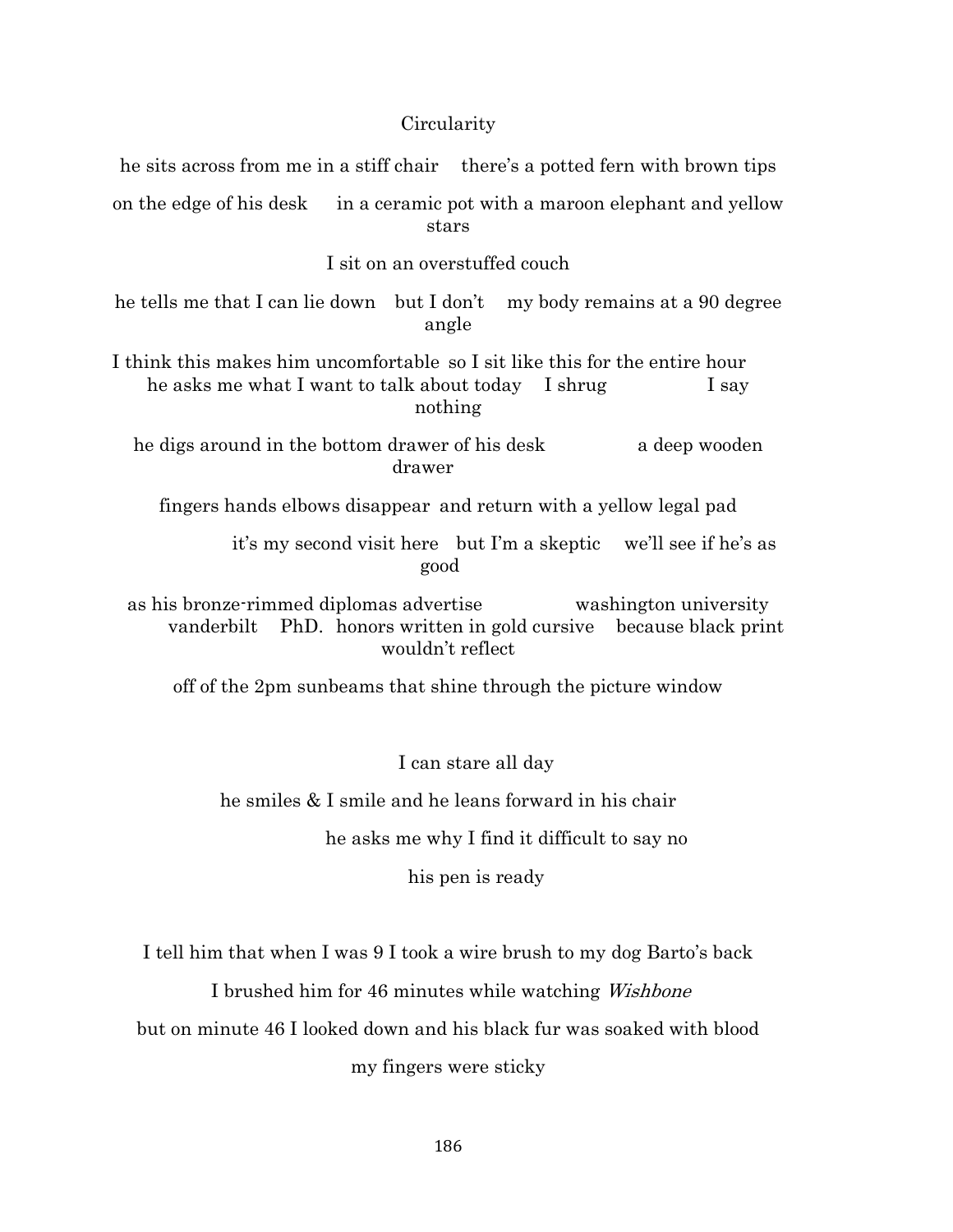but Barto was still sitting in front of me letting me rake cheap wires through his skin he would have still been sitting there even if my tv show was 217 minutes long he was my first dog  $& I$  was his only owner

he's scribbling on the legal pad or maybe he's drawing stick-figure boobs

how did this make you feel he asks

I say that I washed my hands rubbed a wet towel through Barto's fur

& I threw the brush away

did throwing the brush away solve your problem? he's pulling at his cuticles

## if he starts biting at his cuticles I will leave

no it didn't solve the problem I say because the next week my mom said

what happened to the wire brush and she came home with an identical brush

I tried to brush Barto again gentle I tried to be gentle but I got distracted and made comparisons like sriracha sauce bleeding

from the insides of a bean burrito

the pen in his hand glides vertically across on the paper

movements that can't possibly be forming words

up down up down he asks me about growing up

# as an only child

I say I would smear red lipstick on my lips sit next to a patch of petunias

with my lips puckered and wait for hours to be recognized and kissed by the hummingbird

he pushes a bowl of hersheys kisses towards me I take 6 I want you to think about distance he says I stretch out on the couch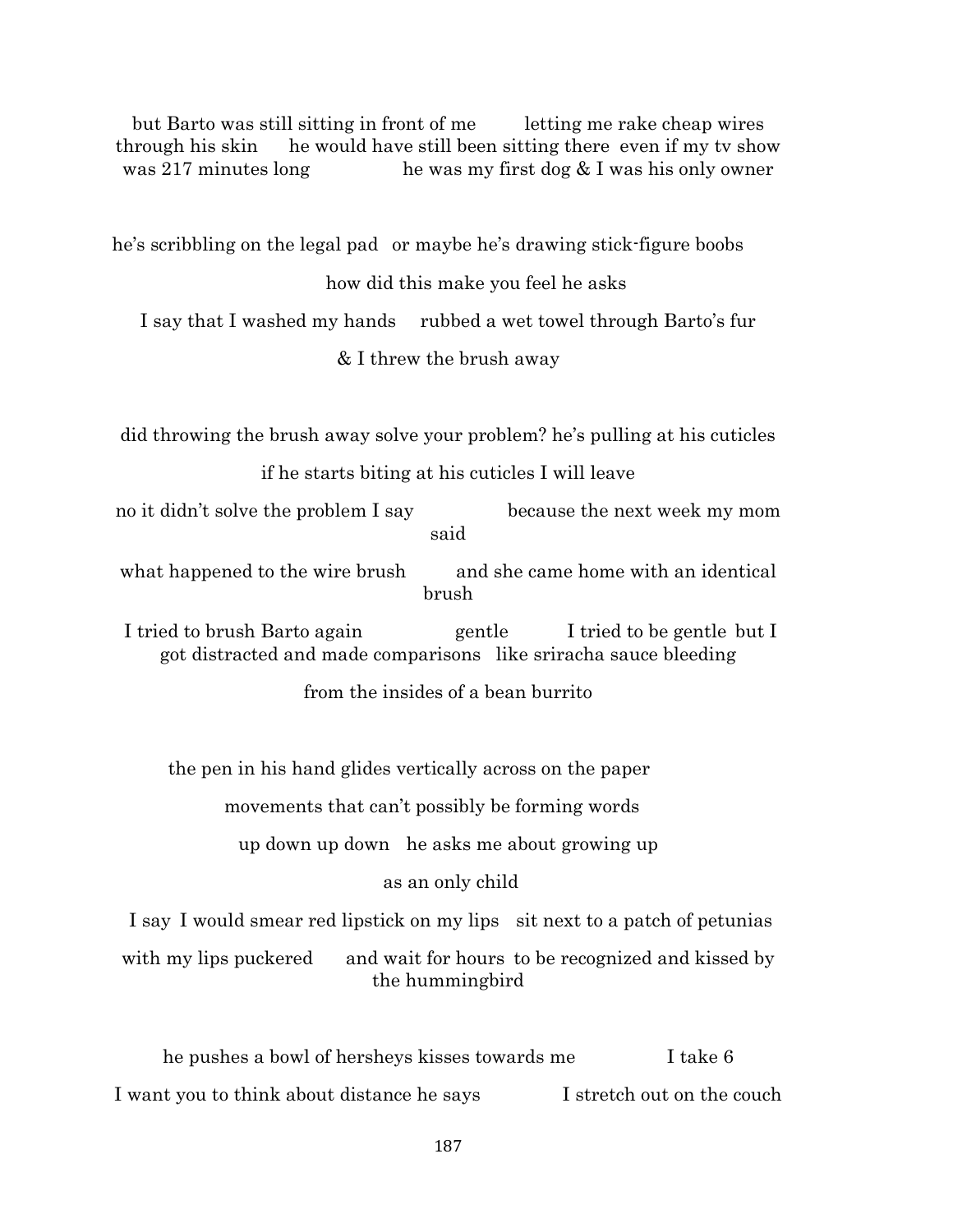my boots smearing mud across the yellow arms he notices the mud

I dig the heel of my boot into a patched throw pillow I try to think about distance

I mold the metallic hershey wrappers into the shape of a duck

thin beak long neck and fat body

he's looking down at the legal pad again through those thin wire frames that have slid halfway down wide his nose when he looks at me he looks above the rims of the glasses not through the lensesI want to push his glasses back up his nose and demand explanations for my actions and a glass of iced tea no ice

and lemon cookies

I tell him about finding baby sparrows with broken necks and guppies that reproduced infinitely in glass bowls and ate their fry and the senile dog that disappeared into the woods

I'm not sitting at 90 degrees anymore I'm 180 degrees flat a straight line segment defined by couch arms maybe his diplomas aren't lying after all

he stands up from the chair & I lean over to read what's written on his legal pad

I catch a glimpse of the scribbles there's a pine tree

stretching across the perimeter of the paper and patient talks in circles

and animal metaphors perhaps she needs to he snaps the legal pad shut

he says that's all for today I say but I was just getting comfortable here he walks to the door & I follow same time next week he says I tell him no I say how do you like that for progress he smiles  $& I \text{smile}$ 

as I walk down the hallway I tell myself that I won't be returning next week

because who needs this

but then a week from today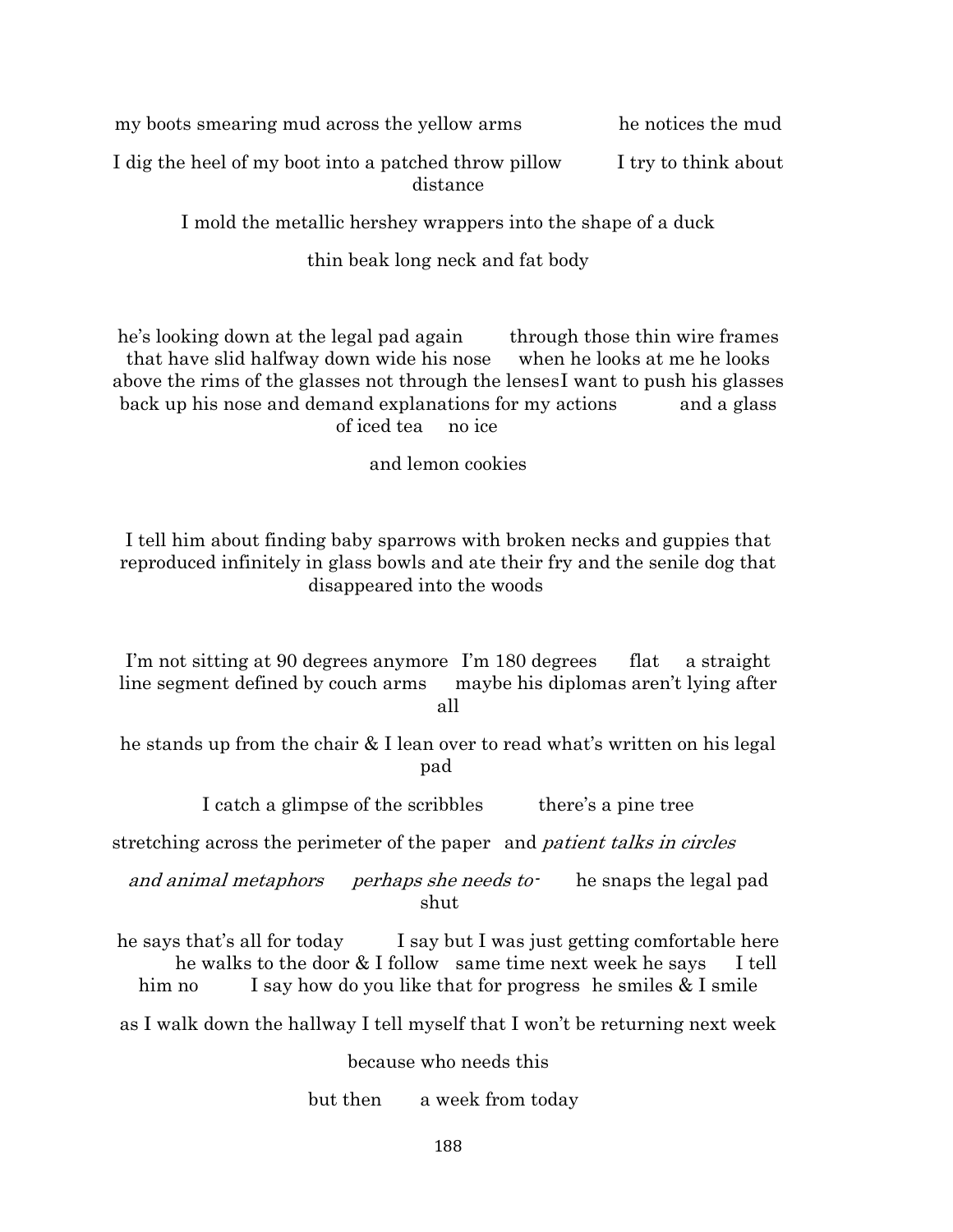I'm back but the fern is yellow and the elephant on the pot is green the stars surrounding the elephant are orange

and the bronze-rimmed diplomas dangle at sixty degree angles crooked

barely attached to their hooks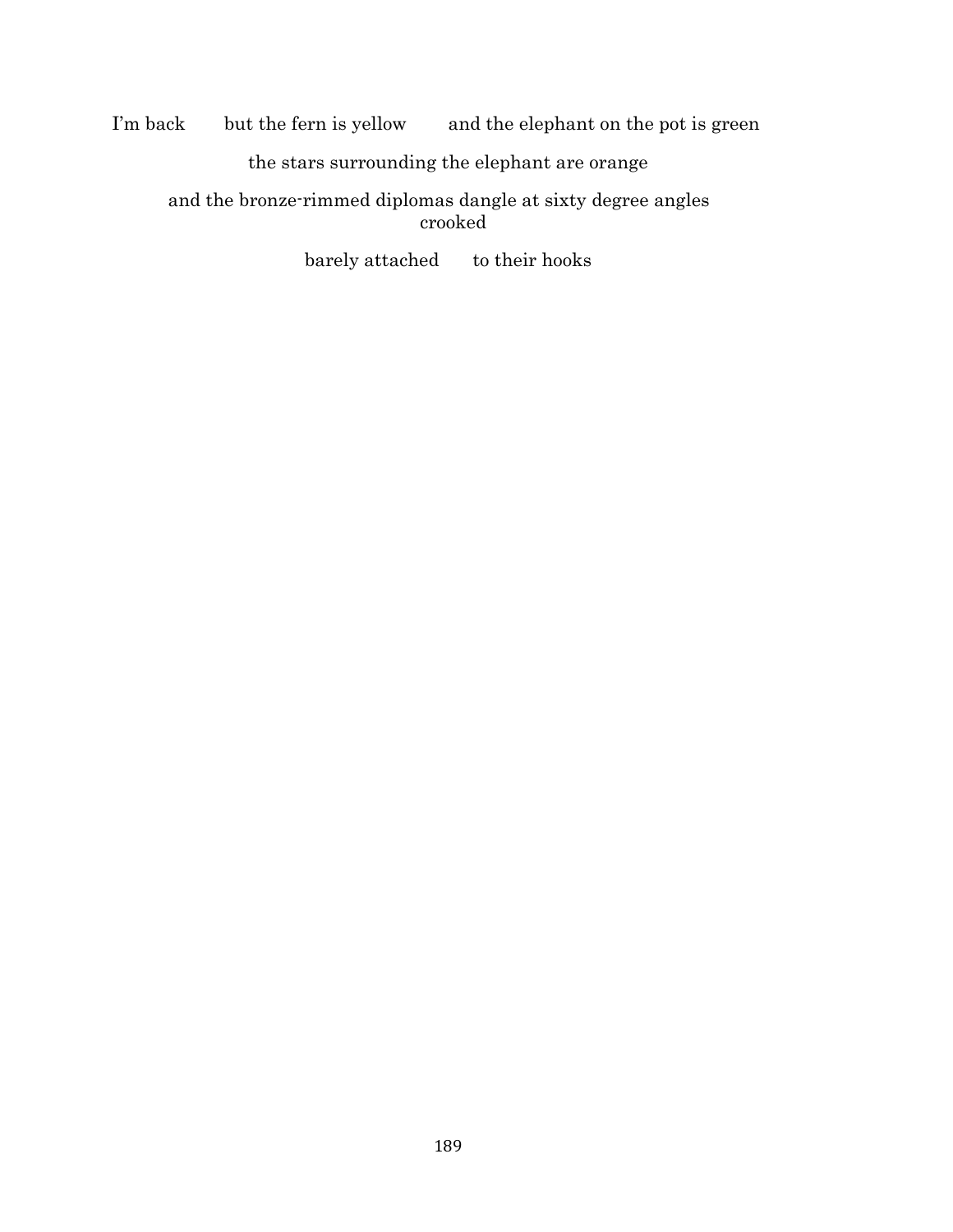### Lenses

Mary from next-door keeps her hair grey and wears it loose. Every spring she starts a tomato garden in her front yard, but by June the garden will be forgotten, the vines bald and barren, the tomatoes hanging heavy with the weight of decay, and maggots.

Her husband, Jack, drinks Budweiser in a bathrobe on the porch. When Jack is out of beer, he comes to our house and asks to buy the beer straight out of our refrigerator. Reluctantly, my mother hands him a beer, never takes his money, then says to me, "You and your binoculars! You saw him coming. Why didn't you warn me?"

Mary and Jack stand on their front porch, underneath a hanging azalea. Mary rocks her baby in her arms, cooing as she swings the baby. From our living room window, I zoom in on my binoculars, until the large cross on Mary's neck appears to dissect her breasts as she leans down to put the baby back in its stroller.

Every morning, Mary pushes the baby stroller around the neighborhood. Neighbors always stop and talk to Mary, they tell her how cute the baby is and they adjust the pink bows on the baby's head. Jack never walks with Mary and the baby. The baby never cries.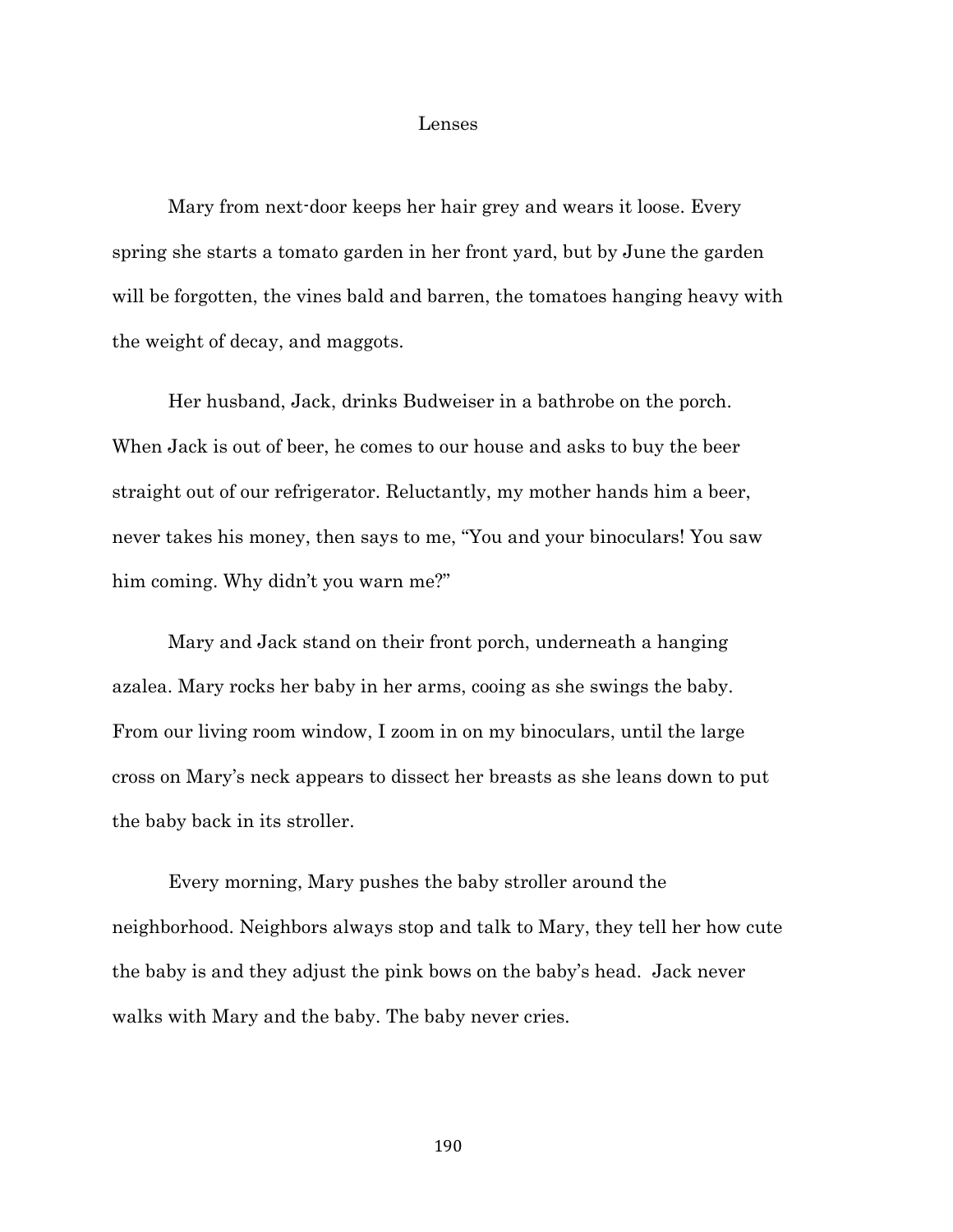I adjust the binocular strap and zoom in on the mud on Jack's cowboy boots. The stub of his cigarette dangles in the corner of his mouth, hovering dangerously over the baby stroller. On their porch, Mary and Jack's mouths form O and E and P and Z shapes at each other.

Two Weimaraners pull two women down the street. They're new to the neighborhood. Jack sits on the porch in a rocking chair, smoking and drinking a beer. The ladies introduce themselves, and he shakes their hands. The dogs nudge their noses into the stroller and Mary pushes them away. The two women lean over and peer into the stroller, then pull back, startled. The corners of their eyes crinkle as they exchange worried glances at each other before leaving the porch. Mary stands up proudly and yells something at the women, but her lips move too quickly to decipher her words through the lenses.

Jack stands up and flicks his spent cigarette and drained beer can into the stroller. Mary slaps him across the face, hard. His cheek reddens. His beer spills over the top of the can and splatters the baby's translucent blonde hair. The baby's facial expression doesn't change. Through the binocular lenses, it's clear that one of her blue eyes is open but the other eye is shut, a defect in her plastic body. Her plastic hands are frozen with palms up, forever reaching. The stub of her father's cigarette burns a slow hole into her polyester frock, and my stomach growls as I watch Mary cry while holding her baby, and our pot roast isn't even close to ready.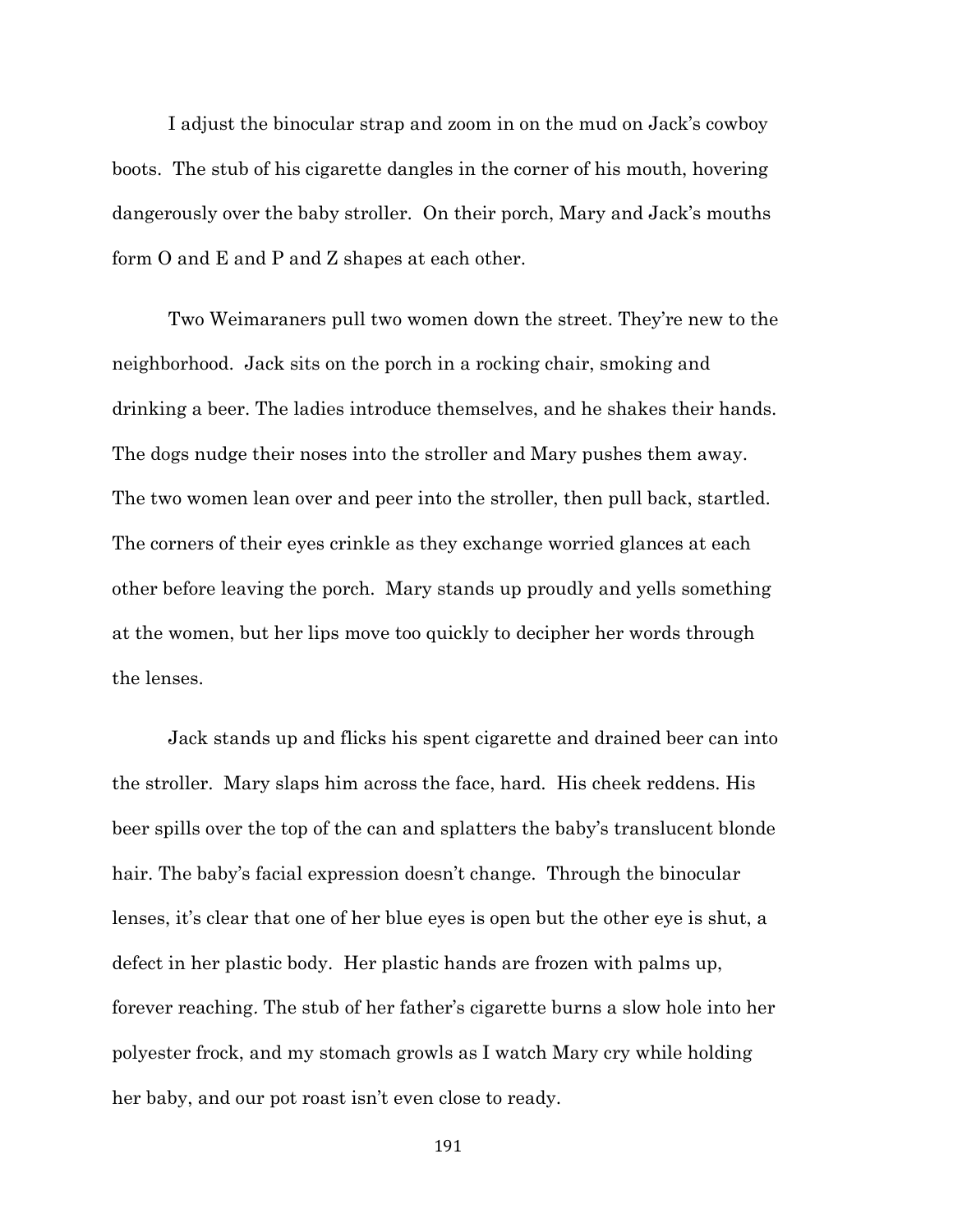#### Works Cited

- Branham, Marc. "How and Why Do Fireflies Light Up?" Scientific American. Scientific American, 5 Sept. 2005. Web. 29 Mar. 2016.
- "CANNIBALISM AMONG THE FIREFLIES." The New York Times. The New York Times, 07 Nov. 1983. Web. 29 Mar. 2016.
- Crist, Meehan. "An Interview With Writer and Editor Ander Monson." An Interview With Writer and Editor Ander Monson. Poets & Writers, 31 Mar. 2008. Web. 26 Mar. 2016.
- Davies, Malden. "The Woman Unable to Feel FEAR." Mail Online. Associated Newspapers, 21 Jan. 2015. Web. 29 Mar. 2016.
- Geddes, Linda. "Leave It Out: Are Food Intolerances Fact or Fad?" The Guardian. Guardian News and Media, 16 Aug. 2015. Web. 29 Mar. 2016.
- Hosey, Lance. "The Shape of Green: Aesthetics, Ecology, and Design." Washington, DC: Island, 2012. Print.
- Hosey, Lance. "Why We Love Beautiful Things." The New York Times. The New York Times, 16 Feb. 2013. Web. 20 Apr. 2015.
- Llorens, Ileana. "London Underground Keeps Dead Bodies Of Suicide Victims In Bins, Documentary Reveals." The Huffington Post. TheHuffingtonPost.com, 2 Feb. 2012. Web. 29 Mar. 2016.